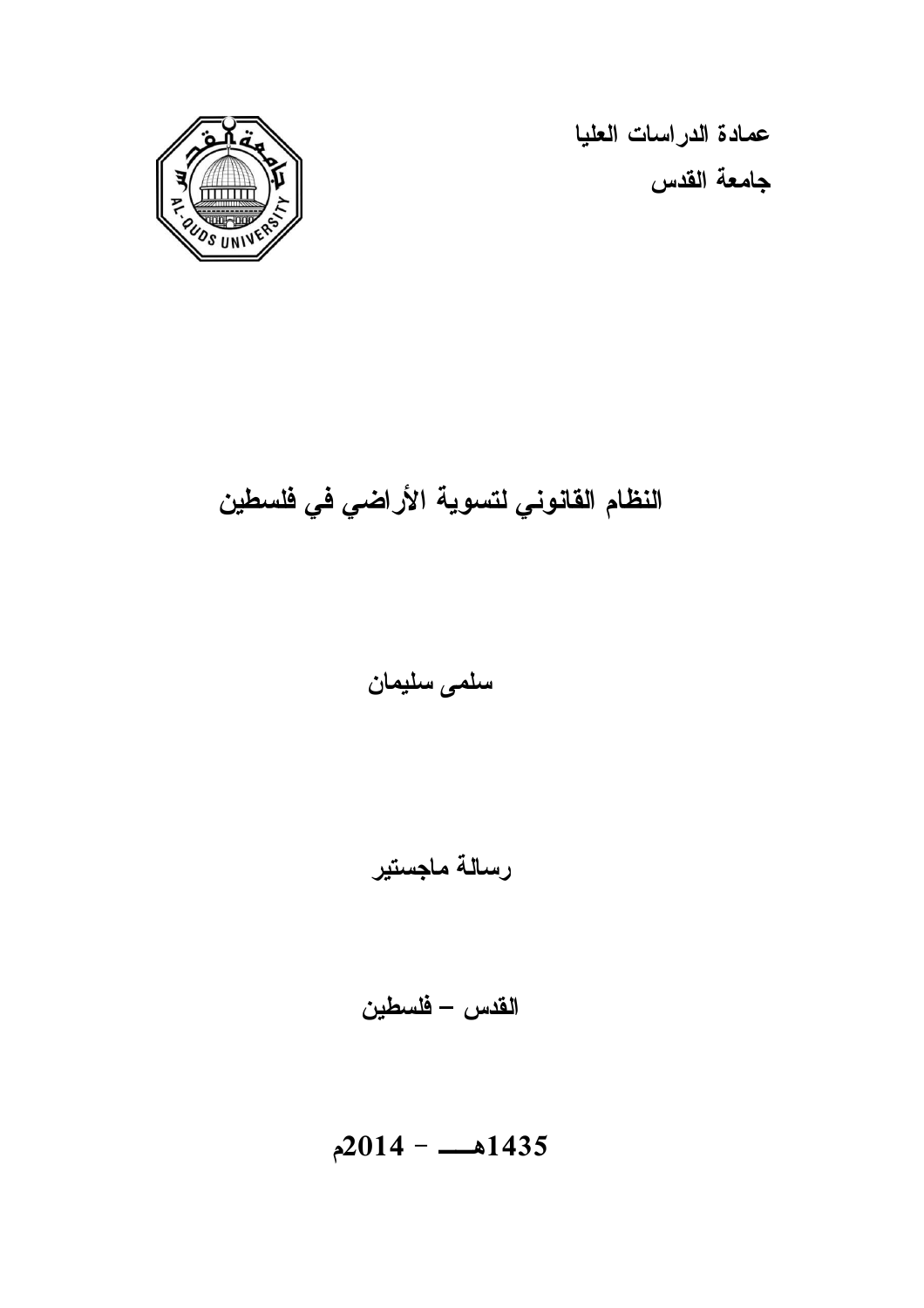النظام القانوني لتسوية الأراضي في فلسطين

إعداد الباحثة سلمى سليمان بكالوريوس من جامعة دمشق/ سوريا

> المشرف الدكتور محمد خلف

قدمت هذه الرسالة استكمالاً لمتطلبات الحصول على درجة الماجستير في القانون العام من كلية الحقوق - عمادة الدراسات العليا – جامعة القدس

 $2014 - 1435$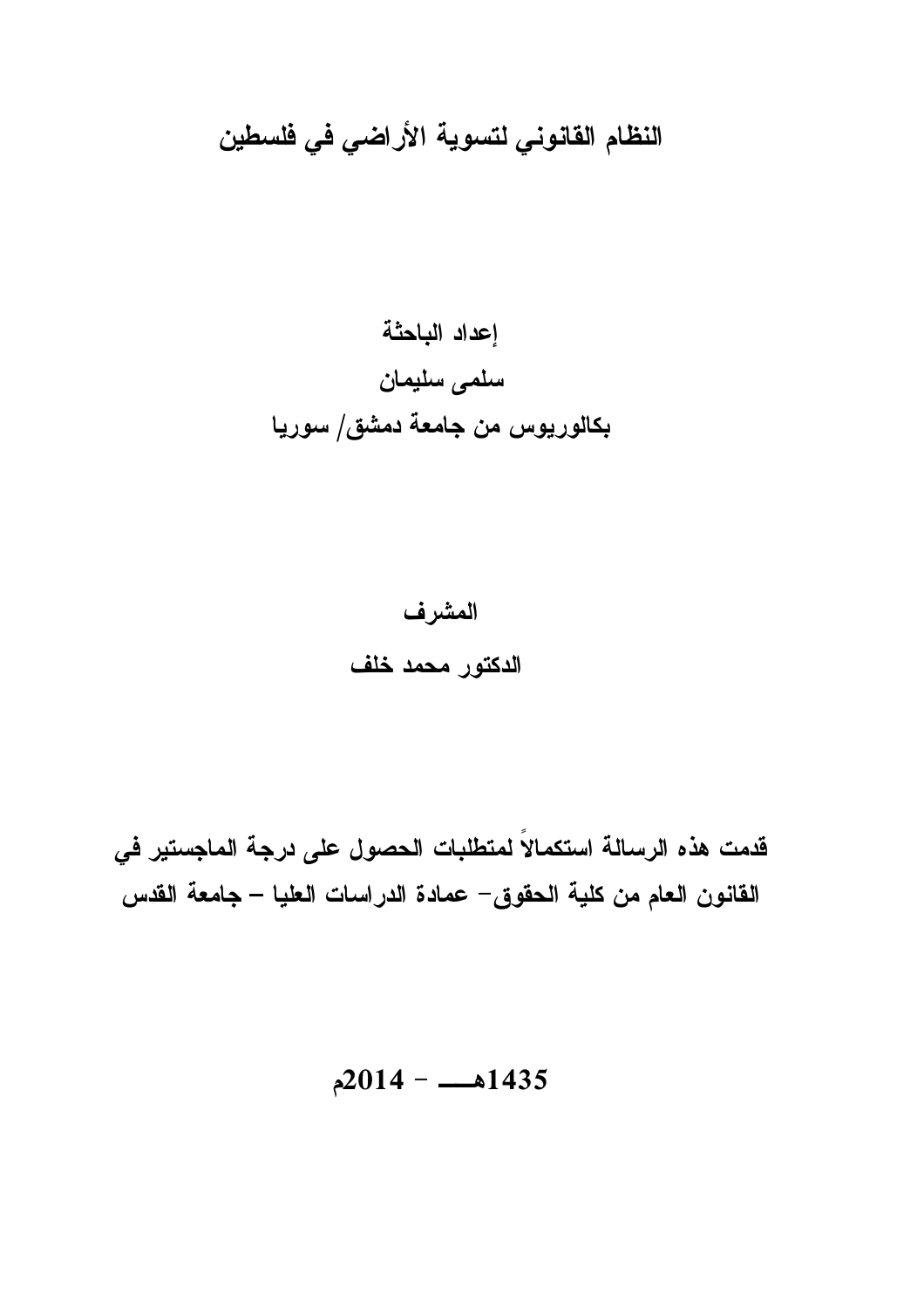

جامعة القدس عمادة الدراسات العليا

إجازة الرسالة

النظام القانوني لتسوية الأراضي في فلسطين

اسم الطالبة: سلمى سليمان الرقم الجامعي: 21012839

المشرف: الدكتور محمد خلف

نوقشت هذه الرسالة وأجيزت بتاريخ : 29/ 11/ 2014 من لجنة المناقشة المدرجة أسماؤهم وتواقيعهم : -1 رئس اللجنة المناقشة : الدكتور محمد خلف -2 ممتحناً داخلياً: الدكتور أنور أبو عيشه -3 ممتحناً خارجياً: الدكتور علي السرطاوي

القدس – فلسطين

 $2014 - 1435$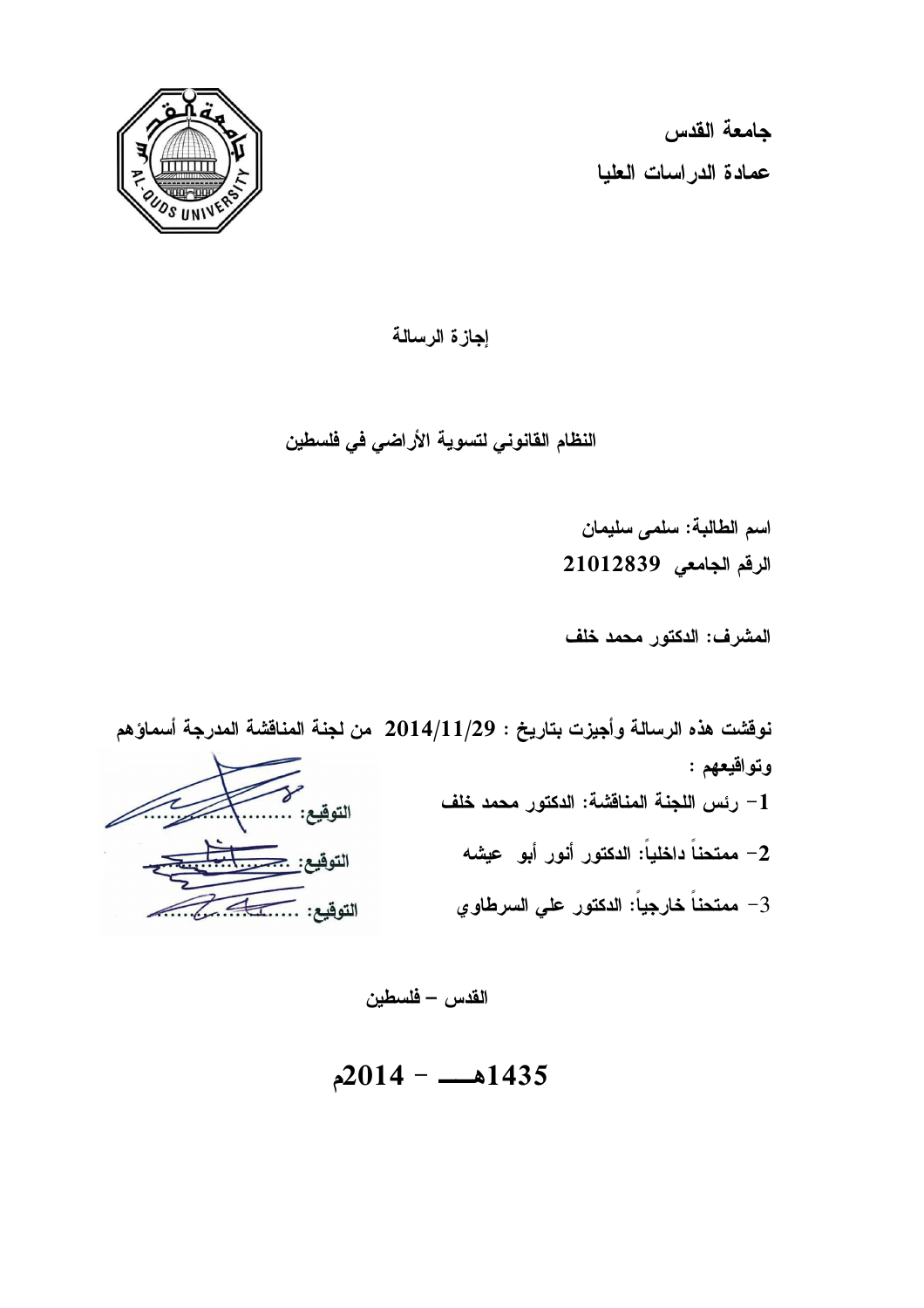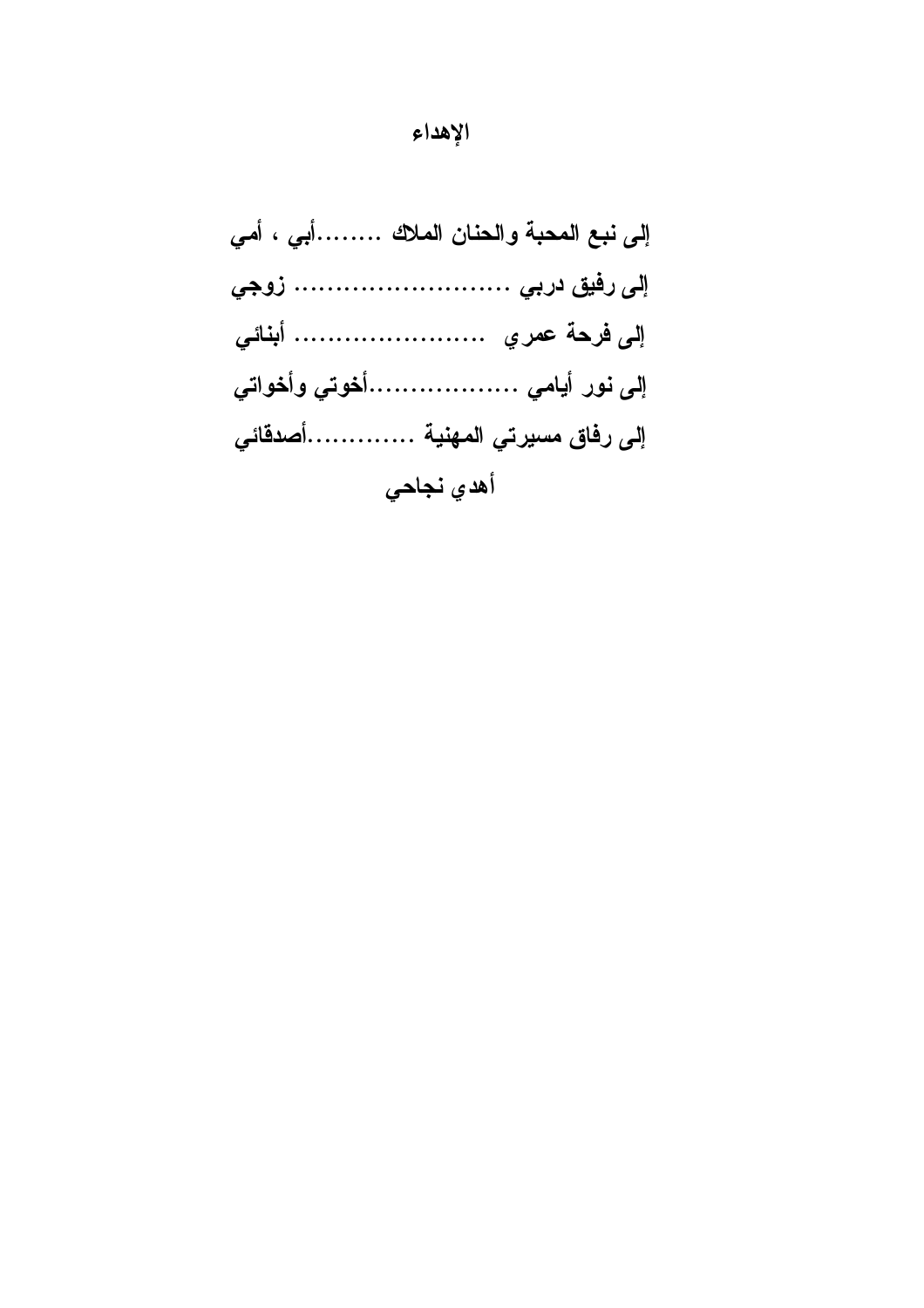إقرار أقر أنا مقدمة الرسالة انها قدمت لجامعة القدس لنيل درجة الماجستير، وأنهـا نتيجـة أبحـ اثي الخاصة باستثاء ما تم الإشارة له حيثما ورد ، وأن هذه الرسالة أو أي جزء منها لم يقدم لنيل أي درجة علمية عليا لأي جامعة أو معهد .

التوقيع ......................................

سلمى محمد سعيد سليمان

# التاريخ : / /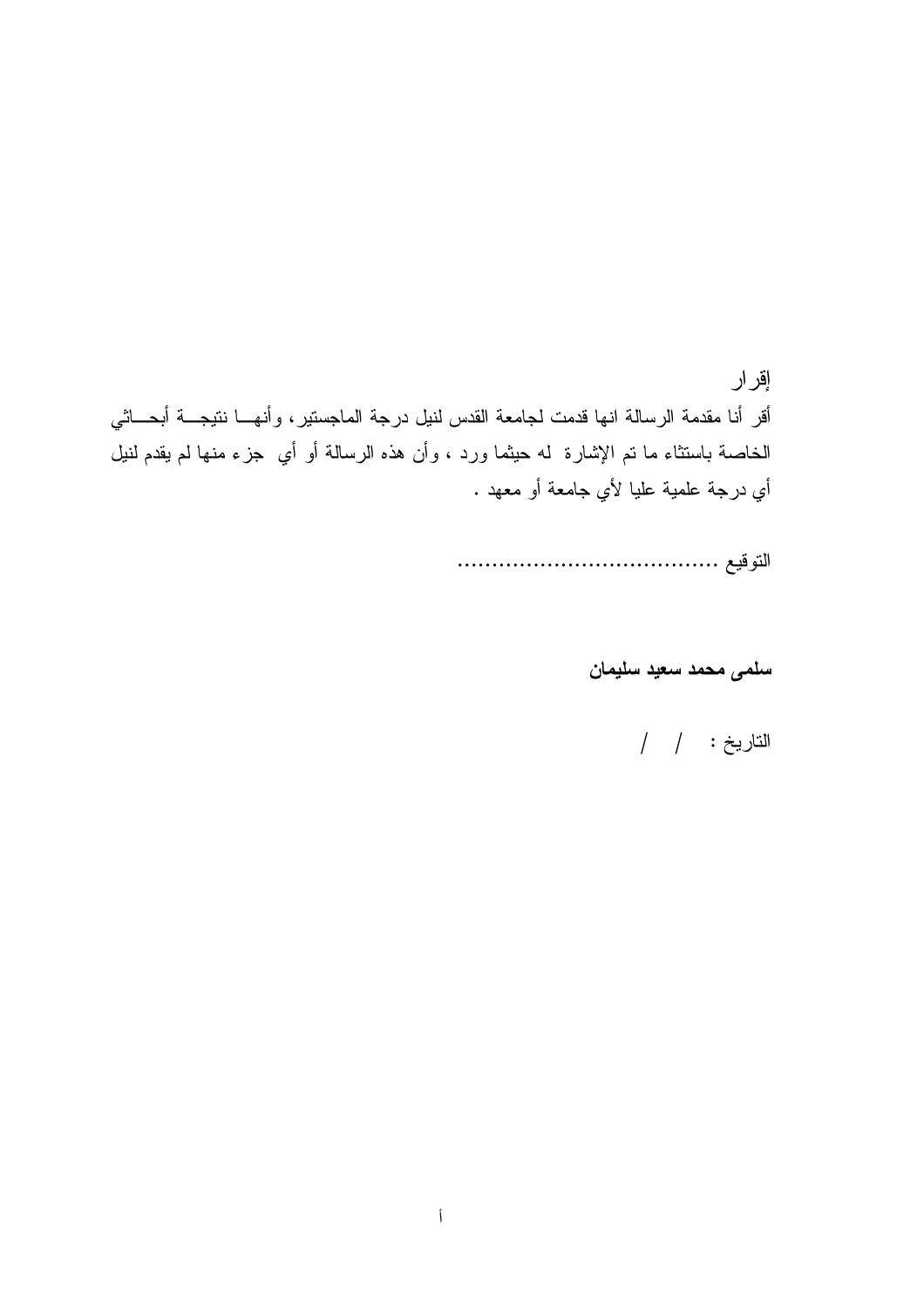### شــكر وعــرفـــان

أتقدم بجزيل الشكر والتقدير إلى الدكتور الفاضل محمد موسى خلف علـى دعمـه وإرشاداته التي كان لها عظيم الأثر في خروج هذه الرسالة كما هـي عليـه ، كمـا وأتقدم بجزيل الشكر إلى كل من ساعدني بالإرشادات والمعلومات القيمة التي أثرت رسالتي وإلى من أمدني بالمراجع اللازمة ، وكذلك أتقدم باشكر الجزيل إلـى لجنـة المناقشة الدكتور الفاضل علي السرطاوي والدكتور الفاضل أنور أبو عيشـة علـى منحي شرف مناقشة رسالتي وأغنائها بأرائهم وتوجيهاتهم .

الباحثة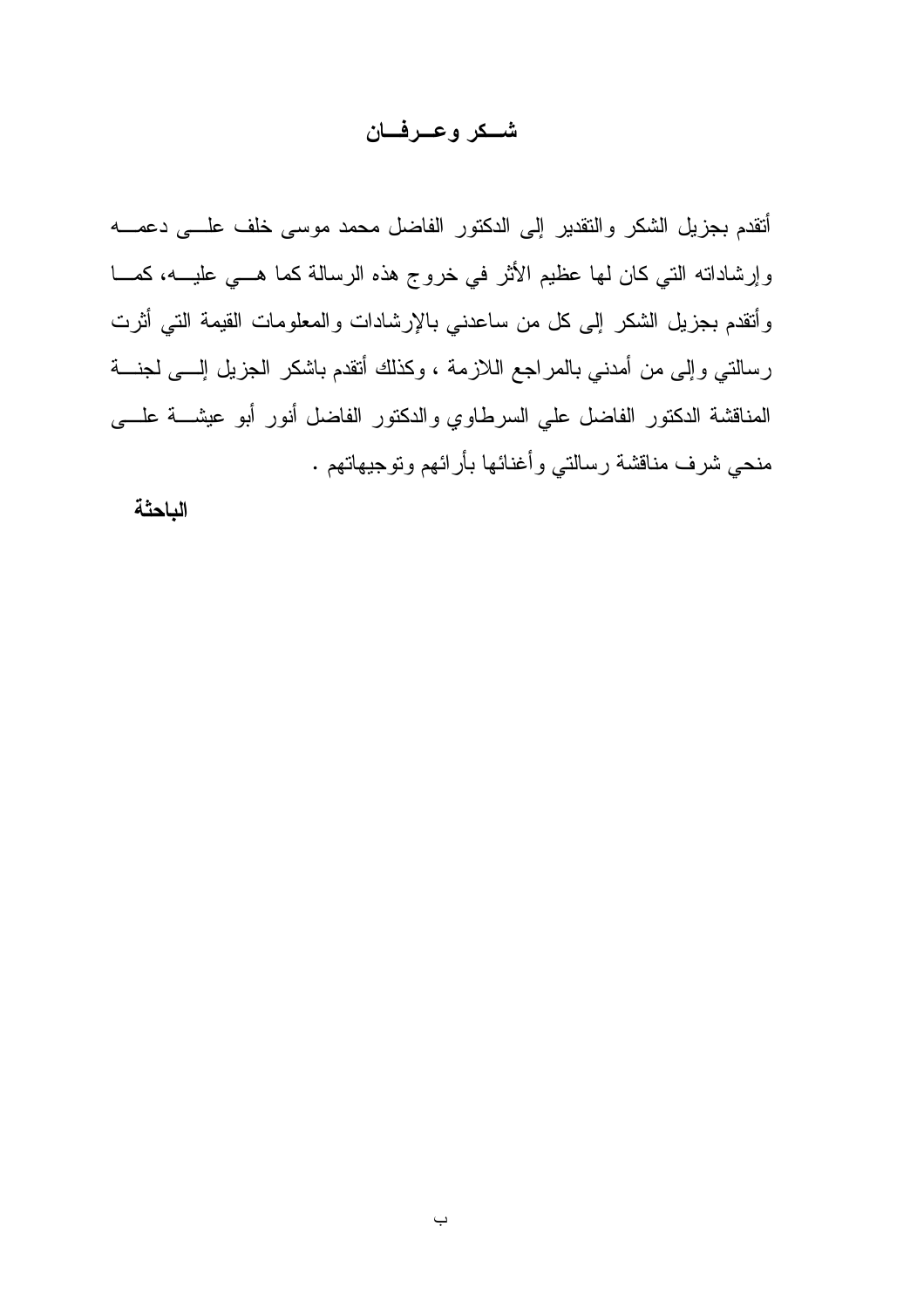ملخص الرسالة

ورثت السلطة الفلسطينية عند استلامها السلطة المدنية بعد اتفاق أوسلو حملا ثقيلا يتمثل في تعدد القوانين وتشعبها وتعدد خلفياتها، ما نتج عنه تعدد في وثائق سجلات الأراضي، وهذه السجلات لا تعكس أبدا الواقع الحقيقي للملكيات العقارية ، وذلك لعدم وجود تسجيل لما يقارب %70 من أراضي الضفة الغربية . وهذا يضع على عاتق جميع المتخصصين في هذا المجال عبء العمل الدؤوب والسريع للعمل على إنهاء فوضى القوانين القائمة ، ودعم السلطة الفلسـطينية لإنجـاز مشروع تسوية كامل أراضي فلسطين .

إن عدم إجراء عملية التسوية يؤدي إلى ازدياد النزاعات على الملكيات من جهة. ومـن جهـة أخرى فأنه يؤثر سلبا في أعمال التخطيط والتنظيم والتنمية ، فغياب التسوية يضعف من القـدرة على السيطرة على الأرض، وذلك لعدم توفر المعلومات اللازمة عن ملكية الأرض وبالتالي عدم القدرة على إنتاج الخرائط اللازمة لعمل المخططات الهيكلية والعمرانية . كما يضعف إمكانيـة الاستفادة منها في تحريك عجلة الاقتصاد .

حاولت في بحثي هذا أن أتحدث عن الأمور المهمة والمفصلية فيما يتعلق بالأراضي في فلسطين وذلك بطرح الإشكاليات والصعوبات التي تحول دون الحفاظ على الأراضي الفلسـطينية مـن منظور قانوني، وكذلك طرح الحلول التي باعتقادي ربما تضعنا في بداية الطريـق الصـحيح للحفاظ على الأرض الفلسطينية ، وتثبيت ملكيتها لإصحابها الحقيقين .

لكي نتمكن من إدراك أهمية موضوع تسوية الأراضي وصعوباته وإشـكالياته فـي فلسـطين وكذلك معرفة الحلول لذلك ، تناولت بشيء من التوضيح والتبسيط المراحل والحقب التي مرت على فلسطين ، التي أنتجت بدورها العديد من الأنظمة والقواعد القانونية المختلفة وذلك تبعا لكل مرحلة .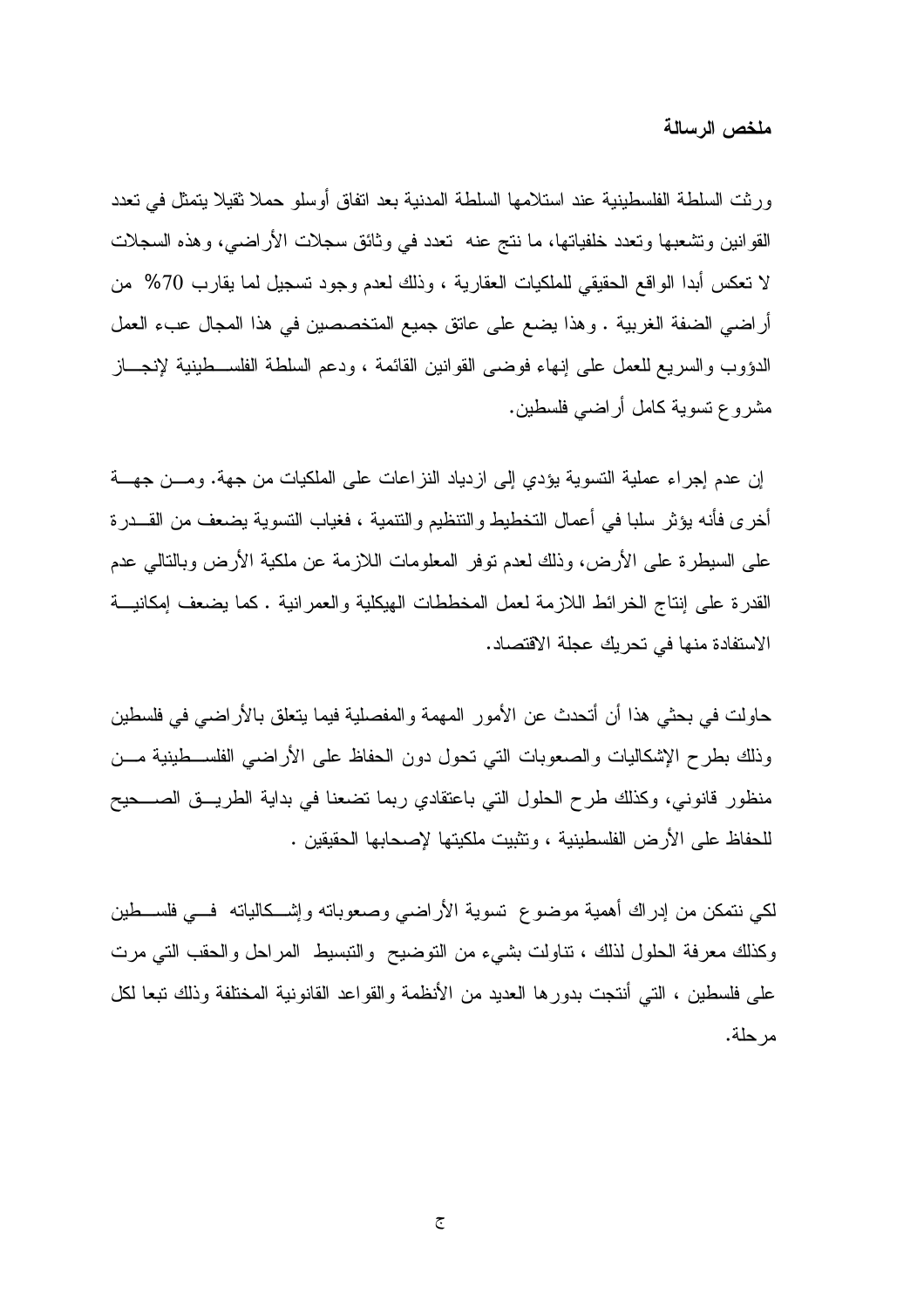كما قمت بالتركيز على أهمية التسوية ، في حماية الملكيات الخاصة والعامة ، وأهمية التوعيـة الجماهيرية ودورها في تسريع عملية التسوية . مؤكدة على ضرورة العمل على الارتقاء بطرق تنفيذ التسوية من خلال مقارنتها مع التسوية في البلدان المجاورة .

كما تناولت موضوعين شديدي الأهمية من وجهة نظري كباحثة متخصصة في الأراضي همـا التمييز بين الميري والأميري والتأكيد على ضرورة تعديل التقسيم العثماني للأراضي ، وحصر أنواع الأراضي بثلاثة أنواع هي الخاص والعام والموقوف ، والموضوع الآخر هو موضـوع التسجيل الجديد الذي أتمنى أن ينال اهتمام الجهات المختصة وأن تقوم ببذل الجهـود لتسـهيل إجراءاته وتبسيطها .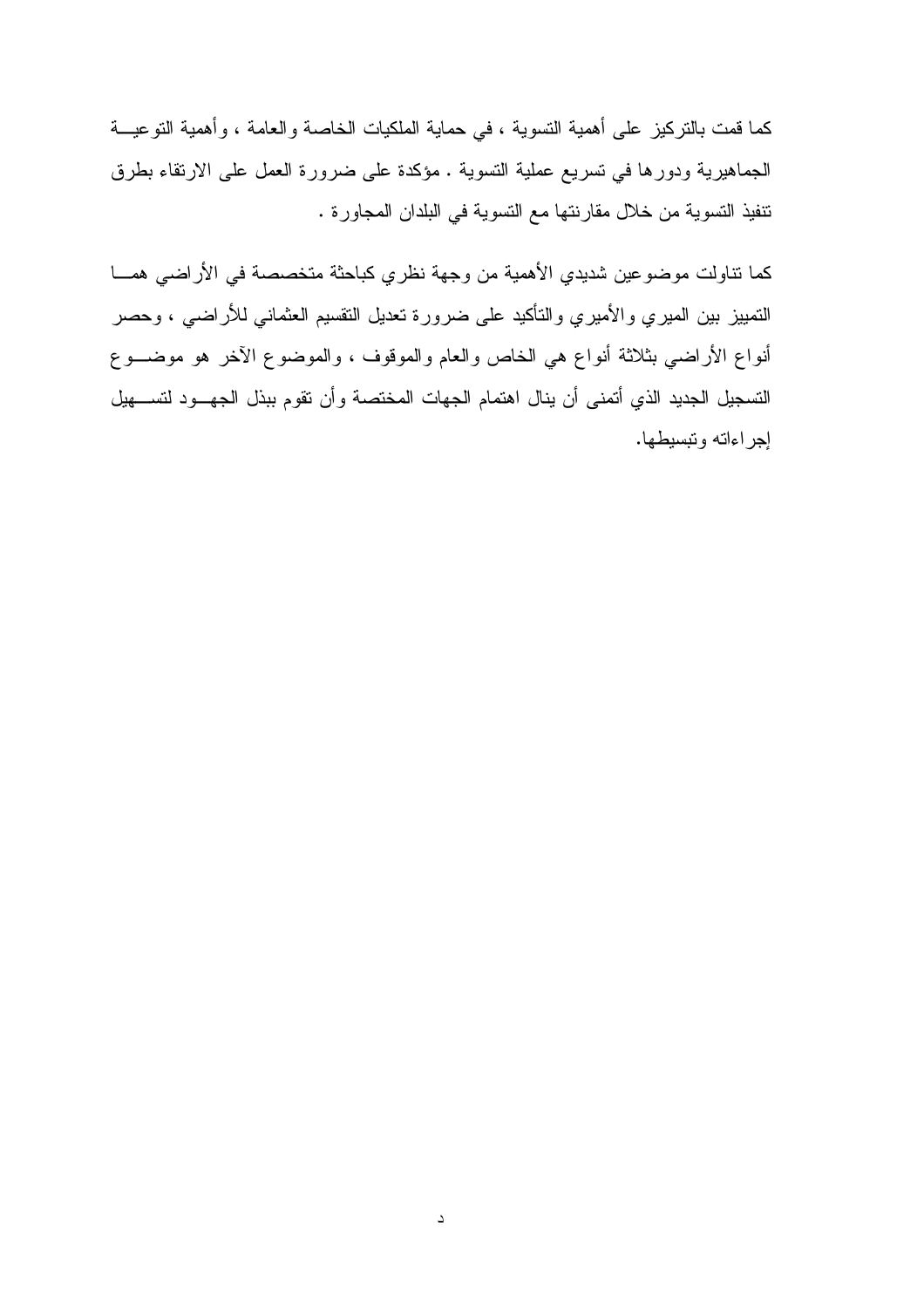## **Legal Act for Land Settlement in Palestine Prepared by: Salam Sulieman Supervised by: Mohammad Khalaf**

### **Abstract**

At the time of acquiring the civil authority after Oslo Accords, the Palestinian Authority has inherited a heavy burden represented in the existence of multiple laws which have several subdivisions and backgrounds; thus contributing to the existence of several land registers which do not reflect the actual reality of real-estate properties due to the lack of registration of approximately 70% of the West Bank lands. Therefore, all specialists in this field shall be responsible for taking diligent and rapid actions to put an end to the chaos of the existing laws, as well as supporting the PA for achieving the settlement project of all the Palestinian lands.

If the settlement is not carried out, this will lead to the increase in disputes on ownerships, on one hand, and on the other hand, this will have a negative impact on planning, organization and development. The absence of settlement will also weaken the ability to control lands as a result of the lack of necessary information on land ownership. Thus, this will contribute to the inability to produce necessary maps for making structural and architectural schemes, and will also weaken the possibility of utilizing them in driving the economy wheel.

In my research, I attempted to highlight the significant points with regards to lands in Palestine through addressing the problems and difficulties which prevent the preservation of the Palestinian lands from the legal perspective. I also presented the solutions which, in my opinion, may put us in the beginning of the right path in order to preserve the Palestinian land and prove its ownership by its true owners.

In order to realize the importance of land settlement as well as its difficulties and problems in Palestine and recognize the solutions related to this topic, I have clarified and simplified the stages and eras through which Palestine has passed, and which have produced several different rules and regulations according to each stage.

ە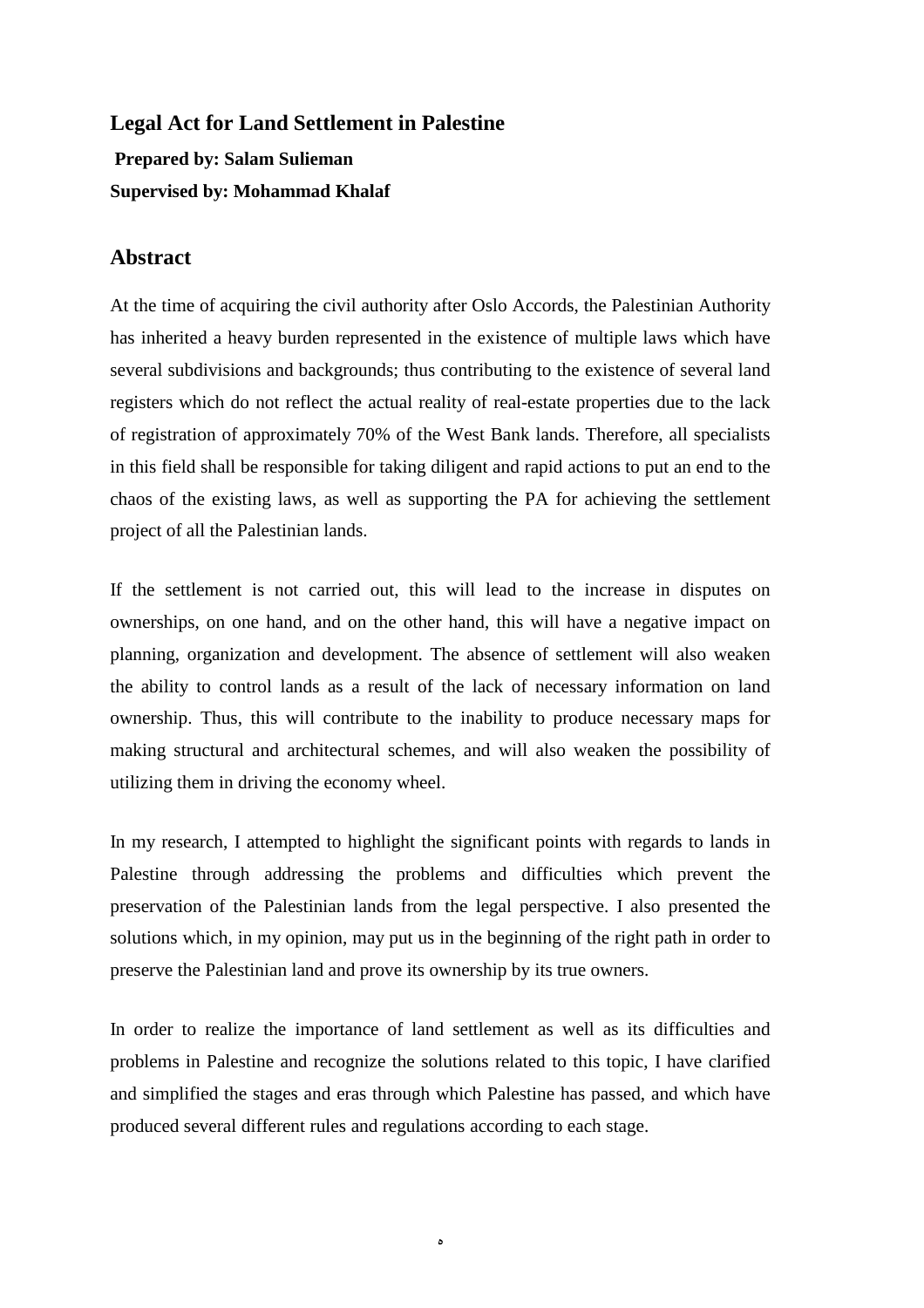I also highlighted the importance of settlement in the protection of private and public ownerships, as well as the significance of public awareness and its role in accelerating the settlement process. I also emphasized the necessity of aiming to upgrade settlement implementation methods through comparing them with settlement in adjacent countries Moreover, I concentrated on two vital topics from my own point of view as a specialized lands researcher: distinguishing between Meri and Amiri lands; and I emphasized the necessity of modifying the Ottoman division of lands.

Lands are limited to three types: private, public and waqf. In addition, I discussed the new registration system which I hope to be of concern to the competent parties which will make the best efforts to facilitate and simplify its procedures.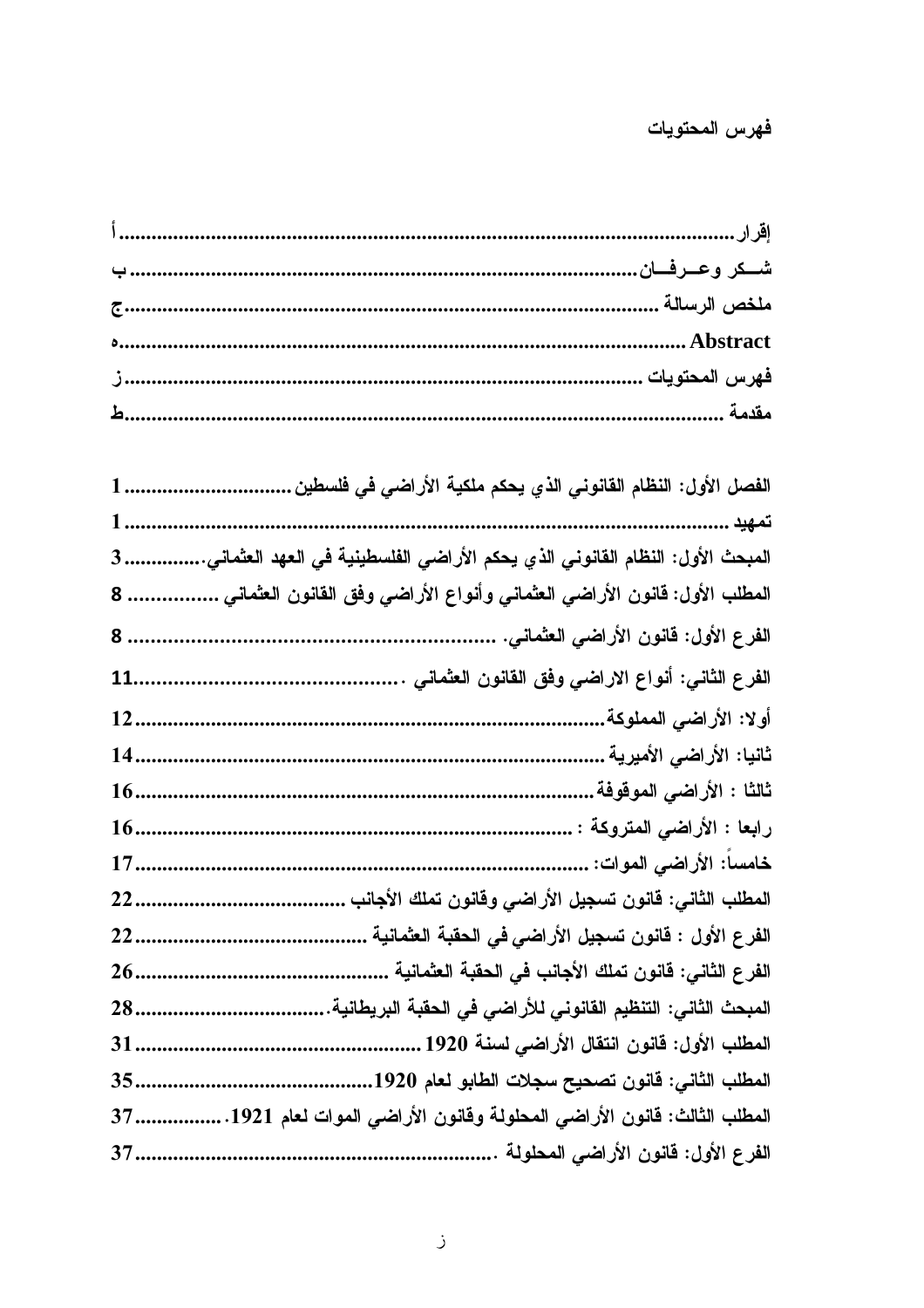| 38. | الفرع الثاني: قانون الأراضي الموات 1921.                                     |
|-----|------------------------------------------------------------------------------|
| 39. | المطلب الرابع: قوانين نزع الملكية                                            |
| 39. | الفرع الاول: قانون نزع الملكية سنة 1926:                                     |
| 43  | المبحث الثالث: التنظيم القانوني للأراضي في الفترة الواقعة ما بين 1948 – 1967 |
| 43  | المطلب الأول: التنظيم القانوني خلال الحقبة الأردنية.                         |
| 44  |                                                                              |
| 48. | المطلب الثاني: التنظيم القانوني خلال الإدارة المصرية لقطاع غزة               |
| 49. | المبحث الرابع: قوانين الأراضي الاسرائيلية (الأوامر العسكرية)                 |
| 53. | المطلب الأول: الأمر العسكري رقم 321.                                         |
| 53. | الفرع الأول: نظام أملاك الغائبين                                             |
| 56. | الفرع الثاني: الاستيلاء على الأرض بحجة أنها أراضي حكومية                     |
| 60. | الفرع الثالث: إغلاق الأراضي بحجة أنها حدائق عمومية .                         |
| 60  | الفرع الرابع: السبطرة على الأراضي بحجة أنـها مناطق أثرية ومناطق طبيعية       |
| 62  | المطلب الثاني: الأمر العسكري رفم 291 لسنة 1968                               |

| الفصل الثاني: التسوية في فلسطين                                          |
|--------------------------------------------------------------------------|
| المبحث الأول: التسوية في فلسطين عبر التاريخ.                             |
| المطلب الأول: تسوية الأراضى فى فلسطين فى العهد التركى.                   |
| المطلب الثاني: تسوية الأراضي في فلسطين في العهد الإنجليز ي               |
| المطلب الثالث: تسوية الأراضي في فلسطين في عهد الحكم الأردني              |
| المطلب الرابع: تسوية الأراضى في فلسطين في ظل الإحتلال الإسرائيلي         |
| المطلب الخامس: تسوية الأراضى في فلسطين في عهد السلطة الوطنية الفلسطينية. |
| المبحث الثانى: مفهوم التسوية ومراحلها وأمر التسوية وإعلانها.             |
| المطلب الأول: المراحل التي تتم فيها أعمال التسوية                        |
| الفرع الأول : التحضير لأعمال التسوية .                                   |
| الفرع الثانى: البدء بأعمال التسوية ميدانيا .                             |
| الفرع الثالث: الأعمال المكتبية.                                          |
| الفرع الرابع: المرحلة القضائية.                                          |
| <br>المطلب الثاني: التسجيل.                                              |
| الفرع الأول: سجلات الأراضى                                               |
|                                                                          |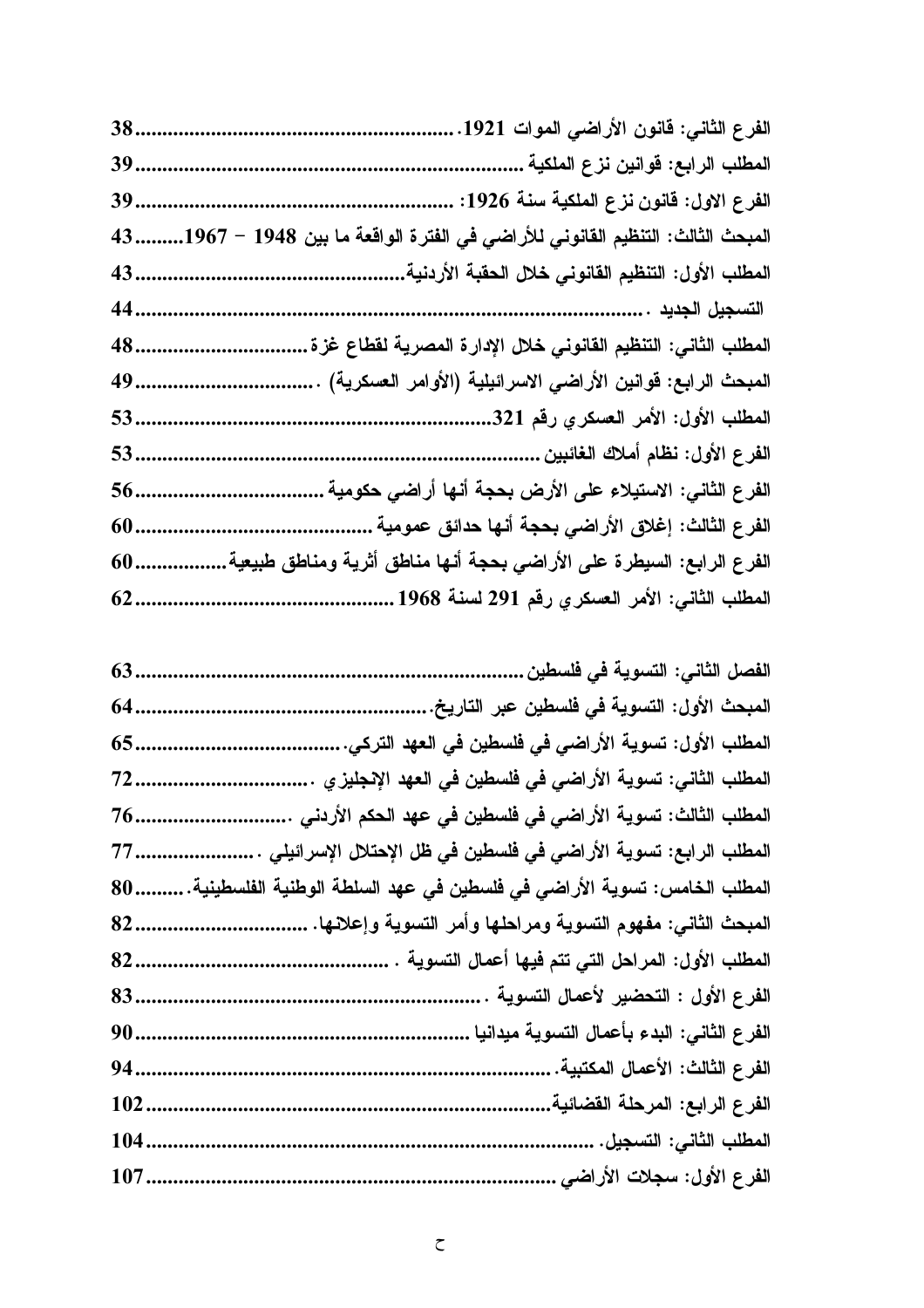|      | المبحث الثالث: أهمية التسوية ودور القوانين السابقة في التسوية والحفاظ على الأرض. 115 |
|------|--------------------------------------------------------------------------------------|
| 115  |                                                                                      |
| 116. | الفرع الاول: أهمية التسوية في ضبط عملية تسريب الأراضي إلى الصهاينة                   |
| 120  | الفرع الثانى : أهمية التسوية فى ضبط املاك الدولة وحمايتها.                           |
| 122  | الفرع الثالث: أهمية التسوية في حماية الملكية الخاصة                                  |
| 124. |                                                                                      |
| 129. |                                                                                      |
| 133. | قائمة المصادر والمراجع .                                                             |
| 133. | المصادر                                                                              |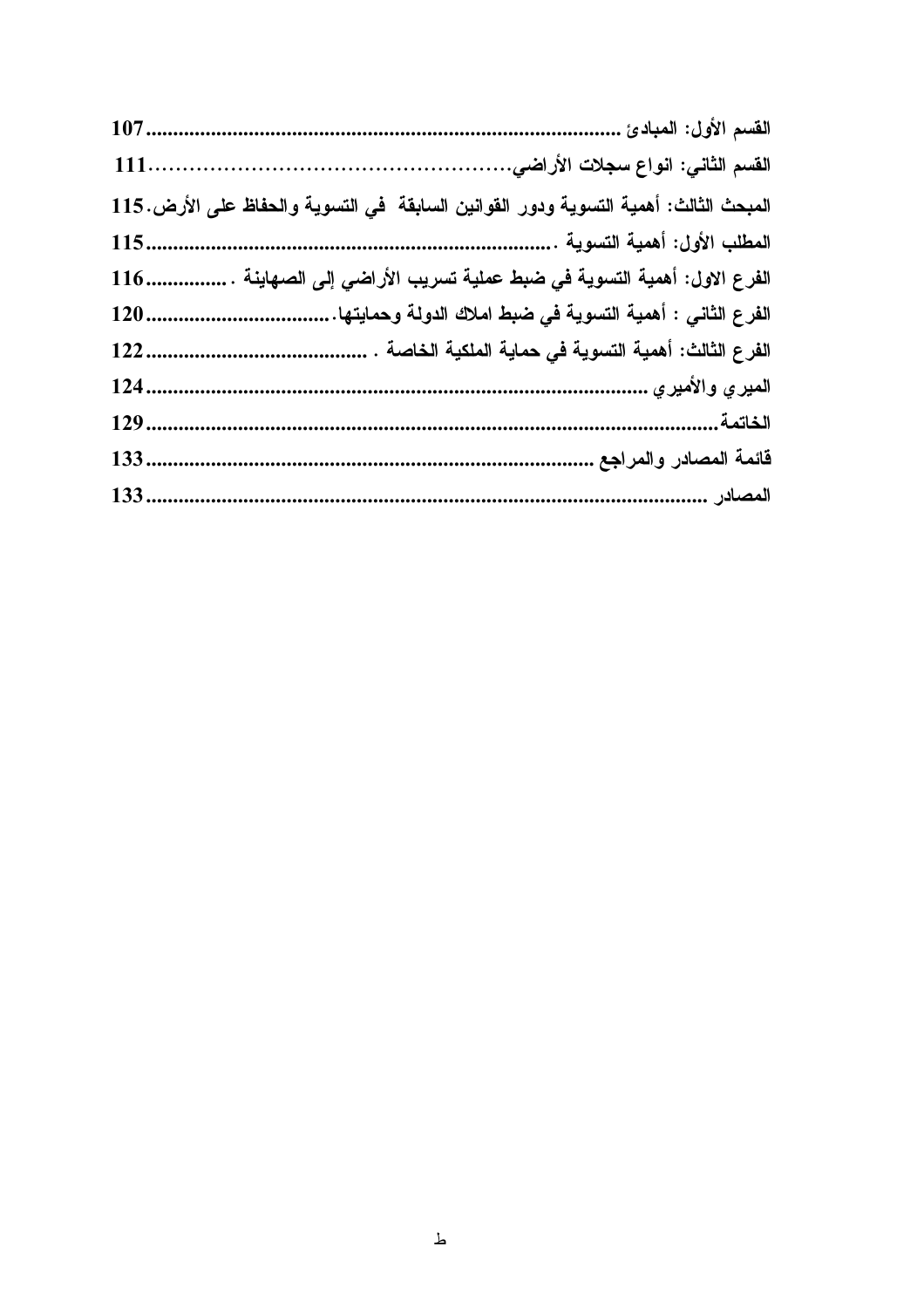تعتبر ملكية الأراضي من أهم الوسائل الشائعة محليا و عالميا لزيادة الثروة و إنمائهـا نظـرا لأهميتها في شتى مجالات الاستثمار .

وللأراضي أهمية خاصة في فلسطين ، فهي أساس الصراع مع الاحتلال الإسرائيلي ، حيث دأب الصهاينة منذ قدومهم إلى فلسطين إلى تطبيق سياسة الأمـر الواقـع و وضـع اليـد علـى الأراضي ونزع ملكيتها من أصحابها إرساء ركيزة أساسية لبقائهم في فلسطين تتمثل في ملكية الأراضي .

ويعتبر الوضع القانوني لمعظم أراضي الضفة الغربية كونها غير مسجلة رسميا فـي الـدوائر المختصة (دوائر تسجيل الأراضي) داعما أساسيا للحركة الصهيونية في تحقيق أهدافها وهيأ لها المناخ الملائم للاستمرار في تطبيق سياسة وضع اليد على الأراضـي و إنشـاء المسـتوطنات والمعسكرات و توسيعها .

#### منهجية البحث

سيتم إتباع المنهج الوصفي التحليلي المقارن، حيث اعتمد في شرح هذا الموضوع على وصـف للقواعد القانونية لعملية التسوية وتحليلها ومن ثم إجراء مقارنة بين موقف التشريع الفلسـطيني (الأردني) والقوانين العربية في كل حالة وحكم ، باعتباره المنهج الذي يوضح مدى التوافق بين الأهداف المرجوة والنتائج المترتبة ، كما يوضح مقدار التباين والاختلاف بين القـوانين محـل المقارنة وذلك بعد الاطلاع على الأدبيات المتعلقة بالموضوع ، وجمع المعلومات حول أعمـال التسوية التي تمت في فلسطين والرجوع الى الكتب والأبحاث والدراسات التي تتعلق بالموضوع ، كما ستتم الاستعانة بعدد من المواقع الالكترونية من خلال شبكة الإنترنت التي تتحدث عـن الموضوع نفسه نظراً لقلة الكتب التي تتحدث عن موضوع التسوية .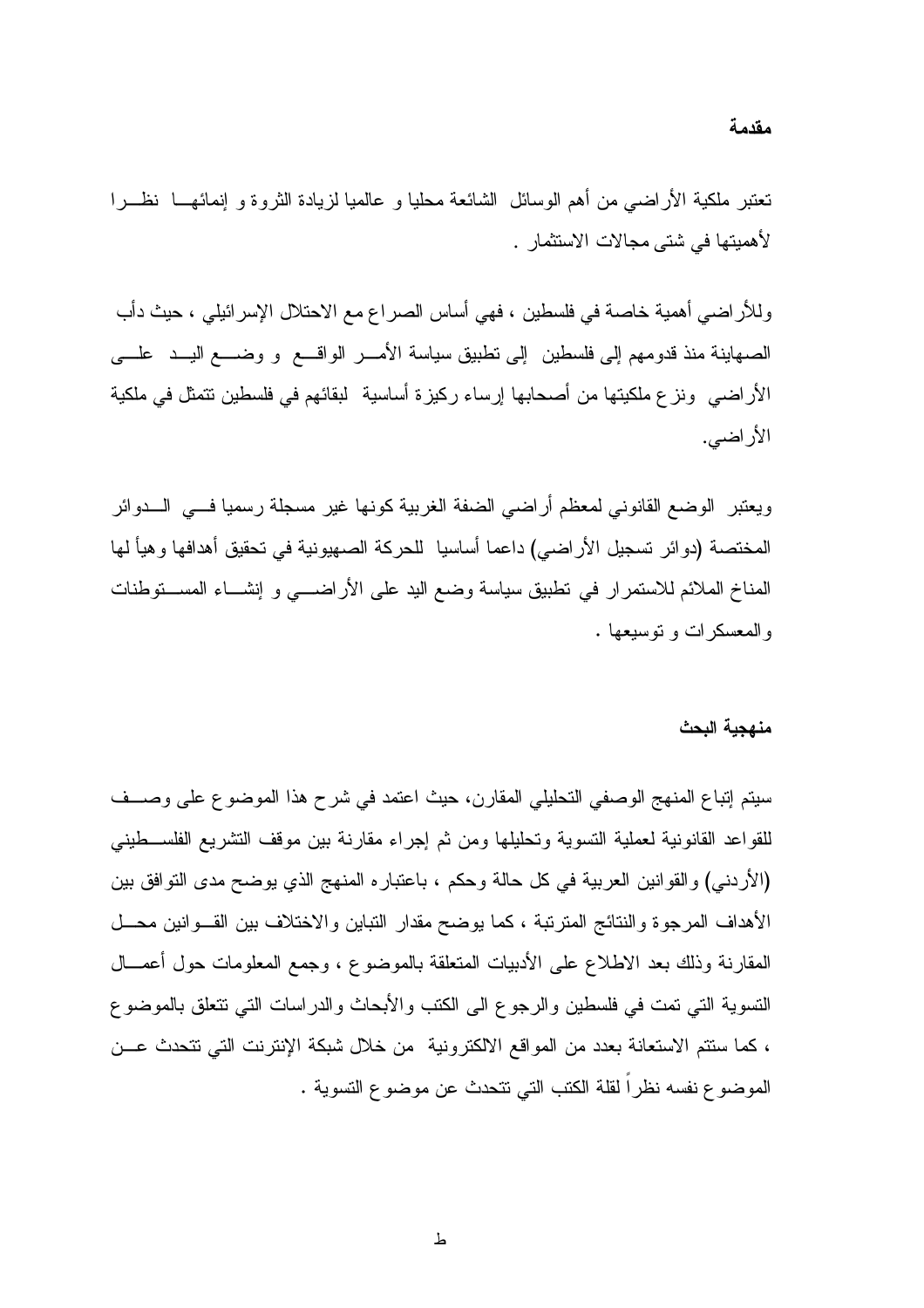الصراع على الأرض يشكل لب النزاع بين العرب الفلسطينيين وبين الحركة الصهيونية بما في ذلك منع منح اللاجئين الفلسطينيين حقوقهم في ديارهم .

إن الآليات التي استخدمت في إدارة حيازة الأرض في فلسطين خلال نهاية الفتـرة العثمانيـة ، وخلال الوصاية والانتداب البريطاني ولاحقاً السياسة الاسرائيلية التي سعت الى تهويد المنطقـة ومصادرة الأراضي وسن القوانين التي تسهل انتقال ملكية الأراضي لشركات الاستيطان شكلت العامل الرئيسي في نقل الارض من اليد العربية الفلسطينية الى اليد والسيطرة الصهيونية عليها. ولعل عدم إجراء أعمال التسوية على %70 من أراضي الضفة الغربية ، كان ومـا زال أحـد العوامل التي تساعد في مصادرة الأراضي وبناء المستعمرات الإسرائيلية وشق الطرق الإلتفافية الهادفة الى ربط هذه المستعمرات، إذ إن عدم إجراء عملية التسوية يبقـي قـانون الأراضـي العثماني لسنة 1900م ساري المفعول وهذا القانون يتيح تحويل أي أرض غيـر مفتلحـة الـى أرض دولة وإخضاع إدارتها للمسئول عن الأملاك الحكومية من جهة، وإحداث النـزاع علـى الملكيات من جهة أخرى.

كما يكتسب موضوع تسوية الأراضي أهميه خاصة في أعمال التخطيط والتنظيم، فغياب التسوية يضعف من القدرة في السيطرة على الأرض من جهة، وإعاقة عملية التخطيط والتنمية من جهة أخرى، وذلك لعدم توفر المعلومات اللازمة عن ملكية الأرض وبالتالي عدم القدرة على إنتـاج الخر ائط اللاز مة لعمل المخططات الهيكلية والعمر انية.

أهداف البحث :

يهدف هذا البحث : - توضيح مفهوم التسوية وأهميتها . - أهمية التوعية الجماهيرية ودورها في تسريع عملية التسوية . - العمل على الارتقاء بطرق تنفيذ التسوية من خلال مقارنتها مع التسوية في البلدان المجاورة .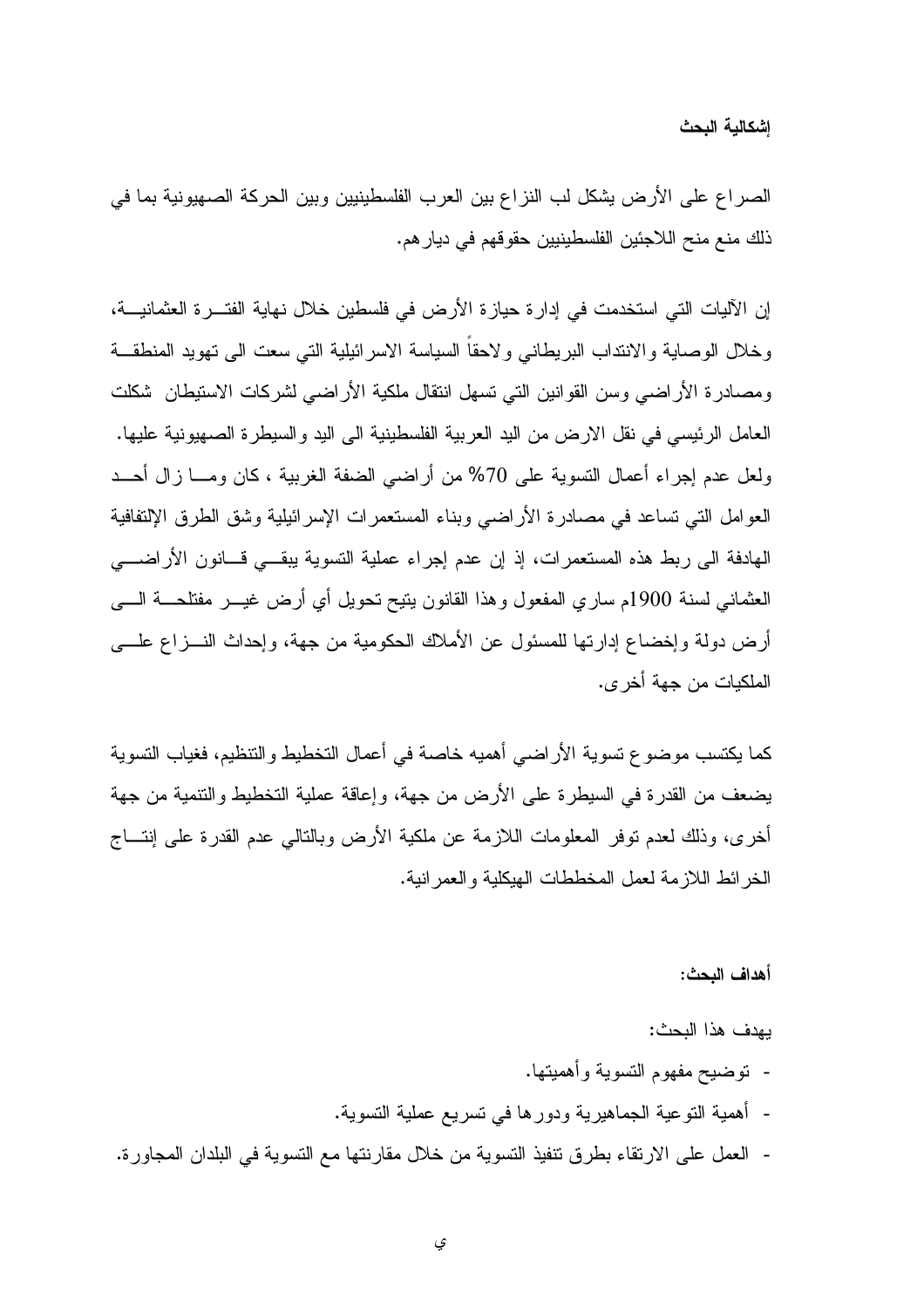- أهمية التسوية في حماية الملكيات العامة والخاصة.
	- الدور الذي تلعبه التسوية في مواجهة الاستيطان .
- لفت نظر الباحثين إلى ضرورة تحديث القوانين العقارية التي كانت وما يزال بعض أحكامها مطبق في فلسطين رغم قدمها وعدم مواكبتها للعصر وعدم قدرها على إيجاد الحلول للمشاكل التي تفرضها خصوصية وضع فلسطين .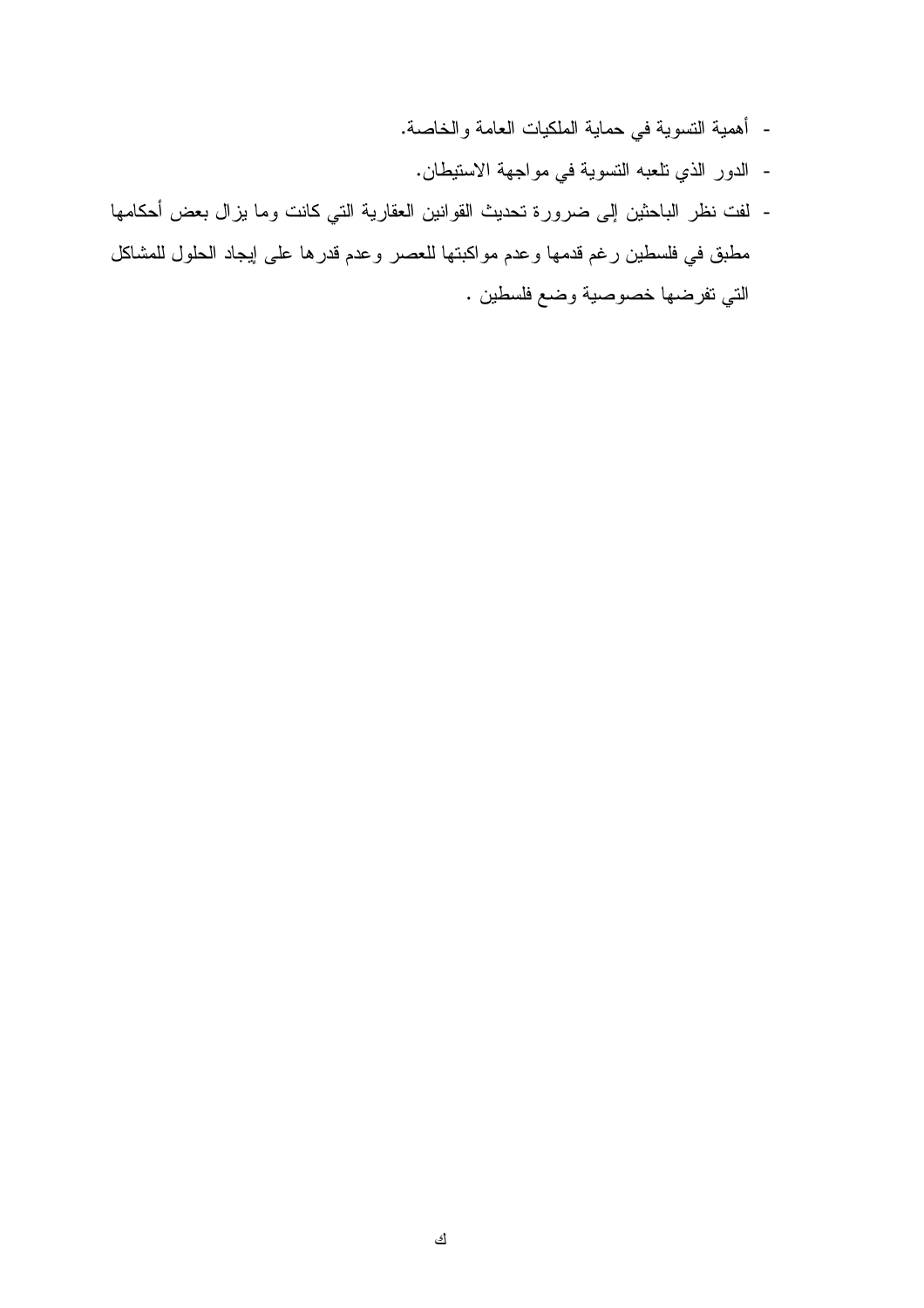### الفصل الأول :

# النظام القانوني الذي يحكم ملكية الأراضي في فلسطين .

#### تمهيد

تعددت الأنظمة التي حكمت فلسطين ابتداء من الحكم التركي ، والأنجليزي ، والإسرائيلي للأراضي الفلسطينية المحتلة عام 1948م، ومروراً بالحكم الأردني للضفة الغربية من عام 1948 وحتى عام 1967ـ وكذلك الحكم المصري لقطاع غزة لذات الفترة المذكورة ، ومروراً أيضا باحتلال إسرائيل لما تبقى من أرض فلسطين التاريخية (الضفة الغربية وقطاع غزة ).

كل هذه الحقب والمراحل التي مرت على فلسطين تركت ورائها العديد من الأنظمة والقواعد القانونية المختلفة، واختلاف النظام القانوني الذي يحكم الأراضي ما بين الضفة الغربية وقطاع غزة نتيجة لاختلاف الدولة التي كانت تدير قطاع غزة (القوانين المصرية) وكذلك الضفة الغربية (القوانين الأردنية) والتي بدورها أدت الى صعوبة التعامل مع ملف الأراضي في فلسطين من حيث التمليك والقسمة وإجراء التسوية، ولعدم اهتمام أصحاب القرار في فلسطين بالعمل على إيجاد قوانين أراضي حديثة وموحدة ما بين جناحي الوطن تتناسب مع الوضع الخاص لفلسطين وتحمي الأرض من الإغتصاب من قبل الإحتلال الاسرائيلي .

بتتبعنا لجميع الحقبات التاريخية التي مرت على فلسطين نلاحظ بأن كل حقبـة لـم تضـع الأساس القانوني اللازم بالشكل المطلوب للحفاظ على الأرض ، باستثناء الحقبة الأردنيـة فـي الضفة والحقبة المصرية في قطاع غزة ، والتي عملت على تسوية الأراضي فـي فلسـطين ، ولكنها وبكل أسف لم تستمر بسبب إحتلال الصهاينة للضفة الغربية والقطاع في الرابـع مـن حزيران من العام 1967م .

أمام هذا الواقع المرير جاء بحثي هذا لييبين الأمور المهمة والمفصلية فيما يتعلق بالأراضي في فلسطين، وذلك بطرح الإشكاليات والصعوبات التي تحول دون الحفاظ على الأراضي الفلسطينية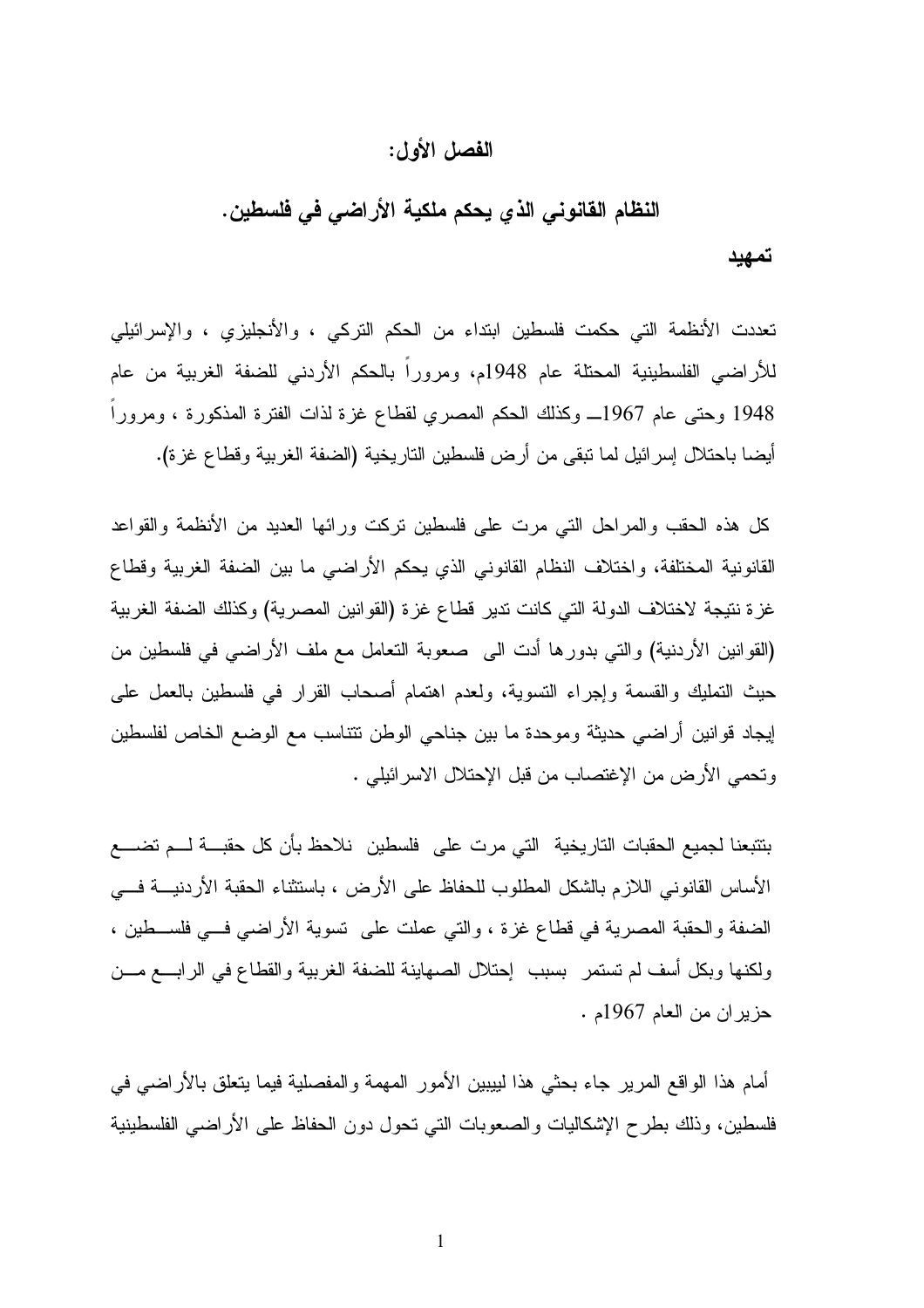من منظور قانوني ، وكذلك طرح الحلول والتي وباعتقادي لربما تضعنا فـي بدايـة الطريـق الصحيح للحفاظ على الأرض الفلسطينية وعدم انتقالها الى الصهاينة .

أمام كل ذلك ولكي نتمكن من إدراك موضوع تسوية الأراضي وصـعوباته وإشـكالياته فـي فلسطين وكذلك معرفة الحلول لذلك، لا بد لي أن أتحدث بشيء من التوضيح والتبسـيط علـى المراحل والحقب التي مرت على فلسطين ، التي انتجت بدورها العديد من الأنظمـة والقواعـد القانونية المختلفة وذلك تبعا لكل مرحلة .

لأهمية هذا الموضوع فقد آثرت على تخصيص الفصل الأول منه لبحـث وتوضـيح المراحـل والحقب التي مرت على فلسطين ، بحيث تم تقسيم هذا الفصل الى أربعة مباحث، المبحث الأول خصصته للحديث عن النظام القانوني الذي كان يحكم الأراضي الفلسطينية في العهد العثمـاني، وخصصت المبحث الثاني لمعالجة النظام القانوني الذي كان يحكم الأراضي الفلسطينية في العهد الإنجليزي، وبخصوص المبحث الثالث فقد أفرد لبحث النظام القانوني الذي كان يحكم الأراضي في العهد الأردني في الضفة الغربية وكذلك في العهد المصري في قطاع غـزة، أمـا المبحـث الرابع فقد أفرد لمعالجة النظام القانوني الأراضي الفلسطينية في العهـد الإسـرائيلي (الأوامـر العسكرية ).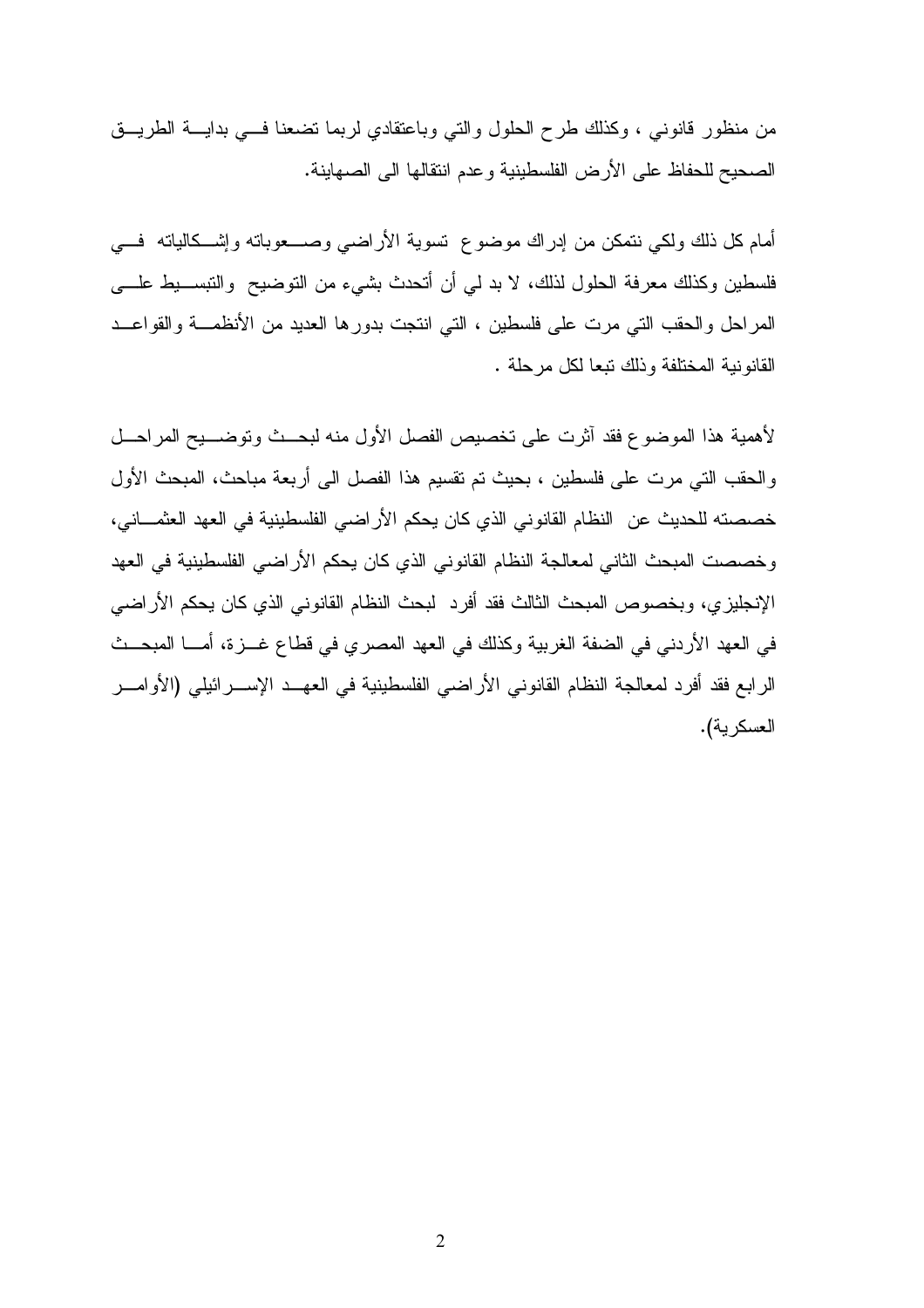### المبحث الأول :

النظام القانوني الذي يحكم الأراضي الفلسطينية في العهد العثماني .

إن القواعد والنظم التي جرى بموجبها التصرف بالأراضي، والتي وضعها العثمانيون في بداية تأسيس دولتهم كانت بدائية ثم أخذت تتقدم شيئاً فشيئاً حتى بلغت درجة كبيرة من التشـعب فـي التنظيم وذلك لاتساع الإمبراطورية العثمانية واختلاف الممالك التي سيطروا عليها .

فنجدهم ابتداءًا اتبعوا الأحكام الشرعية الإسلامية بشأن الأراضيي التي كانوا يفتحوها، إذ يقوموا بتوزيع بعض الأراضي على الفاتحين ويبقوا البعض الآخر بيد واضعي اليد عليهـا، وبعـد أن يحتفظ السلاطين لأنفسهم بأجود الأراضيي وأوسعها<sup>1</sup> يسجلوا القسم الباقي منها لبيــت المـــال<sup>2</sup>، ويصبح هذا القسم من الأراضي من الأموال العائدة منفعتها ورقبتها إلى الدولة صاحبة الولايـة العامة أي أنها من قبيل الأموال المشتركة بين جميع أفراد الأمة<sup>3</sup>، ويطلـــق عليهــــا الأراضــــي (الأميرية) 4 5 ، إلا إن تصرف الدولة في الأراضي الأميرية مقيد بالنفع والمصلحة .

ومما لا خلاف عليه أن أهم الموارد المالية التي تدعم الاقتصاد العثماني على الصعيدين المدني والعسكري هي واردات الأراضي، لذا دأبت الدولة العثمانية منذ البداية على مسـح الأراضـي المفتوحة واحصاء نفوس سكانها ومراعيهم ومساكنهم، بغية تقييم مواردهـا وغلالهـا وتعيـين حاصلاتها العشرية لأغراض ضريبية، إذ يدون الموظف المعين لهذا الغرض المعلومـات فـي

<sup>&</sup>lt;sup>1</sup> خليل إبراهيم الخالد ومهدي محمد الأزري . تاريخ أحكام الأراضـي في العراق، دار الرشيد للنشر، 1980، ص<sup>49</sup>.

 $^2$  علاء الدين البياتي. شرح قانون تسوية الأراضي، ط $_1$  ، مطبعة التفيض بغداد 1369هــ، 1950 م ص $^2$  .

 $^3$  شاكر الحنبلي. موجز أحكام الأراضـي والأموال غير المنقولة، مطبعة التوفيق، دمشق (1316هــ ـــ 1928م) ص $^{\rm 10}$  .

 $^1$  علاء الدين البياتي، أحكام حقوق اللزمة من الأراضي الأميرية، طم، شركة النشر والطباعة العراقية، بغداد ، (1372هــــــــ 1953م)، ص $^{11}$  .

 $^5$  شاكر الحنبلي، موجز أحكام الأراضـي والأموال غير المنقولة، مطبعة التوفيق، دمشق (1316هـــــــ 1928م) ص $^{10}$  .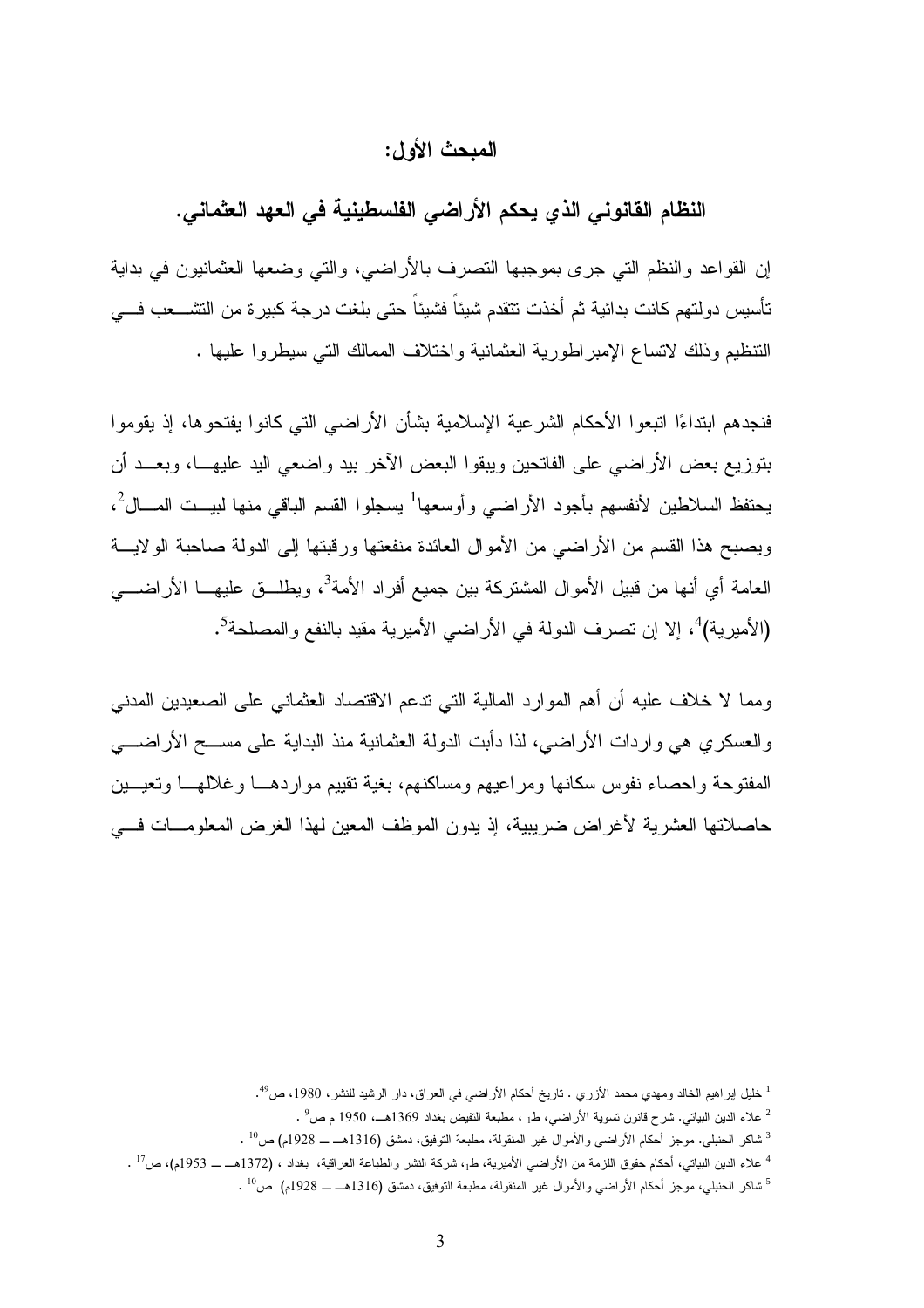$^2$ سجلات خاصة (تحرير دفترلري) $^1$ ، كما يتم تسجيل أراضــــي المقاطعـــات وهـــي(الخــــاص) و(الزعامة)<sup>3</sup> و(التيمار)<sup>4</sup> .

وأوضح دليل على اهتمام العثمانيين بأراضي دولتهم تشكيلهم سنة 955هـ 1586م هيئة مـن كبار رجال الدولة ومن أفاضل العلماء مهمتها تنظيم عمليات إجراء الكشف على جميع القـرى والمزارع وسائر الأراضي الواقعة تحت سيطرة الدولة العثمانيـة آنـذاك لتسـجيلها وتثبيـت عائديتها، وعندما أنهت هذه الهيئة عملها، ثُبتت تلك المعلومات من قبل موظفين أمناء، مشـهود لهم بالفضل والعلم في قيود نظمت تنظيماً تاماً ثم ختمت بالطغراء السـلطانية (شـعار الدولـة ) وحفظت في مخازن خاصة (الدفتر خاقاني)<sup>5</sup> لا يجوز فتحها إلا بإرادة سلطانية، وبإشراف هيئة من كبار موظفي الدولة<sup>6</sup>.

مما سبق يتضح لنا أن وجها من أوجه النظام الاقتصادي والإداري للدولة العثمانية بدايةً كـــان يعتمد على النظام الإقطاعي، حيث كان الإداريون والعسكريون يمنحون إقطاعاً يدر عليهم دخلاً معيناً، ويمكن القول أنه كان إقطاعاً عسكرياً على الوجه الأشمل وذلك لالتزام المقتطع له بتقديم المال والجنود والقيام بخدمات عسكرية لحماية الحدود والقلاع ومرافقة الجيش<sup>7</sup>.

 $^1$  دونالد كواترت، الدولة العثمانية 1700 ــ1922، تعريب أيمن الأرمنازي، مكتبة العبيكات، ط1. الرياض (1422هــ ـــ 2004م) ص $^5$ .

 $\overline{a}$ 

 $^{10}$  علاء الدين البياتي، شرح قانون التسوية ص $^{01}$  .

<sup>2</sup> الأراضي الخاصة:ـ هي المقتطعة للوزراء والأمراء والمقيدة حاصلاتها أكثر من مئة ألف أقجة [الأقجة:ـ عملة معدنية تعادل ثلث بارة والتي هي واحد من أربعين قرش لا يزيد وزنها على أكثر من ربع مثقال تكون نسبة الفضة %90 عن الوزن الكلي ]على المقطع له أن يقدم للدولة جنـدياً واحداً عن كل خمسة ألف أقجة ، ساطع الحصري، البلاد العربية والدولة العثمانية ، ط<sup>3</sup> ، بيروت 1965، ص<sup>30</sup> .

<sup>&</sup>lt;sup>3</sup> أراضي الزعامة :ــــ وهي ما كان وارداتها نتراوح بين العشرين ألف إلى مائة ألف أقجة وتقطع إلى الدفتر دار الخزينة وتكنى بـــ(زعيم الزعمـــاء ومحافظي القلاع السلطانية وكتاب ديوان السلطان ودفتر خانة وحراس الملك وعلى المقتطع له أن يقدم جندياً واحداً للدولة عن كل خمسة ألـف أقجة . خليل إبر اهيم الخالد ومهدي محمد الأرزي، تاريخ أحكام الأراضي في العراق ص<sup>49</sup> .

<sup>4</sup> دكتور حمدي فؤاد العاني أراضي التيمار: وهو ما كانت حاصلاته أقل من عشرين ألف أقجة ويمنح إلى كبار العسكريين.

<sup>5</sup> إن القيود التي سجلت فيها معلومات عن سائر أنواع الأراضي الموجودة في الممالك العثمانية آنذاك بلغت 970 قيداً حفظت في مخزن حصين لـه أربعة أبواب حديدية بعضها داخل بعض وهذه المخازن لا يجوز فتحها إلا بإرادة سلطانية .

<sup>&</sup>lt;sup>7</sup> – شاكر الحنبلي موجز أحكام الأراضـي والأموال غير المنقولة، مطبعة التوفيق، دمشق (1316هـ ـــ 1928م) ص 57 ولحماية هذه القيود من التزوير والتلاعب وضعت ضوابط صارمة إذا ما إقتضت الضرورة إلى تمليك قطعة أرض أو تبديل إرتباطها أو وقفها إلى جهة خيرية إذ يجب أن يكون هناك مسوغ شرعي وقانوني يسمح للإرادة الملكية بإصدار فرمان عالي المستوى يوافق على تغيير تلك القيود ، عليه نجـد إن المـادة 1737 من مجلة الحكام العدلية نصت على إعتبار البراءات السلطانية وقيود الدفتر خاقاني المحررة في تلك الحقبة لا تحتاج إلـى بينـة لـدى المحاكم كونها سالمة من شبهة التزوير والتصنيع .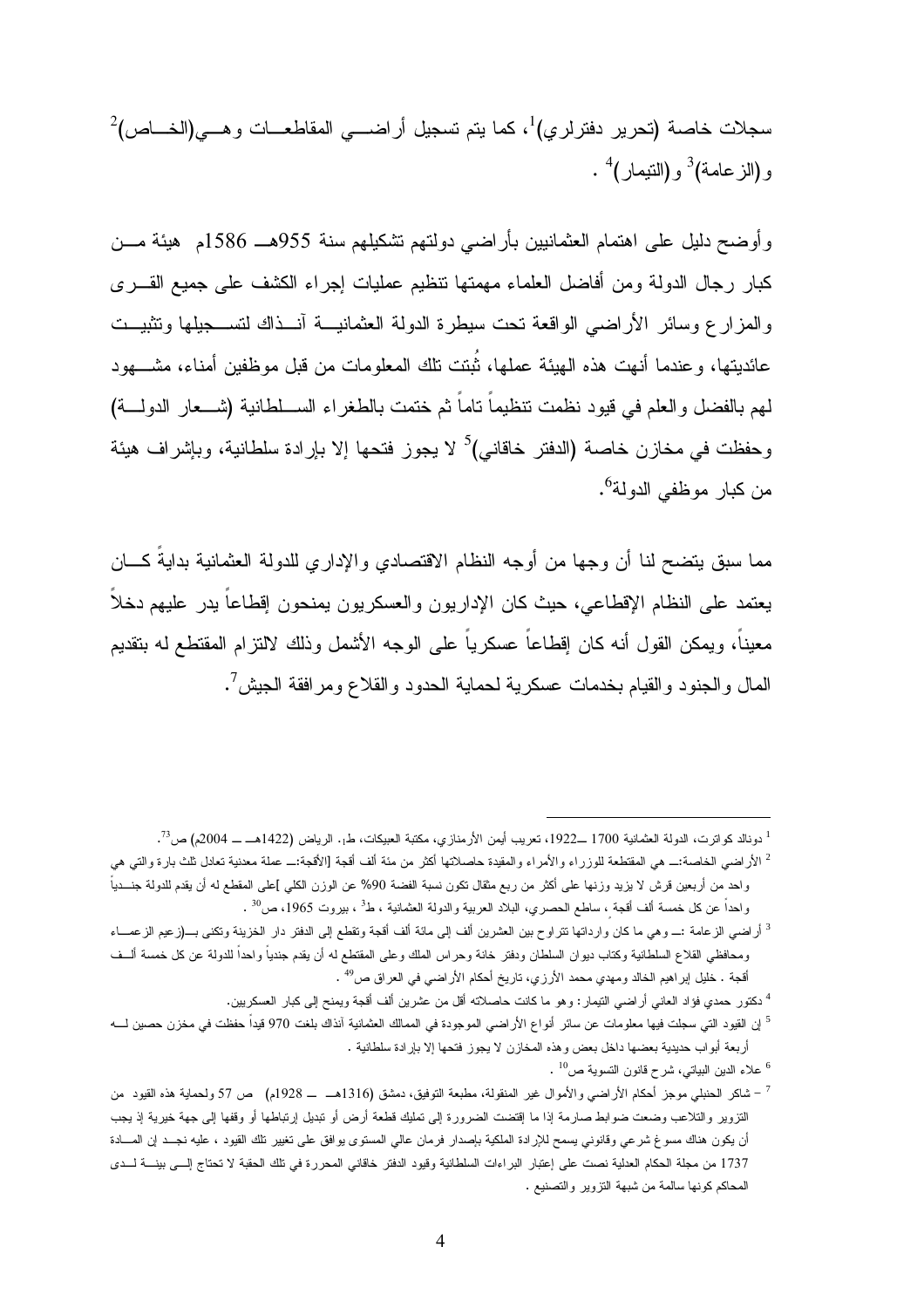وذكر جودت<sup>1</sup> في تاريخه أن هؤلاء المقتطع لهم (السباهية أو الفرسان) بلغ عددهم إبان ازدهار هذا الأسلوب الإقطاعي حوالي مائتي ألف خيال، كمـا ويعـزى سـبب تحقيـق العثمـانيون الانتصـار ات في تلك الفترة إلى هذا الأسلوب الذي هيأ جيشاً متحفزاً للقتال في أي وقت<sup>2</sup>.

أما الوجه المدني من الإقطاع فقد كان يهدف إلى تكوين طبقة ترتبط مصالحها بالسلطان تؤيـده وتدعم سلطته<sup>3</sup>.

وظلت هذه الطريقة المشابهة لأصول الإقطاع القديم سائرة سيراً حسناً في الدولة العثمانية إلـى سنة 1000هـ 1591م تقريباً إذ بدأ ينتابها سوء الاستعمال وخاصة من قبل "أغـوات " القصـر والصدر الأعظم فأخذوا يمنحون المناصب الخاصة إلى صنائعهم دون الاهتمام بمـدى كفـاء تهم ولياقتهم<sup>4</sup> فتراكمت لدى هؤلاء الثروات ووجدوا من مصلحتهم استغلال الفلاح بدلاً من إرســـاله 5 إلى الجيش ، ويعفى أصحاب التيمار والزعامة من السفر إلى الحرب لقاء هدية أو رشوة تقـدم 6 إلى القادة أو الأمراء .

- كما أن أهم مظهر من مظاهر فقدان هذا الأسلوب الإقطاعي لمبررات وجوده هو أن الدولـة العثمانية في سنة 1240هـ 1824م كونت جيشاً نظامياً تصرف له رواتب مـن الخزينـة، فألغت على إثر ذلك العمل على إقطاع النيمار والزعامة<sup>7</sup>إلا إن فاعــدة النيمـــار والزعامـــة استمرت إلى أن صدر مرسوم السلطان (خط كلخانة ) سنة 1255هـ 1839 م الـذي ألغـى بموجبه أشكال الإقطاع (الخاص، الزعامة، التيمار) وخصصت لأصحابها رواتب مدى الحياة

 $^9$ . أحمد بن إسماعيل جودت، تاريخ جودت ، ترجمة عبد القادر الدنا ، جـــ  $^1$ ، بيروت، 1308هـــ 1890م، ص $^9$ 

 $\overline{a}$ 

 $^6$  شاكر الحنبلي،. موجز أحكام الأراضي والأموال غير المنقولة , مطبعة التوفيق , دمشق (1316هـــــــ 1928م) ص $^6$  .

<sup>(</sup>1 1 أحمد بن إسماعيل جودت ، تاريخ جودت, ولد في مدينة يولو سنة 1883م وكان معلم تربوي , أديب ومـؤرخ وكاتـب متخصـص فـي المكتبات , له مؤلفات كثيرة منشورة , في 1922م تم تعيينه رئيساً لهيئة التصنيف في الأرشيف العثماني , وفي عام 1925 عمل رئيساً لهيئة التصنيف في مكتبات إسطنبول وتوفي في إستنبول سنة 1933 ,م يوسف إحسان كنج وآخرون , دليل الأرشيف العثماني , فهرسـت لوثـائق الدولة العثمانية ف*ي* أرشيف رئاسة الوزراء التركية ص<sup>513</sup>.

 $^{3}$ دونالد كواترت، ال**دولة العثمانية 1**700 ــ1922 , تعريب أيمن الأرم**نازي , مكتبة العبيكات , ط1 . الرياض (1422هــ ـــ 2004م)**  $\sim$  **ص** $^{3}$ <sup>4</sup>.شاكر الحنبلي ،. م**وجز أحكام الأراض***ي* **والأموال غير المنقولة , مطبعة التوفيق , دمشق (1316هــ ــ 1928م) ص 24** 

<sup>5</sup> . خليل إبراهيم الخالد ومهدي محمد الأزري تاريخ أحكام الأراضي في العراق , دار الرشيد للنشر , <sup>1980</sup>

 $^7$ خليل اپراهيم الخالد ومهدي محمد الأزري، **تاريخ أحكام الأراضي في العراق , دار الرشيد للنشر , 1980 ، ص** $^7$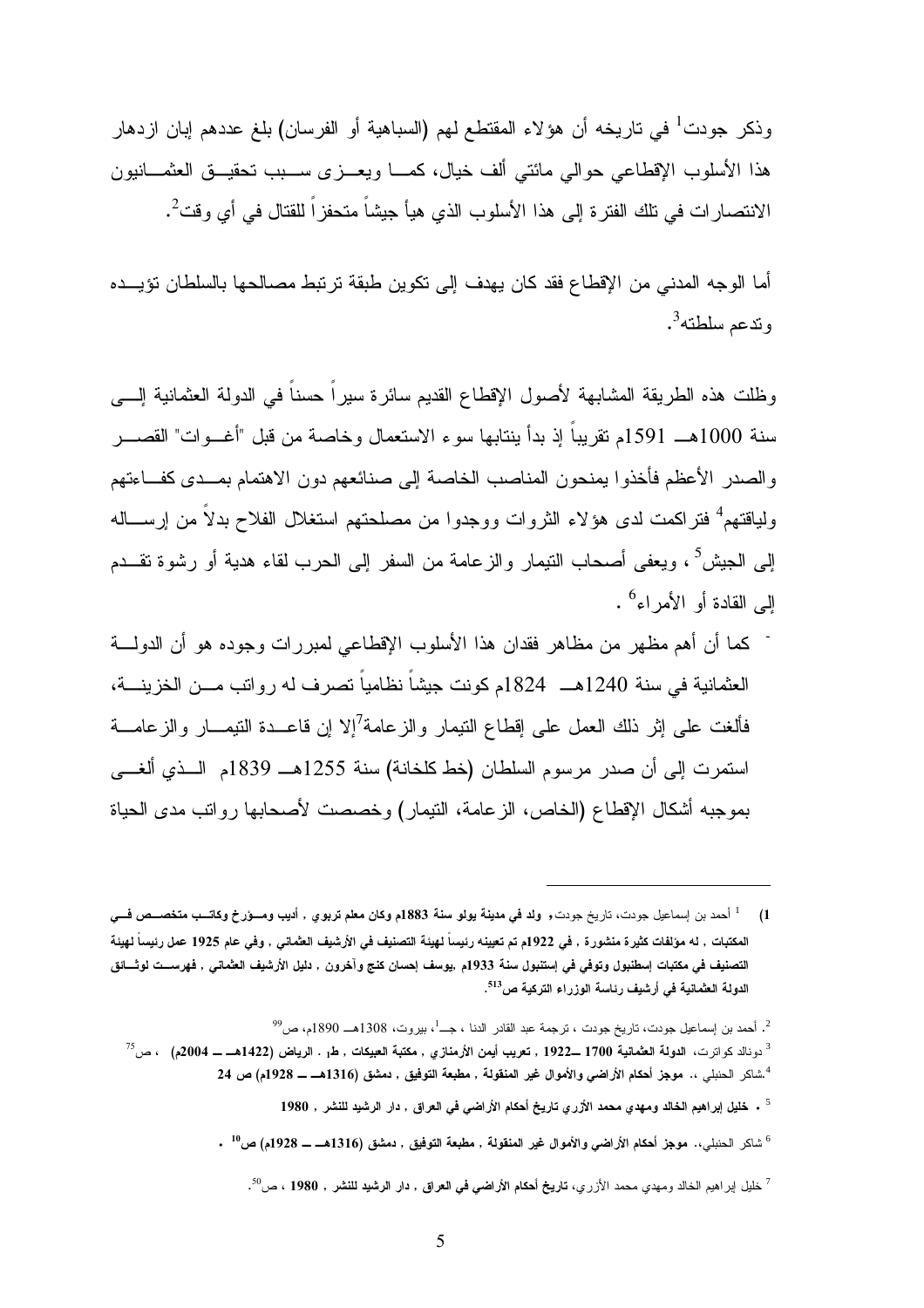تتناسب مع إيراد المقاطعة وأحالت الدولة جباية أعشار المقاطعات إلى جباة (تحصيل دار) أو 1 بواسطة ملتزمين . حيث سميت هذه الطريقة بنظام الإلتزام .

- الإلتزام هو حق جباية الضرائب في مقاطعة معينة ولمدة معينة نيابة عن الإدارة<sup>2</sup>، يباع هــذا الحق في المزاد لمن يتعهد بسداد أعلى مبلغ، ويقوم الملتزم الذي رسا عليه المزاد بسداد قسـم من قيمة الالتزام مقدماً، ثم نقديم كفيل يكفله عن سداد القسم الباقي<sup>3</sup>، ويصبح الملتـــزم مخـــولاً بتحصيل الضريبة العينية التي تقدر قيمتها الدولة على محصول نلك المقاطعة<sup>4</sup> وكان الملتـــزم يحتفظ بمردود الأرض لنفسه بعد تسديد ما التزم به للدولة وما يتعين عليه من أجور ونفقـات كمصاريف الكراء والوقود والتعمير<sup>5</sup> أما من يعجز عن تسديد ما النزم به للدولة فإنها تضـــع يدها على أمواله فإن لم تكف يوضع الملتزم في السجن<sup>6</sup>.

وغالباً ما كانت مدة الالتزام تحدد بثلاث سنوات إلا إن هذه المدة كانت تمدد للملتـزم ذاتـه إذا رغب بذلك ولأكثر من فترة كما وكان من حق الدولة فسخ العقد قبل انتهاء مدة الالتزام إذا مـا دفع شخص آخر مبلغ أكثر <sup>7</sup>.

في غضون القرن السادس عشر أخذت هذه الطريقة في تحصيل الضرائب تحل محل نظـام التيمـــار<sup>8</sup>، وفـــي نـهايـــــة القــــرن الســــابـع عشــــر تحديــــداً فــــي عـهـــد الســــلطـان أحمـــد الثاني(1102هـ1691م ـ 1106هـ 1695 )م 9 أصدر الصدر الأعظـم مصـطفى باشـا الكوبري أمراً يمنح حق الالتزام مدى الحياة ويسمح بالوصية فيه وتوريثه ممـا دفـع كبـار

 $^{146}$ ب عبد العزيز الشناوي , الدولة العثمانية , ج $^1$  , القاهرة , 1980م , ص $^2$ 

 $\overline{a}$ 

. <sup>182</sup> العزيز عوض , الإدارة العثمانية ف*ي* ولاية سوريا , 1864 ـــ 1914 , دار المعارف القاهرة , 1969م ص<sup>182</sup>.

<sup>7</sup>عبد العزيز عوض المصدر نفسه . ص76 .

-

 $^1$ . علاء الدين البياتي. شرح قانون تسوية الأراضي , ص $^1$ 

**Halil Sahillioglu, "Bir Multezim zimem Defterine Gore xv . yuzyil sonunda osmalli Darphane Mukataalari"** .3 **IFM XXIII 1-2 (1963) . 145 – 153 .** 

<sup>.</sup> دونالد كواترت , ، الدولة العثمانية 1700 ــ1922 , تعريب أيمن الأرمنازي , مكتبة العبيكات , ط1 . الرياض (1422هــ = 2004م) ، ص<sup>76</sup> 5 المصدر نفسه .ص76

 $^{193}$ . خليل أينا لجيك , التاريخ الإقتصادي والإجتماعي الدولة العثمانية , المجلد الأول , ص $^{\rm 8}$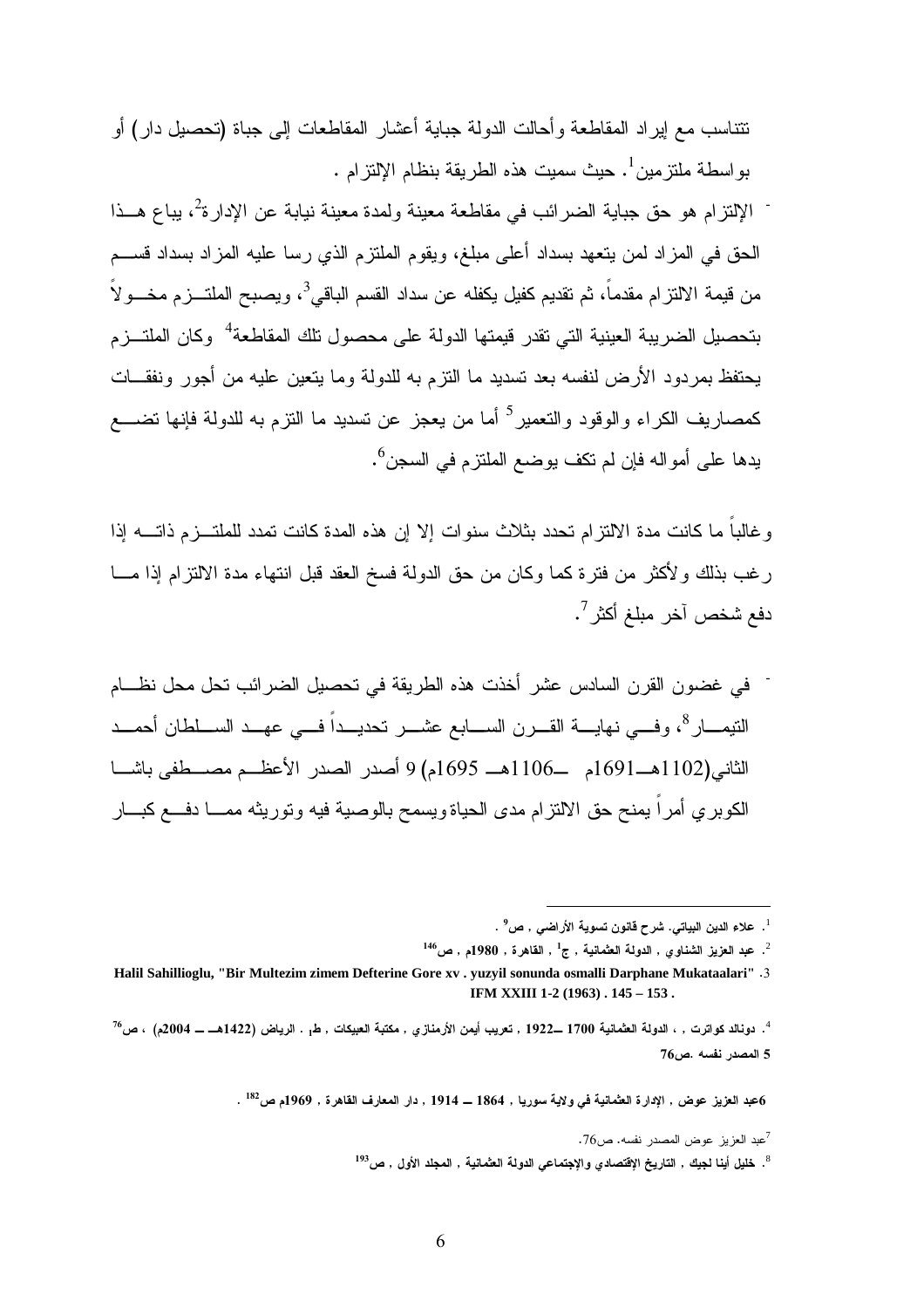رجالات الدولة إلى إستثمار مدخراتهم من إيرادات الأوقاف التي تَنَظْـروا عليهـا والسـعي للحصول على حصص الالتزام<sup>1</sup>.

مما سبق يتضح لنا إن وجه من أوجه النظام الاقتصادي والإداري للدولة العثمانية بدايـةً كـان يعتمد على النظام الإقطاعي<sup>2</sup>، حيث كان الإداريون والعسكريون يمنحون إقطاعاً يدر عليهم دخلاً معيناً، ويمكن القول أنه كان إقطاعاً عسكرياً على الوجه الأشمل وذلك الالتزام المقتطع له بتقديم المال والجنود والقيام بخدمات عسكرية لحماية الحدود والقلاع ومرافقة الجيش <sup>3</sup>.

كما يتبين مما سبق بيانه آنفاً، بأن نظام ملكية الأراضي في الحقبة العثمانية فيما يختص بملكيتها كان مقصور ا في الغالب على الدولة والإقطاعيون والعسكريون، ولم يكن الفلاحـون أصـحاب ملكيات كبيره كما هو الحال للطبقات المذكورة التي وجدت في الحقبة العثمانية، وذلك للعديد من الأسباب، منها على سبيل المثال ارتفاع نسبة الضرائب والرسوم العالية التي كانـت تفرضـها الدولة وفقر الفلاحين وهم الطبقة الكبيرة في ذلك الوقت.

وقد تأثرت الدولة العثمانية باتصالها بالأمم الأوروبية في حرب القرم تأثرا" حداها إلى أن تفكر في الأخذ بأسباب التجدد والجري على منهاج الدول الاوروبية في التنظيم والإدارة فبدأت بتدوين شرائعها التي سوتها على طريقة القوانين الأوروبية <sup>4</sup>.

وللحديث بشكل موسع عن هذا الموضوع ، سأقوم بتقسيم هذا المبحث الى ثلاثة مطالب ، أخصص المطلب الأول لبحث وتوضيح قانون الأراضي العثماني لسنة 1900م، وسأبين أيضا أنواع الأراضي وفقا للقانون العثماني ، أما المطلب الثاني فسأتطرق فيه إلى بحث قانون تسجيل الأراضي في الحقبة العثمانية بحيث أبين فيه الآليات التي كانت متبعة في تسجيل الأراضي في ذلك الوقت، بينما سأتحدث في المطلب الثالث عن آليات تملك الأجانب للأراضي في الحقبة العثمانية من منظور قانون تملك الأجانب

 $^{\rm 11}$ . حمدي الوكيل , ملكية الأراضي الزراعية في مصر خلال القرن التاسع عشر , الهيئة المصرية العامة للكتاب , 2007 ص $^{\rm 11}$ 

 $^2$  حمدي الوكيل، ملكية الأراضي الزراعية في مصر خلال القرن التاسع عشر، الهيئة المصرية العامة للكتاب، 2007 ص $^{216}$ 

<sup>3</sup> مرجع سابق للدكتور عبد العظيم عباس نصار؛ جامعة الكوفه / كلية التربيه الاساسيه في مؤلفه الأراضي الاميريه العراقيه في وثائق عثمانيه؛ ص .4

<sup>4</sup> مؤلف الميري والاميري – الملك والمملوك؛ ملاحظات قانونيه في تمييز أراضي الافراد في الأراضي الاميريه في فلسطين؛ ص 10؛ عرضها بالايطاليه: الاب فيليب تلفاكيا "القانوني"؛ نقلها إلى العربية: ابراهيك الياس عياد؛ المطبعه: مطبعة سيدة فلسطين .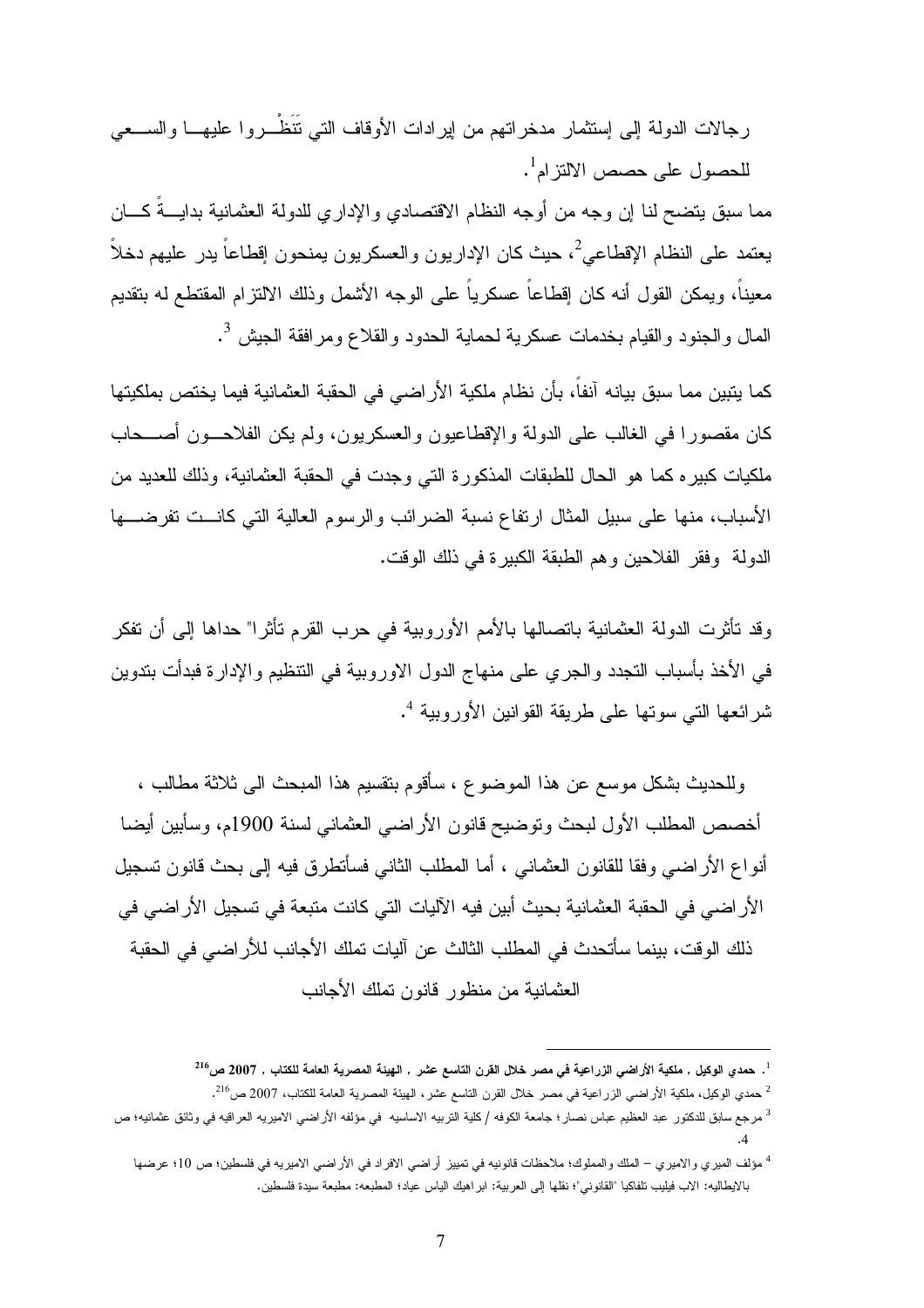#### المطلب الأول

قانون الأراضي العثماني وأنواع الأراضي وفق القانون العثماني .

قبل الدخول في موضوع أنواع الأراضي وفق القانون العثماني، لا بد لي من الحـديث عـن قانون الأراضي العثماني رقم لسنة 1900 بشكل عام ، وهو ما سأقوم ببحثه في الفرع الأول من هذا المطلب، على أن أخصص الفرع الثاني لبيان أنواع الأراضي وفقا للقانون العثماني .

### الفرع الأول: قانون الأراضي العثماني .

تحقيقاً للإصلاحات التي قام بها السلطان عبد المجيد (خط شريف كلخانة)<sup>1</sup>والتي أشغلته حـــرب القرم عن السير قدماً من إتمامها، وما أن انتهت هذه الحرب حتى أصدر السلطان فرماناً جديـداً يبين الإصلاحات الواجب إدخالها في الممالك المحروسة في 11 جمادى الآخرة سنة 1272هـ الموافق 18 فبراير سنة 1856م في ضوء ذلك أصدرت الدولة العثمانية مجموعة من القـوانين ومن بينها قانون الأراضي، لقد وضع هذا القانون أسسا ثابتة في مسألة التصرف في الأراضي بما يحقق سيطرة الدولة ويعزز سلطتها المركزية ووضع حداً للإقطاعات<sup>2</sup>، صدر هذا القـــانون في (7 رمضان 1274هـ، 21 نيسان 1858 ) م وقد بينت مواده الـ (132) أنواع التصـرفات الفعلية والقانونية التي يحق للمتصرفين القيام بها<sup>3</sup>، وكانت أغلب أحكام هذا القانون مستمدة مـــن الشريعة الإسلامية مع مراعات قاعدة تغيير الأحكام بتغير الأزمان، لذا نجد بعض هذه الأحكـام تفرضها الظروف والحاجات العملية مما شجع المشرع العثماني أن يسـتعين بأحكـام العـرف والعادة أو يستعين بالشرائع الأوربية كالقانون المدني الفرنسي أو القانون الألماني<sup>4</sup>، فقد أخذ منها المشرع العثماني على سبيل المثال لا الحصر أحكام الإرث في حق التصرف الذي ساوى بـين نصيب الأنثـى والذكر مخالفاً للشريعة الإسلامية<sup>5</sup>. وهو في الحقيقة لم يخالف الشريعة الإسلامية،

 $\overline{a}$ 

2 الدستور، قانون الأراضي، المادة .129

 $\sim \frac{254-250}{\pi}$ محمد فريد بك، المصدر السابق، ص

<sup>3</sup> عبد الرحمن البزاز، مذكرات في أحكام الأراضي في العراق، ملخص محاضرات ألقيت على طلاب الصف الرابع، كلية الحقوق لسنة 1940 إلى . مطبعة التفيض الأهلية بغداد ص $^{\rm 5}$  .

<sup>&</sup>lt;sup>4</sup> شاكر ناصر حيدر، أحكام الأراضـي غير المنقولـة، المحاضرات التي ألقيت في على طلبة الصف المنتهي في كلية الحقوق ومعهد العلوم المالية، ط<sup>2</sup>،  $\cdot$   $^{12}$ مطبعة المعارف، بغداد، 3 ربيع الثاني 1363هـــ ـ27 آذار 1944م ، ص

<sup>&</sup>lt;sup>5</sup> الدستور ، قانون الأراضي، المادة 54، (إذا مات أحد متصرفي أو متصرفات الأراضي الأميرية والموقوفة فتنتقل الأراضي التي تكون بعهدته إلى أولاده الذكور والآناث بوجه المساواة مجاناً بلا بدل ...).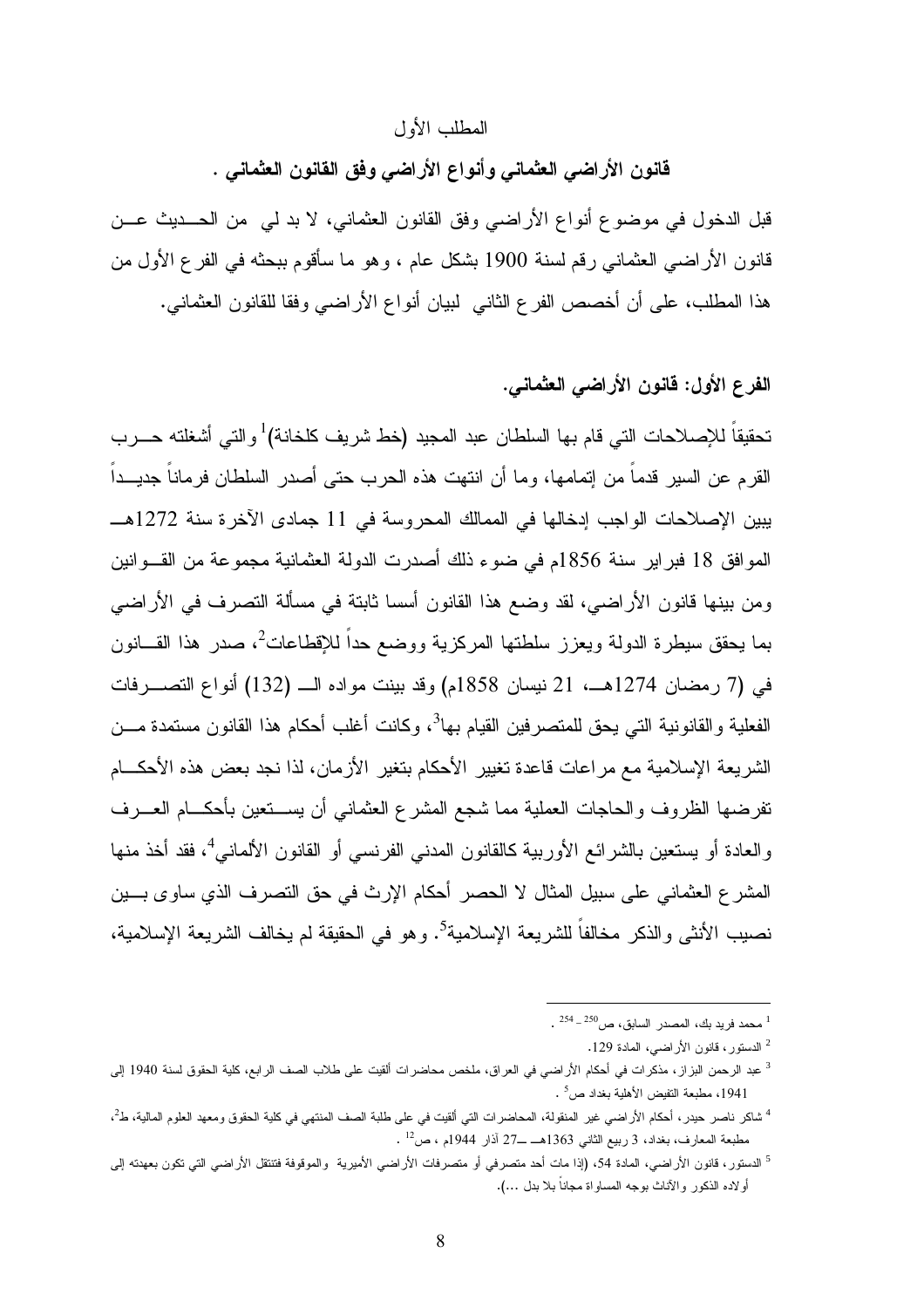فالمواريث في الإسلام تتحدث عن التملك وهو هنا يبحث في التصرف إذ أن هذا النـوع مـن الانتقال يجري فقط على الأراضي من نوع الميري ، الذي يعتبر أن الأرض ملك للدولة تـوزع التصرف فيه كيفما تشاء .

- قُسمتْ مواد قانون الأراضي إلى مقدمة وثلاثة أبواب حيث ضمت المقدمة سبع مـواد سـت منها خصصت للتعريف عن أقسام الأراضي التي عالجها القـانون (المملوكـة والأميريـة والموقوفة والموات والمتروكة) أما المادة السابعة قسمت مواد القانون المتبقية علـى ثلاثـة أبواب، خصص الباب الأول في بيان الأراضي الأميرية ـ من المادة الثامنـة إلـى المـادة التسعون ـ أما الباب الثاني خصص في بيان الأراضي المتروكة والأراضي الموات ـ من المادة الحادية والتسعون إلى المادة مائة وأربعة ـ و أخيراً الباب الثالث الذي خصـص فـي ببان المتفرقات<sup>1</sup>.
- والجدير بالذكر أن مواد هذا القانون جاءت مقتضبة فنجد أن المادة الثالثة طرحت جملة مـن الأمور المهمة تحتاج إلى كثير من الإيضاحات القانونية عن كيفية إلغاء نظام التيمار وإلغـاء نظام الالتزام وكيفية اعتماد سندات الطابو<sup>2</sup> والأراضي المحلولات ، كما أن أحكامه ضــــيقت حقوق المتصرفين بوضعها كثير من القيود . حاول المشرع العثماني حل هذه الإشكالات في إصدار مجموعة من القوانين والتعليمات منها :
- قانون الطابو الذي صدر في 8 جمادى الثانية1275 هـ 13 كانون الثاني 1859م ففي مواده 3 الـ(33) وضعت الأسس الصحيحة والواضحة للحقوق المتعلقة بالأراضي الأميرية وخاصة فيما يتعلق بتسجيل الحجج والعقود<sup>4</sup> .
- كما وأن لائحة التعليمات التي صدرت في 6 شعبان 1276هــ 1860م أوضـحت كيفيـة التعامل مع عملية تفويض الأراضي وتوزيع سندات التفويض لحين ورود سندات الطابو من

 $\overline{a}$ 

4 الدستور، نظام الطابو، المادة 11 .

<sup>&</sup>lt;sup>1</sup> للمزيد أنظر الدستور ص<sup>14ـــــــ<sup>43</sup> .</sup>

<sup>2</sup> سندات الطابو:ـ وثائق تعطي لمن له حق التصرف بعد دفعه الثمن المعجل للأرض بدلاً عن إستخدامها في ضوء الإلتزامات التي حددها القـانون وكانت هذه الوثائق تسمى قبل صدور قوانين الأراضي بالحجج الشرعية، وللمزيد أنظر عماد أحمد الجواهري ، المصدر السابق ص<sup>476</sup> . <sup>3</sup> الدستور، نظام الطابو، ص<sup>44</sup> .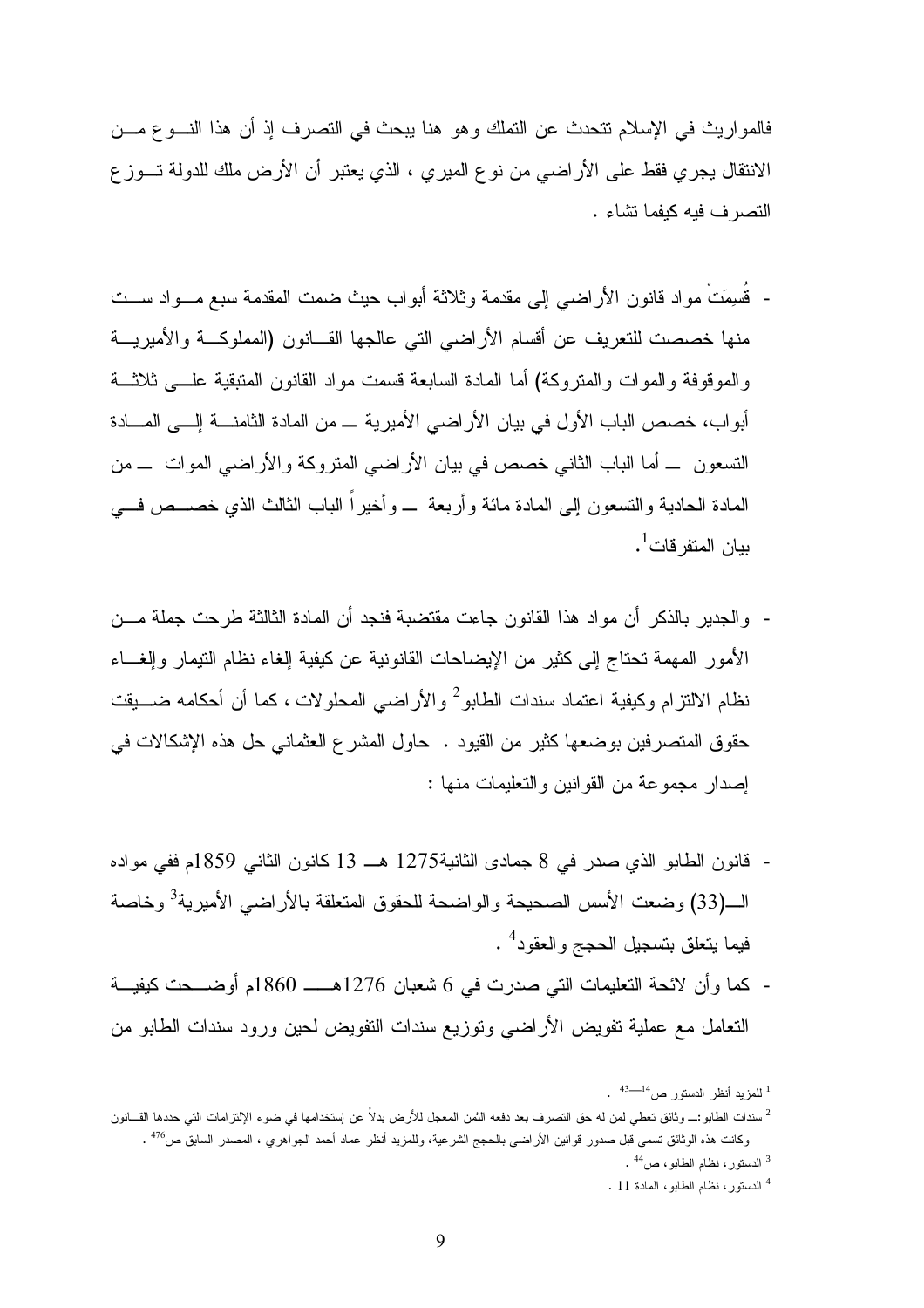دوائر الدفتر خانة العامرة<sup>1</sup> وهكذا لم تعد الأراضي (منحة) يملك السلطان اســـتردادها متــــى شاء، بل أصبحت العلاقة بين الأرض والمقتطع له علاقة قانونية مستقرة ولا يمكن اسـترداد الأرض إلا في حدود ما يسمح به القانون، ولم يعد حق التصرف مقتصراً على استيفاء العشر والخمس والرسوم وإنما أصبح حق تصرف بالأرض نفسها بكل أنواع التصرف عدا ما يتعلق بالرقبة حيث أنها تعود للدولة، حاول المشرع بسنه قانون الأراضي إزالة الإقطاع العسكري إلا أنه ساعد على نشوء طبقة من الإقطاعيين أصحاب حق التصرف في الأراضي الأميرية على نطاق واسع<sup>2</sup>، وأشارت جميع القوانين والأنظمة إلى اكتساب مشروعية حق التصــــرف :في

- $^3$  ـ التفويض وهو أن يمنح الشخص حق التصرف من الدولة مباشرة $^3$ .  $^4$  ـ التفرغ و هو حصول الشخص على حق التصرف من صاحب حق تصرف سابق $^4$ . 3 ـ الانتقال وهو أن يتلقى الورثة المحددون في القانون حق التصرف من مورثهم صاحب
- 4 ــ الإحياء وهو قيام الشخص بإعمار الأرض الأميرية الميتة وجعلها صالحة للزراعة<sup>6</sup> . 5 ـــ حق القرار وهو استغلال الشخص للأرض الأميرية مدة عشر سنوات بدون منازع<sup>7</sup> .

مما سبق تتبين لنا الجهود التي كان يبذلها المشرع العثماني، إلا أن هذه القوانين والتعليمات التي سنها المشرع لم تستطع الصمود أمام سنن التطور، كما وإنها تفتقر إلى سعة أفق يستوجب حلولاً للمشاكل التي يعاني منها جميع أصحاب الأراضي في جميع الولايات العثمانية ، لذا بدأ المشرع العثماني بإصدار القوانين والأنظمة والقرارات للنسخ أو التعديل، مما جعل تشـــريع الأراضــــي عبارة عن متاهة يصعب على المتتبع الوصول إلى القواعد الثابتة نتيجة لحذف وتعديل كثير من أحكام قانون الأراضي، فقد جاء في تقرير عن دائرة الأملاك الأميرية فـي العـراق (المرجـع

حق التصرف<sup>5</sup>.

- 4 ، قانون الأراضي، من المادة (36) إلى المادة (53) .
- 5 ، قانون الأراضي، من المادة (54) إلى المادة (58) .
	- $\cdot$  شاكر ناصر حيدر ، المصدر السابق، ص $^6$  .

 $\cdot$  1 لائحة التعليمات في حق سندات الطابو ، ص $^{-56}$  .

صلاح الدين الناهي، مقدمة الإقطاع ونظام الأراضي في العراق، مطبعة دار المعرفة، بغداد، 1374هـــ 1955م، ص<sup>17</sup>.

<sup>3</sup> ، قانون الأراضي، من المادة (8) إلى المادة (35) .

<sup>،</sup> قانون الأراضي، المادة 78، ص<sup>31</sup> .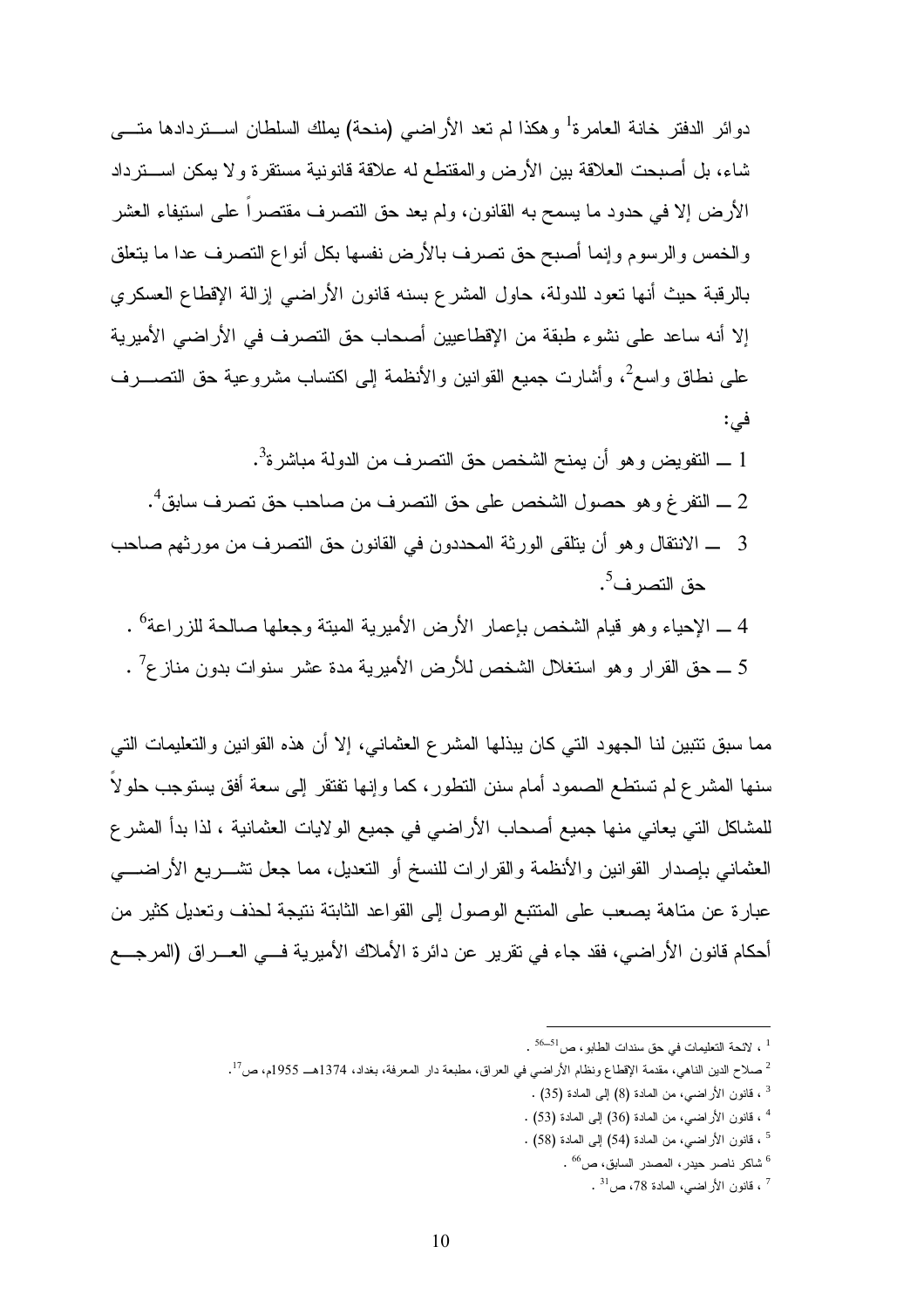العراقي) سنة 1929م.( وطبعا هذا الكلام ينطبق على فلسطين كونها كانــت خاضـــعة انفــس القوانين )

 " إن الدائرة جمعت (133) قانوناً ونظاماً وقراراً وحكماً لشورى الدولة ولمحكمة الاستئناف مـا يفسر أو يعدل نصوص قانون الأراضي<sup>1</sup> "، إن هذا العـــدد الكبيـــر مـــن القـــوانين والأنظمـــة والتعليمات نؤكد أن قانون الأراضي لم يصدر كاملا<sup>2</sup>. كما يمكن لقارىء هذا القانون أن يلاحظ أن جل مواده تتحدث عن الأراضي الأميرية التي كانت تشكل القسـم الأكبـر مـن أراضـي الإمبراطورية العثمانية<sup>3</sup> .

الفرع الثاني: أنواع الاراضي وفق القانون العثماني .

 $\overline{a}$ 

قسم قانون الأراضي العثماني الأرض إلى خمسة أنواع : الأول الأراضي المملوكة ، والثاني الأراضي الأميرية، والثالث الأراضي الموقوفـة ، والرابـع الأراضي المتروكة ، والخامس الأراضي الموات .

- من هذه القوانين :ــ <sup>1</sup>
- 1 ـ نظام توسيع إنتقالات الأراضي الأميرية والذي يقضي بجواز إنتقال الأراضي للورثة صاحب المنفعة الصادر في 17 محرم سـنة 1284هــ الموافق 21 مايو 1867م وذيله الصادر في 29 ربيع الآخر 1289هـ .
	- 2 ـ نظام تأمين الدين بالأراضي الأميرية والموقوفة والمسقفات والمستقلات الوقفية بعد الوفاة الصادر في 23 رمضان 1286هـ .
- 3 ـ نظام بيع الأملاك غير المنقولة لأجل الدين الصادر في 15 شوال 1288هـ المصادف في 15كانون الأول1871م جاء في ذيله هذا النظـام لا يشمل العقود المحررة قبل هذا التاريخ .
- 4 ـ القانون المؤقت لتصرف الأشخاص الحكمية في الأموال غير المنقولة الصادر في 22 ربيع الأول 1331هـ الموافق في 16 شباط 1328ر و 1 32 آذار 1913م، عماد الجواهري، ص .
- 5 ـ القانون المؤقت لإنتقال الأموال غير المنقولة في 27 ربيع الأول 1331هـ الموافق 21 شباط 1318 ر و 4 آذار 1913م عمـاد الجـواهري ، . ص<sup>31</sup>
- 6 ـ القانون المؤقت لغرض الأموال غير المنقولة توثيقاً مقابل الدين الصادر في 6 ربيـع الآخـر 1331هــ، 2 آذار 1329 ،ر 1913م عمـاد الجو اهري، ص<sup>32</sup>.
- 7 ـ القانون المؤقت لتقسيم الأموال المشتركة غير المنقولة الصادر في 14 محرم 1332هـ، 1 كانون الأول 1329 ر ، 12 كـانون الأول 1913م عماد الجواهري، ص<sup>31</sup>.

قانون التصرف بالأموال غير المنقولة الصادر في 5 جمادى الأولى 1331هــ، شاكر ناصر حيدر ص<sup>7</sup>. 30 مارت 1329 ر والذي عدلت بـــه الأحكام الفصل الأول من الباب الأول من قانون الأراضي تعديلاً مهماً ويحتوي على 19 مادة قانون إنتقال الأموال غير المنقولة 27 ربيع الأول 1331هــ، 21 شباط 1328 ر ، 4 آذار 1913م عبد الرحمن البزاز ، ص<sup>7</sup> .

 قانون توثيق الدين بالأموال غير المنقولة المؤرخ في 15 ربيع الأول 1331هـ ، 25 شباط 1328 ر ، ويحتوي على (13) مادة، شاكر ناصـر حيدر ، ص<sup>14</sup> .

<sup>2</sup> أرنست داوسن، خبير بريطاني إستدعته السلطات العراقية عام 1929 ليقوم بمهمة تسوية حقوق الأراضـي في العراق، عماد أحمــد الـجــواهري، . ص<sup>258</sup>

 $^3$  المصدر نفسه، ص $^3$  .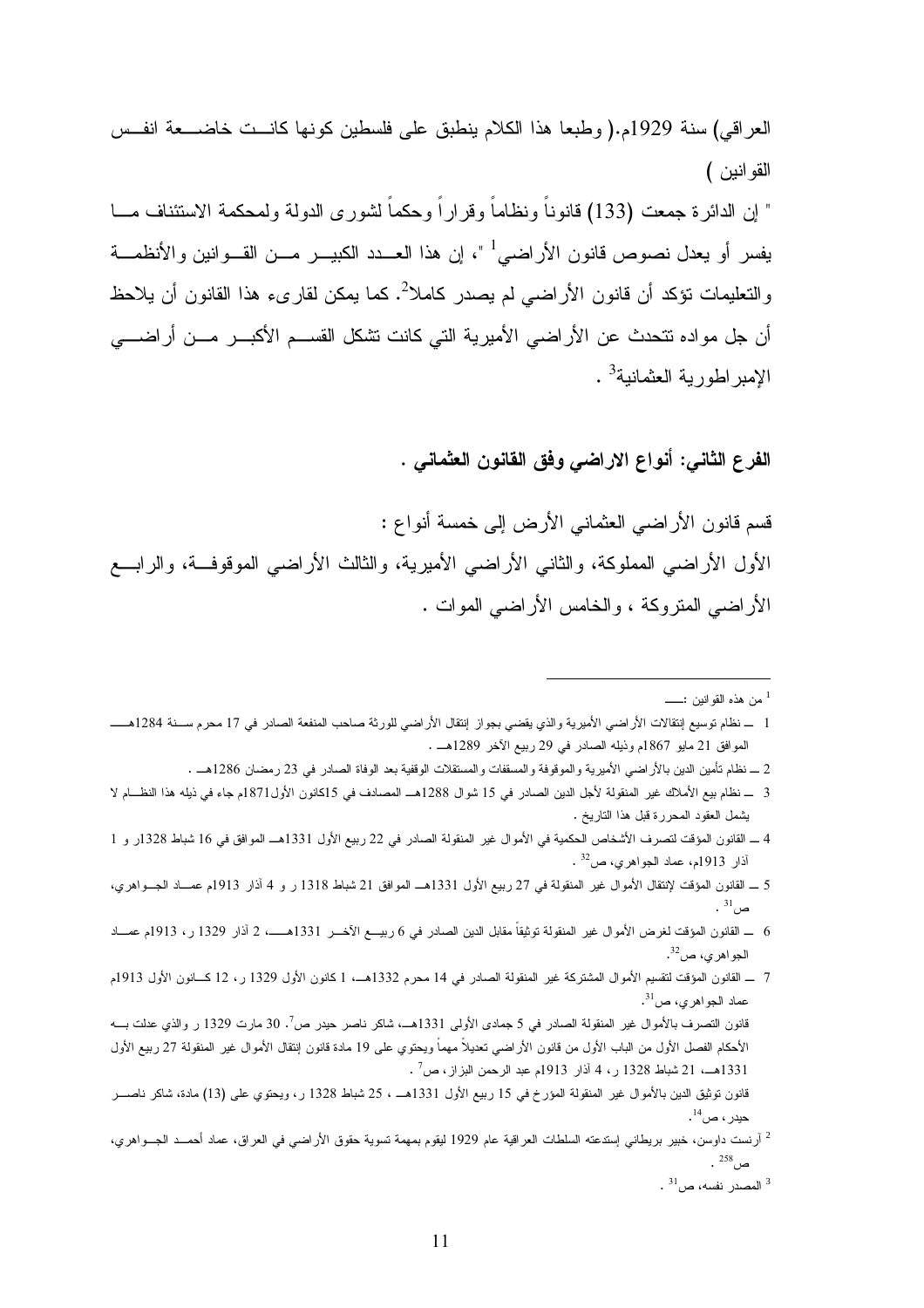كما يوجد نوع من الأراضي لا يخرج في حقيقته عن هذا التقسيم ويسمى الأراضـي العقريـة ويقصد به الأراضي الخراجية المملوكة التي أخذت من أصحابها لعجزهم عن إعمارهـا لمـدة ثلاث سنوات .

يتضح مما سبق بيانه آنفاً أن الأراضي في العهد العثماني قد قسمت في المجمـل إلـى خمسـة أقسام، وهذا الأمر كان نتاجا" للسياسة المتبعة في ذلك العهد فيما يتعلق بالأراضـي والتـي كــــان لها أيضا الأثر البالغ في وجود عدة تقسيمات للأراضي في فلسطين، وهذه التقسيمات كما أسلفنا في معظمها استلهمت من الشريعة الإسلامية عند فتح البلاد، والتقسيمات الأخرى قد أوجدت تبعا لمصلحة الإمبراطورية العثمانية في ذلك الوقت من أجل تنمية وزيادة موارد خزينة الدولة .

وللاستيضاح والمعرفة حول هذا الموضوع سأقوم ببحث كل نوع من أنواع الأراضي على حدة في خمسة بنود :

أولا: الأراضي المملوكة :

وهي الأراضي المملوكة ملكية خاصة والتي يتصرف بها صاحبها كيف شـاء كمـا يتصـرف بالمنقولات فله رقبتها وكافة حقوقها ويجوز له بيعها أو رهنها أو الايصاء بها كما أنه يورثهـا لورثته الشرعيين فلا تعود إلى بيت المال بعد وفاته إلا إذا لم يوجد أحد من ورثته .

فالأراضي المملوكة هي التي تكون رقبتها لصاحبها وتنقسم الى أربعة أنواع : الأول : العرصات في القرى والقصبات القديمة مهما بلغت مساحتها، وما كان في جوانبها مـن الأماكن التي تعد من متممات السكنى للانتفاع بها في وجوه عدة كحفر الآبار وتخزين الحطـب والمؤونة وغيرهما على أن لا يتجاوز مقدارها (800) ذراع أي نصف دونم ، وأما الأراضي الزراعية التي هي بجوار القرى والقصبات فإنها أميرية ، وإذا بنى دارا في تتمة السكنى فلـيس له أن يلحق نصف دونم بتلك الدار باعتبار أنه تتمة للسكنى.<sup>1</sup> إن العرصات في القرى والقصبات تكون ملكا بوجهين :

<sup>1</sup> . مؤلف حقوق التصرف شرح قانون الاراضي ؛ صفحه (9 ) ؛ جمع وتاليف المحامي : ابراهيم ناجي – استاذ حقوق الأراضي في كلية الحقوق البغدايديه سابقا ؛ الطبعة الثانية ؛ المطبعه : مطبعة الفلاح – بغداد ؛ سنة الطبع 1343ه ؛ 1925 .م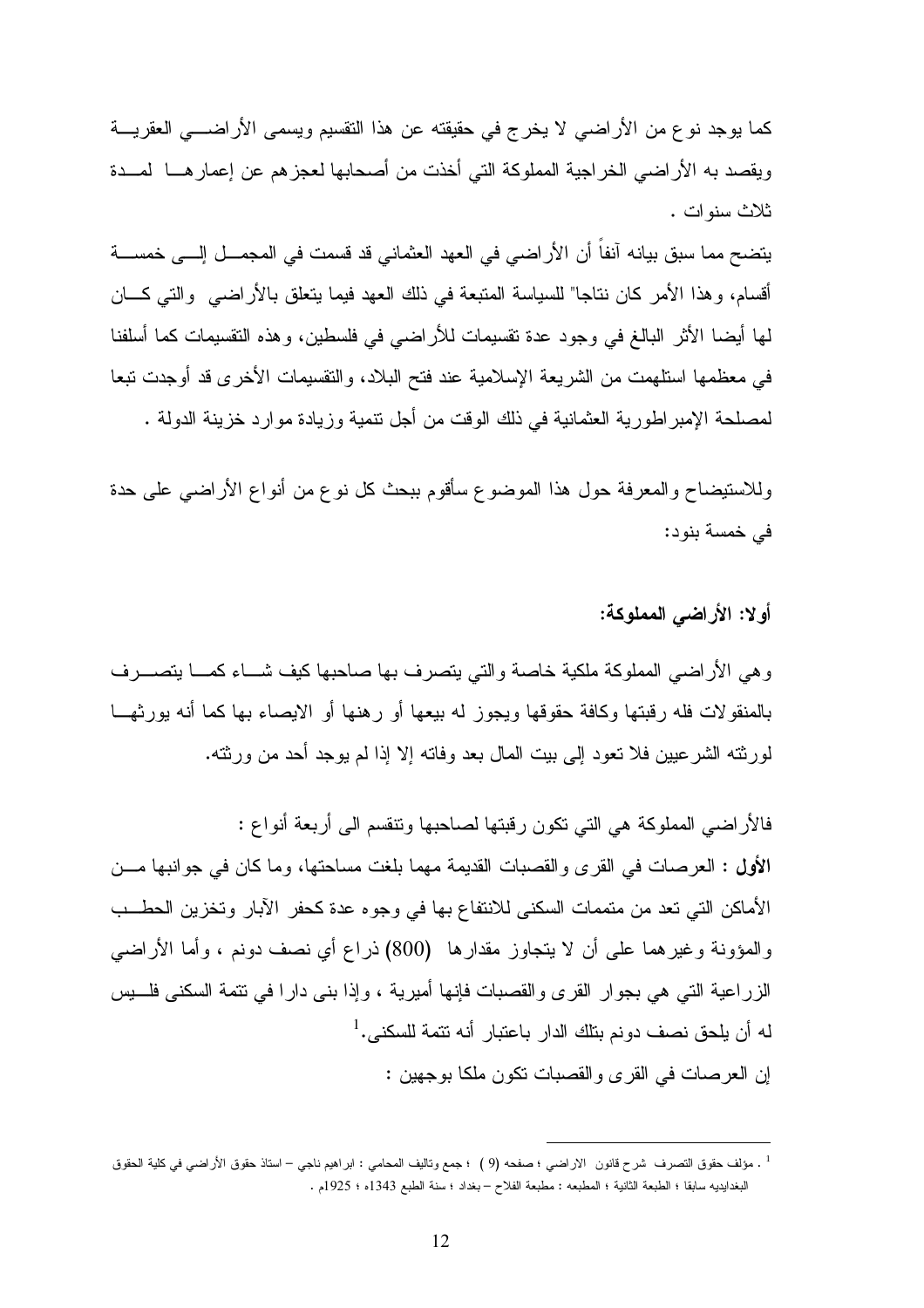1 - تمليك أهل القرى والقصبات الأراضي الأميرية تمليكا صحيحا شرعيا، فإذا لم يتملكوهـا تمليكا صحيحا شرعيا لا تكون ملكا. حتى لو قام مجموعة من الناس ببناء قرية أو محلـة على الأرض الأميرية .

2 - الأراضي التي كانت مواتا وأذن بإحيائها على أن تكون ملكا حين بناء القرية أو القصبة .

الثاني: هي الأراضي التي أفرزت من الأراضي الأميرية وملكت تمليكا صحيحا بمسوغ شرعي على أن يتصرف بها على وجهة الملكية .

الثالث : الأراضي المملوكة هو الأراضي العشرية وتسمى بأرض الصدقة وهي على ثلاثة أقسام :

القسم الأول: أراضي البلاد التي أسلم أهلها قبل الفتح طوعا وتركت بإيديهم . <mark>القسم الثاني</mark>: الأراضي التي قسمت على الغزاة حين الفتح. <mark>القسم الثالث</mark>: الأراضي التي قسمت على غير الفاتحين من المسلمين إذ يجوز التصرف في  $^1$ . أراضي البلاد المفتوحة قهرا

الرابع : من الأراضي المملوكة فهي الأراضي الخراجية .

 $\overline{a}$ 

الخراج في عرف الشرعة هو ما يؤخذ من غير المسلمين من الضرائب، وهو علـى ضـربين خراج الرؤوس ويسمى بالجزية ويؤخذ عن الإفراد، وخراج الأراضي وهذا ينقسم الى قسـمين خراج المقاسمة وخراج الموظف، أما الأول فهو العشر الى النصف بالنسبة لتحمل الأرض ولا يتجاوز النصف مهما كانت الأرض منبتة، وأما الثاني فهو المقطوع الذي يؤخذ عن مقياس معين كالتجريب والفدان وغيرهما ويعين بالنسبة لتحمل الأرض الزراعية ويجوز أن يكـون نقـدا أو عينا من الحاصل، فخراج المقاسمة يأخذ كلما زرعت الأرض وإن تكرر الزرع وأمـا خـراج الموظف فأنه يؤخذ في السنة مرة واحدة مهما تكرر الزرع لأن الأول يتعلق بالمحاصيل والثاني بالعين ويقدر بنسبة ما يزرع في الأراضي تلك السنة فضلا على أنه يسـتوفى إذا لـم تـزرع الأرض لأنه يتعلق بالذمة لا بالمحاصيل، ولكن الأرض إذا لم تزرع لعدم إمكان الـزرع فـلا

<sup>1</sup> إبراهيم ناجي حقوق التصرف شرح قانون الاراضي، الطبعة الثانية، المطبعه: مطبعة الفلاح – بغداد؛ سنة الطبع 1343هـ؛ 1925م صفحه  $(11 - 10)$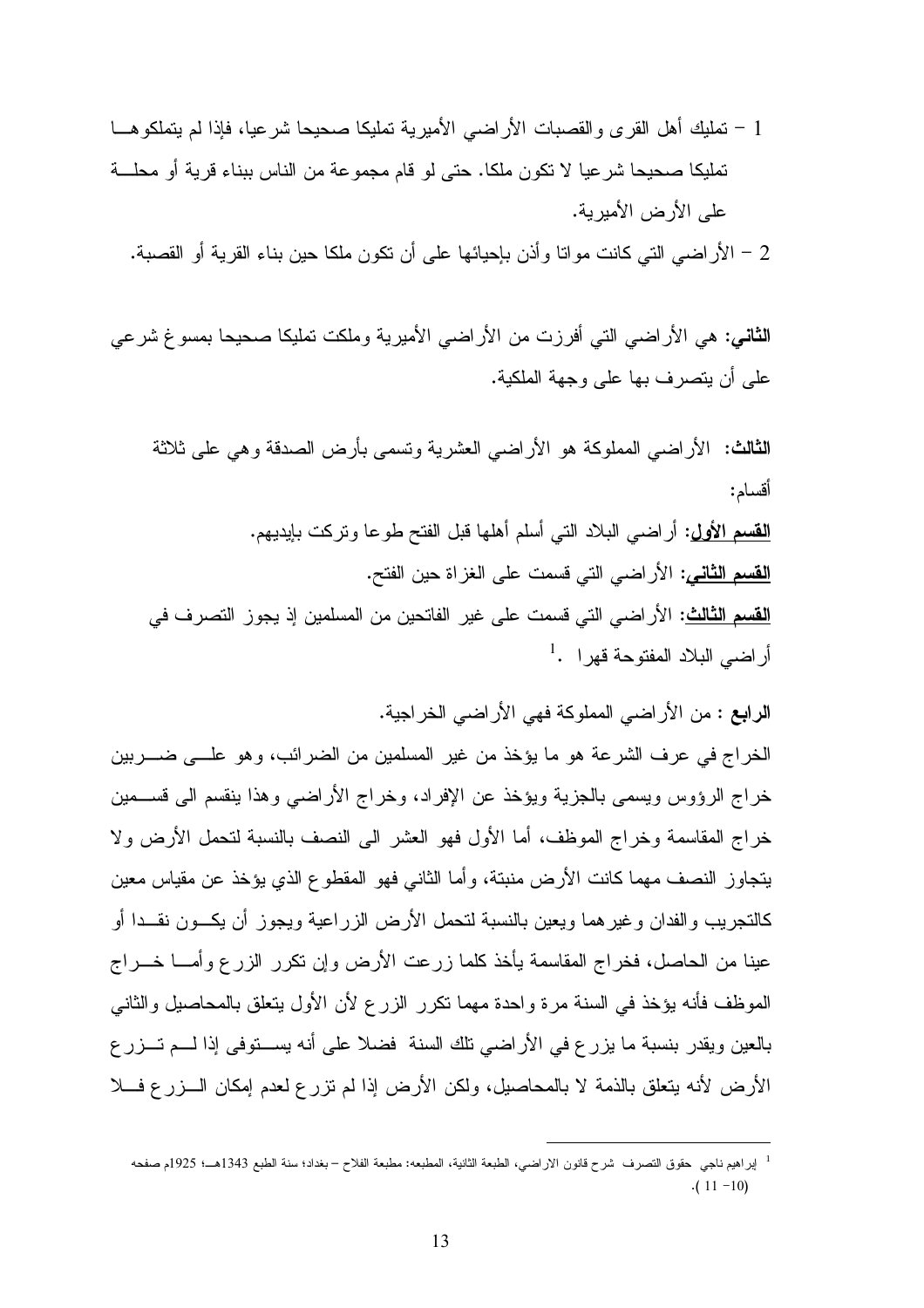يستوفى هذا الخراج، ولا يجوز تبديل خراج المقاسمة بالموظف ولا العكس بالعكس، لأن التبديل نقض للعهد، وهو حرام كما أنه لا يجوز أخذ الخراجين من أرض واحدة ، ولا يسـقط بوقـف الأراضي الخراجية<sup>1</sup>.

يتضح مما سبق بأن الأراضي المملوكة وعلى اختلاف أنواعها، هي تلك التي تعـود ملكيتهـا ورقبتها الى مالكها ويحق له التصرف بها بكافة أشكال التصرف كالبيع والهبة والرهن وغيـر ذلك دون أن يتوقف ذلك على إذن من أي جهة كانت، وهي تنقل بالإرث إلى الورثة الشرعيين، ولا تنتقل إلى بيت المال إلا إذا لم يكن هناك أي وريث، وذلك على عكس الأراضي الأميريـة والتي تكون رقبتها للدولة، وهي مدار البحث التالي .

### ثانيا: الأراضي الأميرية:

وهي الأراضي التي تعود ملكيتها إلى بيت المال وتشـمل الأراضـي الزراعيـة والمحاطـب والمراعي والغابات وما شابه ذلك من ذات النفع ، وكان يتصرف بهـا بـإذن وتفـويض مـن أصحاب الزعامة والثيمار، وأحيانا كان يستفاد من تلك الأراضي بإذن وتفويض من المحصلين والملتزمين إلا أن هذا الحق ألغي وأصبح التصرف بها بإذن موظفي الدفتر الخاقاني باعتبـار أنهم أصحاب الأرض ويتصرف بها المفوض بالسندات الخاقانية (قانون الاراضي ماده – 3 ) .

أي أن الدولة أصبحت الجهة الوحيدة المخولة بتحديد التصرف بهذه الأراضي وقد بـين قـانون الأراضي كيفية التصرف بهذا النوع من الأراضي فقد منع إحالة جميع أراضي قرية أو قصـبة الى هيئة جماعية أو الى شخص أو شخصين بل تحال الأراضي لكل<sup>2</sup> شــخص مـــن الأهــــالي بمفرده وتعطى سندات طابو لكل شخص مبينة فيها كيفية التصرف بالأرض، ويحق للمتصرف بالأرض الأميرية أن يزرع بها ما يراه مناسبا في مجال الأستثمار الزراعي ويمنع من زراعتها كروما أو أشجار مثمرة ، دون إذن المأمور وإذا قام التصرف بزراعة الأشجار المثمـرة دون إذن ومرت ثلاث سنوات لا تكون الأشجار تابعة للأرض وإنما ملكا لصاحبها، وهـذا الوضـع

<sup>1</sup> اابراهيم ناجي ،مرجع السابق؛ صفحه (13 و 14 .)

<sup>2</sup> قانون الأراضي العثماني المادة 25 .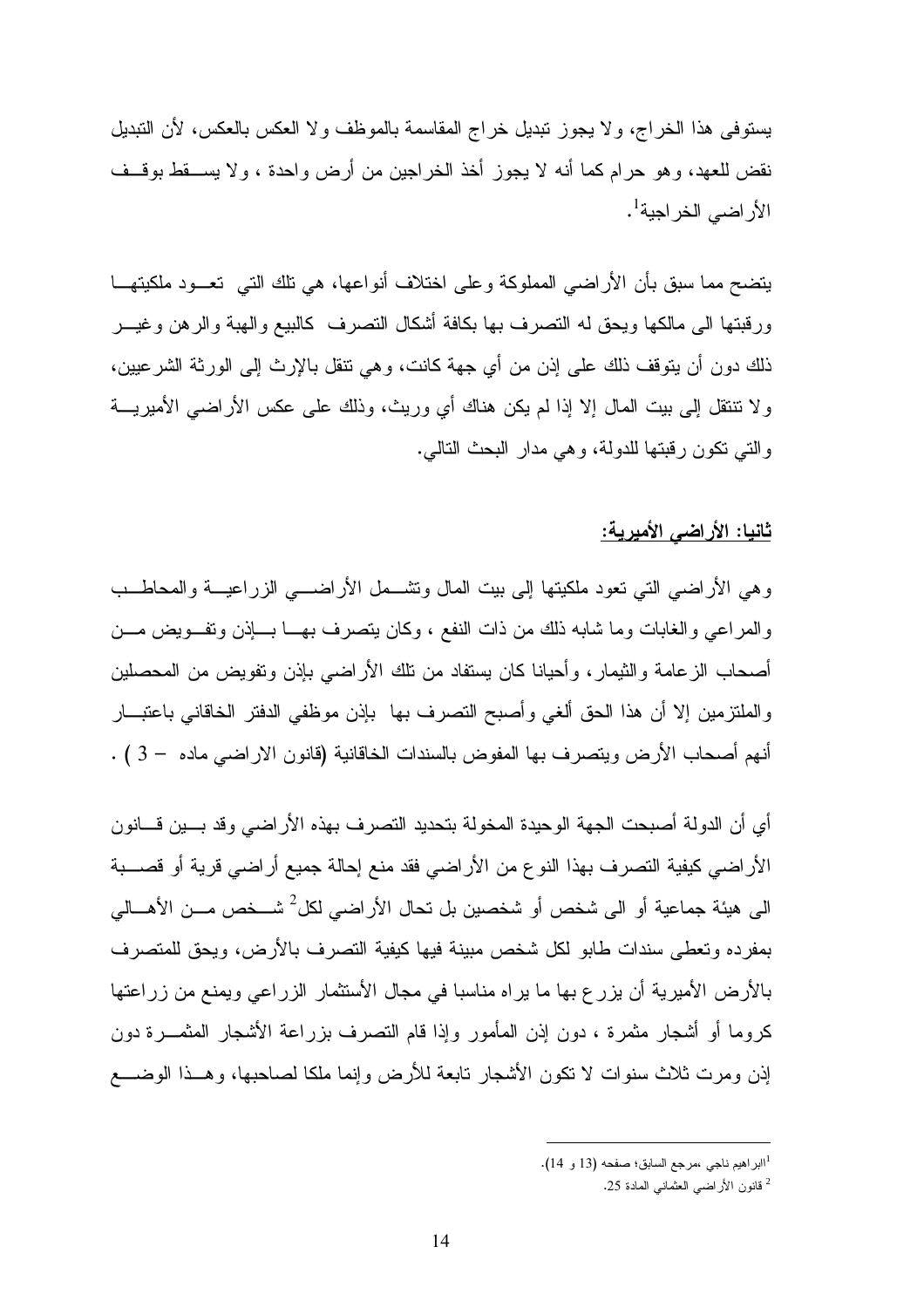خلق نوعا آخر من الأراضي يسمى الأميرملكي حيث تكون الأرض من نوع الميري وما عليها من نوع الملك وهو موجود في معظم مناطق فلسطين وخصوصا في بيت لحم ولا يحـق لـه وهبها كما لا يحق له وقفها دون إذن من الدولة<sup>1</sup> .

- ووضع قانون الأراضي نصوصا تضمن عدم إهمال الأراضي الأميرية من قبل المتصـرف بها وذلك بإبطال حقه في التصرف بها في حالة عدم تسديد الضرائب والرسوم عنها، وعـدم زراعتها وفلاحتها لمدة ثلاثة سنوات متتالية<sup>2</sup>.

وتقسم الأراضي الأميرية باعتبار منشئها إلى خمسة أقسام : القسم الأول: الأراضي التي لم تقسم بين الغزاة حين الفتح ولا أعطيت إلى غيرهم من المسلمين ولا تركت بيد أهلها ولا بيد غيرهم من غير المسلمين بل حفظت لبيت المال لان أراضي البلاد المفتوحة حربا تعد غنيمة .

- القسم الثاني: الأراضي المملوكة التي مات أصحابها بلا وارث ولا وصية وانتقلت الـى بيـت المال .
	- القسم الثالث: الأراضي الذي لا يعلم المتصرف بها منذ القدم تجعل عائديتها للدولة . القسم الرابع : عدم ثبوت إحالة بعض الأراضي لاحد من قبل الدولة .

 $^3.$  القسم الخامس : الأراضي الموات التي أحييت بإذن السلطان على أن تكون رقبتها لبيت المال

إن الأراضي الأميرية كما سبق وبينت هي الأرض التي تعود رقبتها لبيــت المـــال ومنفعتهـــا واستعمالها للشخص الذي يقوم بالانتفاع بها، والتصرف بهذا النوع من الأراضي كان مقرونـا بشرط الحصول على إذن خاص من الدولة أو الأشخاص الذين يمثلونها بشكل عام، لكن مـاذا عن الأراضي الموقوفة وما المقصود منها، وما هو الهدف من إيجادها؟ وهل الوقـف مقتصـر على نوع معين أم أن هناك أنواع للوقف تبعا للمتغير ات والمصالح ؟ هذا ما سوف أقوم ببحثــه وتبيانه في البند الثالث .

<sup>1</sup> قانون الأراضي المحلولة الصادر بتاريخ 1 - 10 – 1920 م

<sup>2</sup> . : مؤلف حقوق التصرف شرح قانون الاراضي؛ صفحه (20 ) ؛ جمع وتاليف المحامي: ابراهيم ناجي – استاذ حقوق الأراضي في كلية الحقوق البغدايديه سابقا؛ الطبعة الثانية؛ المطبعه: مطبعة الفلا –ح بغداد؛ سنة الطبع 1343هـ؛ 1925 م

<sup>3</sup> المادة الرابعة من قانون الأراضي العثماني .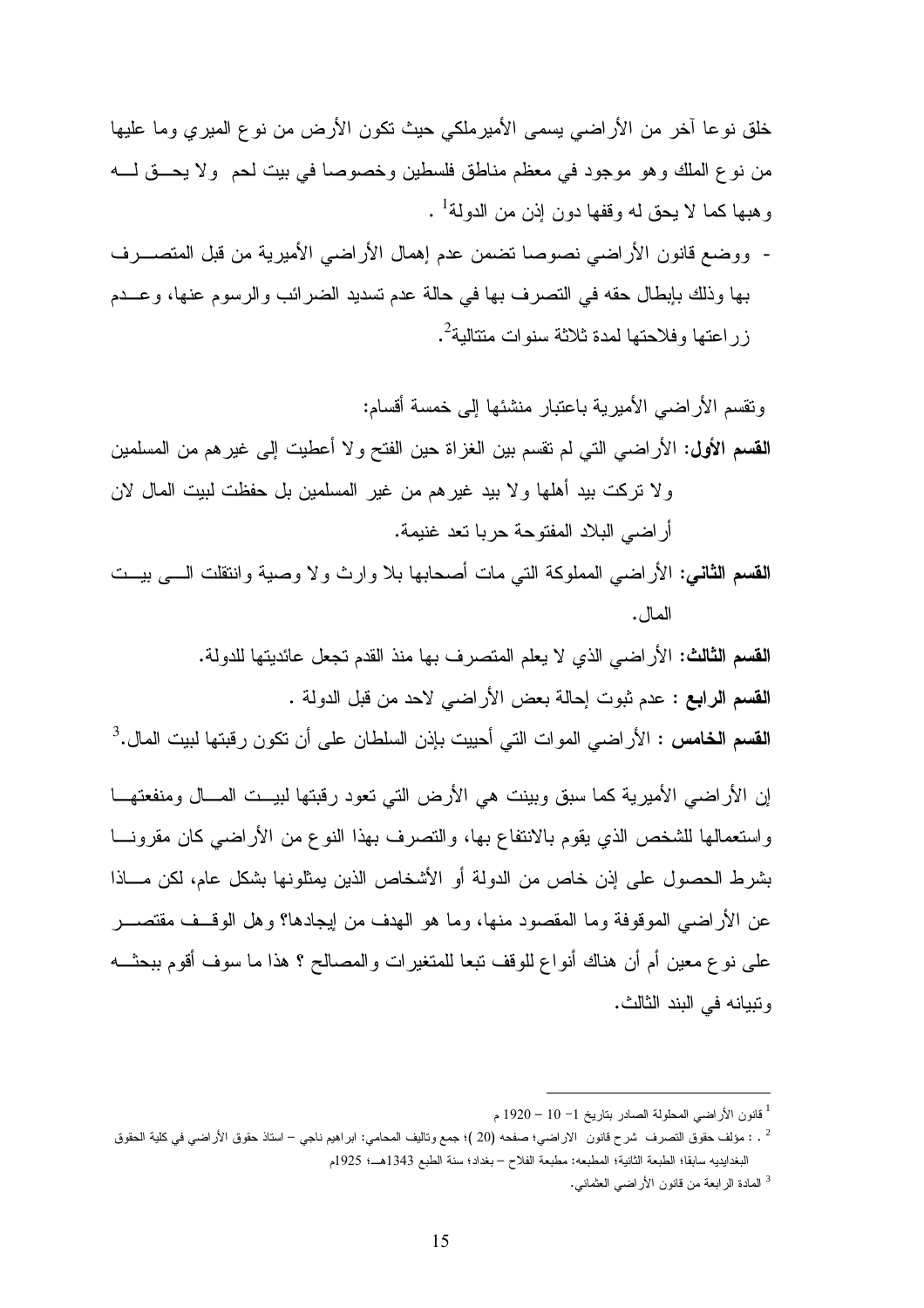ثالثا : الأراضي الموقوفة:

الوقف وعلى إجماع الأئمة هو حبس العين مؤبدا على ملك االله تعالى تقسم الأراضي الموقوفة إلى قسمين :

- 1 الأراضي الموقوفة وقفا صحيحا وهي الأراضي المملوكة التي وقفت من قبل صاحبها وفق الشرع ، فرقبتها ومرافقها لما شرط له ويكون التصرف بها من قبل متولي الوقـف وفـق شرط الواقف فلا يجوز تغييره ولا العمل بخلافه لأن شرط الواقف كنص الشارع ولا تتبع أحكام قانون الأراضي بل الأحكام الشرعية وأنظمة الأوقاف .
- 2 وأما القسم الثاني فهو الأراضي الموقوفة وقفا" غير صحيح ويسمى وقـف تخصيصـــات ويكون على الأراضي الأميرية حيث لا يتم وقف الرقبة وانما يقع الوقف على رسوم ومنافع 2 هذه الأراضي لجهة معلومة .

بعد أن استعرضت الأنواع الثلاثة الأولى من أنـواع الأراضـي وهـي الأراضـي المملوكـة والأراضي الاميرية والأراضي الموقوفة، سأتطرق في النوع الرابع الى الأراضي المتروكة من حيث ماهيتها وأقسامها .

رابعا : الأراضي المتروكة :

وهي الأراضي التي ترك حق الانتفاع بها لعامة الناس أو لاهـالي قريـة أو مجموعـة قـرى وقصبات تكون مشتركه فيها وقسمت الأراضي المتروكة وفق قانون الأراضي العثمـاني إلـى قسمين وهما :

- 1 الأراضي المتروكة لعامة الناس كالطريق والأسواق العامة والساحات والمسطحات المائية من بحار وبحيرات وأنهار وعيون ومجاري سيول الأودية وغير ذلك مما ترك لاستخدامات الناس .
- 2 الأراضي التي تركت لأهالي قرية أو قصبة أو التي تركت لأهالي عدة قـرى وقصـبات كالمراعي والبيادر والمحتطبات، وبين قانون الأراضي كيفية استخدام الأراضي المتروكة إذ لا يحق لأي شخص أن يحدث أبنية أو يغرس أشجارا في الأماكن العامة المتروكة لعامـة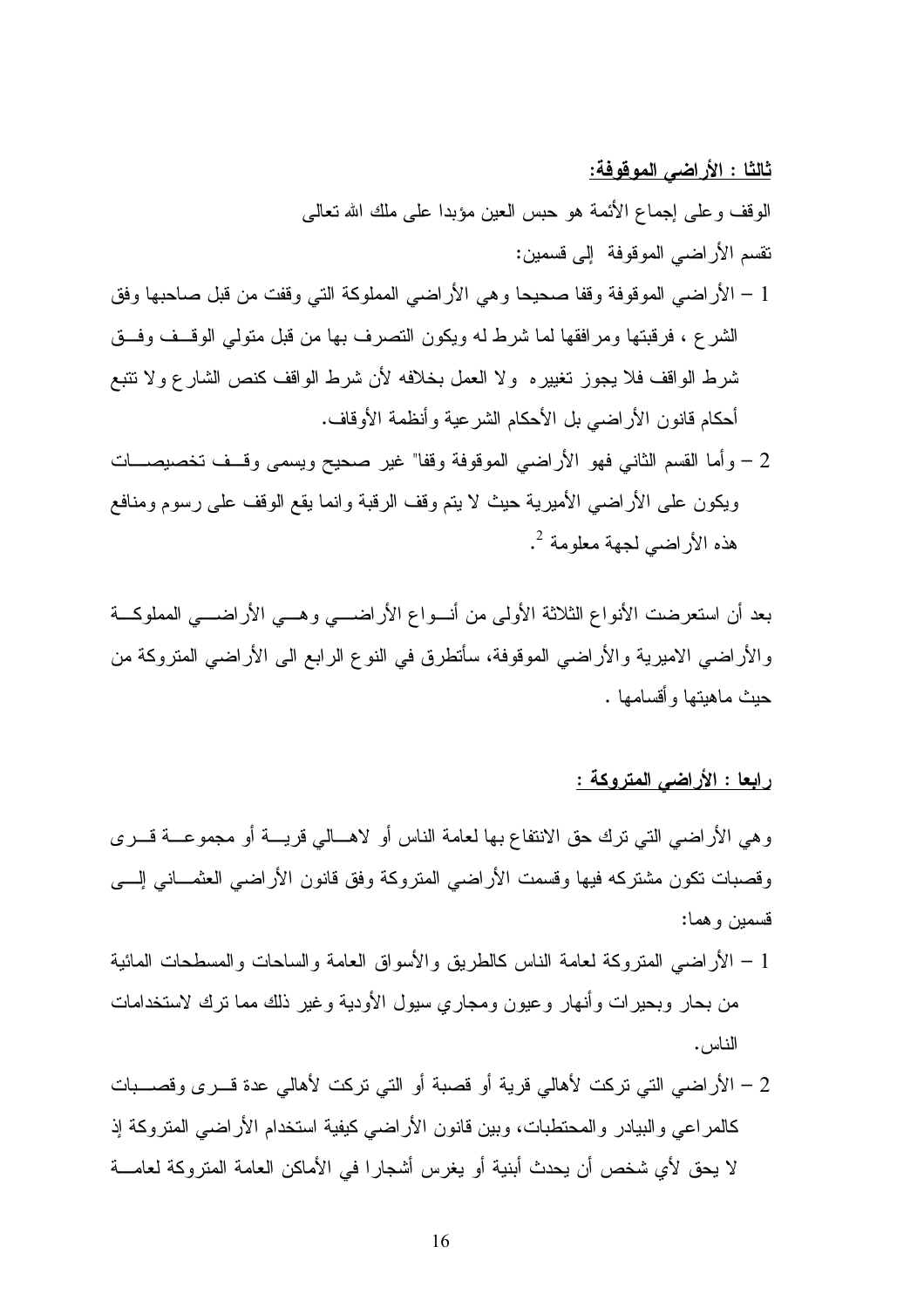الناس وإذا قام بذلك يهدم البناء ويقلع الشجر وذلك لأن التصرف في هذه الأمـاكن يعتبـر تصرفا في ملك الغير.

وبالرجوع الى مجلة الأحكام العدلية ولا سيما المادة (1271) منها نجدها قد حـددت العناصـر المكونة للأراضي المتروكة لكي تأخذ هذا المسمى حيث نصت المـادة المـذكورة علـى أنـه : (الأراضي القريبة من العمران تترك للأهالي مرعى وبدرا ومحتطبـا ويقـال لهـا الأراضـي  $^{1}.$ المتروكة

ولا يعتبر مرور الزمان في الدعاوي المتعلقة بالآراضي المتروكة التي قد تركت وتخصصـت للأهالي منذ القديم .

- مما سبق يتبين بأن الأراضي المتروكة هي التي تعود رقبتها إلى بيـت المـال ومنفعتهـا لمجموع سكان قرية أو قصبة، فهي أي الأراضي المتروكة مخصصة لخدمة ومنفعة منطقة محددة بأكملها، وهو ما يميزها عن الأراضي الأميرية التي تكون رقبتها لبيت المال ومنفعتها للشخص أو الأشخاص الذين يتصرفون بتلك الأرض، بينما الأرض المتروكة منفعتها لجميع سكان قرية أو قصبة معينة، ووجهه التشابه ما بين الأراضي الأميرية والأراضي المتروكـة هي اتحاد رقبتهما لبيت المال .

لكن ماذا النوع الخامس من أنواع الأراضي وهو الأراضي الموات، فما هو المقصود بهذا النوع من الأراضي وماهية طبيعته وهل هناك أيضا أنواع للأراضي التي تصنف بأنها موات ؟ هذا ما سوف أقوم ببحثه في النوع الخامس من أنواع الأراضي .

### خامساً: الأراضي الموات :

الأرض الموات هي الأراضي الجبلية أو الحجرية أو الخالية أو التي لم تكن ملكا لأحـد، ولـم تترك لأهل قصبة أو قرية وكانت بعيدة عن أقصى العمران بحيث لا يسمع فيها الصوت الجهير  $^2$ . أي تبعد عن منتهى المدينة أو القرية نصف ساعة

<sup>1</sup> – قانون الأراضي العثماني المادة 91و 100 .منه

<sup>-</sup> المادة 103 من القانون العثمانـي  $\sim$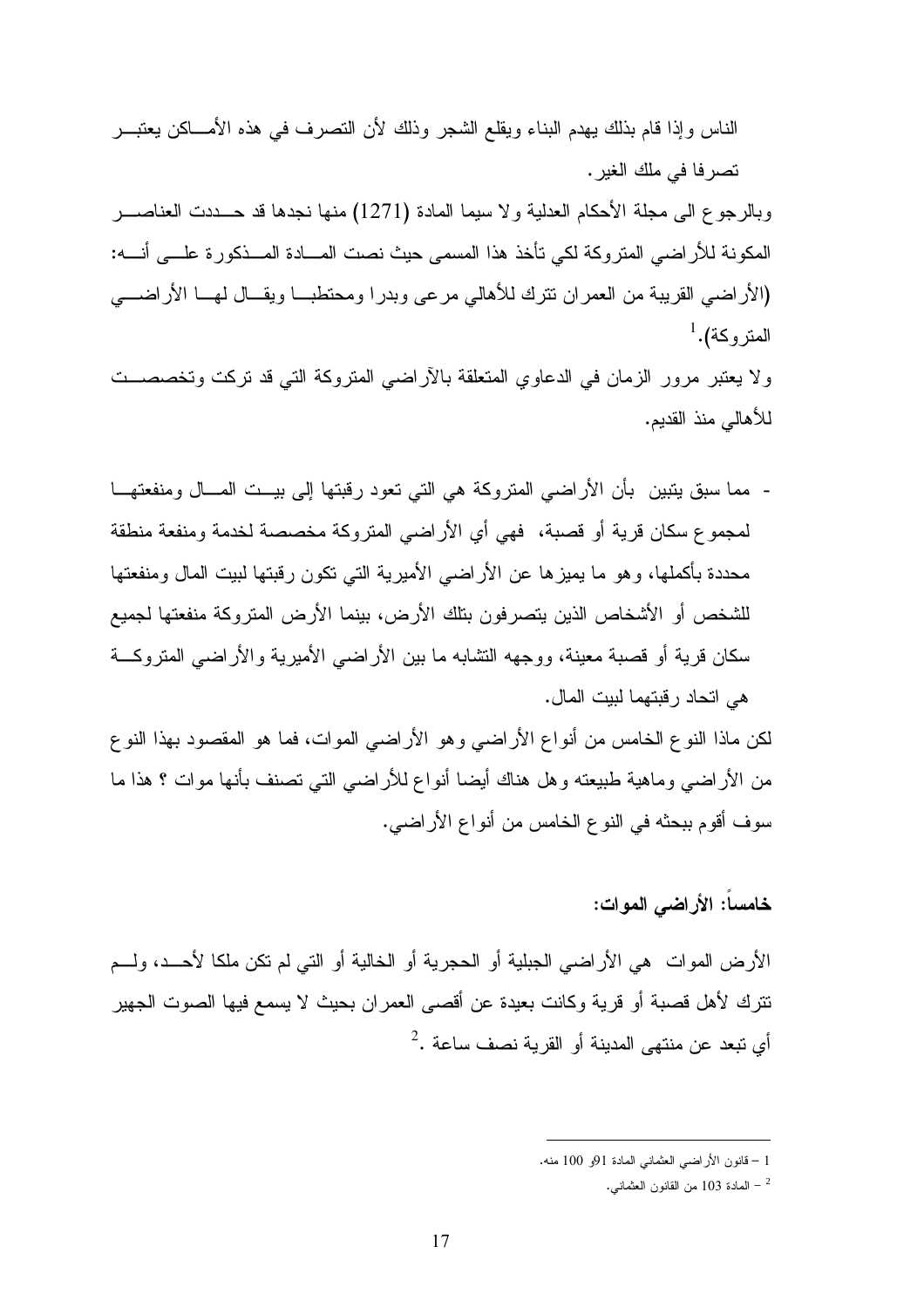وقد أعطى قانون الاراضي العثماني ومجلة الأحكام العدلية لأي شخص أن يقوم بإحياء أرضـا مواتا ولكن ضمن عدة شروط وهي :

- 1 أن يكون هناك إذن من الحكومة أو من يقوم مقامها تخول ذلك الشـــخص إحيـــاء الأرض الموات .
- 2 يجب أن يتم إحياء الارض الموات خلال ثلاث سنوات من تاريخ منح الإذن بإحيائها، وإلا يتم نزع ملكية تلك الارض من الشخص الذي أعطيت وسلمت الى شخص آخر .

فملكية الأرض الموات للشخص الذي ينوي إحيائها مربوطة بالاتفاق الذي يقع بين ذلك الشخص والحكومة أو من يقوم مقامها ، فقد يكون الاتفاق على المنفعة فقط فيأخذ بهذا الشرط وذلك وفق  $^1.$  نص المادة (1272) من مجلة الأحكام العدلية

إذن الملكية والمنفعة أو المنفعة دون الملكية للأرض الموات لمن ينوي إحيائها مرهون بالبـدء بالعمل على إحياء تلك الأرض، لكن ماذا لو أعطيت أرض موات لشخص لإحيائها وقام بإحياء جزء منها وأبقى الجزء الأخر دون ذلك؟ وماذا لو قام شخص بإحياء أرض موات ولم يقم بإحياء وسط تلك الأرض؟ فلمن تكون ملكية الأرض في الحالة الأولى والحالة الثانية؟ .

بقراءة المادة (1273) من مجلة الأحكام العدلية نجدها قد أعطت أجابه واضحة على ذلك ، ففي الحالة الأولى والتي يقوم فيها شخص بإحياء جزء من أرض موات دون الجزء الآخر المتبقـي منها، فان الجزء الذي يقوم بإحيائه يصبح ملكا له أو صاحب منفعة له دون الجزء الآخر الذي لم يقم بإحيائه، أما في الحالة الثانية وهي قيام شخص بإحياء أرض موات دون وسطها فان الأرض كاملة بما فيها أوسطها تصبح ملكا لذلك الشخص أو تعطيه صلاحية المنفعة فيها وذلك حسـب  $^2$ . الاتفاق كما بينت آنفاً

بالإطلاع على مجلة الأحكام العدلية من (1274 – 1280) يتبن أن هناك عدة وجـوه لإحيـاء الأرض الموات، فمجرد بذر الأرض والنصب فيها والكراب والسقي أو شق خرق وجدول لأجل

<sup>1</sup> تنص المادة ( 1272) من مجلة الأحكام العدلية على انه (من أحيا أرضا من الاراضي الموات بالإذن السلطاني صار مالكا لها وان إذن السلطان أو وكيله لرجل بإحياء ارض على إن لا يتملكها بل لمجرد الآنتفاع بتا؛ فذلك الرجل يتصرف بتلك الارض كما إذن له ولكنه لا يكون مالكا لها) .

<sup>2</sup> تنص المادة (1273) من مجلة الأحكام العدلية على انه (لو احيي بعض الارض وترك باقي؛ فما أحياه منها يكون ملكا له أم الباقي فلا؛ لكن إذا بقي في وسط الارض التي أحياها محل خال فذلك المحل يكون له أيضا) .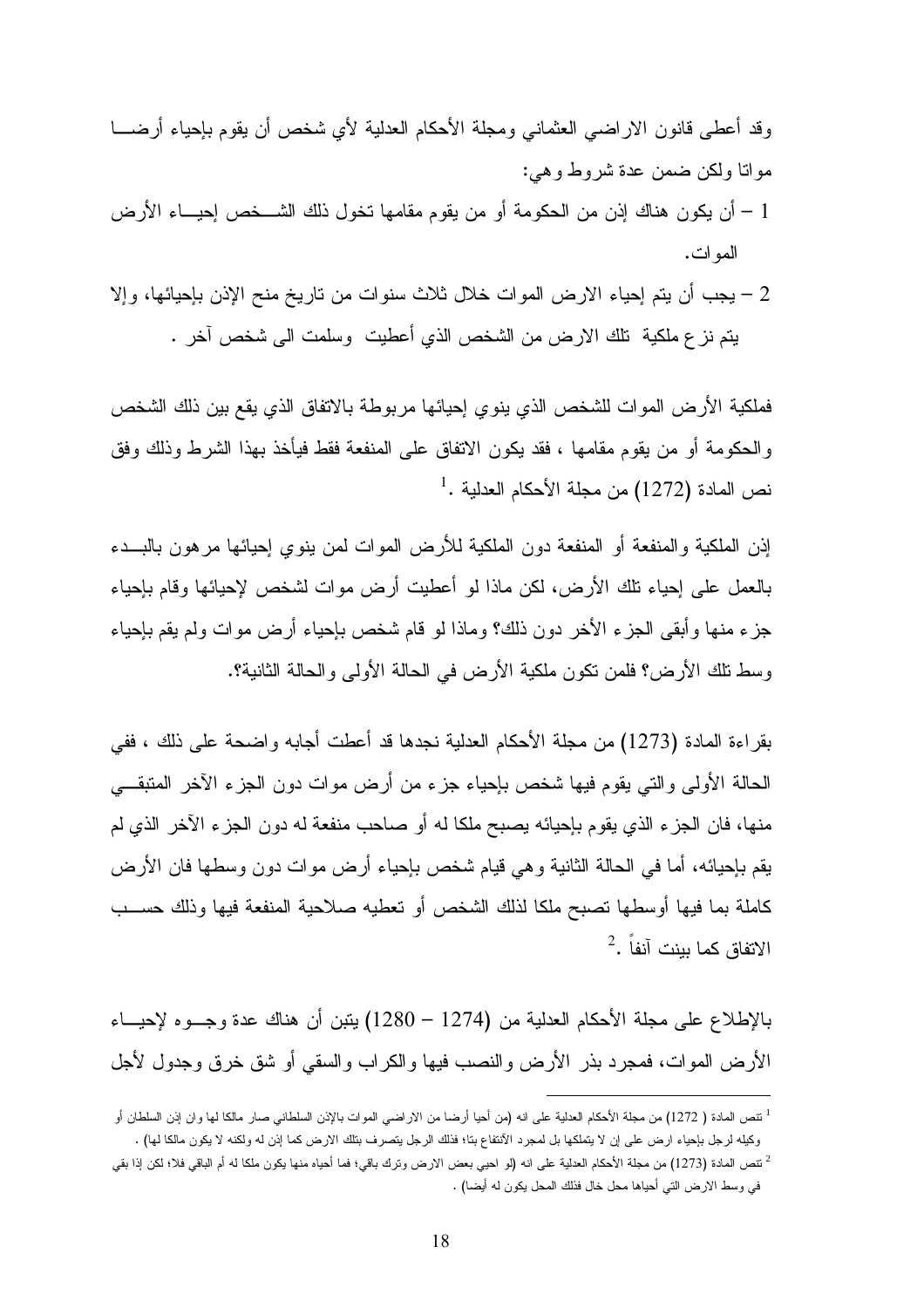السقي يعتبر إحياء للأرض الموات ،<sup>1</sup> وكذلك من بنى جدار في أطراف الأرض الموات أو بنى  $^2$ . مسناة تحفظها من ماء السيل كان ذلك منه إحياء لنلك الأرض

وفي نهاية الحديث عن التقسيم العثماني للأراضي والذي لا يزال معمولا به أود أن أوضح وجهة نظري في خطورة الإبقاء على هذا التقسيم .

- اثر ودور طريقة تقسيم الأراضي في تسهيل تسريبها للصهاينة . صنف قانون الأراضي العثماني أراضي الدولة العثمانية إلى خمسة اقسام هي : 1 – الأراضي المملوكة 2 - الأراضي الأميرية 3 - الأراضي الموقوفة 4 - الأراضي المتروكة 5 - الأراضي الموات

لطريقة تقسيم الأراضي في فلسطين والتي ورثتها من عهد الحكم العثماني والتي لم يطرا عليها أي تغيير اثر كبير في استغلال اليهود لها في عملية سلبهم للأراضي الفلسطينية .

- فأراضي الملك والتي تعود رقبتها لمالكها لم تكن في يوم من الأيام طريقا سهلا للصـهاينة من أجل الاستيلاء عليها حيث أن حقوق التصرف والتملك ثابتة لمالكيها، والأراضي الملـك في الضفة الغربية ليست بالمساحات الشاسعة وذلك نتيجة لعدم إجراء التسوية بشكل كامل في جميع مناطق الضفة الغربية عبر الحقب المتلاحقة ، فمجرد تسجيل الأموال غير المنقولـة ووفقا لقانون تسوية الأراضي رقم 40 لسنة 1952؛ وكذلك قانون تسجيل الأمـوال غيـر المنقولة التي لم يسبق تسجيلها لعام 1964 لا يثبت إلا بموجب سندات رسمية صادرة عـن دائرة الطابو ، ولا يمكن بأي حال من الأحوال الإحتجاج بمرور الزمن بتملك أي قطعة ارض تمت فيها أعمال التسوية أو أنه تم تسجيلها باسم صاحبها وفق الأصول القانونية المرعية.
- أما الأراضي الأميرية والتي عادة ما يكون موقعها خـارج المخططـات الهيكليـة للمـدن والبلدات والقرى، أي خارج حدود البلديات. وتكون ملكية رقبة هذا النوع مـن الأراضـي 3 للدولة وحقوق التصرف بها تعطى لأي شخص قادر على فلاحتها وزراعتها وادارتها .

<sup>1</sup> الماده (1275) من مجلة الأحكام العدليه والتي تنص (كما ان البذر والنصب احياء للارض؛ كذلك الكراب والسقي او شق خرق وجدول لاجل السقي احياء ايضا .)

<sup>2</sup> للاستيضاح يرجى مراجعة الماده (1276) من مجلة الأحكام العدليه وما يليها من مواد تهم الموضوع .

<sup>3</sup> انظر الماده 3 من قانون الأراضي العثماني .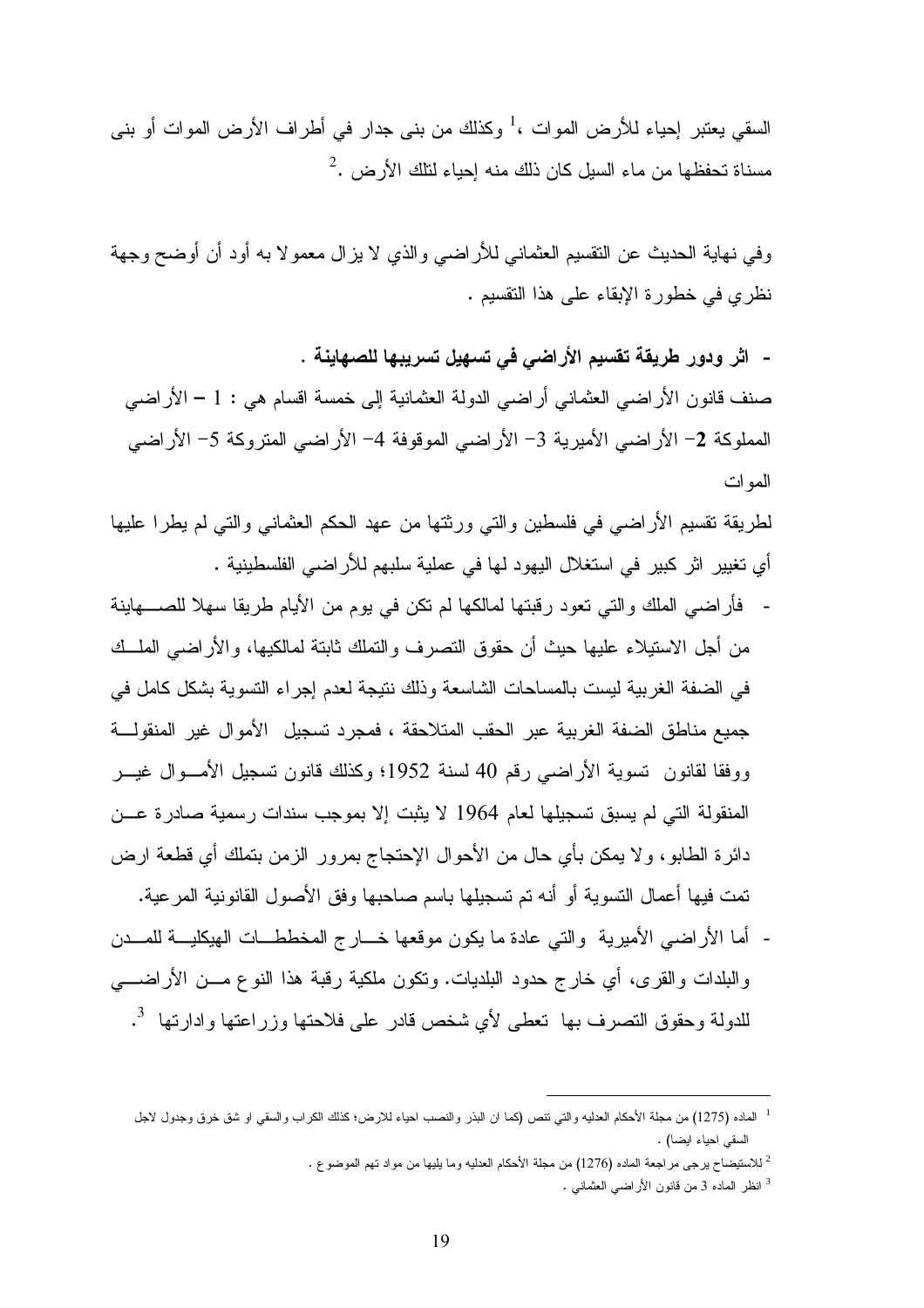1 وعملا فأن علاقة الدولة بها تكون على ملكية رقبتها .

وهذا النوع من الأراضي من الممكن الإحتجاج بمرور الزمن في كسب حق التصرف بهـا (أي الأراضي الأميرية ) على عكس أراضي الملك كما بينت أعلاه وهنا كان دور دولة الإحتلال من أجل السيطرة على هذه الأراضي والتي تشكل مساحات واسعة وذلك بإتباع العديد من الطـرق والأساليب من بينها تهجير أصحاب تلك الأراضي عبر إعلانها منـاطق عسـكرية أو للمنفعـة العامة أو غير ذلك ومنع التنمية الإقتصادية الفلسطينية فيها، والهدف من عدم تمكين أصـــحاب التصرف في هذه الأراضي من الادعاء بملكيتها بمرور الزمن مع العلم بإن أصـحاب هـذا النوع من الأراضي قد توارثوها عن أجدادهم عبر مئات السنين ، وبالتالي فان العدو الصهيوني يبسط سيطرته على هذه الأراضي باعتبارها أملاك دولة، مع العلم بـإن جميـع الإجـراءات المتخذة من قبل الإحتلال الصهيوني وحسب القوانين الدولية تعتبر اجراءات باطلة ولاغيـة ولا قيمة لها، ومن هنا لا بد أن يكون هناك دور لدولة فلسطين جدي وفعال ومـدروس مـن أجـل التوجه إلى المنظمات الدولية لإبطال كل ما قامت به إسرائيل، وهو أمر ممكن وخصوصا بعـد الإعتراف الدولي بدولة فلسطين كدولة غير مراقب في الأمم المتحدة في 29 نوفنمبر 2012 .

- قامت سلطات الإحتلال الإسرائيلي باستغلال قانون الأراضي العثماني والأحكام التي أوردها بشأن الأراضي الأميرية أبشع استغلال. ففي سبيل تحويل الأراضي الأميرية إلـى أراضـي حكومية، ونزع ملكية أصحابها دون استملاك وتخصيصها لإقامـة المسـتوطنات اليهوديـة عليها، فقد أصدرت الأمر العسكري رقم 364 الذي لم يعرف البلد مثيلا له طـوال تاريخـه الطويل. فمجرد صدور إعلان بسيط من قائد المنطقة العسكرية استنادا إلى ذلـك الأمـر أن أرضا ما هي أرض حكومية، فانها تعتبر كذلك وتسجل في سجلات الأراضـي علـى هـذا الأساس ، ما لم يعترض أصحاب الأرض ويثبتوا عكس ما جاء في هذا الاعلان. وبمعنـى أخر فان الأمر العسكري المذكور افترض أن الأرض تعتبر مملوكة للدولة مـا لـم يثبـت صاحبها وواضع اليد عليها والمتصرف فيها عكس ذلك. وكل من له إلمام بسـيط بمبـادئ القانون يعرف بإن واضع اليد على الأرض يقف في موقف المدعى عليه في حال وقوع أي

<sup>1</sup> المحامي الاستاذ علي سفاريني (حق التصرف في الأراضي المملوكه للدوله كحق عيني متفرع عن حق الملكية في مشروع القانون المدني الفلسطيني )؛ ص 8 .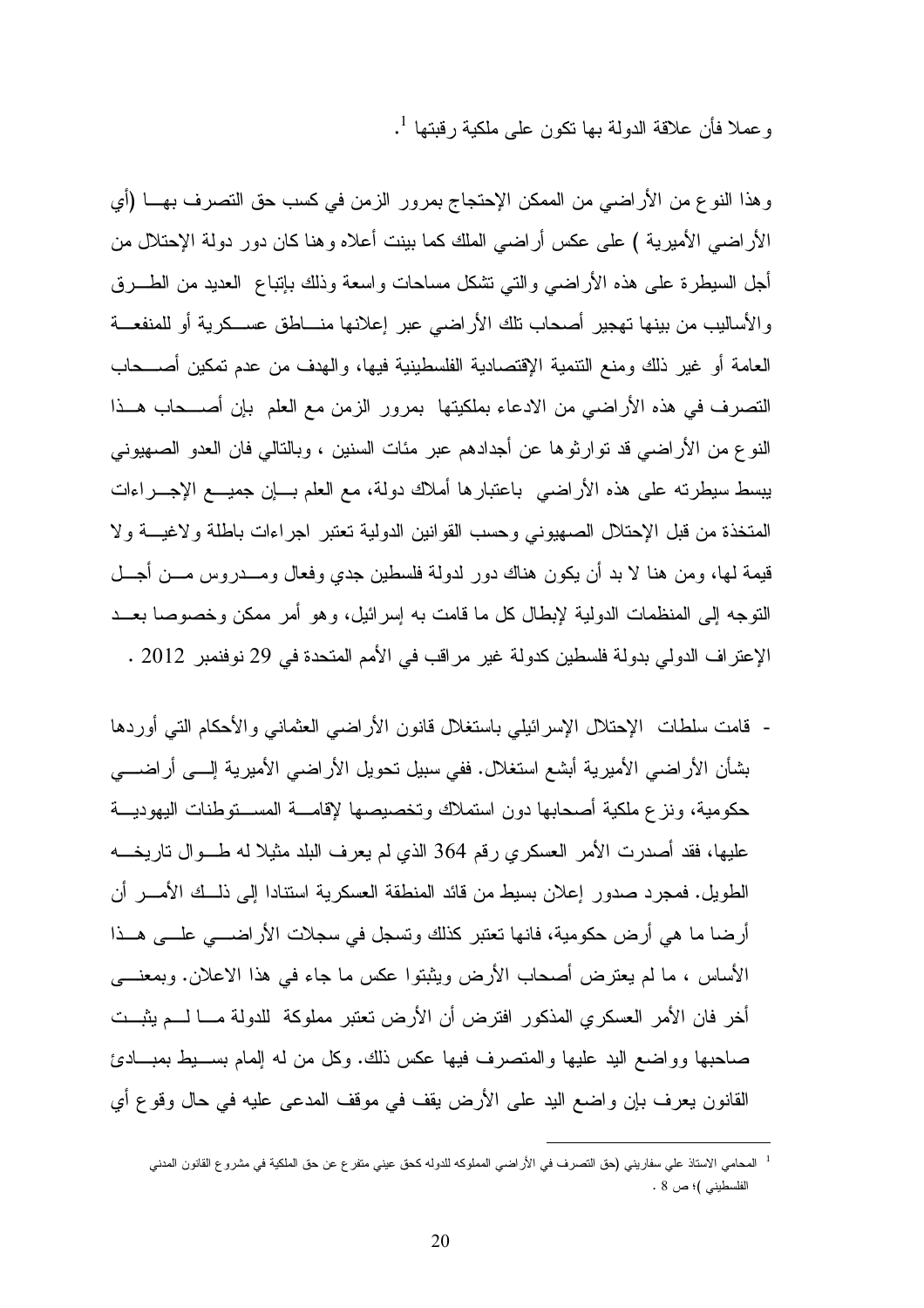خلاف بشأن ملكيتها. وأن المدعي هو المكلف بالإثبات، غير أن الأمر العسكري المـذكور قلب هذه القاعدة القانونية رأسا على عقب، وألقى على الفلاح الذي يتصرف بالأرض ويضع يده عليها، ويتوارثها أبا عن جد عبء اثبات انه مالك لهذه الأرض. أي أصبح مالك الأرض ملزما باثبات ملكيته للأرض وإلا فإنها تصبح ملكا للدولة .

ومن جهة أخرى لم يكن أمام هذا الفلاح سوى تقديم اعتراضه إلى لجان الإعتراض العسـكرية المؤلفة من أفراد من القوات الإسرائيلية المسلحة ، ولم يكن أمرا صعبا التنبؤ سلفا بما تقرره هذه اللجان عند النظر في الاعتر اض<sup>1</sup>.

- كما أصدرت سلطات الإحتلال الأمر العسكري 1015 وبموجبه أصبح ممنوعا على صاحب أية أرض أن يزرع شجرة مثمرة في أرضه من دون الحصول على إذن خطي من سـلطات الإحتلال تحت طائلة الحبس. وذلك من أجل تسهيل اعتبار الأرض معطلة ومحلولـة آلـت ملكيتها للدولة كما تقضي بذلك المادة 68 من قانون الأراضـي العثمانـي <sup>2</sup>.
- أما بالنسبة للأراضي المتروكة : وهي الأراضي التي تعود ملكيتها للدولة ومنفعتها مخصصه لعموم الناس مثل الشوارع ، وبالتالي فإن استغلال الإحتلال الصهيوني لهـذا النـوع مـن الأراضي من أجل السيطرة عليها يكون أسهل من الأراضي الأميرية ، كون حق الإنتفاع بها يعود على قرية أو قصبة بإكملها وبالتالي لا يوجد صعوبات كبيرة في استغلال إسرائيل لهذا النوع من الأراضي من أجل السيطرة عليها .
- والنوع الرابع من الأراضي هي ما تعرف بالأراضي الموات، وهـي الأراضـي الخـراب والبعيدة عن العمران والتي تعود ملكيتها إلى الدولة ولا يوجد أي شخص أو أشخاص ينتفعون بها ، وبناءا عليه فأن هذا النوع من الأراضي معظمه يقع ضمن ما صنف ( ج ) واعتبرته حكومة الاحتلال ملكا لها تبني عليه ما تشاء من المستوطنات .

<sup>1</sup> المحامي الاستاذ علي سفاريني (حق التصرف في الأراضي المملوكه للدوله كحق عيني متفرع عن حق الملكية في مشروع القانون المدني الفلسطيني) ؛ ص 19 و 20 .

<sup>2</sup> المحامي الاستاذ علي سفاريني (حق التصرف في الأراضي المملوكه للدوله كحق عيني متفرع عن حق الملكية في مشروع القانون المدني الفلسطيني) ؛ ص 20 .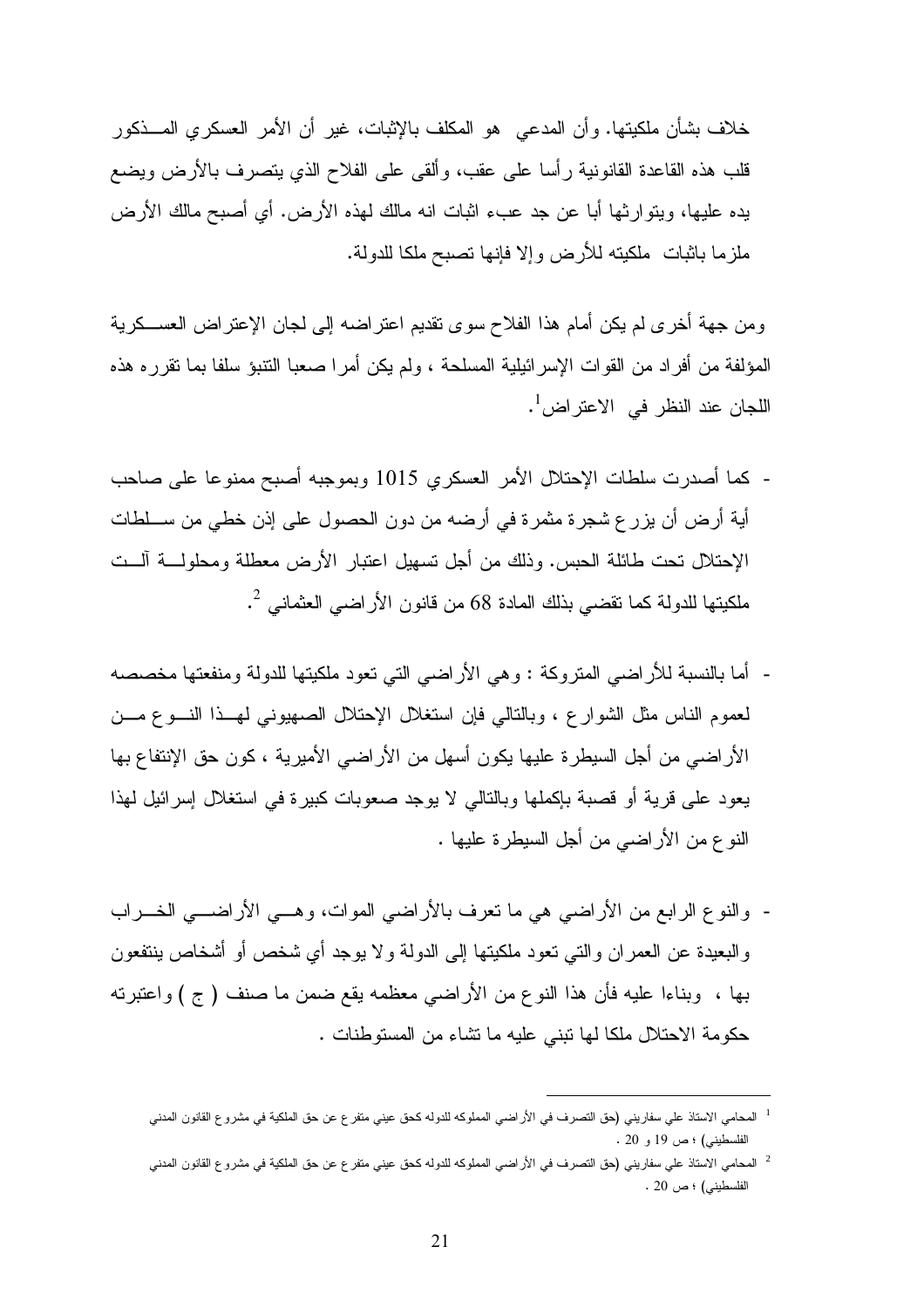بعد أن بينت في المطلب الأول من هذا المبحث قانون الأراضي العثماني لسنة 1900م، وكذلك بعد أن استعرضنت أنواع الأراضي في الحقبة العثمانية، فإنني س أتحدث في المطلب الثاني مـن هذا المبحث عن قانون تسجيل الأراضـي من حيث أهميته والثغرات التـي اعترته ۖ والتـي أثـــرت بدورها على تسريب الأراضي الفلسطينية إلى الصهاينة ، وعن قانون تملك الأجانب .

# المطلب الثاني : قانون تسجيل الأراضي وقانون تملك الأجانب

الفرع الأول : قانون تسجيل الأراضي في الحقبة العثمانية

قبل إصدار قانون الأراضي العثماني عام 1858م وما تلاه من قوانين الطابو اللاحقـة ، كـان التصرف بالأراضي واستغلالها يتحدد من خلال العرف السائد بين السكان، وفي بعض الأحيان كان حق التصرف يثبت بأوراق تدعى حجج شرعية تكون مصدقة من القضاء ولـيس لهـا أي قيمة، فإذا ما ضاعت كان وضع اليد على الأرض والتصرف بها هو الذي يحدد ملكيتها، وفـي حال حدوث خلاف أو نزاع بين الفلاحين على الأرض، تكون الشهادات الشفوية لأهل القرية هي التي تحدد الملكية، الأمر الذي أدى إلى حصول خلاف ونزاع مسـتمر بـين الفلاحـين علـى  $^1$ الأرض.

يتبين لنا مما سبق أن الفترة ما قبل إصدار قانون تسجيل الأراضي في الحقبة العثمانية لم تكن منظمة بالشكل المطلوب ، ولم تكن هناك جهة مختصة بعينها تنظم تسجيل الأراضي ، فكـان البيع وفي غالب الأحيان يتم بأوارق وسندات عرفية فقدت قيمتها القانونية بعد أن تـم إصـدار قوانين جديدة مختصة بالأراضي لا تعترف بالقيمة القانونية لتملك الأراضـي إلا مـن خـلال التسجيل لدى دائرة الطابو، الأمر الذي كان يؤدي الى استشراء الخلافات فيما بين الفلاحين حول ملكية الأراضي التي يعملون بها وذلك نتيجة لتعدد أسباب الملكية لديهم وأيضا نتيجـة لطريقـة التملك للأراضي كالحجج الشرعية والعرفية وغيرها والتي أثارت إشكالات عديدة .

<sup>&</sup>lt;sup>1</sup> مرجع سابق لمؤلف ملكية الاراضي في فلسطين (1918 1948) الدكتور محمد الحمزاوي صفحه (50).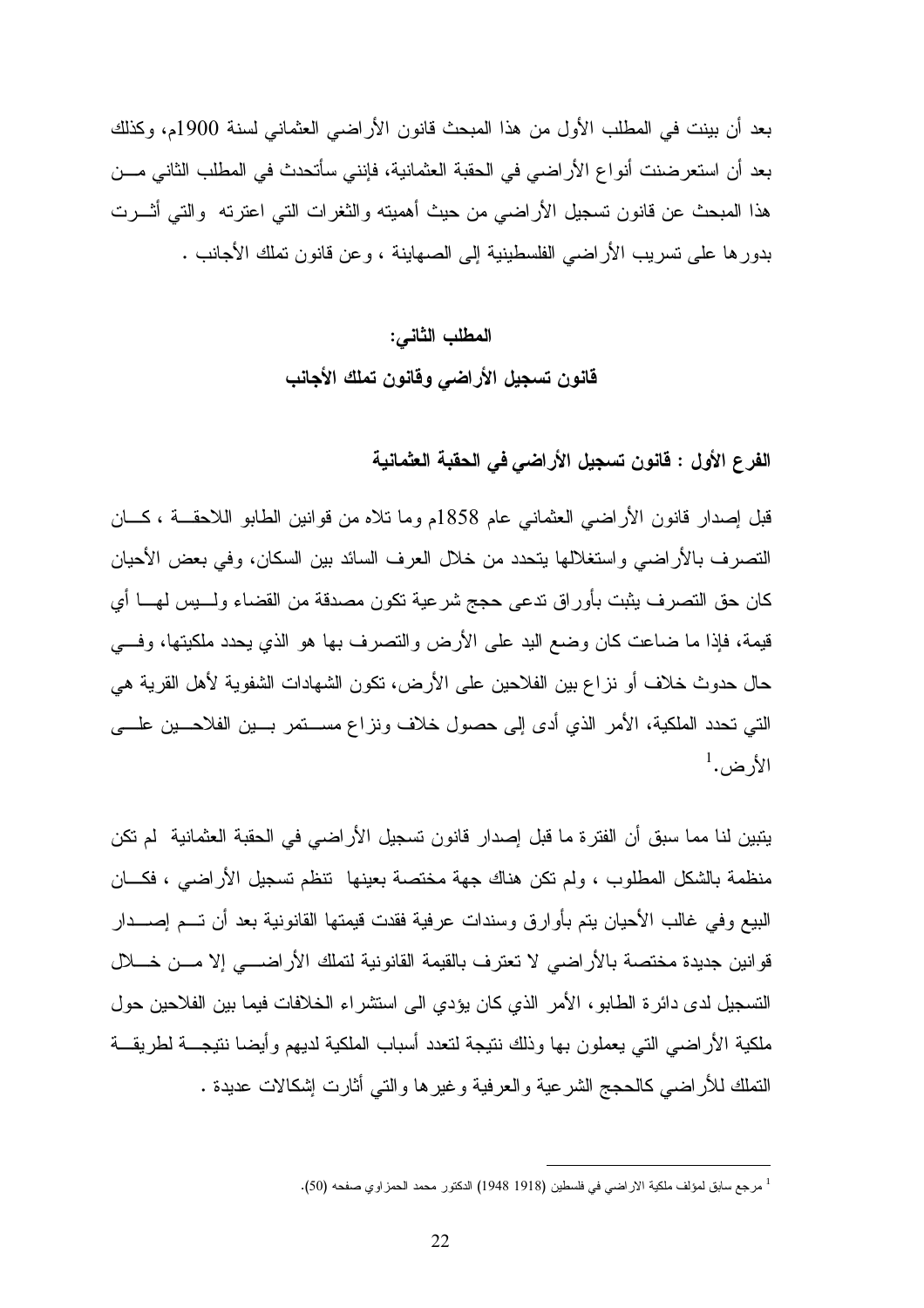وأمام هذا الواقع ولغيره من الأسباب والاعتبارات جاء تدخل الدولة العثمانية لتنظـيم تسـجيل الأراضي عبر سا العديد من التشريعات القانونية والتي من بينها قانون الأراضي العثماني عـام 1858 .م

وهدفت الدولة العثمانية من خلال إصدارها لقانون الأراضي عام 1858م إلى إحكام سـيطرتها على الأرض وتأييد حقها فيها في وجه القوى المحلية وبقايا الإقطاع وجعل التصرف بالأراضي من خلال قوانين محدده تضعها الدولة ، فقامت بتقسيم الأراضي إلى عدة أقسام كما أوضـحت سابقا وجعلت لكل قسم أحكاما وقوانين، وحتى تكتمل سيطرة الدولة على الأرض أصدرت العديد من القوانين اللاحقة لقانون الأراضي والتي تعتبر مكملة له، فأصـدرت عـام 1859م لائحـة  $^{-1}$   $\,$  1867 تعليمات بحق سندات الطابو عام  $1861$  وملحقاته  $^{-1}$ 

وحسب رأيي فأن ما نستشفه مما سبق يبين لنا مدى الامتعاض الذي ساد أركان الدولة العثمانية في ذلك الوقت تجاه المسؤولين المحليين وما تبقى من الاقطاعيين، وهو الأمر الذي كان من أحد المبررات الهامة التي استدعت تدخل الدولة العثمانية لإصدار تشريعات تنظم الأراضـي وفـي ذات الوقت المحافظة على دور الدولة في التحكم بالأراضي بعيدا عن الإقطاعيين والمسـؤولين المحليين وغيرهم .

الطابو: هي كلمة تركية ومعناها الطاعة وهي مأخوذة من مصدر (طابمق) ومعناه العبادة وهناك معاني أخرى لهذه الكلمة ومعناها أيضا الأرض، ومعناها في الاصطلاح: ما تستوفيه الدولة ممن تحال عليهم الأراضي الأميرية مقابل حقهم بالتصرف بها، كما تعني السند المعطى للمتصرف، 2 وتعني أيضا الدائرة المختصة لإدارة مصلحة الأراضي .

عبد العزيز الدوري؛ التكوين التاريخي للامه العربيه ص 128. مرجع سابق وخاص للدكتور محمد الحمزاوي في مؤلفه ملكية الاراضي في 1 فلسطين من عام 1918 – 1948 ص 50 .

<sup>2</sup> : الخالد، خليل ابراهيم، الازري، مهدي محمد: مرجع سابق ، ص،56 قدادة، خليل احمد: نظرات في حق التصرف كحق عيني ومدى السلطات التي يخولها للمتصرف، بحث منشور في مجلة جامعة الاقصى، مج 7، عدد2003،1، هامش ص 127.) باعتبار أنهم أصحاب الارض ويتصرف بها المفوض بالسندات الخاقانيه ( قانون الأراضــــي مـــاده – 3) (15). نفس المعنى، زهـــدي يكـــن: العقارات وأقسامها في لبنان وفرنسا، ط1 ، منشورات المكتبة العصرية، بيروت، 1963 .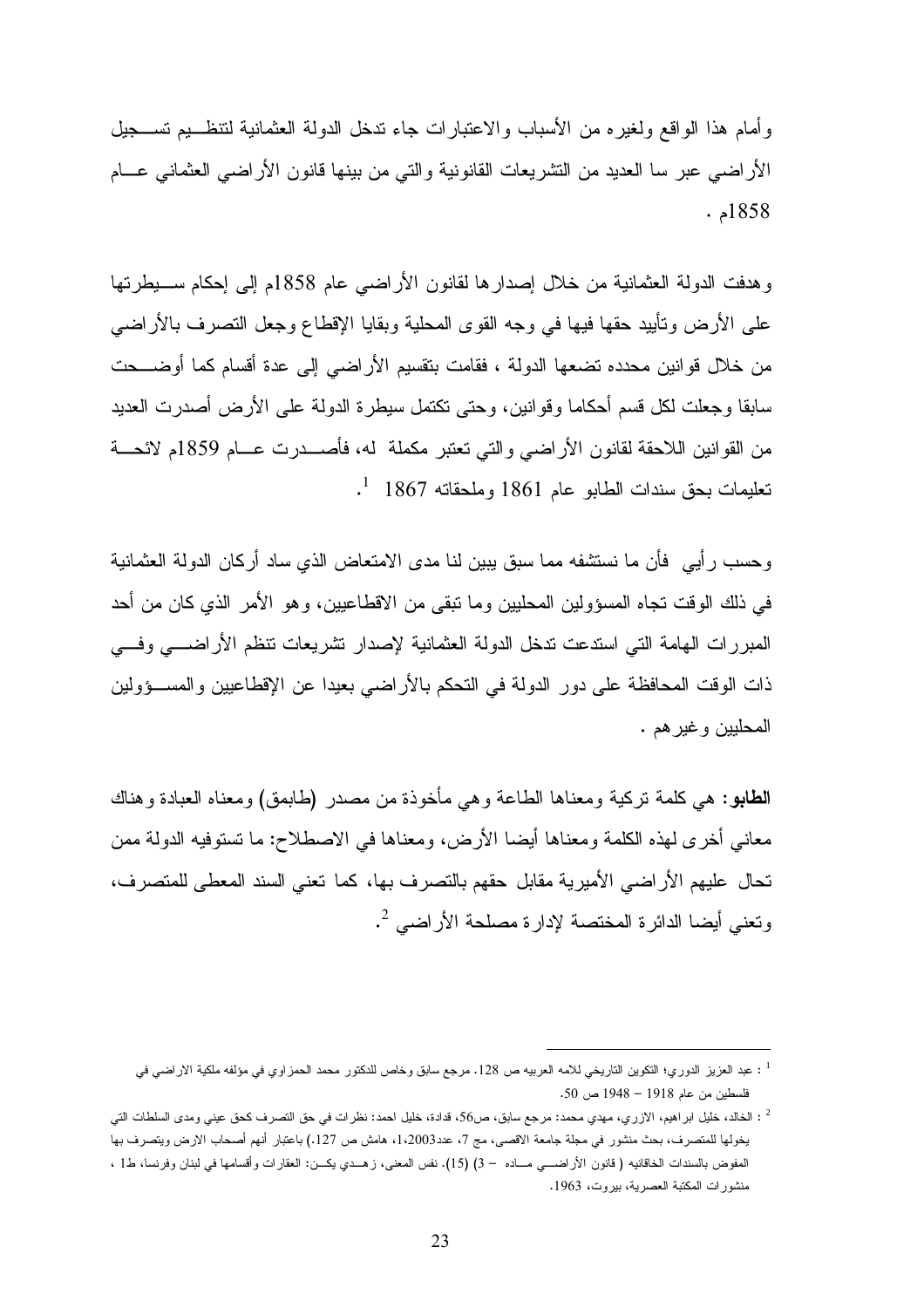تضمن نظام الطابو التعليمات بشأن تسجيل الأراضي وإعطاء السندات لإصحابها . فقد ورد في البند الأول من (لائحة تعليمات بحق سندات الطابو) أنه لا يمكن لإحد بعـد الآن أن يتصـرف بأراضي أميريه بغير سند على أية صورة من الصور، كما ألزم النص جميع أصحاب الحقـوق على الأرض الأميرية أن يكون بيدهم سندات رسمية، والذين لا يملكون سندات عليهم الحصول عليها، أما الذين لديهم سندات قديمة ما عدا سندات الطابو المتوجة بالطغراء السلطانية فعلـيهم تبديل سنداتهم، وبين النص أيضا بأن الولاة والمتصرفين و"القائممقامين" وأعضـاء المجـالس ومأموري المال ومديري الأقضية وكتاب الطابو مأمورين بإجراء التحقيقات والتقيدات اللازمة،  $^1$ . وفي حال وقو ع قصور أو نكاسل فإنهم يتحملون المسؤولية

وحدد القانون بدل مثل أربعة قروش، ثلاثة قروش ثمن ورقة السند وقرش بدل قلميـة تعطـى للكتاب $^2$ .

يتضح مما سبق بيانه آنفاً، وبإعتقادي بأنه وبعد أن تم صدور قانون تسجيل الأراضي (الطـابو ) واللوائح والتعليمات التي صدرت على أساسه، بأنه أصبح هناك آلية جديدة لتسجيل الأراضـي تختلف كليا عما كان معمول به في السابق، إذ أنه أصبح هناك تنظيم لملكية الأراضـي مـن الناحية القانونية النظرية البحتة، والمهم هنا ما مدى تجاوب الخاضعين للقانون الجديـد لتنفيـذ احكامه؟ وهو سؤال مشروع إذ لا قيمة لأي قانون يصدر يكون من الصعب تطبيقه من الناحيـة الواقعية على المحكومين به، ووفقا لواقع الحال وبإعتقادي الجازم وحسب ما تحدث به التـاريخ فأن وقع قانون التسجيل المذكور ولوائحه وتعليماته لم تلقى الصدى المطلـوب لـدى المجتمـع وبالأخص مجتمع بلاد الشام وتحديد المجتمع الفلسطيني ، وذلك للعديد من الاعتبارات التي سبق أن بينتها مثل ارتفاع الضرائب والفقر وغير ذلك من الإعتبارات والأسباب السائدة فـي ذلـك الوقت .

وأعطى القانون مهلة ستة أشهر لتسجيل الأراضي المكتوبة التي لم يعلن عنها أصحابها عند بدء عمليات التسجيل، وإذا ما استمر التكتم عليها بعد انتهاء هذه المدة تقوم الدولة بطرحها في المزاد

<sup>1</sup> : الدكتور محمد الحزماوي ص 50 لمؤلفه ملكية الاراضي في فلسطين 1918 – 1948 .

<sup>2</sup> : البند الثالث من لائحة تعليمات بحق سندات الطابو .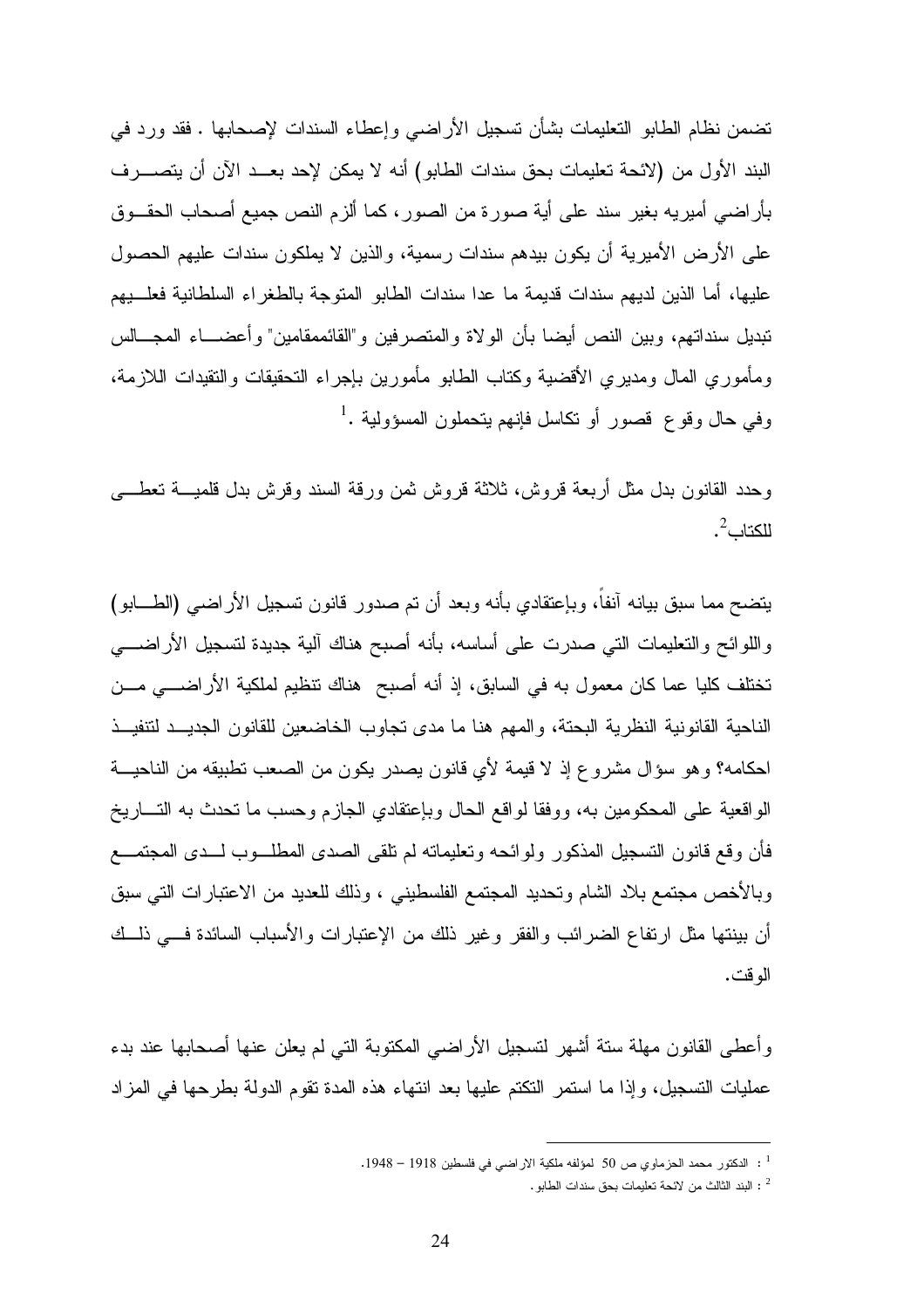العلني، ويعطى حق أولوية للمتصرف بها على أن يأخذها (بالبدل الذي يتقرر لها فإذا رغب في  $^1$  . ذلك تحال عليه، وإلا فيأخذ منه سند يشعر بكف يده وتعطى لطالب غيره)

كما نص القانون أيضا أنه إذا كان شخص ما يزرع أرض أميرية أو موقوفة وتصرف بها لمدة عشر سنوات بدون نزاع يثبت حق قراره فيها سواء كان بيده سند معمول به أو لـم يكـن، ولا تعامل تلك الأراضي معاملة الأراضي المحلولة بل يعطى له سند طابو، ويؤخـذ منـه خمسـة قروش عن كل مائة قرش شريطة أن لا تزيد مدة التسجيل عن ستة أشهر فإذا زاد عـن هـذه  $^2$ . الفترة فإن رسم الخراج يكون مضاعفا

- وأعقب صدور هذه اللائحة قانون نظام الطابو في 26 صفر 1278هــ / 1861م وذلـك لضبط عمليات تسجيل الأراضي بشكل دقيق، وبموجب هذا القانون اعتبر مـأموري المـال (الدفتردارية) ومديري الأقضية مأذونين بتفويض وإحالة الأراضي الأميرية فجعلهم بمثابـة  $^3$ . صاحب الأرض

يتبين من خلال ما سبق بيانه بأنه أصبحت هنالك إجراءات خاصة بتسجيل الأراضي ما بعـد صدور قانون تسجيل الأراضي (الطابو) وصدور تعليماته ولاوائحه المنظمة له، وكذلك ما بعـد صدور قانون نظام الطابو عام ،1861 وهذه الإجراءات الخاصة بالتسجيل وباعتقادي جـاءت لتثبيت الملكية لإصحابها بموجب سندات رسمية صادرة عن جهة صاحبة اختصـاص، الأمـر الذي سيساهم في التقليل من النزاعات على ملكية الأراضي قدر الإمكان وكذلك تنظـيم ملكيـة الأراضي بموجب إجراءات معتمدة وموحدة .

بعد أن بينت الطريقة التي كان يتم فيها التملك في الحقبة العثمانية من الجانب التنظيمي القانوني البحت بالنسبة للأشخاص الوطنيين والذين يخضعون للقوانين العثمانية، فأنه حري بي أن أتحدث أيضا عن تملك الأجانب للأراضي في الحقبة العثمانية، فهل يخضـع تملـك الأجانـب لـنفس

<sup>1</sup> البند الرابع من لائحة تعليمات بحق سندات الطابو .

<sup>2</sup> البند الثامن من لائحة تعليمات بحق سندات الطابو؛ كذلك الماده 78 من قانون الاراضي العثماني لعام 1858 .

<sup>3</sup> : الماده (1) من قانون نظام الطابو ؛ وقضت الماده (2) من القانون المذكور بمنع مديري الزراعه من التدخل في (فراغ وانتقال واحالات الاراضي المذكوره) وقصر دورهم على عضوية المجلس الخاص بهذه المسائل؛ وبينت الماده 3 و 4 من القانون المذكور طريقة نقل الملكيه من شخص لاخر والاجراءات التي يجب اتباعها في ذلك محددا رسوم التسجيل في تلك الاراضـي بقيمة 5% من قيمة الارض .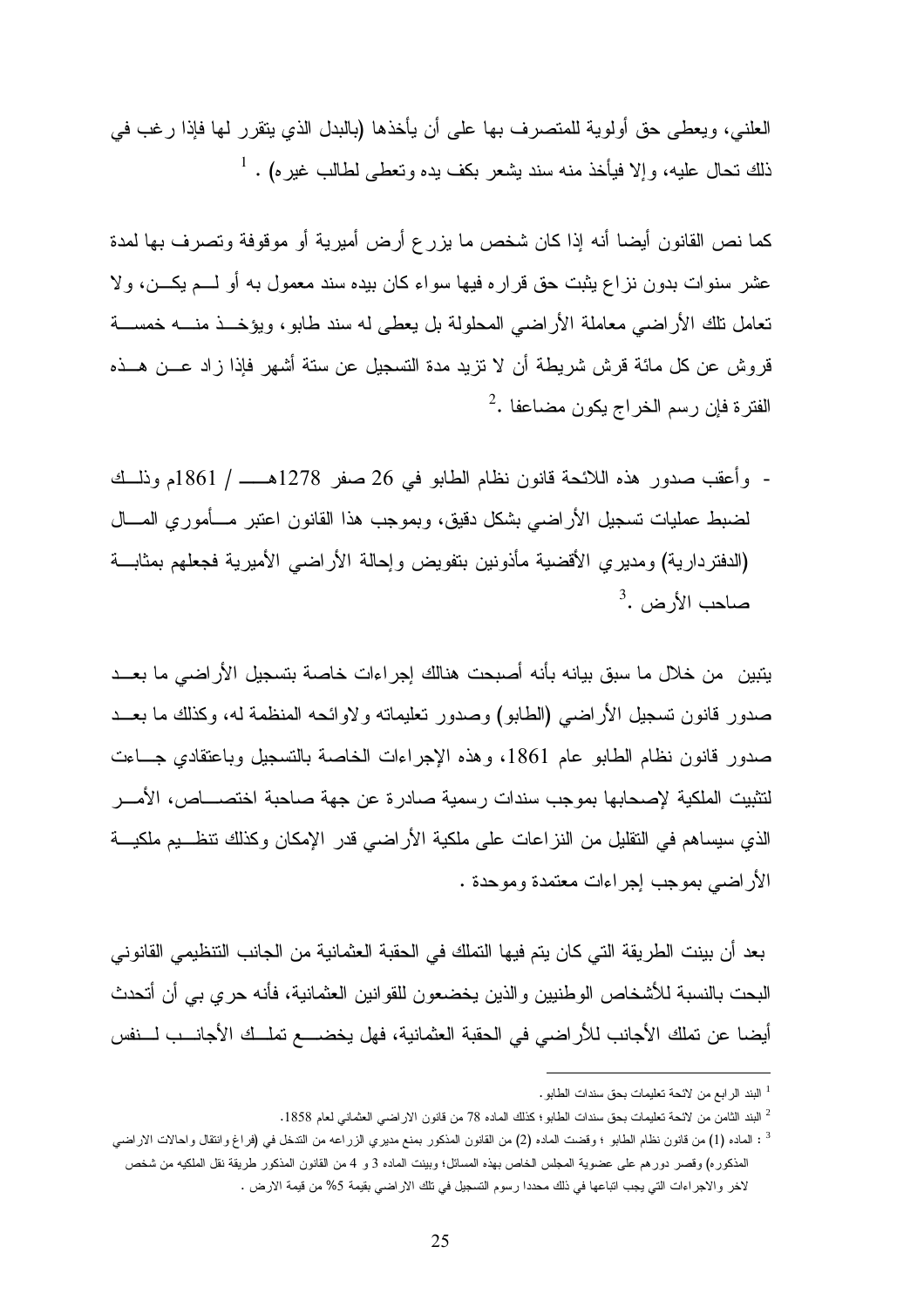الإجراءات فيما يخص تملك الأراضبي التي يخضع لها الفلسطيني؟ وهل هنـــاك أيضـــــا تنظـــيم قانوني لتملك الأجانب للأراضي في الحقبة العثمانية؟ هذا ما سأقوم بمعالجته وتبيانه في المطلب الثالث من هذا المبحث .

## الفرع الثاني : قانون تملك الأجانب في الحقبة العثمانية

قبل صدور قانون تملك الاجانب عام 1869 م ، لم يكن بمقدور الأجانب شراء الأراضـي فـي فلسطين، بل كان كل ما يتمتع به الأجانب هو الامتيازات التجارية في الدولة العثمانية. ونتيجـ ة لضغوط الدول الأوروبية وازدياد ديون الدولة العثمانية ، صدر قانون يسمح للأجانـب التملـك سواء أكانو أفرادا أم مؤسسات أم شركات في جميع أراضي الدولة سواء داخل المدن أو خارجها 1 باستثناء الحجاز . هذا القانون هو قانون تملك الأجانب الذي صدر سنة 1914 .

- هذا القانون احتوى على العديد من الثغرات التي استطاع الأجانب من خلالها الالتفاف على النص وتحويله إلى صالحهم، حيث نصت المادة (2) منه (تجري على أملاك الأجانب، سواء أكانت إقامتهم داخل الدولة أو خارجها، جميع أحكام القوانين العثمانية مثلهم مثـل الرعايـا  $^2$  المتمتعين بالجنسية العثمانية).

ونتيجة لذلك أخذت الدول الأوروبية كبريطانيا وفرنسا وروسيا بإرسال رعاياها للإقامـة فـي فلسطين، والعمل على شراء الأراضي وإقامة المستعمرات، وكانت الكنائس الأوروبية قد أخذت تهتم بشراء مساحات كبيرة من الأراضي، وأخذت أيضا تعمل على رفع أسعار الأراضي فـي مناطق القدس ويافا وحيفا وذلك لتحقيق أقصى حد من الارباح .<sup>3</sup>

يتضح مما سبق أن باب تملك الأجانب للأراضي في فلسطين لم يكن مسموحا به قبـل صـدور قانون تملك الأجانب لسنة 1914، وهذا القانون هو من فتح الباب على مصراعيه أمام الحركــة الصهيونية والدول الأجنبية لإرسال رعاياها لشراء الأراضي في فلسطين، ومجيئ هذا القـانون

 $\overline{a}$ 1 الدكتور محمد الحزماوي ملكية الاراضي في فلسطين ( 1918 - 1948) صفحه ( 69 – 70 ) .

<sup>2</sup> سائدة عجوة الية انتقال الاراضي غير المسجله في فلسطين دراسه مقارنه ، رسالة ماجستير

<sup>3</sup> الدكتور محمد الحزماوي ملكية الاراضي في فلسطين ( 1918 - 1948) صفحه ( 73 )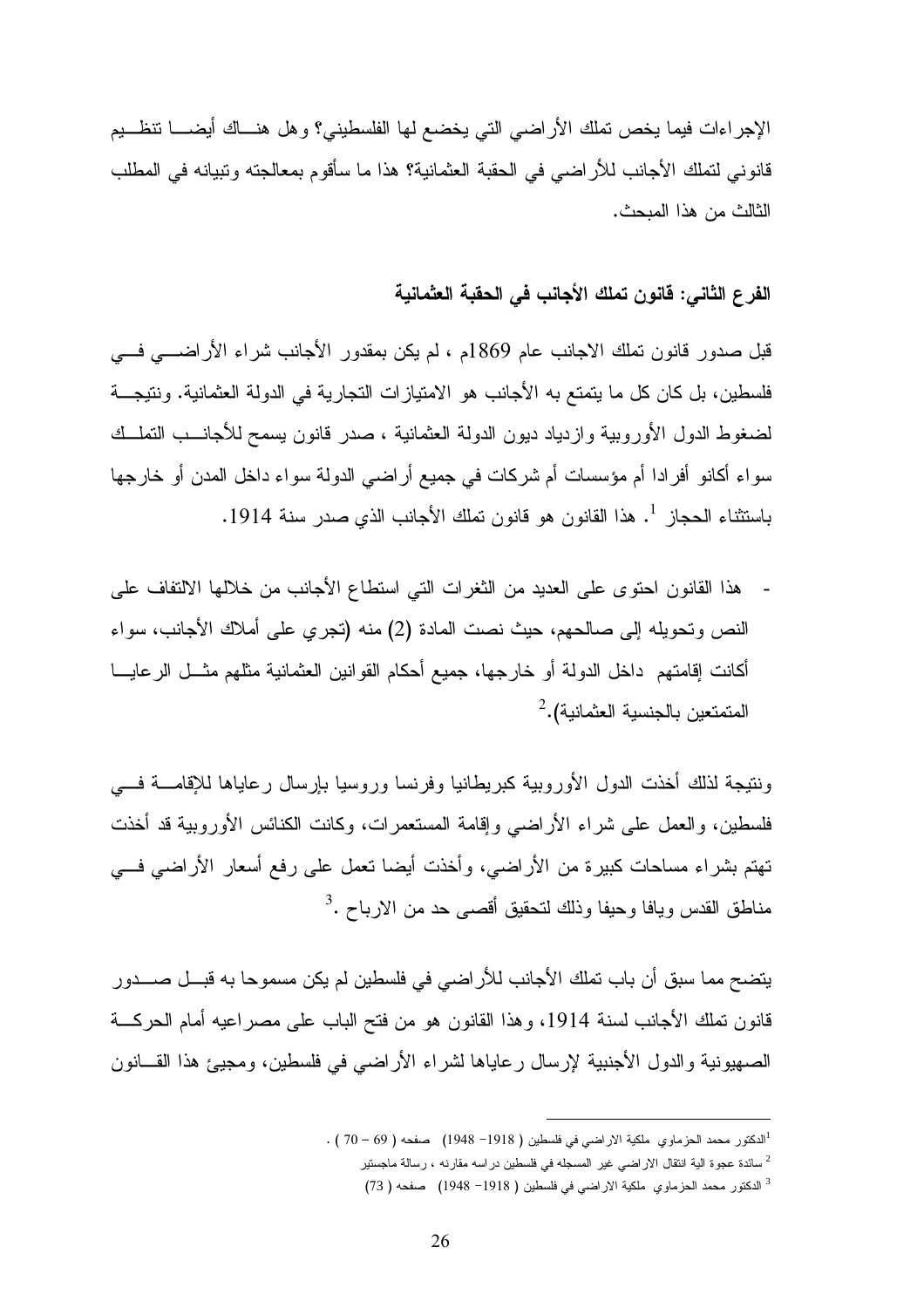وفق ما بينا عاليه لم يأت نتيجة للتطور التشريعي وحده إبان الحكم العثماني، وإنما جاء نتيجـة لضعف الدولة العثمانية وازدياد مديونيتها الأمر الذي أدى الى قيام الدول الأجنبية وعلى رأسها الدول الأوروبية الى زيادة ضغوطها على الدولة العثمانية .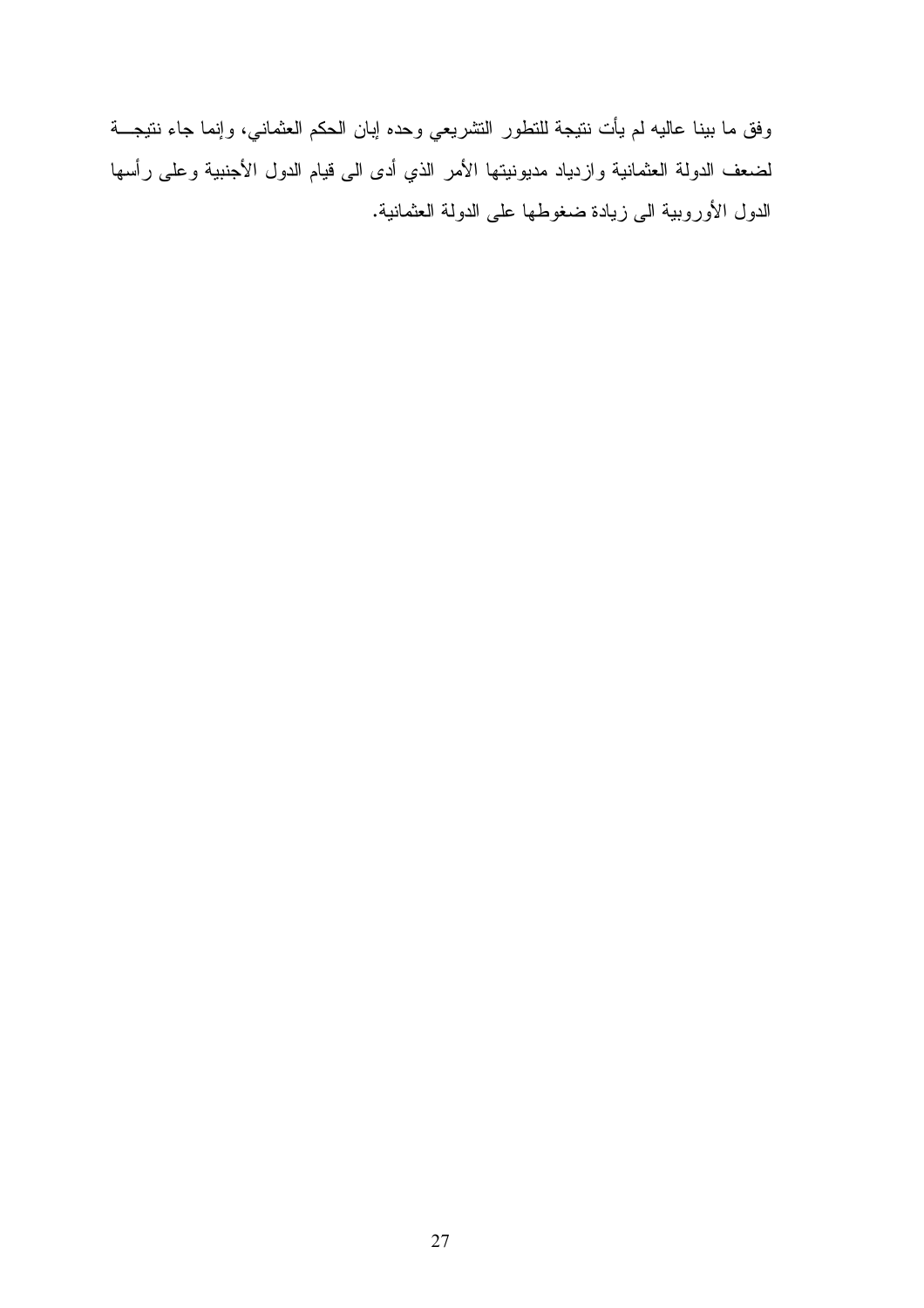### المبحث الثاني :

التنظيم القانوني للأراضي في الحقبة البريطانية .

عند نهاية الحرب العالمية الأولى ومع تحويل فلسطين إلى الانتداب البريطاني، تحـت قـانون انتداب عصبة الامم ، تحرر الاستيطان الصهيوني من القيود والفرامانات التي فرضـها الحكـم العثماني  $^{\rm l}$  .

انتهى الحكم العثماني بقيام الانتداب البريطاني، وقد أعاد هذا الأخير تشكيل النظام القانوني فـي فلسطين مضيفا إلى التقنين العثماني مبادئ النظام الأنجلوسكسوني، ورغم كثرة وتنوع القـوانين الخاصة بالأراضي التي صدرت في عهد الانتداب إلا أن قانون الأراضي العثمـاني لا يـزال الأساس الناظم للعقار في بلادنا. ويعتبر عصر الانتداب من أنشط العصور فيما يتعلق بتشريعات الأراضي حيث صدر (15) قانونا" ناظما" للأراضي لازالت سارية ومعمول بها في قطاع غزة ، وقد أعطت هذه التشريعات صلاحيات واسعة للمندوب السامي في التصرف بالأراضي وجاء بعض هذه التشريعات تعديلاً لتشريعات أخرى سارية وكان من أخطر التعديلات التي تمت على القوانين هو إعطاء صلاحية للمندوب السامي بتحويل أملاك الدولة ( الملكية العامة) إلى ملكيـة فردية مما أتاح المجال لتملك الصهاينة لمساحات شاسعة من الأراضي في فلسطين <sup>2</sup>.

- فرض الانتداب البريطاني على فلسطين رسمياً في 24 تمـوز ،192 ولكـن الحقيقـة بـأن النصوص الأساسية لصك الانتداب كانت قد وضعت موضع التنفيذ قبل ذلك التاريخ، حيث بدأ نتفيذها مع مطلع تموز 1920، عندما تم تشكيل الإدارة المدنية التــي حلــت محــل الإدارة العسكرية، ولو نظرنا إلى بنود هذا الصك لوجدنا أنها ليست سوى تأكيد وتفسير وخطة عمل لوعد بلفور ببناء الوطن القومي اليهودي<sup>3</sup>.

<sup>1</sup> . ل اريه ل. . افنيري مؤلف دعوى نزع الملكيه الاستيطان اليهودي .. والعرب 1887 – 1948 – مؤلف مترجم من قبل بشير شريف البرغوثي (صفحه 107) .

مرجع سابق ل هدى نيسير اللواء – الأراضي الحكوميه ومسؤولية الدولة؛ ص 6.  $\,$ 

<sup>3</sup> : صابر موسى نظام ملكية الاراضي في فلسطين 1917 – 1937 . ا صفحه 5 .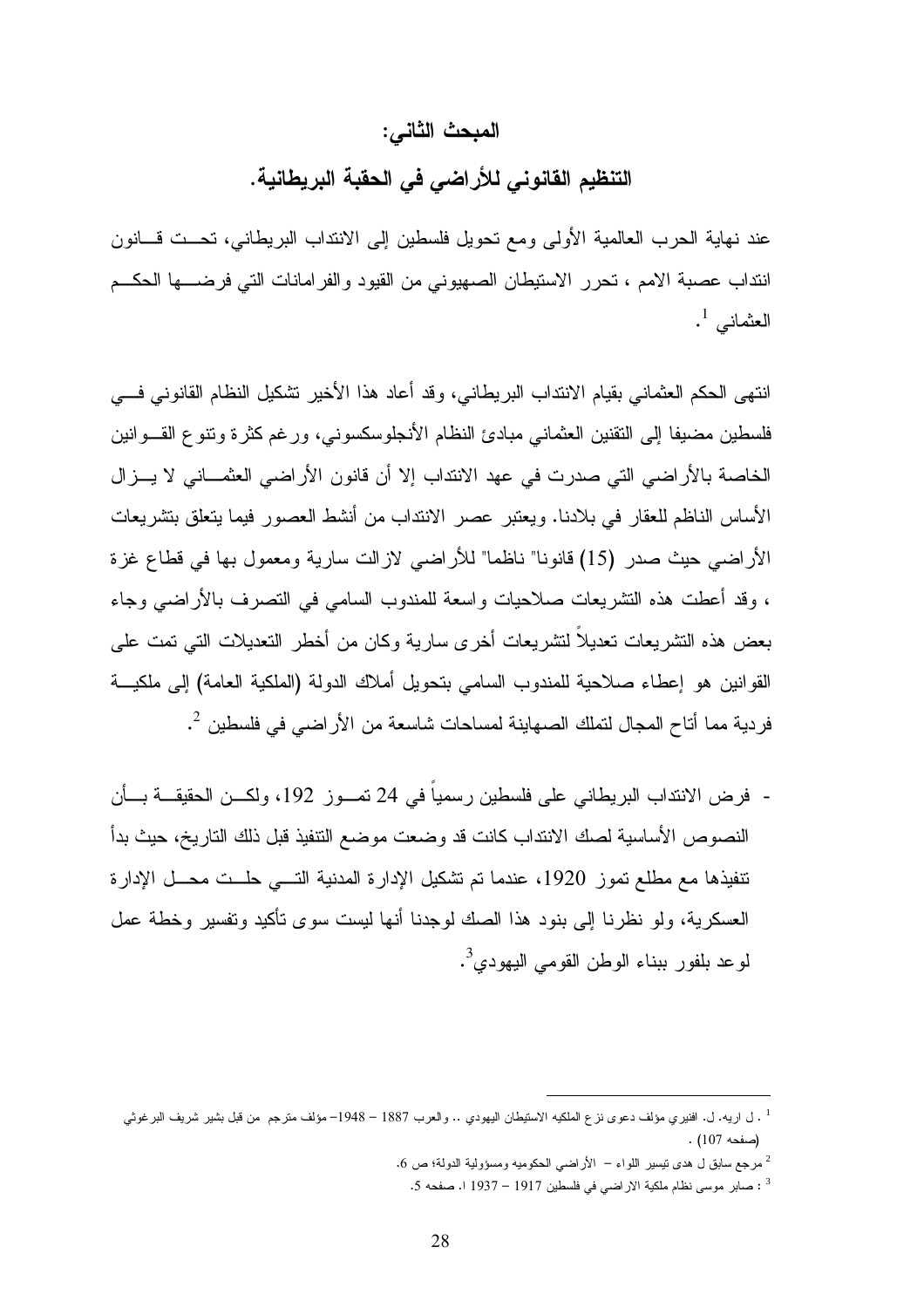وفيما يتعلق بمسألة الأراضي، تشدد صك الانتداب على مسؤولية الدولة المنتدبة حيال التنـازل عن أي مساحة من أراضي فلسطين أو تأجيرها أو وضعها تحت تصرف أية حكومة أجنبيـة . ومن ناحية أخرى، ضمنت بنود الصك تنشيط الهجرة اليهودية وتنشيطها بالاتفاق مع الوكالـة اليهودية، وذلك من أجل استقرار اليهود في الأراضي الزراعية، وفي جملتها الأراضي البـور (وهي الأراضي الصالحة للزراعة وغير مزروعة)، والأراضـي المـوات، بالإضـافة إلـى الأراضي المطلوبة للأعمال العامة. كما اشترط صك الانتداب على الدولة المنتدبة (اتخاذ جميع التدابير اللازمة لصون... ما له علاقة بترقية البلاد...وما يلزم لوضع يد الحكومة، أو سيطرتها على مورد ما من موارد البلاد الطبيعية، أو الأعمال والمصالح والمنافع العمومية الموجـودة أو التي ستوجد فيما بعد... وعليها أيضاً أن توجد نظاماً للأراضي يلائم حاجات البلاد مع مراعـاة أمور أخرى منها المنافع التي تنجم عن تشجيع الهجرة واستغلال أعظم ما يستطاع من الأرض لذلك. كما طلب صك الانتداب من الإدارة المنتدبة، بالاتفاق مع الوكالـة اليهوديـة، اسـتثمار الأعمال والمصالح والمنافع العمومية، وأن تعمل على ترقية مرافق البلاد الطبيعيـة، علـى أن تتولى هذه الإدارة تلك الأمور مباشرة بنفسها دون الرجوع إلى الوكالة اليهوديـة . ومـن أجـل الزيادة في التأكيد على نصوص هذا الصك، ألزمت عصبة الأمم حكومة الانتداب بموافقتها على أي تعديل في شروط الصك خوفا على ما يمكن المساس به من حقوق اليهود <sup>1</sup>.

إن الأمال بأن الصهيونية سوف تحظى بالتقبل العربي ثبت أنه لا أساس لها، وكانت المعارضة القومية للفلسطينيين العرب حاسمة فالحركة القومية الفلسطينية العربية بـدأت تظهـر كحـزب سياسي فلسطيني مستقل يسعى الى الحكم الذاتي في البلاد – وباختصار حكم الأغلبية العربية  $^2$ 

وكان النضال القومي الفلسطيني العربي أولا وآخرا موجها ضد الصهيونية في كل مناحيهـا ، فلقد حارب ضد الالتزامات السياسية التي تعهدت بها بريطانيا في تصريح بلفور، وكذلك انتداب 3 - عصبة الأمم ، كما عارض الهجرة اليهودية وتملك الصهاينة للأرض والاستيطان

<sup>1</sup> صابر موسى نظام ملكية الاراضي في فلسطين 1917 – 1937 . ا ص 5 .

<sup>2</sup> ل اريه ل. . افنيري مؤلف دعوى نزع الملكيه الاستيطان اليهودي .. والعرب 1887 – 1948 – مؤلف مترجم من قبل بشير شـريف البرغـوثي (صفحه 107 ).

<sup>3</sup> ل اريه ل. . افنيري – مؤلف دعوى نزع الملكيه الاستيطان اليهودي .. والعرب 1887 – 1948 مؤلف مترجم من قبل بشير شريف البرغـوثي (صفحه 107 .)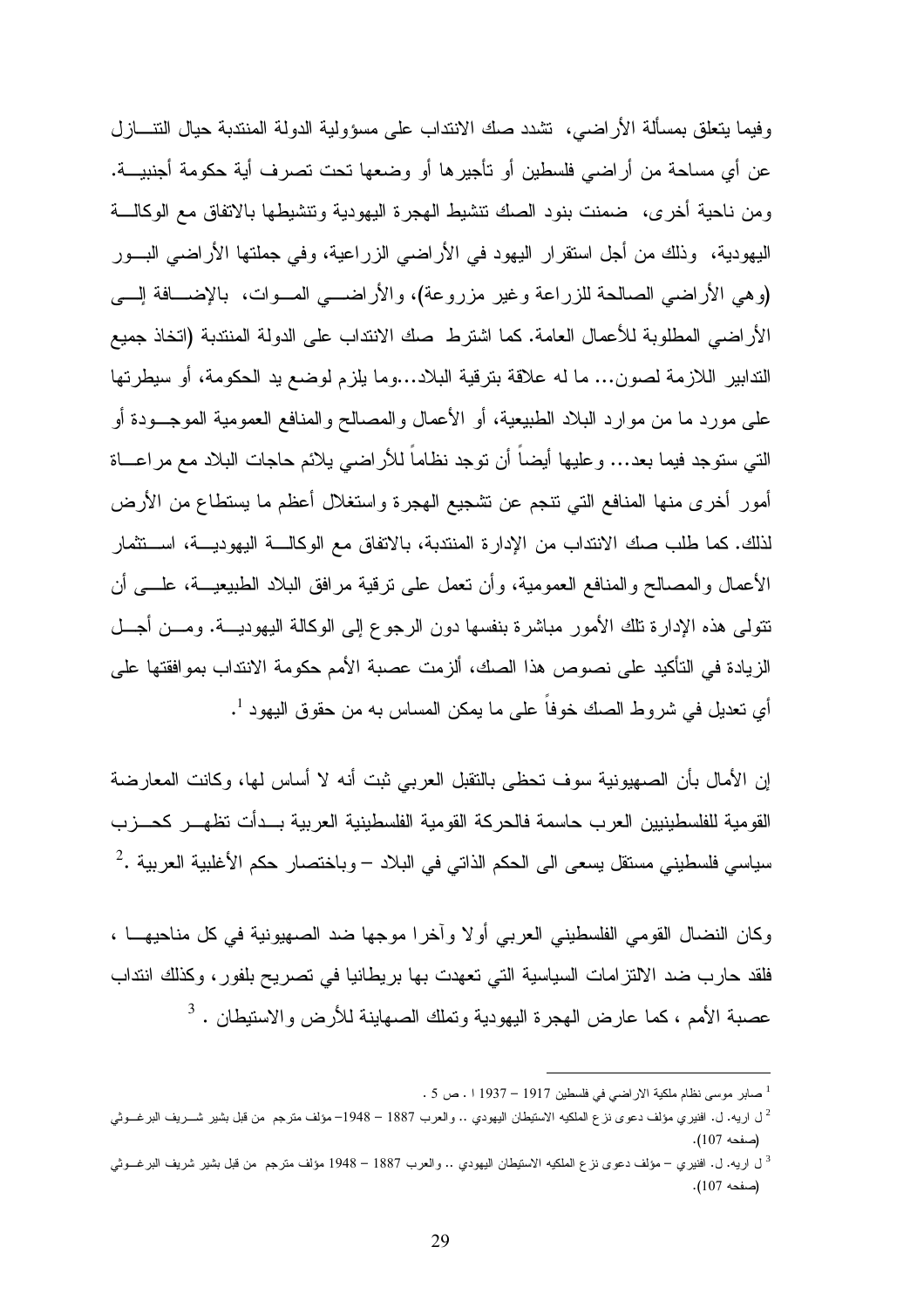إن معارضة شراء الصهاينة للأرض من قبل القادة السياسيين العرب كانت مرتكزة على تناقض (كما كانوا يرونه) واضح في المادة السادسة من صك الانتداب تطلب من الانتـداب أن يشـجع الاستيطان الصهيوني على الأرض بما في ذلك أراضي الدولة والأراضي الخراب غير المحتاج لها لإغراض عامة ، طالما أن حقوق ومواقف القطاعات الأخرى من السـكان لا يمـس بهـا . وكانت حجتهم هي أن شراء الأرض من قبل الصهاينة قد مس فعلا بموقـف السـكان العـرب الموجودين<sup>1</sup>.

- وفي عام ،1918 بعد دخول فلسطين من قبل الجيش البريطاني أصدر الجنرال آرتر جـرام موني في (8 أيار سنة 1918) قرارا بإغلاق دوائر تسجيل الأراضي ووقف جميع عمليـات بيع الأرض، لأن الحكومة التركية أخذت معها حين انسحابها إلى دمشق جميع دفاتر الطـابو ثم تمكنت الحكومة البريطانية من إعادة جزء منها بتاريخ (2 \ 1919) <sup>2</sup>ومع وصـــول أول مندوب سامي بريطاني السير هربت صموئيل ومع تشكيل حكومة مدنية ، فقـد أعيـد فـتح مكتب تسجيل الأراضي في أكتوبر عام 1920 وسمح ببيع الأرض. وعلى أي حـال، فمـن أجل منع المضاربة ولحماية حقوق الفلاحين فأن المندوب السامي أصدر أمرا يمنع بيع مـا يزيد عن 300 دنم من الارض، أو بيع أرض تزيد قيمتها عن 3000 جنيه فلسطيني فانهـا تحتاج الى مصادقة مندوب المقاطعة، وقد سمح للفلاحين ببيع ممتكاتهم بشرط أن يحتفظـوا بأرض كافية لمعيشتهم، وحسب القانون التركي فقد كان من المحظـور بيـع الأرض الـى الشركات وقد تم رفع هذا الحظر وأصبحت الشركات حرة في شراء الأرض ضـمن حـدود التعليمات الجديدة<sup>2</sup>.

يتبين لنا مما سبق بيانه آنفاً، أن الحركة الصيهونية بدأت باستغلال كل الوسائل المتاحة لإجـل السيطرة على المزيد من الأرض العربية الفلسطينية، وذلك باستغلال وجود الانتداب البريطاني على الأرض الفلسطينية، والذي يعد وبدون أدنى شك ووفقا للمعطيات والوثائق التاريخية الداعم الأكبر للحركة الصهونية حتى يتم تقويتها وتجهيزها للمرحلة القادمة لتكون أكثر ثباتا في مواجهة

<sup>1</sup> المرجع السابق (صفحه 107 .)

<sup>&</sup>lt;sup>2</sup> Survey of Palstine ,Vol , 1, p 23, Stein, The land question in Palestine, p 23, 43 Worsfold, Willam basil .Palestin of the Mandate, London, T. Fisherunwin, 1952, P 66.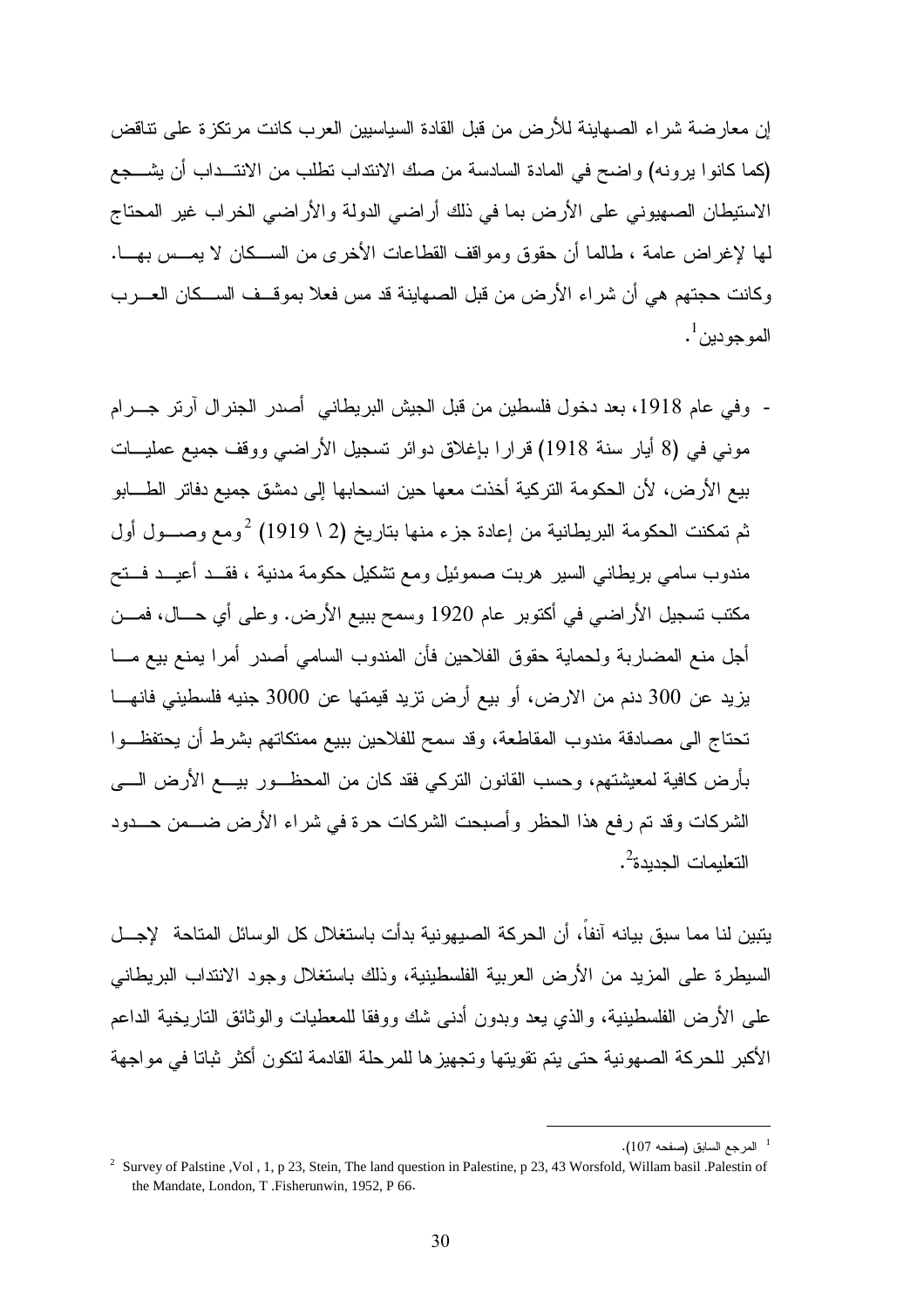كل ما يقف في وجهها، ولم تتواني حكومة الانتداب البريطاني عن تقديم كافـة أشـكال الـدعم للحركة الصهيونية والتي تمثلت بالمال والسلاح واستغلال سيطرة حكومة الانتداب على فلسطين لصالح الحركة الصهيونية بامتياز .

إن دعم حكومة الانتداب البريطاني للحركة الصيهونية امتد وبضغط من الحركـة الصـهيونية المتنفذة إلى سن وتشريع قوانين تتعلق بالأراضي والأموال غير المنقولة، وتسخير تلك القوانين لصالح الحركة الصهيونية، فصدر قانون تصحيح سجلات الطابو عام 1920 وقـانون الأرض المحلولة وقانون الأرضي الموات لسنة 1921 وقانون نزع الملكية لسنة 1926 وقانون تسـوية حقوق الملكية، ولمزيد من المعرفة حول تلك القوانين فأنني سأعمد إلى بحثهـا تباعـا بحيـث سأخصص لكل قانون من القوانين المذكورة بندا خاصا به .

# المطلب الأول : قانون انتقال الأراضي لسنة 1920

أصدر المندوب السامي البريطاني هربرت صموئيل، في الأول من أكتوبر ،1920 قانون انتقال الأراضي لسنة 1920، وقد ظهر فيما بعد أنه فتح الأبواب للمؤسسات الصهيونية من أجل حيازة الأراضي ودعم عملية بناء الوطن القومي اليهودي بما تضمنه من رفع للقيود الموضوعة أمام الصهاينة لحيازة الأراضي أو الأموال غير المنقولة.

وجاء هذا القانون لتسري نصوصه على جميع الأموال غير المنقولة والمنصوص عليها فـي قانون الأراضيي العثماني الصادر سنة 1858، وعلى أراضي الملك وجميع أراضي الوقف مــن أي نوع كانت، وعلى أي نوع آخر من الأموال غير المنقولة. كما ألغت نصوص هذا القانون ما جاء في القانون الصادر بتاريخ 18 تشرين الثاني ،1918 ومن وقف عمليات البيـع أو الـرهن وخلافه. كما اعتبر التصرف في الأموال غير المنقولة غير صحيح ما لم تراع فيه أحكام القانون المذكور.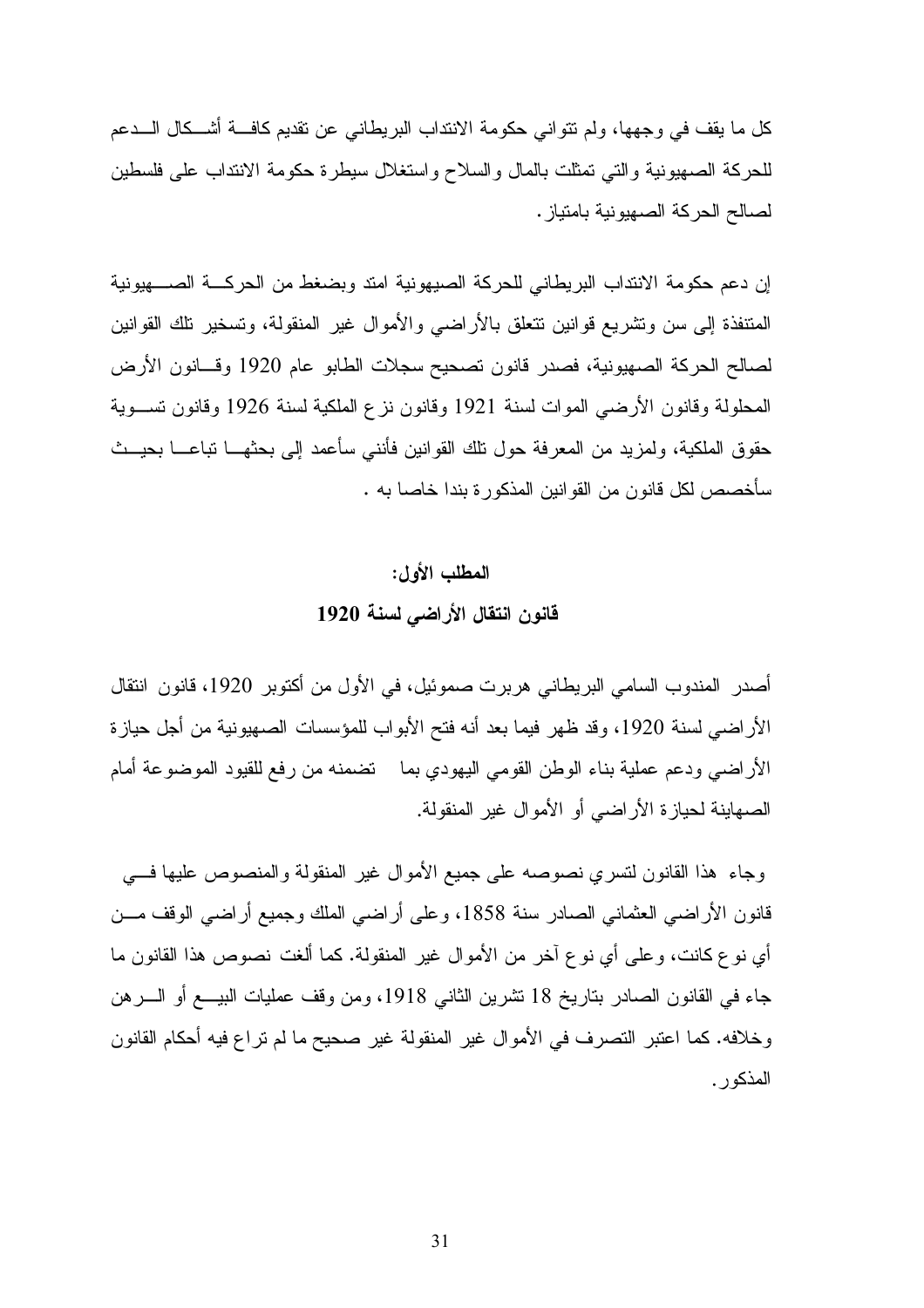لقد قضى هذا القانون بضرورة أخذ موافقة الحكومة لكل من يرغب بالتصرف بمال غير منقول، واشترط أن يكون ذلك كتابة. وللحصول على هذه الموافقة، كان على صاحب الشأن تقديم طلب عرض تام، و ذلك بواسطة دائرة الطابو - كل في منطقته - يبين فيها الأمور المراد التصـرف بها، والتصرف بحق الملكية المراد بيعه أو تحرير عقد به، مع إرفاق الطلب بإثباتات تبين ملكية المال الذي يرغب في نقل ملكيته، والتي يجب أن تحتوي "من ضمن ما تحتويه" طلب تسـجيل حجة تنظم تنفيذاً لشروط التصرف .

ولأنه رؤى من المناسب، سداً لاحتياجات الأهالي، أن يصرح بإجراء المعاملات التي يقصد منها استعمال الأرض وزراعتها، وأنه لما كان من الضروري أن تتخذ التدابير أيضاً لمنع المضاربات ولحماية المزارعين والمتصرفين الحاليين<sup>1</sup>.

فإن القانون اشترط، في حال الموافقة على بيع التصرف أو نقله، ألا تتم ولا يوافق عليها إلا إذا اقتنع حاكم المنطقة بأن الشخص الذي ينوي امتلاك هذا التصرف، أو الشخص المنقول التصرف إليه، يخضع لعدد من الشروط، هي:

- 1 أن يكون مقيماً في فلسطين . 2 - ألا تزيد مساحة الأرض التي يرغب في تملكها عن 300 دونم، أو ذات قيمـة لا تتجـاوز 3000 جنيه مصري، هذا في خارج المدن أما داخلها، فيجب لا تزيد عن 30 دونمـاً مهمـا كانت قيمتها .
	- 3– أن يكون المالك الجديد ينوي زراعتها بنفسه وحالاً<sup>2</sup>.

أما ما زاد عن تلك المساحة من أراض لا ينطبق عليها ما ذكر سابقاً، فيجـب إحالتهـا علـى المندوب السامي الذي له الحق في الموافقة أو الرفض على أية مساحة مهما بلغت ومهما قدرت قيمتها .

 1 Wasserstein ,Bwrnrad . The British in Palestine The Mandatory Government and the Arab – Jewish conflict , 1917 – 1929 m London , 1978 , p 91 . Stein , The Land question in Palestine , p 45

<sup>2</sup> المادة السادسة من قانون انتقال الأراضي لسنة 1920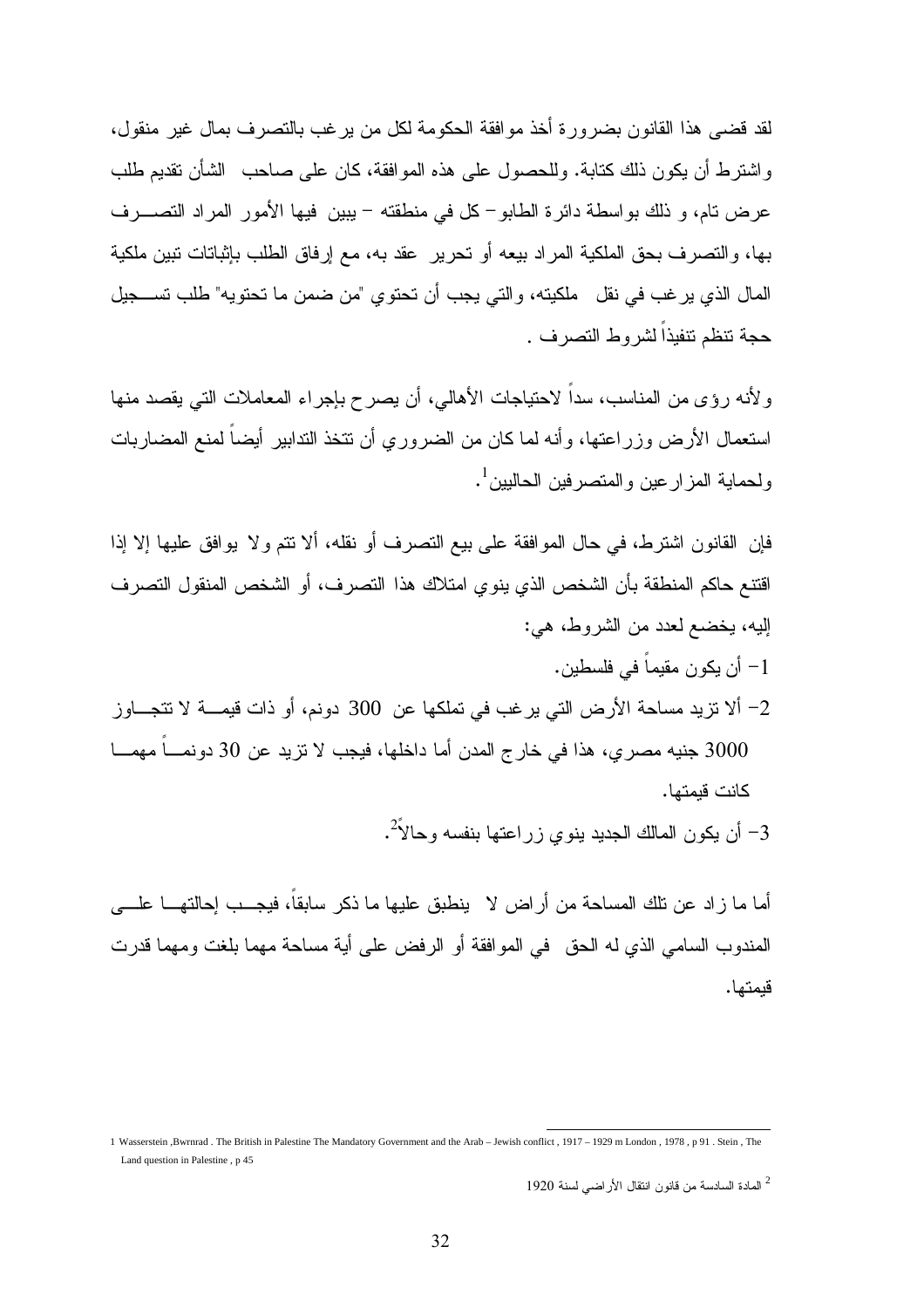كما أصبح للمندوب السامي، بموجب هذا القانون، الصلاحية في أن يمنح أية شـركة تجاريـة مسجلة في فلسطين حق تملك أو رهن ما يلزمها من الأراضي مهما بلغت مساحتها<sup>1</sup>. كما حـــدد القانون أنه في انتقال ملكية أية أموال غير منقولة إلى ورثة أو ناس موصى لهم، فإنـه يجـب عليهم تسجيل ذلك في مدة أقصاها سنة من تاريخه.

ونتيجة للاضطرابات التي حصلت في عام ،1921 انتدبت لجنة للتحقيق (لجنة هايكرأفت) ، وهي التي أشارت، في تقريرها الذي قدمته عن الاضطرابات، إلى أن العرب رأوا في ذلـك القـانون محاولة لخفض أسعار الأراضي، وانتقال الأراضي المعروضة للبيع إلى أيدي اليهـود بأسـعار ز هيدة<sup>2</sup>. كما لاحظت كيف يتخوف العرب من الندابير التي اتخذتها الحكومة بحسن نية (وكيــف يرون) أن قانون انتقال الأراضي لسنة1920 ، الذي يشترط موافقـة الحكومـة علـى انتقـال الأراضي والذي يمنع انتقالها، إلا لمن كان مقيماً في فلسطين، قد وضع لتنزيل ثمن الأراضـي، ولطرح المعروض منها للبيع، بين أيدي اليهود لشرائها بأثمان زهيدة<sup>3</sup>.

ونظراً للتوصيات التي قدمت بشأن هذا القانون، فقد تم التحايل مرة أخرى، بـأن عـدل فـي 8 كانون الأول .1921 ولكن القانون الجديد لم يأت حقيقة بالجديد، إلا بما كان في مصلحة الوطن القومي اليهودي. وكل ما قدمه القانون هو إلغاء بعض المواد، لا سيما تلك المتعلقة منها بوجوب الإقامة بفلسطين، والتي تحدد مساحة الأرض المباعة وأعمارها (المادة السادسة)، كمـا أصـبح البيع مجازاً دون أي شرط، بعد أن تم إلغاء المادة المتعلقة بأحقية حاكم المركز (المنطقة) فـي الامتناع عن إعطاء موافقته على البيع. كما أنه مع إلغاء الفقرة الأولى من المادة الثامنة، المتعلقة بزيادة صلاحية المندوب السامي بناء على المواد الملغاة ، أبقي الجزء الآخر مشتملاً على تعديل بسيط يجيز لمديري تسجيل الأراضي كل في منطقته، لا للمندوب السامي الآن، أن يـأذن لأي شركة تشتغل بالصرافة أن ترتهن أي أرض ويسمح لأي شركة تجارية في فلسطين أن تمتلك من

<sup>1</sup> المادة السادسة من قانون انتقال الأراضي

المادة الثامنة من نفس القانون  $^2$ 

<sup>3</sup> سامي هداوي وولترلهن، الصهيونية وأراضي إسرائيل ضمن كتاب الصهيونية حركة عنصرية أبحاث مؤتمر طرابلس حول الصهيونية 24 – 28 تموز سنة ترجمة عدنان كيالي (بيروت المؤسسة العربية للدراسات والنشر 1979 ص 70).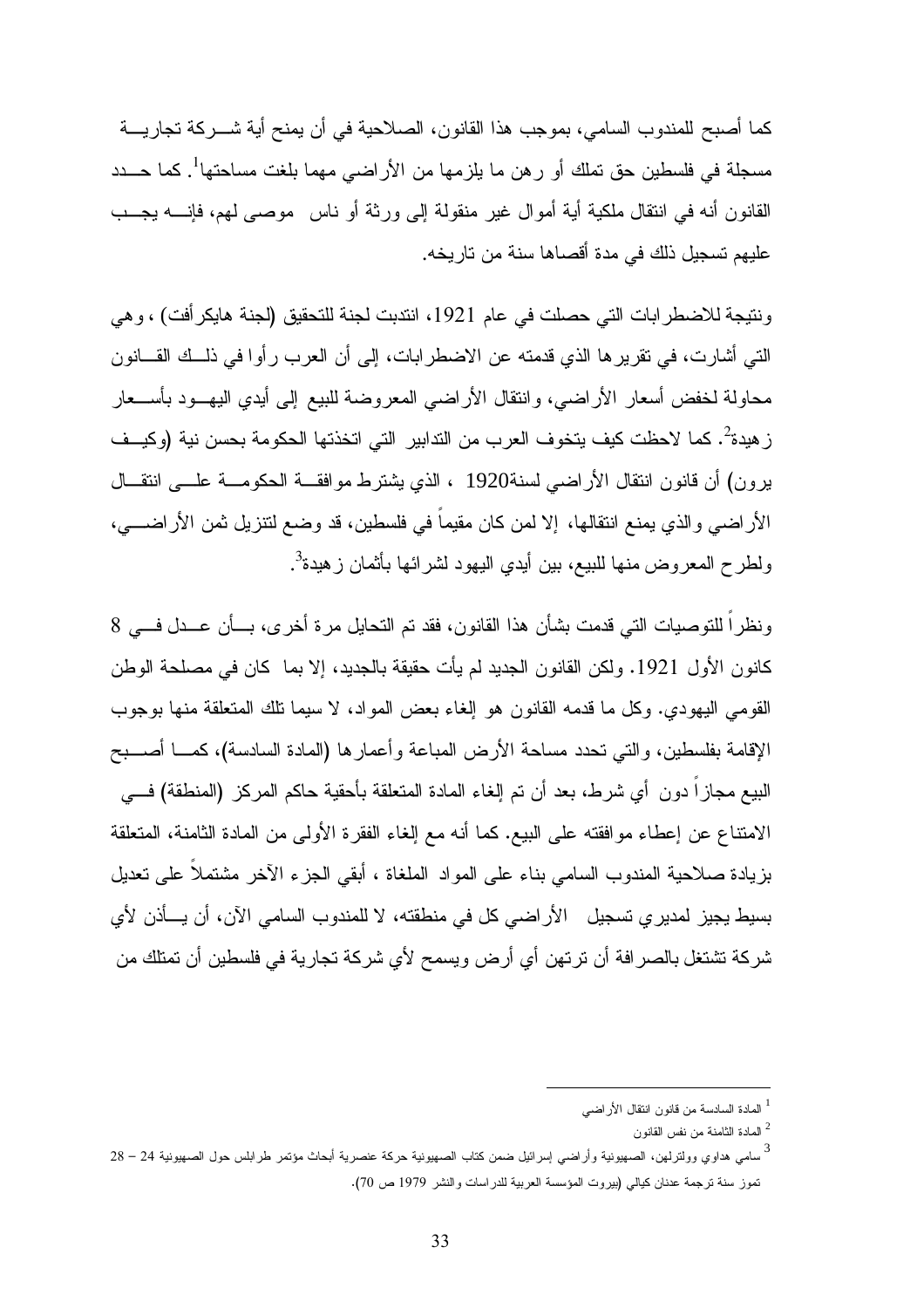الأراضي ما يلزمها للقيام بمشروعها، ويجوز مع مراعاة الشروط السابق ذكرها أيضاً أن يـأذن بانتقال الأراضي لأي شركة<sup>1</sup>.

وعلى هذا، صار الباب مفتوحاً لانتقال الأراضي دون قيد أو شرط إلى الشركات على اخـتلاف هوياتها، والسماح لهم بالاستيلاء على الأراضي بالصورة التي تناسب الوضع. وبناء على ذلك، منحت الحكومة شركة البوتاس اليهودية مجاناً ما مقداره 75 ألف دونم، وكذلك باعتها 64 ألـف دونم بسعر رمزي، ومنحت شركة الكهرباء اليهودية أيضاً ما مقداره 18 ألف دونم مجاناً أيضاً، وذلك بدعوى القيام بمشروعاتها<sup>2</sup>.

كذلك اشترط القانون الجديد موافقة الإدارة ومدير تسجيل الأراضي في القضاء (الذي يجـب أن يقتنع بأن لناقل الأرض حجة ملكية)، كما اشترط بقاء قطعة الإعاشة وذلك بأن يبقى للمسـتأجر الأرض الزراعية الكافية أما في القضاء أو في منطقة أخرى من أجل إعاشة المزارع وعائلته. إلا أن هذا الكلام ظل حبراً على ورق، وكان الملاكون الذين يرغبون في بيع أراضيهم يتملصون منه بإحدى طريقتين، إما أن يعمد المالك الذي يرغب في بيع أرضه إلى إخراج المستأجر أولاً ثم يعمد إلى بيع الأرض خالية من المزارعين، وإما أن يقنع المالك أو المشتري المزارع المستأجر بقبول التعويض وتخلية الأرض، وفي كلتا الحالتين يصبح المزارع غير متصـرف بـالأرض وبذلك لا تشمله أحكام هذا القانون<sup>3</sup>.

بين القانون الإجراءات التي يجب إتباعها لنقل ملكية الأرض. فيجب أولا الحصول على موافقة خطية من الإدارة وذلك بتقديم طلب بواسطة دائرة الطابو إلى حاكم المركز التي تقع في دائرته الأراضي المراد التصرف بها، ويبين في هذا الطلب شروط التصرف المراد عقده ويرفـق بـه إثبات ملكية الناقل وطلب تسجيل الحجة مع توضيح أي من الطرفين الـذي سـيتحمل العطـل 4 والضرر إذا ما رفض أحدهما اتمام معاملة التصرف بعد المصادقة عليها .

<sup>1</sup> المادة الثامنة من قانون انتقال الأراضي لسنة 1920

<sup>2</sup> مركز المعلومات الفلسطيني نظام ملكية الأراضي في فلسطين

<sup>3</sup> سمبسون، تقرير عن الهجرة ومشاريع الإسكان والإعمار، ص 53

<sup>4</sup> الماده 4 من قانون انتقال الأراضي لسنة 1920 .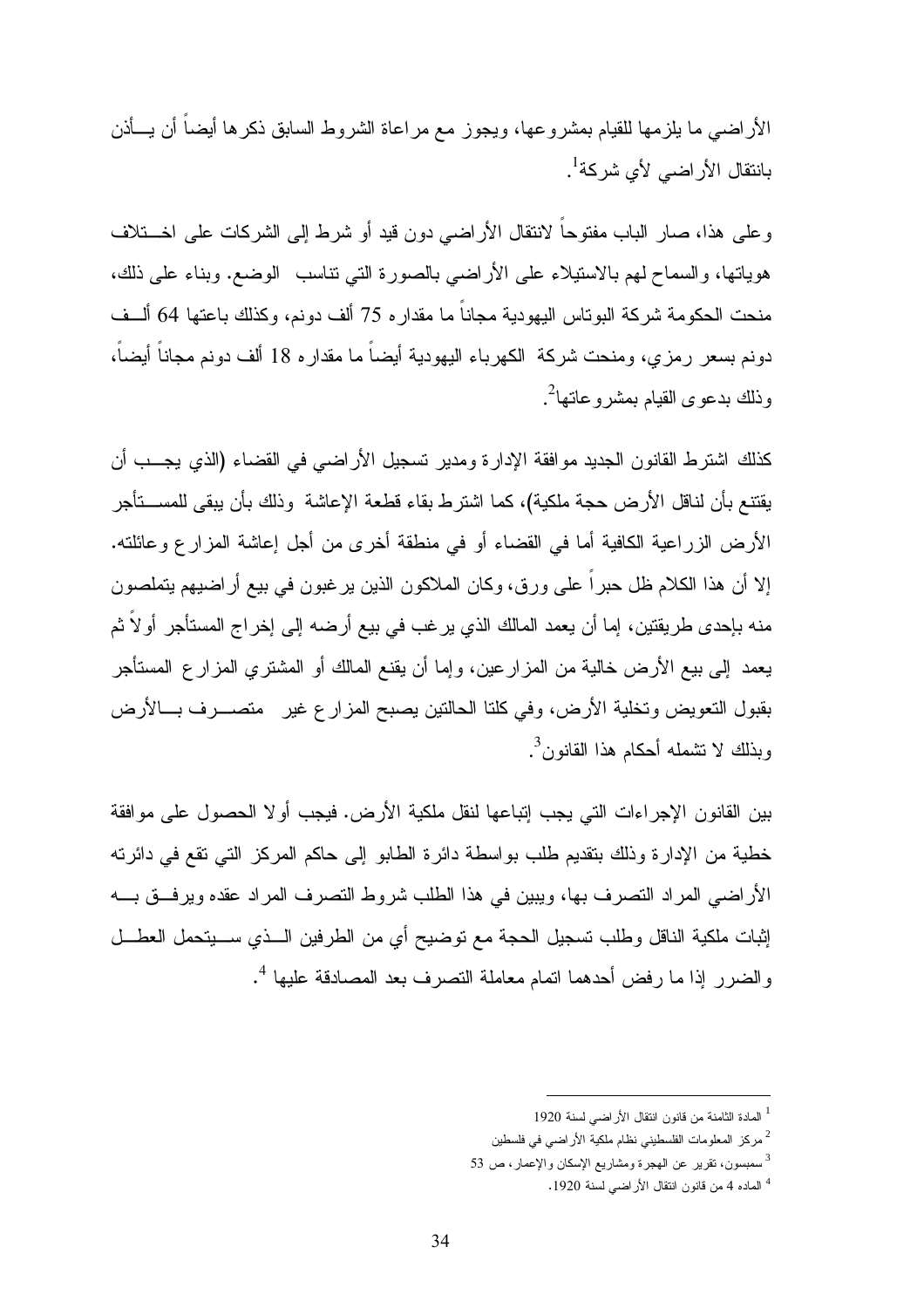وعلى أية حال فبالرغم من الشروط التي حددتها المادة السادسة جاءت المـادة الثامنـة لتمـنح المندوب السامي سلطات وصلاحيات باستثناء هذه الشروط ، فأجازت له الموافقة علـى انتقـال أرض تزيد مساحتها عما يجوز انتقاله حسب المادة السادسة إذا اقتنع إن هـذا الانتقـال يكـون  $^{\rm 1}$  للمنفعة العامة $^{\rm 1}$ 

- دأب الصهاينة على شراء الأراضي ذات المساحات الكبيرة ، وهذا ما حـدث بعـد صـدور القانون بفترة قصيرة عندما اشترى الصهاينة أراضي في مرج بن عامر، وبالتالي جـاءت المادة الثامنة بما فيها من استثناءات لصالح الصهاينة، ولم يكن المندوب السامي يتردد فـي المو افقة على انتقال الأر اضي لليهود<sup>2</sup>.

#### المطلب الثاني :

#### قانون تصحيح سجلات الطابو لعام 1920

صدر هذا القانون بصيغته الأولى في 23 ايلول 1920 بعد تأسيس الإدارة المدنية مباشرة لإلغاء 3 الأوامر الصادرة في المنشورين رقم 75 و 76 اللذين صدرا عام 1918 ، ثم تم تعديله ونشره في الأول من شهر اذار 1921 ، وكان هدفه كما جاء في المقدمة وجود الكثير من الحالات التي يدعي فيها شخص غير المالك المسجل أو وارثه أن له تعلق بالأراضي المسجلة، إما كمالـك أو 4 كمرتهن أو خلاف ذلك .

وأعطى هذا القانون الحق لكل من يدعي بملكية أرض مسجلة بغير أسمه بـأن يسـتدعي إلـى المحكمة ويطالبها بشرح ذلك على السجل الخاص بتلك الأرض، وبعـد أن تسـتمع المحكمـة للطرفين المستدعي والمدعى عليه ، يجوز لها أن تأمر بإدخال ذلك الشرح مع توضيح المنفعـة المدعى بها والتفصيلات المتعلقة بالأدلة التي قدمت لإثبات هذه الإدعاءات وهي :

1 لماده 8 من قانون انتقال الأراضي لسنة 1920 .

 $\overline{a}$ 

4 الدكتور محمد الحزماوي مرجع سابق ص 108 و 109 .

<sup>2</sup> للدكتور : محمد الحزماوي ملكية الأراضي في فلسطين ( 1918 - 1948)؛ ص 111؛ الناشر: مؤسسة الاسوار – عكا القديمه .

<sup>3</sup> الدكتور محمد الحزماوي مرجع سابق ص 109 و 110 .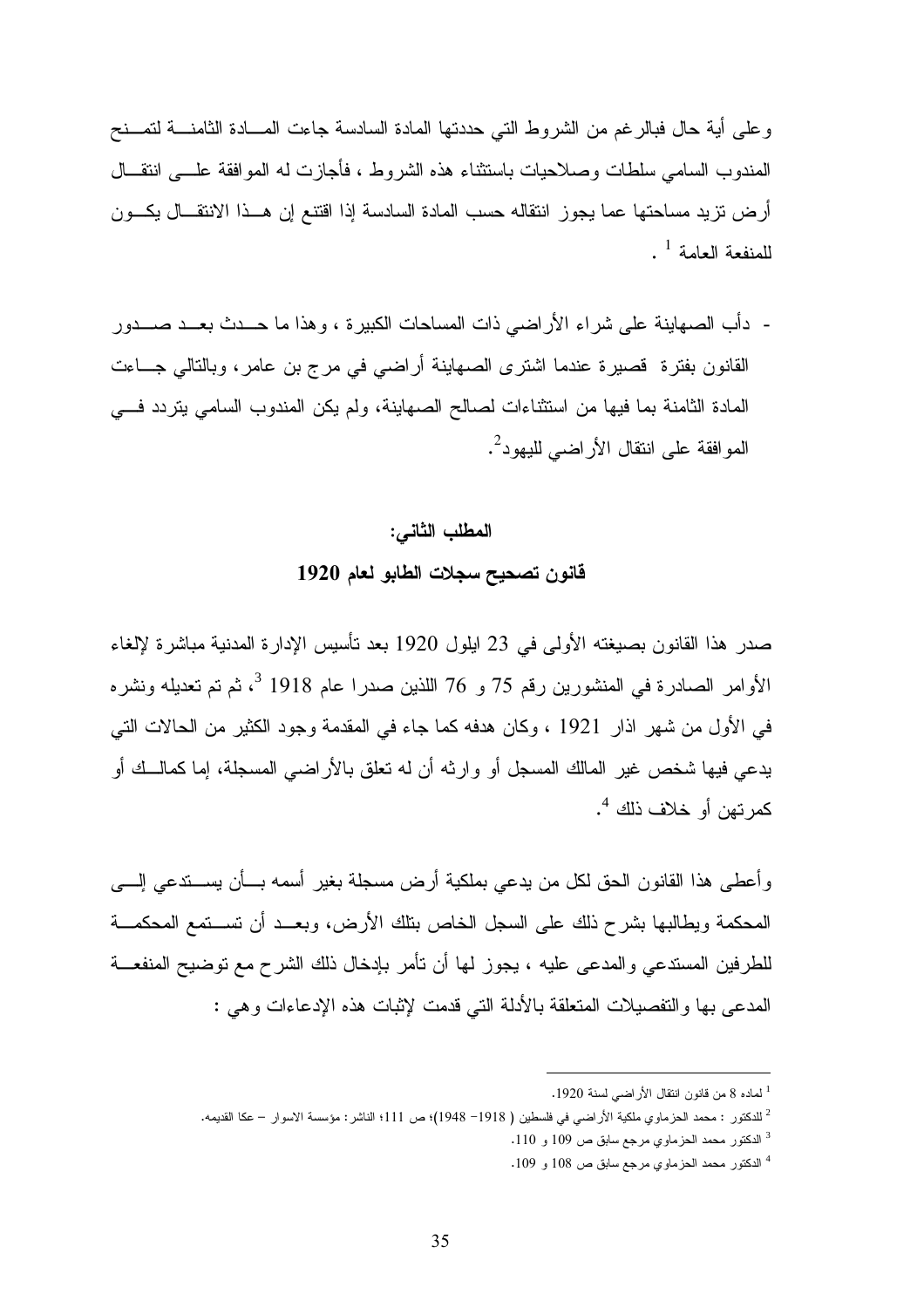-1 حكم غير قابل للاستئناف من محكمة ذات اختصاص يمنح المستدعي حقا بالأرض كمالـك أو مرتهن أو يخول وضع اليد على الأرض حتى تقرير مسالة الملكية .

– اثبات دفع ضريبة الويركو  $^{-1}$  عن الأراضي المبحوث عنها لمدة ثلاث سنوات قبل الاستدعاء.  $\, -2\,$ - مستند خاص $^2$ .  $\,$ 

وحدد القانون مدة تقديم طلبات تصحيح السجل بسنة من تاريخ نشره، وبعد تقديم هذه الطلبـات ترفع إلى المحكمة المركزية في المركز الذي تقع فيه الأرض ويبين في هذا الطلب تفصـيلا أي مستند يستند إليه المستدعي مع اسم الشاهد الذي ينوي استدعائه واسم الشخص المسجل كمالـك للأرض أو مرتهنها، ويكون قرار المحكمة بمنح أو رفض الطلب نهائيا غير قابل للاسـتئناف . ويدفع المستدعي جميع المصاريف والرسوم المتعلقة بالطلب سواء قبل طلبه أو رفض <sup>3</sup>.

ولقد كانت الشروط، كما ذكرنا، حكماً غير قابل للاستئناف من محكمة ذات اختصـاص يمـنح الشخص حقاً بالأرض كمالك، أو إثباتاً عن دفع الويركو لمدة ثلاث سنوات قبل الاسـتدعاء، أو مستنداً خاصاً. وإذا أخذنا ذلك بالتفصيل، فإن المستند الخاص الذي كان يعتمـده الفـلاح هـو زراعته وإقامته وتصرفه بالأرض، وهذه لم تكن في نظر القانون ذات شأن يذكر. أما عن دفـع الويركو فقد اختار القانون الفترة الواقعة ما قبل الإدارة المدنية والتي لم يدفع فيها معظم الفلاحين تلك الرسوم، إما لعجزهم عن الدفع، أو بسبب الأوضاع السياسية التي سادت في تلك الفترة من عدم وضوح الشأن السياسي العام في فلسطين في نظرهم، وعدم اهتمامهم هـذا نتيجـة لتلـك الأسباب وانتظار لما ستكون عليه الأوضاع المستقبلية .

وبهذه الطريقة، وباسم القانون، انتقلت الكثير من الأراضي إلى الصـهاينة القـادرين ماديـاً، والمتحايلين على القانون، أو انتقالها إلى الحكومة لتنقلها بدورها إليهم حيث أن القدرة على إثبات ملكية الأرض، بحسب ما جاء في القانون، كانت غير متوفرة في حالات كثيرة، عدا أن مـالكي الأرض، في حالات كثيرة أخرى، كانوا لا يستطيعون مواصلة ادعائهم ملكية الأرض، نظراً لما يكلف ذلك من نفقات هم غير قادرين على توفيرها في حالات كثيرة للمعيشة.

<sup>&</sup>lt;sup>1</sup> ضريبة الويركو كلمة تركية بمعنى الخراج والجزية فرضت في عهد السلطان بايزيد بموجب خط كلخانة عام 1839 م ( الحزماوي ملكية الأراضي في فلسطين ص 237 .

<sup>2</sup> الدكتورمحمد الحزماوي في مؤلفه ملكية الأراضي في فلسطين ( 1918 – 1948)؛ ص 109؛ الناشر: مؤسسة الاسوار – عكا القديمه

<sup>3</sup> ا لدكتور محمد الحزماوي في مؤلفه ملكية الأراضي في فلسطين (1918 – 1948)؛ ص 109 0؛ الناشر: مؤسسة الاسوار – عكا القديمه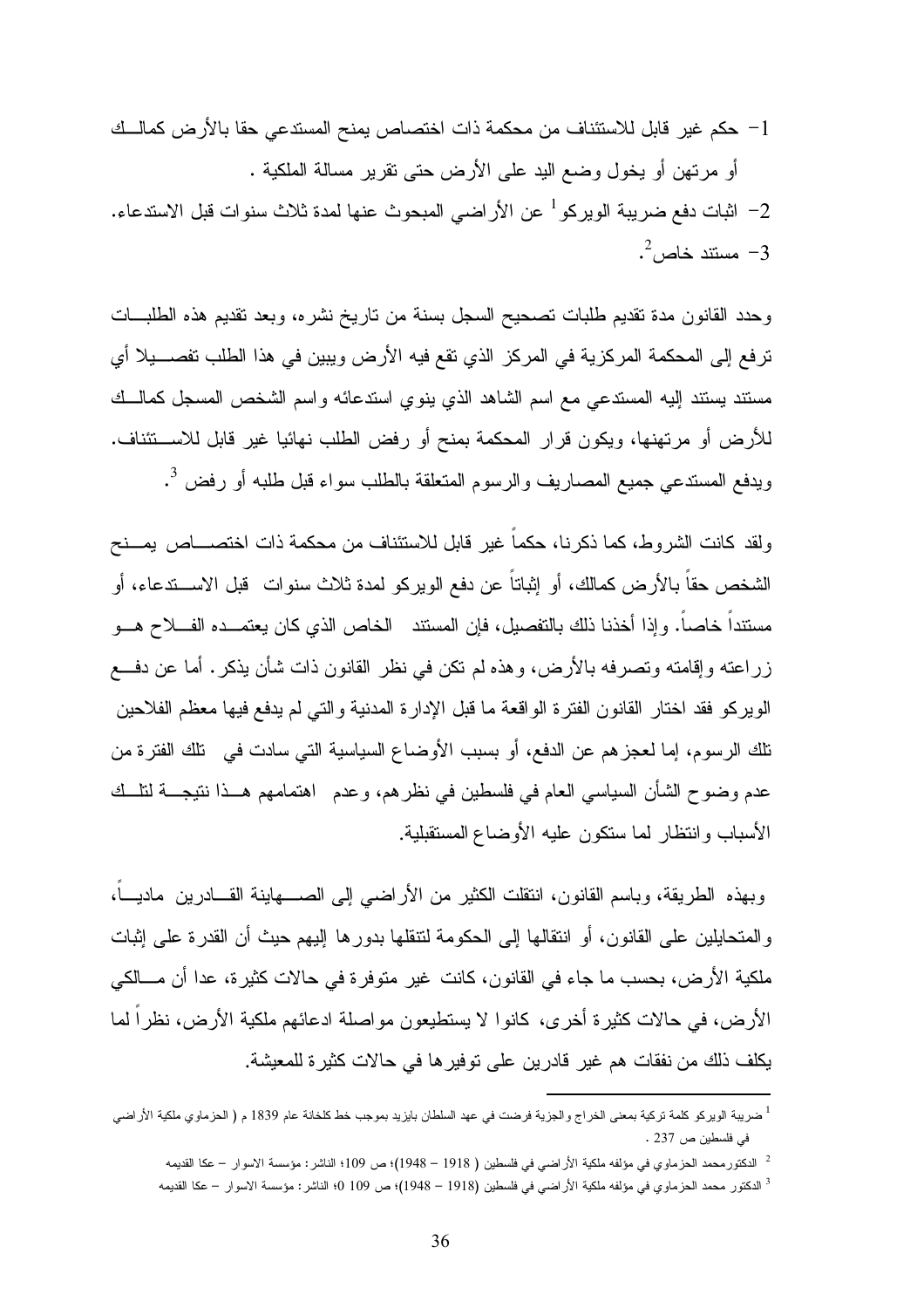#### المطلب الثالث :

قانون الأراضي المحلولة وقانون الأراضي الموات لعام 1921 .

الفرع الأول: قانون الأراضي المحلولة .

الأراضي المحلولة في الأصل هي جزء من الأراضي الأميرية، والتي حق رقبتها للدولة، وحق استغلالها واستعمالها يرجع إلى الإفراد، ولصاحب الأرض الميري استعمالها كملكية والتصرف بها كما يرغب. وتحولت إلى محلول إما بتركها غير مزروعة، أو لأن المالك قد توفي دون أن يترك وريثاً ذا علاقة مباشرة. وفي هذه الحالة يحق للدولة أن تفوض شخصاً آخر بها وتستوفي على ذلك بدل المثل الطابو أو رسوم التسجيل، ويكون حق الأفضلية للأقرباء إذا وجدوا أو لأبناء القرية أو الجوار. وعليه، تكون الأراضي المحلولة هي حق أبناء القرية دون سواهم وذلك حتى صدور قانون الأراضي المحلولة الصادر في 11 تشرين الأول سنة .1920

1 صدر هذا القانون في شباط 1921 ؛ وبموجبه طلبت الحكومة من أي شخص كان قد وضع يده على أراضي محلولة ابلاغ الإدارة بذلك، كما طلبت من مخاتير المدن والقرى الإبلاغ عن جميع الأراضي المحلولة التي وضعت اليد عليها بطريقة غير شرعية قبل صدور هذا القانون مع بيان أسماء الأشخاص الذين وضعوا أيديهم عليها، وحملت المخاتير مسؤولية عدم الإبلاغ، وفرضت عليهم غرامة مالية بقيمة 25 جنيها أو بالسجن لمدة شهر أو بكلتا العقوبتين، وزادت هذه العقوبة على الشخص الذي لم يبلغ الإدارة بالأراضي المحلولة التي وضع يده عليها، إذ حددت الغرامة بخمسين جنيها أو بالسجن ثلاثة اشهر أو كلتا العقوبتين<sup>2</sup>. وبهذا يكون القانون قد ألغى وســحب حقوق التصرف بوضع اليد على مثل هذه الأراضي، حتى على أولئك الذين كانوا قد أخذوا مثل هذا الحق، ولو كان ذلك في أي فترة قبل صدور هذا القانون .

- حاولت حكومة الإنتداب من خلال هذا القانون السيطرة علـى الأراضـي التـي يزرعهـا الفلاحون العرب، خاصة أن أغلب الأراضي من مختلف الأنواع لم تـتم زراعتهـا خـلال

<sup>1</sup> التقرير الصادر عن لجنة التحقيق اثر الاضطرابات التي وقعت في فلسطين في شهر أب سنة 1929؛ الناشر مطبعة دير الروم – 1930 – القدس 2 الدكتور محمد الحزماوي ملكية الأراضي في فلسطين (1918 – 1948)؛ ص 114؛ الناشر: مؤسسة الاسوار – عكا القديمه .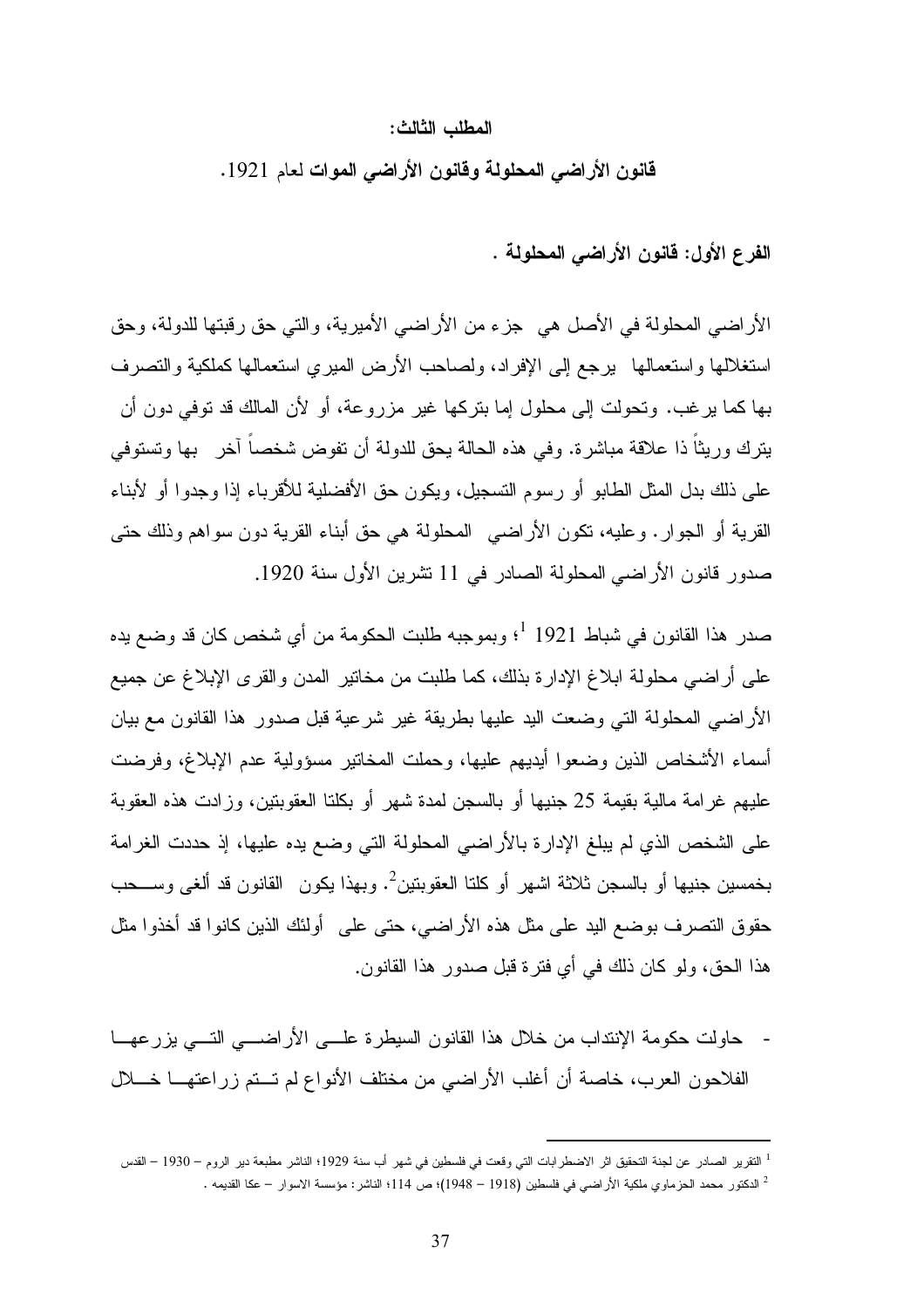سنوات الحرب، وقد أدركت الحكومة هذه الثغرة ، فكان مـن الطبيعـي أن تسـيطر علـى مساحات واسعة من الأراضي المحلولة بحجة تركها دون زراعه لمدة ثلاث سنوات، ومن ثم تحويلها إلى أملاك الدولة فتصبح حرة التصرف بها، وبالتالي فإن هذا القانون طبـق بـأثر رجعي، مما حرم الفلاحين من الاستفادة من الأراضي المحلولة التي كانوا يتصرفون بهـا، بهدف وضع التسهيلات أمام الصهاينة لوضع حجر الأساس لبناء الوطن القومي اليهودي<sup>1</sup>.

الفرع الثاني: قانون الأراضي الموات .1921

وهي الأرض التي ليست في تصرف أحد في الأصل ولا هي متروكة أو مشاع، والتـي كـان يمكن لصاحب الضرورة ومن يرغب في أن ينقب أو يستصلح مثل هـذه الأراضـي ويتخـذها مزارع أن يفعل ذلك بإذن من مأمور الأراضي فقد كانت تسجل باسم مستصلحها في مثل هـذه الحالات مجانا<sup>ً2</sup>.

قام المندوب السامي هربرت صموئيل بتعديل هذا القانون سلبيا؛ فأصدر في 16 شـباط 1921 قانون الأراضي الموات، وبموجبه استبدلت الفقرة الأخيرة من المادة 103 من قانون الأراضـي العثماني لتصبح. "كل من نقب أرضا مواتا أو زرعها دون أن يحصـل علـى موافقـة مـدير الأراضي لا يحق له أن يحصل على سند ملكية بشأن تلك الأراضي ويعرض نفسه فضلا عـن ذلك للمحاكمة لتجاوزه على الأرض "<sup>3</sup>.

واستثنت الحكومة من هذا القانون أراضي قضاء بئر السبع، إذ تم معالجة قضـايا الأرض فـي إطار المحاكم التقليدية التي حظيت بالدعم البريطاني، ومع أن الكثير من أراضي هذه المنطقـة كانت تعتبر أراضي موات، إلا أن الحكومة اعترفت بالملكية الفردية فيها <sup>4</sup>.

<sup>1</sup> .د محمد الحزماوي ملكية الأراضي في فلسطين (1918 – 1948) ؛ ص 114؛ الناشر: مؤسسة الاسوار – عكا القديمه.

 $^2$  الماده 103 من قانون الأراضـي العثمانـي.

<sup>3</sup> . د محمد الحزماوي، ملكية الألااضي في فلسطين؛ ص 115 .

<sup>4</sup> . د محمد الحزماوي، المرجع السابق ص 115 .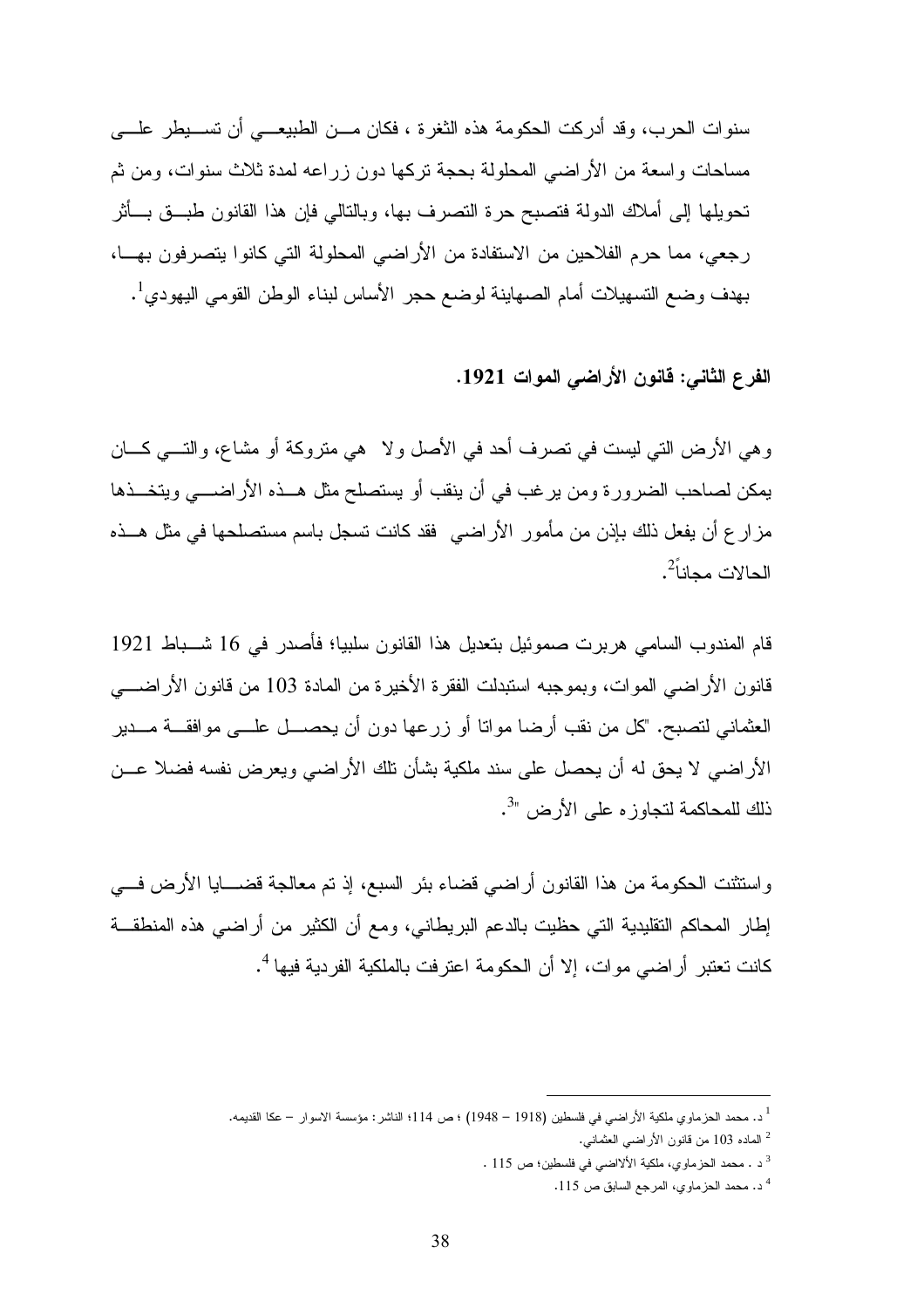## المطلب الرابع : قوانين نزع الملكية .

استمر مسلسل القوانين المتعلقة بالأراضي، التي لم تكن في مجملها حقيقة لتخدم مصلحة الفلاح الفلسطيني بل لتزيد من مآسيه، وتجعله عرضة لفقدان أرضه في أي وقت، ومن أجل أن تكـون مثل تلك القوانين السلاح الفعال في أيدي الحكومة البريطانية والحركة الصهيونية للاستيلاء على ما ترغب من أراضي، هي في حاجة لها من أجل بناء الوطن القومي اليهودي، والأمثلة كثيـرة على ذلك، فبناءا على تلك القوانين، قامت الحكومة بطرد العرب من أراضيهم عنـدما رفضـوا مغادرتها، وأطلق الجنود النار على أولئك الذين رفضوا المغادرة ، وهـدموا ونسـفوا بيـوتهم ومحلات سكنهم، فقد بلغ عدد القرى التي طرد منها العرب في مرج ابن عامر فقط، نتيجة ذلك، ما يزيد عن 22 قرية، عدا الكثير الذين طردوا من أراضي وادي الحوارث وقد بلغوا 15.500 نسمة، وطرد من أراضي الحولة 15 ألفاً آخرون، وأعداد أخرى لا بأس بها من أراضي بعـض القرى مثل الساخنة، وغور بيسان وطبعون والمنسي والزبيدات وغيرها .

## الفرع الاول: قانون نزع الملكية سنة 1926:

جاء هذا القانون ليحدد حقوق المنشئين، سواء كان هؤلاء الحكومة، أو أي مجلس بلدي أو محلي أو أية سلطة محلية أخرى، وكذلك أي شخص يقوم أو هو على وشك القيام بمشروع يشـهد لـه المندوب السامي فيه، بأن المراد من هذا المشروع، هو المنفعة العامة. وكذلك كل مشروع آخـر منحه المندوب السامي امتيازاً، تجيز شروطه نزع ملكية الأرض المعرفة في هذا القـانون مـن أجل مقاصد الامتياز <sup>1</sup>، والأرض هي كل نوع من الأراضي وكل بناية أو شجرة أو أي شـــيء آخر ثابت في الأرض، وكذلك كل قسم من بحر أو شاطىء أو نهر وكل حق مرفق في أيـة أو مياه أو عليها فلأصحاب هذا الامتياز التفاوض لاسـتملاك أي أرض يحتـاجون إليهـا لبنـاء مشروعهم. كما يشير القانون إلى أنه خلال أسبوعين من إعلام أصحاب الأرض المنوي نزعها، والطلب منهم تقديم تفاصيل بحقوقهم في الأرض ومقدار التعويض وإذا لم تقدم هـذه التفاصـيل

<sup>1</sup> انظر الماده 3 من قانون نزع الملكية رقم 28 لسنة 1926 .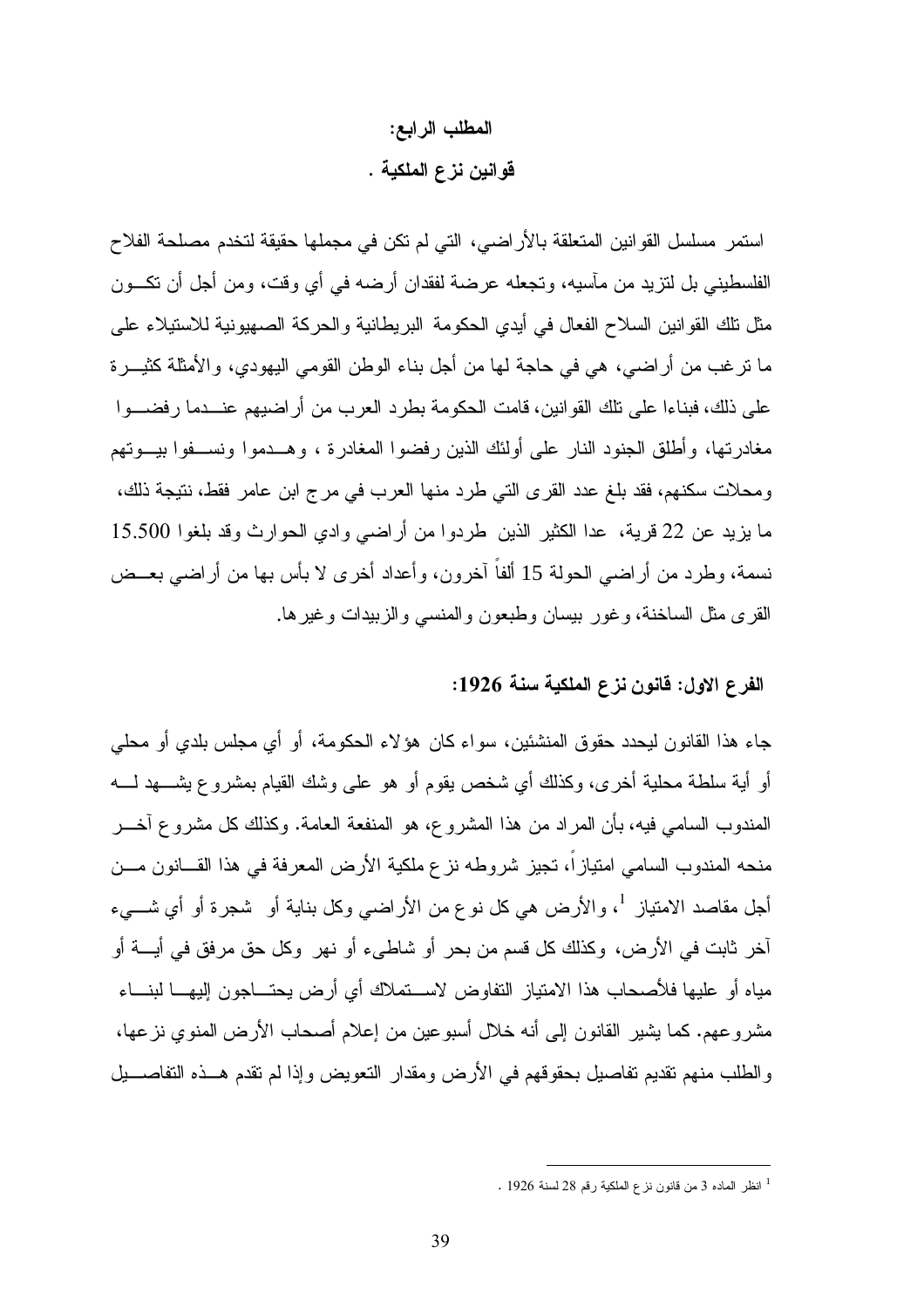يقدم المنشؤون طلبا إلى رئيس محكمة الأراضي وإذا اقتنع بضرورة وضع يدهم علـى الأرض يصدر قرارا بذلك <sup>1</sup> .

وإذا اصبحت الأرض المستملكة او أي قسم منها حسب رأي المنشئين في وقت ما غير لازمـة لغايات المشروع فيحق لهم أن يتفاوضوا مع أي شخص لبيعها له ويشترط في ذلك ان يكـون لصاحب الأرض السابق الذي استملك المنشئون منه الأرض ان كان لا يزال على قيد الحيـاة، حق الشفعة فيها لقاء دفعه التعويض المتفق عليه او المحكوم به مع قيمة ما اجرى فـي الأرض من تحسينات منذ إشغالها من قبل المنشئين، فإن تعذر الاتفاق بين الفريقين حـول قيمـة تلـك التحسينات فتقدر ها المحكمة<sup>2</sup>.

أما إذا رفض أصحاب الأرض ذلك، فإن القانون، في هذه الحالة، أعطى لجنة خاصـة حـددها القانون، صلاحية القيام مقام أصحاب الأرض من أجل تقدير الخسائر وتعيين مبلغ التعـويض، وبالنالي اقتلاع أصحاب الأرض بالقوة إذا لزم الأمر <sup>3</sup>.

هذا عدا أن القانون من أجل تسهيل عملية النزع سمح للأشخاص الذين لا تتوفر فــيهم الأهليـــة القانونية بأن يبيعوا أو يؤجروا الأرض لأصحاب المشاريع والامتيازات في حالة وجود ذلـك . ووضع قانون استقرار ملكية الأرض في يد المندوب السامي أو المنشـئين حالمـا يـتم دفـع التعويض. وأعطت السلطة للمنشئين الحق في بيع تلك الأراضي لمن يرغبـون عنـدما تنتفـى حاجتهم إليها.

ولقد شمل القانون جميع أصناف الأراضي بما ذلك أراضي الوقف، وباسم هذا القـانون تمـت السيطرة على الكثير من الأراضي، وكان المستفيد الأكبر من ذلك هـو الحركـة الصـهيونية 4 وشركاؤها ومؤسساتها أو مجالس قراها المدنية والمحلية .

<sup>1</sup> الماده 5 من قانون نزع الملكية رقم 28 لسنة 1926 .

<sup>.</sup>  $^2$  المادة السابعة من قانون نزع الملكية رقم 28 لسنة 1926  $^2$ 

<sup>3</sup> انظر الماده 7 من قانون نزع الملكية رقم 28 لسنة 1926 .

<sup>4</sup> انظر الماده 21 من قانون نزع الملكية رقم 28 لسنة 1926 .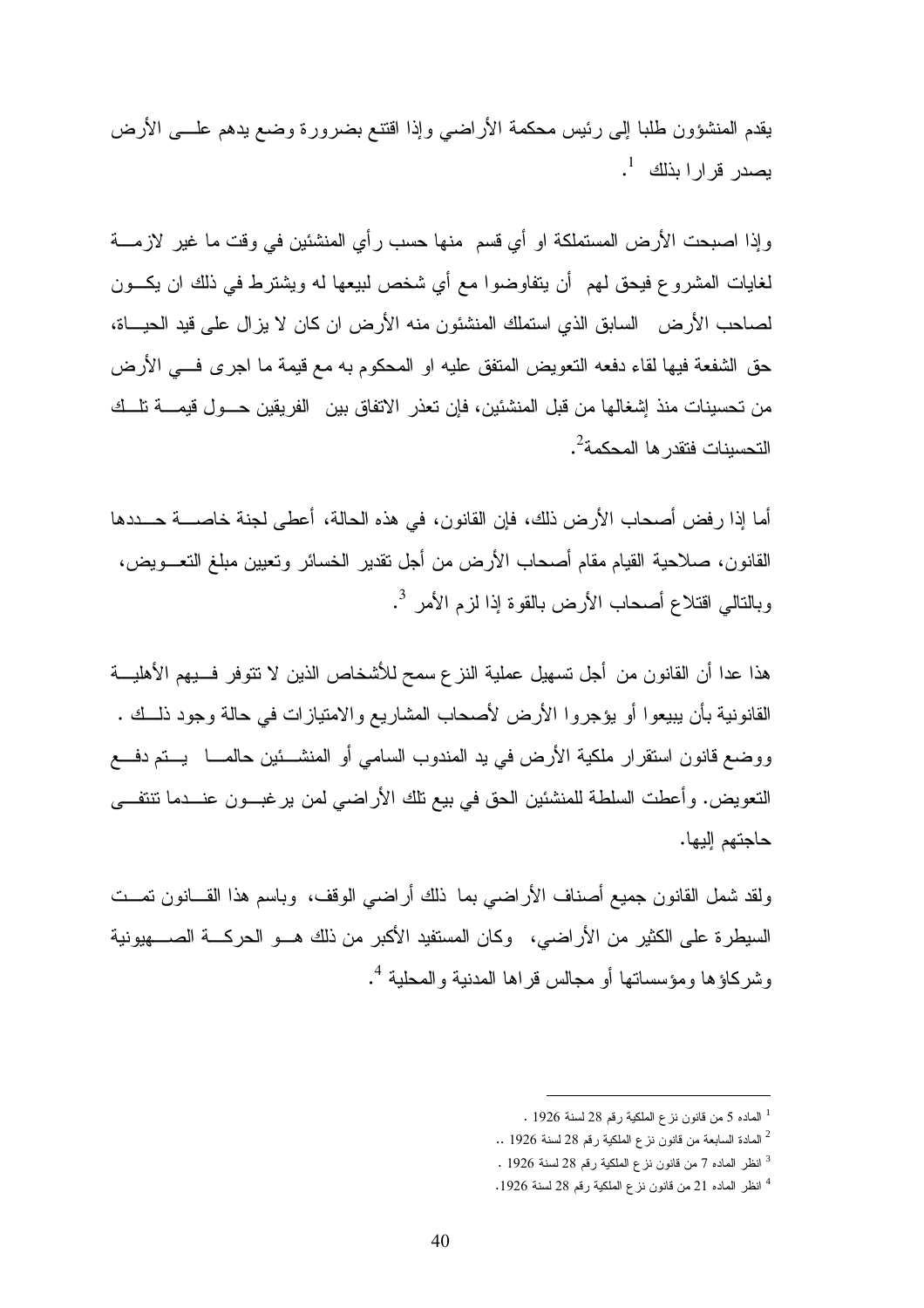أما بشان نزع الأراضي اللازمة لتوسيع الطرق ؛ فلا يستحق صاحب الأرض في هذه الحالة أي تعويض إلا إذا كانت مساحة الأرض الماخوذة منه تتجاوز ربع مجموع مساحة قطعـة الأرض التي يملكها <sup>1</sup> .

من الواضح إن هذا القانون كغيره من القوانين السابقة جاء لصالح اليهـود؛ فالحكومـة معنيـه بتشجيع اليهود للقيام بالمشاريع الاقتصاديه الكبيرة ؛ فوضعت هذا القانون تسهيلا لحل المشـاكل التي ستو لجهها هذه المشاريع في حال نقص الأر اضي <sup>2</sup>.

ومهما يكن من أمر فأن هذا القانون يعتبر من أخطر قوانين الأراضي التي أصـدرتها حكومـة الآنتداب خلال ثلاثين عاما. وقد عارضه عرب فلسطين واعتبروه "مكيدة لاغتصـاب أمـلاك وأراضي أهل البلاد بعد أن اغتصبت حقوهم السياسية"، وهو مقدمة لتمليك الشركات اليهوديـة أراضي أصحاب البلاد، بعد أن عجزت عن شرائها من أصحابها 3 ؛ وقـدم بعـض المحـامين الفلسطينيين <sup>4</sup> مذكرة احتجاج إلى المندوب السامي انتقدوا فيها هذا القانون من ثلاثة نواحي هي: -1 من جهة مخالفته للشرع الإسلامي: فقد جاءت المادة (21) منه بان هذا القانون يطبق على الأراضي الوقفية وعلى الأراضي المخصوصة باوقاف دينية أو خيرية، إذ خول الشـخص المنشئ جميع السلطات التي يفرضها هذا القانون على مالك الأرض؛ في حين أن الوقـف مصون من التعرض له ولمصالحه وشروطه ووضعيته لا يقبل تبديلا ولا تحويلا، وعلـى هذا درجت الأمم الإسلامية وحكوماتها .

- -2 مخالفته للقوانين الموضوعة: فقد جاء في الحقوق الإدارية أن حق الملكية مقـدس واتفـق علماء الحقوق والجزاء على "أن المال يعادل الروح" وعلى ذلك فالمدافع عن ماله هو فـي حكم المدافع عن نفسه .
- -3 من جهة التناقض بين مواده ومن جهة عدم ارتكازه على أسس حقوقية ..... وكمثال على ذلك فإن هذا القانون لم يحدد المقصود بالمشروع الذي يجوز نزع الملكية من أجله. ومـن

 $\overline{a}$ 

3 جريدة فلسطين؛ عدد 895؛ 30 تموز 1926؛ ص 2 .

<sup>1</sup> انظر الماده 22 من قانون نزع الملكية رقم 28 لسنة 1926 .

<sup>2</sup> الدكتور محمد الحزماوي ملكية الأراضي في فلسطين ( 1918 – 1948 ) ؛ ص 120 و 121 ؛ الطبعة الأولى ؛ الناشر : مؤسسة الاسوار – عكا القديمه .

<sup>4</sup> وهم اسعد الشقيري وعبد القادر شبل ومحمد فرج الناطور .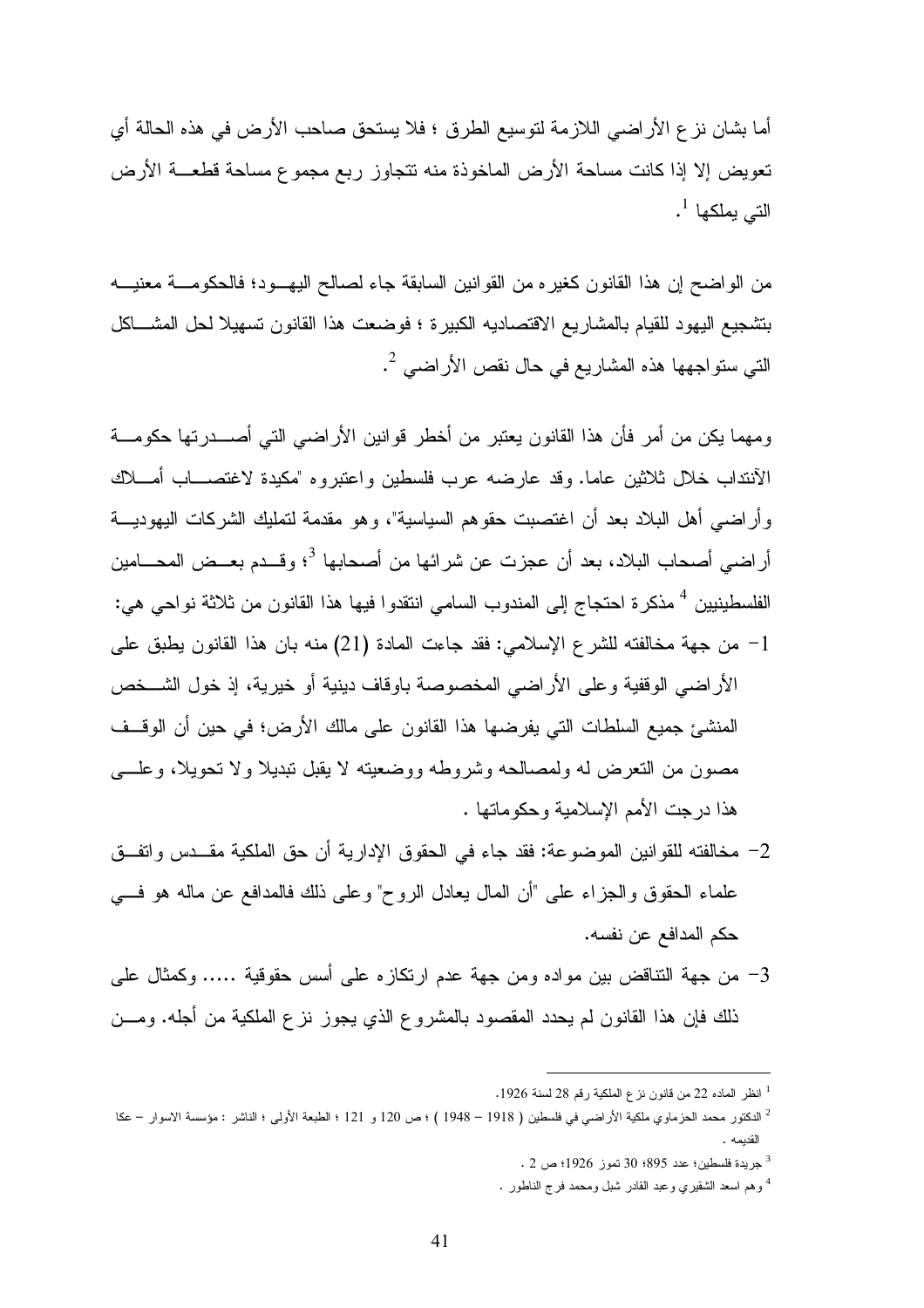ذلك أيضا عدم تحديد من هو المنشىء مما نتج عنه شمول كلمة المنشىء للمجـالس ولأي ثىخص كان معنويا أو غير معنوي<sup>1</sup>.

وطبعا لم يلق احتجاجهم هذا أي رد أو تجاوب من قبل المندوب السامي.

بعد أن تحدثت عن تنظيم الأراضي في فلسطين في الحقبتين العثمانية والبريطانية تباعـــا فـــي المبحثين الأول والثاني من هذا الفصل وما تضمنته تلك الحقبتين المذكورتين من نتـائج سـلبية على وضع الأرض الفلسطينية من تركز الأراضي في أيدي الخواص فـي الحقبـة العثمانيـة وبالتالي تسهيل بيع الأراضي للصهاينة، وكذلك ما أفرزته الحقبة البريطانية من وضع قـوانين خاصة بالأراضي هدفها الأساسي تسهيل عملية بيع الأرض من أصحابها الأصليين العرب إلـى الصهاينة الغاصبين ، كل هذه الأمور ساعدت على تسهيل حيازة ملكية الأراضي من العرب الى الصهاينة ، لكن ماذا عن تنظيم الأراضي في الفترة الواقعة ما بين 1948 - 1967 ؟

سأخصص المبحث الثالث من هذا الفصل للحديث عن هذه الفترة ، وللمعرفة أكثر حول ما جرى في هذه المرحلة فأنني سنقوم بتقسيمه إلى مطلبين، نبحث في المطلــب الأول الحكـــم الأردنــــي للضفة الغربية ، وفي المطلب الثانيالإدارة المصرية لقطاع غزة .

<sup>1</sup> الدكتور محمد الحزماوي ملكية الأراضي في فلسطين (1918 – 1948)؛ ص 121 و 122 ؛ الطبعة الأولى؛ الناشر: مؤسسة الاسوار – عكا القديمه .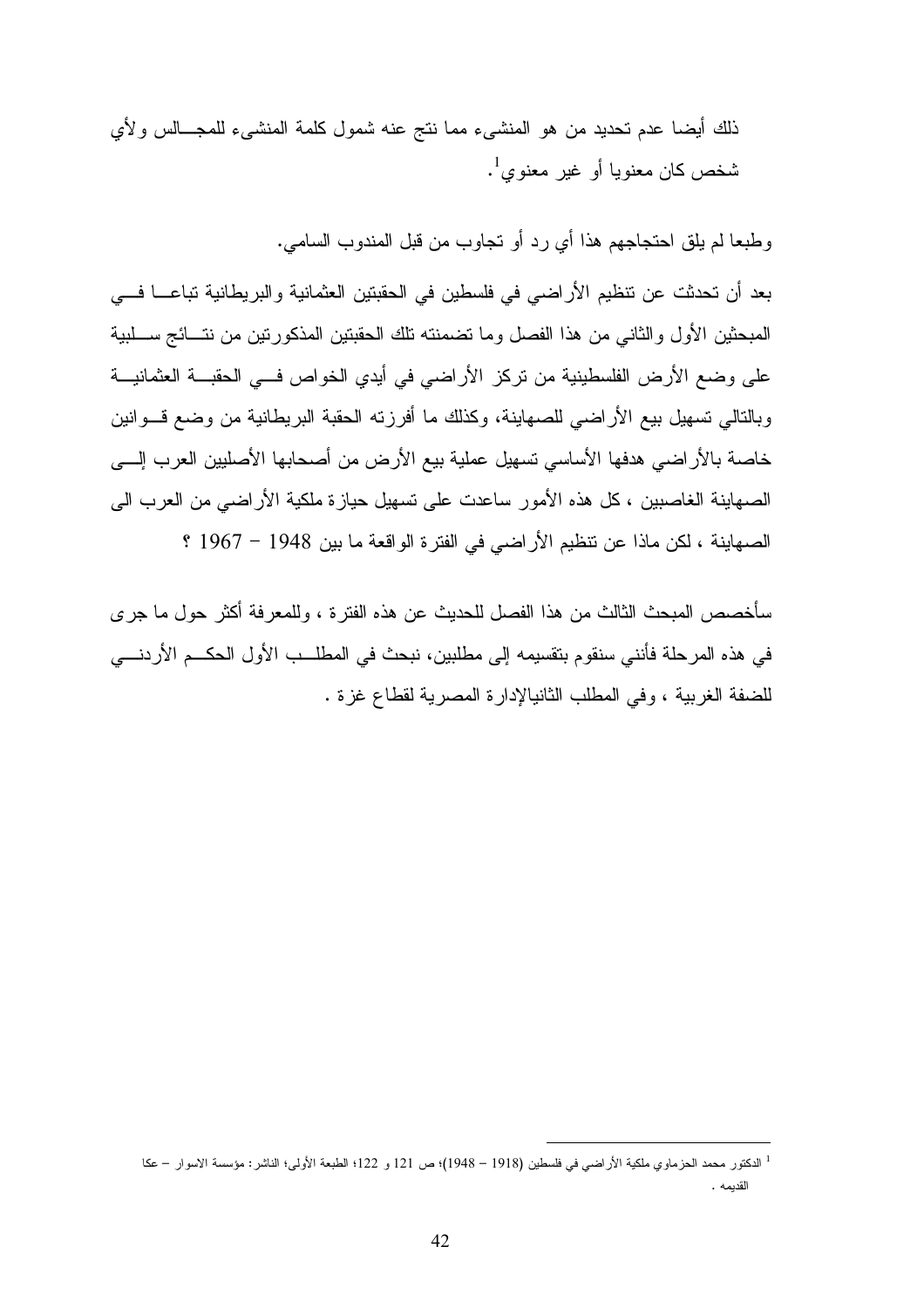#### المبحث الثالث :

التنظيم القانوني للأراضي في الفترة الواقعة ما بين 1948 - 1967 .

في هذه المرحلة أصبحت الضفة الغربية وقطاع غزه الأراضي المحتلة عام 1967 هي فلسطين وذلك من منظور قرار التقسيم الذي صدر عام 1947م، فبعد احتلال الصهاينة لجزء كبير من أراضي فلسطين التاريخية والتي أصبحت تعرف فيما بعد بإسرائيل ، فإن مـا تبقـى للشـعب الفلسطيني من أرضه التاريخية لا يتعدى ربع المساحة الإجمالية لفلسطين ، فخضـعت الضـفة الغربية للحكم الأردني بينما خضع قطاع غزه للحكم المصري .

وفى سنة 1952 أعلنت الأردن ضمها للضفة الغربية لتصبح جزءاً من المملكة الهاشمية، فـي حين حافظت مصر على استقلالية قطاع غزة باعتباره الجزء المتبقي من فلسـطين وباعتبـار شعبها جزء من الأمة العربية وفلسطين جزء من الوطن العربي الكبير.

#### المطلب الأول: التنظيم القانوني خلال الحقبة الأردنية

صدرت في هذه الفترة العديد من التشريعات العقارية ، ويلاحظ الدارس لأحكام تلـك القـوانين بأنها في معظمها جاءت لفض النزاعات المتعلقة بالملكية العقارية وتثبيت ملكيتها كما جاء فـي قانون تسوية الأراضي والمياه رقم (40) لسنة (1952) الساري المفعول في الضفة الغربيـة ، وكذلك من أجل الحفاظ على الملكية العقارية وعدم السماح ببيعها وتمليكها إلى الأجانب أو غير الأردنيين وبالتالي غير الفلسطينيين، وذلك كما جاء في أحكام قانون إيجار وبيع الأموال غيـ ر المنقولة من الأجانب رقم (40) لسنة (1953) وتعديلاته في القانون المعدل رقـم (12) لسـنة (1960) والقانون المعدل رقم 2( ) لسنة (1962) . وقام المشرع الأردني بإصدار العشرات من القوانين المتعلقة بالملكية العقارية كما تمت الإشارة وكان الهدف الرئيس منهـا تثبيـت ملكيـة الأراضي وتسوية النزاعات المتعلقة بها وحمايتها وخاصة في الضفة الغربيـة مـن المملكـة الأردنية الهاشمية ومن هذه القوانين بالإضافة إلى ما تم ذكره : قانون التصرف في الأموال غير المنقولة رقم (49) لسنة (1953)، قانون تقسيم الأموال غير المنقولة المشتركة رقم (48) لسنة (1953) ، قانون معدل للأحكام المتعلقة بالأموال غير المنقولة رقم (51) لسنة (1958)، قانون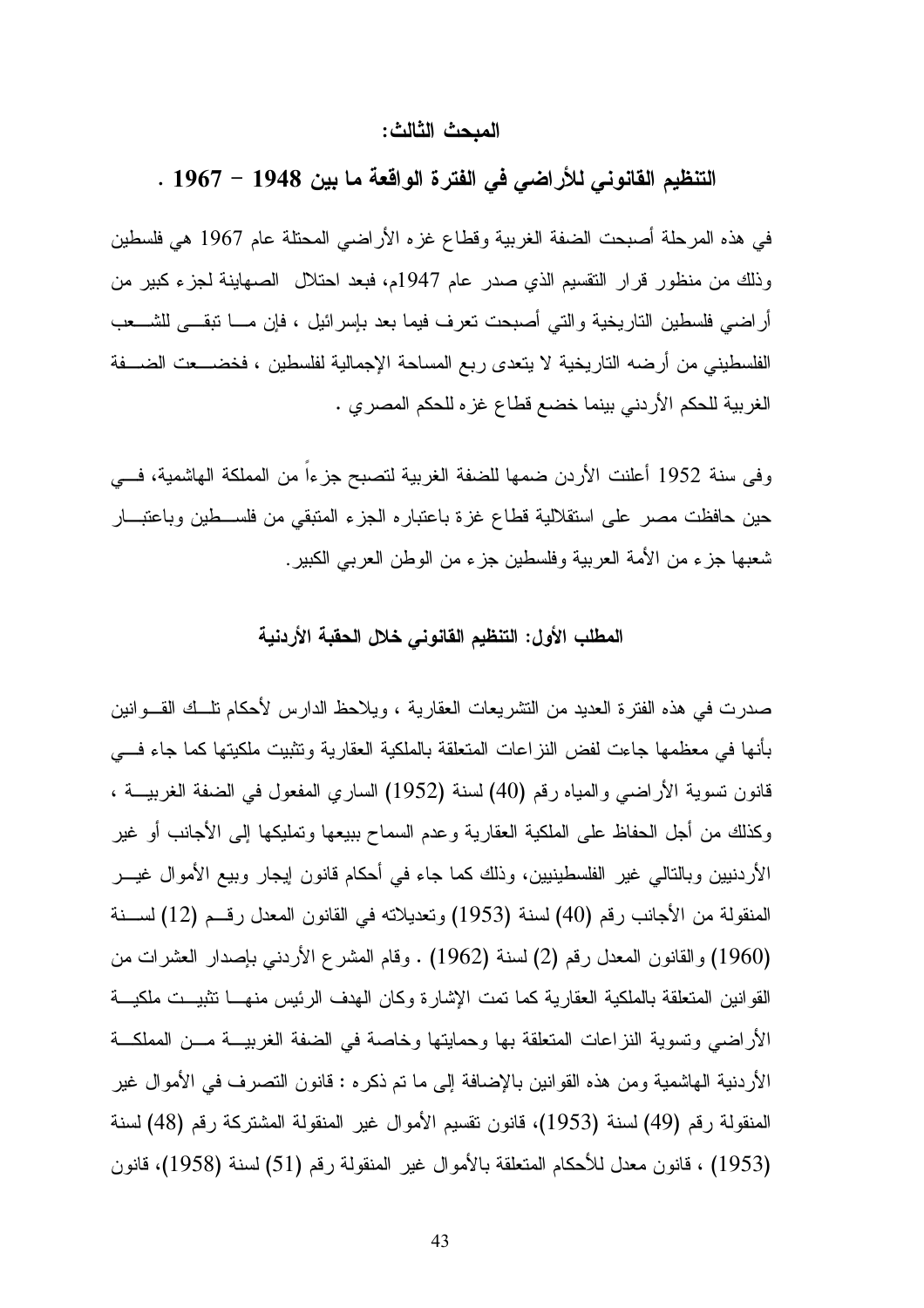معدل لقانون تعديل الأحكام المتعلقة بالأموال غير المنقولة رقم (98) لسنة (1966) ، قـانون تصرف الأشخاص المعنويين في الأموال غير المنقولة رقم (61) لسنة (1953)، قانون معـدل لقانون تصرف الأشخاص المعنويين في الأموال غير المنقولة رقم 4( ) لسنة (1965) ، قـانون إيجار وبيع الأموال غير المنقولة من الأجانب رقم (40) لسنة (1953) والقانونيين المعدلين له رقم (12) لسنة (1960) ورقم 2( ) لسنة (1962)، قانون رسوم تسجيل الأراضي رقـم (36) لسنة (1958 و) القوانين المعدلة له، قانون تحويل الأراضي من نوع الميري إلى الملـك رقـم (41) لسنة (1953) والقانون المؤقت المعدل له رقم (32) لسنة (1962) ، قانون إدارة أملاك الدولة المؤقت رقم (32) لسنة (1965)، قانون المحافظة على أراض وأملاك الدولة رقم (14) لسنة (1961) والقانون المؤقت المعدل رقم (30) لسنة (1961)، نظام تفويض وتأجير أمــــلاك الحكومة رقم (60) لسنة (1964)، قانون استملاك الأراضي للمشاريع العامة رقـم 2( ل) سـنة (1953) والقوانين المعدلة له. وغيرها العشرات من القوانين الأردنية، إلا أنه من الملاحظ أن القوانين المذكورة أعلاه هي أكثر القوانين الأردنية أهمية، حيث أنها حـددت ملامـح الوضـع التشريعي والأحكام القانونية التي تحكم الملكية العقارية في الضفة الغربية، والتي أسست بالتالي لنظام قانوني سليم. وملكية ثابتة غير متنازع عليها تمكن المتصرف المالك من الحفـاظ علـى أرضه والتخفيف من النزاعات العقارية وتمكين المالك من الاستفادة بالشكل الأمثل من ملكيتـه للأرض .

وسأتحدث عن التسجيل الجديد بقليل من الإستفاضة لأهميته من من وجهة نظري، تعريف التسجيل الجديد . التسجيل الجديد هو عبارة عن تسجيل الأموال غير المنقولة التي لم يسبق تسجيلها وتتم بناء على طلب المتصرف بها وتنفذ بموجب قانون رقم 6 لسنة1964؛ والذي يحصر هذا النوع من المعاملات في الأراضـي التي لم تشملها أعمال التسوية أو المستثناة من أعمال التسوية<sup>1</sup>.

فقد يرغب صاحب قطعة أرض لم تشملها أعمال التسوية بتسجيل أرضه للإستفادة من جميع المزايا التي يوفرها الطابو من حفظ لملكيته من أي اعتداء أو تملك بمرور الزمن كما يمكنه

<sup>1</sup> المادة رقم 3 من قانون تسجيل الأموال غير المنقولة التي لم يسبق تسجيلها .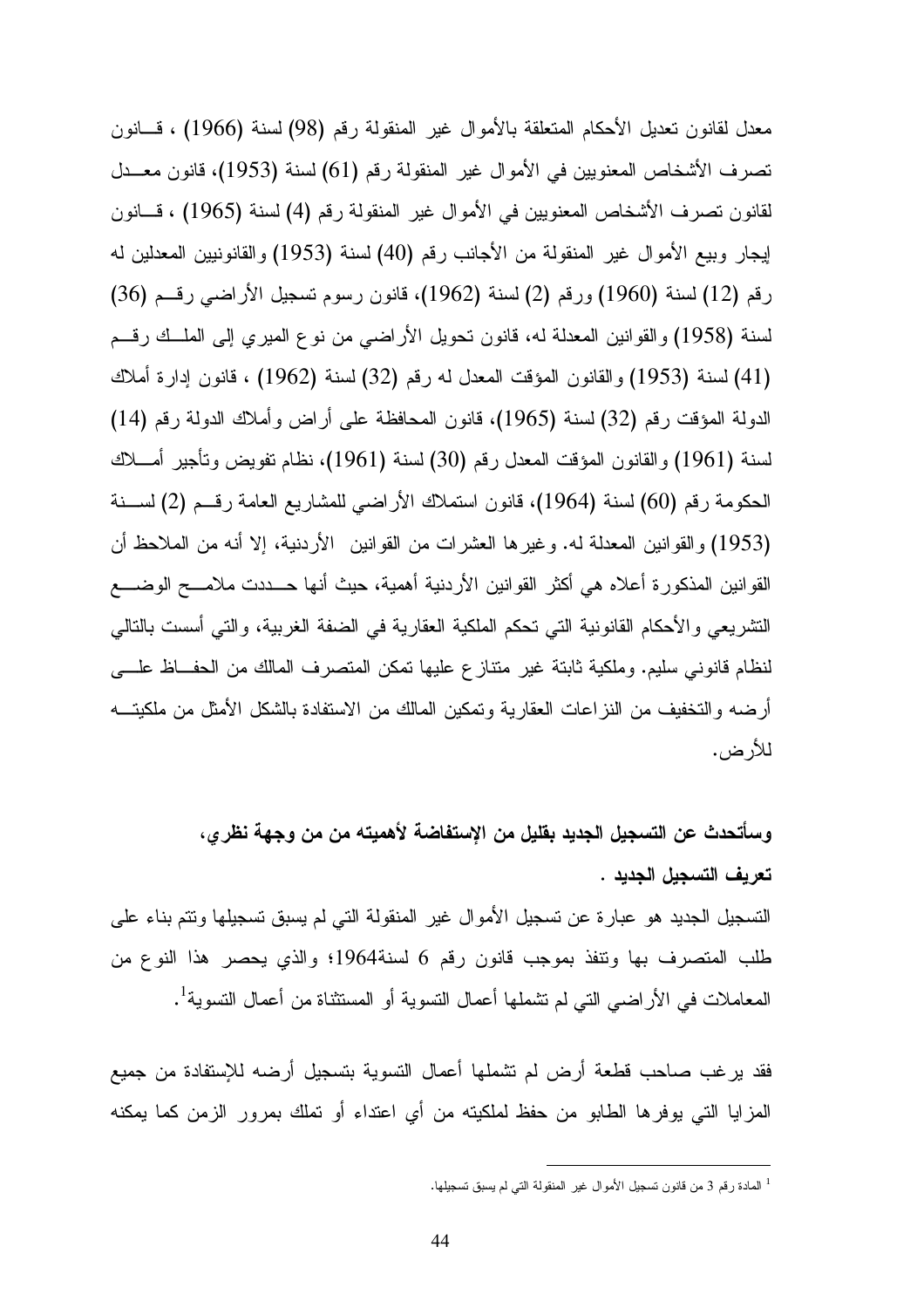تسجيلها من إمكانية الحصول على القروض من البنوك لإقامة أي مشروع يحتاج إلى رأس مال. ووفق القانون فأن تسجيل الأرض يمر بثلاث مراحل وهي :

المرحلة الأولى :

- أ يقوم الشخص الذي يرغب في تسجيل أرضه بعمل مخطط مساحة يبين فيه حدود قطعة الأرض العائدة له والتي يدعي بملكيتها (ولا نستطيع هنا أن نسميه مالك كونه لم يحصل بعد على سند تسجيل وتصرفه قابل للمنازعة من قبل الغير) ويبين على المخطط أسماء المجاورين من الجهات الأربعة ويقدم هذا المخطط إلى دائرة المساحة التي تقوم بتصديق هذا المخطط .
- –ب يتقدم صاحب المخطط إلى دائرة التسجيل التي تتبع لها قطعة أرضه بطلب تسجيل أرضه تسجيلا جديدا مرفقا مع المخطط كتاب من المجلس البلدي أو القروي وشهادة من المختار والأعيان في منطقته تفيد بأنه يتصرف بالأرض مدة تفوق مرور الزمن (عشر سنوات خارج حدود البلدية وخمسة عشر سنة داخل حدود البلدية)، وعلى مأمور التسجيل عند ورود هذا الطلب أن يعلن بصورة واضحة تفاصيل ذلك الطلب في صحيفة أو صحيفتين محليتين وفي مكان بارز في القرية التابعة لها تلك الاموال على نفقة صاحب العلاقة وأن يدعو فيه كل من له إعتراض على هذا الطلب أن يتقدم بإعتراضه مكتوبا" إلى مدير التسجيل المختص خلال خمسة عشر يوما من تاريخ نشر الإعلان في الصحف<sup>1</sup>. و لا عبرة لأي إعتراض يقدم قبل النشر أو بعده .
- -ج بعد انقضاء مدة الخمسة عشر يوما يقوم مأمور التسجيل بتحديد موعد للكشف على قطعة الأرض المراد تسجيلها ويجري تبليغ المجاورين الواردة أسماؤهم بالمخطط و رئيس المجلس البلدي أو القروي وذلك إما عن طريق البريد المسجل أو عن طريق محضر المحكمة التي تقع الأرض في قضائها (تعليمات) بموعد الكشف وبعد استيفاء رسم الكشف يذهب على نفقة صاحب العلاقة إلى موقع الأرض المطلوب تسجيلها جديدا مصطحبا مندوب عن أملاك الدولة ( للتأكد من عدم وجود إعتداء على أملاك الدولة) للكشف الحسي على واقع الأرض والقيام بالتحقيق لمعرفة كيف آلت القطعة إلى طالب التسجيل ومدة

 $\overline{a}$ 1 المادة رقم 4 من قانون تسجيل الأموال غير المنقولة التي لم يجري تسجيلها رقم 6 لسنة 1964 .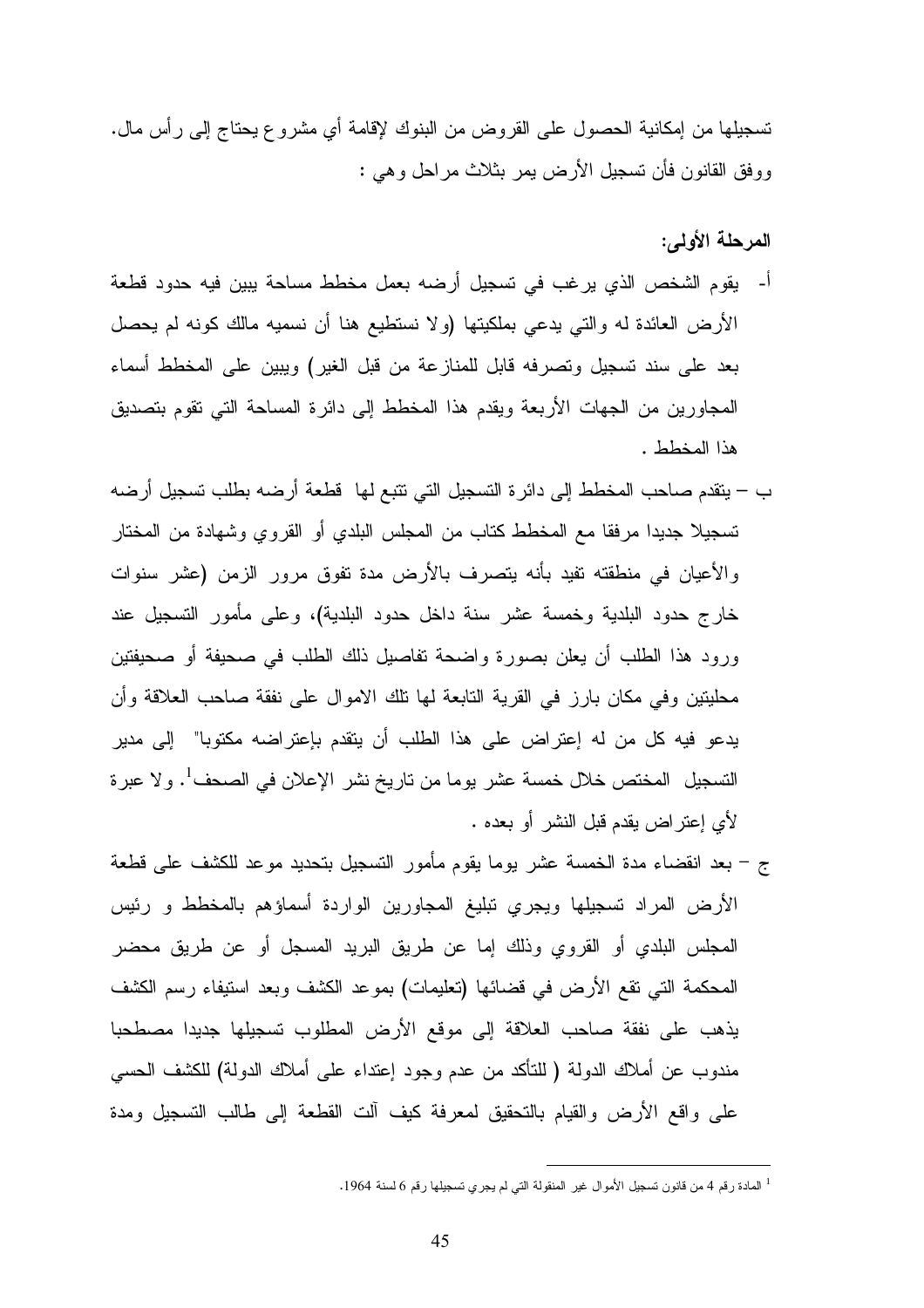التصرف وأسبابه وسماع جميع الاعتراضات الواردة إن وجدت وأن ينظم محضرا يوقعه مع المجاورين يبين فيه تفاصيل الأموال غير المنقولة وواقع الحال سواء بالنسبة للطلب أو للاعتراضات الواردة عليه كما يقوم بتقدير قيمة الأرض<sup>1</sup>. ثم يتم تدقيق المعاملة قانونيا وماليا من قبل موظفين مختصين في دائرة التسجيل للتأكد من استيفائها للشروط القانونية .

#### المرحلة الثانية

- أ ترفع المعاملة إلى لجنة تسمى اللجنة البدائية لتسجيل الأموال غير المنقولة التي لم يسبق تسجيلها المشكلة في كل محافظة والتي تتألف وفق آخر تعديل<sup>2</sup> من قاضـي صلح رئيسا وعضوية مدير مكتب تسجيل الأراضي ومندوب عن ضريبة الاملاك للنظر في معاملات التسجيل واصدار القرارات المناسبة بشأنها، ولها حق إعادة الكشف واستماع البينات التي تراها لازمة للوصول إلى قرار سليم ونكون قرارات اللجنة بالإجماع أو بالأكثرية<sup>3</sup>.
- ب– إذا لم يقع أي إعتراض على معاملة التسجيل، تقرر اللجنة تسجيل الأرض بإسم طالب التسجيل .
- ج إذا تم تقديم إعتراض تقوم اللجنة بالنظر فيه ودراسته وإما أن تقرر قبول الإعتراض وتصدر قرارها برفض التسجيل أو تقرر رفض الإعتراض ورده وقبول التسجيل وتصدر قر ار ا بذلك<sup>4</sup>.
- –د وللمتضرر من قرار اللجنة أن يستأنف القرار خلال خمسة عشر يوما من تاريخ تبلغه القرار إلى لجنة استئنافية مؤلفة من مدير دائرة الأراضي والمساحة (ويقابله لدينا رئيس سلطة الأراضي) أو من ينيبه وأحد قضاة محكمة الاستئناف يعينه رئيس مجلس القضاء الأعلى ومساعد النائب العام برئاسة من هو أعلى منهم درجة وينظر في الاستئناف تدقيقا إلا إذا رأت اللجنة أنها بحاجة لسماع أقوال بعض الأطراف في الملف ويكون لها الحق في تصديق القرار المستأنف أو فسخه وإعادة الملف إلى اللجنة البدائية للعمل بما جاء بقرار اللجنة الاستئنافية ويكون قرارها بالإجماع أو بالأكثرية ، والإستئناف يكون هنا يكون عن

<sup>1</sup> المادة رقم 5 من القانون السابق

<sup>2</sup> نصت المادة رقم 6\أ من القانون لسابق على أن تشكل اللجة البدائية برئاسة المحافظ أو المتصرف أو القائمقام وعضوية المحاسب ومأمور التسجيل كل في مقاطعته وعدلت هذه المادة بموجب الأمر العسكري رقم

<sup>&</sup>lt;sup>3</sup> للمزيد من الاستيضاح يرجى مراجعة الماده 6 من قانون تسجيل الاموال غير المنقوله التي لم يسبق تسجيلها رقم 6 لسنة 1964.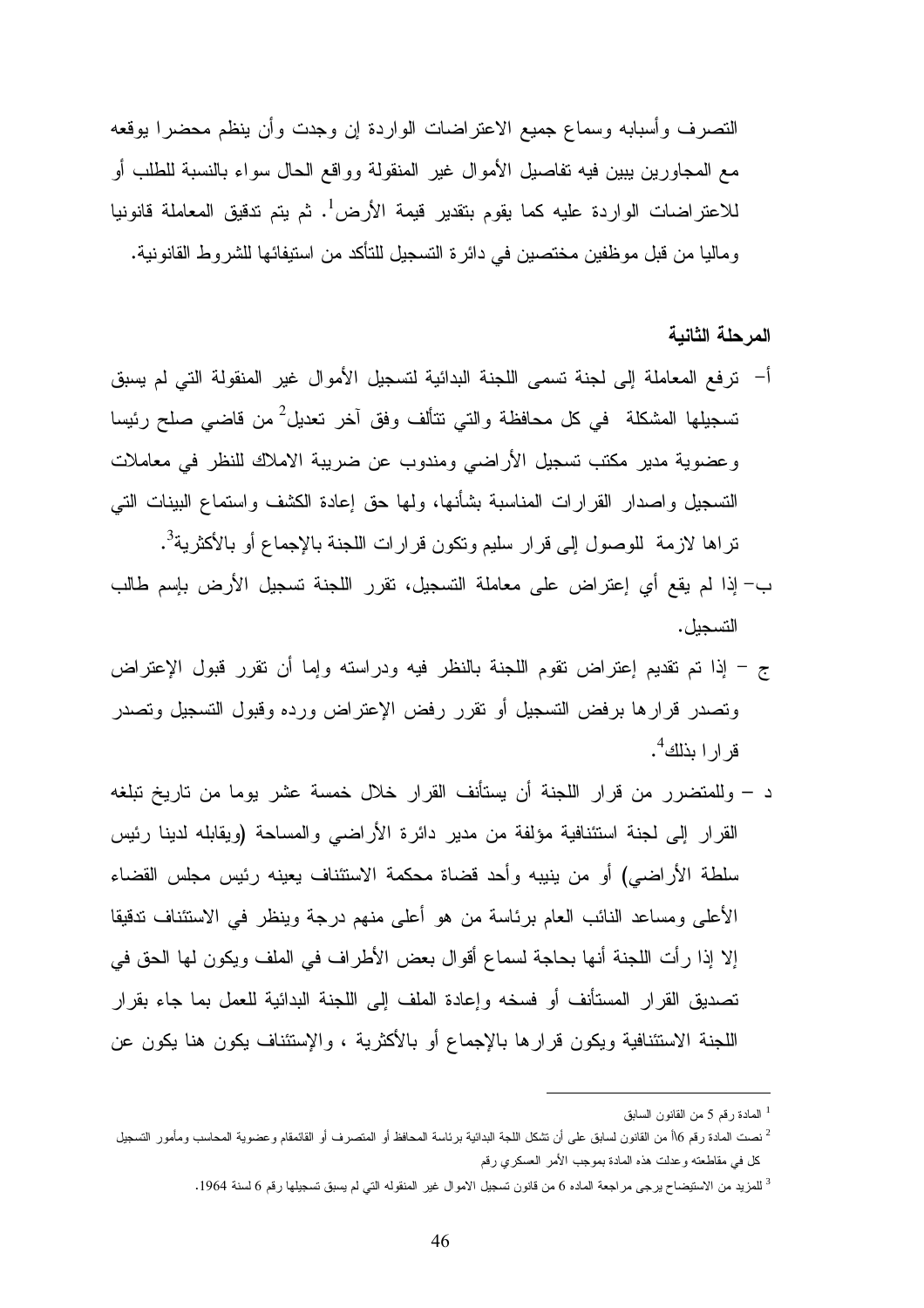طريق مكتب التسجيل وبدون رسوم ويجب أن يدون مدير مكتب التسجيل تاريخ تقديم الاستئناف حتى يتسنى للجنة الاستئنافية التأكد من أن الاستئناف قدم ضمن المدة القانونية وبالتالي قبوله من الناحية الشكلية أو رده قبل الدخول في الاستئناف من الناحية الموضوعية، كما يقوم بتبليغ المستأنف عليه نسخة من الاستئناف كي يتسنى له الرد عليه . وعند صدور قرار اللجنة الاستئنافية يتم تبليغه لإصحاب العلاقة بمعرفة مأمور التسجيل (مدير التسجيل) المختص أو من ينيبه من مأموري التسجيل الآخرين إذا كان المطلوب  $\cdot^1$ نبليغه يقيم في قضاء خارج عن إختصاص مأمور التسجيل المختص

- هـ \_ ويمكن للمتضرر من قرار اللجنة الاستئنافية أن يقوم برفع دعوى أمام المحاكم النظامية وإذا لم يرد إلى دائرة التسجيل إشعار من المحكمة المختصة خلال خمسة عشر يوما من تاريخ تبليغ القرار بتوقيف التسجيل يتم تصديق مخطط المساحة تصديقا نهائيا ويتم تسجيل الأرض وفق القرار المذكور .
- و \_ إذا ورد لمأمور التسجيل بعد إقامة الدعوى قرار يتضمن إسقاط الدعوى أو ردها من قبل  $\,$  المحكمة تقوم دائرة التسجيل بإتمام التسجيل $\,$

### المرحلة الثالثة: التسجيل.

يتم تسجيل الأرض في سجل خاص ويصدر بها سند يسمى شهادة تسجيل لتمييزه عن سند التسجيل الناتج عن أعمال التسوية و إذا تم التسجيل في قيود دائرة التسجيل فيعتبر السند الصادر عنها وثيقة غير قابلة للطعن بها أمام المحاكم، ويحق فقط للغائب والمجنون والمعتوه والقاصر بعد إتمام التسجيل وفي أي وقت كان حق إقامة الدعوى على من سجلت الأرض بإسمه أو على أصوله أو فروعه وعلى الزوج والزوجة وذلك في حال إنتقال ملكية الأرض إلى أي من هؤلاء بأي صورة من صور الإنتقال<sup>3</sup>.

-1 في حال أعلنت التسوية في المنطقة التي تم فيها التسجيل وفق هذا القانون فأن الأرض تدخل ضمن أعمال التسوية وتخضع للتسوية، ويعتبر إخراج القيد عندها وسيلة إثبات تصرف فقط. وذلك لإن التسجيل الجديد لا يرقى إلى مستوى التسوية من حيث العلنية .

<sup>&</sup>lt;sup>1</sup> للمزيد من الاستيضاح يرجى مراجعة الماده 8/ا من قانون تسجيل الاموال غير المنقوله التي لم يسبق تسجيلها رقم 6 لسنة 1964

<sup>2</sup> للمزيد من الاستيضاح يرجى مراجعة الماده /8ب من قانون تسجيل الاموال غير المنقوله التي لم يسبق تسجيلها رقم 6 لسنة 1964

<sup>&</sup>lt;sup>3</sup> للمزيد من الاستيضاح يرجى مراجعة الماده 8/ج من قانون تسجيل الاموال غير المنقوله التي لم يسبق تسجيلها رقم 6 لسنة 1964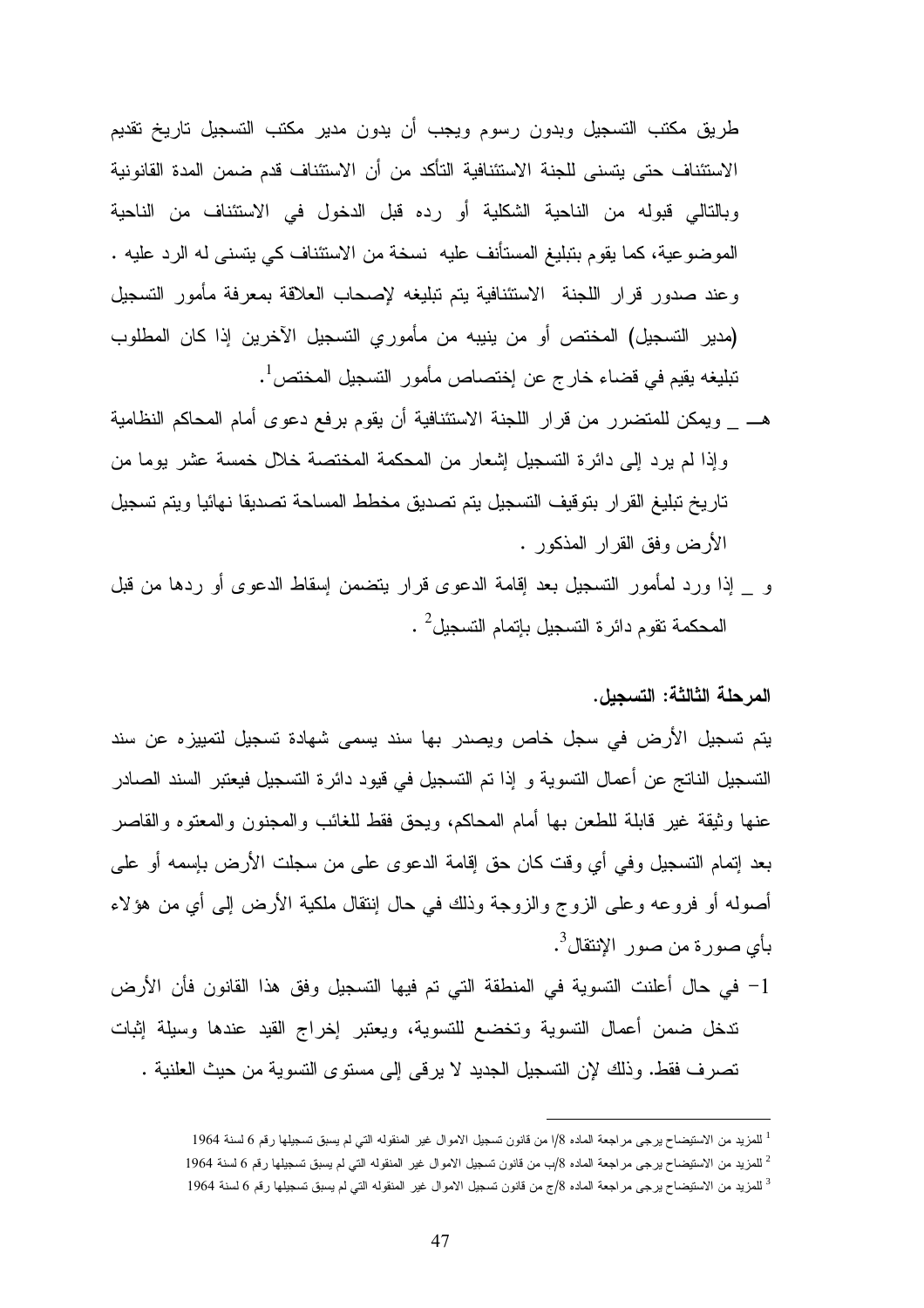#### المطلب الثاني :

#### التنظيم القانوني خلال الإدارة المصرية لقطاع غزة

بعد حرب عام 1948، أدير قطاع غزة من قبل مصر ولم يتم ضمه إليها وعين اللــواء أحمــد سالم حاكماً عسكرياً على القطاع في 1948/05/26 وبدأ الحاكم العـام المصـري صـلاحياته بالتأكيد على سريان جميع القوانين والأنظمة و اللوائح التي كانت سارية المفعول زمن الانتداب البريطاني ما لم تلغى أو تعدل ، واستمر الحال كذلك حتى قيام ثورة يوليو عـام .1952 وفـى العام 1955 صدر القانون الأساسي رقم 285 الذي أقر إنشاء المجلس التشريعي بالقطاع تكون له صلاحية إقرار القوانين مع إناطة الحاكم العام صلاحية إصـدارها ونشـرها فـي الوقـائع الفلسطينية، واستمر الوضع كذلك حتى أصدر رئيس جمهورية مصر العربية الإعلان الدستوري لقطاع غزة في 1962/3/5 وأكد فيه صلاحيات المجلس التشريعي بإصـدار القـوانين بـنفس الطريقة السابقة في ظل القانون الأساسي لسنة 1955

- وقد قامت الإدارة المصرية بتجميع وتصنيف القوانين والأوامر والقـرارات وغيرهـا مـن التشريعات في ثلاث مجموعات من الوقائع الفلسطينية، الأولى مـن سـنة 1948 - 1956 والثانية من سنة 1957حتى سنة 1960 والثالثة من سنة 1961 وحتى سنة 1964، ولـم يتيسر للإدارة المصرية إصدار مجموعتها الرابعة بسبب قيام الحرب في 1967/6/5 وبقيت القوانين التي صدرت في تلك الفترة في إعداد الوقائع الفلسطينية مبعثرة هنا وهنـاك بحيـث أصبح الرجوع إليها صعباً
- وفي عام ،1962 عين المجلس التشريعي أول رئيس فلسطيني له مكملا نقل السلطة القانونية من السيطرة المصرية إلى السيطرة الفلسطينية. وقد عكس الدستور القائم ملامـح القـانون العثماني والقانون المشترك البريطاني السائدين في فلسطين في الفترات السـابقة . وبنظـرة سريعة، يلاحظ بأن النظام القانوني السائد في غزة قبل عام 1948 لم يتغير على نحو كبيـر خلال فترة الإدارة المصرية .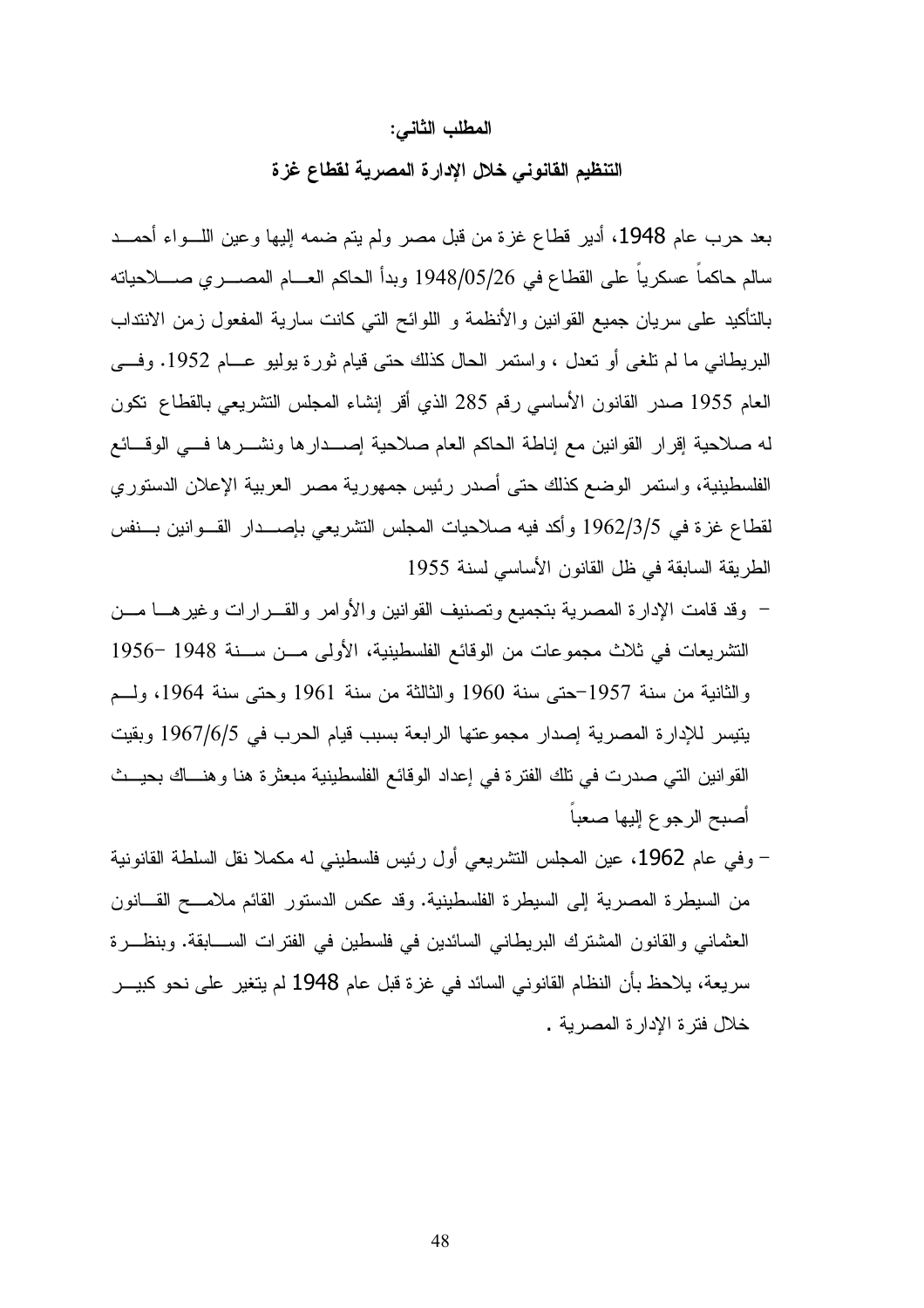#### المبحث الرابع:

قوانين الأراضي الاسرائيلية (الأوامر العسكرية) .

قبل الحديث عن الأوامر العسكرية فإنه لا بد من إيضاح مسألة في غاية الأهمية، وهـي مـدى صلاحية القائد العسكري الإسرائيلي للضفة في تولي صلاحيات التشريع؟ وللإجابة علـى هـذا السؤال فإنه لا بد من الإشارة إلى أن القائد العسكري يمثل الحاكم العسـكري لمنطقـة الضـفة الغربية، وهو الذي يصدر التشريعات اللازمة لإدارة شؤون المناطق المحتلة، هذه التشـريعات الممثلة بالأوامر العسكرية الإسرائيلية، والتي لا بد من البحث في مدى مشروعيتها بالتناوب مع مدى صلاحية القائد العسكري بإصدارها، وبالتالي تحديد مشروعية تلك الأوامر وقانونيتها ومدى انطباقها على الأراضي المحتلة في الضفة الغربية .

إن الإجابة على هذا السؤال تتأتى من الموقف القانوني بالنسبة للاحتلال الإسرائيلي للضفة الغربية ، هذا الموقف الذي يعكس نفسه بالضرورة على مشروعية الأوامر العسكرية، حيث أن الباحثة تجد أن إسرائيل بصفتها دولة احتلال ليس لها سوى إصدار التشريعات الضرورية من أجل تسيير حياة السكان في المنطقة التي تحتلها، وما دام الأمر كذلك فإن للحاكم العسكري الحق بإصدار الأوامر العسكرية اللازمة والضرورية لإدراك الغاية المقصودة، وأن لا يتجاوز ذلك إلى إصدار أوامر تؤثر في الوضع القانوني للأرض المحتلة ولكن ما حصل هو العكس حيث نجد القائد العسكري لمنطقة الضفة الغربية قد أصدر آلاف الأوامر العسكرية ومنذ اللحظة الأولى للاحتلال الإسرائيلي للضفة الغربية وحتى قيام السلطة الفلسطينية، تلك الأوامر التي تمثل المئات منها تجاوزاً على صلاحيات القائد العسكري وفقاً لأحكام القانون الدولي، خصوصاً تلك الأوامر المتعلقة بالأرض والأحكام القانونية التي تحكمها بكل ما تمثل تلك الأوامر من اعتداء على مبدأ المشروعية وعدم الإخلال بالوضع القانوني للأراضي المحتلة .

فعلى أثر احتلال الضفة الغربية من قبل قوات الاحتلال الإسرائيلي بتاريخ 7/6/ 1967 أصدر قائد قوات الاحتلال الإسرائيلي منشوراً يحمل الرقم 1( ) يتعلق بأمور تقلد السلطة من قبل الجيش الإسرائيلي والمسمى "بجيش الدفاع الإسرائيلي" حيث جاء في المادة الأولى منه: "تقلد جيش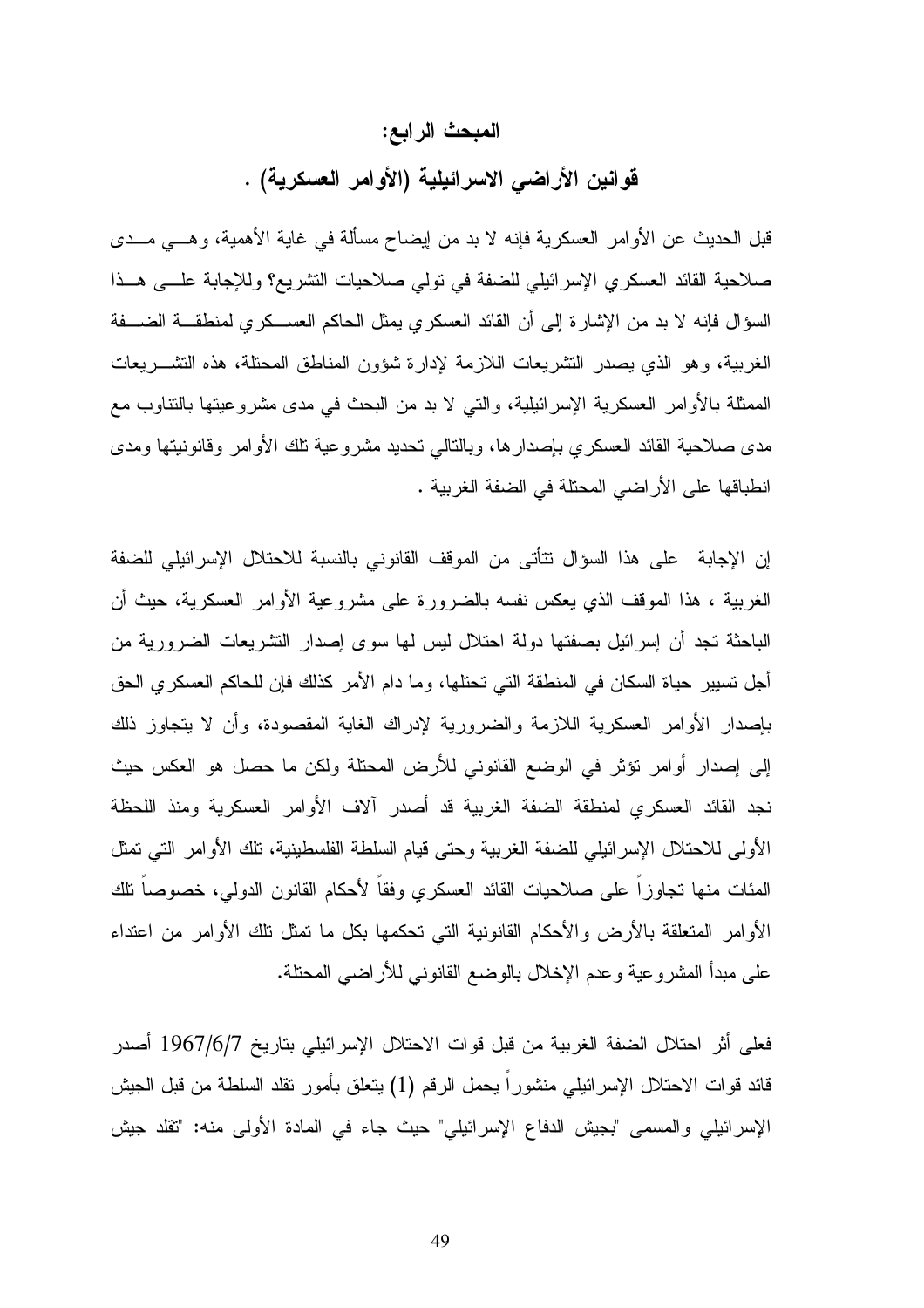الدفاع الإسرائيلي زمام الحكم لإقرار الأمن والنظام العام" وتوعد المنشور بايقاع أشد العقوبات على كل شخص يخالف أحكامه .

وفي ذات اليوم السابع من حزيران عام (1967) أصدر القائد العسكري لقوات الاحتلال الإسرائيلي في الضفة الغربية منشوراً آخر يحمل الرقم 2( ) وسمي "بمنشور بأمور أنظمة السلطة والقضاء والذي جاء في المادة الثانية منه: "إن القوانين التي كانت قائمة في المنطقة (منطقة الضفة الغربية) بتاريخ /7 حزيران / 1967 تظل نافذة المفعول بالقدر الذي لا تتعارض فيه مع هذا المنشور أو أي منشور آخر أو أمر يصدر من قبلي (قائد قوات الاحتلال) وبالتغيرات الناجمة عن إنشاء حكم "جيش الدفاع الإسرائيلي في المنطقة".

وجاء في المادة الثالثة فقرة (أ) من ذات المنشور ما يلي:

"كل صلاحية من صلاحيات الحكم، التشريع، التعيين، والإدارة مما يتعلق بالمنطقة أو سكانها تخول منذ الآن إلي فقط وتمارس من قبلي أو من قبل من أعينه لذلك أو من يعمل بالنيابة عني".

أما الفقرة (ب) تنص على: "دون المساس بعمومية ما ذكر أعلاه يقرر هنا على أن كل واجب بالاستشارة أو الحصول على موافقة أو ما أشبه الذي تقرر في أي قانون كشرط مسبق لتشريع أو تعيين أو كشرط لإعطاء مفعول لتشريع أو تعيين يعتبر لاغياً ويعاقب كل من يخل بأي حكم من أحكام هذا المنشور بأقصى العقوبات ".

وبرأيي كباحثة أن المنشور رقم 2( ) والذي سبقه المنشور رقـم 1( ) يمـثلان المنشـورين أو الأمرين العسكريين الرئيسيين، وهما بمثابة الدستور أو القانون الأساسي لسياسة دولة الاحـتلال التي تنوي ممارستها في الضفة الغربية وقطاع غزة .

من الملاحظ بأن الأمر العسكري المذكور جاء ليخدم المصالح الإسرائيلية في السـيطرة علـى الأراضي بموجب تشريعات قانونية صادره عن دولة الاحتلال، وهو جاء ليعطـي صـلاحيات ربما تكون واسعة للمسؤول حسب مفهوم الأمر العسكري المذكور من أجل السيطرة على أكبـر قدر ممكن من الأراضي، وخصوصا إذا ما علمنا أنه وبعد الاحـتلال الإسـرائيلي للأراضـي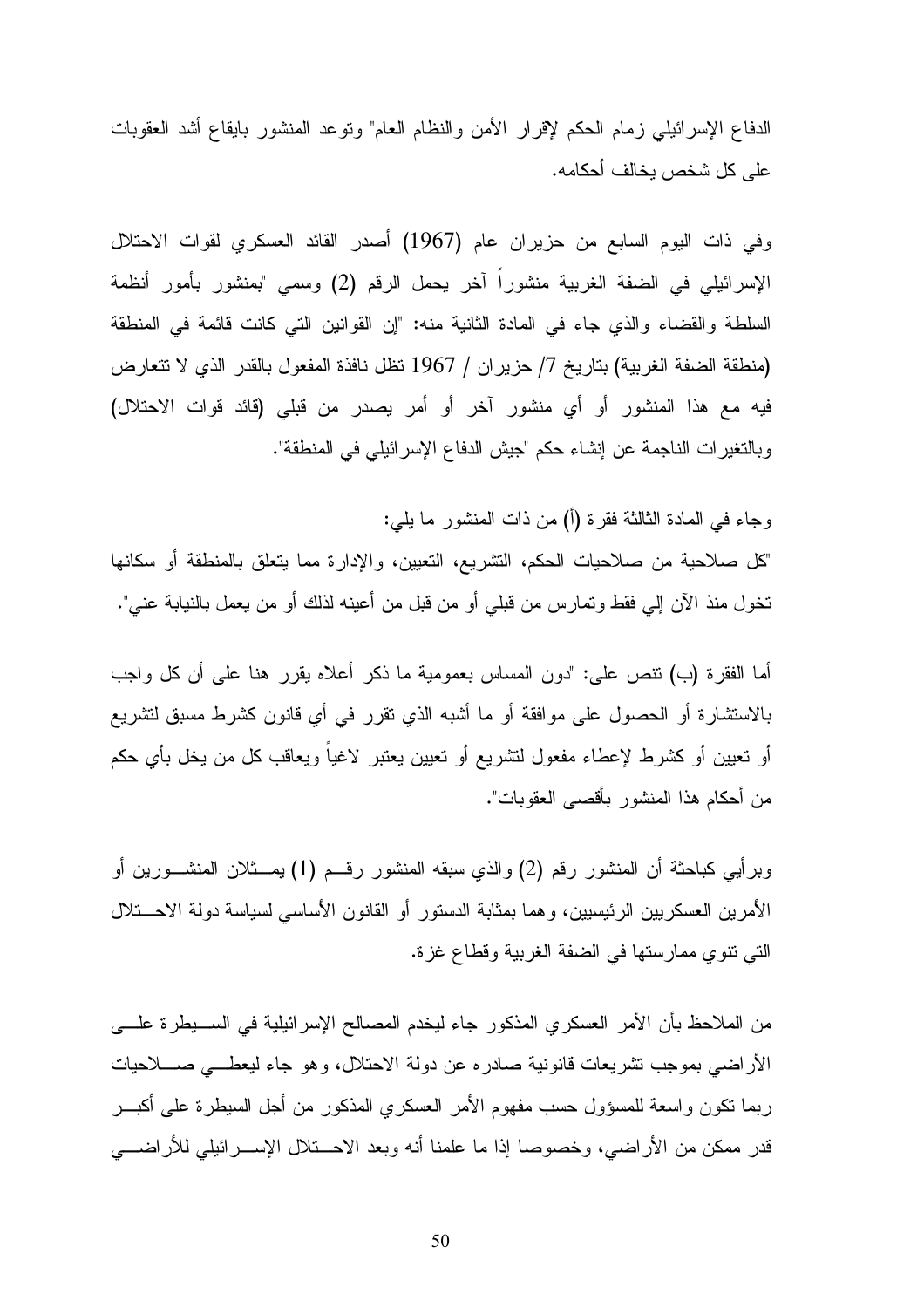الفلسطينية أصبح هناك أملاك للغائبين الذين شردوا بالقوة من أراضيهم بالإضافة إلـى أمـلاك الدولة والأراضـي الموات، كل تلك الأمور فتحت شهية إسرائيل من أجل استغلال هذا الوضــــع عبر الاستفادة من التشريعات السارية والتي شرعت قبل الاحتلال الإسرائيلي أو بسن تشريعات جديدة تكون في نهاية المطاف خادمة لمصالح الاحتلال في السيطرة على الأراضي الفلسطينية .

وقد وجدت إسرائيل في الأراضي العامة مجالا واسعا للسيطرة على تلك الأراضي وذلك بصفتها المسؤولة عنها باعتبارها دولة احتلال، وكمثال على هذه القوانين سأتحدث عن قـانون أمـلاك الغائبين .

#### قانون أملاك الغائبين

يتألف قانون أملاك الغائبين من تسع وثلاثين مادة، وقد أقرته الكنيست الإسرائيلية في 1950/3/14 ونشر في كتاب القوانين في ،1950/3/30 واعتبر قانوناً معدلاً لأنظمة الطوارئ (أملاك الغائبين) الصادرة في 1948/12/12 وبديلاً لها ابتداء من 1950/3/31 . ويعد هذا القانون من أغرب القوانين في العالم، فهو الوحيد الذي يسمح للسلطات المحتلة بمصادرة جميع أملاك أولئك الذين تركوا أرضهم خوفاً من الحرب، حتى وإن كانوا قد غابوا عنها لبضع ساعات فقط وانتقلوا إلى قرية مجاورة، وحتى الذين ما زالوا يعيشون كمواطنين شرعيين في دولة الاحتلال احتوى القانون على عدد من المواد التعسفية التي تعطي الحارس حرية شبه مطلقة في وضع اليد على الأراضي، وتجعل الاعتراض على إجراءاته أمراً بالغ الصعوبة.

فقد حددت المادة /1 الفقرة أ – الملكية المشمولة بالقانون بالتعريف التالي: الملكية وتشمل: الأموال المنقولة وغير المنقولة، النقود، الملكية التامة الملكية المتحفظ عليها، الشهرة، كل حق لشخصية اعتبارية أو لإدارتها

كما عرف القانون الغائب في المادة 1 / الفقرة ب على أنه: (الشخص الذي كان ـــ في أي وقت يقع بين يوم 29 تشرين الثاني1947 واليوم الذي يعلن فيه أن حالة الطوارئ التي أعلنها مجلس الدولة المؤقت في 19 أيار1948 قد ألغيت ـ كان المالك الشرعي لأية ملكية تقع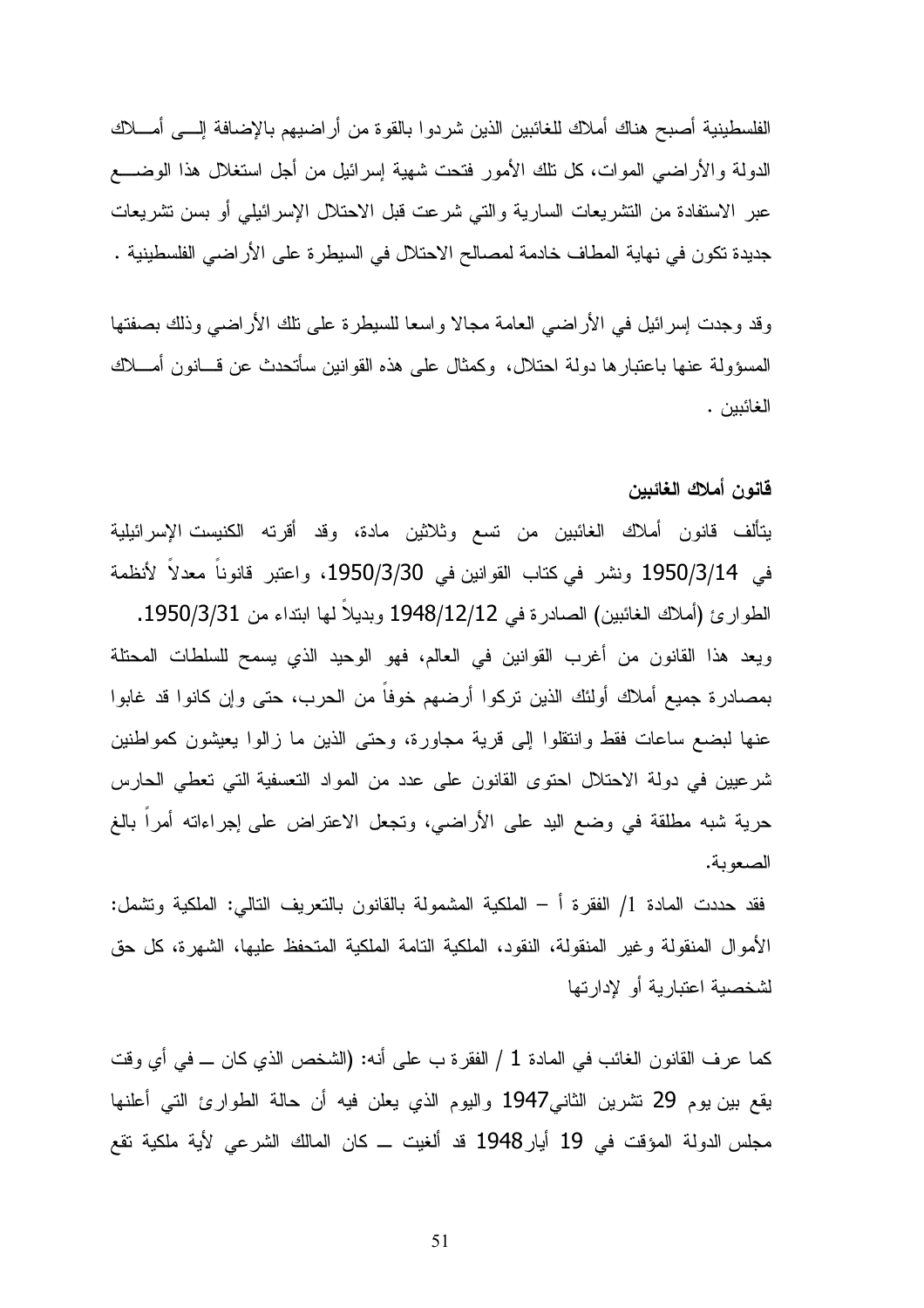في منطقة إسرائيل , أو كان متمتعاً بها ، أو حائزاً لها مباشرة ً أو بواسطة الغير، وكان في أي وقت خلال تلك الفترة المذكورة: - مواطناً من جنسية لبنان أو مصر أو سورية أو العربية السعودية أو شرقي الأردن أو العراق أو اليمن . أو - موجوداً في أي من الدول المذكورة أو في أي جزء من فلسطين يقع خارج مناطق ((إسرائيل)). أو - مواطناً فلسطينياً غادر مكان إقامته الاعتيادي في فلسطين إلى: مكان خارج فلسطين قبل الأول من أيلول1948 وأ, إلى مكان في فلسطين كانت تحتله قوات حاولت منع تأسيس ((دولة إسرائيل)) أو حاربت ضدها بعد تأسيسها

حققت حكومة الاحتلال العديد من النتائج المباشرة من وراء تشريعها لقانون أملاك الغائبين على عدة أصعدة، يهمنا منها في هذا البحث ما يتعلق بالأراضي فقد تم الاستيلاء على الأراضي العربية وأقيمت فوقها المستعمرات الجديدة، فمن بين 370 مستعمرة أقيمت بين عامي 1948 و1953 أنشئت 350 مستعمرة على أراضي غائبين<sup>1</sup> كما بلغت مساحة أراضي أملاك الغائبين حسب تصريح الوصي عليها عام 1954 نحو 4450000 دونم، منها 3310000 دونم من الأراضي الزراعية، ونحو 1000000 دونم في القرى التي يسكنها عرب ، ونحو 150000  $^2$ دونم من أراضيي المدن

فما هي الوسائل التي أوجدتها إسرائيل من أجل السيطرة على تلك الأراضي؟ وهو ما سـنقوم ببحثه في المطلب الأول وفي المطلب الثاني سنتحدث عن الأمر العسكري الذي أوقفت بموجبـه دولة الاحتلال أعمال التسوية .

<sup>1</sup> الموسوعة الفلسطينية – القسم الثاني - دراسات خاصة – المجلد السادس – دراسات القضية الفلسطينية ص 564 .

<sup>2</sup> مجلة عدالة الإلكترونية – العدد رقم 64 – أيلول 2009 – من نهب إلى نهب، إسرائيل وأملاك اللاجئين الفلسطينيين – سهاد بشارة، ملف pdf على الشبكة العنكبوتية .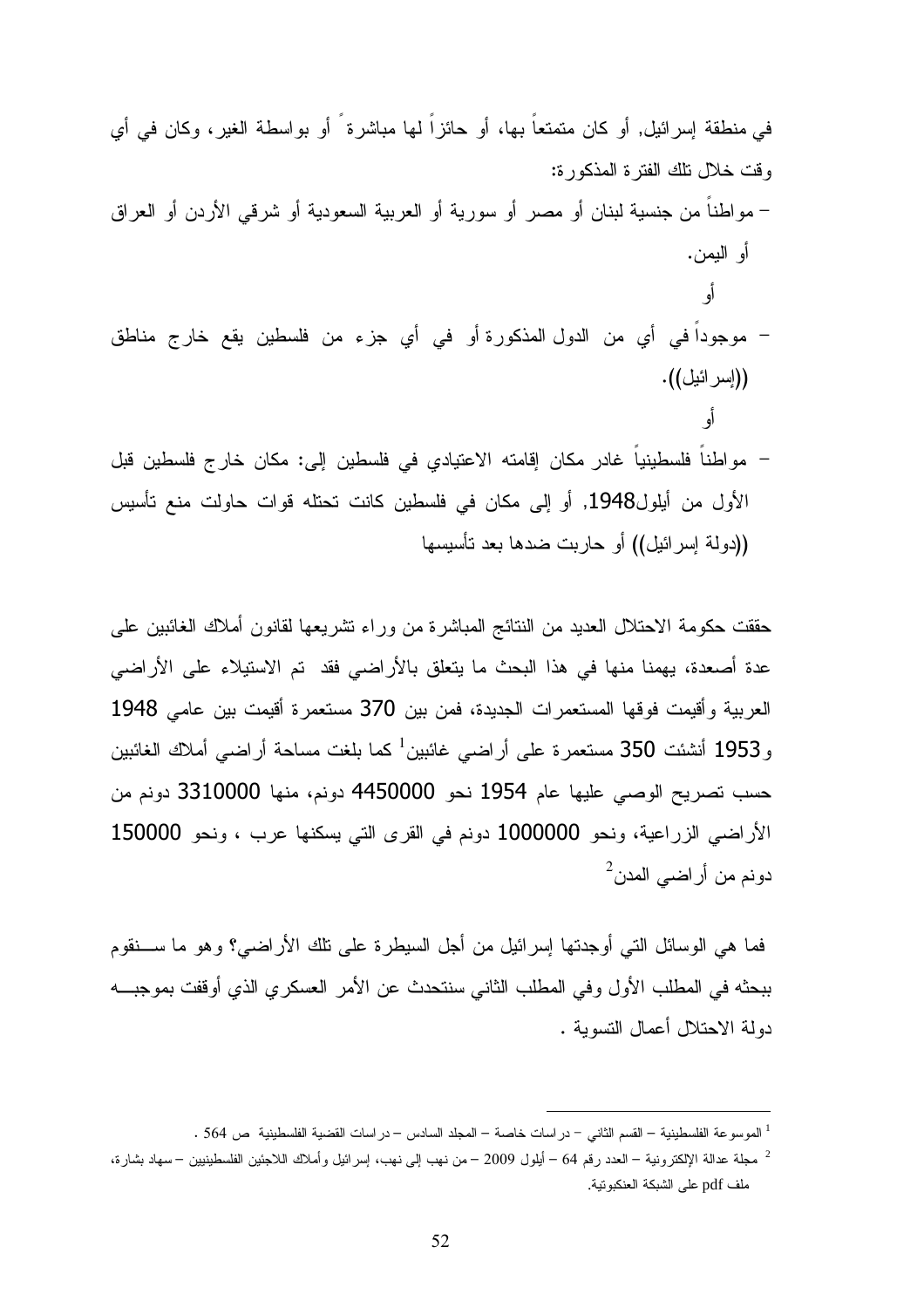#### المطلب الأول :

الأمر العسكري رقم 321 بشان استملاك الأراضي العامة للمشاريع الاستيطانية .

تسمح القوانين في جميع أنحاء العالم بمصادرة الأراضي من أجل رفاهيـة السـكان وتغطيـة احتياجاتهم وبشكل خاص لشق الطرق وإنشاء البنية التحتية واقامة منتزهات عامـة ومـدارس وغيرها لكننا نرى بأن المصادرة في الضفة الغربية المحتلة جـاءت لخدمـة المسـتوطنين أو المستعمرات بعد أن صودرت من أصحابها الفلسطينيين ويقدر مجموع الأراضـي المصـادرة  $^{-1}$  للمصلحة العامة ب $150.0000$  الف دونم

واصطلاح المصلحة العامة اصطلاح فضفاض استطاعت السلطات الاسرائيلية بموجبه الاستيلاء على مساحات شاسعة من الأراضي، ويمكن أن نصيفها كما يلي –:

### الفرع الأول : نظام أملاك الغائبين

أو ما أسماه القائد العسكري الإسرائيلي للضفة الغربية (أمر بأمور الأموال المتروكة - الممتلكات الخصوصية) وحمل ذلك الأمر رقم (58) بتاريخ 23 تموز ،1967 والتعديلات التي جرت عليه<sup>2</sup> .

يشتمل الأمر العسكري الإسرائيلي رقم (58) على عدة أحكام وهي على النحو التالي :

 -أ تعريف الأموال المتروكة - الممتلكات الخصوصية حددت المادة 1( ) من الأمر العسكري والمخصصة للتعاريف - حسب تعبير الأمر - تعريف الأموال المتروكة في الفقرة، حيث عرفت تلك الفقرة المال المتروك: (" - المال الذي يكون صاحبه القانوني أو المتصرف به حسب الأحوال، قد غادر المنطقة قبل التاريخ المحدد، أو بعد

<sup>&</sup>lt;sup>1</sup> للمزيد من الاستيضاح يرجى مراجعة موقع <mark>nbprs7019@gmail.com</mark> .

<sup>.&</sup>lt;br>بموجب الأوامر ذوات الارقام : (150) تعليمات إضافية رقم (1) بتاريخ 23 تشرين اول 1967، والأمر رقم 358 تعليمات إضافية رقم (1) (تعديل) بتاريخ 9 كانون أول 1969، الأمر رقم (273) (تعديل رقم 2) بتاريخ 12 آب 1968، الأمر رقم (266) (أحكام إضافية) (رقم 2) بتاريخ 24 تموز ،1968 الأمر رقم 283 ( تعديل رقم 3) بتاريخ 26 أيلول ،1968 الأمر رقم (493) (تعديل رقم 4) بتاريخ 20 تشرين ثاني ،1972 الأمر رقم (905) (تعديل رقم 6) بتاريخ 8 تموز ،1982 والأمر رقم (1509) (تعديل رقم 7) بتاريخ 10 تموز 2002 .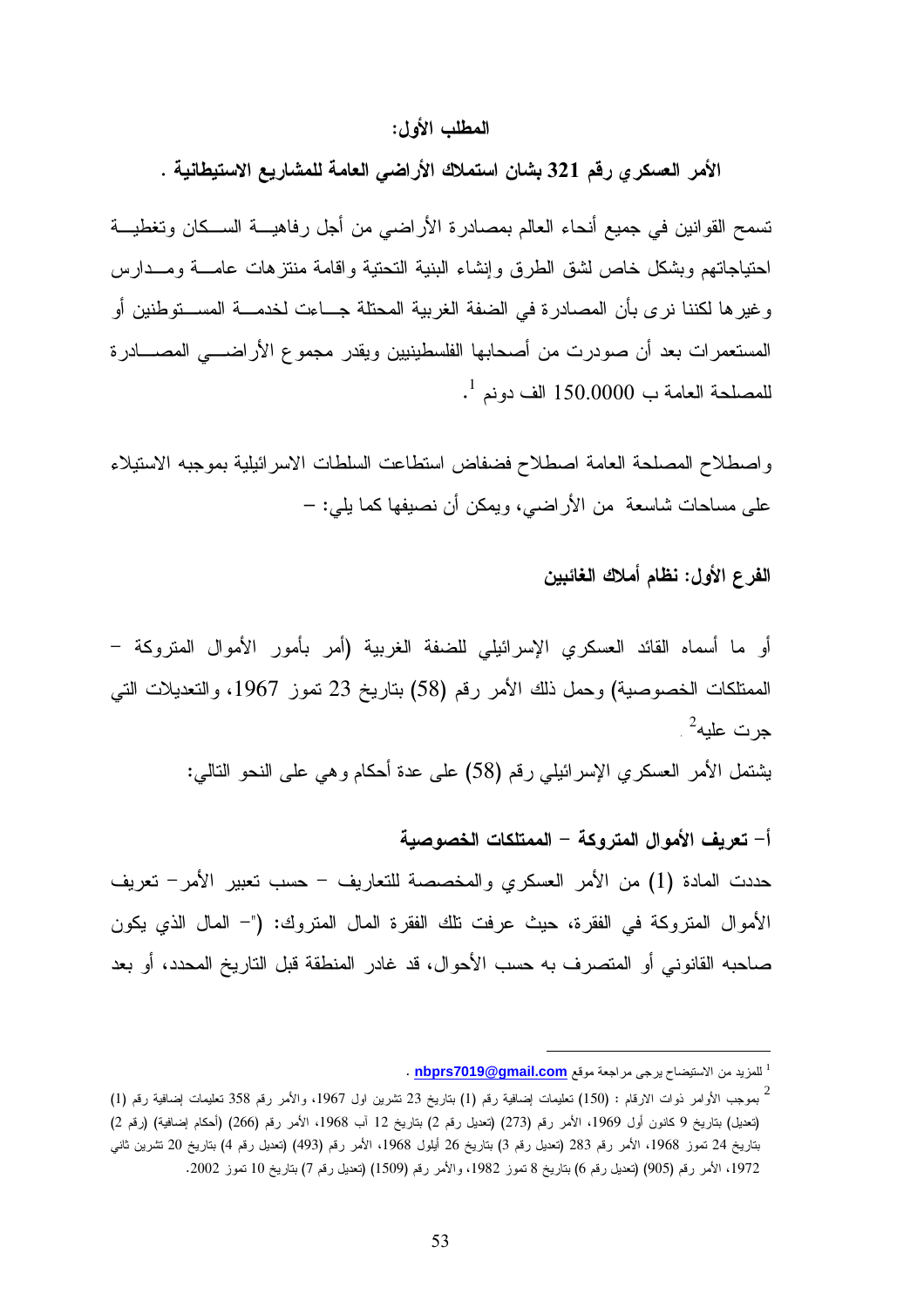التاريخ المذكور وترك المال في المنطقة، غير أن المال الذي يتصرف به غير صاحبه لا يعتبر مالا متروكاً إلا إذا كان صاحبه والمتصرف به معاً متغيبين عن المنطقة ".

وعرفت الممتلكات الخصوصية في الفقرة 2( ) من المادة 1( ) من الأمر العسكري المذكور أعلاه بأنها: "كل مال ليس في ملكية الدولة التي كانت تحكم المنطقة قبل التاريخ المحدد ".

عند النظر إلى تعريف المال أرى أن ذلك التعريف يجافي أبسط القواعد والحقوق التي يرتبها حق الملكية لصاحبه، خصوصاً حق الملكية المترتب على العقارات، فلا يعقل أو يتصور أن يعتبر المال متروكاً ولا مالك له كون مالكه غائباً عن المنطقة التي يقع فيها المال، والمقصود بالمنطقة: منطقة الضفة الغربية حسب ما جاء في الفقرة أ من المادة 1 من الأمر 58 فحق الملكية هو سلطة المالك في أن يتصرف في ملكه تصرفاً مطلقاً عيناً، ومنفعة، واستغلالاً. ولمالك الشيء وحده أن ينتفع بالعين المملوكة وبغلتها وثمارها، ونتاجها، يتصرف في عينها بجميع التصرفات الجائزة شرعاً كما عرفه لاحقا القانون المدني الأردني في المادة 1018 .

إن ما جاء في تعريف المال المتروك في الأمر العسكري رقم (58) يتنافى وطبيعة حق الملكية بشكل عام، فليس للقائد العسكري أن ينزع ملكية شيء بحجة غياب صاحبه أو مالكه، أو بحجة عدم استعماله من قبل مالكه، هذا بشكل عام، أما بالنسبة للعقار بشكل عام فإنه يتعذر على أي شخص أن ينزع ملك أحد، أو أن ينقل ملك أحد إلى تصرفه إلا وفقاً للإجراءات التي نص عليها القانون .

وبالنتيجة فإن الأمر العسكري رقم 58 والمتعلق بأموال الغائبين هو أمر يجافي أبسط قواعد العدالة والقانون، حيث أن طبيعة حق الملكية ترفض التوقيت، وبالتالي لا يحق لأي جهة كانت أن تسيطر على ملك الغير بحجة تركه لماله مدة من الزمن. أما بالنسبة لتعريف العقارات كما ورد في الأمر العسكري رقم (58) فهو على النحو التالي :

(" العقارات -" كل أرض من أي نوع كان وبأية صورة من صور التصرف، وكل بناء، شجرة أو أي شيء آخر متصل بالأرض، وكل جزء من بحر، من ساحل، أو من نهر وكل حق في منفعة في الأرض أو في المياه أو من فوقهما ).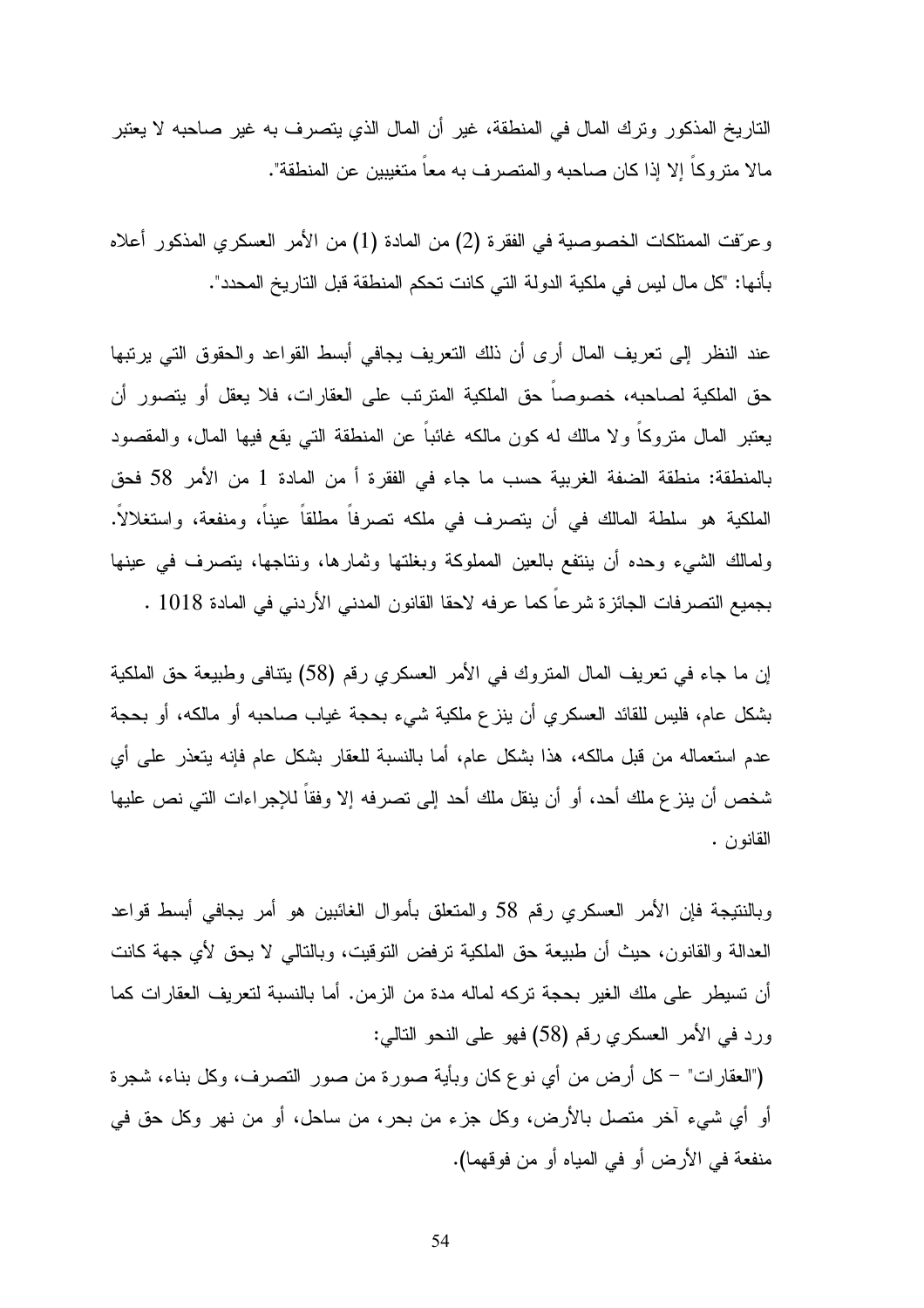من التعريف آنف الذكر، نلاحظ أن القائد العسكري الإسرائيلي عندما قام بتعريف العقار، فإنه قد حدد مفهوماً واسعاً للعقار، وذلك بذكره لكل أنواع العقارات، وكافة أنواع التصرف، سواء كانت عقارات مملوكة، أو أميرية، مسواة أو غير مسواة، متروكة أو موات، وشمل ذلك كافة حدود التصرف التي تدل على حق الملكية، ولم يكتف بالأرض فقط كواحد من العقارات، بل شمل الأبنية والأشجار، والأراضي التي ينكشف عنها البحر، أو النهر، وحقوق المنفعة في الأرض، وفي المياه .

لقد جاء عنوان الأمر العسكري على ذكر "الممتلكات الخصوصية" فما المقصود بالممتلكات الخصوصية؟

المقصود بالممتلكات الخصوصية هي كل ممتلكات لم تكن مملوكة للدولة التي كانت تحكم المنطقة، والمقصود هنا المملكة الأردنية الهاشمية، يستفاد هذا من تعريف "الممتلكات الخصوصية" الواردة في الفقرة ح من المادة 1( ) من الأمر (58) حيث عرفت "الممتلكات الخصوصية" بأنها: "مال ليس في ملكية الدولة التي كانت تحكم المنطقة قبل التاريخ المحدد". والمقصود بالتاريخ المحدد هو تاريخ 7/6/ 1967 حيث قامت إسرائيل باحتلال الضفة الغربية كاملة .

ب - المسؤول عن أموال الغائبين وإناطة المسؤولية بموجب المادة الثانية من الأمر العسكري رقم (58 ).

قام القائد العسكري الإسرائيلي بتعيين شخص مسؤول عن الأموال المتروكة، وأناط به المسؤوليات المحددة في ذات الأمر، ومنحه صلاحيات قضائية بموجب الفقرة أ من المادة 3 من الأمر ( )58 ، وأعطاه السلطة بإبرام العقود، والتصرف بالأموال وإدارتها، وتأجيرها لمدة قصيرة أو طويلة، وأن يشتري منقولات أو يبيعها .

يلاحظ أن القائد العسكري قد أعطى المسؤول عن أملاك الغائبين صفة قضائية، ومنحه سلطات واسعة، فله أن يتصرف في المال تصرف المالك في ملكه، وبكافة أوجه التصرف والإدارة،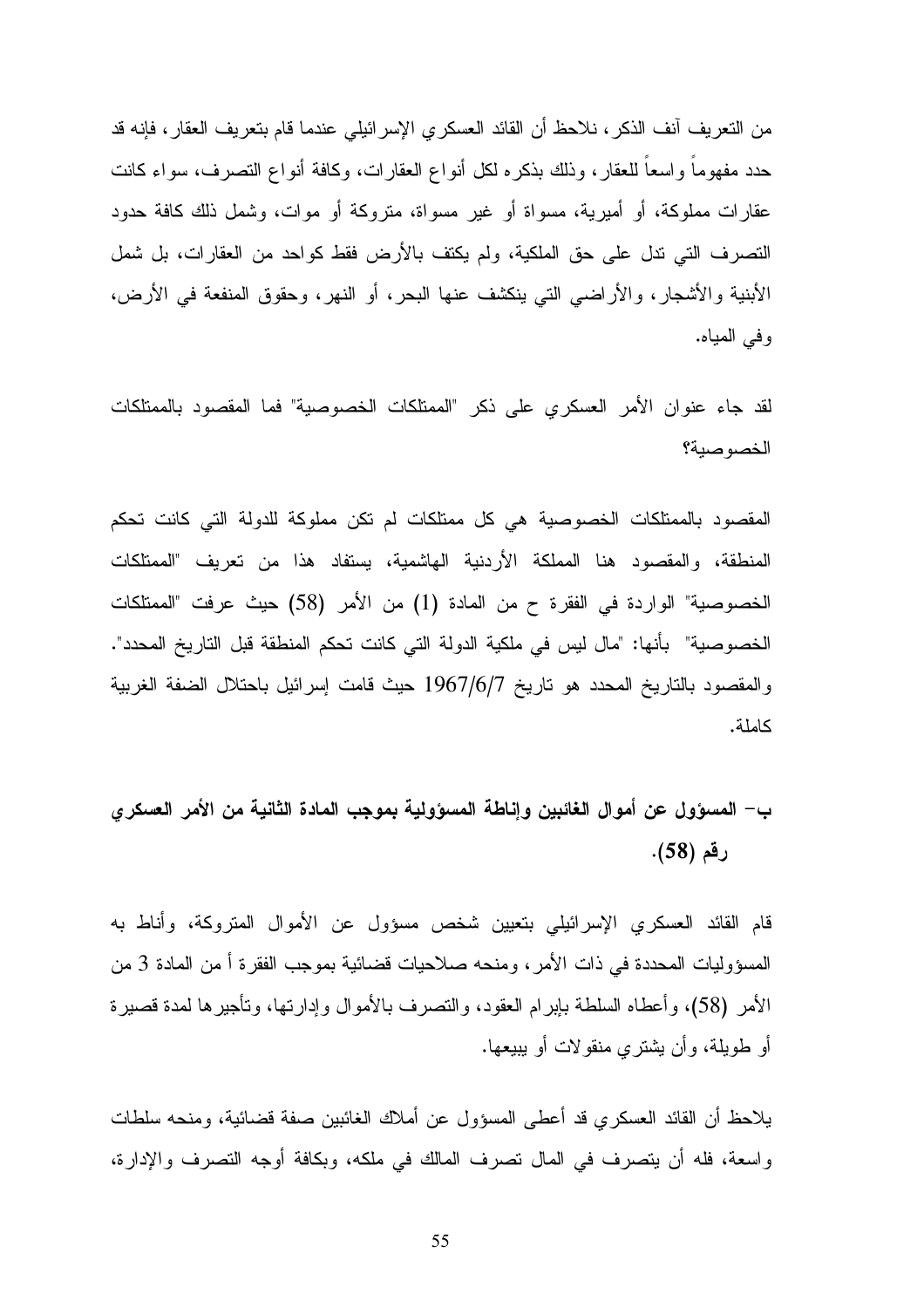حيث أنه (القائد العسكري) وبموجب المادة 4( ) من الأمر رقم (58) أناط الأموال المتروكة بالمسؤول الذي عينه بموجب المادة 2 من الأمر، حيث جاء نص المادة الرابعة من الأمر (58) على النحو التالي : -4 أ( ) كل مال متروك مناط بالمسؤول ابتداء من التاريخ الذي أصبح فيه مالاً متروكاً، وللمسؤول الصلاحية بأن يتقلد حق التصرف به وأن يتخذ كل تدبير يبدو له ضرورياً لذلك . (ب) للمتصرف به ينتقل تلقائياً إلى المسؤول عند إناطة المال المتروك به ويكون حكم المسؤول كحكم صاحب المال . ج( ) إن عدم معرفة هوية صاحب المال أو المتصرف به لا تحول دون تحويل الأموال إلى أموال متروكة .

نرى أنه وبالنتيجة فإن المسؤول عن المال المتروك والذي أصبح يسمى فيما بعد بحارس أملاك الغائبين، قد منح صلاحيات واسعة، وألزمت المادة 5( ) من الأمر (58) كل شخص يوجد تحت تصرفه مالاً متروكاً أن يسلمه للمسؤول .

الفرع الثاني : الاستيلاء على الأرض بحجة أنها أراضي حكومية

بدأ الاحتلال بمصادرة مساحات شاسعة من الأراضي بحجة أنها أراضي حكومية أو (أملاك دولة).

- -أ تعريف أملاك الحكومة في الأمر (59 ) عرف الأمر رقم (59) (أمر بأمور أملاك الحكومة) أملاك الحكومة في المادة 1( ) بأنها : 1 -الأملاك التي كانت في اليوم المحدد عائدة لواحدة من :
	- -أ الدولة المعادية
- ب الهيـئة الحكمية التي تمتلك الدولة المعادية أي حق فيها، سواء بصورة مباشرة أم غير مباشرة، وسواء أكان هذا الحق ينطوي على سيطرة أم لا .

وبالعودة إلى مفهوم الدولة المعادية الوارد في الفقرة أ أعلاه فإننا نجد أن المقصود بالدولة المعادية وكما ورد في البند 1( ) (بند التعريفات من الأمر 59) هو : المملكة الأردنية الهاشمية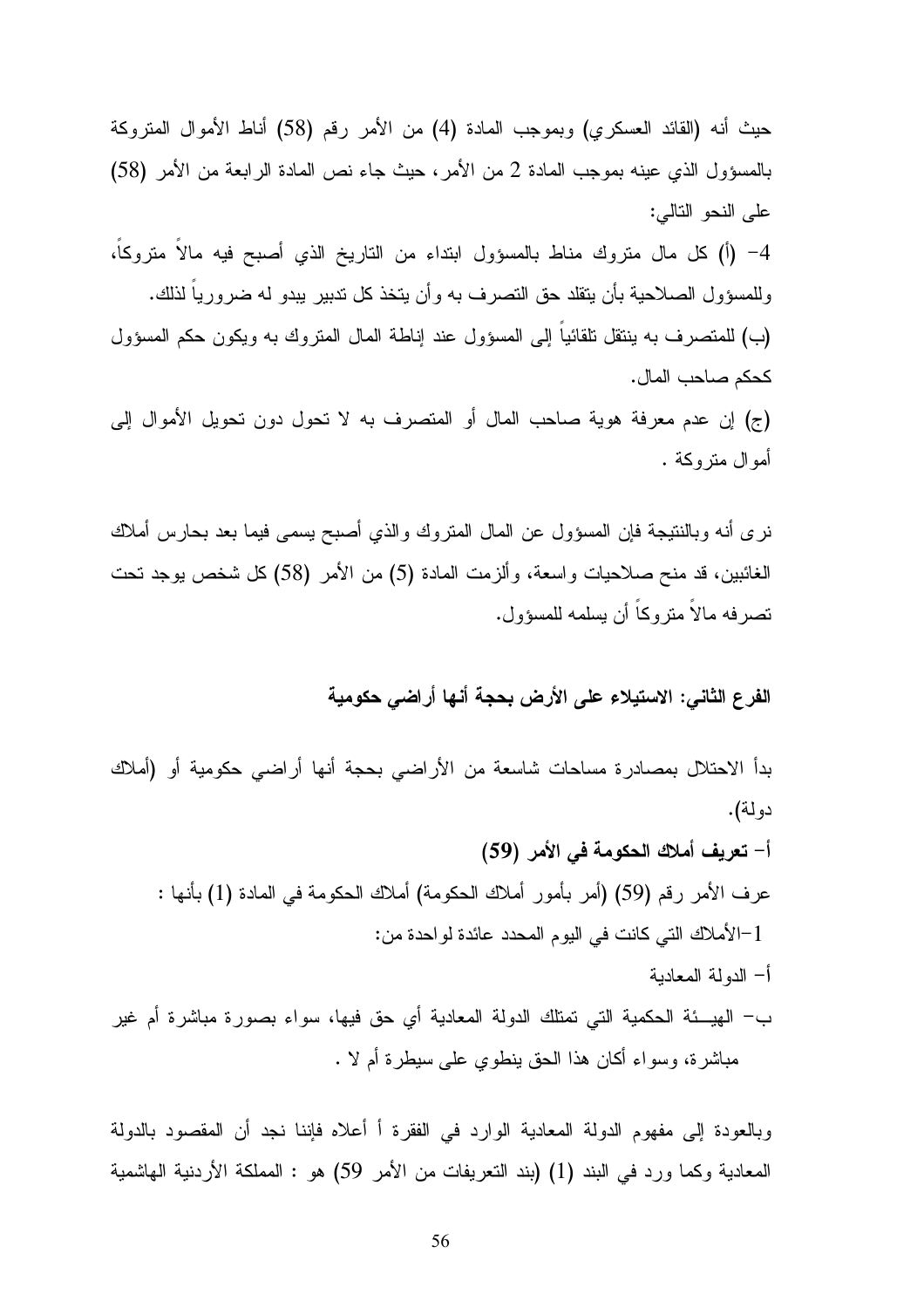أو أي دولة معادية أخرى، بما في ذلك حكومة الدولة وكذلك أي وحدة، امتداد، سلطة أو هيئة حكمية تابعة لتلك الدولة أو الحكومة .

أما بالنسبة للمتصرف فيشمل من وجهة نظر الأمر العسكري كل من يسيطر بأي شكل من الأشكال بصورة مباشرة أو غير مباشرة على الملك الذي يسري عليه الأمر (59) .

أما بالنسبة للأملاك فقد عرفها الأمر العسكري رقم (59) في المادة الأولى منه بأنها: "الأملاك المنقولة أو غير المنقولة وتشمل الحسابات، حسابات البنوك، المركبات، آلات النقل التجهيزات المدنية، المقالع، الحقوق في المقالع، الحقوق في هيئة حكمية، الدخل، العائدات، أو أي حق آخر ثابت أو آيل ".

يلاحظ على التعريف السابق أنه شمل بتعريف الأملاك الحكومية كافة الأموال والأملاك خصوصاً الأموال غير المنقولة، وهي جوهر ذلك الأمر .

لقد أناط الأمر العسكري رقم (59) للمسؤول تقلد التصرف بأملاك الحكومة وأن يتخذ كل إجراء يراه لازماً لذلك. (مادة 2 من الأمر رقم 59 )

كما منح المسؤول عن أملاك الحكومة صلاحيات واسعة، ومن ضمن هذه الصلاحيات عقد الصفقات بأمور تلك الأموال، والمقصود بالصفقات هو صفقات التصرف بالمال غير المنقول بأي شكل من أشكال التصرف بما فيها البيع، وفي سبيل الحفاظ على تلك التصرفات فقد قرر الأمر العسكري رقم (59) تحصين الصفقات التي يعقدها المسؤول –"بحسن نية"– مع أي شخص آخر فيما يتعلق بملك اعتبره المسؤول حين عقد الصفقة من أملاك الحكومة، بحيث لا تلغى الصفقة وتبقى معمولاً بها حتى ولو ثبت أن الملك لم يكن في ذلك الحين من أملاك الحكومة. (المادة 5 من الأمر 59 )

في ضوء ما تقدم من صلاحيات أعطيت للمسؤول عن أملاك الحكومة، أخذ ذلك المسؤول بتوسيع صلاحياته بنفسه، مدعوماً بذلك من قبل القائد العسكري الإسرائيلي والحكومة الإسرائيلية، وأهم وجه من أوجه توسيع الصلاحيات المذكور، هو التوسع بمفهوم أملاك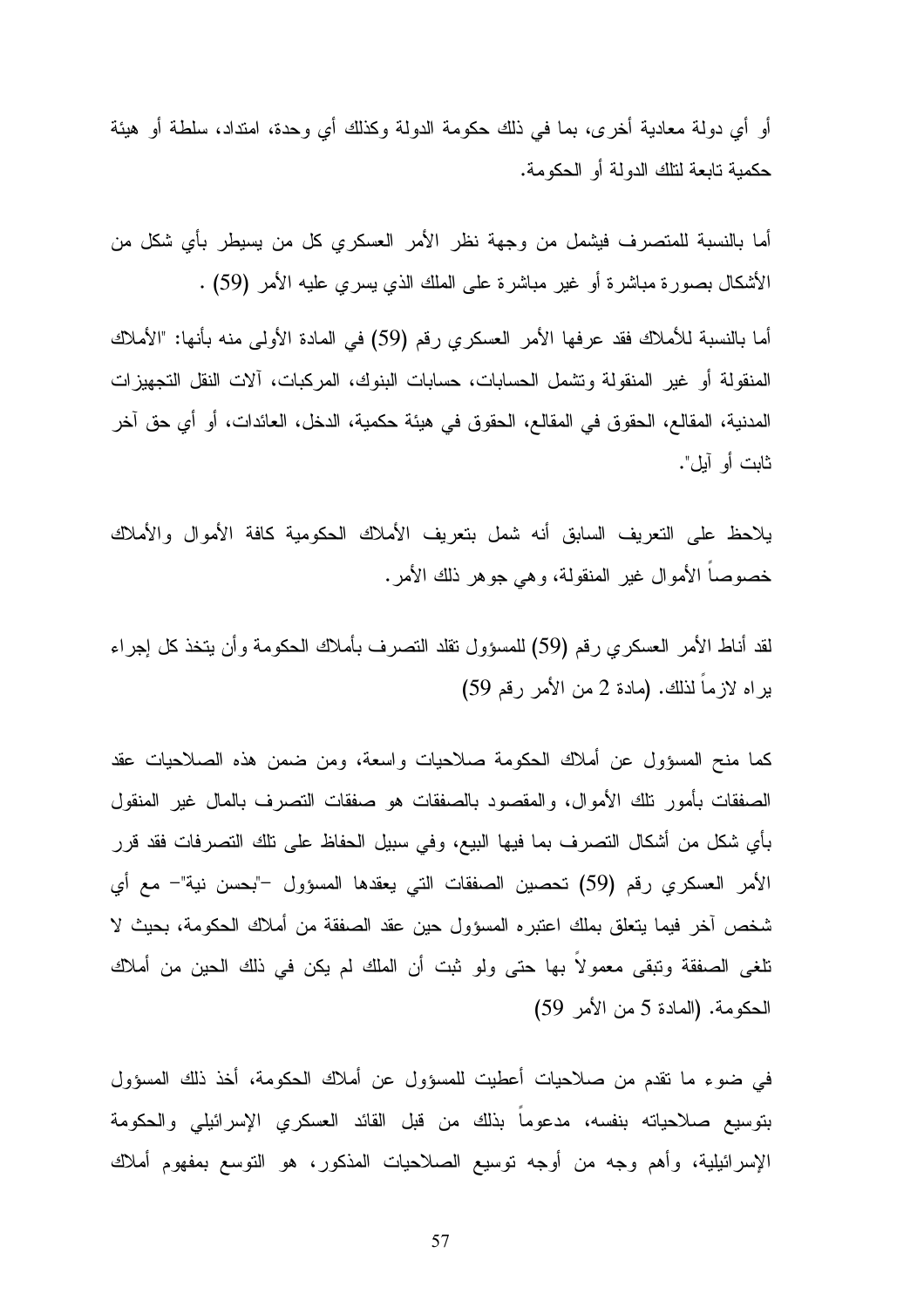الحكومة، والاستيلاء على الآلاف من الدونمات في الضفة الغربية بالرغم من أنها ليست أملاك الحكومة، وحتى نبين هذه المسألة بالتفصيل فإنه لا بد من الوقوف على مفهوم أملاك الحكومة من الناحية القانونية وفقاً للقوانين الأردنية المطبقة في الضفة الغربية، هذا من جهة، وبيان أوجه التوسع من قبل القائد العسكري الإسرائيلي باعتبار الأراضي من الأملاك الحكومية ، والأساليب التي اتبعها من أجل ذلك من جهة أخرى .

لقد قام القائد العسكري الإسرائيلي بمصادرة الآلاف من الدونمات في الضفة الغربية ، بحجة أنها من أملاك الحكومة، ولكنها في حقيقة الأمر ليست منها .

ومن أهم الوسائل التي اتبعها لاعتبار الأراضـي أراضـي حكومية الوسائل التالية<sup>1</sup>: الوسيلة الأولى: اعتبار الأراضي غير المسجلة – أي التي لم نتم عليهــا أعمـــال التســـوية – واعتبار الأراضي المسجلة من نوع الميري أو الأميري أراضي حكومية. وهذا مـا يجـب أن يكون حافزا لدى سلطتنا وأصحاب القرار لدينا على العمل على إصدار قانون أراضـي جديـد يلغي تقسيم الأراضي العثماني ويحصر أنواع الأراضي بثلاثة أنواع هي الأراضـي العامـة ( أملاك الدولة ) والأراضي الخاصة والوقف

الوسيلة الثانية: الزعم بأن الأراضي الموات - غير المزروعة - هي أراضي حكومية . وهذا الادعاء باطل من ناحيتين : الناحية الأولى: إن التصرف في الأراضي لا ينحصر في زراعتها فقط، بل يضاف إلـى ذلـك الرعي أو كونها محتطباً، أو محجراً، أو غير ذلك من أنواع التصرفات . الناحية الثانية: إن القضاء الأردني اعتبر قيود الضريبة تشكل قرينة على التصرف .

الوسيلة الثالثة : الزعم بأن أراضي منطقة معينة هي أراضي حكومية حتى يثبت العكس . أناطت المادة 2 فقرة ج( ) من الأمر العسكري 364 بتـاريخ 29/ 12/ 1968 بالمسـؤول عـن أملاك الحكومة "أن يعتبر أن أية قطعة أرض في الضفة الغربية هي أرض حكومية طالمـا لـم يثبت العكس". كما أن المسؤول عن أملاك الحكومة استنتج أن المادة (14) من قـانون تسـوية

<sup>1</sup> البكري وريان، ،1986 ص ص.84،86: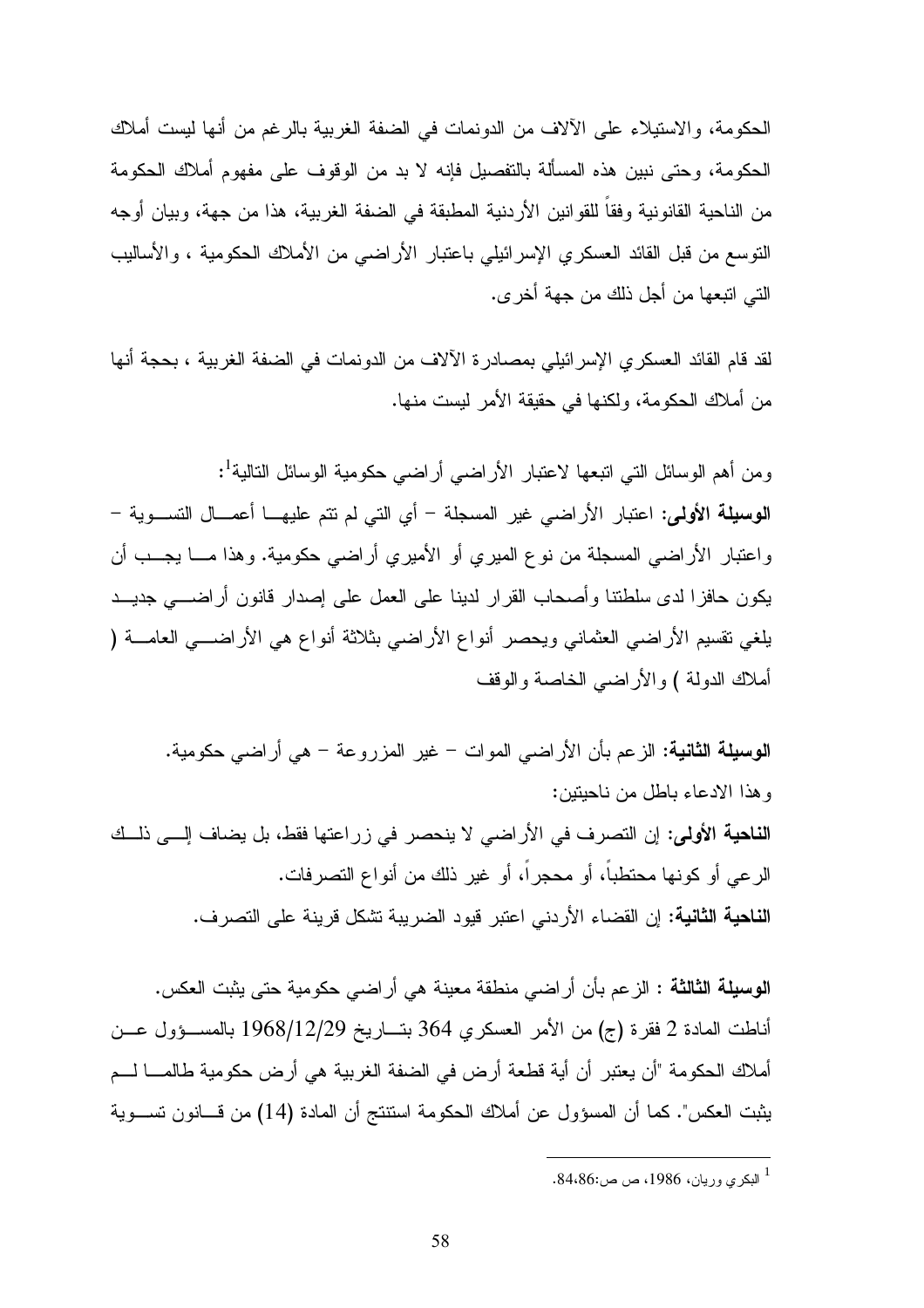الأراضي والمياه رقم (40) لسنة (1952) أعطت لمأمور التسوية سـماع الاعتراضـات دون التقيد بأحكام المادة ( 78) من قانون الأراضي " أن كل حق في الأراضي لا يثبته أي مدع يسجل باسم الخزينة ".

إن هذا الزعم ينافي المبادئ العامة في الإثبات والتي تلزم كل مدع بإثبات دعواه واذا عجز عن ذلك فترد دعواه .

ومن ناحية أخرى فإن القوانين الأردنية لا تجيز الإدعاء بالتصرف لمدة عشر سنوات في الأراضي الأميرية إلا كدفع للدعوى وعلى أسوأ الاحتمالات وعلى اعتبار أن الأراضي الأميرية هي أرض حكومية فإن عبئ إثبات أن أرضا ما هي أرضاً حكومية ملزم به ممثل الحكومة وعليه أن يقيم البينة على ذلك، وللمتصرف أن يرد الدعوى بإثبات أنه واضع البند تصرفاً فعلياً في الأرض لمدة لا تقل عن عشر سنوات، وعادة يتم تكليف المعترض لدى لجنة الاعتراضات بالقيام بعمل خارطة ومسح يبين فيه كل ملاك حدوده والمستندات التي بحوزته وتصريح مشفوع باليمين وتقرير من خبير زراعي حول طبيعة الأرض والحالة التي تكون عليها والمطالبة بحجج حصر الإرث في حالة وفاة المورث<sup>1</sup>.

لقد أعلنت إسرائيل عن الكثير من أراضي الضفة الغربية بأنها أراضي دولة، وإن المعيار الذي اتخذته السلطات الإسرائيلية هنا لتقرير ما إذا كانت أرض معينة هي أرض دولة (حكومية) أم لا، هو ما إذا كانت الأرض أرضاً وعرة ، أو أرض مرعى أم لا. والأساس القانوني الذي بني عليه هذا المعيار هو المادة (103) من قانون الأراضي العثماني للعام (1858) - المتعلق بأرض "الموات"– وهذا يؤكد أيضا ضرورة إلغاء هذا القانون وتقسيماته .

إن التعريف آنف الذكر يمكن من الاستيلاء على مساحات واسعة من الأراضي، وإذا ما أخذنا بالاعتبار أن %30 من مساحة الضفة الغربية فقط قد تمت فيها عملية تسوية الأراضي، فإن ذلك يعني أن %70 من أراضي الضفة الغربية تعتبر مرشحة لنزع ملكيتها والاستيلاء عليها ، وتبلغ مساحة الأراضي التي تم الإعلان عنها أراضي دولة (أملاك حكومية) حتى نهاية العام (1985 )

راجع الاعتراض رقم 80/10/ والمتعلق بأراضي الخضر .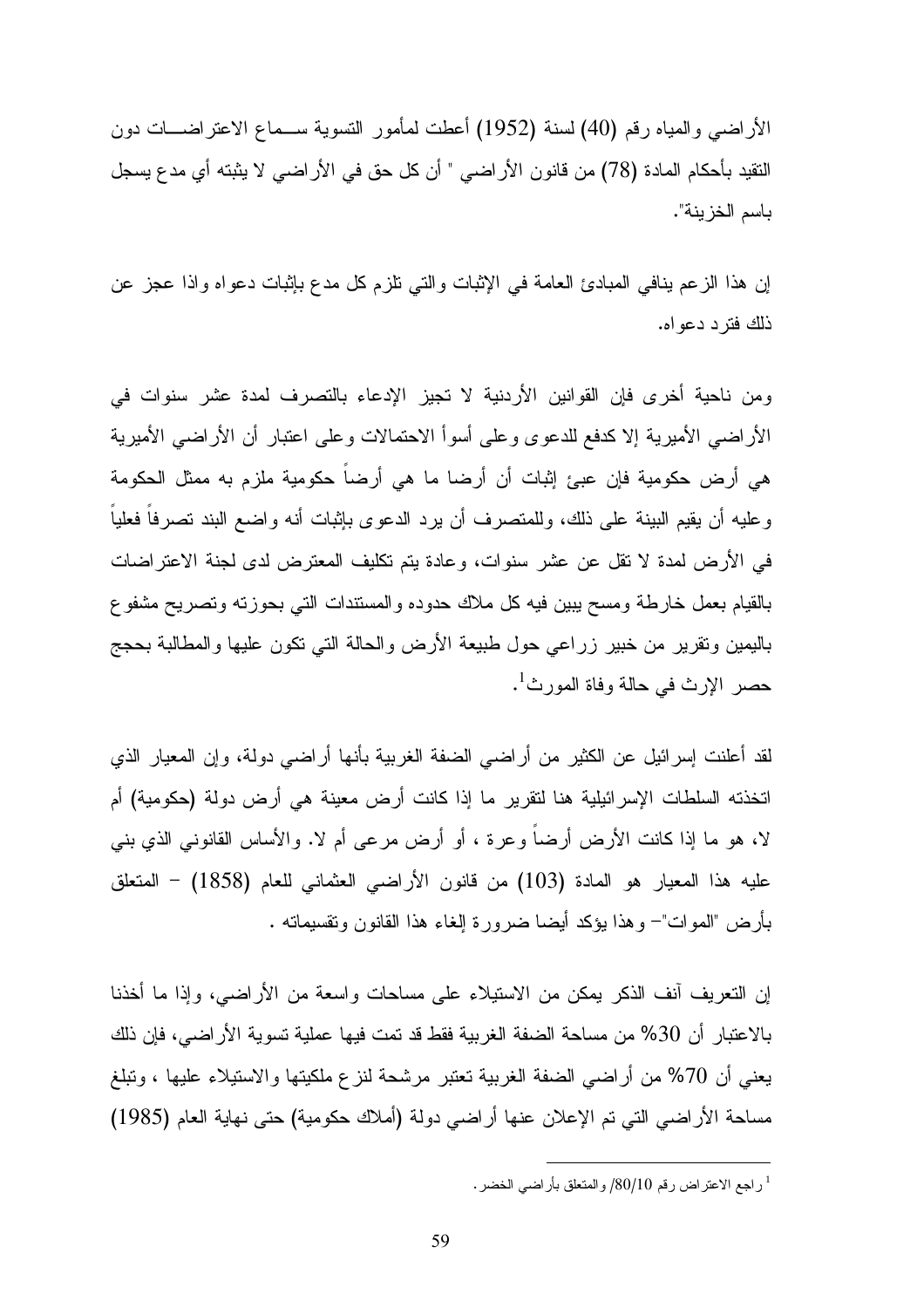حوالي (1.700.000 دونم) (مليون وسبعمائة ألف دونم) وهي تساوي (%80) من مجموع الأراضي التي خطط الحكم العسكري للاستيلاء عليها والبالغ مساحتها (2150000) دونم وهي  $^{-1}$ تشكل (39%) من مساحة الضفة الغربية البالغة (5.500.0000) دونم

وأرى أن ما قامت به إسرائيل بالسيطرة على مختلف أنواع الأراضي السالفة الذكر، إنما كان بحجة أنها أراضي دولة، كما تم توضيحه، ولا شك أن هذا التصرف من قبل سلطات الاحتلال الإسرائيلي إنما يلقى سنداً قانونياً، بالإضافة لما ذكر من حجج تم ذكرها، مسندة إلى أصحابها، والسند من وجهة نظري يتمثل بما جاء في مرسوم دستور فلسطين لسنة (1921)، أن مرسوم دستور فلسطين قد استحدث نوعاً سادساً من الأراضي، ألا وهو (الأراضي العامة)، والتي قصد منها سيطرة المندوب السامي على أراضي فلسطين .

### الفرع الثالث : إغلاق الأراضي بحجة أنها حدائق عمومية

لم يأل الاحتلال الإسرائيلي جهداً في محاولته التضييق على الفلسطينيين في الضفة الغربية وذلك عن طريق منعهم من الوصول إلى أراضيهم والسيطرة عليها، ومن هذه الأساليب، اعتبار الأراضي حدائق عامة، فالأمر العسكري الإسرائيلي رقم (89) والذي صدر بتاريخ 16/8/ ،1967 يرتبط ارتباطاً وثيقاً بسلطة الحدائق الوطنية والمحافظة على الطبيعة الإسرائيلية، والتي تم إنشاؤها في عام 1963، حيث يعطي الأمر العسكري (89) الصلاحية لتلك السلطة (الإدارة)، بأن تقوم بالإشراف على الحدائق العمومية في الضفة الغربية .

### الفرع الرابع: السيطرة على الأراضي بحجة أنها مناطق أثرية ومناطق طبيعية

 $\overline{a}$ 

#### -أ اغلاق الأراضي بحجة أنها مناطق أثرية

أفرد الاحتلال أحكاماً خاصة بالمناطق الأثرية، وذلك في الأمر العسكري رقم (119) الذي أصدره بتاريخ 16/9/ 1967 ( أمر بأمور المناطق الأثرية)، حيث أعطى كافة الصلاحيات المتعلقة بالآثار في الضفة الغربية وأناطها إلى المسؤول عن الآثار والذي قام (القائد العسكري

<sup>1</sup> حلبي، ،1986 ص29: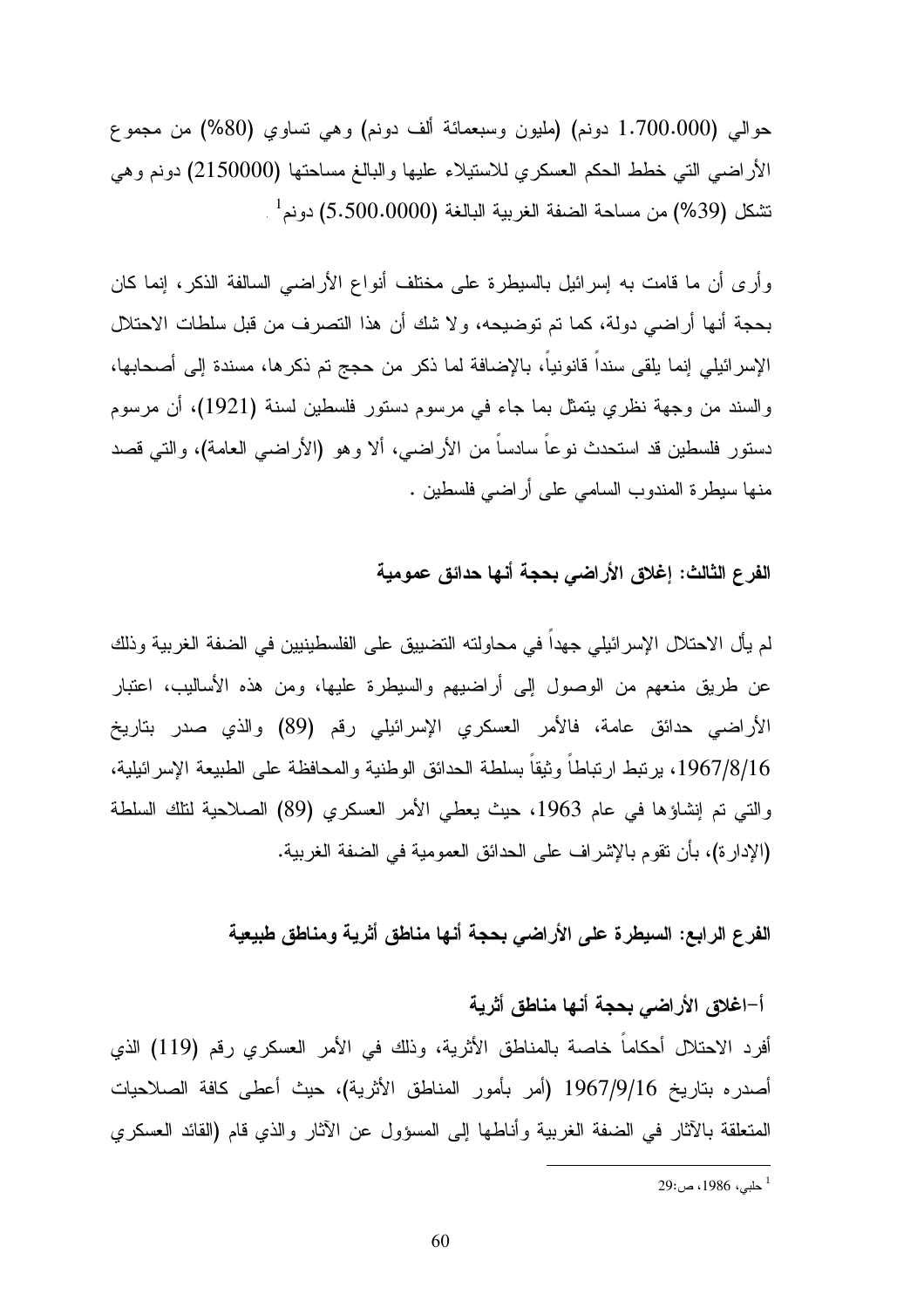الإسرائيلي) بتعيينه بموجب الأمر العسكري رقم (119) المشار إليه، كما أصدرت سلطات الاحتلال العديد من الأوامر، والتي حددت الكثير من الأماكن القديمة في المدن والقرى الفلسطينية على أنها أماكن أثرية، والكثير من قطع الأراضي على أنها أراضي تحتوي على أماكن أثرية، ومنعت أصحاب تلك الأراضي من البناء فيها، أو الاستفادة منها بأي صورة من الصور، وإمعاناً من القائد العسكري بالسيطرة المطلقة على الآثار في الضفة الغربية قام بإصدار الأمر العسكري رقم (1166) أمر بأمور الآثار القديمة، بتاريخ 1/5/ ،1986 والذي تم بموجبه إلغاء الأمر العسكري رقم (119) وتعديلاته، وأكد في الأمر الجديد (1166) على إناطة كافة الصلاحيات للمسؤول في الإدارة المدنية الإسرائيلية .

ب- السيطرة على الأراضي بحجة أنها مناطق طبيعية (محميات طبيعية)

سيطرت اسرائيل على الأراضي بحجة أنها مناطق طبيعية (محميات طبيعية)، حيث أصدر القائد العسكري الإسرائيلي لمنطقة الضفة الغربية العديد من الأوامر العسكرية، والتي هدف من خلالها إلى تحديد بعض المناطق في الضفة الغربية على أنها مناطق طبيعية .

فأصدر الأمر العسكري رقم (166) بتاريخ ( 10 تشرين الثاني 1967)، والذي أسند بموجب المادة الأولى منه صلاحية الإشراف على المناطق الطبيعية إلى السلطة التي عينت في إسرائيل بمقتضى القانون كسلطة مسؤولة عن مراقبة وصيانة المناطق الطبيعية . ومن ثم أصدر الأمر العسكري رقم (166) وتبعه الأمر العسكري رقم (239) الصادر بتاريخ ( 27 آذار 1968 ، ) والأمر (363) الصادر بتاريخ ( 22 كانون الأول 1969)، والذي جاء لاغياً للأمرين السابقين (166 (و) 239) المشار اليهما حيث حل الأمر رقم (363) محلهما وعدل من أحكامهما وأصبح هذا الأمر ساري المفعول بأمور المناطق الطبيعية .

وأياً يكن من أمر من الأحكام التي تضمنها الأمر العسكري رقم (363) ومن قبله الأمران (166 (و) 239) وتعديلاتها جاءت بأحكام مشتركة جوهرها حظر المساس بالحيوان، أو النبات، أو الجماد، أو الماء، أو أي شيء آخر في منطقة طبيعية تم تحديدها بموجب الأمر العسكري رقم (166)، أو الأمر (239) وفي نهاية المطاف تم جمع تلك المناطق بالأمر (363) وكما تم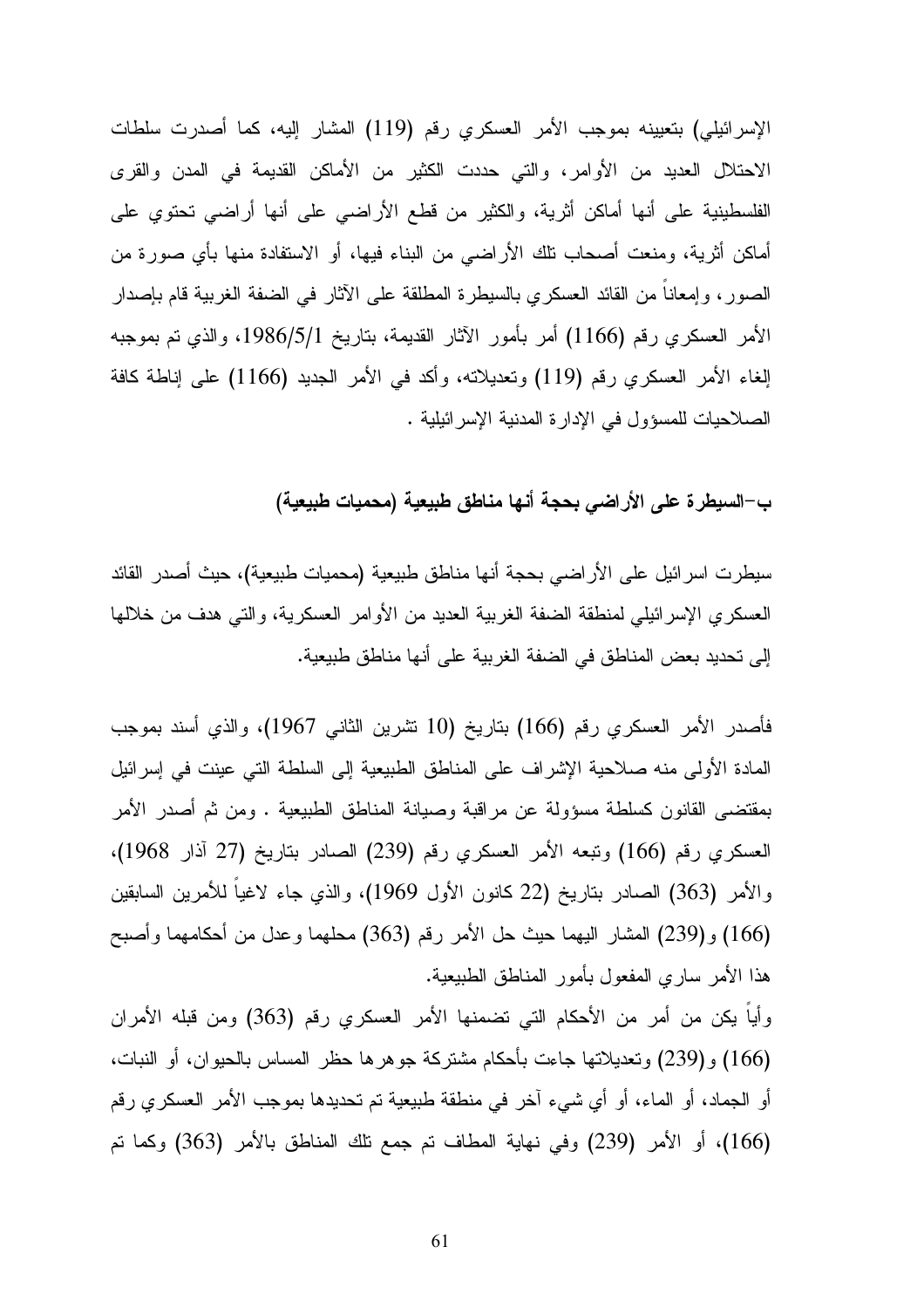تحديدها بالخرائط المرفقة مع ذلك الأمر. ولقد منعت المادة 2( ) من الأمر (277) المعدل للأمر (166) البناء في المناطق الطبيعية إلا بموافقة الحاكم العسكري للمنطقة، هذا بالإضافة إلى حظر الرعي وقطف النباتات والصيد في تلك المناطق .

#### المطلب الثاني :

### الأمر العسكري رقم 291 لسنة 1968 تعطيل أعمال التسوية

المشرع الأردني وبموجب أحكام قانون تسوية الأراضي والمياه قد سعى إلى حسم الخلافات والنزاعات وحلها، وذلك عن طريق تثبيت تلك الملكيات باسم أصحابها، ومن ثم إصدار سندات تسجيل باسم مالكيها، تلك السندات التي لا يجوز الطعن بها بأي صورة من الصور، وحظر كذلك على أية محكمة في المملكة الأردنية الهاشمية سماع تلك الطعون، وبذلك يتم تثبيت الملكيات باسم أصحابها، بحيث لا تستطيع أية جهة بعد ذلك أن تنازع أصحاب الملكيات في ملكياتهم ولا تستطيع أية جهة أن تنزع ملك احد ممن تمت التسوية على أراضيهم إلا وفقاً لأحكام القانون .

بعد أن أتمت القوات الإسرائيلية احتلال الضفة الغربية، قامت بإصدار الأمر العسكري رقم (291) لسنة (1968) والصادر بتاريخ 19/ كانون الأول 1968 والمسمى بأمر بأمور تسوية الأراضـي والمياه (الضفة الغربية) رقم (291) لسنة (1968)، حيث قام بتعيين مسؤول من قبله لتولي ذلك الملف وذلك بموجب المادة 1( ) من الأمر وأبقى على مدلول أمر التسوية، ومحكمة التسوية، وجدول التسجيل، ومدير الأراضي، حسب مدلولها كما جاءت في قانون تسوية الأراضي والمياه رقم (40) لسنة (1952)، حيث خول للمسؤول الإسرائيلي الذي قام بتعيينه كافة الصلاحيات التي كانت مخولة لمدير دائرة الأراضي والمساحة بموجب القانون، وذلك اعتباراً من تاريخ اليوم المحدد في الأمر العسكري، وهو يوم 1 كانون الثاني 1969 حيث بدأ سريان مفعول ذلك الأمر في ذلك التاريخ .

لقد جاء الأمر العسكري رقم 291 بأحكام هامة، لا بل غاية في الخطورة، وذلك في محاولة من الاحتلال الإسرائيلي - ولإدراكه مدى أهمية التسوية - لعرقلة عملية التسوية التي كانت سارية في الضفة الغربية، فقد نص في المادة 3 الفقرة أ من الأمر العسكري رقم (291) على تعطيل مفعول أمر التسوية وأي إجراء اتخذ بموجب أمر التسوية .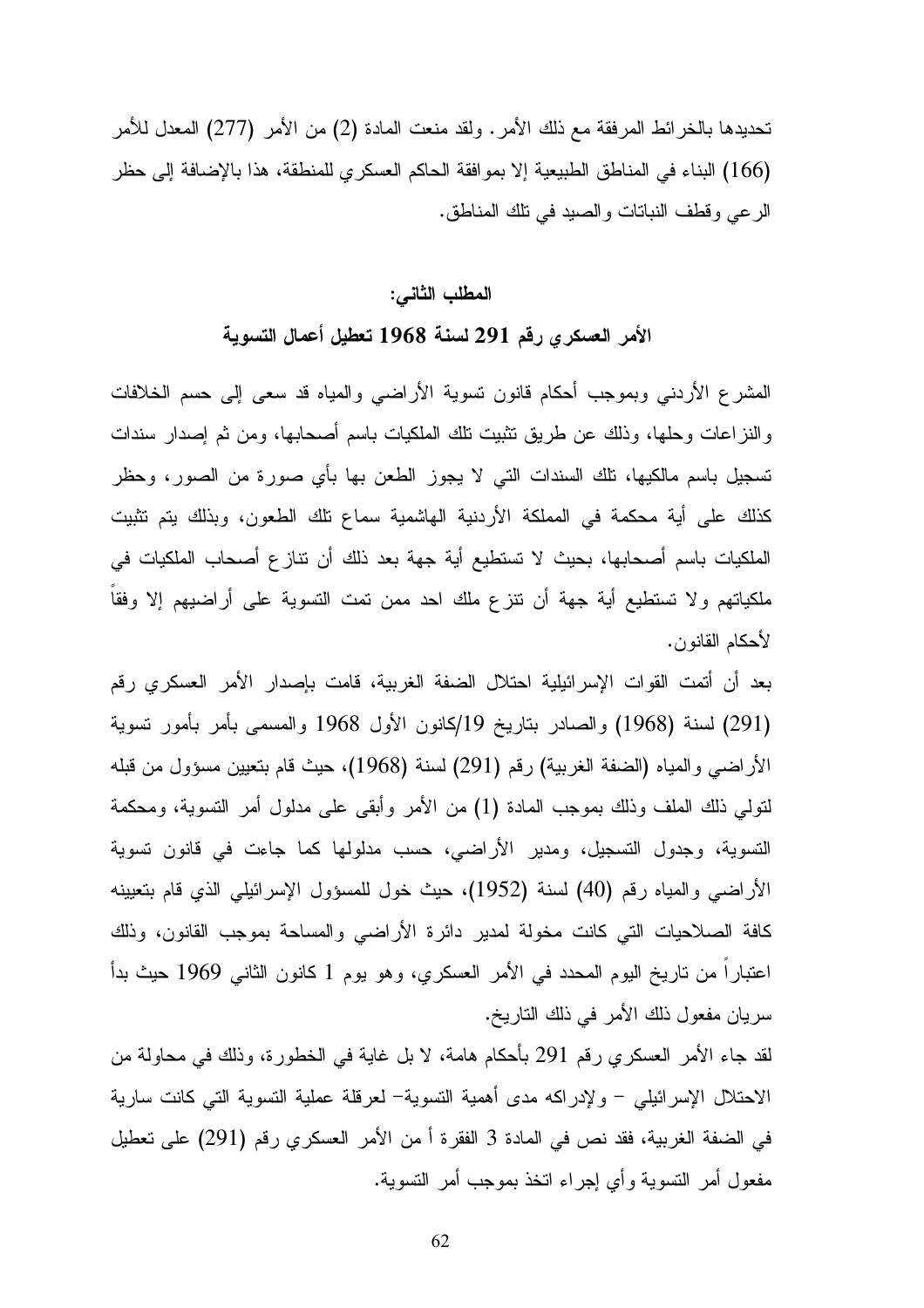# الفصل الثاني : التسوية في فلسطين

بعد أن بينت في ا**لفصل الأول** من هذا البحث الوضعية القانونية للأراضي في فلسطين عبر الحقب التي مرت، فإنني وفي الفصل الثاني من هذا البحث سأتعمق أكثر في موضوع التسوية وذلك لتبيان جميع جوانبها القانونية والواقعية والفنية في فلسطين، وذلك عبر تقسيم هذا الفصل إلى ثلاث مباحث، أخصص المبحث الأول لبحث تسوية الأراضي في فلسطين عبر التاريخ وفي المبحث الثاني سأقوم بالتعريف بالتسوية ومراحلها، أما المبحث الثالث فسأتحدث فيه عن أهمية التسوية .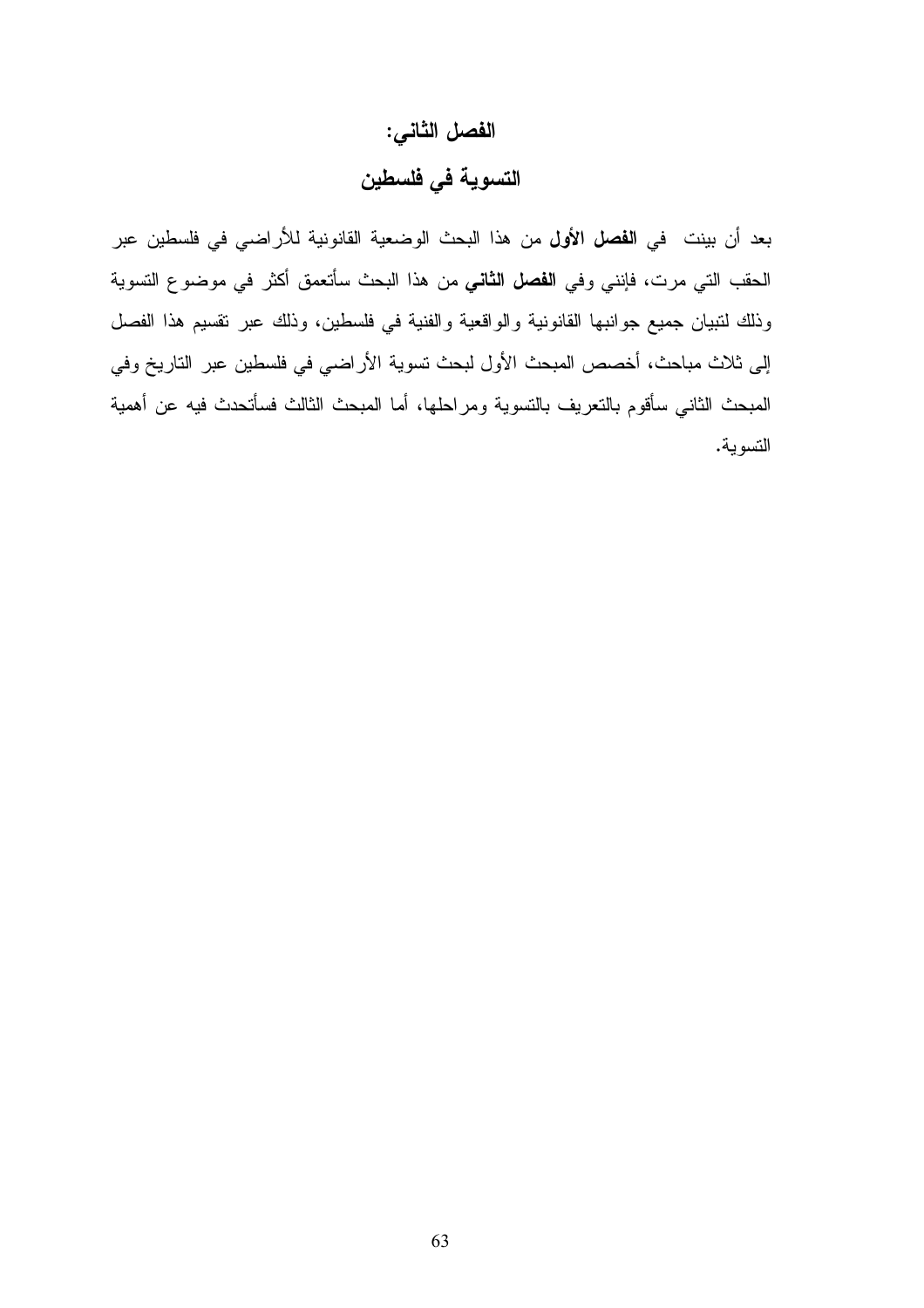### المبحث الأول: التسوية في فلسطين عبر التاريخ .

تبلغ مساحة فلسطين 26.320 كيلو متراً مربعاً، أقيمت إسرائيل علـى جـزء منهـا مسـاحته 20.325 كيلو متراً مربعاً، وتبلغ مساحة الأراضي الفلسطينية في إسرائيل 18.643 كيلو متـراً مربعاً، أي 92 في المائة من مساحة إسرائيل، بما في ذلك أرضي الفلسطينيين البـاقين هنـاك . وعند تقدير مساحة الأرض الفلسطينية، فإن أفضل طريقة هي طرح مساحة الأرض اليهودية من مجموع مساحة فلسطين، وذلك لأن المهاجرين اليهود كانوا حريصين على تسـجيل ممتلكـات لإثبات وجودهم في البلاد، خصوصاً وأن الشراء كانت تقوم به شركات استيطانية تمسك دفـاتر منظمة .

تبلغ مساحة الأرض اليهودية 1.682 كيلو متراً مربعاً عـام ،1948 منهـا 181 كلـم مربـع امتيازات محدودة الأجل منحتها حكومة الانتداب، ومنها حصص في أراضي مشاع، لذلك فـإن المسجل منها قانوناً أقل من ذلك.

بلغت مساحة الأراضي المسجلة باسم الصندوق القومي اليهودي، الذي يملك 52.2 في المائة من أملاك اليهود 856.000 دونم فقط (1كم مربع1000 = دونم) وأياً كانـت مسـاحة الأراضـي المسجلة لليهود، ومعترف بها قانوناً، فإنها أقل بكثير من مسـاحة الأراضـي الواقعـة تحـت سيطرتهم قبيل حرب 1948 التي يزعمون أنها ملك خاص لهم.

باقي أراضي فلسطين هي ملك خاص وعام لأهلها على مدى القرون، وكانت مملوكة لهم حسب القانون العثماني ونظام الطابو يفلحونها ويدفعون عنها الضـرائب . وعنـدما تسـلمت حكومـة الانتداب الحكم، كان غرضها الأول مسح الأراضي من أجل معرفة الأراضي التي يملكها اليهود والاستيطان بها عملاً بوعد بلفور، لذلك قامت بعمل خرائط مساحية كاملـة لفلسـطين، ريفهـا وحضرها، ثم أنشأت إدارة "التسوية" لتحديد ملكية الأراضي وتحويلها مـن العقـود العثمانيـة الوصفية إلى قطع وقسائم مرقمة على الخرائط بحيث يسهل نسبة الملكية للمكان، لكن بريطانيا لم تنجز هذه المهمة لكل فلسطين.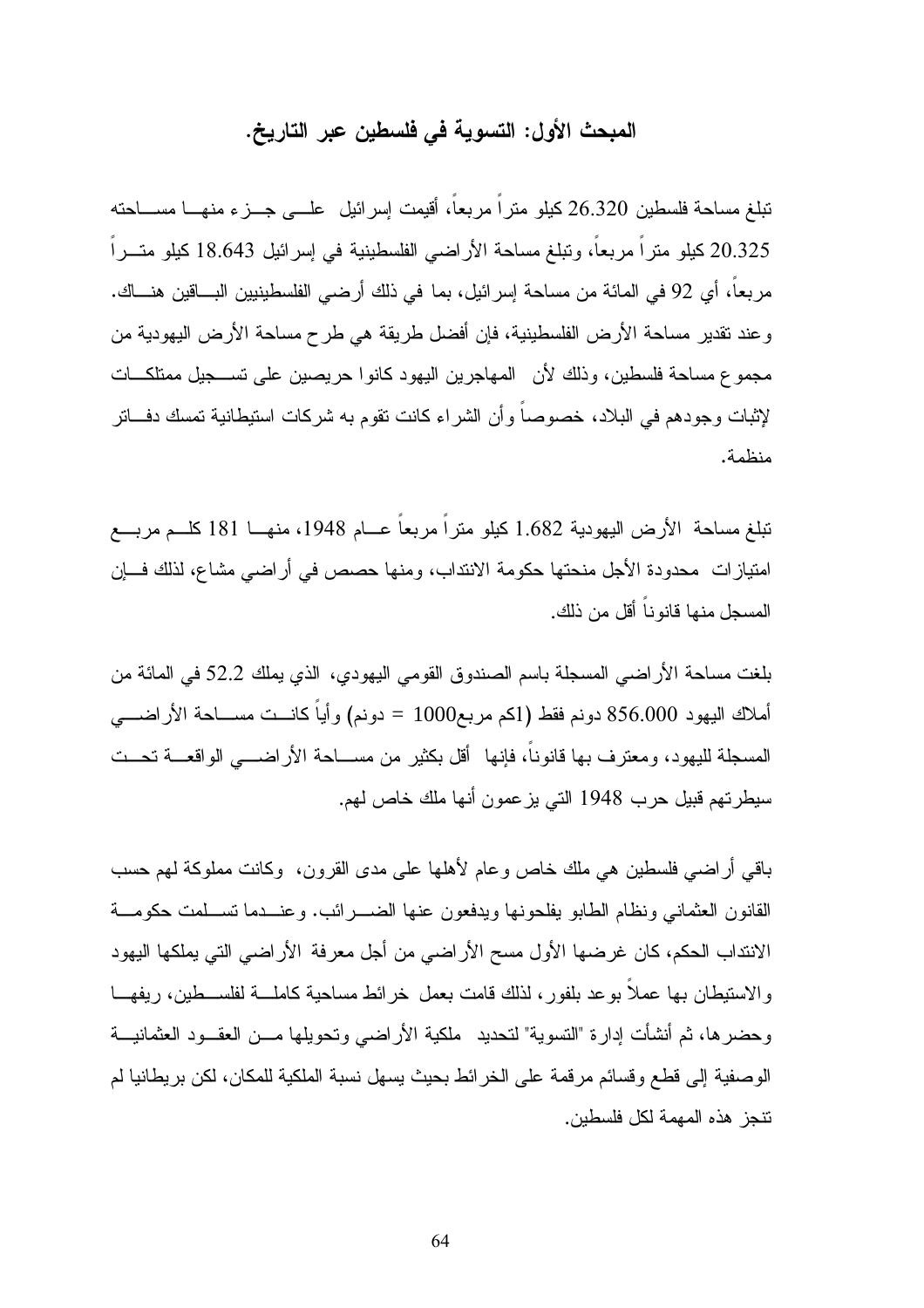وعندما جاء الحكم الأردني تابع عملية تسـوية الاراضي وقد أنجزت جزءا بسـيطا ثـم أتـى الاحتلال الإسرائيلي ليوقف عملية التسوية بموجب الأمر العسكري رقم (291) لما للتسوية من أهمية في الحفاظ على الأرض وحماية الملكية من أي تجاوزات أو اعتداءات ومن الاستيلاء .

وعليه فإنني وفي هذا الباب سأتحدث عن التسوية تبعا للحقب التاريخية التي مرت بها فلسطين، حيث أنني سأخصص الفرع الأول لمعرفة التسوية في فلسطين في الحقبة التركية، وفي الفـرع الثاني فإنني سأخصصه لبحث التسوية في فلسطين في الحقبة الإنجليزية، وفي الفـرع الثالـث سأبحث التسوية في حقبة الحكم الأردني، وفي الفرع الرابع فإننا سنقوم ببحـث التسـوية فـي فلسطين في ظل الاحتلال الإسرائيلي، أما الفرع الخامس فإنني سأخصصه لبحث التسوية فـي عهد السلطة الفلسطينية .

### المطلب الأول: تسوية الأراضي في فلسطين في العهد التركي .

امتد الفتح الإسلامي من الجزيرة العربية ليشمل بلاد الشام، حيث فرض المسـلمون سـيطرتهم على البلاد المفتوحة وكان الدستور الأساس فيها هو القرآن الكريم، مما أدى إلى تطبيق قواعـد الشريعة الاسلامية على هذه البلاد بعد فتحها، فكانت النتيجة استقرار الأمن فيها .

وقد أصدرت السلطات التركية العديد من القوانين ذات العلاقـة بتسـوية الأراضـي والميـاه والتسجيل في فلسطين ومن أهم تلك القوانين قانون الأراضي عام 1858، واعقب ذلك صـــدور لائحة تعليمات بحق سندات الطابو عام 1859، وكذلك قانون الطابو عام 1861 وملحقاته عــام . 1867

أكد قانون الأراضي (المادة 3 والمواد مـن 8 – 132) علـى وجـوب حصـول المتصـرف بالأراضي الأميرية والموقوفة على سند طابو موشح بالطغرة السلطانية ولم يبـين الخطـوات العملية لتوثيق القيود ومنح السندات وإنما ترك ذلك إلى أنظمة الطابو اللاحقة على صدوره حيث صدرت ما بين (1274 هــ \ 1858 م الى 1276 هــ \ 1859 م) والتي بينــت بالتفصــيل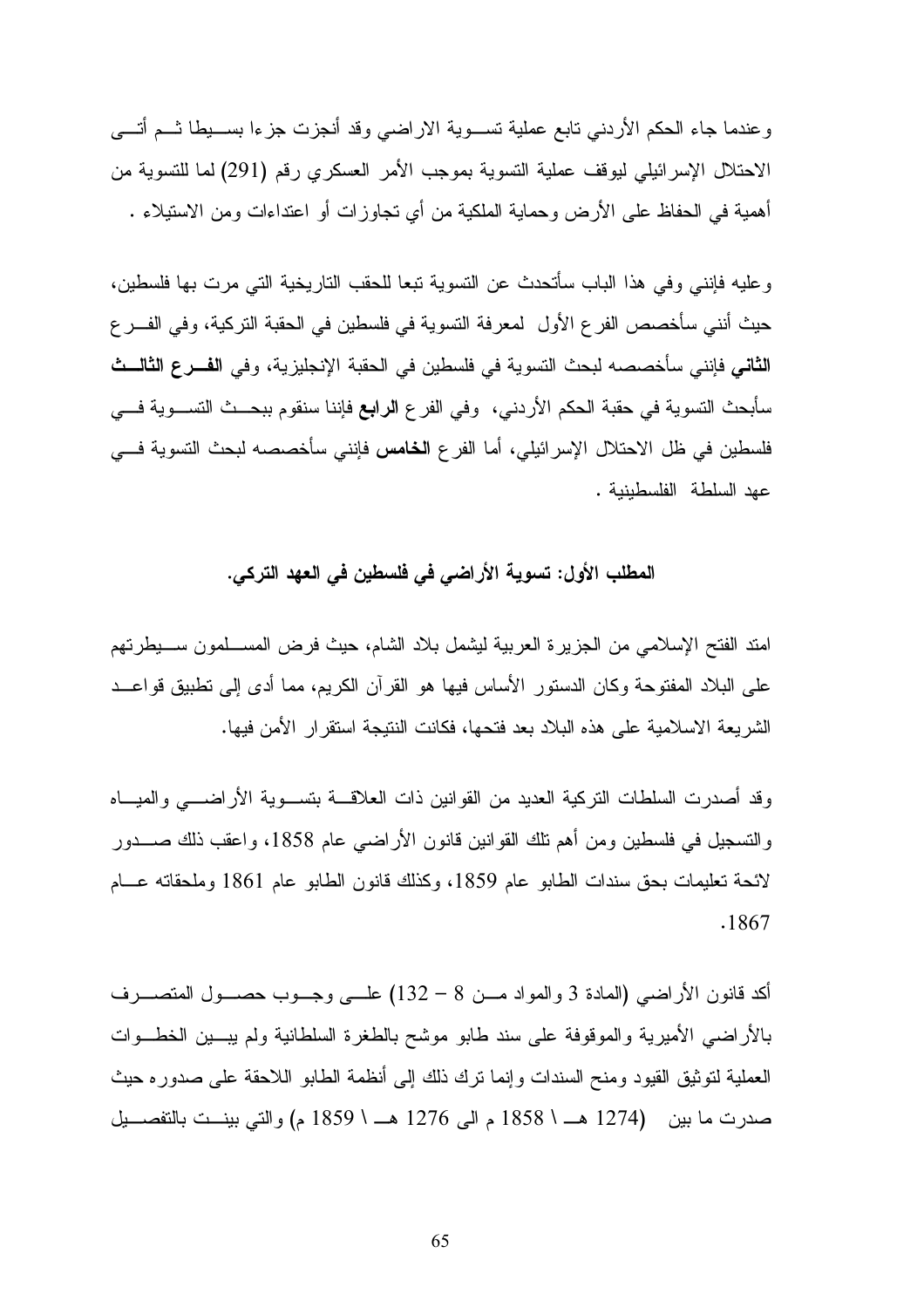الإجراءات العملية لمنحها، يوجد في مركز الوثائق والمخطوطات في الجامعة الأردنيـة دفـاتر طابو عثمانية يرجع تاريخها إلى القرنين السادس عشر والسابع عشر الميلاديين<sup>1</sup> .

وقد كان السكان يتصرفون بالأراضي وبإيديهم سندات ووثائق تتمثل فـي بـ راءات الاوقـاف والاقطاعات السلطانية الخاصة بزعامات وتيمارجية الزعامات المحلية وسندات الطابو والحجج الشرعية الصادرة عن مأموري الأراضي والمحاكم الشرعية والتيمارجية. حيث كان يوجد فـي المحاكم الشرعية موظف خاص يعنى بشؤون الأراضىي يعرف بمأمور الأملاك والعقارات<sup>2</sup> وقد دفعتهم ثقتهم بالقضاء الشرعي إلى تسجيل براءات الأراضي المشـمولة بالإقطـاع والأوقـاف وغيرها في سجلات المحاكم الشرعية كي يجري الرجوع إلى أصولها في السجلات إذا أتلفت أو ضاعت، أو إذا وقعت مخاصمات بشأنها. وكان يجري التصرف ببعض الأراضي دون وثـائق وحجج شرعيه مثل أراضي القبائل البدوية المخيمة في بوادي بئر السبع<sup>3</sup>.

## عملية التسوية التركية كانت تمر بثلاث مراحل أولا – الطابو

بدأ تسجيل الأراضي في القدس عندما فتحت دائرة طابو مستقلة ملحقة بسراي الحكومـة يقـوم على إدارتها موظف خاص يعرف ب (مأمور الطابو) أو (الدفتر الخاقاني) يساعده فـي العمـل عدد من الكتبة والمهندسين والمساحين، كما يساعده مهندسوا البلدية والنافعة (دائـرة الأشـغال ) وكانت دائرة الطابو تتألف من غرفتين ثم أخذت في التوسع نتيجة للتوسع في أعمـال المسـح والتسجيل وزيادة أعداد السجلات والملفات والمخططات<sup>4</sup>

وكان كتبة الطابو يتم انتخابهم من (كتبة المحاكم والنفوس والأقضية) ممن تتوفر فـيهم اللياقـة والأهلية .

 $8$  دفتر مفصل لواء اللجون ( طابو دفتري ) ، 1005 ه $^{-1}$  م ص $^{-1}$ 

<sup>2</sup> دكتور أمين أبو السعود ملكية الأراضي في متصرفية القدس 1858 – 1918 ص 505 الطبعة الأولى ، الناشر مؤوسسة عبدالحميد شومان – عمان 1996

<sup>3</sup> المرجع السابق دكتور أمين أبو السعود ملكية الأراضي في متصرفية القدس 1858 – 1918 ص 505 الطبعة الأولى ، الناشر مؤوسسة عبدالحميد شومان – عمان 1996ص505

<sup>4</sup> دكتور أمين أبو السعود ملكية الأراضي في متصرفية القدس 1858 – 1918 ص 505 الطبعة الأولى ، الناشر مؤوسسة عبدالحميد شومان – عمان 1996ص 483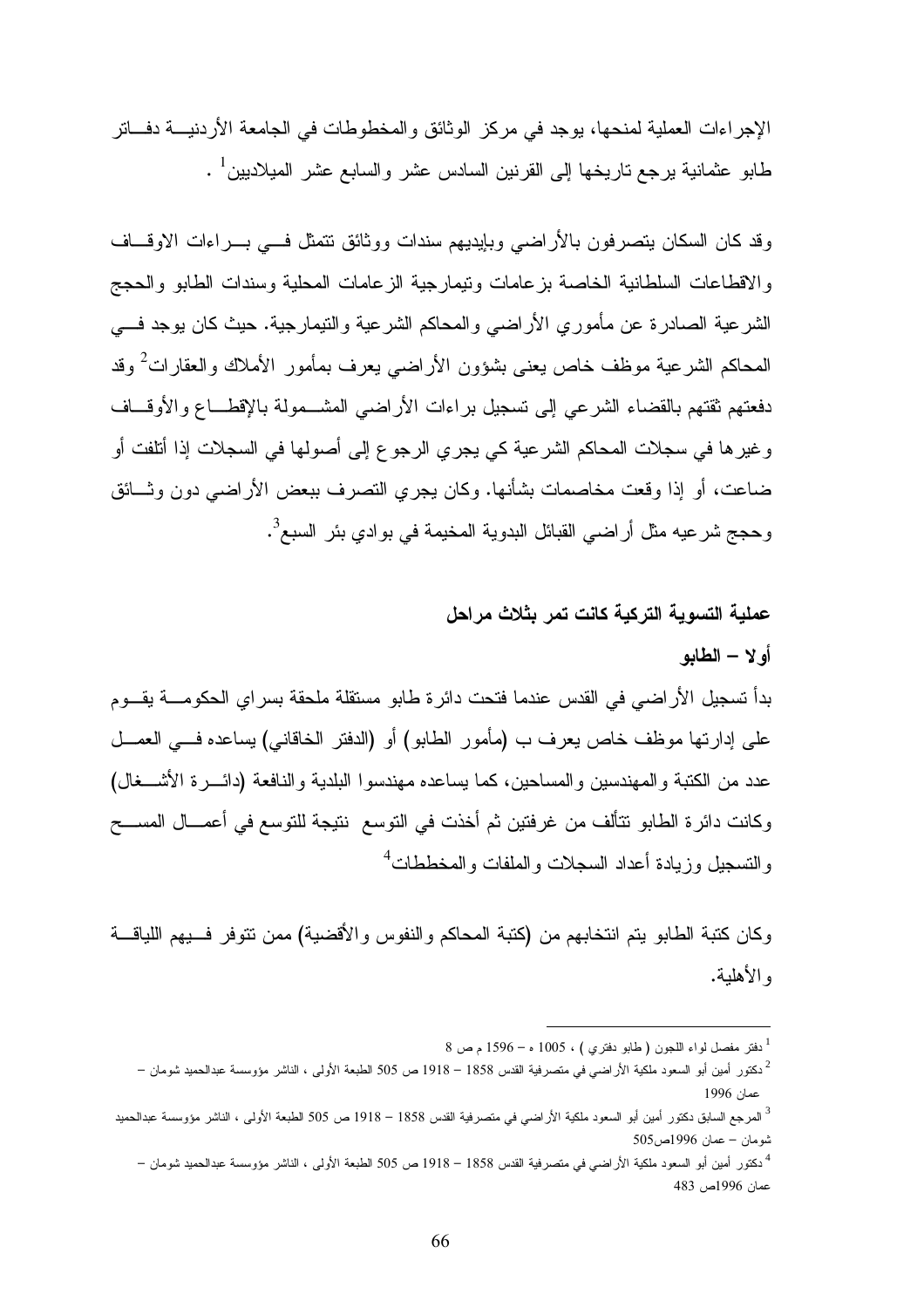ثانيا - المسح

تركز نشاط العمل الميداني لدوائر الطابو في المراكز الإدارية ولقد تركز على مسـح وإفـراز الأراضي غير المغطاة بالمباني داخل الأحياء والتخوم القريبة منها في المدن، يساعدها في ذلك مهندسو البلديات ولجان التنظيم في تحديد أبعاد القطع وما أفرز منها في وحدات قوامها الـذراع والمتر والدونم، وضرب العلامات الفارقة بناءا على قياس أبعادها، ورسم المخططات والخرائط الخاصة، وإعطاء كل قطعة منها رقما خاصا .

وبناءا على سجلات المحاكم الشرعية في نابلس فأن عمل لجان المساحة لم يبدأ عمليا إلا بعـد عشر سنوات على صدور قانون الأراضي وأنظمته و بعد صدور قانون تملك الأجانب حيث تم وضع تنظيمات الأراضي موضع التنفيذ وذلك بهدف ضبط عائدات الخزينـة بصـورة أفضـل وإضفاء نوع من الرقابة على رعايا الدول الأجنبية الموقعة على الشروط الواردة في القـانون ، ومنع رعايا الدول غير الموقعة من التملك .

عهدت الدولة للولاة والمتصرفين والقائممقامين ومديري النـواحي بتشـكيل لجـان المسـاحة وتزويدها بالكتب الرسمية لقراءتها أمام السكان إيذانا بالشروع بعملية المسح وتختلف تكوينات اللجان عن بعضها وفقا لاعتبارات الزمان والمكان<sup>1</sup> والجهة القائمة على نشكيلها ، وكان رجال الأمن يرافقون لجان المسح لحفظ الأمن والنظام ومنع التعديات على مندوبي دوائر الطابو .

وبعد أن يفرغ مندوب دائرة الطابو من قراءة أوامر المسح والتسجيل الصـادرة عـن الحكـام الإداريين أمام أهالي القصبة أو القرية إيذانا ببدء عمليات المسح ، تأخذ اللجنـة بـالتجول فـي الأراضي ابتداءا من نقطة عشوائية على طرف العمران، إلى أن تقـف عنـد حـدود المواقـع المجاورة ، وكان يتم إدراج أسماء بعض الأهالي في عضوية اللجنة المكلفة بالمسح والتسـجيل نظرا للخبرة والدراية التي يتمتعون بها في مسح الأراضي وتقسيمها ولمعرفتهم بحدود قـريتهم مع القرى المجاورة ، كما كان يتم استدعاء المتصرفين بالأراضي المتاخمة للحـدود للإطـلاع على ترسيم الحدود مباشرة .

<sup>1</sup> دفتر يوقلمة اندرو ص 30 . دفتر (14 ) يوقلمة أراضي موقوفة ص 18 سجلات محكمة نابلس الشرعية ص 20 " مركز الوثائق والمخطوطات" الجامعة الأردنية .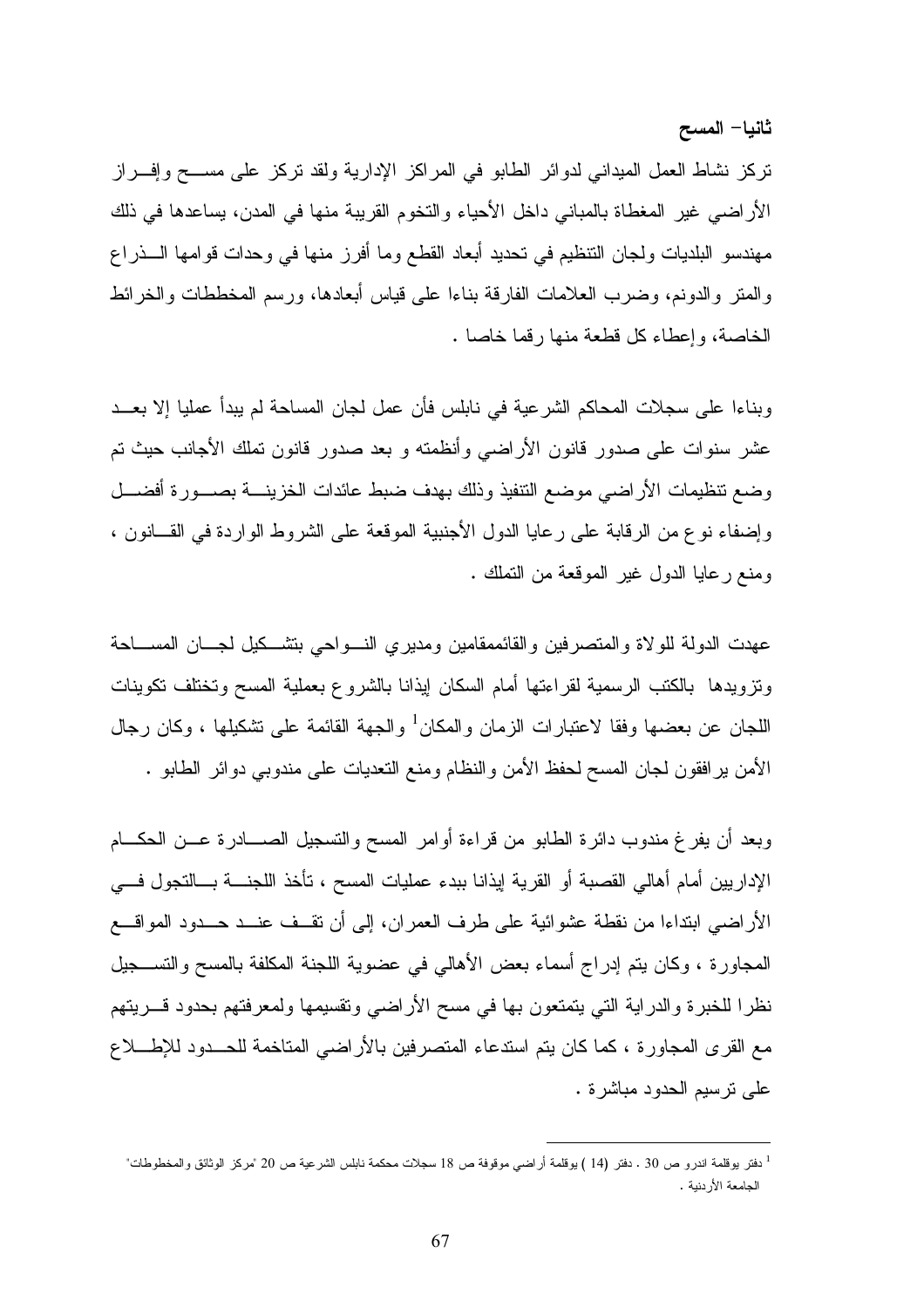واستنادا إلى قوائم أسماء المتصرفين بالأرض والمعلومات المتوفرة عن كل منهم لدى المخاتير وهيئة الاختيارية وشيوخ العائلات والحمايل تجري مسوحات الأراضي قطعة فقطعة متبعين في ذلك عددا من الخطوات<sup>1</sup>.

- 1 الخطوة الأولى تتمثل في التعريف بالقطع المراد مسحها وتسجيلها وفقا للمسميات المحليـة المتداولة بين السكان (وهذا ما يتم العمل به حاليا) .
- 2 الخطوة الثانية هي ترسيم حدود قطع الأراضي بعلامات طبيعيـة يصـعب تغييرهـا أو إخفاؤها وتعكس واجهاتها الخارجية الحدود الفاصلة بــين القصـــبات والقــرى<sup>2</sup> وكانــت بالاستناد إلى المادة (47) من قانون الأراضي العثماني لا تعطي وزنا للقياسات الصغيرة التي نصت على أنه " الأراضي المفرغة بتعيين وإظهار الحدود فإن ذكر بها الـدونم أو الذراع أو لم يذكر فلا اعتبار للدونم أو الذراع ، بل تعتبر الحدود فقط ".

وإذا ما اندرست حدود القصبات والقرى تطبق الإجراءات التي نصت عليها المـادة 126 مـن قانون الأراضي والتي تقضي بخروج المسنين والكهول من ذوي الخبرة والمعرفة بالحدود مـن الأهالي لحل خلافات الحدود بين المواقع المأهولة .

ومن العلامات البارزة التي استخدمت علامات فارقة بين القطع والمواقع المأهولة، الطريق العام ومجرى الوادي والجبل وغيرها<sup>3</sup> .

حاول المتصرفين اتباع عدة طرق بهدف الحفاظ على ثبات واستمرارية الحدود بين القطع مـن العوارض الطبيعية، لهذا قاموا بتثبيت أعمدة خشبية ومعدنية في الأرض ، كما قاموا بدفن مواد غير قابلة للتحلل في مواضع مختلفة من الحد على عمق معين كي لا تضرب فيها سكة الفدان . ومن أبرز هذه المواد الفحم والصدف وقشر البيض في التربة السوداء<sup>4</sup>. ومع تطــور عمليـــات المسح والإفراز في سبعينات القرن التاسع عشر وضعت مخططات هندسية بأبعاد محددة ميزت

 $\overline{a}$ 

4 موسى دوخان حيازة الأراضي في النظام الاقتصادي في فلسطين ص 125 – 134 .

 $^1$ دفتر 6 يوقلمة عين الشمس، شلا، عمورية، بيت سوسين ....، ص 1 – 170. دفتر  $15$  يوقلمة جليل ص 1 – 15 .

<sup>131 –</sup> سجلات محكمة القدس الشرعية " مركز الوثائق والمخطوطات " الجامعة الأردنية رقم 340 ص 125 – 131  $\,$ 

<sup>&</sup>lt;sup>3</sup> حول اسماء القطع وحدودها والخلافات على الترسيم يمكن الرجوع إلى دفاتر الطابو العثمانية الموجودة في دائرة الأراضي والمساحة الأردنية ، قسم التوثيق والتصوير عمان الأردن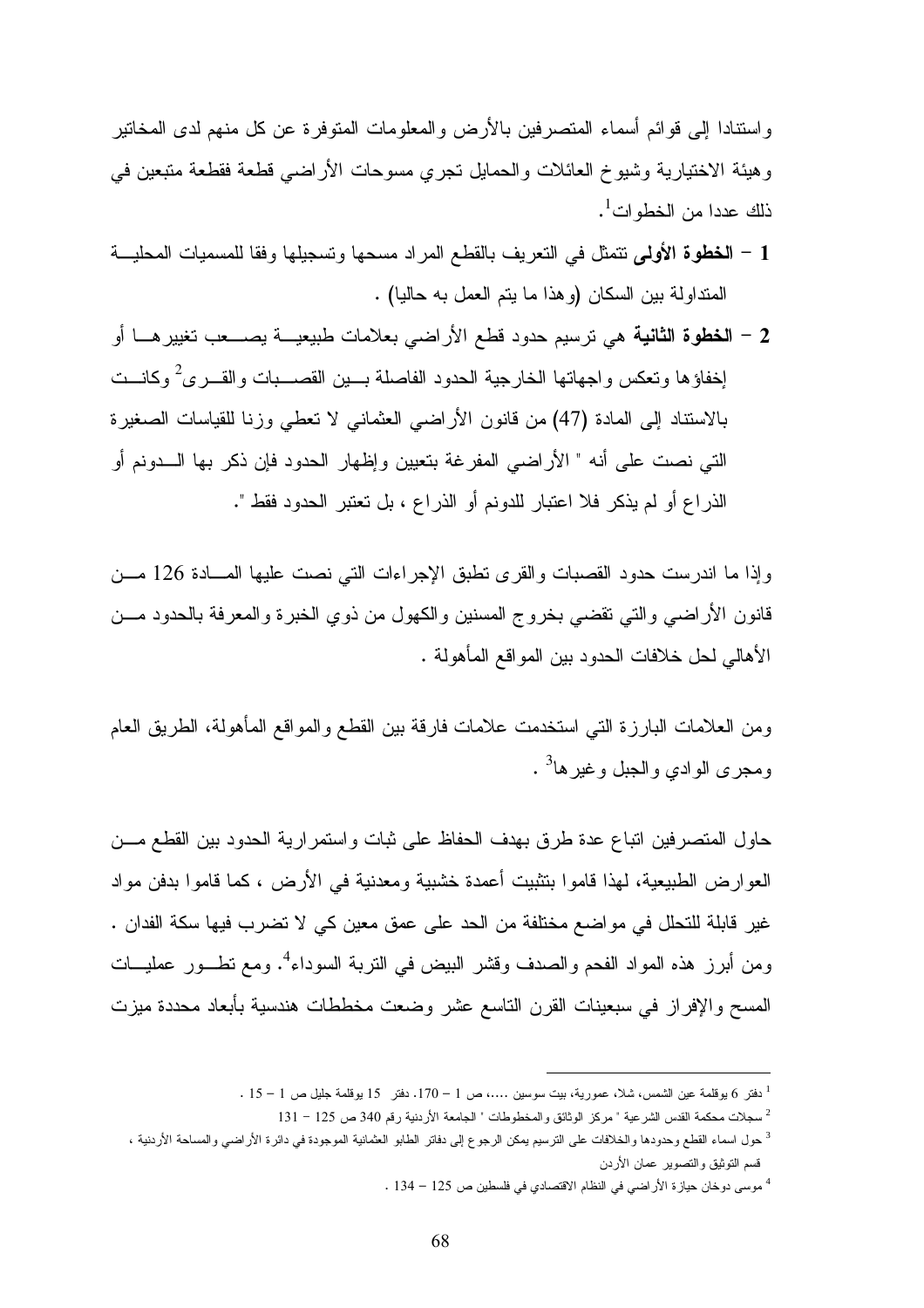الحدود بدقة في السهل والجبل بواسطة علامات حفرت على الصخور والحجارة وبنـاء كتـل أسمنتية<sup>1</sup> ومن ثم تحدد لجنة المسح والتسجيل ما إذا كانت قطع الأراضـي معطلـــة (لا يمــــارس عليها أي نشاط زراعي) أو مشجرة أو تستخدم في زراعة المحاصيل ومن ثم العمـل بأحكـام المادة (25) من قانون الأراضي والتي تنص على قلع الأشجار التي غرست دون الحصول على إذن مسبق من الدائرة قبل مضي ال (3) سنوات المحددة من تاريخ الزراعة، ومن ثـم تخمـين مساحة القطعة على وجه التقدير ويعتمد التخمين على إجماع جميع أعضاء اللجنة المؤلفة مـن الذوات والمتنفذين لذا فأن تقديراتهم كانت تفتقر للأسس العلمية حيث أن من يعلم قيمـة الأرض ومساحتها هو من يقوم بحراثتها والذي ليس من صالحه أن يكشف عن مساحتها لما يترتب على ذلك من ارتفاع ضرائب التسجيل .

3 – أما الخطوة الثالثة فتتمثل في التدقيق بأسماء المتصرفين ومن يملكون حــق القــرار بهــا والذين مر على تصرفهم مدة عشر سنوات كحد أدنى دون منازع، وتحديد نصيب كل منهم وفق قوائم الأسماء الموجودة لدى المخاتير .

لقد كان الهدف من عملية التسجيل برمتها التمييز بين الأراضي المستغلة والمعطلة والمحلولـة، الأمر الذي يقطع الطريق على من يحاول التهرب من الضريبة، وتخليص الأراضي الأميرية من الفوضى التي كانت تغوص بها أي تحقيق ايرادات للدولة .

ثالثا – التسجيل

تزامنت اجراءات التسجيل ومنح سندات الطابو مع عمليات المسح الميداني ، وقبل ذلك كما سبق وأشرت كان السكان يتصرفون بالأرض بموجب وثائق تتمثل في براءات الأوقاف والاقطاعات السلطانية الخاصة بزعامات وثيمارجية الزعامات المحلية وسندات الطابو والحجـج الشـرعية الصادرة عن مأموري الأراضي والمحاكم الشرعية .

<sup>1</sup> دفتر ضبط (41) ص 127 – 144 ، 178 . دفتر ضبط (55) ص 10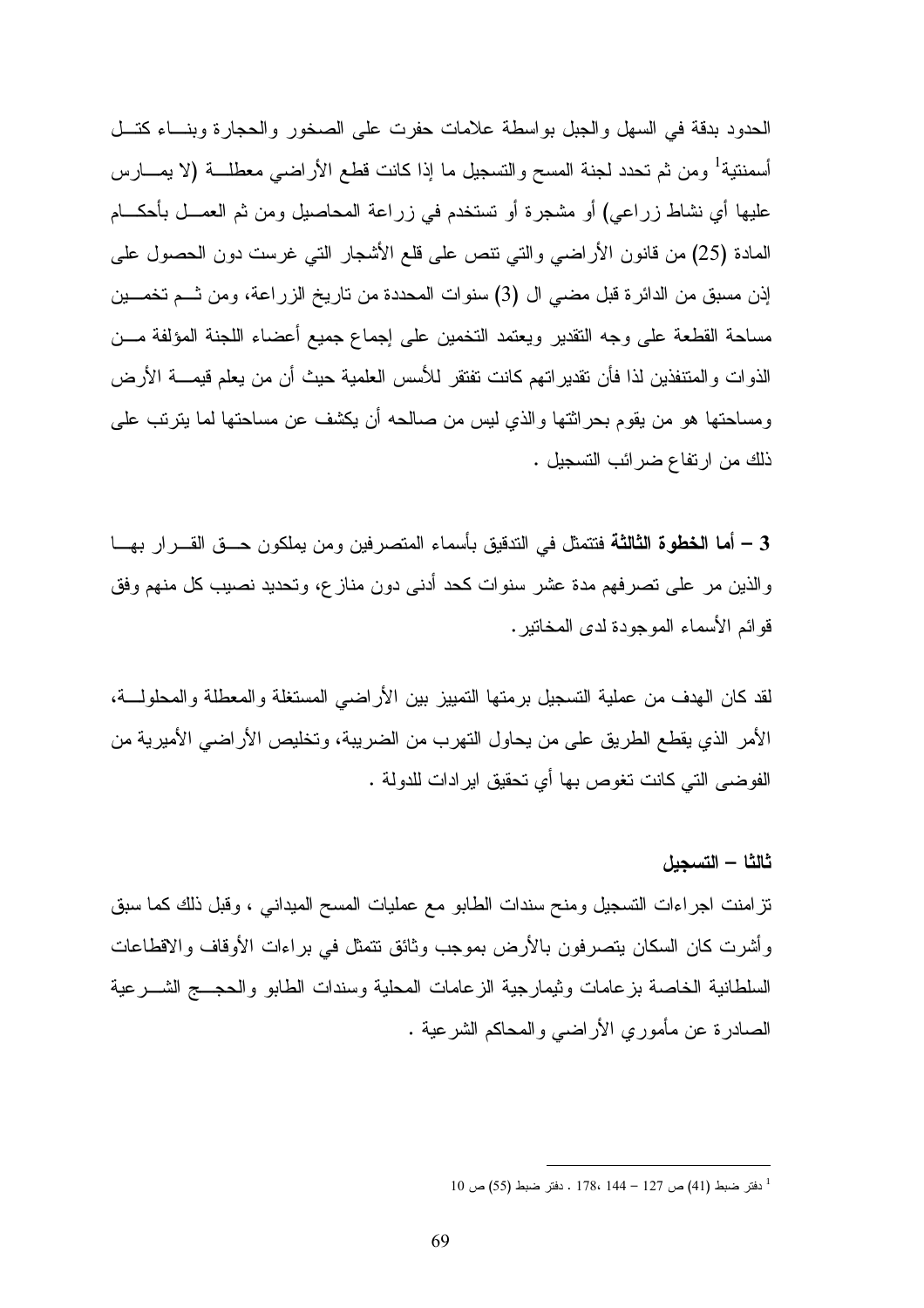وبعد تأسيس دائرة الطابو عام 1285 هـ \ 1868 م بدأت عمليات التسجيل المنظمة متزامنة مع انطلاق عجلة المسح الميداني، حيث كان يتم تسجيل أسماء قطع الأراضي وحدودها ومسـاحتها وحالتها الزراعية، والتمييز بين أنواعها الميري والموقوف والمتروك والموات والمملوك، وبيان قيمة التخمين والخرج (رسوم التسجيل) وثمن أوراق سندات الطابو، وأجرة كتابتها .

وبعد أن تنتهي اللجنة من مسح جميع أراضي الموقع، ودفع ما يترتب عليهـا للخزينـة، يقـوم مندوب الطابو بتعبئة نماذج أوراق العلم والخبر الموجودة في دفتر خـاص، وتحمـل أرقامـا متسلسلة من (1 - 100)، وتصدرها نظارة الدفتر خاقاني كسندات مؤقتة إلى حين ورود السندات الرسمية من نظارة الدفتر خاقاني<sup>1</sup>. وإيذانا بانتهاء عمليات المسح والتسجيل يذيل دفتر اليوقلمـــة بنص يكاد يكون متشابها في معظم الدفاتر، يصادق فيه مندوب الطابو وبقية أعضاء اللجنة على ما ورد فيه تمهيدا لرفعها إلى مجلس الإدارة الذي يتبعه الموقع من الناحية الإداريـة لدراسـتها والمصادقة عليها<sup>2</sup> وكانت المصادقة تتم بعد مطالعتها وتدقيقها ومراجعتهــا مراجعـــة متأنيـــة بحضور أعضاء المجلس، بمن فيهم الحكام الإداريون. وإذا ظهر خطأ في قيود الـدفاتر كـان يقتضي التصويب في دفاتر الطابو ومراسلة اسطنبول لاستبدال السندات بموجب التصحيح .

وكان المجلس بعد أن يصادق على الدفاتر يحيلها إلى دائرة الطابو كي تعبأ بناءا عليها أسـماء المتصرفين في الأراضي والمستحقين للسندات الرسمية، وتأدية ما يترتب عليهم من ضـرائب تسجيل لصندوق الخزينة في نموذج خاص، ثم تغلف نماذج كل موقع على حدة وترسـل إلـى نظارة الدفتر خاقاني لاستصدار السندات الرسمية وإرسالها إلى دائرة الطابو لتوزيعهـا علـى مستحقيها، وأخذ ورقة علم وخبر مؤقتة لإرسالها الى نظارة الدفتر خاقاني كشاهد قطعي علـى استلام السند من جانب المتصرف<sup>3</sup>.

 $^{-1}$ نظام الطابو المادة (21). التعريفنامة البند (1).

 $\cdot$ دفتر (6) يوقلمة عين شمس ص 1 – 170.

<sup>&</sup>lt;sup>3</sup> نظام الطابو المادة (14)، (23) لائحة البند (2) التعريفنامة المقدمة البند (1)، (14) .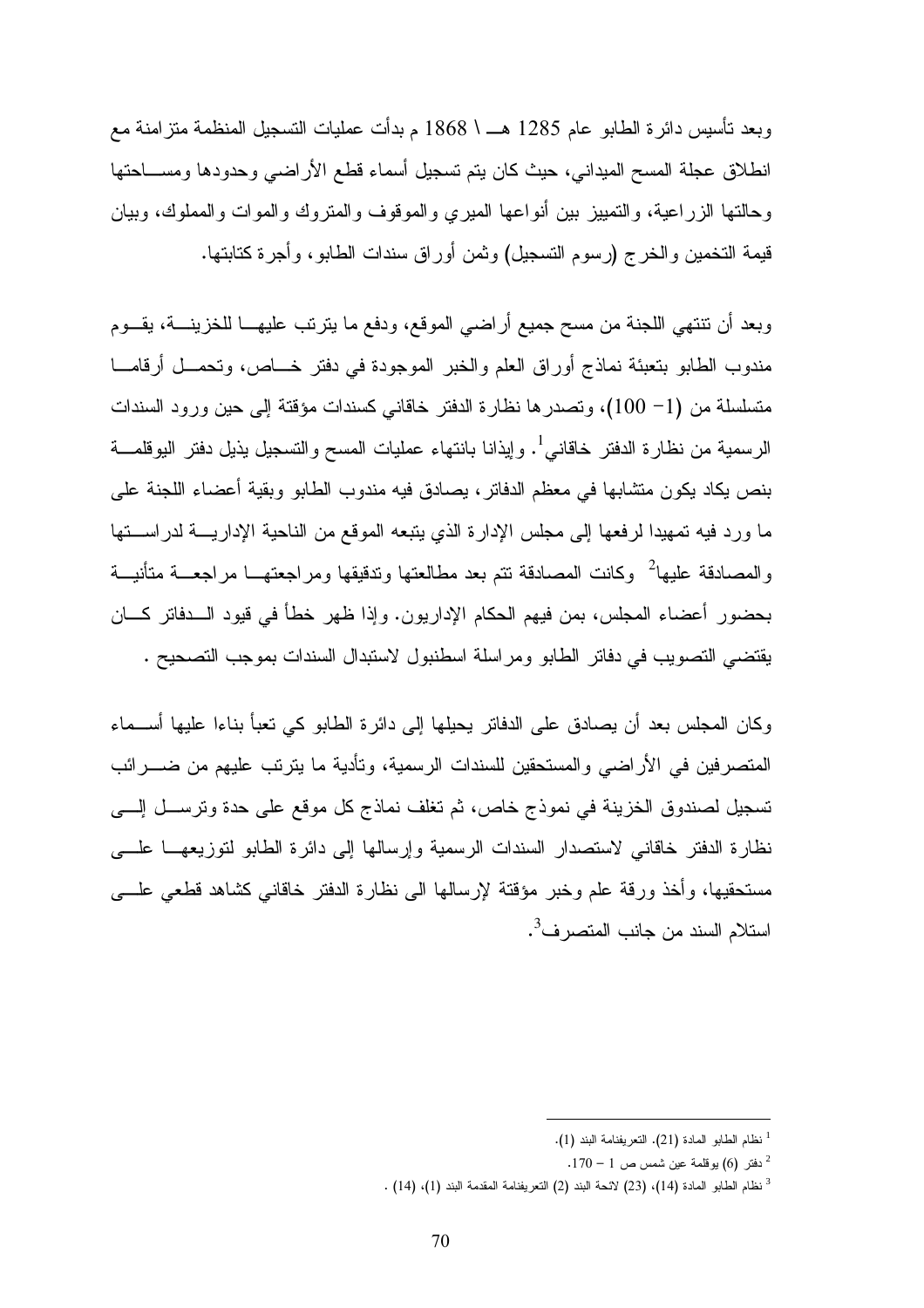نتائج المسح والتسجيل

كان من أهم نتائج المسح والتسجيل أن استطاعت الدولة أن تحكم سـيطرتها علـى الأراضـي وتخلصها من حالة الفوضى والاضطرابات التي لقيتها في العقود المتأخرة من عهـد الإقطـاع والحروب الأهلية .

واستطاعت نظارة المالية (الخزينة) من معرفة كل ما يجري على الأرض من حيازة وتصـرف واستغلال من خلال القيود والمضابط التي ترفع إلى نظارة الدفترخاقاني، وجباية أموال طائلـة للخزينة .

كما أن عمليات المسح والتسجيل الدقيقة ميزت بشكل واضح الأراضي الأميرية والمعطلة ممـا أتاح للخزينة عرض منافعها في المزاد العلني وبيعها لطالبيها وإعادة وضعها في المزاد العلنـي فور تأخر من ملكوا منافعها عن أداء ما يترتب عليهم من ضرائب .

ولكن عملية التسجيل كانت تسير بشكل بطيء جدا وذلك بسبب مواجهتها لعدد من العوائق مثـل عدم كفاءة الجهاز الإداري الذي خصص لعملية التسجيل فقد كانت تنقصـهم الخبـرة، كمـا أن وجود المخاتير وشيوخ القرى ضمن لجان التسجيل أدى إلى قضايا الرشوة والمحسوبية، فكـان من الطبيعي أن يسجل هؤلاء مساحات واسعة من الأراضي بإسمائهم دون معارضة، بالإضافة إلى رفض العديد من الفلاحين تسجيل أراضيهم نتيجة غرقهم في الديون فلم يكونوا يملكوا رسوم التسجيل وبسبب تخوفهم من سوقهم إلى الجيش العثماني<sup>1</sup>، كما لجأ بعض الفلاحين تهربـــا مـــن الضريبة إلى تسجيل أراضيهم باسم الأوقاف مما زاد أملاك الأوقاف في فلسطين<sup>2</sup>، وكذلك قـــام بعض الفلاحين بتسجيل أراضيهم بأسماء وهمية غير معروفة أو بأسماء متوفين أو بأسماء الأسر صاحبة النفوذ والجاه<sup>3</sup>.

د ز محمد الحزماوي ملكية الأراضي في فلسطين ص 55. $^{\mathrm{1}}$ 

<sup>2</sup> خليل أبو رجيلة (الزراعة العربية في فلسطين قبل قيام إسرائيل، مجلة شؤون فلسطينية)، عدد 11 سنة 1972 ص 130 .

<sup>3</sup> كرد علي، خطط الشام الجزء الرابع ص 135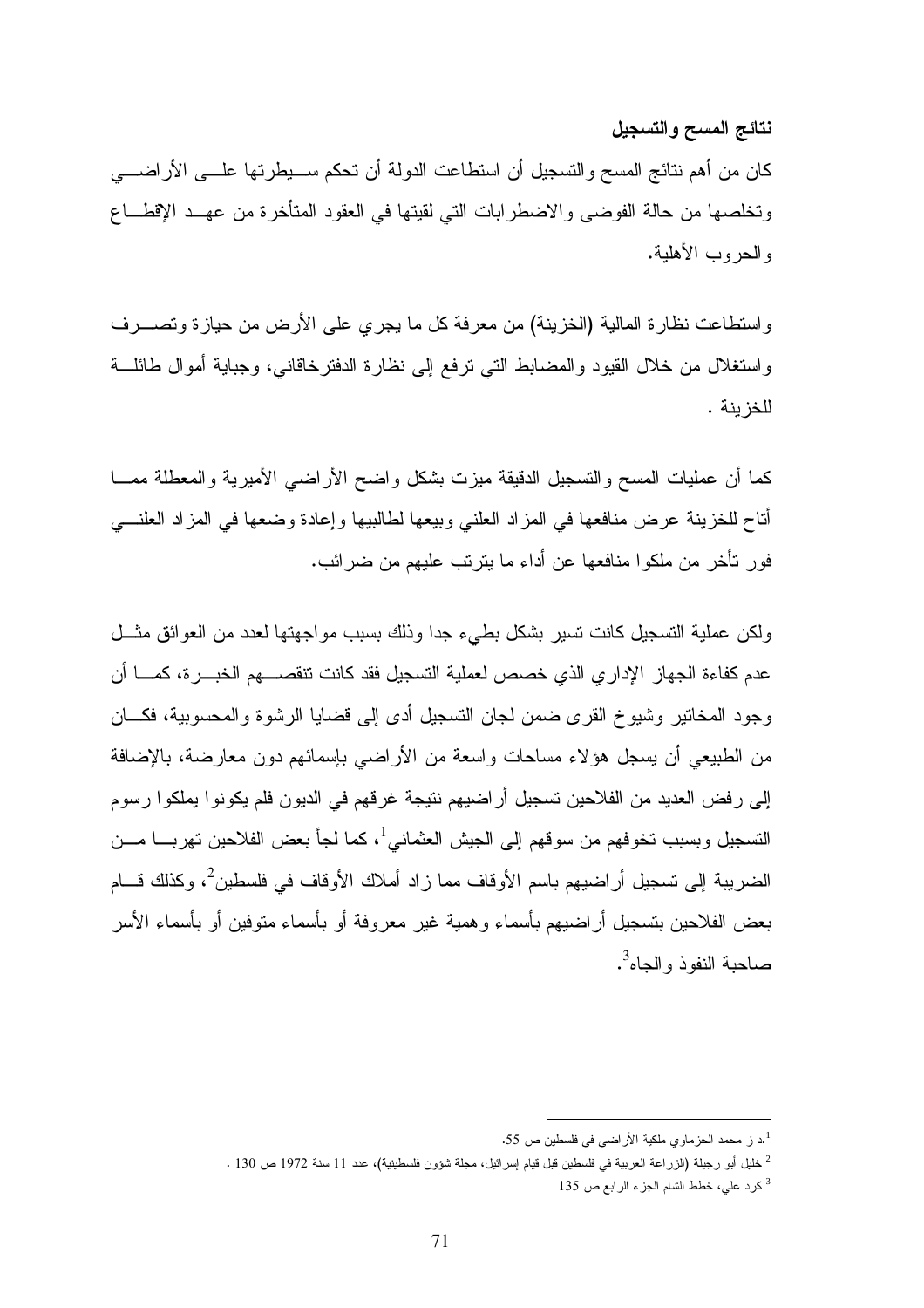المطلب الثاني: تسوية الأراضي في فلسطين في العهد الإنجليزي .

قامت الإدارة العسكرية بناءا على قرار أصدره الجنرال موني في 8 أيار 1918 بوقف جميـع معاملات ملكية الأراضي الأميرية والخاصة، وأغلقت دوائر التسجيل لأن السـلطات التركيـة أخذت معها خلال انسحابها إلى دمشق جميع دفاتر الطابو. ثم تمكنت الحكومة البريطانيـة مـن إعادة جزء منها في شهر شباط عام 1919 بمساعدة الفرنسيين في سـوريا وخاصـة المتعلـق بمناطق نابلس وغزة، بينما فقدت سجلات القدس، أما سجلات أراضي حيفا وعكا والخليل وجنين والناصرة وصفد وطبريا وطولكرم، فقد وجدت سليمة ولكنها غير كاملة<sup>1</sup>.

كانت معظم أراضي فلسطين في أواخر العهد العثماني مملوكه عن طريق المشاع؛ وقلما كـان هناك املاك خاصة مسجله بأسماء أصحابها؛ وأخذ هذا النوع من الملكية يتقلص تدريجيا حتـى بلغت نسبته عام 1923 حوالي %56 من مجموع أراضي فلسطين .

وفي العام 1923 شكلت الحكومة لجنه للبحث في الأراضي المشاع؛ وتوصلت إلى نتيجة مفادها إن هناك رغبه لدى الفلاحين بالتمسك بهذا النمط من الملكية إذ يجدوا فيها تعبيرات عميقة عـن أحاسيسهم ورغبتهم في العمل الجماعي المشترك<sup>2</sup>.

ولما كان نظام المشاع يشكل عائقا إمام اليهود في شراء الأراضي نظرا لعدم افرازها وتسجيلها بإسماء أصحابها من ناحية، ومن ناحية أخرى في حال رغبة اليهود في شراء الأراضي المشاع كانت عملية البيع تتطلب موافقة جميع الأشخاص المشتركين في الأرض، وهذا ما كان يصعب تحقيقه بل يستحيل في بعض الأحيان، وحتى يتم افراز الأراضي المشاع وتقسـيمها وتسـجيلها باسماء اصحابها، أصدرت الحكومة في 30 ايار 1928 قانون تسوية حقوق الملكية الأراضي .

 $\overline{a}$ د. محمد الحزماوي ملكية الأراضي في فلسطين 1918 – 1948 ص 91 مؤسسة الأسوار – عكا.

محمد سليمان، القوانين البريطانية، ص 65  $^{\rm 2}$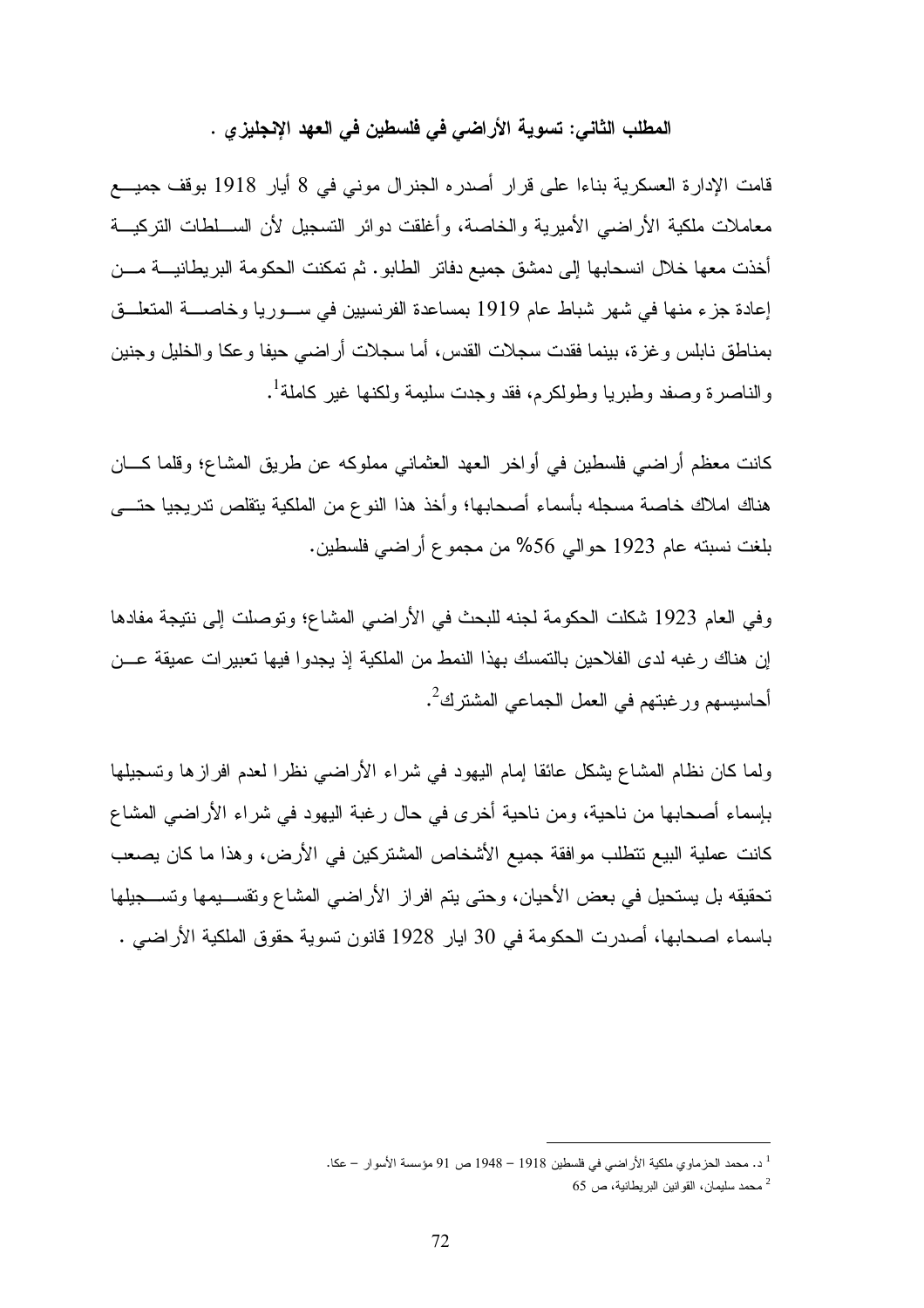#### قانون تسوية حقوق ملكية الأراضي لسنة 1928:

لما كان النظام المشاع في ملكية الأرض هو النظام الشائع في فلسطين، وهو الملكية الجماعيـة لقرية ما، دون تحديد حدود أية قطعة أرض لمالك محدد، وانتقال الانتفاع بالأرض فيما بين سكان هذه القرية كل فترة زمنية معينة، وعدم قدرة أحدهم على بيع ما ينتفع به أو التنازل عنـه لهـذا السبب سنت الحكومة البريطانية قانون تسوية حقوق ملكية الأراضي فـي 30 أيـار ،1928 وبررت الحكومة إصدار هذا القانون بهدف تنظيم سجل مضبوط تسجل فيه حقوق جميع مـلاك الأراضي الزراعية ومراجعة قيود الأملاك والتثبت من حقوق الملاك فيها وانتزاع ما لم تثبت ملكيته عليها بالإضافة إلى تنظيم الضرائب من خلال انشاء سجلات لها وإيجاد أساس لفرضـها على الأراضي<sup>1</sup>.

وحسب قانون التسوية فان الوحدة الثابتة للمساحة والتسجيل هي "القطعة" (بلوك)؛ وتعني جـزءا من أراضي القرية يحتوي على قسيمة واحدة من الأراضي أو أكثر؛ والقسيمة هي وحدة متصلة من الأرض واقعة ضمن قطعة من الأرض يملكها شخص واحد؛ أو مجموعة من الناس وتشتمل الأرض على كل حقوق ناجمة عن الأرض والابنية والأشياء الثابتة في الأرض بصورة دائمة، وكل حصه في أرض غير مفرزة وكل حق في أرض يقتضي أو يجوز تسـجيله حسـب هـذا القانون م 2 .

ومن أجل تنفيذ القانون كما ترغب الحكومة البريطانية، وفي المنطقة التي ترغب في تسـويتها، أعطي الحق للمندوب السامي البريطاني بتسوية حقوق الملكية في الأراضي الواقعة في أية منطقة وتسجيلها إذا استحسن ذلك الأمر، بأمر منه أو مرسوم يصدر في الجريدة الرسمية ويعرف بأمر التسوية، الذي يذكر فيه موقع وحدود المنطقة التي يراد تسجيل الحقوق في أراضـيها والقيـام بتسويتها، حيث عرف قانون نلك المنطقة بـــ منطقة التسوية<sup>2</sup> . ثم يعين مأمورا للتسوية ومساعدا له للبدء في أعمال التسوية يقوم بنشر إعلان تمهيدي حول الحقوق التي ينوي فحصها وتسجيلها

<sup>1</sup> سمبسون، تقرير عن الهجرة والإسكان والعمران ، ص 55

<sup>2</sup> المادة الثالثة من قانون التسوية لسنة 1928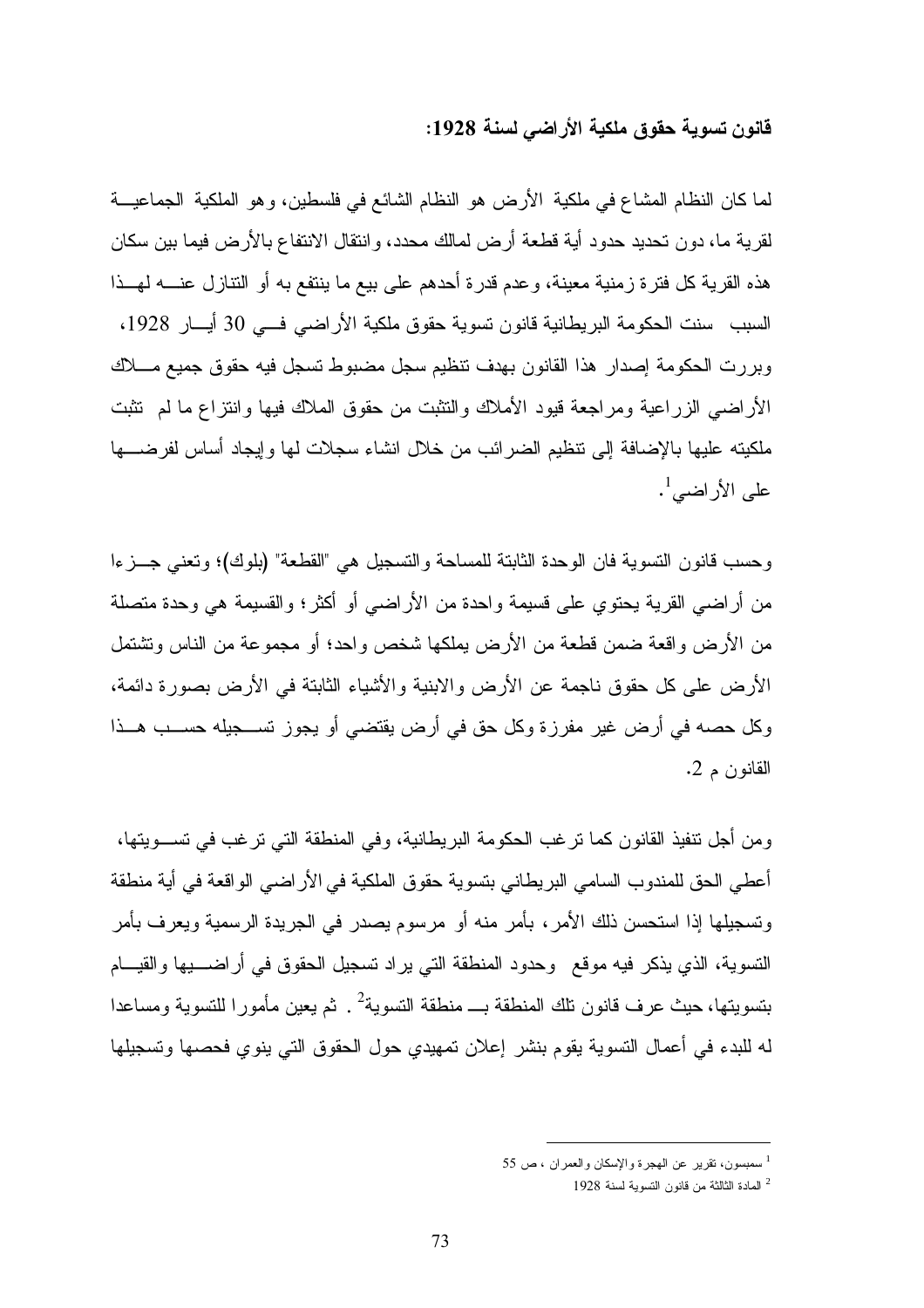ونرسل نسخة من هذا الإعلان إلى محكمة الأراضي وأخرى إلى مدير الأراضي<sup>1</sup> وبعد ذلك لا تقبل دعوى أمام محكمة الأراضي أو أي محكمة نظامية بشأن الحقوق في الأراضـي الواقعـة ضمن حدود التسوية وينظر في أي دعوى أقيمت قبل إعلان التسوية<sup>2</sup> كما نص القانون على أن يقوم بنشر إعلان تمهيدي في القرية المنوي العمل فيها يعرف بإعلان التسوية يبين فيه تفاصيل العمل كما عليه أثناء أعمال التسوية أن ينشر من حين لأخر إعلانا يبين فيه سير التسوية .

ونص القانون على أن يقوم المجلس الإسلامي الأعلى بناءا على طلب من منـدوب الأراضـي قاضي محكمة شرعية للقيام بمهمة قاضي محكمة شرعية ابتدائية في منطقة التسوية وإصـدار حصورات إرث للمسمين والفصل في الخلافات المتعلقة بالإرث والأحوال الشخصية للمسـلمين وكذلك تعين محكمة أية طائفة ذات اختصاص بمقتضى قانون الوراثة أحـد أعضـاء محكمـة الطائفة الدينية لإصدار حصورات إرث والأحوال الشخصية ضمن اختصاص تلك المحكمة .

ونص القانون أيضا على تشكيل لجنة تسوية يختار أعضاءها حاكم اللواء من بـين الأشـخاص الذين يرشحهم سكان القرية تمثل جميع الشؤون العامة في القرية ويحق لها أن تـدافع وترافـع باسمها كما يكون من واجبها المحافظة على حقوق الغائبين والقاصرين وفاقدي الأهلية القانونية<sup>3</sup>.

وأجاز هذا القانون لمأمور التسوية بأن يقوم بإفراز أية قطعة أرض وفق قرار مـن المنـدوب السامي بحجة أن ذلك يعود للمصلحة العامة ووفق المعلومات التي أوردتها لجنة المشـاع إلـى لجنة جونسون كروسبي<sup>4</sup> فإن من يملك حصة في أرض مشاع يكلف عند الإفراز بدفع الرســـوم التالية :

1 – رسم شهادة حصر إرث . 2 – %5 من قيمة أرضه في السوق إما عند تسجيلها أو فراغها للغير بالبيع . 3 – رسوم المساحة البالغة بضعة جنيهات .

4 – رسم تسجيل الإفراز وقيمته نصف بالمئة من قيمة أرضه حسب قيود الويركو .

<sup>1</sup> المادة رقم 5 من القانون السابق .

<sup>2</sup> المادة 6 من القانون السابق ذكره .

<sup>3</sup> المادتان 14 و 15 من قانون تسوية الأراضي لسنة 1928 .

<sup>4</sup> لجنة عينت لدرس حالة المزارعين الاقتصادية في فلسطين والتدابير التي تتخذها الحكومة بشأن الضرائب بالنسبة إلى تلك الحالة .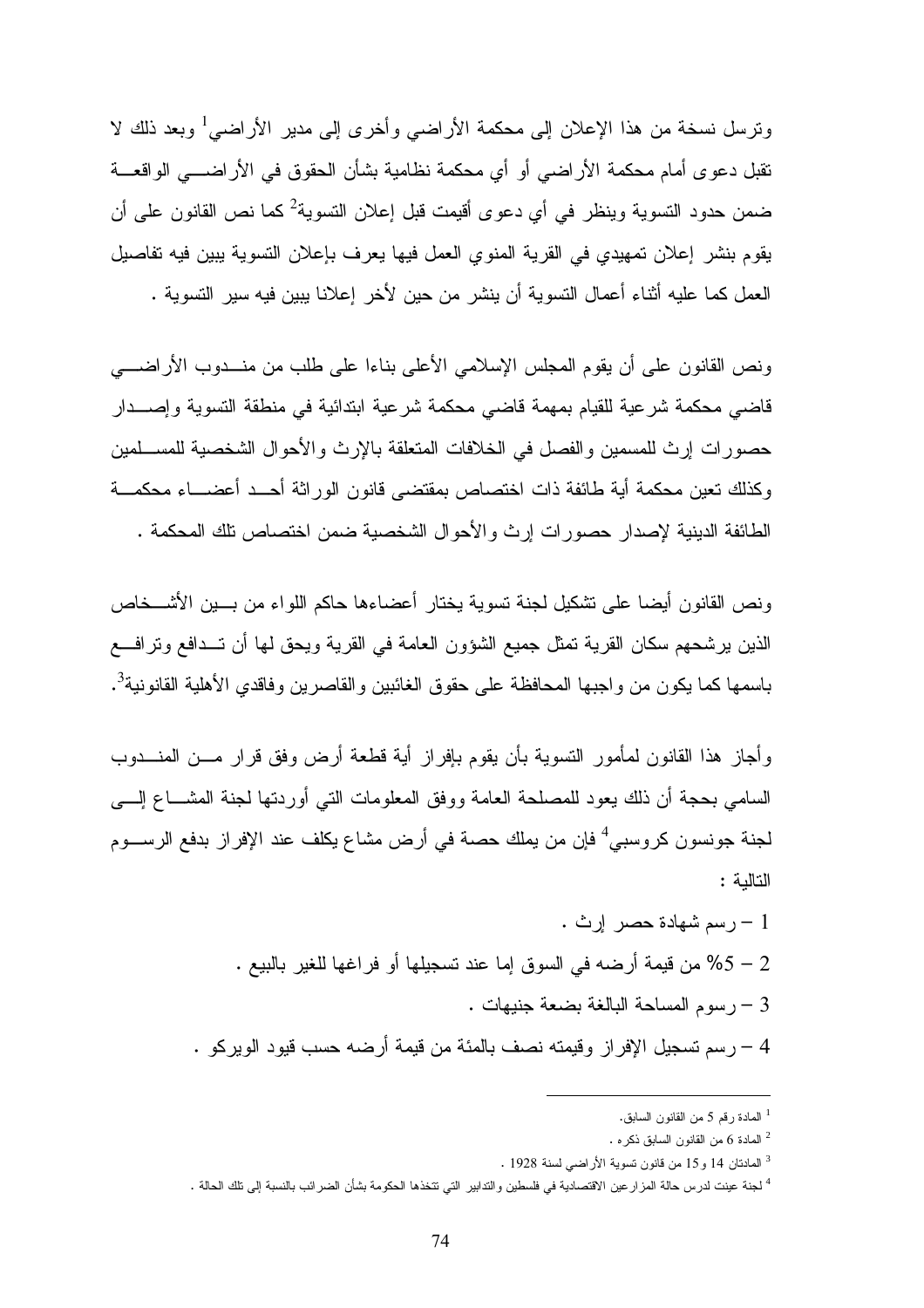5 – زيادة %100 في المستقبل على رسم الويركو الذي يدفعه . لذا ليس من المستغرب أن لا يتقدم أحد للإفراز <sup>1</sup> .

كما جاء القانون للتحقيق في حقوق الحكومة في الأراضي المعروفة بـ الميري أو الملك، والتي يقضي القانون بتسجيلها أو تسويتها. أما الحقوق التي تملكها الحكومة في الأراضـي الأخـرى فيحقق فيها وتسوى فقط إذا قدم أحد المدعين إدعاء يتعارض مع تلك الحقوق . وكذلك تسـجيل الأراضي المعروفة والمستعملة للغايات العمومية باسم الحكومة، كما تسجل باسم الحكومة جميع الحقوق في الأراضي الواقعة في أية منطقة تسوية لم يثبت ادعاء أحد فيه ولم تسجل بمقتضـى التسوية.

ولا بد هنا من توضيح أن إثارة هذه المشاكل والمنازعات كانت من الثغرات المهمـة لتحقيـق مطامع اليهود في الأراضي العربية، حيث مهدت عمليات التسوية الطريـق لتحقيـق المطـامع اليهودية الصهيونية بمقياس واسع، وظهر أنها كانت تنحصر، منذ البداية، في مناطق معينة هـي السهول الساحلية والخصبة، وكذلك الأراضي المروية أو القابلة للري، وكانت حكومة الانتـداب تهدف بذلك إلى انتزاع أكبر مساحة ممكنة ضمن هذه المنطقة من ملاكيها العرب بحجـة أنهـا معطلة، أو لا تدخل ضمن سندات الملكية لمالكيها العرب وبالتالي تسجيلها باسم أملاك الدولة ، ثم تسهيل انتقالها إلى الحركة الصهيونية واليهود بعد ذلك .

وكان ارتفاع تكاليف تسجيل الأراضي من العوامل التي افقدت التسوية أهميتهـــا<sup>2</sup> ولقـــد بلغـــت مساحة الأراضي التي تمت تسويتها مابين عامي 1928 و 1948 خمسة ملايين دونم وكان 4،5 مليون دونم في منطقة الجليل وهي المنطقة التي ركز عليها اليهود واهتموا بشـراء الأراضـي فيها<sup>3</sup> وكان من النتائج المباشرة لتسوية الأراضي تقلص نسبة الأراضي المشاع من 56% عـــام 4 1923 إلى %46 عام 1929 إلى %40 عام 1940 .

<sup>1</sup> سمبسون تقرير عن الهجرة ومشاريع الإسكان والعمران ص 48 .

 $^{-239}$ سمبسون، تقرير عن الـهجرة ومشاريع الإسكان والعمران ص 231 – 239  $\,$ 

<sup>3</sup> المذكرة التي رفعها سامي هداوي إلى لجنة التوفيق الدولية بتاريخ 11 \ 10 \ 1950 ص 4

<sup>4</sup> سمبسون المرجع السابق ص 49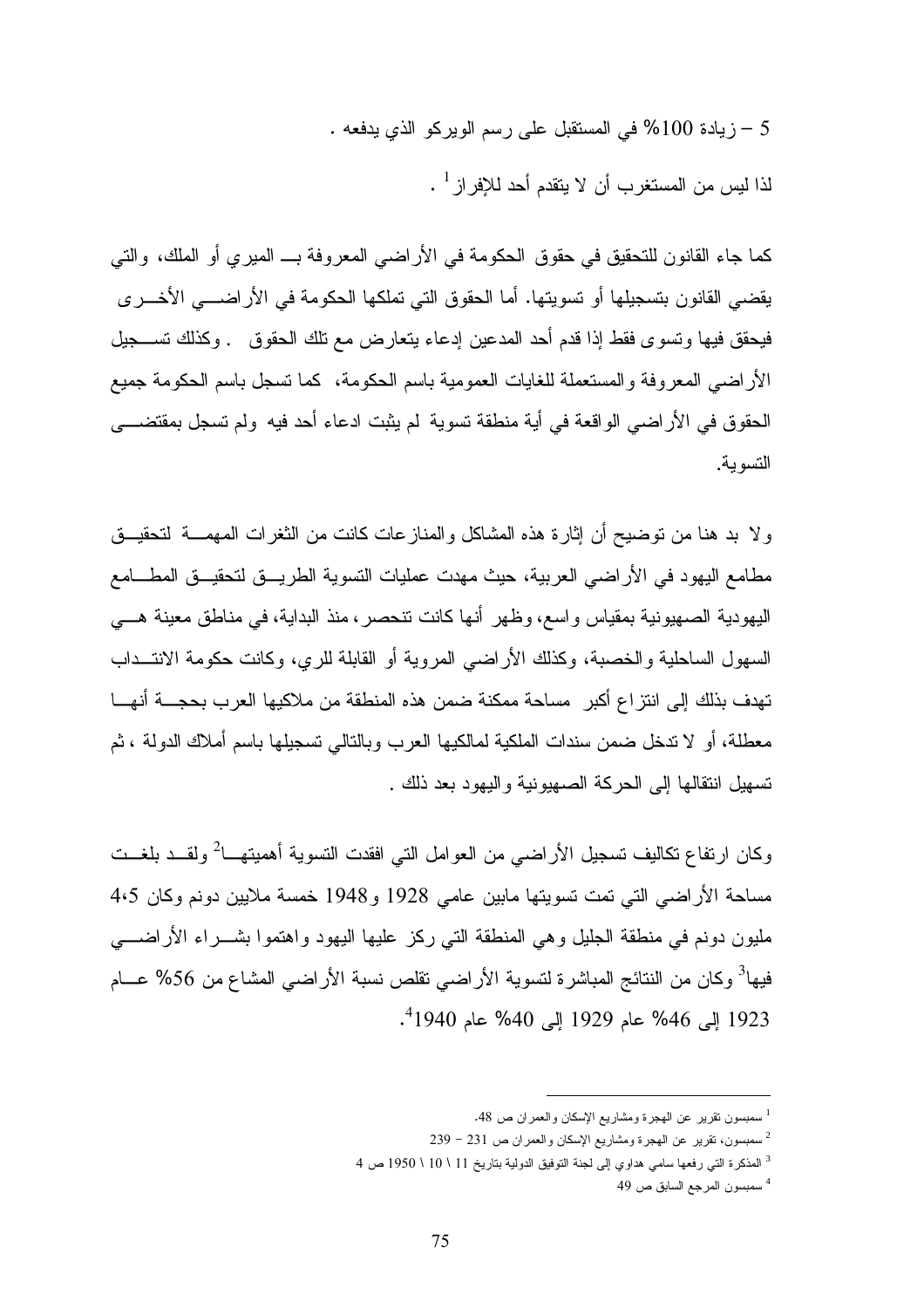المطلب الثالث: تسوية الأراضي في فلسطين في عهد الحكم الأردني .

ألغي قانون تسوية الأراضي لسنة 1928 وتعديلاته بعد صدور قانون تسوية الأراضي والمياه رقم 40 لسنة 1952 لتسوية جميع المسائل والخلافات المتعلقة بحقوق التصرف والتملـك فـي الأراضي والمياه أو حقوق المنفعة فيها أو أية حقوق فيها قابلة للتسجيل وقـد اسـتهدفت الإدار ة الأردنية من ذلك استكمال أعمال التسوية التي كانت قد بدأت في أيام الانتداب ولم تغط إلا قسما ضئيلا من أراضي المواطنين في البلاد معظمها كانت في الجهة التي احتلتهـا إسـرائيل عـام 1948 وما بعد، ولأن نزاعات ملكية الأراضي كانت تحتل الصـدارة بـين قضـايا المحـاكم وخصوصا بالنسبة للأراضي التي كان يشارك فيها مواطنون مقيمون خارج البلاد وموزعين في مختلف نواحي الأرض .

استمرت أعمال التسوية بوتيرة بطيئة إلى حد ما من تاريخ صدور قـانون تسـوية الأراضـي والمياه رقم 40 لسنة 1952 إلى حين احتلال إسرائيل للضفة الغربية وقطاع غزة عام 1967 .

وشملت التسوية الأردنية ما يقارب %30 من أراضي الضفة الغربية بينمـا بقـي %70 دون تسوية علما بأن بعض المناطق التي كانت قد أعلنت فيها التسوية قبل تاريخ الاحتلال قد قطعت أشواطا في أعمال التسوية كتحضير المخططات وإعداد جداول إدعاءات وجداول حقـوق إلا أن الاحتلال حال دون اكتمال إجراءات التسوية التي نص عليها القانون المذكور أعلاه .

ولعلم الحكومة الأردنية بأن إجراءات التسوية تحتاج لوقت طويل وتكلفة مالية كبيرة وحرصـا منها على تسجيل مساحات كبيرة من الأراضي لإنهاء المنازعات وتثبيت الملكيات قامت بإصدار قانون يمكن الأفراد من تثبيت ملكياتهم والحصول على كامل المزايا التي تقدمها التسوية لمالـك الأرض هو قانون تسجيل الأموال غير المنقولة التي لم يسبق تسجيلها رقم 6 لسنة 1964، وهو ما تم التعارف عليه بإسم التسجيل الجديد، وأحيانا يسميه البعض التسجيل المجدد وهذه برأيـي تسمية خاطئة إذ اننا يمكن أن نستعمل كلمة مجدد إذا كان هناك تسجيل سابق وقمنا بتجديده ولكن هنا لا يوجد لقطعة الأرض تسجيل سابق لذا فأن التعبير الصحيح هو تسجيل جديد وليس مجدد .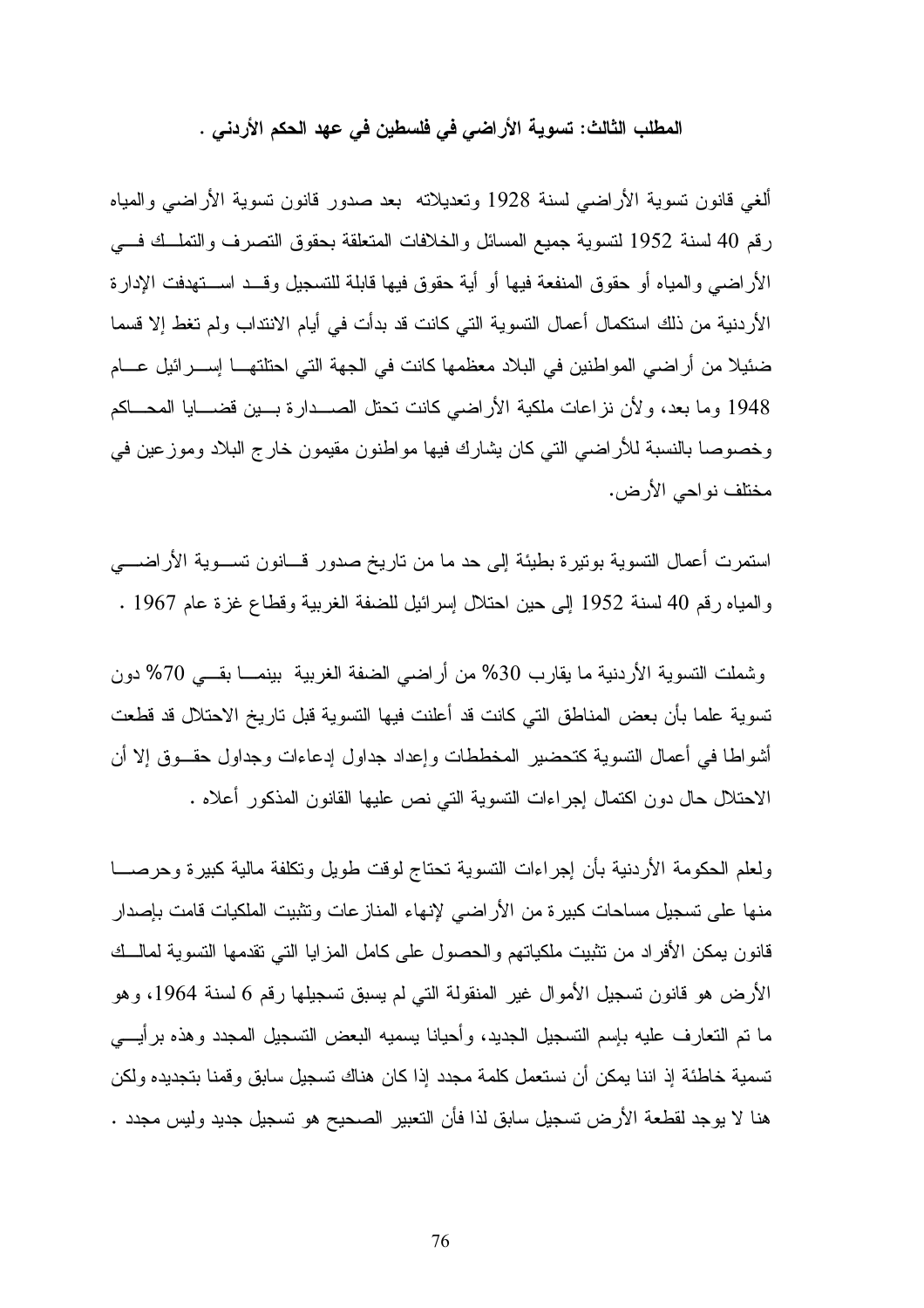المطلب الرابع: تسوية الأراضي في فلسطين في ظل الإحتلال الإسرائيلي .

ينحصر الصراع الفلسطيني الإسرائيلي، في المعركة الدائرة للسيطرة على الأرض. هـذا هـو الميدان الحقيقي للنزاع : ملكية الأرض واستعمالات الأرض ووضع المخططات، والمستعمرات، والري والتحريج، والطرق، وشبكات الخدمات. وحتى المساكن الفردية تكتسب مسميات وطنية. وكذلك فأن التلال الصخرية والوديان الخصبة والبراري المعزولة تتجاوز قيمتها الفعلية، ويـتم تبجيلها كأشياء رمزية، تكاد تمتلك مغزى روحيا. وليس ثمة اليوم مكان في العالم الحديث يسود فيه الشعور الحميم بمفهوم الوطن كما في الأرض الواقعة غربي نهر الأردن <sup>1</sup>.

عندما بدأ الإحتلال الإسرائيلي للضفة الغربية في حزيران / يونيو 1967؛ لم يكن سوى %30 من الأراضي مسجلا بموجب " قانون تسوية الأراضي والمياه " رقم 40 لسنة 1952 .

السلطات الإسرائيلية أوقفت أعمال التسوية ولم يقف الأمر إلى قيام إسرائيل بوقـف أعمـال التسوية في الضفة الغربية وقطاع غزة بموجب الأمر العسكري رقم ،291 بل امتد الأمر إلـى قيام إسرائيل باستغلال ما هو متاح لها من قوانين سابقة من أجل السيطرة علـى المزيـد مـن الأرض الفلسطينية، بالإضافة إلى إصدار العديد من الأوامر العسكرية الهادفة للسـيطرة علـى الأرض الفلسطينية مثل الأمر العسكري رقم 59 .

إن الأمر 59 أستعمل، لإعلان مساحات واسعة من الأرض أملاكا حكوميـة طبقـا للتعريـف 2 الموسع الذي ابتدأ العمل به بشكل موسع سنة 1979 .

ومن أهم الوسائل التي إنبعها لاعتبار الأراضي أراضي حكومية<sup>3</sup> : اعتبار الأراضي المسجلة و غير المسجلة - أي التي لم تتم عليها أعمال التسوية - من نوع الميري أو الأميري أراضي حكومية .

رجا شحادة (قانون المحتل – إسرائيل والضفه الغربية)؛ ص 39 ؛ الطبعة الأولى – بيروت 1990؛ ترجمه: محمود زايد؛ الناشر: مؤسسة الدراسات الفلسطينية – جامعة الكويت .

 $\overline{a}$ 

3 البكري وريان، ،1986 ص ص.84،86:

<sup>1</sup> ميرون بنفسكي مؤلف الضفة الغربية وقطاع غزه بيانات وحقائق أساسيه؛ ص 67؛ ترجمه: ياسر جابر؛ مراجعه وتقديم خالد عايد؛ الناشر: دار الشروق للنشر والتوزيع – عمان – الاردن؛ الطبعة الأولى .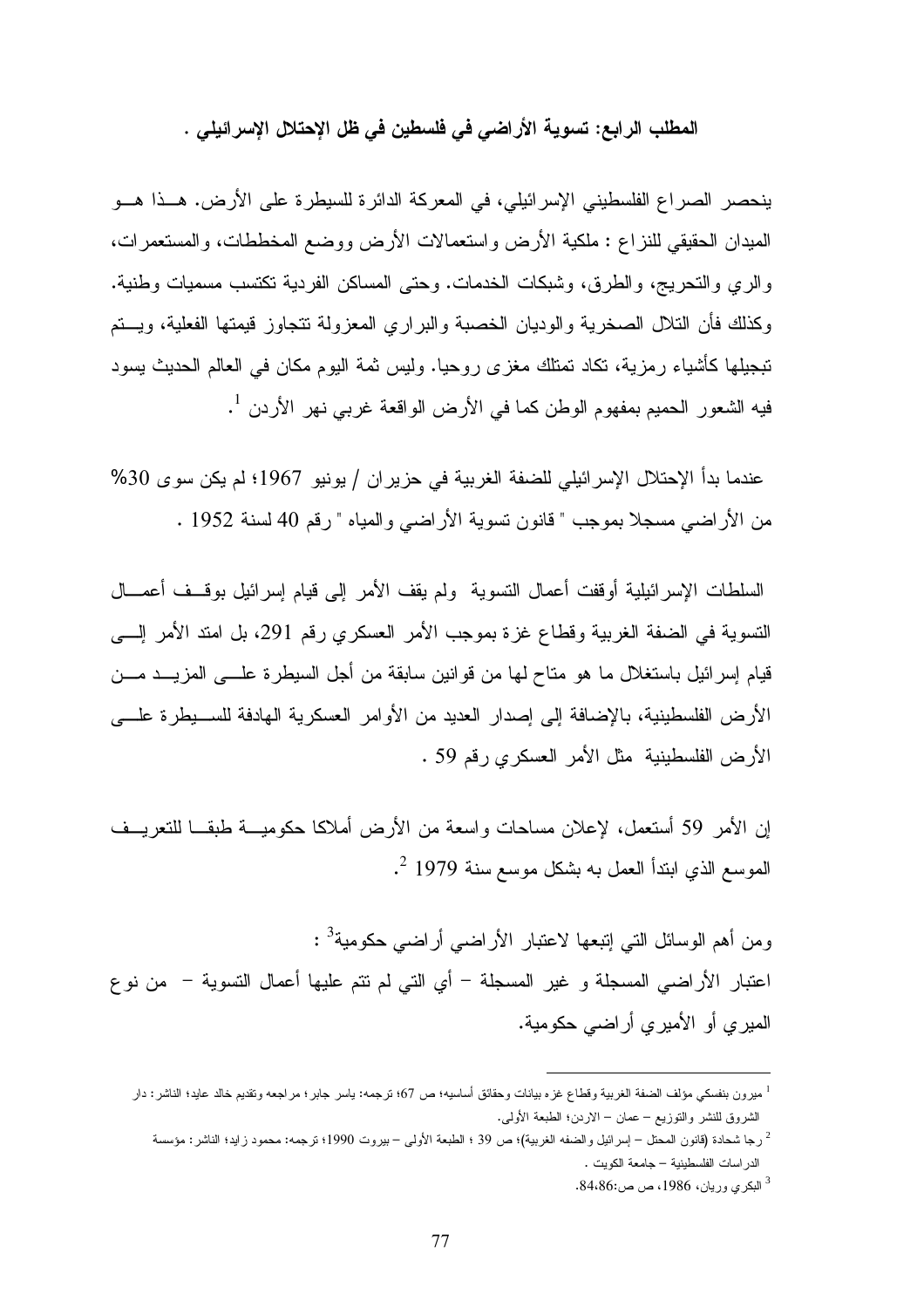وهذا الزعم باطل لا يستند إلى أساس قانوني أو واقعي، فاستناد المسؤول عن أملاك الحكومة إلى هذا القول لا يتفق مع النظام المستقر لملكية الدولة للأراضي. ولنعد إلى تعريف أملاك الدولة عبر التاريخ - فنجد أن القانون الروماني قد عرف الأشياء العامة بأنها تلك التي تتمثل فيها المصلحة العامة كالطرقات والجسور، وبين الأشياء الخاصة المملوكة للإمبراطور وعرفها "بالخزينة"، وتشمل القصور والغابات والأراضي العائدة له .

- وحين نشبت الثورة الفرنسية حلت سيادة الأمة محل سيادة الملك وأصبح "دومين التاج" هو "دومين الأمة القومي "
- ويشار إلى أن القانون الأردني ميز بين الأراضي الأميرية، وبين ملكية الدولة كمباني الوزارات والدوائر والمؤسسات العامة، والسجون، والمخافر، وأن القوانين الأردنية التي تتعلق بالأراضي قد نصت أن ملكية الدولة للرقبة في الأراضي الأميرية هي ملكية نظرية، وللمتصرف أن يتمتع بالسلطات والصلاحيات التي يتمتع بها مالك الرقبة في الأراضي المملوكة ملكية خاصة. ومن ناحية أخرى فإن ملكية رقبة الأرض عائدة للشعب الفلسطيني، وأن دور السلطة سواء كانت شرعية كحكومة المملكة الأردنية الهاشمية، أو غير شرعية كالاحتلال الإسرائيلي، لا بد أن تخدم وتعمل وفقاً للمصلحة العامة التي تعود بالنفع على الشعب الفلسطيني وحده .

لقد أعلنت إسرائيل عن الكثير من أراضي الضفة الغربية بأنها أراضي دولة، وإن المعيار الذي اتخذته السلطات الإسرائيلية هنا لتقرير ما إذا كانت أرض معينة هي أرض دولة (حكومية) أم لا، هو ما إذا كانت الأرض أرضاً وعرة، أو أرض مرعى أم لا. والأساس القانوني الذي بني عليه هذا المعيار هو المادة (103) من قانون الأراضي العثماني للعام (1858) - المتعلق بأرض "الموات - "

إن التعريف آنف الذكر يمكن من الاستيلاء على مساحات واسعة من الأراضي ، وإذا ما أخذنا بالاعتبار أن %30 من الضفة الغربية فقط قد اجتاز عملية تسوية الأراضي، فإن ذلك يعني أن %70 من أراضي الضفة الغربية تعتبر مرشحة لنزع ملكيتها والاستيلاء عليها ، وتبلغ مساحة الأراضي التي تم الإعلان عنها أراضي دولة (أملاك حكومية) حتى نهاية العام (1985) حوالي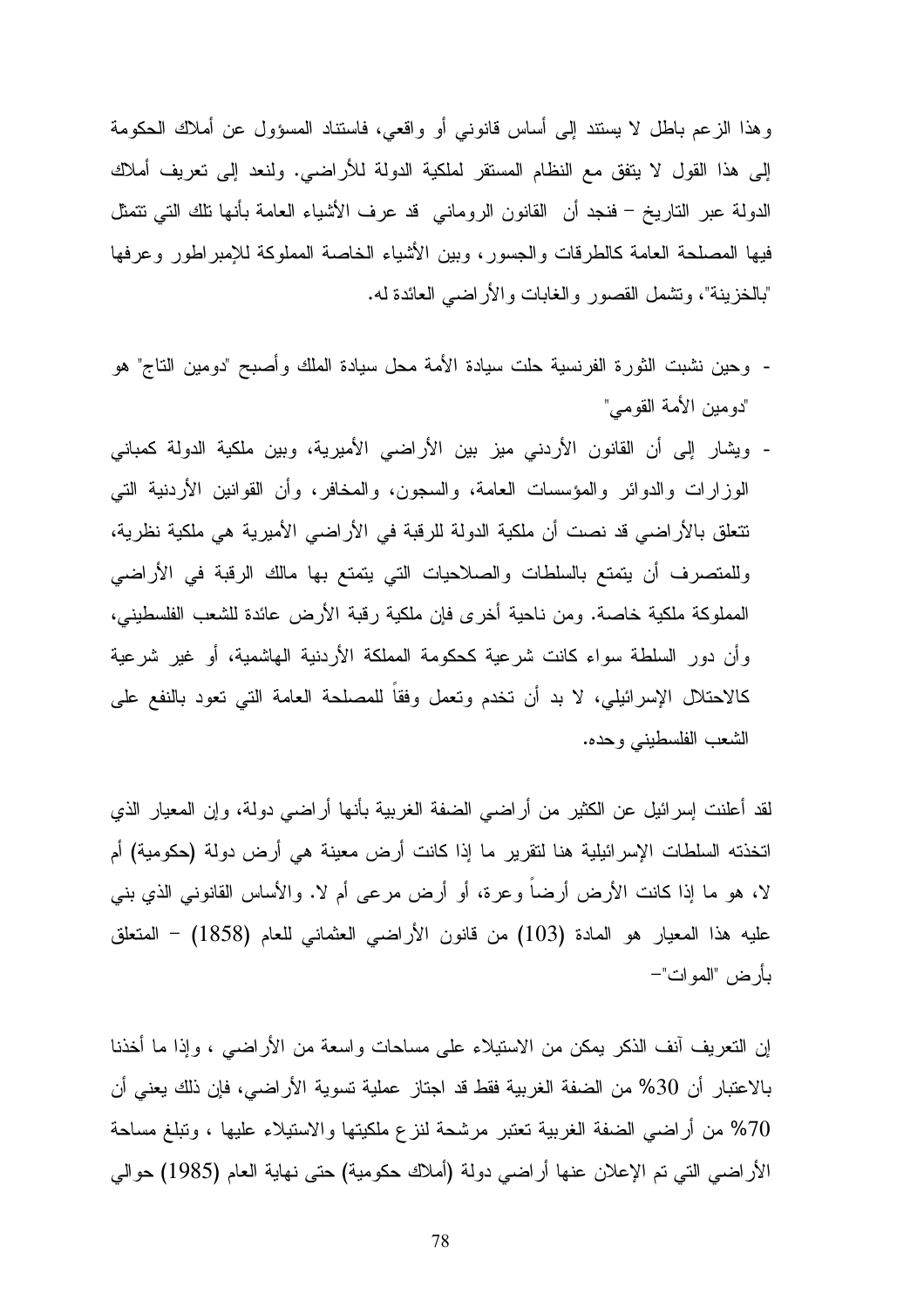(1.700.000 دونم) (مليون وسبعمائة ألف دونم) وهي تساوي (%80) من مجموع الأراضي التي خطط الحكم العسكري للاستيلاء عليها والبالغ مساحتها (2150000) دونم وهي تشكل (%39) من مساحة الضفة الغربية البالغة (5.500.0000) دونم 1 .

كما قامت إسرائيل بإجراء مسح شامل لجميع أراضي الضفة الغربية وكشف المسح الشامل على أن أغلبية الأراضي في الضفة الغربية لم تكن مسجلة، وإنها تقع في فئات الميري (الأميري)  $^2$ ، والمتروك، والموات. وعليه، قررت الحكومة أن تعتبر جميع الأراضي غير المسجلة، والتي تقع في إحدى الفئات، أرضا حكومية .

أن ما قامت به إسرائيل بالسيطرة على مختلف أنواع الأراضي السالفة الذكر، إنما كان بحجة أنها أراضي دولة، كما تم توضيحه، ولا شك أن هذا التصرف من قبل سلطات الاحتلال الإسرائيلي إنما يلقى سنداً قانونياً، بالإضافة لما ذكر من حجج تم ذكرها، مسندة إلى أصحابها، والسند من وجهة نظري يتمثل بما جاء في مرسوم دستور فلسطين لسنة (1921)، والذي تمت الإشارة إليه عند البحث في وضع الأراضي في العهد الإنجليزي حيث وجدت الباحثة حينها أن مرسوم دستور فلسطين قد استحدث نوعاً سادساً من الأراضي، ألا وهو (الأراضي العامة ، ) والتي قصد منها سيطرة المندوب السامي على أراضي فلسطين، تمهيدا لنقلها لليد الصهيونية .

يتبين لنا مما سبق بيانه آنفاً، بأن الحقبة الإسرائيلية والتي ما زالت قائمة إلى غاية الآن أخطر ما فيها هو وقف أعمال التسوية في الأراضي الفلسطينية المحتلة وكذلك إصدار الأوامر العسكرية اللازمة لاستكمال المشروع الصهيوني في احتلال ما تبقى من أرض فلسطين التاريخية وهي الأراضي المحتلة عام 1967، وقد تميزت مرحلة الاحتلال الإسرائيلي بإصدار التشريعات والتي تعرف بالأوامر العسكرية اللازمة للاستيلاء على الأرض الفلسطينية، مما يعني إن الاحتلال الإسرائيلي انتهج وما زال سياسة الاستيلاء على الأرض الفلسطينية بكافة الوسائل ولم يقم بإجراء أية أعمال تسوية في الأراضي الفلسطينية بل وعطل معاملات التسجيل الجديد وذلك عن

<sup>1</sup> حلبي، ،1986 ص: 29.

<sup>2</sup> لا بد من التأكيد إلى وجود فرق بين الأراضي الميري والاراضي الاميري وهو ما سوف أقوم بتبيانه في نهاية البحث .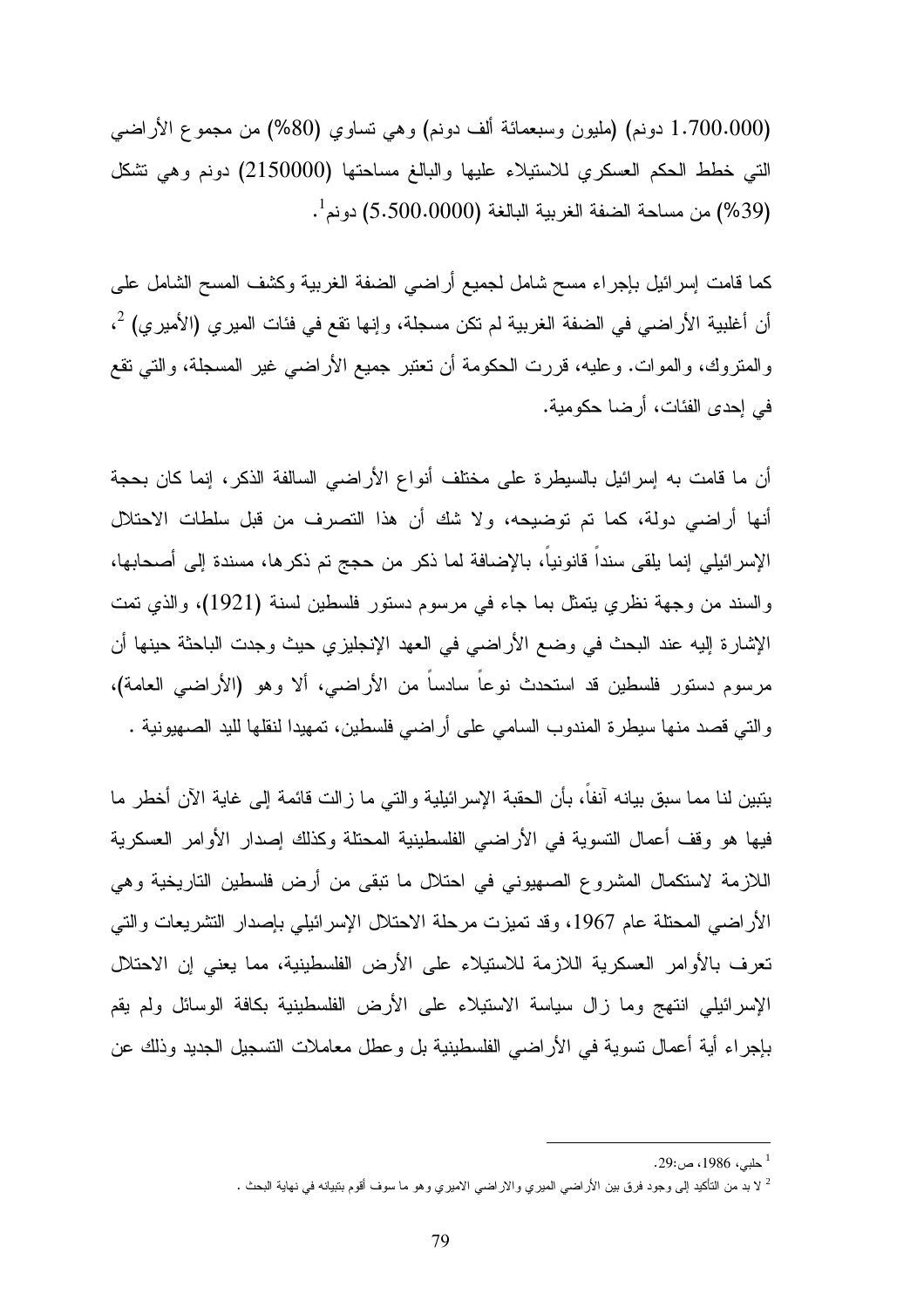طريق تعقيد إجراءاتها والمماطلة في تنيفذها مما جعل الناس لايقدمون عليها. لمخالفة ذلك لسياساته الاستيطانية والاستعمارية .

 هذا فيما يتعلق بالحديث عن التسوية في الحقبة الإسرائيلية، فما هـو الحـال بالنسـبة لتسـوية الأراضي بعد مجيء السلطة الوطنية الفلسطينية عام 1993 بموجب اتفاق أوسـلو؟ هـل تنبـه أصحاب القرار في القيادة الفلسطينية إلى أهمية التسوية؟ أم إن الوضع بقي على حاله؟ هذا مـا سنقوم بتوضيحه من خلال حديثنا عن التسوية بعد مجيء السـلطة الوطنيـة الفلسـطينية إلـى الأراضي الفلسطينية .

المطلب الخامس: تسوية الأراضي في فلسطين في عهد السلطة الوطنية الفلسطينية.

بتاريخ 2002/6/5 صدر المرسوم الرئاسي رقم (10) لسنة 2002 بإنشاء سـلطة الأراضـي الفلسطينية والذي نص على تأسيس سلطة الأراضي وتكون لها الشخصية الاعتبارية المسـتقلة والأهلية القانونية الكاملة لمباشرة جميع الأعمال والتصرفات التي تكفل تحقيق الأغراض التـي قامت من أجلها. وتتبع مجلس الوزراء، بعد أن كانت مقسمة بين عدة وزارات حيث كانت دوائر التسجيل تتبع وزارة العدل ودوائر المساحة تابعة لوزارة الإسكان وهذا التقسم كان يعيق تنفيـذ معاملات الأراضي بشتى أنواعها حيث يضطر صاحب المعاملة لمراجعة عدة جهـات لتنفيـذ معاملته كالإفراز مثلا حيث يجب على المواطن أن يقوم بعمل مخطط الإفراز وتصـديقه مـن وزارة الإسكان ومن ثم العودة إلى وزارة العدل لإتمام المعاملة في دائرة التسجيل .

تأخرت السلطة الفلسطينية في البدء بأعمال التسوية ففي حين أن السلطة استلمت دوائر الأراضي منذ دخولها إلى الأراضي الفلسطينية عام 1994 وذلك بسبب أن عملية التسوية عملية مكلفــة ماديا وتحتاج إلى موارد بشرية كبيرة مدربة وصاحبة كفاءة ومـؤهلات، و سـلطة الأراضـي بوضعها الحالي لا يتوفر لديها الإمكانيات المادية والبشرية اللازمة لإجراء عملية التسوية بالشكل المطلوب لتشمل جميع أراضي الضفة الغربية غير المسجلة.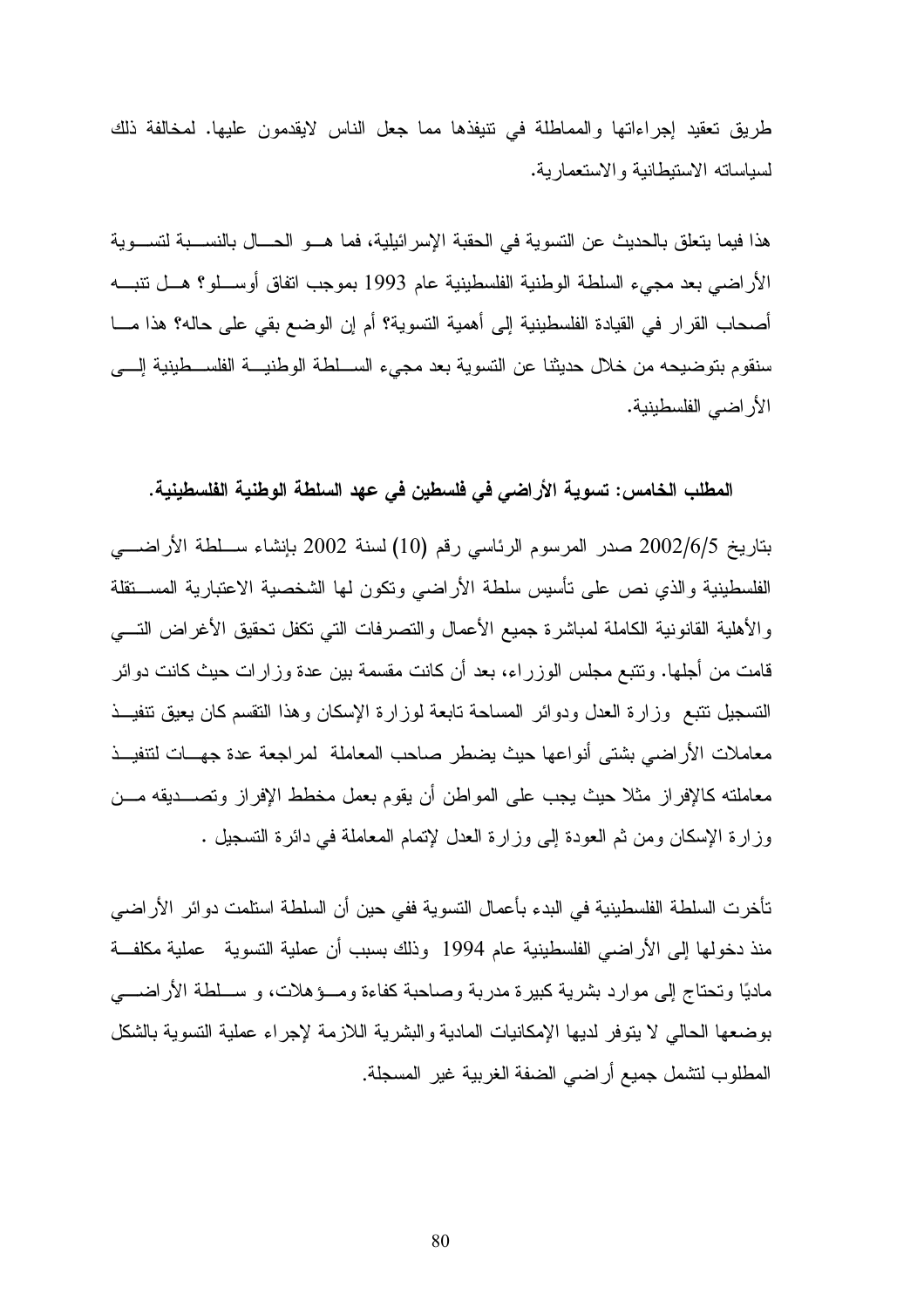بدأت أعمال التسوية في عام 2006 ، وذلك من خلال مشروع تجريبي ممول من قبل الحكومة الفنلندية ولأول مرة في تاريخ فلسطين وبأيدي فلسطينية حيث تمت تسوية أراضي قرية قراوة بني زيد وبيتونيا و بير نبالا، ومن ثم بدأ العمل في تسوية أراضي محافظة بيت لحم وسـلفيت وأخيرا دورا الخليل .

وبإذن االله تعالى ستستمر أعمال التسوية إلى أن تشمل كامل أراضينا الغالية، فالسبيل القـانوني الوحيد لحماية الأرض والحفاظ عليها هو فقط بتسويتها وتسجيلها في سجلات الطابو الفلسطينية .

كان الهدف من تأسيس دوائر الطابو منذ الحقبة العثمانية حل الخلافات والنزاعات المتعلقة بحدود الأراضي وحق الملكية والحقوق الأخرى المتفرعة عنه كحقوق الارتفاق والانتفاع .

حيث كما سبق وأن رأينا أن المشرع ومنذ الحقبة العثمانية قد أصدر أنظمة الطابو، ومن ثم وفي الحقبة البريطانية صدر قانون تسوية حقوق الملكية في (30 \ أيار سنة 1928) وتلاه قـانون تحديد الأراضي ومسحها عام 1930 وتبع ذلك قانون تسوية الأراضـي لعـام ،1933 الـذي اعتبرت الإجراءات التي حددها هذا القانون خطوة متقدمة في تعيين الحدود وتسـجيل الحقـوق وأصبح المالكون يتمتعون بملكية ثابتة وحقوق مستقرة وقيود سليمة وغير منازع بهـا ونظـرا للتطور الطبيعي كان لا بد من مواكبة هذا التطور بقيام المشرع الأردني بإصدار قانون تسوية الأراضي والمياه رقم (40) لسنة 1952. والذي لا يزال معمولا بــه فــي المملكــة الأردنيـــة الهاشمية مع بعض التعديلات الصغيرة التي لا تمس جوهر وروح هذا القانون، ولم يصدر فـي عهد السلطة الفلسطينية قانون تسوية وإنما جرى العمل بقانون تسوية الأراضي والمياه الأردني وتعديلاته وهذه التعديلات لا تعنينا إلا في حدود ما تم قبل عام 1967 .

وهكذا فأن التسوية في عهد السلطة الفلسطينية تجري بموجب قانون تسوية الأراضي والمياه رقم 40 لسنة 1952 والأنظمة الصادرة بموجبه وتعديلاته حتى تاريخ 1976.وسأقوم أثنـــاء بحثـــي بمقارنة بعض ما جاء في قانون تسوية الأراضي والمياه رقم 40 لسنة 1952 بالقوانين العربية مثل قانون تسوية الأراضي وتسجيلها لسنة 1925السوداني ونظام التحديد والتحريـر الصـادر بالقرار رقم 186 لعام 1926 السوري وغيرهم .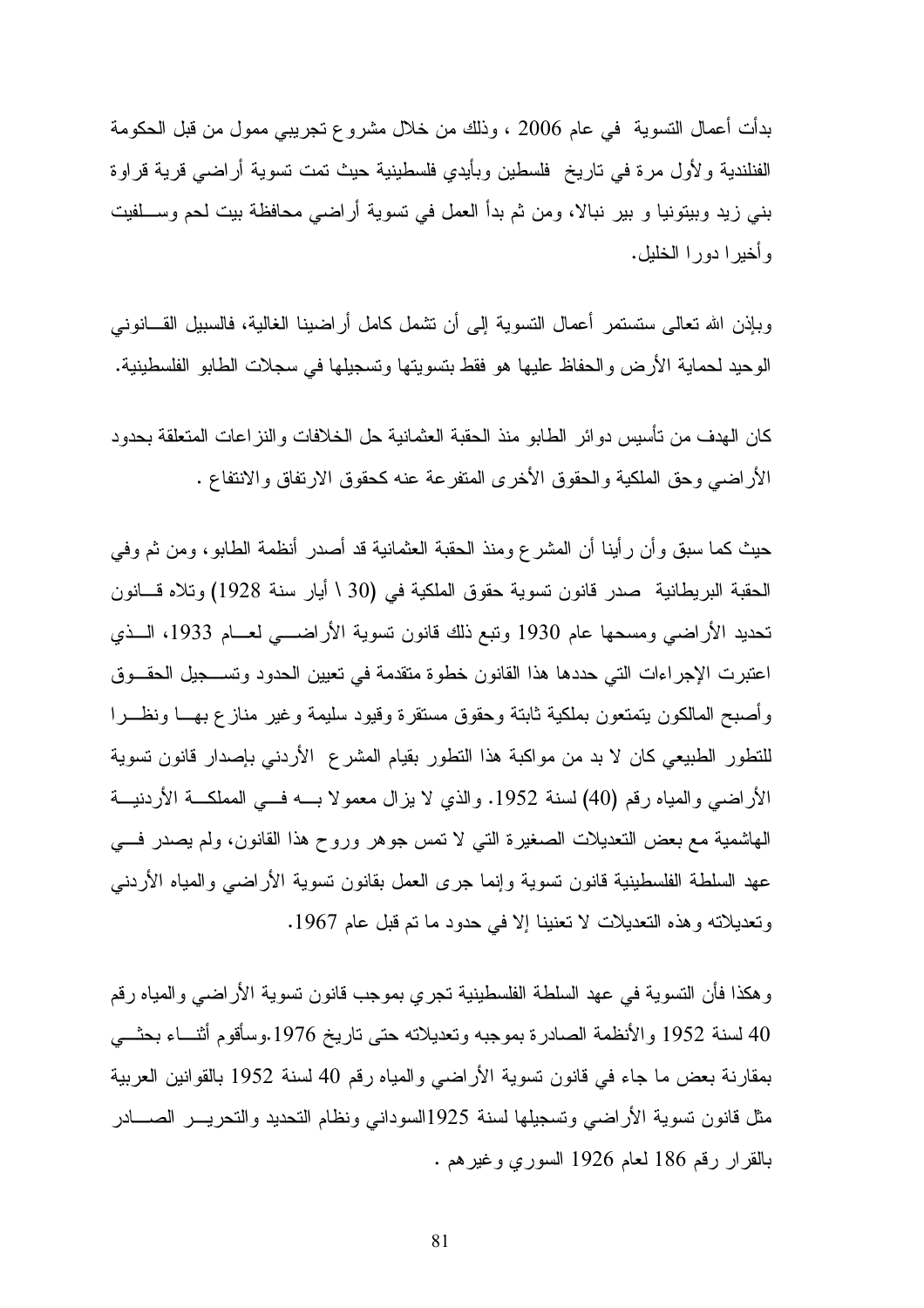#### المبحث الثاني :

مفهوم التسوية ومراحلها وأمر التسوية وإعلانها .

مفهوم التسوية: ويقصد بعبارة (تسوية الأراضي والمياه) تسوية جميع المسائل والاختلافـات المتعلقة بأي حق تصرف أو حق تملك في الأراضي أو المياه أو حق منفعة فيها أو أية حقـوق متعلقة بها وقابلة للتسجيل  $^{\rm l}$  .

وقد عرف هذا القانون كلمة (الأرض) الأراضي الأميريـة والمملوكـة والموقوفـة والأبنيـة والأشجار وأي شيء ثابت في الأرضي .

كما عرف كلمة (المياه) أية أنهار أو جداول أو مجار أو برك أو عيون أو بحيرات أو ينابيع أو آبار أو شلالات أو سدود أو خزانات أو أي قناة أو خندق أو مجرى ماء أو مجفف أو ضـفة أو جسر أو عبارة أو بناء لتنظيم الماء أو تحويله أو بئر أو واسطة لاستخراج المـاء أو رفعـه أو دفعه أو عمل فرعي من أي نوع مستعمل لحصول على الماء ورفعه ونقله واستعماله من أجـل غايات الري أو التجفيف الأولية .

وتجري أعمال التسوية تحت مراقبة المدير وإشرافه ويمارسها الأشخاص الذين ينيبهم عنه .

المطلب الأول: المراحل التي تتم فيها أعمال التسوية .

الفرع الأول : التحضير لأعمال التسوية .

بموجب هذا القانون يقرر رئيس دائرة الأراضي البدء في عمل تسوية الأراضي والميـاه بعـد العديد من الدراسات التي يقوم بها مع مجموعة من الموظفين المختصين للطلبات المقدمة الـى سلطة الأراضي من قبل البلديات لإجراء أعمال التسوية فيها وبناءا على الضرورات الاقتصادية والأمنية يتم اختيار المنطقة التي ستبدأ بها أعمال التسوية وطبعا تعتبر التسوية أهـم مشـروع وطني تسعى سلطة الاراضي مع السلطات المختصة إلى تنفيذه لما للتسوية من أهمية :

<sup>1</sup> المادة رقم 3 من قانون تسوية الأراضي والمياه رقم 40 لسنة 1952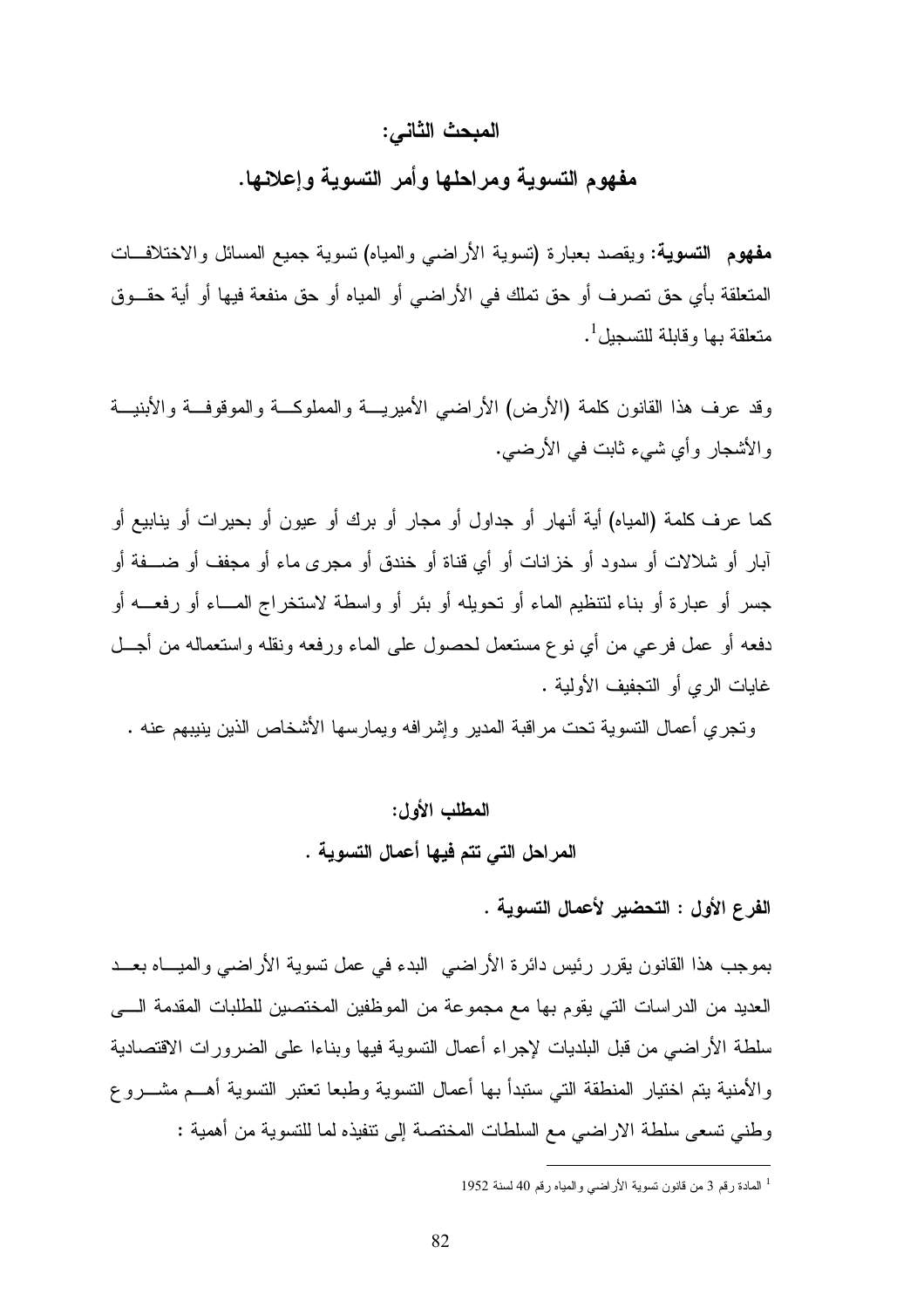- في الحفاظ على الأرض .
- لكي تقوم الارض بلعب دورها في تحريك عجلة الاقتصاد .

وتسمى المنطقة التي وقع عليها الاختيار (بمنطقة التسوية) وإعلان التسوية يتم بموجب إعلانين هما أمر التسوية<sup>1</sup> وإعلان التسوية <sup>2</sup>:

أ ـ أمر التسوية :

عندما يقرر رئيس سلطة الأراضي البدء في عمل التسوية في منطقة معينة تسمى (منطقة التسوية) فلا بد من أن ينشر أمر يسمى (أمر التسوية) في الجريدة الرسمية، ويتضمن الأمر أن عمل التسوية سيشرع فيه في المنطقة المذكورة في تاريخ معين سيعلن عنه لاحقا، فإذا قرر رئيس سلطة الأراضي إعلان التسوية دون أن ينشر أمر التسوية في الجريدة الرسمية، فأن إعلان التسوية يكون باطلا لأنه يجب أن يسبق بإجراء شكلي نص عليه القانون، فإذا خالفه رئيس سلطة الأراضي ، فان إجراءاته اللاحقة لا نرتب أي أثر، ويمكن الطعن بها والغائها <sup>3</sup>.

أما في السودان وتحديدا قانون تسوية الأراضي وتسجيلها لسنة 1925 ولا سيما المادة (4) منه نجد بأن الجهة صاحبة الصلاحية في إصدار قرار بإجراء التسوية في أرض ما هو وزير العدل، حيث نرك القانون سلطة نقديرية له في إصدار هذا القرار<sup>4</sup>. وفي السعودية يتخذ هذا القرار من قبل وزير العدل بعد الاتفاق مع وزير الشؤون البلدية والقروية .

<sup>1</sup> انظر الماده 5 من قانون تسوية الأراضي والمياه رقم 40 لسنة 1952 .

<sup>2</sup> انظر الماده 6 من قانون تسوية الأراضي والمياه رقم 40 لسنة 1952 .

<sup>3</sup> للمزيد انظر مؤلف قيود سجل الأراضي الأردني نتيجة التسوية ؛ ص 9 ؛ لمحمد يوسف الزعبي ؛ دراسات ؛ المجلد الثالث عشر ؛ العدد الثالث ؛ . 1986

<sup>4</sup> تنص الماده (4) من قانون تسوية الأراضي وتسجيلها السوادني على انه : " متى اتضح لوزير العدل أنه من المناسـب إجـراء تسوية لملكية أى أرض وتسجيلها فعليه أن ينشر إعلاناً فى الجريدة الرسمية يبين أنه فى النية إجراء تسوية وتسجيل للأراضى فى تلك المنطقة وتسمى فيما بعد " منطقة التسوية " وفقاً لما يوضح فى الاعلان " .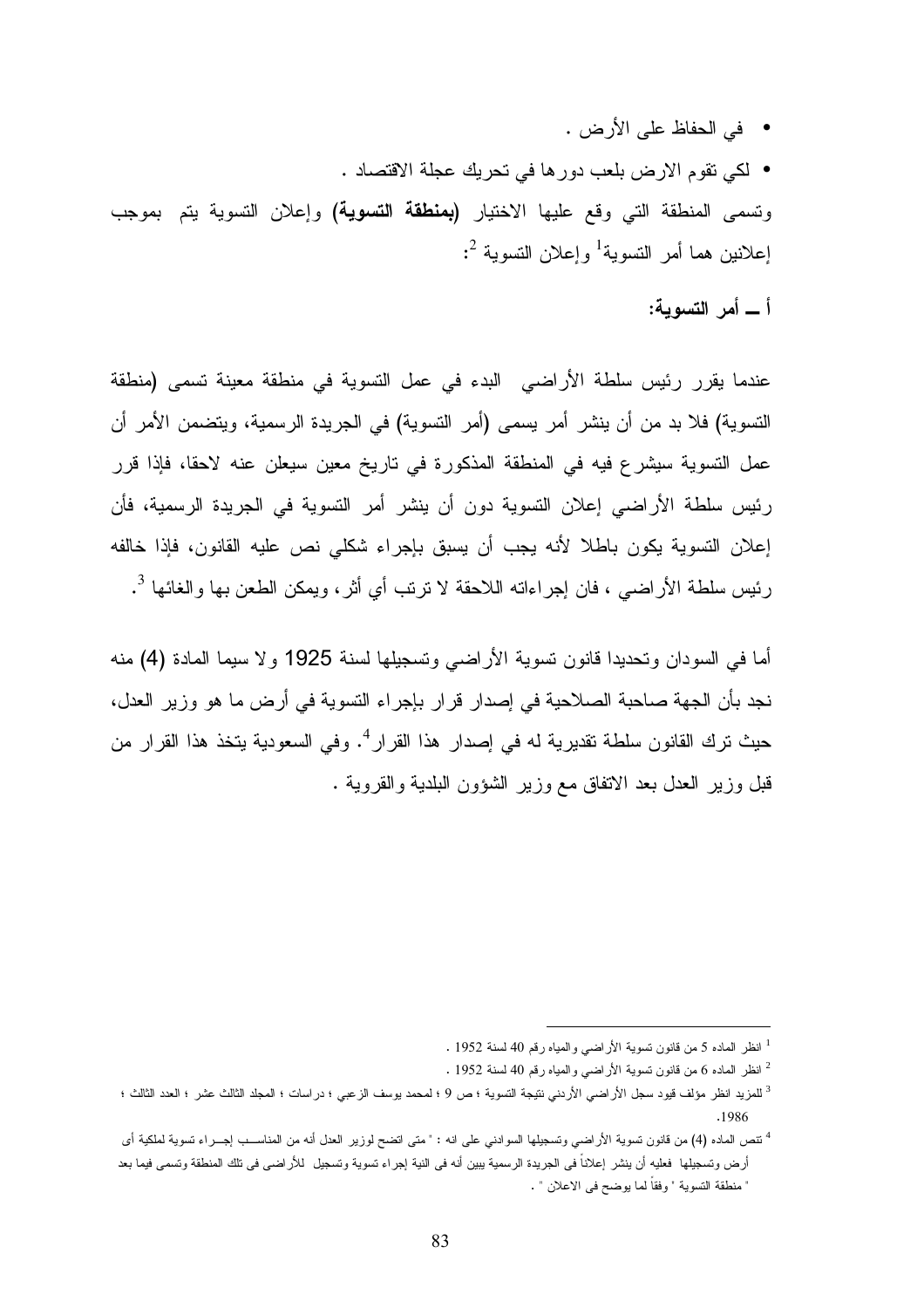والشخص الذي يتم تعيينه من قبل وزير العدل يسمى بالشخص المفوض، كما ويتم تعيين أشخاص آخرين لازمين لأعمال التسوية يسمون بضباط التسوية، ويمتلكون نفس الصلاحيات الممنوحة للشخص المفوض  $^{\rm 1}$  .

وفي العهد العثماني كان النظام الذي يحكم التسوية هو نظام يسمى نظام تحرير وتحديد الأراضي؛ وفيما يتعلق بالجهة صاحبة الصلاحية في إصدار القرار الخاص بإجراء التسوية فهو ناظر المالية<sup>2</sup>.

بعد أن يتم تجهيز فرق التسوية والتحضيرات المساحية الفنية التي تتمثل في تقسيم منطقة التسوية الى أحواض وتقسيم بعض الأحواض إلى أحياء مرقمة ومسماة بإسماء متعارف عليها بين أهالي المنطقة وتنزيل الشوارع حسب مخططات التنظيم يتم إعلان التسوية .

ب ـ إعلان التسوية

عندما يعين المدير التاريخ المشار إليه في أمر التسوية المنصوص عليه في الفقرة السابقة يبلغ، أهالي منطقة التسوية عن موعد البدء بأعمال التسوية بموجب إعلانا يسمى (اعلان التسوية) تعلق نسخة منه في مكان بارز في القرية أو البلدة أو العشيرة ويتضمن هذا الإعلان البيانات التالية:

<sup>1</sup> تنص الماده (5) من قانون تسوية الأراضي وتسجيلها السوداني على انه : " (يعين الشخص الذى يفوضه رئيس الجهازالقضائى المختص فى هـذا الصدد (ويسمى فيما بعد "الشخص المفوض ") في تاريخ نشـر الإعلان المذكور فى المادة 4 أو بعده شخصاً يسميه أو شخصاً يشغل منصـباً مـا ضابطاً للتسوية ويعين بذات الطريقة ضباط التحديد والمساحة والتسجيل اللازمين للقيام بتحديد وتسوية وتسجيل منطقة التســوية ويكــون لضـــباط التحديد والمساحة الذين تم تعيينهم على ذلك الوجه فيما يختص بكل الأراضى داخل تلك المنطقة كل سلطات الضابط المفـوض لتحديـد أو مسـح الأراضى بمقتضى قانون تحديد الأراضى ومسحها لسنة 1905 .

<sup>(</sup>2 ) يكون ضباط التسوية والتسجيل الذين عينوا على الوجه سالف الذكر مختصين قانوناً بتحليف اليمين فى أى تحقيق يجرونـه لأغـراض هـذا الفصل وباصدار أوامر التكليف أو الاعلانات أو الأوامر بطلب حضور الأشخاص أو ابراز المستندات مما يكون لازماً لاجراء التسوية والتسـجيل سالفى الذكر وتنفذ تلك الأوامر أو الاعلانات بقدر المستطاع بالطريقة التى يخولها قانون الإجراءات المدنية لسنة 1983 فيما يتعلق بتنفيذ أوامـر التكليف بالحضور على المدعى عليهم ).

<sup>(</sup>3 ) يجوز لضابط التسوية أن يباشر بنفسه كل أو بعض السلطات التى يمنحها هذا القانون لضابط التحديد أو المساحة أو التسجيل .

<sup>2</sup> تنص الماده (1) من نظام التحرير والتحديد على انه : " يعين ناظر المالية المقاطعات التي سيجري تحريرها في كل سنة بالنظر لمقدار المأمورين الذين ترى فيهم الكفاءة للقيام بهذا العمل وبنسبة المبالغ المخصصة في الميزانية لهذه الغاية وتحدد عدد لجان التحرير الواجب تأليفها والرتب مناطق اعمالها وتعلن مراسلة خدمة المقاطعات المباشرة في تحرير كل مقاطعة " .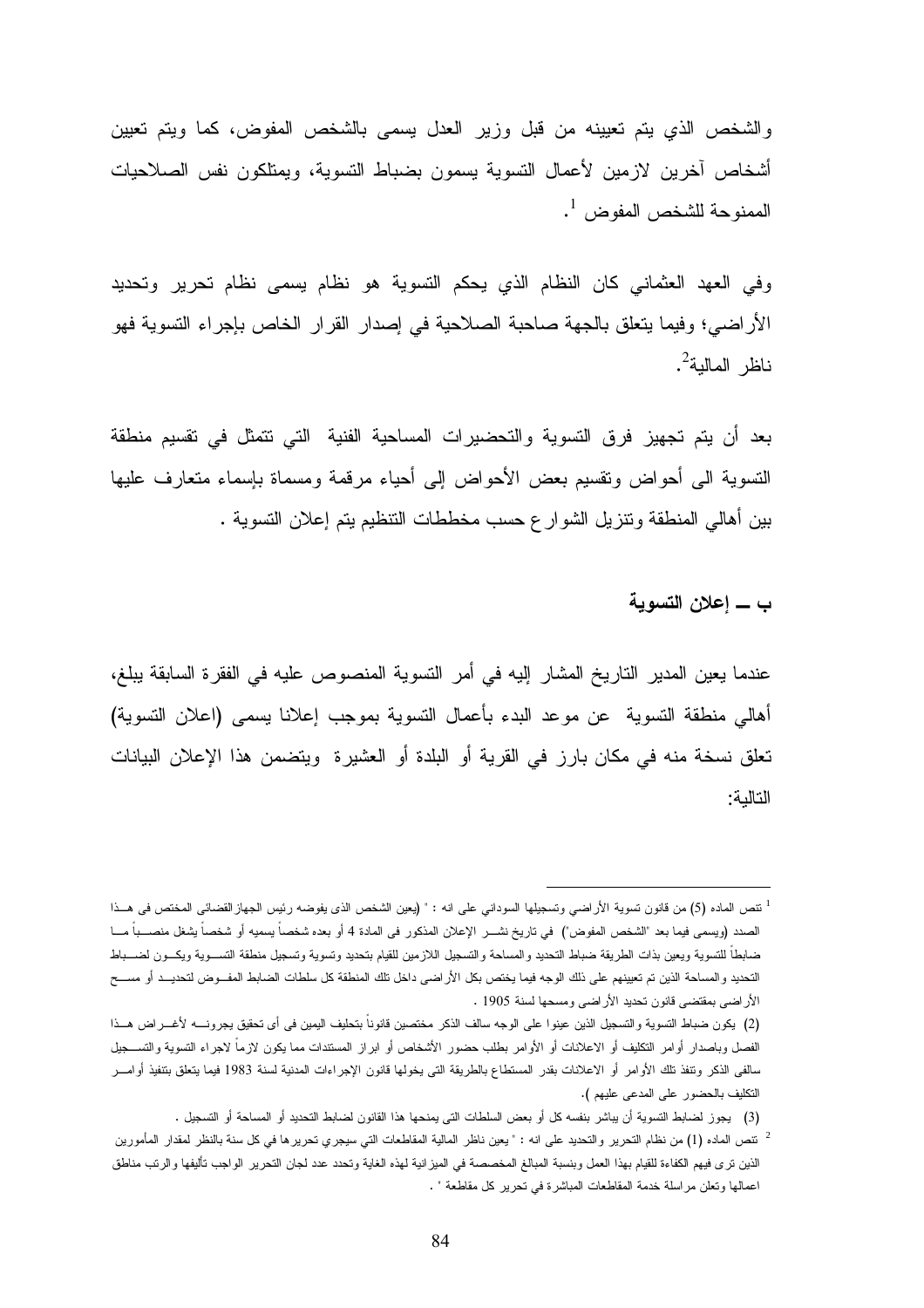- 1 ـ اسم القرية أو البلدة أو العشيرة أو المواقع المنوي الشروع في تسوية أراضيها أو المياه الكائنة فيها.
- 2 ـ التاريخ والمكان الذي سيبدأ فيه بإعمال التسوية. 3 ـ اخطاراً بأن أعمال التسوية تتناول جميع الأشخاص الذين لهم أي حق تصرف أو حق تملك أو حق منفعة في الأرض أو في الماء او أية حقوق اخرى متعلقة بها سواء أكانت هذه الحقوق معترفاً بها أم منازعاً فيها<sup>1</sup> .
- عند إعلان التسوية تتوقف جميع المحاكم عن النظر في القصايا المتعلقة بقطع اراضي واقعة صمن أحواض التسوية وتحيل كافة الملفات المنظورة امامها في أي مرحلة كانت الى محكمة التسوية وكذلك تتوقف دوائر التسجيل عن اجراء اية معاملة تسجيلية من أي نوع في منطقة التسوية وتحال هذه المعاملات الى محكمة التسوية .

ووفقا للمادة (7) من قانون التسوية فعلى جميع الأشخاص الذين يدعون بأي حق من حقوق التصرف أو التملك أو المنفعة في الأرض أو الماء أو أية حقوق أخرى متعلقة بها، أن يقدموا إدعاءاتهم والوثائق المؤيدة لها ويقوم الموظف المفوض بالتحقيق في هذه الادعاءات علانية .

أما القانون السوداني فأوجب على كل شخص له حق تملك أو تصرف في المنطقة المزمع إجراء التسوية فيها أو عن طريق وكيله الموكل توكيلا صحيحا بالحضور إلى الأرض لتحديدها وتبيان حدودها المتناثره في الوقت الذي يحدده ضابط التسوية أو في أي وقت أخر يتم تحديده من قبله ، وفي حال لم يحضر من له حق تملك أو تصرف فان اجراءات التسوية تستمر حسب مقتضى الحال، والمقصود وحسب رأيي أنه من الممكن أن تتوقف اجراءات التسوية في الأرض الذي تغيب صاحبها أو وكيله عن الحضور فالأمر يعود هنا إلى ضابط التسوية والذي له سلطه تقديرية في تقدير الموقف <sup>2</sup>.

<sup>1</sup> انظر الماده 6 من قانون تسوية الأراضي والمياه رقم 40 لسنة 1964 .

<sup>2</sup> للمزيد من الاستيضاح يرجى مراجعة إحكام المادتين (6 و 7) من قانون تسوية الأراضي وتسجيلها السوادني .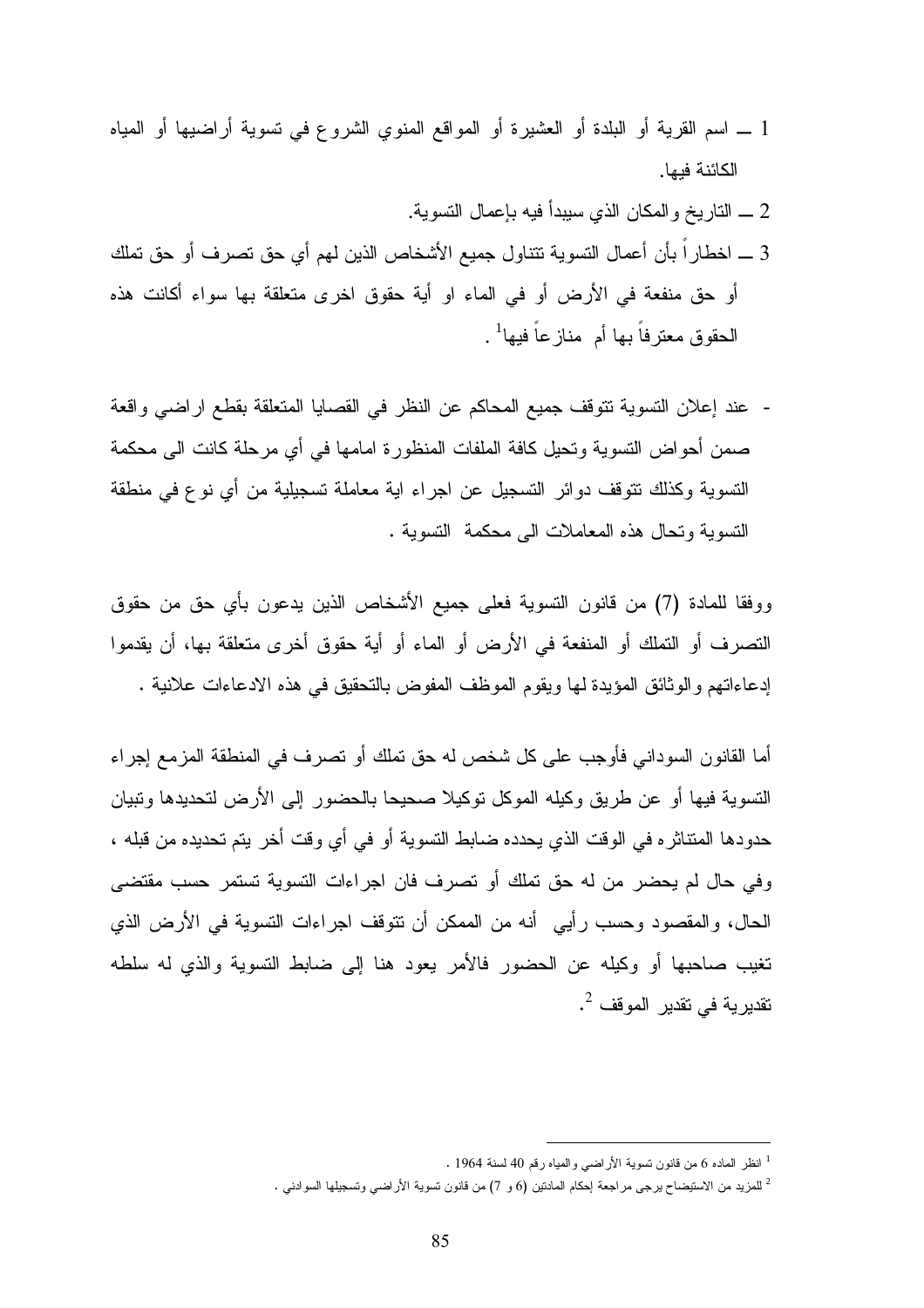للمدير او الموظف المفوض من قبله ان يحلف اليمين في التحقيقات التي يجريها توصلاً للغايات المتوخاة من هذا القانون، وأن يصدر مذكرات دعوة وإخطارات وأوامر يطلب بموجبها حضور أي شخص أو إبراز أية وثيقة قد تكون ضرورية ، وأن يصدر مذكرات إحضار الى من لا يعمل بمضمون المذكرات والإخطارات والأوامر المذكورة <sup>1</sup>.

إن إثبات تصرف شخص ومورثه من قبله بأرض مدعى بها بالتسوية مدة مرور الزمن يكفي للحكم له بها، بقطع النظر عن صحة او عدم صحة اي عقد بيع أو عقد هبة اتصلت الأرض إليه بموجبه، لا تعتبر وصولات الضريبة وأوراق التخمين دليلا كافيا على التصرف مدة مرور الزمن <sup>2</sup>.

ويؤخذ على قانون تسوية الأراضي والمياه أنه لم يحدد مدة معينة بين تاريخ صدور أمر التسوية وتاريخ إعلان التسوية. بينما كمثال فأن نظام التسجيل العيني السعودي للعقار قد نص في المادة السادسة عشرة منه على أن القاضي المشرف الأول على القيد هو من يقوم بإصدار إعلان التسوية فور نشر أمر التسوية من قبل وزير العدل يحدد بموجبه موعد البدء ويجب أن يسبق هذا الإعلان موعد البدء بمدة لا تقل عن ستين يوما .

والسؤال الذي يطرح نفسه هنا هو أنه وفي حال إعلان التسوية في منطقة ما وكان هناك خلاف على حدودها مع منطقة أو مناطق أخرى مجاورة ، هل في هذه الحالة تستكمل اجراءات التسوية دون الالتفات إلى الخلافات على الحدود ؟ أم أن هناك إجراء أو إجراءات قانونية أخرى من الواجب إتباعها ؟ .

إن تلك الاشكاليات وفي حال ظهورها فان الإجراء أو الإجرءات الواجب إتباعها في هذه الحالة هي تلك الإجراءات التي رسمها قانون تحديد الأراضي ومسحها رقم (42) لسنة ،1953 وعليه وللإحاطة بهذا الموضوع فإننا سنقوم ببحث كيفية تعيين حدود منطقة التسوية .

<sup>1</sup> انظر قرار محكمة التميير الاردنيه رقم .1968/298

<sup>&</sup>lt;sup>2</sup> تمبيز رقم1964/197.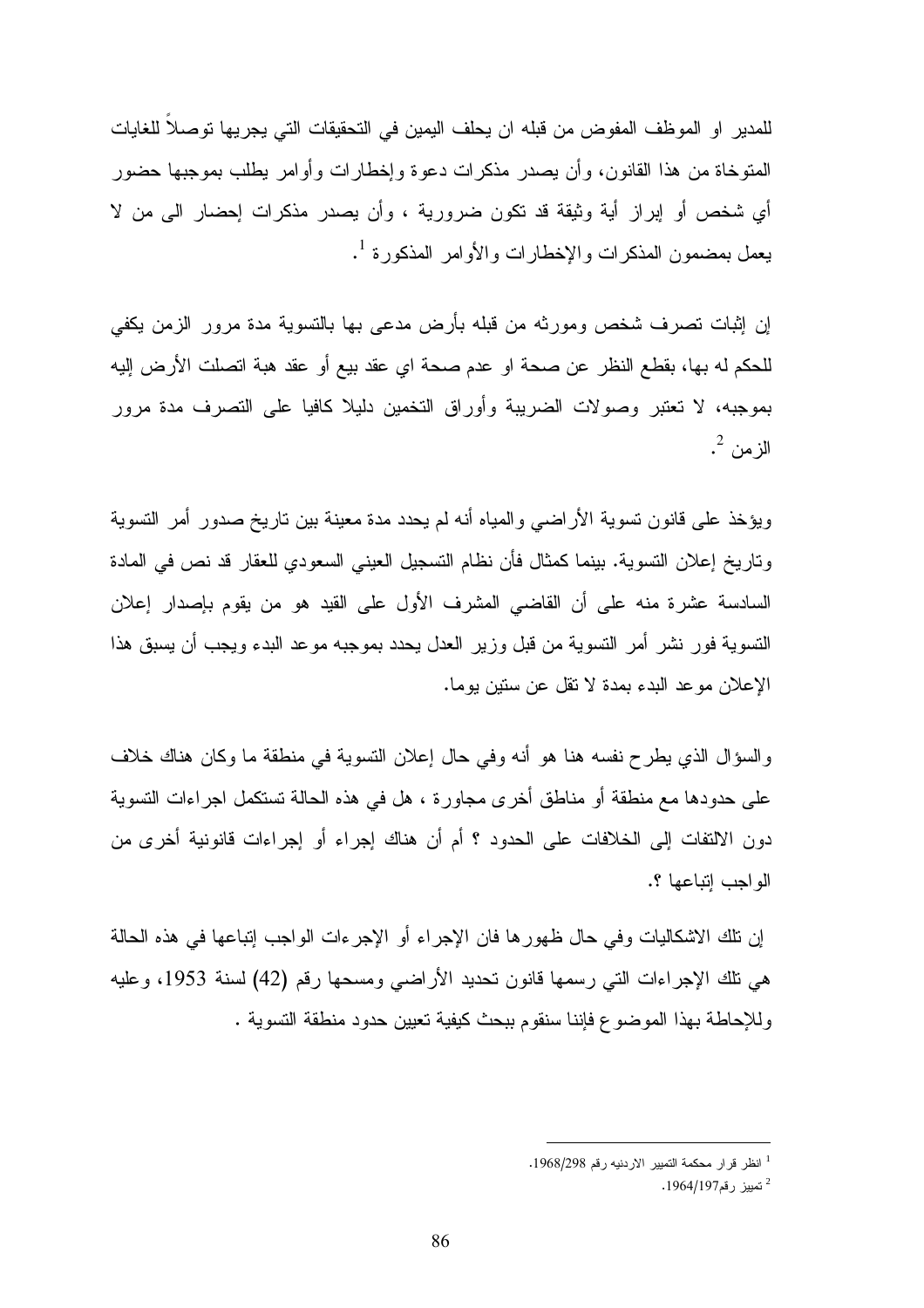تعيين حدود منطقة التسوية:

إذا أعلنت التسوية في أراضي قرية لم يكن قد جرى تعيين حدودها النهائية مع أراضي القرى المجاورة يتم تحديدها وفقا لقانون تحديد الأراضي ومسحها وتثمينها لسنة 1953 1 ، فللمدير أو للموظف المفوض من قبله باجراء عمليات التسوية صلاحية تعيين وفصل الحدود النهائية لإراضي تلك القرية عن حدود أراضي القرى المجاورة لها بالإشتراك مع مخاتير وهيئة اختيارية للقرى المجاورة ذات العلاقة وتنظيم إقرار خطي يوقع عليه المكلفون بتعيين الحدود اعترافاً منهم بصحة الحدود التي تم الإتفاق على تخطيطها وتحديدها على الأرض <sup>2</sup>.

في حال ظهر خلاف على تعيين الحدود المشتركة ما بين أراضي القرية المعلن فيها التسـوية وأية قرية مجاورة لم تتم تسويتها بعد ، يقوم المدير أو الموظف المفوض مـن قبلـه بـإجراء التحقيقات اللازمة المنصوص عنها في المادتين الخامسة <sup>3</sup> والسابعة<sup>4</sup> من قانون تحديد الأراضي ومسحها وتثمينها لسنة 1953 وتعيين الحدود النهائية وللمتضرر حق الإعتراض على هذا القرار لمحكمة تسوية الأراضي خلال خمسة عشر يوماً من تاريخ تبليغه للفرقاء ويعتبر قرار قاضـي التسوية بهذا الشأن قطعيا.

يجرى التبليغ بتعليق إعلان في مكان بارز في كلا القريتين المختلف على الحد المشترك بينهما يتضمن وصفا موجزا للحدود المقررة وتاريخ انتهاء مدة الإعتراض<sup>5</sup>.

<sup>1</sup> قانون تحديد الأراضي ومسحها وتثمينها رقم (42) لسنة 1953؛ نشر هذا القانون في العدد (1134) من الجريده الرسميه الصادر بتاريخ 1953/2/16 . م

<sup>2</sup> للمزيد من الاستيضاح يرجى مراجعة الماده (8) من قانون تحديد الأراضي ومسحها وتثمينها رقم (42) لسنة 1953 .

<sup>&</sup>lt;sup>3</sup> تنص الماده الخامسة على انه " يجوز للمدير أو أي موظف مفوض من قبله عند قيامه بالوظائف المنصوص عليها في الماده (4) من هذا القانون إن يطلب إلى أي شخص يملك ارضا أو يشغلها أو مستخدم فيها أو له مصلحه فيها أو باستطاعته إن يعطي أية معلومات عن حدودها أو لديـه اوراق لها علاقه بالحدود أن : 1 - إن يحضر اماه بالذات أو يرسل وكيلا عنه في الزمان والمكان اللذين يعينهما له .

<sup>&</sup>lt;sup>4</sup> تنص الماده السابعه على انه " للمدير أو الموظف المفوض من قبله إن يحلف اليمين في التحقيقات التي يجريها توصلا للغايات المتوخاه مـــن هـــذا القانون وان يصدر مذكرات دعوه واخطارات وأوامر يطلب بموجبها حضور أي شخص أو ابراز أية وثيقه قد تكون ضروريه وان يصدر مذكرات احضار إلى من لا يعمل بمضمون المذكرات والاخطارات والاوامر المذكورة ".

<sup>5</sup> تنص الماده (2/8) من قانون تحديد الأراضي ومسحها وتثمينها رقم (42) لسنة 1953 على انه " 2 - يبلغ المدير المتصرف أمر انتهاء التحديد ويرسل إليه اعلانا ليعلق في مكان بارز من القرية التي تم فيها التحديد والقرى المجاوره لها يدعو فيه كل من له اعتراض على هذا التحديد إن يقدم إلى المتصرف اعتراضه بالتفصيل خلال شهرين من تاريخ تعليق ذلك الاعلان فإذا انقضت هذه المده ولم يقدم احد اعتراضا يعتبر التحديد قطعيا ".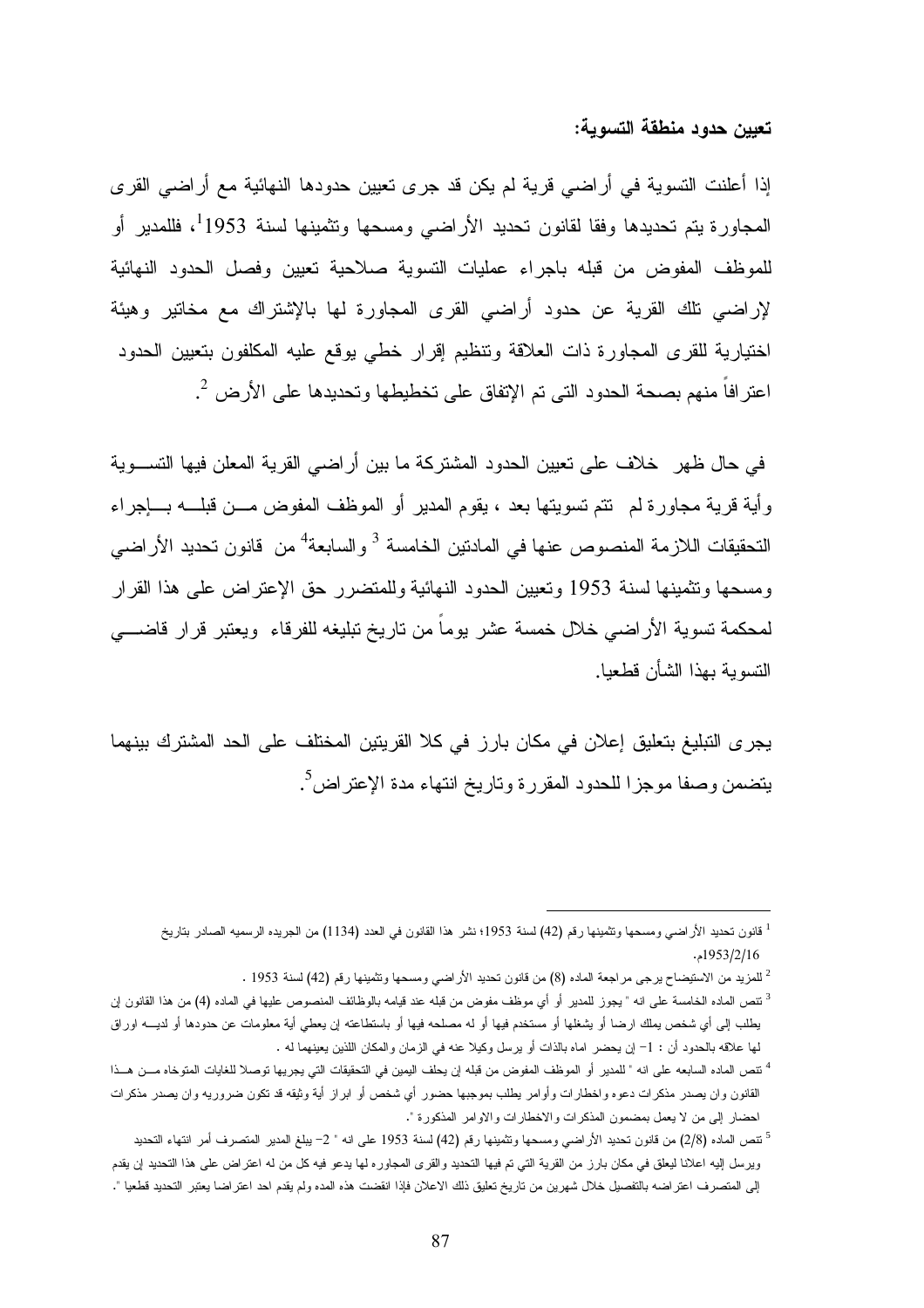وإذا ما كان قانون تسوية الأراضي والمياه رقم 40 لسنة 1952 قد بين الإجراءات الواجب إتباعها في حال كان هناك تسوية في منطقه ما، فانه وقبل ذلك لا بد من اتباع إجراءات أخرى داخلية تمهد وتخطط بحيث تضع كافة الإمكانيات اللوجستية وكوادر الموظفين وغيرها من الأمور والإجراءات الأخرى وتكون هذه التحضيرات مابين أمر التسوية وإعلان التسوية وهي عبارة عن تحضيرات مكتبية وتحضيرات ميدانية :

> التحضير الميداني : ا ـ تحديد منطقة العمل وذلك بتحديد حدود المنطقة التي ستتم بها أعمال التسوية . ب ـ تحديد النقاط المرجعية، وهي عبارة عن البحث عن نقاط ج ـ تحديد النقاط المستحدثة .

التحضير المكتبي : أ ـ تحديد مدة العمل المتوقعة . ب ـ تحديد فريق العمل (فرق التسوية) . ج ـ توقيع النقاط على الخرائط الطبوغرافية . د ـ تحضير الأجهزة التي ستستخدم بالرصد . هـ - يتم تحضير المواد التي سيتم تعليم الحدود بها وتكون ثلاثة أنواع : 1 - العلامات في المناطق الصخرية: يستخدم دهان من نوع خـاص لا يتـأثر بالعوامـل الجوية . 2 - العلامات في المناطق الترابية: يتم استخدام وتد حديد بطول (60 ) سم ويثبت بغرسـه في المناطق الترابيـة ويبرز فوق سطح الأرض حوالي (5 ).سم 3 - العلامات على أسطح المباني: يتـم استخـدام مسمـار صخري بقطر (0.5) إنـش تقريباً وبطول لا يقل عن (10) سم مدبباً من الطرف السفلي. يتم في مكان مميز على

أسطح المباني .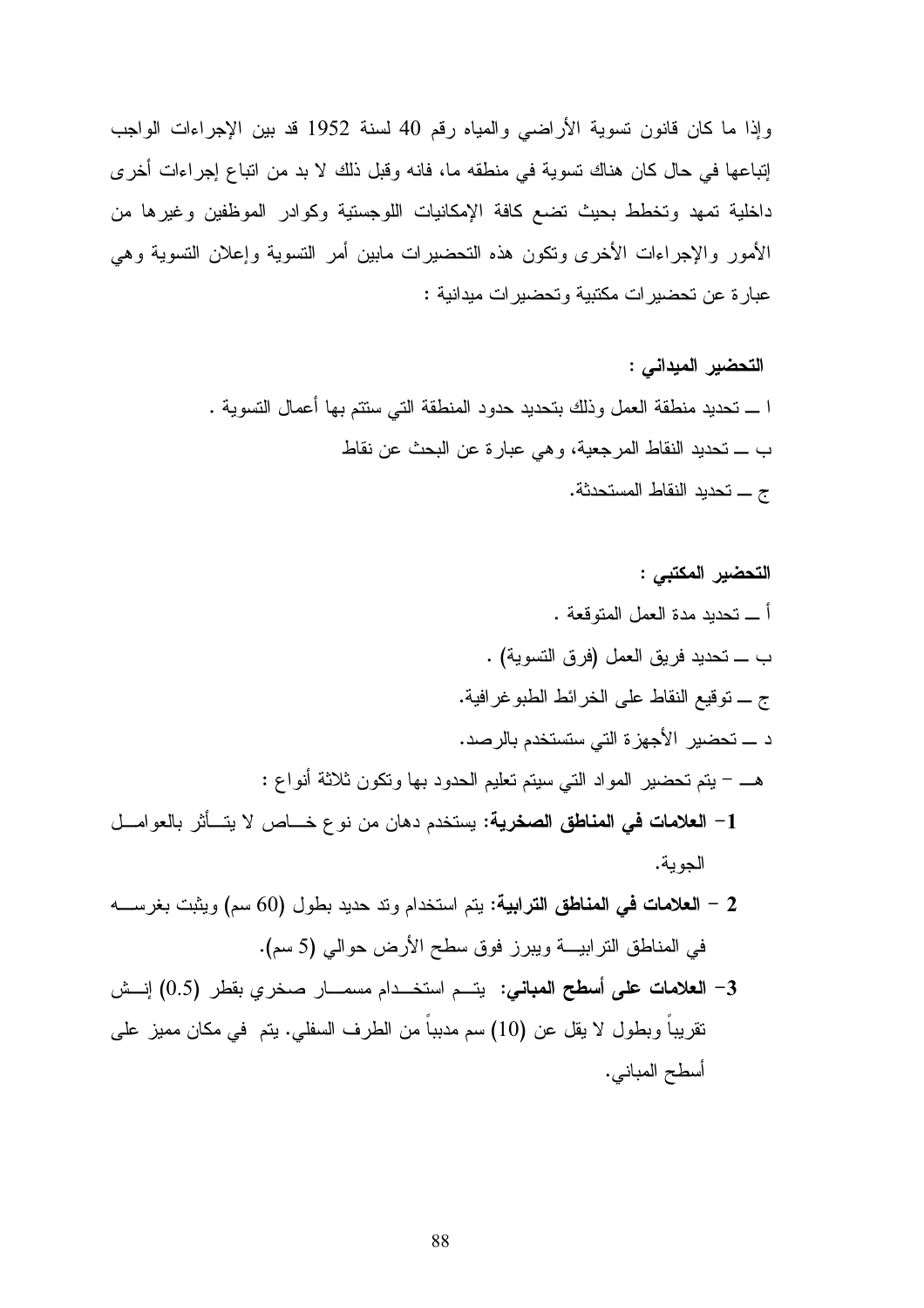#### الفرع الثاني: البدء بأعمال التسوية ميدانيا

المساحة بمفهومها العام علم واسع الآفاق متعدد الأنواع والأغراض وفي عملية التسوية المساحة القانونية تلعب دورا أساسيا في تثبيت كافة الحقوق التي تثبتها أعمال التسوية على خرائط كادسترائية بدقة ومقياس رسم معين ويجدر التنويه بأن جدول التسجيل واللوحة الأصلية (المخطط) يعتبران مكملين لبعضهما .

في هذه المرحلة تبدأ أعمال المساحة بوضع الحدود على الأرض من قبل أحد المساحين بين قطع الأراضي بعلامات حديدية أو الدهان أو المسامير، وترسيم القطع وقيدها مبدئيا بقلم الرصاص على دفتر يسمى دفتر الميدان لكي يتم نقلها فيما بعد الى جدول الإفراز وفي نفس الوقت تبدأ الأعمال التسجيلية أو القانونية بتسجيل أسماء أصحاب القطع التي مسحت وحصصهم إن كانت مشاعا على ما يسمى لائحة ادعاء يتم فيما بعد تفريغها على ما يسمى **جدول ادعاءات** ثم تنقل كافة المعلومات من جدول الإدعاءات الى جدول آخر مع إضافة المساحات والقيمة يسمى جدول الحقوق .

قد تكون الأشجار أو الإنشاءات لغير صاحب الأرض فللمدير أو الموظف المفوض من قبله صلاحية (مأمور التسوية) إجراء تسوية بين الفرقاء وتجرى هذه التسوية بالشكل الذي يتفق عليه الفرقاء وعند عدم الاتفاق يجوز للمدير أن يأمر بإجراء التسوية بالشكل الذي يراه مناسباً وفق أحكام هذا القانون <sup>1</sup> .

كما أن لهذا الموظف عرض الصلح على الأطراف المتنازعة وعند اتفاقهم ينظم صك مصالحة بالمواد المتفق عليها وبأوصاف القطع التي تناولتها المصالحة يوقعه الفرقاء المتنازعون مع الشهود، وهناك قرار لمحكمة التمييز الأردنية الذي بين على أنه - " لا تعتبر اتفاقات المصالحة التي يصدق عليها مأمور التسوية بمقتضى قانون التسوية لسنة 1952 من الأسناد الرسمية، لأنه ليس في هذا القانون ما يشير إلى أن من جملة وظائفه التصديق على الإتفاقات التي تجري بحضوره أو التي ينظمها أصحابها 2 - غير أن القانون المعدل لقانون التسوية رقم 22 لسنة

<sup>1</sup> الماده (4) من قانون معدل لقانون تسوية الأراضي والمياه رقم (22) لسنة 1964 ؛ والساري المفعول بتاريخ 1964/1/8 .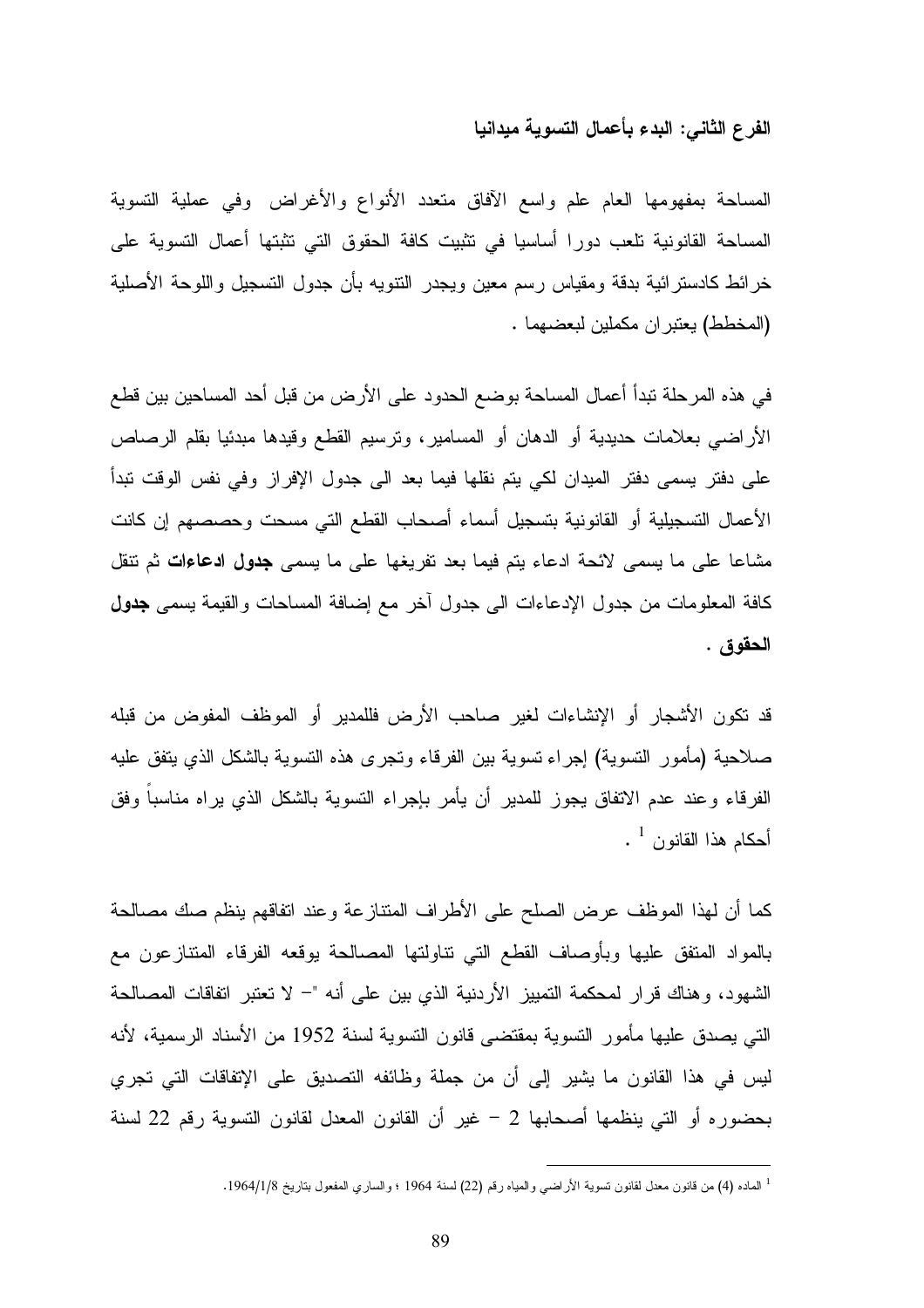1964 أورد نصا جعل من وظائف مدير الأراضي أو الموظف المفوض من قبله التصديق على 1 إتفاق المصالحة ، ولا يسري هذا التعديل على الاتفاقات المنظمة قبل نفاذه .

وللمدير أن يأمر باستثناء أية قطعة أرض أو أية مياه من التسوية إذا رأى أن المصلحة تقضي بذلك وأية معاملة أو نزاع يحدث على هذه الأرض أو المياه ينظر إليه في جميع الأحوال كأنه لم يصدر بشأنه أمر تسوية ويرجع عندئذ أمر النظر فيه للمحاكم ذات الإختصاص ودوائر التسجيل 2 . ولكن هذا الاستثناء يجب أن يتم قبل تعليق جدول الحقوق إذ أنه ومن لحظة تعليق جدول الحقوق تنزع يد رئيس سلطة الأراضي وموظفي التسوية عن هذا الجدول وتبدأ صلاحية قاضي التسوية .

والأراضي من نوع الميري أو المتروكة والمستعملة منذ القديم لمنفعة أهالي القرية أو عشيرة منها تسجل بإسم الخزينة بالنيابة عمن لهم منفعة فيها ، وإذا دخلت حدود مناطق البلدية أو المجالس القروية تصبح ملكا لإصحاب حق المنفعة السابقين <sup>3</sup> .

وأي حق في أرض أو ماء لا يتقدم أحد للإدعاء بملكيته يسجل بإسم الخزينة.

ويجوز للمدير أو الشخص المفوض من قبله ( مأمور التسوية) بإجراء عمليات التسوية أن يقوم بما يأتي:

- 1 أن يرسم حداً جديداً عوضاً عن الحد القديم الفاصل بين أحواض أو قطع أراضي مختلفة إذا كان الحد ملتوياً أو معوجاً وله أن يسوي أي حد يراه مناسباً لطبيعة الأرض بقصد تحسين الأعمال فيها إما بمبادلتها بأرض مساوية لها من حيث القيمة أو بإعطاء التعويض اللازم للمتضرر من جراء عمل كهذا ويكون قراره قطعياً.
- 2 أن يفتح ويخطط أية طريق جديدة أو قديمة سواء أكانت الطريق عامة أو خاصة وأن يخطط أي حق مسيل أو حق مرور من أجل توصيل أية أرض بالطريق العام وله أن يقرر مقدار

<sup>1</sup> تمييز حقوق رقم 353 لسنة 1964؛ سنة النشر 1965 .

<sup>2</sup> انظر الماده 8 من قانون تسوية الأراضي والمياه رقم 40 لسنة 1964 .

<sup>&</sup>lt;sup>3</sup> للمزيد من الاستيضاح يرجى مراجعة الماده (4) من قانون معدل لقانون تسوية الأراضي والمياه قانون رقم (22) لسنة 1964؛ والساري المفعول بتاريخ 1967/1/8 .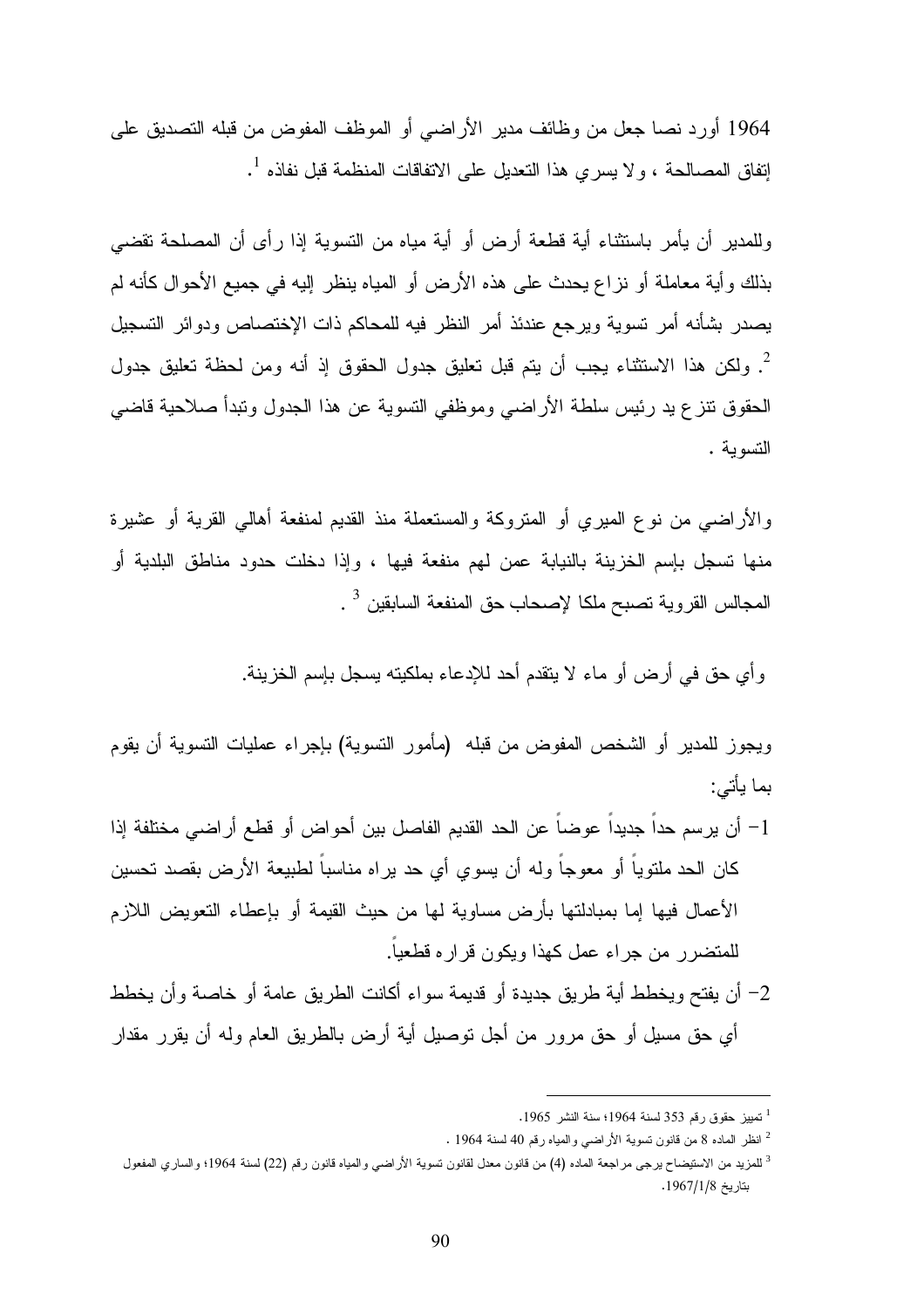التعويض الواجب دفعه للمتضرر من جراء أعمال كهذه ويكون قراره بذلك قطعياً يجوز لمستحق التعويض أن ينفذ قرار التعويض بدائرة الاجراء إذا أبرز شهادة من رئيس سلطة الأراضي تتضمن مقدار التعويض<sup>1</sup> .

وجميع الطرق العامة والخاصة التي تخطط اثناء أعمال التسوية تمسح وتثبت على خرائط المساحة وتعتبر هذه الخرائط الوثيقة الوحيدة التي يرجع إليها في حالة حدوث أي نزاع أو تعد يقع على تلك الطريق.

إذا أهملت أي طريق أو أي جزء منها واقعة خارج الحدود البلدية للبلديات أو خارج حدود المخططات الهيكلية المصدقة نهائيا للمجالس القروية لعدم الحاجة اليها للمدير أن يقرر إلغاء هذه الطريق أو أي جزء منها وتعتبر عندئذ رقبة الأرض لتلك الطريق أو أجزاؤها ملكا للحكومة.

إذا أهمل أي طريق ممسوح ومرسوم على الخرائط أو أي مجرى ماء أو أهمل أي جزء منهما وكان الطريق أو المجرى واقعا ضمن حدود أي بلدية أو منطقة أو ضمن حدود المخططات الهيكلية المصدقة بصورة نهائية لأي مجلس قروي فللمجلس البلدي أو المجلس القروي الذي يقع ذلك الطريق أو المجرى ضمن حدوده تلك أن يقرر إلغاءه كليا أو جزئيا ويصبح ما ألغي منه على ذلك الوجه ملكا للبلدية أو المجلس القروي حسب مقتضى الحال وتصحح القيود المتعلقة به لدى دائرة الأراضـي والمساحة وفقا لذلك القرار<sup>2</sup>.

إذا كانت الطريق المراد فتحها أثناء أعمال التسوية أو بعدها تؤدي إلى قطعة واحدة فيجوز للمدير أو للموظف المفوض من قبله إذا رأى أن ذلك مناسبا الإستعاضة عن فتح الطريق بحق مرور يجري بيان اتجاهه وعرضه على الخريطة المختصة دون المساس بمساحة القطعة المار فيها<sup>3</sup>.

<sup>1</sup> للمزيد من الاستيضاح يرجي مراجعة الماده (2) من قانون معدل لقانون تسوية الأراضي والمياه رقم (5) لسنة 1967؛ والساري المفعول بتـاريخ . 1967/6/1

<sup>2</sup> للمزيد من الاستيضاح يرجى مراجعة إحكام الماده (2) من قانون معدل لأحكام تسوية الأراضي والمياه رقم (5) لسنة 1967؛ والساري المفعـول بتاريخ 1967/6/1 .

<sup>3</sup> للمزيد انظر إحكام الماده (2) من قانون معدل لإحكام قانون تسوية الأراضي والمياه رقم (5) لسنة 1967؛ والساري المفعول بتاريخ 1967/6/1 .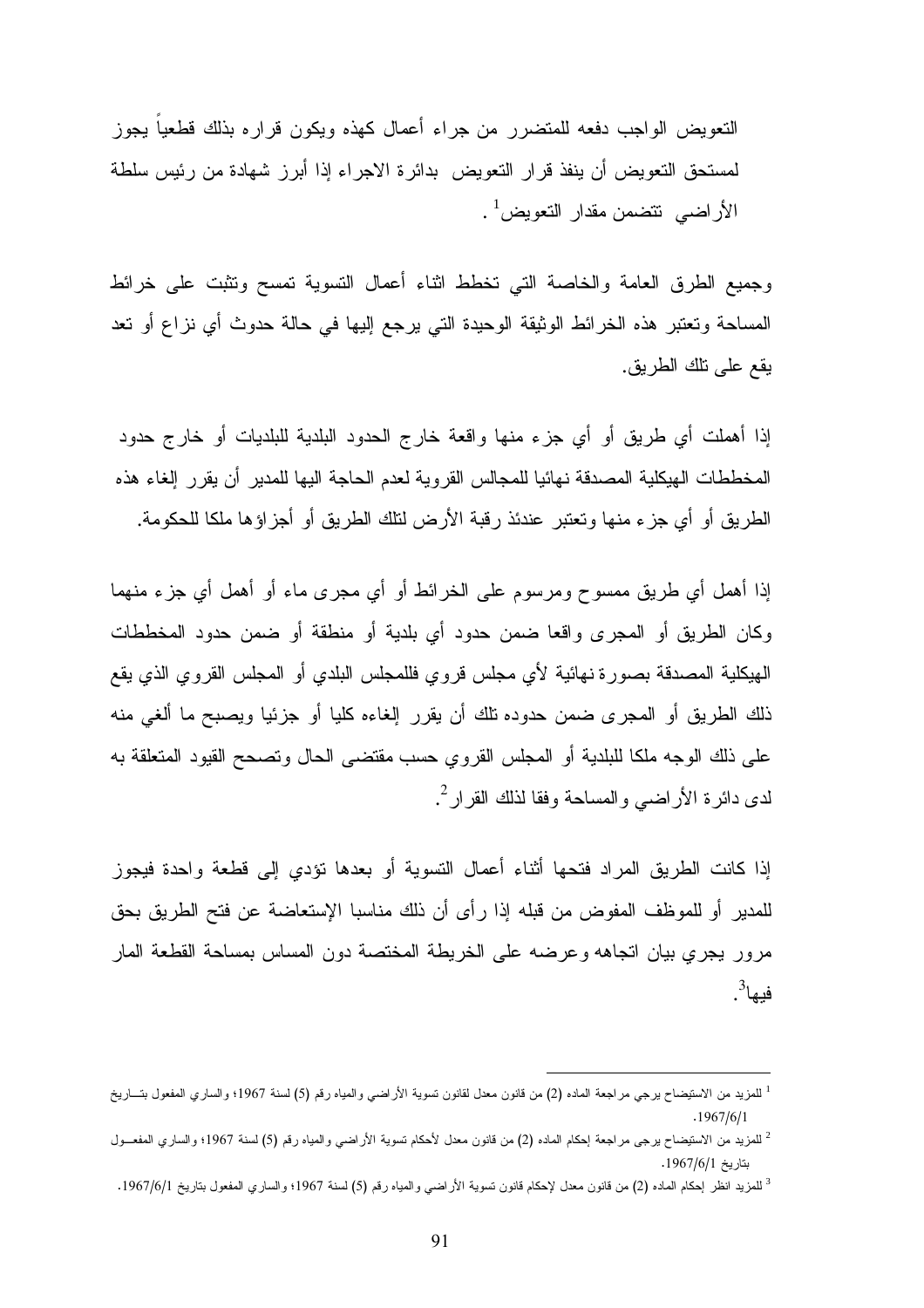إذا أهمل حق المرور هذا لأي سبب بزوال الانتفاع منه يلغى من الخريطة بقرار قطعي من المدير <sup>1</sup>.

عندما يكون التصرف مشتركا بين ذوي الحقوق في قطعة واحدة أو أكثر في أراضي قرية تحدد أراضيها أثناء أعمال التسوية كقطع مفرزة وتم تثبيتها على خرائط دائرة الأراضي والمساحة ولم يعلن جدول حقوقها. يجوز للمدير أن يأذن لهؤلاء الشركاء إذا كانت أسماؤهم قد دونت في جدول الإدعاءات ولم يكن منازعا عليها بإجراء الإفراز الرضائي فيما بينهم إذا لم يكن بينهم غائب أو قاصر أو محجور سواء كان الإفراز متعلقا بقطعة واحدة أو بإفراز الجمع إذا تعددت القطع أما في حالة وجود النزاع ، فيعتبر الشركاء من سينظم بهم جدول الحقوق وفق أحكام القانون المذكور<sup>2</sup>.

إذا لم يتفق الشركاء على الإفراز الرضائي بينهم أو كان بينهم غائب أو قاصر أو محجور فيجوز للمدير أو الموظف المفوض من قبله في حالة موافقة أكثرية أصحاب الحصص إجراء الإفراز بالطريقة التي يراها مناسبة.

تمسح القطع الناتجة عن الإفراز وتنزل في جدول الإدعاءات وجدول الحقوق .

تسوية المياه: أولا ـ عندما تجرى التسوية في المياه يجب على المدير أن يعين حصص الماء التي يجب تدوينها في جدول الحقوق بالنسبة لمجموع مساحة أراضي السقي التي تسقى عادة من المياه الجاري عليها التسوية أن يدون هذه الحصص بالنسبة لعدد دونمات أراضي السقي، وإذا ظهر أن لشخص حصصاً في الماء زائدة عن حاجته تعطى هذه الحصص لبقية

<sup>&</sup>lt;sup>1</sup> للمزيد انظر إلى إحكام الماده 2) من قانون معدل لإحكام قانون تسوية الأراضـي والمياه رقم (5) لسنة 1967 ؛ والساري المفعول بتاريخ . 1967/6/1

<sup>2</sup> للمزيد من الاستيضاح يرجى مراجعة أحكام المادة ( 2) من قانون معدل لإحكام قانون تسوية الأراضي والمياه رقم (5) لسنة 1967 ؛ والساري المفعول بتاريخ 1967/6/1 .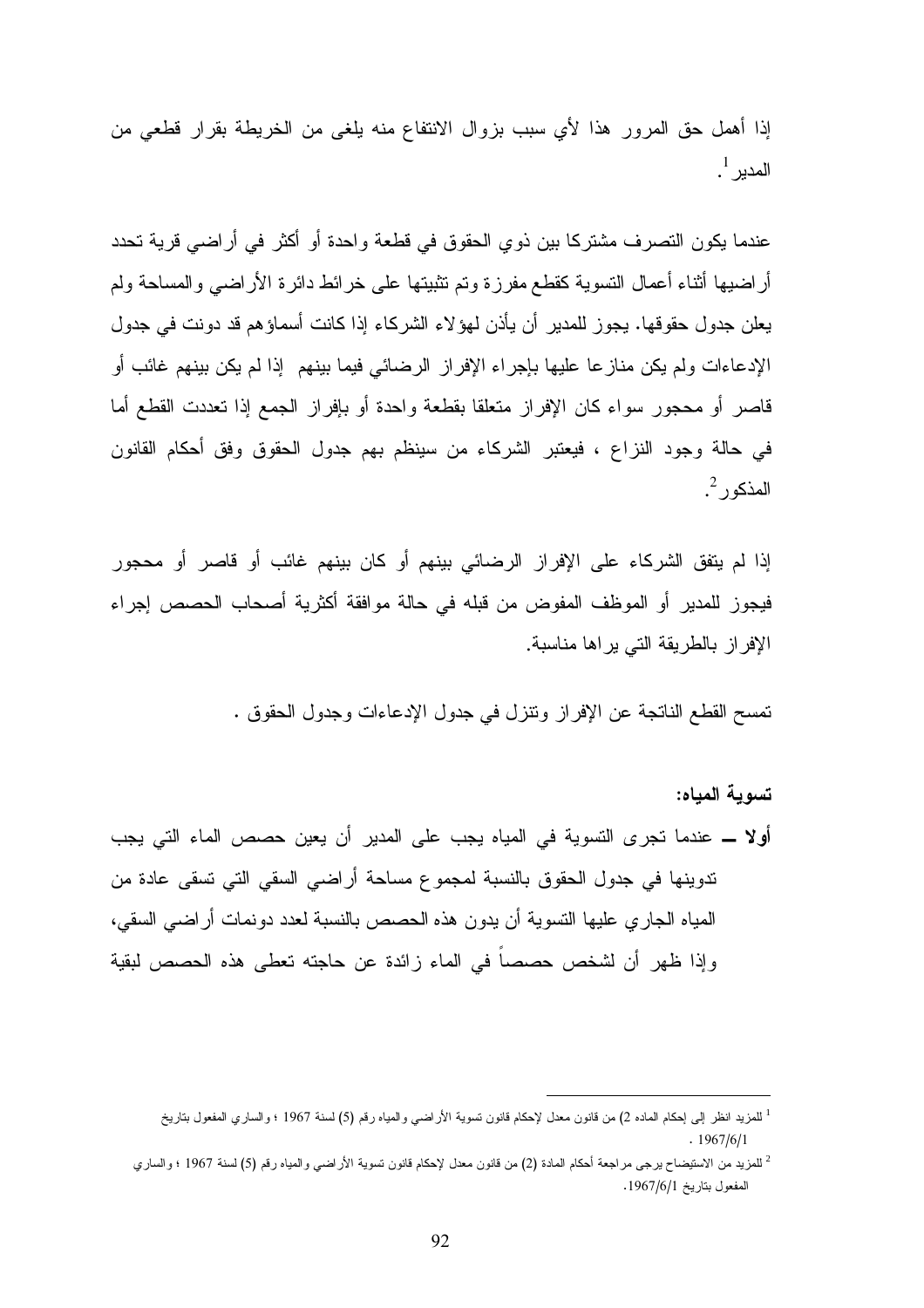المالكين و يجب على المستفيد من تلك الحصص أن يدفع تعويضاً عادلاً يعينه المدير لمالك نلك الحصص $^{-1}$  .

- ثانيا ـ يجوز للمدير أو للشخص المفوض من قبله أن يعمل على إفراز حصص المياه على أساس مساحات أو استحقاق القطع التي تسقى من عين واحدة أو أكثر إذا ثبت له أن مثل هذه العيون قد سجلت مياهها في جدول الحقوق كمصدر مياه شائع <sup>2</sup>.
- ثالثا ـ ينظم جدول إفراز المياه على أساس ما يتبع كل عين والأقنية المتفرعة عنها من قطع الأراضي التي تسقى منها مستقلة عن الأخرى بالصورة التي يقرها المدير وللمتضرر حق الإعتراض على هذا الجدول وفق الأحكام المنصوص عنها في قانون تسوية الأراضي والمياه وتعديلاته.

الفرع الثالث: الأعمال المكتبية .

نتيجة للإعمال الميدانية يتم تحضير جدولين : الأول يدعى جدول الإدعاءات والثاني جدول الحقوق فجدول الإدعاءات يضم أسماء المتصرفين ومقدار حصصهم وأرقام القطع بينما جدول الحقوق يعد نقلا عن جدول الإدعاءات ويضاف إليه مساحات القطع وقيمتها ونوعها والوقوعات (وتعني إذا ما كان على الأرض حق ارتفاق أو دين أو أي حق آخر) اذا وجدت . - بعد تدقيق الإدعاءات المقدمة من أهالي منطقة التسوية مع جدول الإدعاءات وجدول الحقوق

- وبعد الإنتهاء من التحقيق في الإدعاءات يقوم الموظف المنتدب برفع تقريرا برأيه بصدد كافة الإدعاءات المذكورة <sup>3</sup> إلى رئيس سلطة الأراضي .
- يقوم رئيس سلطة الأراضي بتوقيع جدول الحقوق المنظم على سبع نسخ تعلق نسخة منه في دائرة تسجيل القضاء وينظم مدير التسجيل محضر تعليق مبينا فيه تاريخ تعليق الجدول كما تسلم نسخة إلى رئيس البلدية أو المجلس الذي ينظم أيضا محضرا يبين فيه تاريخ التعليق

<sup>1</sup> انظر المادة 17 من قانون تسوية الأراضي والمياه رقم 40 لسنة 1952 .

<sup>2</sup> انظر المادة 17 من قانون تسوية الأراضي والمياه رقم 40 لسنة 1952 .

<sup>3</sup> جوده شهوان؛ الجوانب الادارية والقانونية لتسوية وتسجيل الأراضي في فلسطين؛ ص (4)؛ الناشر م: ركز الدراسات القانونية والادارية بتاريخ 1996/6/25م؛ وانظر أيضا المادة (10) من قانون تسوية الأراضـي والمياه رقم 40 لسنة 1952م.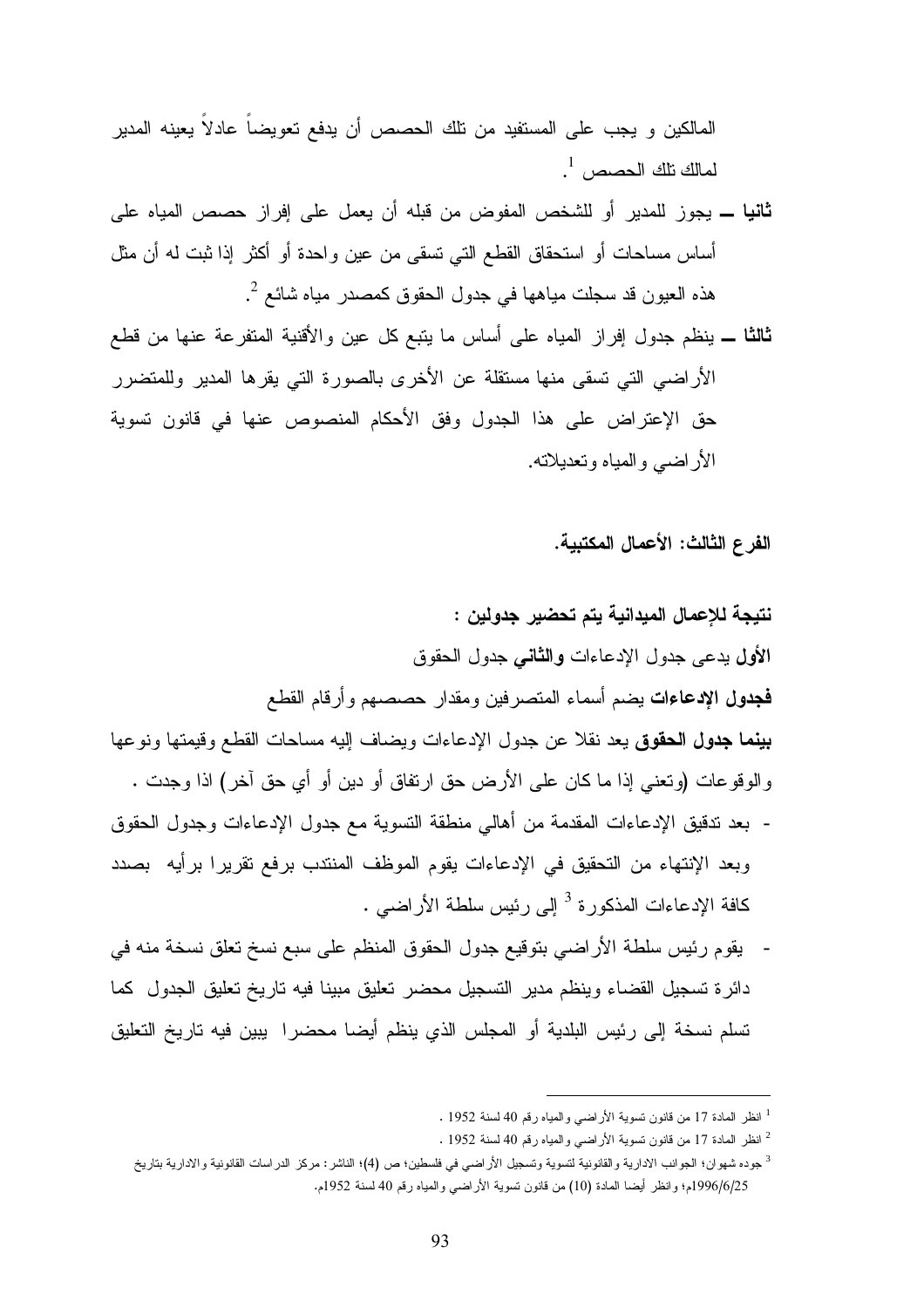ويقوم بالتعليق في مكان بارز في القرية أو البلدة (كالبلدية أو المجلس القروي) وفي أحد المساجد الكبرى في المنطقة أو الكنيسة وفي مكتب التسوية الميداني ويعلق الجدول مع مخطط مساحة للحوض ونسخة من المادة (12) من قانون التسوية والتي تنص على :

كل شخص بصفته صاحب حق تصرف أو حق تملك أو حق منفعة في أرض أو الماء أو أية حقوق متعلقة بها :

ـ أغفل ذكر أسمه في الجدول. ـ أدرج حق تصرفه أو حق تملكه أو حق منفعته في الجدول بصورة مغلوطة. ـ نسب حق تصرفه أو حق تملكه أو حق منفعته بكامله أو جزء منه إلى شخص آخر خطأ. ـ قدرت قيمة أرضه أو حصص الماء بصورة غير صحيحة.

4 ـ مس حق تصرفه أو حق تملكه أو حق منفعته بأي شكل آخر يجوز له خلال ثلاثين يوماً من تاريخ تعليق جدول الحقوق في دائرة تسجيل القضاء أن يعترض عليه باستدعاء خطي يقدمه إلى المدير رأساً أو بواسطة مأمور تسجيل القضاء يبين فيه وجه اعتراضه ، وتتم قراءة جدول الحقوق مع مخطط الحوض .

## رابعا : مدة الإعتراض على جدول الحقوق :

الأصل في الإعتراض أن يقدم خلال ثلاثين يوما من تاريخ تعليق جدول الحقوق ، ولكن أوردت المادة (15) في فقراتها (1 ، 2 ، 3) ثلاث استثناءات من ذلك وهي 1 - للمقيم في دولة مجاورة لفلسطين وتكون مدة الإعتراض خلال سنة واحدة من تاريخ تعليق الجدول، وإذا كان مقيما في بلد غير مجاور فله الإعتراض خلال ثلاث سنوات . 2 – ولمن كان متغيبا عن منطقة التسوية بسبب الحرب أو لأنه فرد من أفراد القوات المسلحة

 $^{-1}$  لدولة حليفة وقد يقدم خلال مدة أقصـاها خمس سنوات من تاريخ انتهاء الحرب

3 – أما من كان قاصرا أو فاقدا للأهلية حين البدء في أعمال التسوية فله أن يتقدم باعتراضه خلال سنة واحدة تبدأ من تاريخ بلوغ القاصر سن الرشد أو اليوم الذي يسترد فيه فاقد الأهلية أهليته .

<sup>1</sup> محمد يوسف الزعبي قيود سجل الأراضي الأردني نتيجة التسوية ؛ ص 16 ؛ جامعة مؤته ؛ دراسات ؛ المجلد الثالث عشر؛ العدد الثالث؛ 1986 .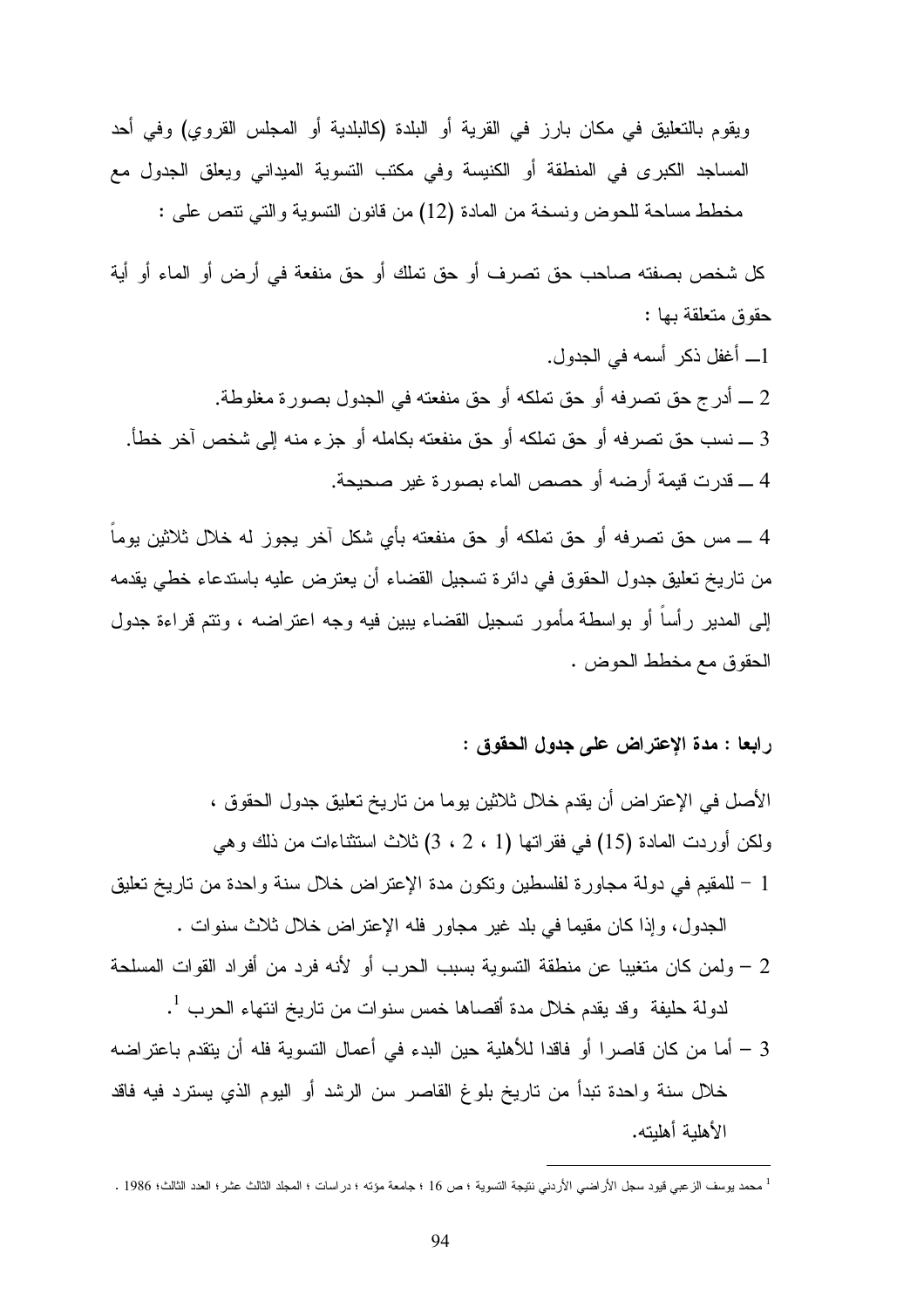وبحسب المادة رقم 12 من قانون تسوية الأراضي والمياه فإن مدة الإعتراض تحسب من يوم تعليق الجدول في دائرة التسجيل ولمدة ثلاثين يوما ( وليس شهر) والصحيح أنه يجب ألا يحسب يوم التعليق من المدة، لأنه يوم غير كامل والصحيح من وجهة نظري ألا يحسب يوم تعليق الجدول من المدة، على أن تبدأ المدة من اليوم التالي للتعليق حتى نهاية ثلاثين يوما، وفي هذا تطبيق للقواعد المنصوص عليها في قانون أصول المحاكمات المدنية، حيث أن المدة المشار إليها بعدد من الأيام لا تشمل اليوم الذي جرى فيه العمل وإذا جاءت عطلة رسمية في أخر المدة، فإن هذه العطلة لا تحسب من المدة، وهذا ما تؤكده القواعد العامة، حيث أن المدة المانعة من سماع الدعوى لا يحسب اليوم الأول منها، وتكمل بانقضاء أخر يوم منها، إلا إذا كانت عطلة رسمية، فانه يمتد إلى اليوم التالي <sup>1</sup>.

- ويمكن إن يقدم الاعتراض الشخص نفسه أو وكيل عنه أو نائب عنه ويكون التقديم صحيحا 2 إذا كان ضمن المدة . وفي نظام التسجيل العيني السعودي للعقار فقد حدد مدة الاعتراض في المادة 25 منه "لذوي الشأن الاعتراض على نتيجة أعمال التحديد والتحرير خلال ستين يوماً من تاريخ الإعلان عن انتهائها، ويوقف القيد إلى حين الفصل في تلك الاعتراضات" .

وهذه المدة تكون لجميع الأشخاص الإعتباريين والطبيعيين كاملي الأهلية، فإذا كان الشخص غير كامل الأهلية امتدت المدة لسنة من تاريخ بلوغه لسن الرشد، وإذا كان كامل الأهلية وخارج فلسطين امتدت المدة حسب الأحوال لسنة أو ثلاث أو خمس سنوات من تاريخ تعليق جدول الحقوق، فإذا كان الشخص المقيم في فلسطين موجودا في البلاد يوم تعليق جدول الحقوق ثم سافر إلى خارجه في اليوم التالي فلا يستفيد إلا من مدة الثلاثين يوما، ولا يستفيد من المدد الأخرى، لإن هذه المدد لا يستفيد منها إلا غير مكتمل الأهلية أو من كان مقيما خارج فلسطين عند تعليق جدول الحقوق، والسبب في ذلك إن هذا الشخص علم أو من المفترض أنه علم بتعليق الجدول ، وكان من الواجب عليه أن أراد الاعتراض أن يعترض قبل سفره، أو يوكل شخصا للقيام عنه بهذا الإعتراض، واني أرى أن الشخص الموجود خارج فلسطين إذا عاد لا يستفيد إلا

<sup>1</sup> محمد يوسف الزعبي قيود سجل الأراضي الأردني نتيجة التسوية ؛ ص 16 ؛ جامعة مؤته ؛ دراسات ؛ المجلد الثالث عشر؛ العدد الثالث؛ ،1986 ص 18 <sup>2</sup> المرجع السابق ص 18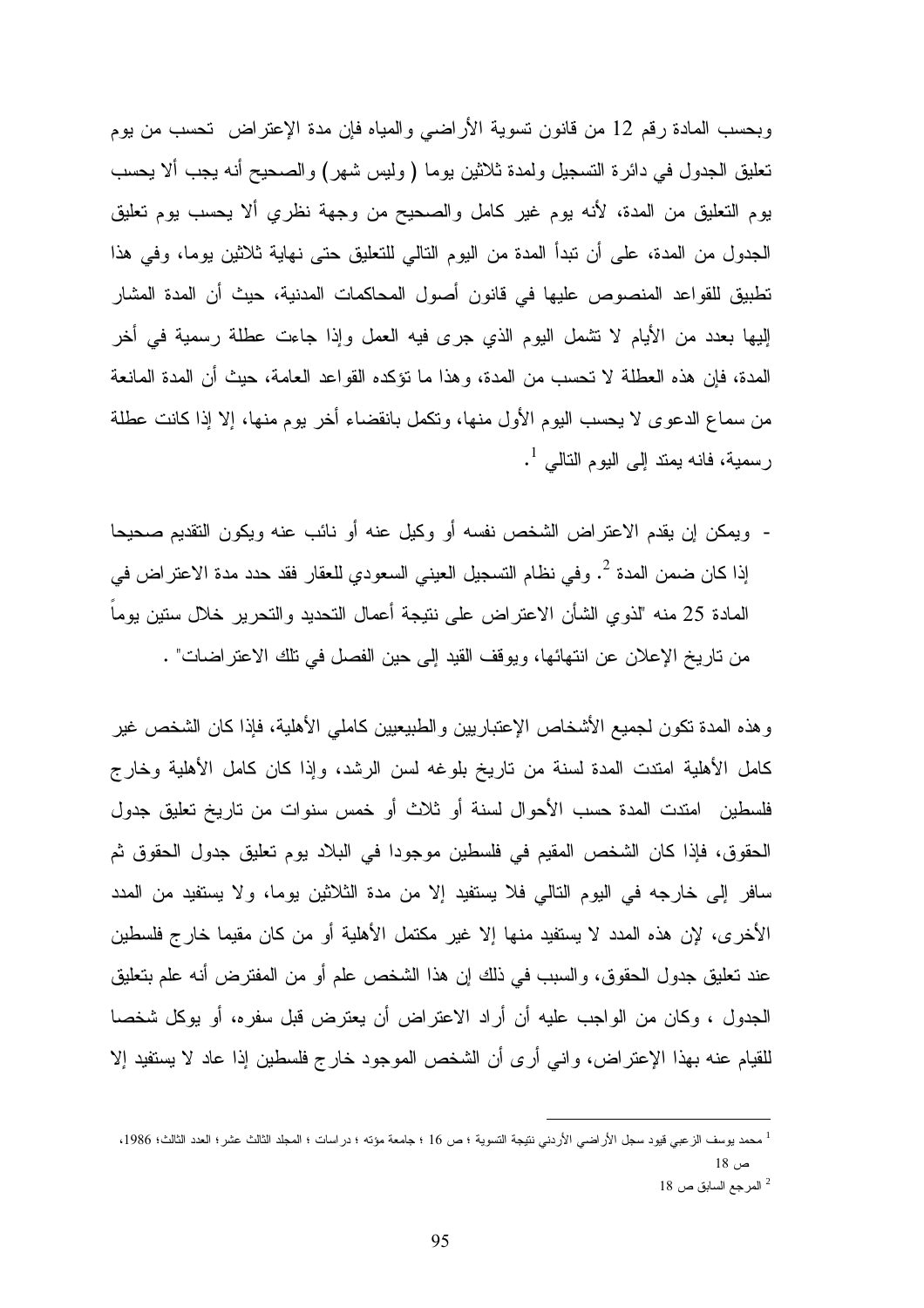من ثلاثين يوما من يوم عودته، ولا ينتظر ليعترض إلى إن تكتمل مدة السنة أو الثلاث أو الخمس سنوات، لأن هذه المدة هي المدة القصوى بحيث لو عاد الشخص وبقي حتى من المدة – سواء أكانت سنه أم ثلاثا أم خمسا – ستون يوما فإنه لا يستفيد إلا من مدة ثلاثين يوما فقط، أما إذا عاد وبقي من مدة السنة أو الثلاث أو الخمس السنوات عشرون يوما، فأنه لا يمكنه الإعتراض على جدول الحقوق إلا في خلال العشرين يوما الباقية، لإن هذه مدة قصوى لا يجوز أن يتجاوزها الشخص للاعتراض، وأود أن أشير إلى أن مدة الثلاثين يوما هي المدة الأصلية التي أقرها المشرع، أما المدد الباقية السنة أو الثلاث أو خمس السنوات فانها استثناء على الأصل، ولهذا فقد قلنا أن الشخص العائد من الخارج لا يستفيد إلا من الثلاثين يوما إذا كانت المده الباقية من مدد السنوات أطول من ذلك، وفي ذلك عودة للقاعدة العامة التي تقضي بوجوب الإعتراض خلال ثلاثين بوما <sup>1</sup>.

2 ـ إذا كان لإي شخص أي حق تصرف أو حق تملك أو حق منفعة في أية منطقة أو مناطق تسوية وكان ذلك الشخص مقيما في إحدى البلاد المجاورة للسلطة الفلسطينية في وقت ابتداء عمل تسوية الأراضي و المياه فله أن يقدم إعتراضه على جدول الحقوق إلى محكمة التسوية وفاقاً لإحكام هذا القانون خلال سنة واحدة من تاريخ تعليق جدول الحقوق في دائر ة التسجيل $^2$ .

ومدة الإعتراض التي قد تمتد لسنة قد يستفيد منها إما شخص خارج فلسطين ويكون في إحدى الدول المجاورة لها، أو شخص داخل فلسطين، ولكنه غير كامل الأهلية .

3 وسنتحدث عن كلا الوضعين : -ا مدة الإعتراض لشخص في دولة مجاورة لفلسطين . أجاز القانون لكل شخص صاحب ملكية أو تصرف أو منفعة في أية منطقة تسوية وكان مقيما في إحدى البلاد المجاورة لفلسطين وقت ابتداء أعمال التسوية أن يقدم إعتراضه على جدول

 $\overline{a}$ <sup>1</sup> لمحمد يوسف الزعبي؛ جامعة مؤته؛ دراسات؛ المجلد الثالث عشر؛ العدد الثالث؛ 1986م. ص 18

<sup>1</sup> محمد وحيد الدين سوار؛ استاذ القانون المدني في كلية الدراسات الفقهية والقانونية – جامعة ال البيت؛ وذلك في مؤلفه الحقوق العينية الاصلية ( 2) اسباب كسب الملكيه والحقوق المشتقه من حق الملكيه – دراسة موازنه بالمدونات العربية؛ ص (143 و 135؛ الناشر: دار الثقافة للنشر والتوزيع - عمان – وسط البلد؛ الطبعة الأولى عمان 1995؛ الطبعة الثانية عمان 1996 .

<sup>&</sup>lt;sup>3</sup> لمحمد يوسف الزعبي؛ جامعة مؤته ؛ دراسات؛ المجلد الثالث عشر ؛ العدد الثالث؛ 1986م. ص 19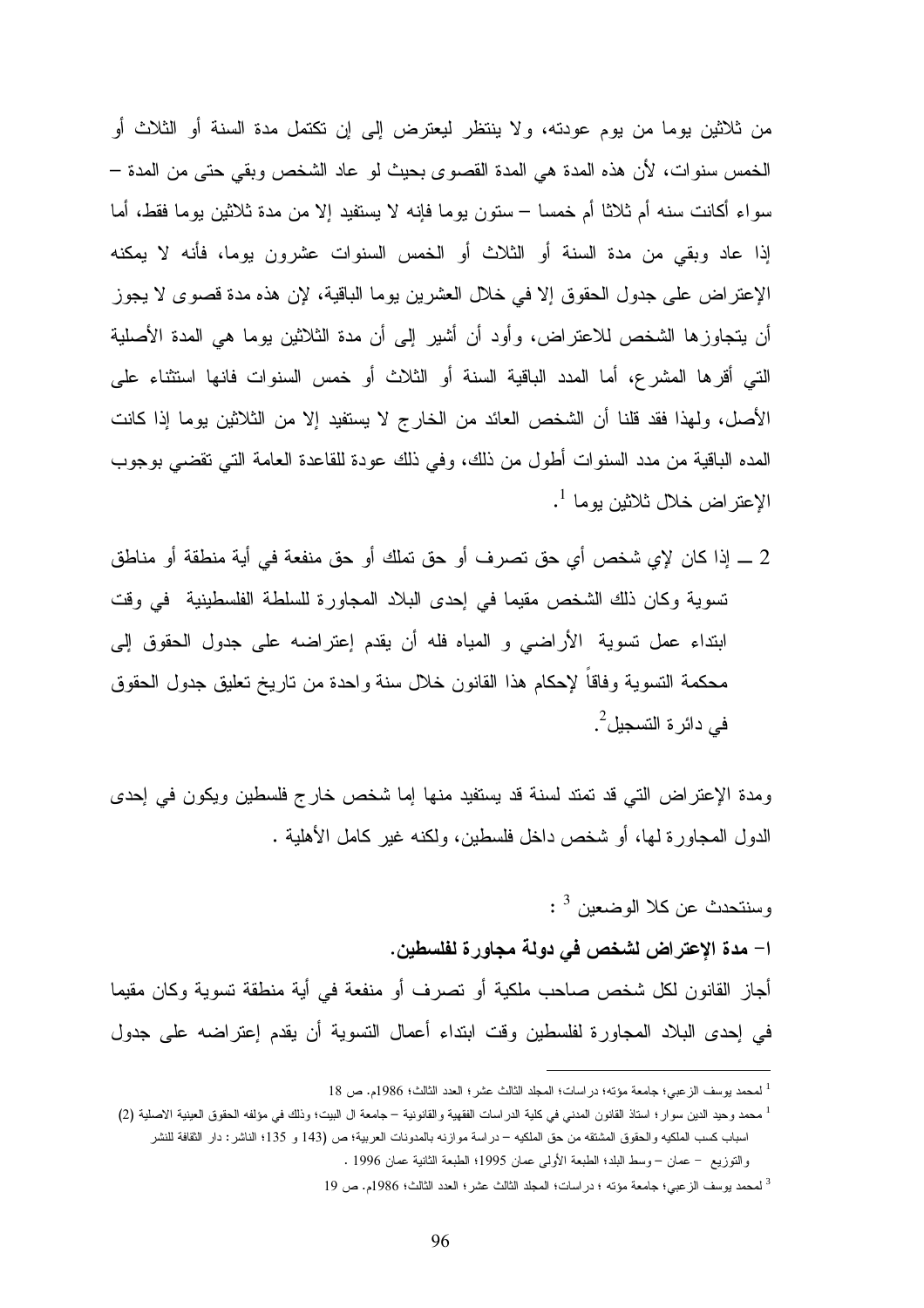الحقوق إلى محكمة التسوية خلال سنة واحدة اعتبارا من يوم تعليق جدول الحقوق في دائرة التسجيل <sup>1</sup>.

فمدة الاعتراض قد تمتد لسنة كاملة لأي معترض صاحب حق ملكية أو تصرف أو منفعة بشرط أن يكون مقيما وقت عمل التسوية في إحدى البلاد المجاورة، والمقصود بالإقامة التوطن وليس السفر العابر ولو امتد، كما أن الإقامة يجب أن تكون بإحدى الدول المجاورة لفلسطين، وأن يكون مقيما هناك وقت ابتداء عمل التسوية أما لو سافر وأقام بعد الإعلان عن التسوية لن يستفيد من هذه المدة بل ينطبق عليه مدة الثلاثين يوما السالفة الذكر، والسبب في ذلك أن هذا الشخص قد علم أن التسوية ستبدأ في المنطقة التي له فيها حق ما، أو كان من المفروض أن يعلم، وبالتالي كان من الواجب عليه أن لا يسافر إلى أن يقوم بالإطلاع على جدول الحقوق والإعتراض عليه إذا رأى مصلحته تقتضي ذلك، أو أن يقوم قبل السفر بتوكيل وكيل عنه ليحل 2 محله في أي عمل قانوني بما فيه الإعتراض على جدول الحقوق إذا لزم الأمر . وهنا يثور تساؤل مشروع، هل يعتبر سكان القدس مقيمين في دولة مجاورة أم يعاملوا معاملة المقيم في داخل البلد، وكذلك الحال بالنسبة للمقيمين في مناطق ال 48 ؟

#### –ب مدة الإعتراض للقاصر وفاقد الأهلية .

أجاز القانون لكل من كان قاصرا أو فاقدا للأهلية حين البدء بإعمال التسوية أن يقدم اعتراضه على جدول الحقوق إلى محكمة التسوية خلال سنة من تاريخ بلوغ القاصر سن الرشد أو سنة من تاريخ استرداد فاقد الأهلية لإهليته <sup>3</sup>. والقاصر هو الصغير المميز أي الذي أتم سبع سنوات 4 ولم يتم الثامنة عشرة من عمره .

أما فاقدوا الاهلية فهم المجانين والصغار الذين يتموا السابعة من عمرهم، ويسمى فاقد التمييز <sup>1</sup>، أو صغيرا غير مميز<sup>2</sup>.

2 لمحمد يوسف الزعبي؛ جامعة مؤته ؛ دراسات؛ المجلد الثالث عشر؛ العدد الثالث؛ 1986م ص 19

1 الماده 44 من القانون المدني الأردني .

 $\overline{a}$ <sup>1</sup> لمحمد يوسف الزعبي؛ جامعة مؤته؛ در اسات؛ المجلد الثالث عشر؛ العدد الثالث؛ 1986م. ص 19 .

<sup>&</sup>lt;sup>3</sup> للمزيد من الاستيضاح يرجى مراجعة الماده ( 15 / 2 ) من قانون تسوية الأراضي والمياه رقم 40 لسنة 1952م.

<sup>4</sup> للمزيد من الاستيضاح يرجى مراجعة الماده ( 2/43) والماده 3/118 من القانون المدني الأردني .

<sup>2</sup> الماده 117 من القانون نفسه .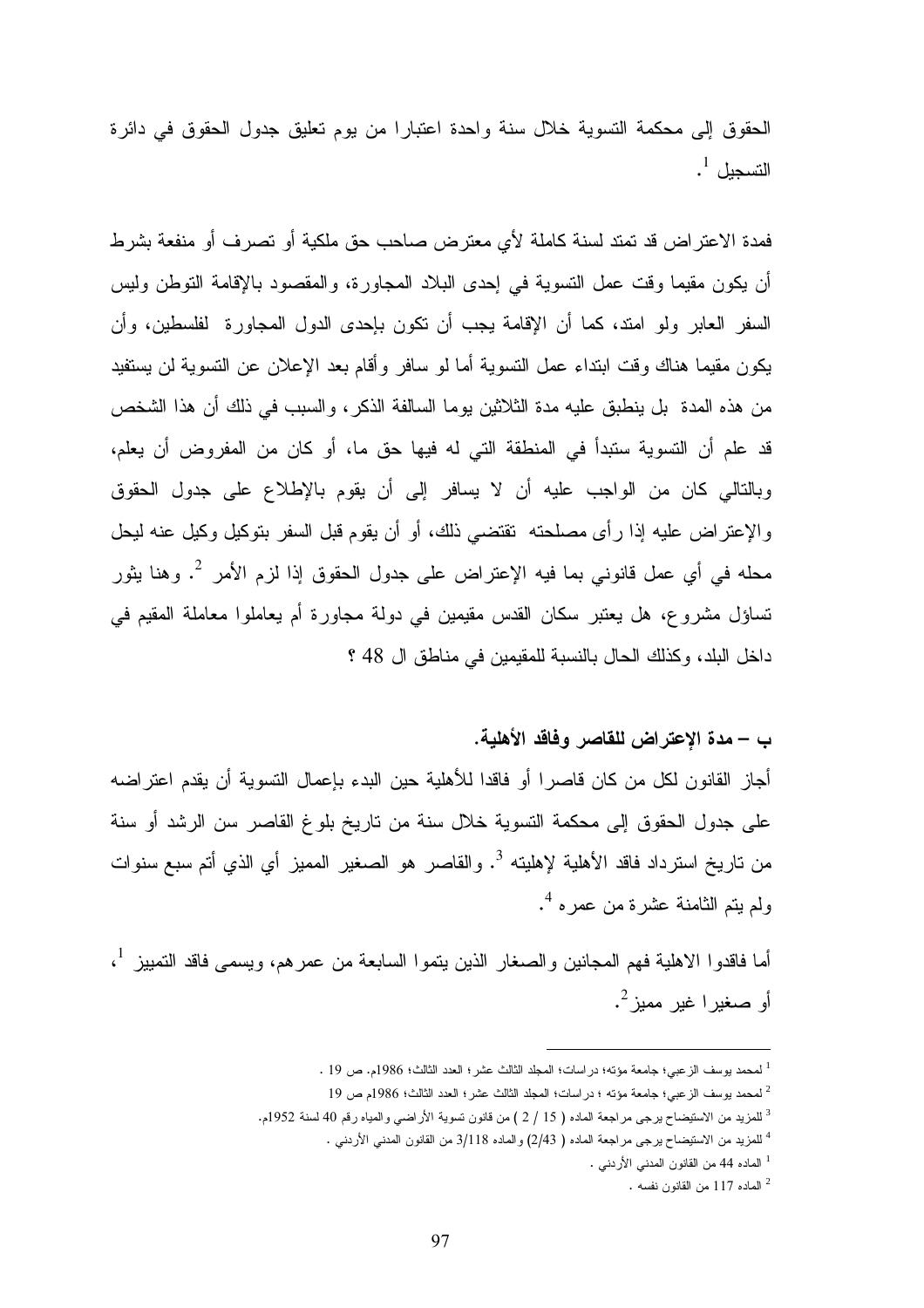ويعد القاصـر (الصـغير المميز) والسفيه وذو الـغفلة نـاقصـي الأهلية<sup>1</sup>؛ بـالإضـافة للمعتوه الذي يأخذ حكم الصغير المميز <sup>2</sup>.

ونلاحظ إن الاستفاده من مدة الإعتراض الموجودة في هذا النص تقتصر على القاصر (الصغير المميز)، وفاقد التمييز (الصغير غير المميز)، والمجنون، ولكنها لا تشـمل ا لسـفيه وذا الغفلـة والمعتوه<sup>3</sup>. أما في نظام التسجيل العيني للعقار السعودي فأنه وبحسب المادة 35 منه "يحق لمن كان قاصراً أو فاقداً للأهلية وقت القيد في صحائف السجل العقاري أن يطعن فيه أمام المحكمـة المختصة خلال خمس سنوات من تاريخ بلوغ القاصر، أو ســنتين من التاريخ الذي يسـترد فيــه فاقـد الأهلية أهليته الشرعية ."

في جميع الحالات المذكورة أعلاه ، يجوز لمحكمة التسوية إذا اقتنعت بصـحة الـدعوى ، أن تصدر قراراً بتصحيح جدول الحقوق إذا لم يكن العقار أو حصص الماء قد انتقلت الى شـخص آخر بالفراغ أو البيع، أما إذا كان العقار أو حصص الماء المدعى بها انتقلت إلى شخص آخـر بالفراغ أو البيع فيجوز لها أن تحكم وفاقاً لإحكام هذا القانون بتعويض عادل للمتضرر على من سجلت بإسمه الأرض أو حصص الماء المدعى بها في جدول الحقوق ويجوز أيضا أن تصـدر قراراً بالحجز الإحتياطي إذا كانت الأرض أو حصص الماء لا تزال مسجلة .

وقد حددت الماده (12) من قانون تسوية الأراضي والمياه الحالات التي تخول صـاحب الحـق الاعتراض على جدول الحقوق في الحالات التالية : - أ الحاله التي يغفل فيها عن ذكر أسم أحد أصحاب الحقوق في الجدول :

سواء تقدم هذا الشخص بادعائه وبالوثائق التي تؤيد هذا الادعاء إلى المدير أو إلـى الموظـف المفوض من قبله، وقام المفوض بالحقيق في هذه الإدعاءات علانية على الأصول التي يقررهـا المدير كما سبق ذكره، أو لم يتقدم بأي ادعاء أصلا ، يمكن في الحالتين الإعتراض على جدول الحقوق .

<sup>1</sup> الماده 45 من القانون نفسه .

<sup>2</sup> الماده 1/128 من القانون نفسه .

<sup>3</sup> محمد الزعبي قيود سجل الأراضي الأردني نتيجة التسوية ؛ ص 21 ؛ جامعة مؤته ؛ دراسات؛ المجلد الثالث عشر؛ العدد الثالث؛ 1986 م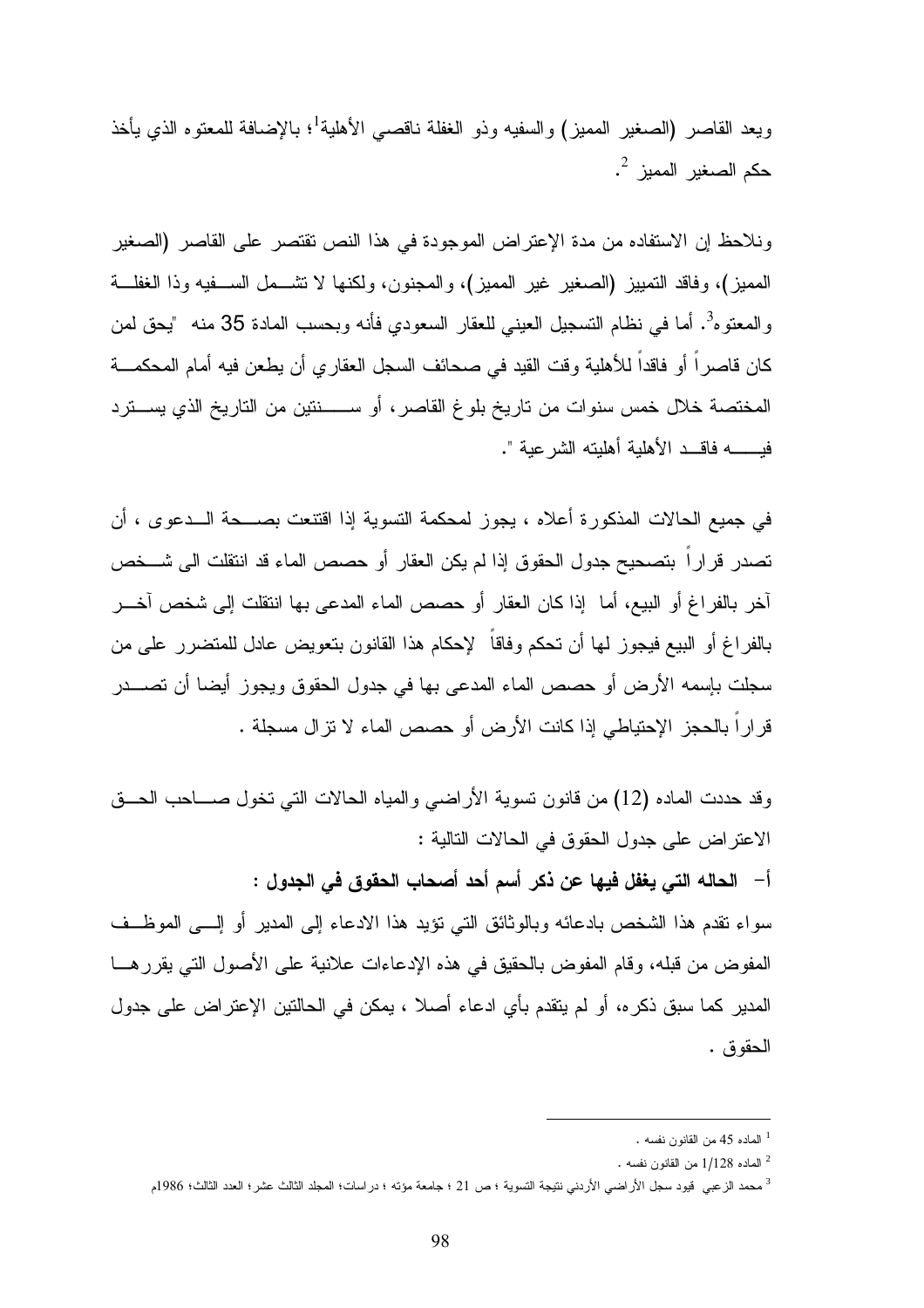# - ب الحاله التي يدرج فيها حق تصرف أو تملك أو منفعة أي شخص فـي جـدول الحقـوق بصورة مغلوطة :

يذكر في هذه الحاله شخص يتمتع بحق تصرف في الوقت الذي يكون فيه مالكا، ويذكر أنه مالك ولا يكون إلا صاحب حق تصرف، أو يذكر أنه صاحب حق انتفاع وهو صاحب حق تصرف أو مالك أو العكس، أو يذكر انه صاحب حق مساطحه (قرار) في الوقت الذي يكون فيه صـاحب حق استعمال أو سكنى أو مالك .

ج - الحاله التي ينسب فيها حق تصرف شخص ما أو حق تملكه أو حق منفعته بكامله أو جزء منه إلى شخص أخر .

وهذه الحالة تختلف عن السابقة في أن في الحالة السابقة تدرج المنفعة أو الحق أيا كان نوعه في جدول الحقوق مغلوطا، كأن يكون حق تملك فيذكر أنه حق تصرف، أما في هذه الحالة فـالحق يبقى كما هو حق تملك أو تصرف أو منفعة، ولكنه ينسب إلى شخص غير صاحبه، إما بكاملـه أو جزء منه، كأن ينسب الحق إلى زيد بدلا من عمرو بكامله، أو ينسب بجزء منه إلـى زيـد والجزء الباقي لعمرو، في الوقت الذي يكون فيه عمرو يملكه بالكامل، أو ينسب ثلث الحق إلـى زيد والباقي لعمرو في الوقت الذي يملك فيه زيد النصف .

- ت الحالة التي تقدر فيها قيمة الأرض أو حصص الماء بصورة غير صحيحة: تقدر في هذه الحاله قيمة الأرض أو حصص الماء بخمسين دينارا أو بمئة أو بالف، في الوقت الذي يكون فيه هذا التقدير غير صحيح، فقد تكون قيمتها أكثر من ذلك بكثير أو قد تكون في تلك الحدود، وهذا التقدير يرتب آثارا قانونية بالنسبة لإمكانية إستئناف الأحكام الصادرة عن محكمة التسوية أو عدم إمكانية الطعن بها نهائيا، فإذا قدرت قيمة الأرض بمائتي دينار فما دون، فقرار محكمة التسوية في ذلك قطعي لا يقبل أي طريق من طرق الطعن<sup>1</sup>، إما إذا زاد عن مائتي دينار فيمكن استئنافه إمام محكمة الاستئناف، كما يمكن تمييز حكم محكمة الاستئناف أمـام محكمـة النقض إذا كانت قيمة المحكوم به تزيد عن ألف دينار <sup>2</sup>، بمعنى أن القيمة إذا كانت مائتي دينار فما دون فقرار محكمة التسوية قطعي، وإذا زادت عن مائتي دينار دون أن تزيد عن ألف دينار  $\overline{a}$ 

<sup>1</sup> الماده ( 3/3) من قانون تسوية الأراضي والمياه رقم 40 لسنة 1952 . م

<sup>2</sup> الماده (4/3) من قانون تسوية الأراضي والمياه رقم 40 لسنة 1952 . م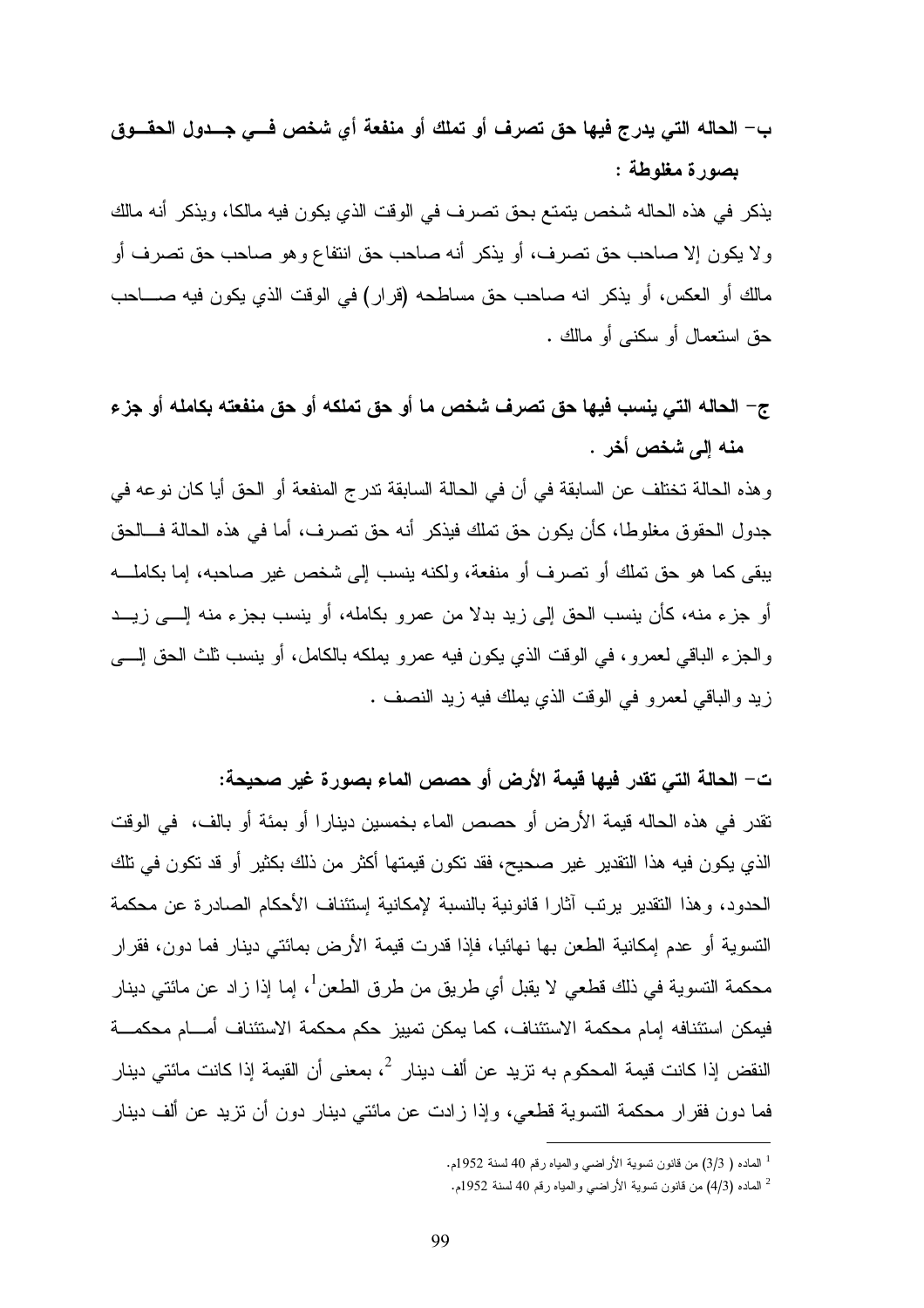فيمكن استئنافه فقط ، فإذا زادت عن ألف دينار فيمكن استئنافه وتمييزه، فنجـد مـن هـذا أن صاحب الحق قد يجد من مصلحته الإعتراض على القيمة فقط، كأن يدعي أنها أكثر من مـائتي دينار ليتمكن من استئناف حكم محكمة التسوية إذا وجد ذلك من مصلحته، وقد يعتـرض علـى القيمه بهدف أنها أكثر من ألف دينار ليستطيع إستئناف حكم محكمة التسوية وتمييز حكم محكمة الاستئناف إذا استدعى الأمر ذلك، في الوقت الذي ما كان بإمكانه ذلك لو كان المبلغ مائتي دينار فما دون، حيث يكون قرار محكمة التسوية قطعيا في ذلك. كما تؤثر قيمة التخمين على مقـدار الرسوم التي يترتب عليه دفعها للحصول على سند التسجيل الخاص بإرضه وبقضـايا أخـرى كالشفعة على سبيل المثال .

هـ - الحاله التي يمس فيها حق تصرف الشخص أو حق تملكه أو حق منفعته بأي شكل أخر : وفي هذه الحاله عمم المشرع بعد أن خصص، فمن الممكن أن تستجد حالات للطعن غير التـي حددها وخصصها المشرع، فلا يجد الشخص سندا قانونيا، لإن يقدم اعتراضـه عليهـا، فجـاء المشرع بهذا النص ليجد للأمور المستجدة التي لم ينص عليها تخصيصا منفذا للإعتراض عليها من خلال نصوص القانون، وقد وضعت هذه المادة نتيجة لكون المعلومات الواردة في جـدول الحقوق وبعد أن تنتهي مدة الإعتراض لا تكون قابلة للطعن فيها بأي طريقة من الطرق، وهـذا النص لم يأت لمعالجة الأمور المستجدة فحسب بل يعالج الأشكال الأخرى التي يمكـن أن يقـدم الأعتراض بشأنها والمنصوص عليها في قانون التسوية في أماكن أخرى غير المكان الذي حدد به القانون بعض حالات الإعتراض، والمنصوص عليها في المادة الثانية عشـرة، ومـن هـذه الحالات مثلا: أنه "إذا لم يتفق الشركاء على الإفراز الرضائي بينهم أو كـان بيـنهم غائـب أو قاصر أو محجور فيجوز للمدير أو الموظف المفوض من قبله في حالة موافقة أكثرية أصـــحاب الحصص إجراء الإفراز بالطريقة التي يراها مناسبة"<sup>1</sup>، ثم يجري مسح القطــع الناتجـــة عـــن الافراز ثم تنزل في جدول والحقوق<sup>2</sup>، وعندما ينشر جدول الحقوق فأنــــه يحـــق لأي شـــخص صاحب حق ملكية أو تصرف أو منفعة في الأرض المسموحة والمدرجة بجـدول الحقـوق أن يعترض على طريقة الإفراز، ولو كان هذا الإفراز يعطيه حقه كاملا غير مغلوط ولا منقوص،

<sup>1</sup> الماده ( 7/9) من القانون نفسه .

 $^{\circ}$  الماده (8/9) من القانون نفسه  $^{\circ}$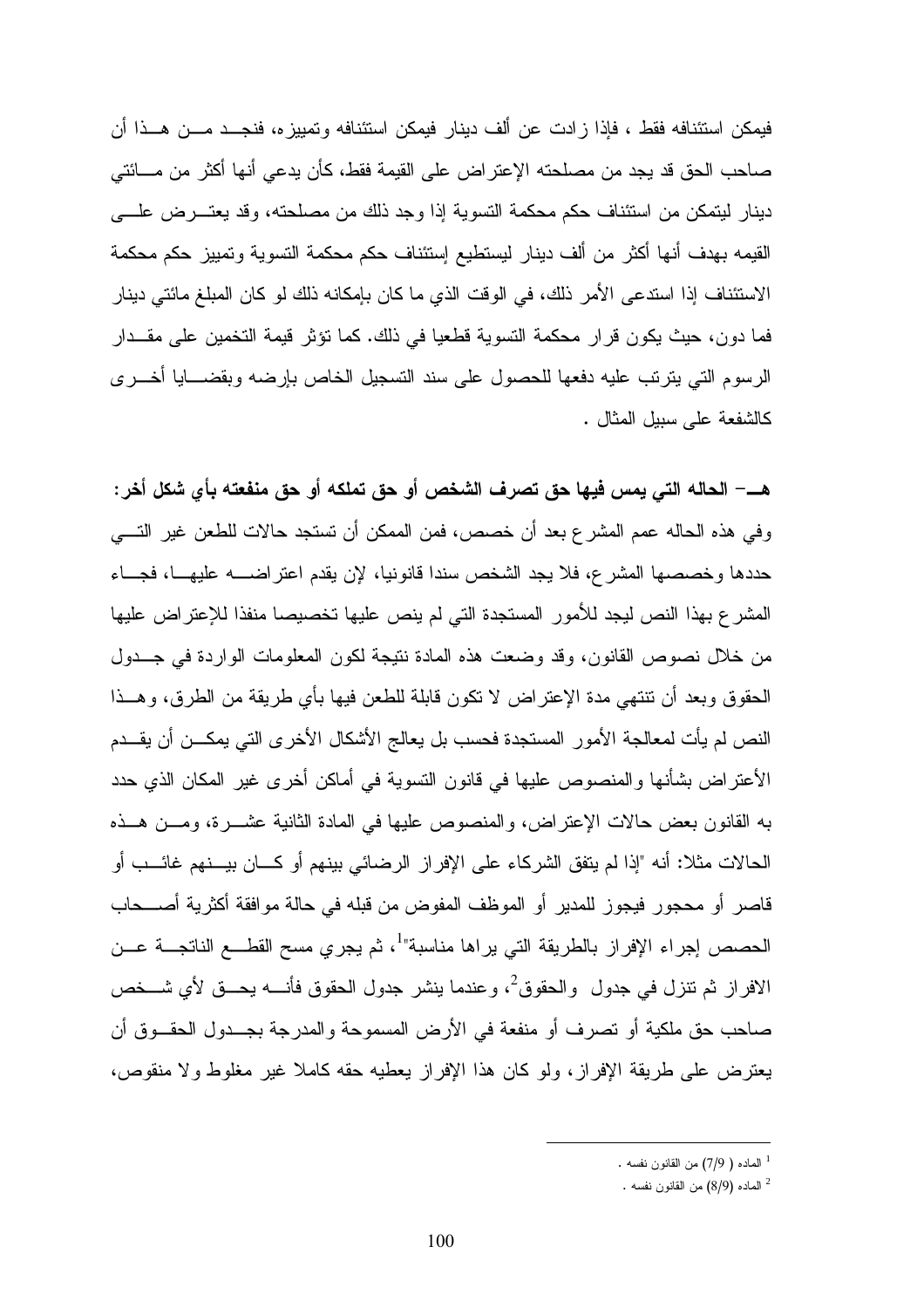إنما يكون اعتراضه على طريقة الإفراز، خاصة إذا كان من المعارضـين للإفـراز، وكانـت حصصه أقل من حصص الأكثرية ولا تخوله الإعتراض من الأساس على الإفراز <sup>1</sup>.

الفرع الرابع: المرحلة القضائية

أولا ـ صلاحية محكمة التسوية :

بعد تعليق جدول الحقوق تنزع صلاحية سلطة الأراضي ومأمور التسوية عن جدول الحقوق ولا يجوز له أن يجري أي تعديل على الجدول حتى ولو كان خطأ كتابي .

يبدأ عمل محكمة التسوية من تاريخ تعليق جدوال الحقوق باستثناء قضايا الشفعة والأولوية حيث يحق له أن يباشر نظرها بمجرد تقديمها أثناء أعمال التسوية دون أن يكون نظرها معلقا تعليق الجدول، ذلك أن دعاوى الشفعة والاولوية ليست من نوع الدعاوى التي تقوم على نـزاع علـى أصل الملكية بل هي تقوم على حق ينشأ عن نقل الملكية الى المشتري . ويخشى فيها من فوات  $^{-1}$  المدد

- تنحصر صلاحية سماع الاعتراضات على جدول الحقوق والبت فيها بمحكمة تسوية الاراضي والمياه التي تتألف من قاض منفرد (صلح) يعين وفق أحكام قانون تشكيل المحاكم النظامية وعند مرض القاضي أو عدم استطاعته القيام بوظيفته ينتدب رئيس مجلس القضاء الأعلى من يقوم مقامه <sup>2</sup>. وكل قضية كانت منظورة أمام المحاكم النظامية قبل إعلان التسوية وأحيلت إلى محكمة التسوية لايتم النظر فيها إلا إذا تقدم أحد الفرقاء بالإعتراض على جدول الحقوق، ولمحكمة التسوية صلاحيات أوسع من صلاحيات المحاكم النظامية في طلب أية بينة شفوية أو خطية قد يستلزمها البت في الإعتراضات التي لا يكون في وسع الفرقاء إبرازها أمامالمحاكم النظامية . القانون رقم 142 لسنة 1964 المصري المسمى نظام السجل العيني نص في المادة 21 منه على أن تشكل في كل قسم مساحي لجنة قضائية برئاسة رئيس محكمة ابتدائية وعضوية اثنين من موظفي المصلحة أحدهما قانوني والثاني هندسي ، وتختص هذه اللجنة دون غيرها في النظر في جميع الدعاوى والطلبات التي ترفع خلال

<sup>1</sup> تمييز أردني رقم 58 / 1975

 $^2$  للمزيد من الاستيضاح انظر الماده (1) من قانون رقم (35) لسنة 1955 وهو القانون المعدل لقانون تسوية الأراضـي والمياه رقم 40 لسنة 1952 والساري المفعول بتاريخ 1955/7/12 .م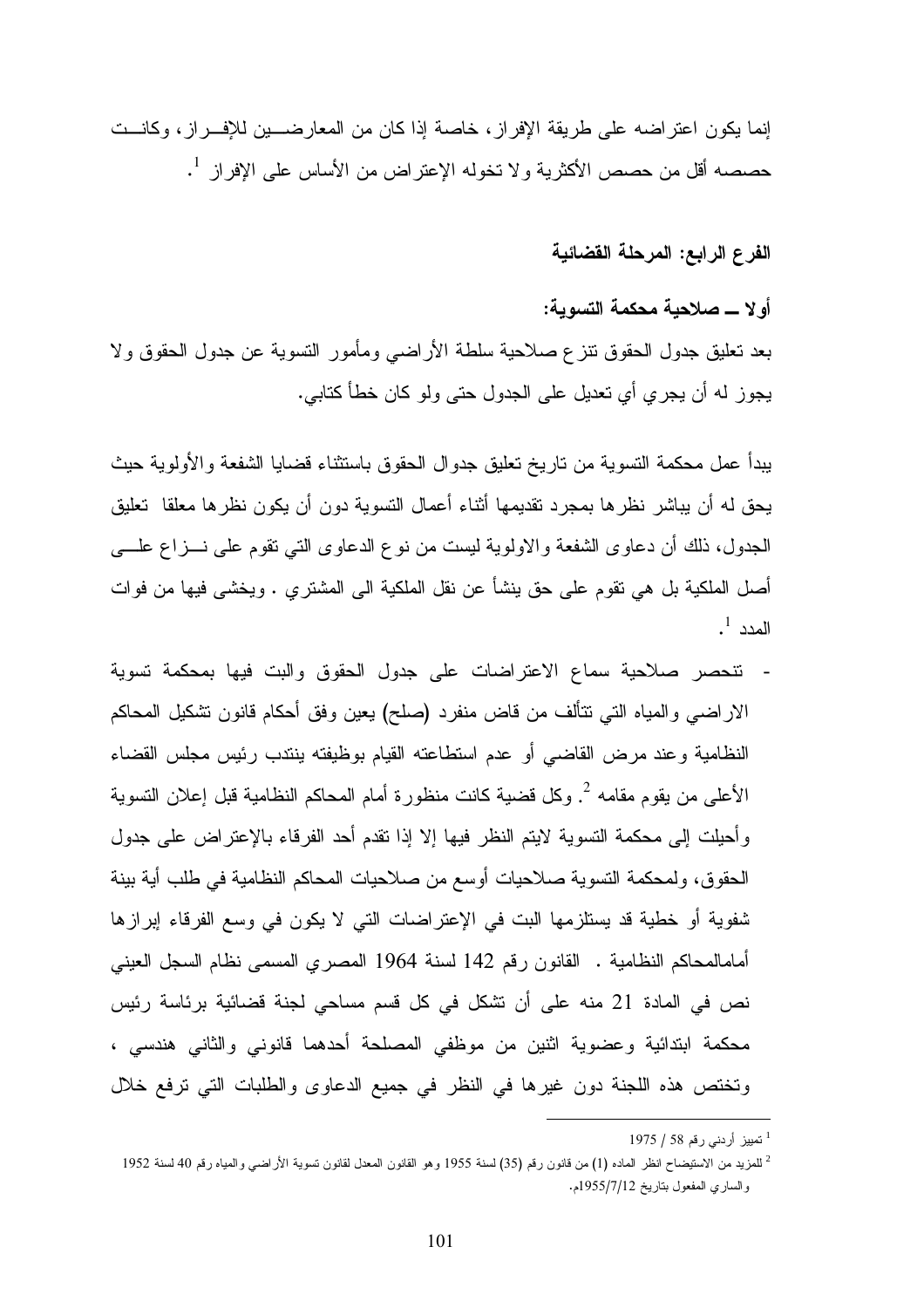السنة الأولى بعد العمل بهذا القانون لاجراء تغيير في بيانات السجل العيني . لقد أوردت هذه المادة لإنها ومن وجهة نظري تعتبر أفضل مما نص عليه قانون تسوية الأراضي والمياه النافذ لدينا إذ أن اللجنة بهذا التشكيل توفر ضمانة أكبر للمواطن .

ثانيا : مكان انعقاد جلسات المحكمة .

تعقد المحكمة جلساتها في القرية أو البلدة التي تجري فيها أعمال التسوية في الزمان الذي يعينه قاضي محكمة التسوية وفي الحالات التي يتعذر فيها عقد الجلسات في القريـة أو البلـدة تعقـد جلساتها

في أي مكان آخر يعينه قاضي محكمة التسوية بموافقة المدير <sup>1</sup> .

ثالثا: استئناف قرارات محكمة التسوية .

تفصل محكمة التسوية في الاعتراضات وتكون قراراتها قابلة للاستئناف إذا كانت قيمة المحكوم به تزيد على (200) دينار وتكون أحكام محكمة الاستئناف قابلة للتمييز إذا كانت قيمة المحكوم به تزيد على (1000) دينار؛ وهناك قرار لمحكمة النقض الأردنية الذي يؤكد على ذلك حيث بين على أنه " يوم تفهيم الحكم في قضايا التسوية لايدخل في حساب مدة الإستئناف ".

ولم يرد في قانون التسوية نص على وجوب حساب يوم تفهيم الحكم من مدة الاستئناف، وفي مثل هذه الحالة يرجع في حساب المدة الى القانون العام وهو قانون أصول المحاكمات الحقو قية<sup>1</sup>.

ووفقا لإحكام قانون تسوية الأراضي وتسجيلها السوادني فان مدة الاستئناف على قرار محكمة التسوية هي ستة أشهر تبتدأ من تاريخ صدور القرار <sup>2</sup>؛ ولم يبين القانون المذكور المدة المسموح بها للطعن في قرار محكمة الاستئناف ، وكذلك القانون المصري .

2 انظر الماده (/2/19) من قانون تسوية الأراضي وتسجيلها السوداني لسنة 1925 .

<sup>&</sup>lt;sup>1</sup> للمزيد من الاستيضاح انظر الماده (1) من قانون رقم (35) لسنة 1955 ؛ وهو القانون المعدل لقانون تسوية الأراضـي والمياه رقم 40 لسنة 1952 . م

<sup>1</sup> للمزيد من الاستيضاح يرجى مراجعة أحكام قانون تسوية الأراضي والمياه رقم 40 لسنة 1952م ؛ والساري المفعول الآن قانون اصول المحاكمات المدنية والتجاريه رقم (2) لسنة 2001 .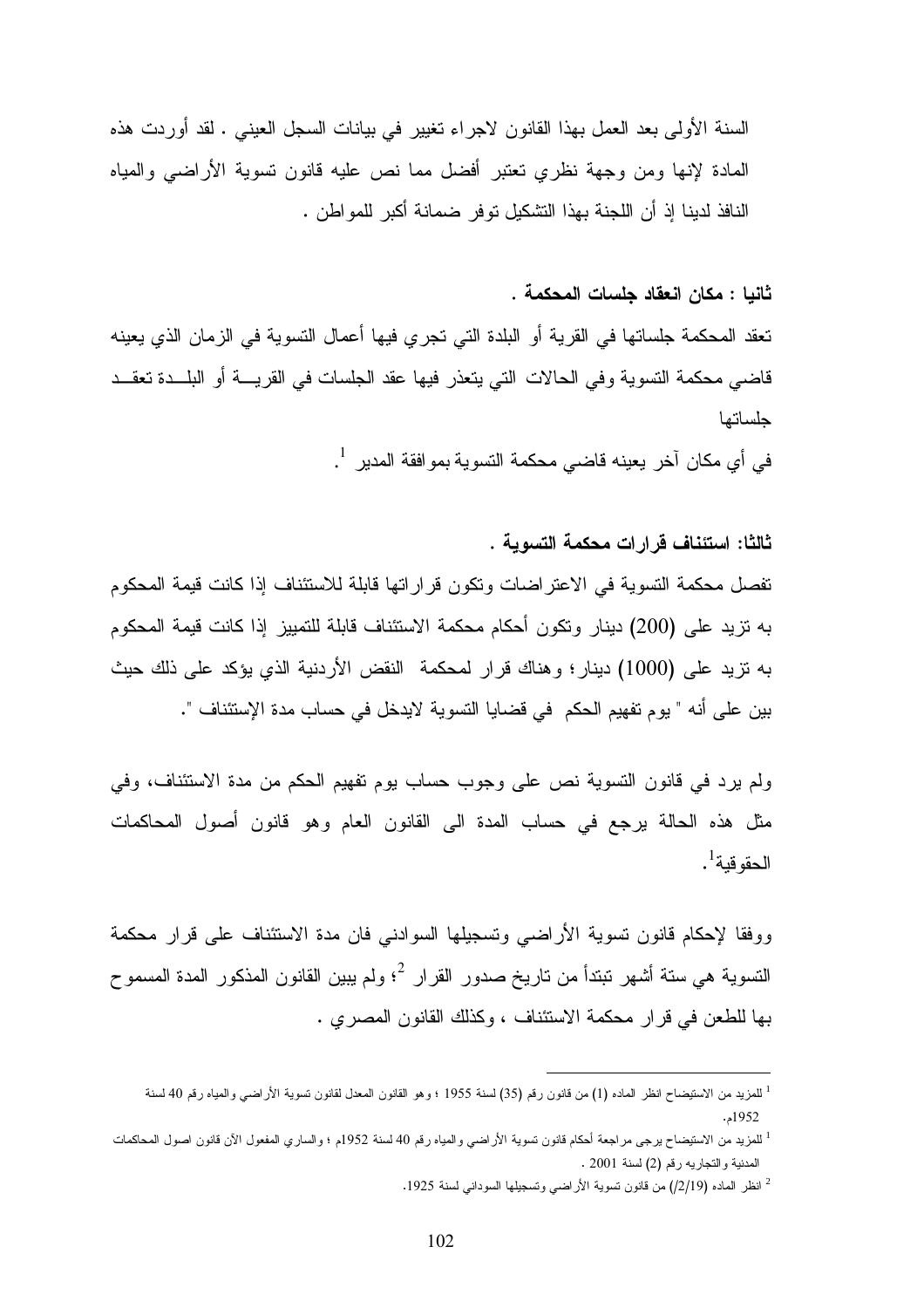المادة 14 من قانون تسوية الاراضي والمياه التي جعلت المحكمة غير مقيدة بقانون أصول المحاكمات الحقوقية فيما يتعلق بمسائل معينة ليس من بينها مسألة حساب مدة الاستئناف "<sup>1</sup>.

#### المطلب الثاني: التسجيل .

وفقا لإحكام قانون تسوية الأراضي والمياه فانه:"1 - عندما لا يرد علـى جـدول الحقـوق أي اعتراض، يصدق القاضي على ذلك الجدول وإذا لم يبت نهائيا في بعض أو أكثر الإعتراضات المقدمة على جدول الحقوق يجوز لقاضي محكمة التسوية أن يصحح جدول الحقوق (المقصـود بالتصحيح هنا أن يتم شطب البيانات التي صدر حكم بتعديلها أو إلغاءها وتدوين نتيجـة الحكـم الصادر في الإعتراض) ويصدق عليه باستثناء أية أرض أو حصص ماء لم يبت في قضـيتها نهائيا بحسب أحكام هذا القانون وعليه أن يرسل الجدول المصحح على الوجـه المـذكور إلـى رئيس سلطة الأراضي ويعرف الجدول المصحح على هذا الوجه ب (جدول الحقوق النهائي) . 2 - عند استلام المدير جدول الحقوق النهائي أو جدول الافراز المشار إليه في ألفقره (4) مـن الماده (1) من هذا القانون يجب عليه ان يعمل على تنظيم جدول يسمى (جدول تسجيل) ويودعه دائرة التسجيل المختصة وعلى مامور تسجيل الدائرة أن يعمل على فتح سجل جديد للقرية  $^2$  .

وتسجل الأراضي والمياه في هذا السجل بمقتضى جدول التسجيل المسـتند لجـدولي الحقـوق والافراز وتصدر سندات تسجيل بها بعد استيفاء الرسوم أو النفقات التي تكون مسـتحقة عـن أعمال النسوية<sup>1</sup>.

وبعد أن يتم التسجيل على الوجه المذكور لا يحق لأية محكمة في السلطة الفلسطينية أن تسمع أي اعتراض على صحة قيود ذلك السجل إلا في الحالات المنصوص عليها في القانون  $^2$  .

<sup>1</sup> تمييز رقم 1958/1 .

<sup>.</sup> الماده 16 من قانون تسوية الأراضي والمياه رقم 40 لسنة 1952 م $^2$ 

<sup>1</sup> للمزيد من الاستيضاح يرجى مراجعة إحكام الماده (3) من قانون معدل لإحكام قانون تسوية الأراضي والمياه قانون مؤقت رقم (5) لسنة 1967 والساري المفعول بتاريخ 1967/6/1 .

 $^2$  للمزيد من الاستيضاح يرجى مراجعة إحكام الماده (3) من قانون معدل لإحكام قانون تسوية الأراضـي والمياه قانون مؤقت رقم (5) لسنة 1967  $^2$ والساري المفعول بتاريخ 1967/6/1 .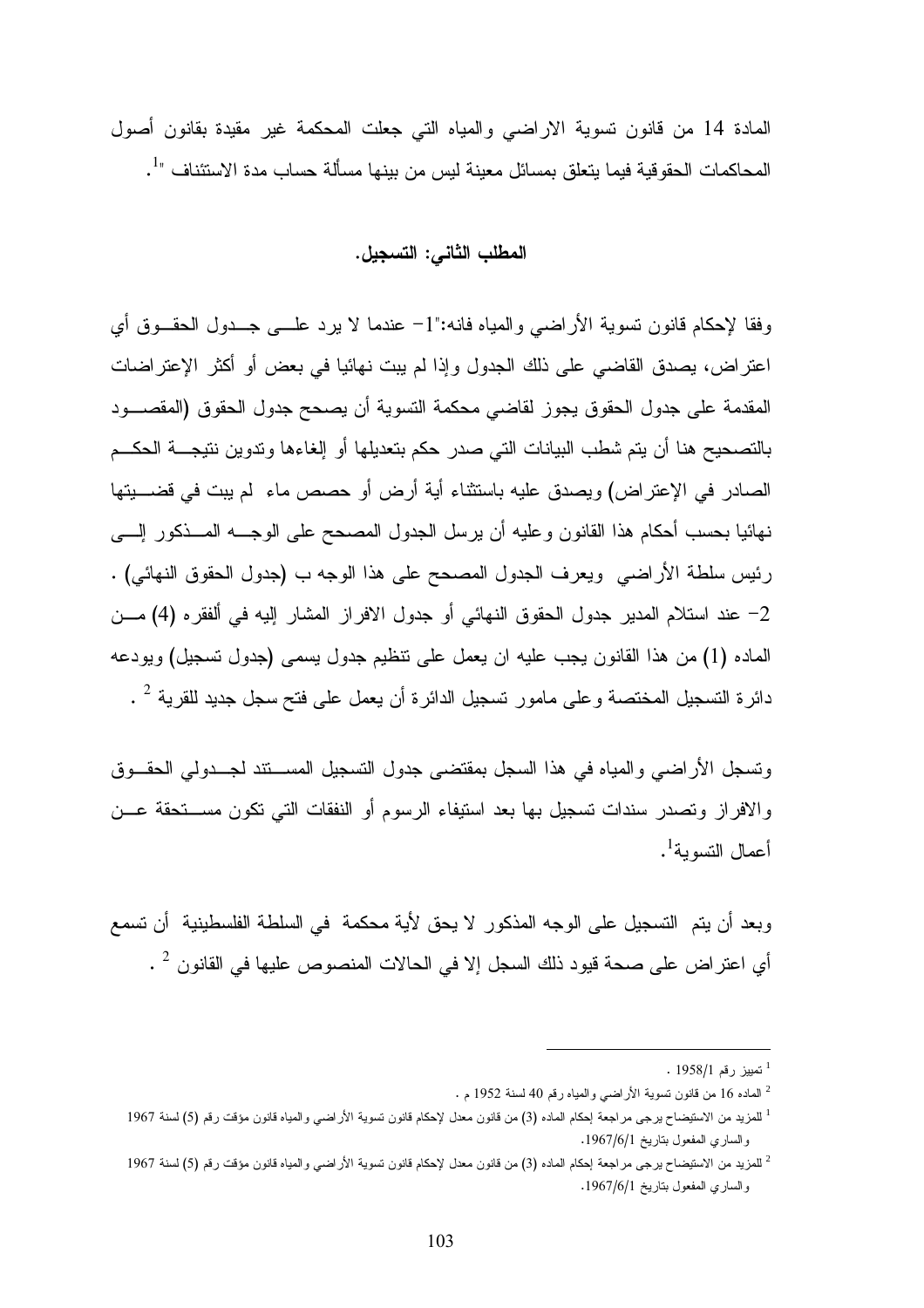وفي الأماكن التي تمت التسوية فيها ، لا يعتبر البيع والمبادلة والافراز وإزالـة الشـيوع فـي  $^{-1}$  الأرض أو الماء صحيحا إلا إذا كانت المعاملة قد جرت في دائرة التسجيل  $^{-1}$  .

عقود المغارسة وعقود الإ يجار المنظمة المتعلقة بأرض تمت التسوية فيها بموجب هذا القانون تسجل في دوائر التسجيل وكل عقد نظم خلافا لما جاء في هذه الفقرة لا تسمع الدعوى به فـي  $^2$  المحاكم  $^2$  .

وهناك العديد من قرارات محكمة التمييز الأردنية التي لا تعطي قيمة قانونية لعقـود الإجـارة والمغارسة في الأراضي التي تم تسويتها والتي يجري تنظيمها خارج دائرة التسجيل ، ومن هذه القرارات على سبيل المثال نذكر القرار التالي والذي نص على أنـه : " ....... 5 - إن عـدم تسجيل عقد إجارة الارض التي تمت تسويتها لذى دائرة التسجيل يجعله باطلا والمحاكم ممنوعة من سماع الدعوى الناشئة عنه <sup>3</sup>.

لكن السؤال الذي يطرح نفسه هنا هل ينطبق أمر التسجيل على المنـاطق التـي تـم تسـويتها وتخضع في ذات الوقت لإحكام قانون المالكين والمستأجرين ؟

لقد جاءت قرارات محكمة التمييز الأردنية لتأكد بأن المناطق التي تم تسويتها والتـي تخضـع لإحكام قانون المالكيين والمستأجرين لا يشترط في تنظيم عقودها أن يتم تسـجيلها فـي دائـرة التسجيل، وذلك لكون قانون المالكيين والمستأجرين قانون خاص ينطبق على فئة ومنطقه معينه، وبالتالي فأنه من المتوجب تطبيق أحكامه كونه قانون خاص يقدم على قانون التسـوية والـذي يعتبر قانون عام في مثل هذه الحالات ، ومن قرارات محكمة التمييز الأردنية التي أخذت بهـذا المبدأ نورد نص أحد القرارات والذي نص على أنه: "– 1- أن قانون المالكين والمســتأجرين الذي هو قانون استثنائي لم يشترط لصحة عقد الاجارة أن ينظم على شكل معين .

2 - أن ما جاء في المادة 16 ( 4) من قانون تسوية الأراضي والمياه من أن عقود الإجارة المتعلقة بأرض تمت التسوية فيها يعتبر باطلا إذا لم يسجل في دوائر التسجيل لا يشمل

<sup>1</sup> . قانون تسوية الأراضي والمياه رقم 40 لسنة 1952 م

<sup>2</sup> . المادة3 من قانون التصرف في الأموال غير المنقولة رقم 49 لسنة 1953

<sup>3</sup> تمييز حقوق رقم (1961/47) والمنشور عام 1961 .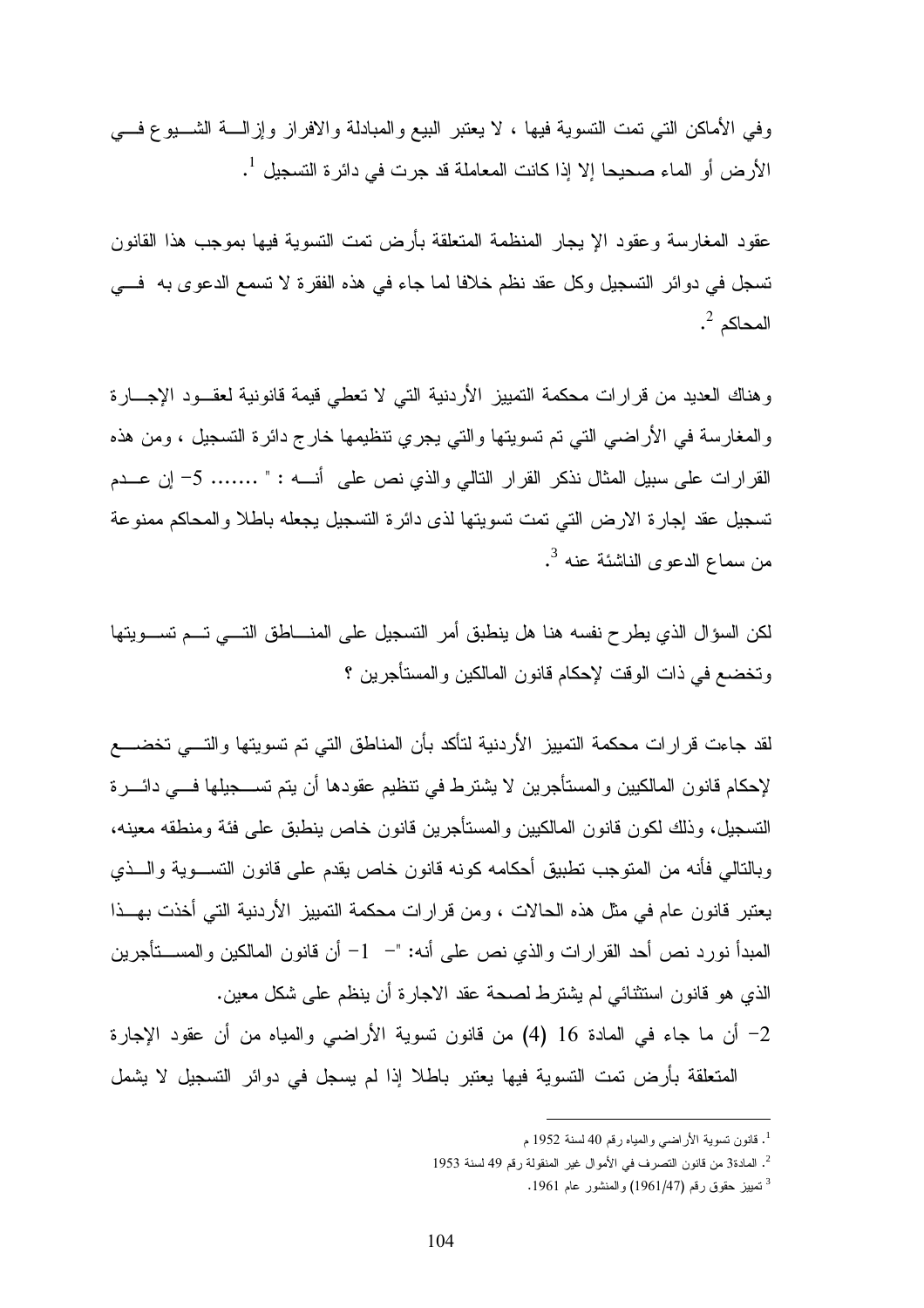المناطق التي ينطبق عليها قانون المالكين والمستأجرين لأن هذا القانون قد صدر بعد قانون التسوية .

3 - إن قانون المالكين والمستأجرين يشمل الأرض الخلاء إذا كانت قد أجرت لإغراض تجارية .

ان التغيير والتعمير المقصودين في المادة 4 و( ) من قانون المالكين والمستأجرين هما التغيير والتعمير الضروريان لحفظ العين وصيانتها وليس إنشاء أبنية جديدة عليه" <sup>1</sup>.

- عندما يثبت للمدير وقوع خطأ في جدول الحقوق النهائي نشأ عن سهو كتابي أو سـهو فـي المساحة أو خطأ في ربط الحدود على الخرائط أثناء عمليات المساحة يقدم المسألة إلى قاضي محكمة التسوية وعند غيابه إلى قاضي صلح ليصدر قرارا نهائيا فيها <sup>2</sup>.

أما إذا كان الخطأ قد وقع في قيد من قيود سجل الأموال غير المنقولة بسبب سـهو كتـابي أو سهو في المساحة، أثناء تنفيذ معاملة ما تمت بعد انتهاء أعمال التسوية ، يجوز له أن يعمل على تصحيح ذلك الخطأ دون الرجوع إلى أي شخص أخر أو هيئة أخرى " <sup>3</sup>.

وأخيرا فأن القيود التي نتجت عن أعمال التسوية تعتبر قيدا مطلقا لا يجوز لأي محكمة أن تسمع أي اعتراض عليه ولو تم نتيجة لغش أو أوراق مزورة إلا من خلال ما نص عليه قانون التسوية نفسه، وللمتضرر أن يعود على المسؤول عن الغش أو التزوير بالتعويض خلال مـدة معينـة وليس بشطب أسم المسؤول عن صحيفة العقار ، وهذا الأمر شرع لاستقرار التعامل .

وعليه يعتبر السند الصادر بالاستناد إلى هذا القيد سندا رسميا، يعفي صاحبه من إقامـة الـدليل على صحة ما يحتويه ويعتبر بينة قائمة بحد ذاته، وتعمل به المحاكم دون دليل آخر لإثباته، ولا يمكن الطعن به بأي طريقة من طرق الطعن ويحظر على المحاكم النظامية والشرعية أن تسمع أي دعوى أو تجري أي معاملة تتعلق بهذا السند <sup>1</sup>.

<sup>&</sup>lt;sup>1</sup> تمييز حقوق رقم ( 1955/131) والمنشور عام 1955م.

<sup>.&</sup>lt;br>للمزيد من الاستيضاح يرجى مراجعة أحكام الماده (3) من قانون معدل من قانون تسوية الأراضي والمياه قانون مؤقت رقم (5) لسنة 1967 ؛ والساري المفعول بتاريخ 1967/6/1 .

<sup>&</sup>lt;sup>3</sup> الماده (16) من قانون تسوية الأراضـي والمياه رقم (40) لسنة 1952م.

<sup>1</sup> المادة3 من قانون التصرف في الأموال غير المنقولة رقم 49 لسنة 1953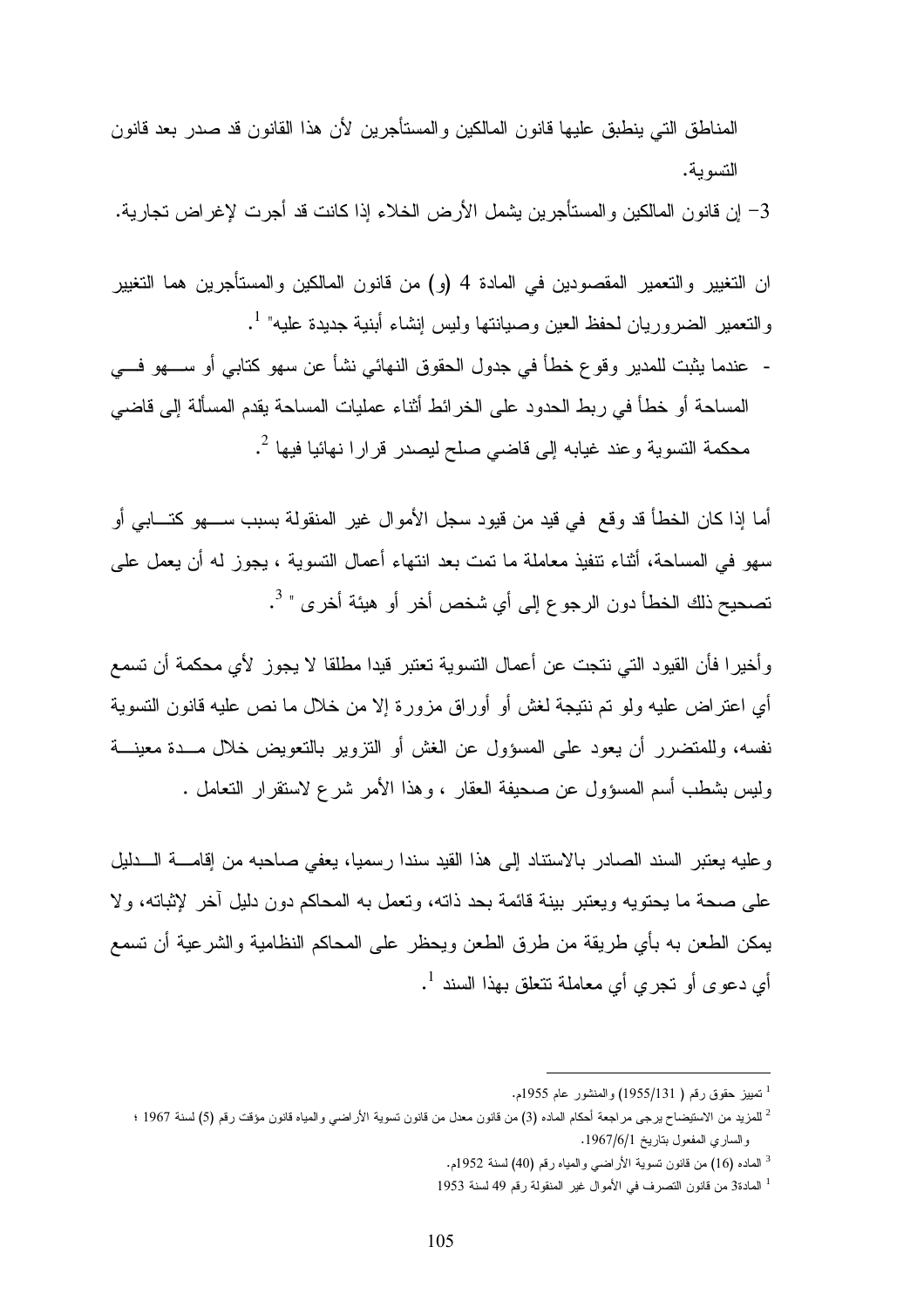وهذا طبعا يتعلق بالقيد الذي صدر نتيجة لأعمال التسوية ليس للقيد الذي جرى عليه التصـرف فيما بعد (كأبطال بيع ثبت وقوعه أثناء مرض الموت) .

الفرع الأول: سجلات الأراضي

القسم الأول: المبادئ

- يوجد عدد من المبادىء التي تقوم عليها سجلات الأراضي وهي نتيجة لإعمال التسوية وهذه المبادىء هي :

أولا : مبدأ التخصيص .

ويعني هذا المبدأ تخصيص صحيفة عينية عقارية واحدة لكل وحدة عقارية فـي سـجل دائـرة الأراضي، فالعقار وحده وليس مالكه هو أساس التسجيل، حيث لا يعد إسم أي شخص له حـق ملكية أصلية أو تبعية معيارا لمعرفة العقار أو أي حق عليه، بل إن الصحيفة العقارية وحـدها هي التي تبين وضع العقار وحالته القانونية والأشخاص الذي لهم حق عليه، وتفتح صحيفة سجل واحدة لكل قطعة أرض أو عقار، ولو تعدد المتصرفون فيه، وتصدر أسناد تسـجيل بهـا بعـد استيفاء الرسوم والمصروفات <sup>1</sup>، وعندما تشتمل قطعة أرض على بناء مؤلف من طـــابقين أو أكثر يعود كل منهما إلى مالك خلاف المالك الآخر، تفتح صحيفة سجل جديدة لكل طـابق مـن الطوابق المذكورة <sup>1</sup> .

<sup>1</sup> الماده (2) فقره (ب) من نظام تسجيل الأراضي رقم (1) لسنة 1953 .

 $^1$  الماده (2) فقره (ط) من نفس النظام  $^1$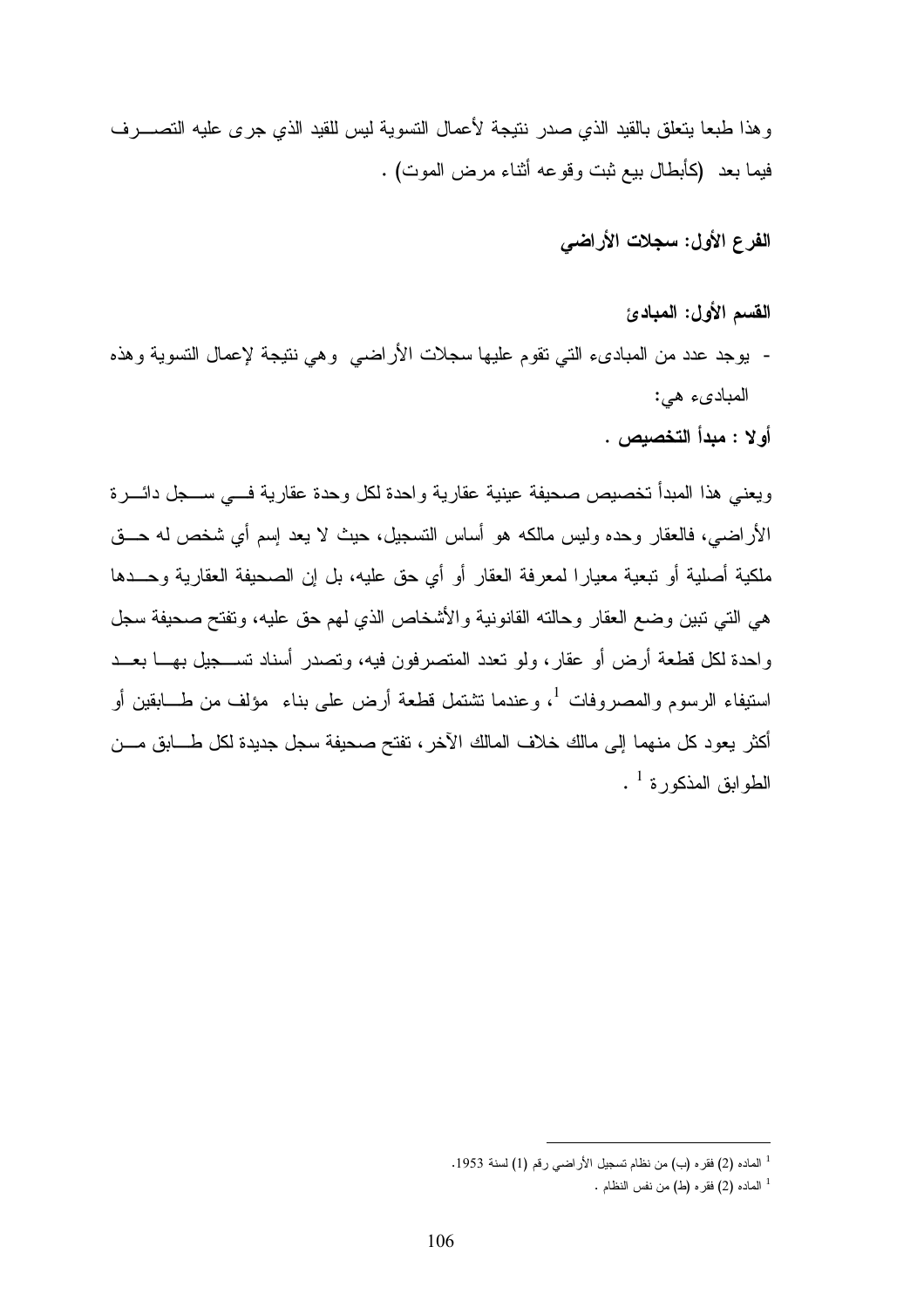ثانيا : مبدأ حظر التقادم .

ويعني هذا المبدأ عدم اكتساب الحقوق العينيه العقارية بمرور الزمن، لأن مرور الزمن يتعارض مع المبادئ التي يقوم عليها نظام السجل العقاري، فمرور الزمن لا يسري على الأموال غيـر المنقوله التي تمت بها التسوية <sup>1</sup>، سواء لاكتساب الحق العيني العقاري أم لسقوطه. ونتيجة لذلك فان واضع اليد أو الحائز لا يمكن أن يحتج على المالك أو المتصرف بمرور الزمن لاكتسـاب الحق العيني العقاري إذا تمت به التسوية<sup>2</sup>، و لا يمكن لمهم إن يفقدوه بمرور الزمن أيضا إذا تمت به التسوية، فلا يستطيع أحد أن يدعي حقا عينيا عقاريا ، على عقار له صحيفة عقارية إذا لـم يكن ادعاؤه مدعوما بقيد على صحيفة ذلك العقار مهما طالت مدة حيازته له ، لإن الأخذ بمبـدأ التقادم المكسب أو المسقط للحقوق العينية العقارية التي لها سجلات وصحائف في دائرة التسجيل يتعارض مع مبدأ القوه الثبوتية المطلقة للقيد في تلك السجلات، كما أن الأخذ به يجعل البيانـات الواردة في تلك الصحائف والسجلات مخالفة للحقيقة والواقع، وبه تعارض مع قواعد القانون <sup>3</sup>، 4 عدا فقدان الثقة في قيود سجل الأراضي .

هذا وقد أخذ كثير من التشريعات والقوانين بمبدأ حظر التقادم في اكتساب أو اسـ قاط الحقـوق العينية العقارية <sup>5</sup>.

<sup>1</sup> الماده الخامسة من القانون المعدل للاحكام المتعلقة بالاموال غير المنقوله رقم (51) لسنة 1958؛ والقاعده التي اتت بها هذه الماده متعلقة بالأراضي التي تمت فيها التسوية فقط ؛ أما الأراضي التي لم تتم فيها التسوية أو المستثناه منها فيكتسب المشتري ملكيتها أو حق التصرف بها إذا مر على عقد البيع عشر سنوات في الأراضي الاميريه وخمس عشرة سنه في العقارات المملوكه . الماده الثالثة من نفس القانون . كما إن الدعاوي التي تقام على الدولة فيما يتعلق برقبة الأراضي الاميريه والموقوفه والاملاك المحلوله ستا وثلاثون سنه . الماده 16 / 1 من قانون التصـرف فـي الاموال غير المنقوله رقم (49) لسنة 1953 .

وتطبيقا لذلك حكمت محكمة التمييز بأنه لا يجوز لاحد إن يتعدى على قطعة ارض مسجله باسم شخص معين بموجب سند تسجيل صادر بالاستناد إلى قانون تسوية الأراضي وان يبني عليها بقصد التملك ما لم تنتقل إليه الأرض بفراغ رسمي ؛ تمييز حقوق ؛ القضيه 67/52 منشورة بمجلـة نقابة المحامين – عمان – سنة 1967 صفحه (346) ؛ وانظر كذلك تمييز حقوق 74/184 مجلة نقابة المحامين سنة 1974 صـفحه (1395) وتمييز حقوق 78/91 سنة 1978 ص 1277؛ وتمييز حقوق 9/7 سنة 1979 صفحه (876) ؛ وتمييز حقوق 79/47 لسنة 1979 ص 1374 .

<sup>3</sup> حيث لا يجوز لأي محكمه إن تسمع أي اعتراض على قيود سجل دائرة تسجيل الأراضي نتيجة التسوية الماده 2/16 من قانون تسوية الأراضـي والمياه رقم 40 لسنة 1952 .

<sup>4</sup> قيود سجل الأراضي الأردني نتيجة التسوية ؛ ص 6 و 7 ؛ لمحمد يوسف الزعبي – جامعة مؤته ؛ دراسات المجلد الثالث عشـر ؛ العـدد الثالـث 1986

<sup>5</sup> ومنها لبنان الماده (255) من قانون الملكية العقارية لسنة 1930 والماده 19 من القرار .188 وكذلك سوريا الماده (925) مـن القـانون المـدني والماده 19 من القرار .188 وكذلك المغرب الماده (63) من الظهير (أي القانون) المؤرخ في 9 رمضان 1331 هجريه؛ وكذلك تونس الماده ( 305) ألفقره الاخيره من مجلة الحقوق العينيه . وكذلك ليبيا الماده 73 من قانون التسجيل العقاري لسنة 1965. وفي مصر نصت الماده 37 /2 من قانون السجل العيني على انه لا يجوز التملك بالتقادم على خلاف ما هو ثابت بالسجل. وكذلك المانيا في الماده السادسه من قـانون 1872 ؛ وفي مدغشقر نصت الماده 73 من المرسوم الصادر بتاريخ 1911 على مبدأ حظر التقادم في اكتساب واسقاط الحقوق العينيه العقارية .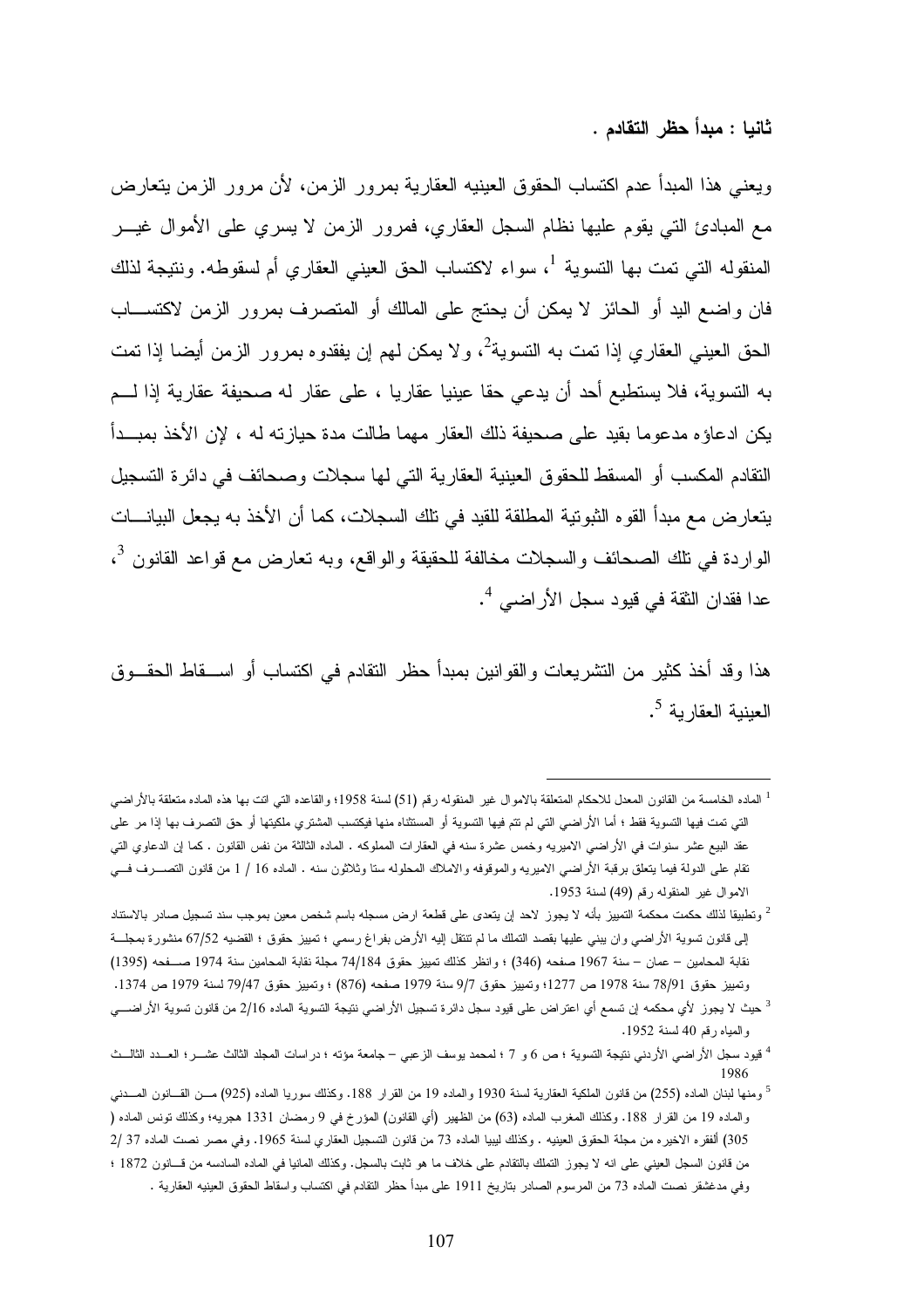ثالثا : مبدأ الثبوت والقيد المطلق .

يأخذ سجل دائرة الأراضي الفلسطيني<sup>1</sup> بقوة الثبوت المطلقة <sup>2</sup>، وهذا ليس فقط للسندات الناتجـــة عن أعمال التسوية وإنما كذلك إذا ما تم تسجيل أرض لم يسبق تسجيلها فيه اعتبرت شـهادة التسجيل الصـادرة نتيجة لـهذا التسجيل وثيقة غير قابلة للطـعن بـها أمـام المحاكم<sup>3</sup> إلا فـــي أحـــوال استثنائية <sup>4</sup>.

كما أن القيد الذي يتم في سجل الأراضي نتيجة التسوية يعتبر قيدا مطلقا؛ ولا يجوز لأي محكمة في السلطة الفلسطينية <sup>5</sup> أن تسمع أي اعتراض أو طعن على صحته إلا في الحالات التي نـــص عليها قانون التسوية نفسه، وقوة القيد المطلق تعني في بعض البلاد <sup>6</sup> أن الحقوق العينية العقارية لا توجد بالنسبة للطرفين ولا بالنسبة للكافة إلا بتسجيلها في السجل العقاري، فيجـب أن تقيـد بالسجل جميع التصرفات القانونية التي من شانها أن تنشئ أو تنقل أو تعدل أو تزيـل أي حـق عيني عقاري ، أو تغيير صاحبه، أو تعدل أي شرط من شروط تسجيله ولهذا فـان أي بيـع أو تصرف في المناطق التي تمت فيها التسوية على الأراضي أو الميـاه خـارج دائـرة تسـجيل الأراضي يعتبر باطلا <sup>7</sup> .

يتضح لنا مما سبق بيانه وحسب رأيي المتواضع ان تسوية الأراضي هو في حد ذاته حمايـة للأرض وللملكية، فلا مدة مرور الزمن تكسب الملكية لأي كان ولا يكون هناك بيع صحيح في

 $\overline{a}$ 

5 و كذلك أيضا في المحاكم الفلسطينية .

<sup>1</sup> وهو الأمر الذي ياخذ به أيضا سجل دائرة الأراضي في الأردن .

<sup>2</sup> وهي قرينه قانونيه لا تقبل اثبات العكس ؛ ولو عن طريق التزوير تهدف إلى تامين المعاملات العقارية واستقرارها .

<sup>&</sup>lt;sup>3</sup> الماده 8/ج من قانون تسجيل الاموال غير المنقوله التي لم يسبق تسجيلها رقم 6 لسنة 1964 ؛ ومع ذلك اجازت هذه الماده للغائب أو المجنون والمعتوه والقاصر طلب الغاء القيد عن اسم من سجل العقار باسمه أو اصوله أو فروعه أو زوجه إذا انتقل اليهم .

<sup>4</sup> للمزيد من الاستيضاح يرجى مراجعة مؤلف قيود سجل الأراضي الأردني نتيجة التسوية ؛ ص 7 ؛ لمحمد يوسف الزعبي – جامعة مؤته ؛ دراسات المجلد الثالث عشر؛ العدد الثالث 1986

<sup>&</sup>lt;sup>6</sup> فالماده 11 من القرار 188 في سوريا تعتبر من احداث الحقوق العينيه العقارية أو نقلها أو اعلانها أو تعديلها أو ابطالها لا يتم إلا بتسجيلها في السجل العقاري سواء فيما بين المتعاقدين أم بالنسبة للغير؛ أما في الاردن فلا يسري هذا المعنى على اطلاقه ؛ حيث إن الحقوق العينيه العقارية قد توجد دون أن تكون مسجله (خاصة في المناطق التي لم تتم تسويتها أو لم يجر تسجيلها ) في سجلات دائرة تسجيل الأراضي .

<sup>7</sup> الماده 3/16 من قانون تسوية الأراضي والمياه رقم 40 لسنة 1952 ؛ وقد درجت محكمة التمييز على تأكيد أن البيع العقاري خارج دائرة التسجيل يعتبر باطلا فمن ذلك تمييز حقوق 63/106 سنة 1963 ؛ صفحه 285 ؛ وتمييز حقوق 66/507 سنة 1967 صفحه 321 ؛ وتمييز حقوق 199 67/ سنة 1967 صفحه 228 وتمييز حقوق 72/288 سنة 1972 صفحه 1328 وتمييز حقوق 73/129 سنة 1973 صفحه 1029 وتمييز حقوق 75/21 سنة 1975 صفحه 1240 وتمييز حقوق 75/121 سنة 1975 صفحه 1553 وتمييز حقوق 231 / 75 سنة 1976 صفحه 548 وغيرها من القرارات التمييزيه .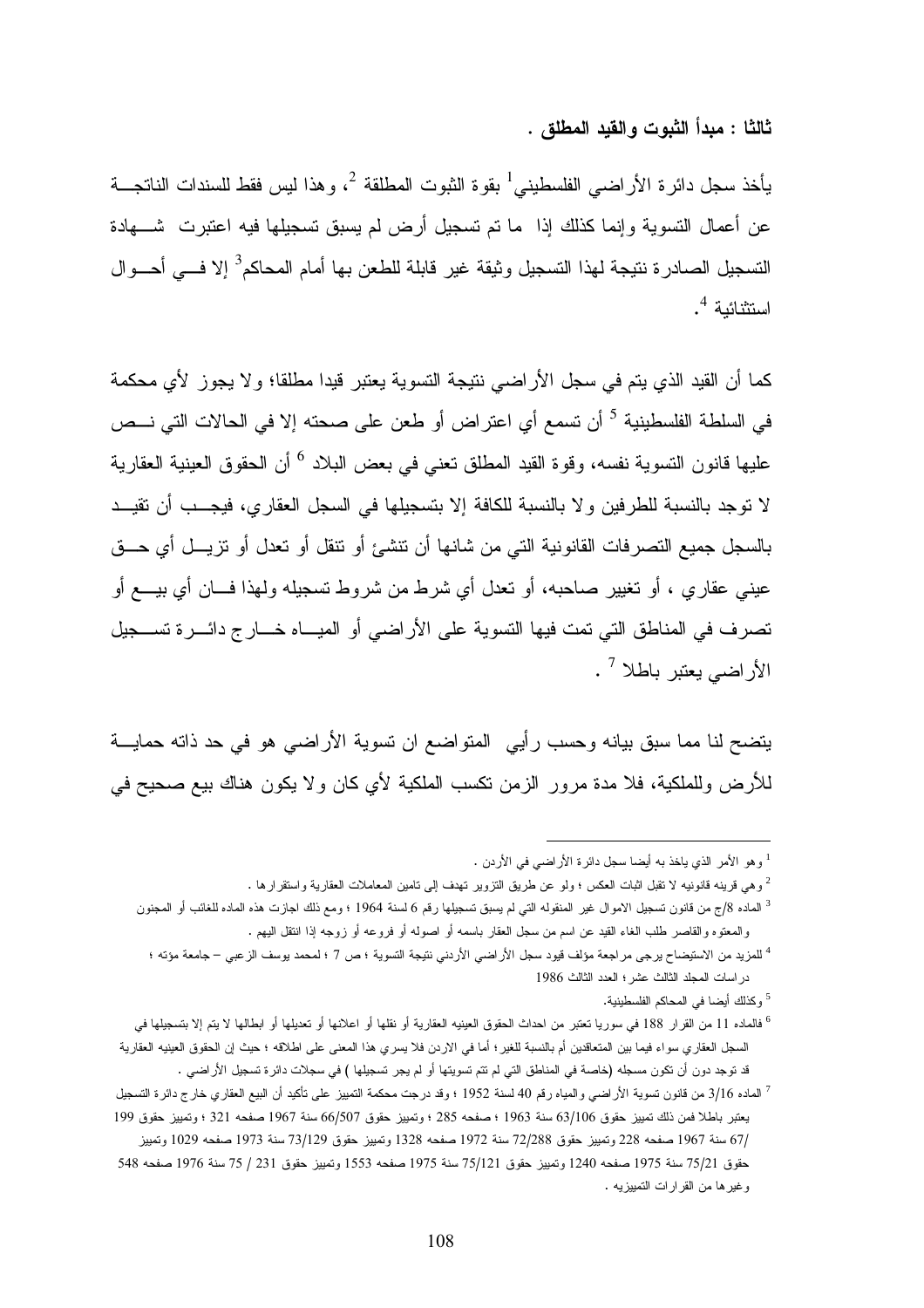الأراضي التي تمت فيها أعمال التسوية إلا من خلال اتباع إجراء شكلي لا مجال للحيـاد عنـه وهو تسجيل البيع في دائرة الطابو، ومن هنا يظهر لنا مدى الحاجة الملحة من أجل العمل وبكل جدية من أجل استكمال التسوية في الأراضي التي لم تنتهي فيها أعمال التسوية التي أجريت في العهد الأردني ولم تكتمل وكذلك الاسراع في إجراء تسوية الأراضي في فلسطين كاملة لما فـي ذلك من حماية للأرض من الاحتلال الصهيوني .

أن القيام بأعمال التسوية في زمن السلطة الفلسطينية هو خطوة مهمة جدا ولكـن اعتـرا هـذه الخطوة من وجهة نظري خلل قانوني ألا وهو أن التسوية الأردنية قطعت أشواطا مختلفة حـين وقوع الإحتلال ففي بعض المناطق انتهت أعمال التسوية وهذه تشكل تقريبا %30 من أراضـي الضفة .

ومن وجهة نظري واعتقد أن العديد من الباحثين في موضوع الأراضي يتفقون مع وجهة نظري بأنه كان على السلطة الفلسطينية عند دخولها الأراضي الفلسطينية في العـام 1993 بموجـب اتفاقية أوسلو إن تقوم باستكمال التسوية التي قامت بها الحكومة الأردنية والتي لم تنتهي إبـان حكمها للضفة الغربية، حيث أنه وكما هو معلوم فأن التسوية في الضفة الغربية بالتحديد قد أوقف العمل بها بعد احتلال إسرائيل للضفة الغربية وقطاع غزة في العام 1967 وذلك بموجب الأمر العسكري رقم 291، والذي أوقف أعمال النسوية ولم يلغيها.

إن التكييف القانوني للأمر العسكري المتعلق بأعمال التسوية والذي نص على تعليقهـا ولـيس وقفها أو إلغاءها فإنه من وجهة النظر القانونية يمثل قوةً قاهرة تجعل من هذا التعليق وقفاً يزول بزوال تلك القوة بحيث يتم استكمال الإجراءات بعد زوال القوة القاهرة من النقطة التي وصـلت إليها ، وما دام الأمر كذلك فإنه يجب أن تزول مفاعيل الأمر العسكري بتعليق أعمال التسـوية وبالتالي تنتهي حالة الوقف، وعليه كان حرياً بالسلطة الفلسطينية وبعد زوال الإحتلال - ولـو نظرياً - وتسلمها للمناطق أ و ب في الضفة الغربية أن تقوم باستكمال أعمال التسوية من النقطة التي في مناطق أخرى فقد انجزت أعمال المساحة وتم تحضير جداول الادعـاءات ولكـن لـم تتحول هذه الجداول الى جداول حقوق وفي مناطق أخرى تحولت جداول الادعاءات الى جداول حقوق ولكن لم تنتهي فترة التعليق (أي الثلاثون يوما) المحددة في قانون التسوية كمـا يوجـد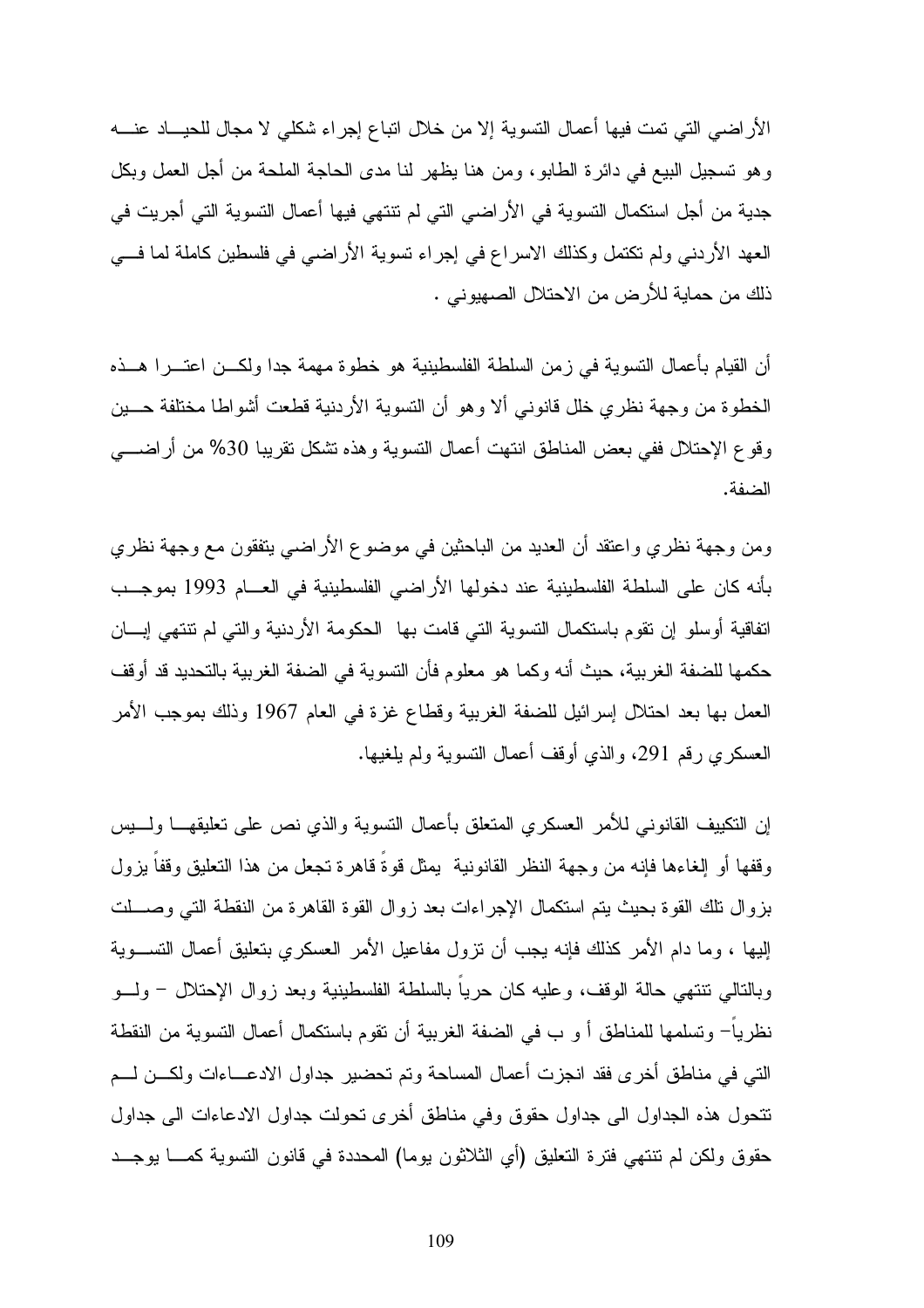جداول حقوق انتهت مدة تعليقها ولكن لم تستكمل الاجراءات الشكلية من توقيع القاضي او توقيع مدير دائرة الأراضي والمساحة في حينه ونتيجة لنقص هذا الاجراء لم تتحول الى جداول تسجيل وكان على سلطة الأراضي استكمال التسوية التي بدأت فيها الحكومة الأردنية من حيث توقفـت لا أن تبدأ من جديد كما حصل في منطقة بيتونيا مثلا ، إذ أن الأمر العسكري 291 قـد عطـل أعمال التسوية وأوقفها ولم يلغيها. وللتسوية بحسب قانون التسوية موعد بداية هو إعلان التسوية وليس لها موعد نهاية . والاحتلال الإسرائيلي والأمر العسكري الذي صدر عن الإحتلال يعتبر قانونا ظرف قاهر قطع أعمال التسوية وكان المفروض والصـحيح قانونـا أن يـتم اسـتكم ال الإجراءات من حيث توقفت بعد زوال القوة القاهرة التي أدت للإنقطاع وما قامـت بـه سـلطة الأراضي يعد مخالفا للقانون حيث أنه لايجوز إعلان التسوية لنفس المنطقة مرتين .

والاجراء المذكور بالاضافة إلى ذلك فانه سيشمل استكمال تسوية مساحات شاسعه من الأراضي بأسرع وقت ممكن وباقل جهد وباقل تكلفة أيضا .

إن الأراضي التي يطلق عليها وصف التسوية غير المنتهية تشكل في التطبيق العملي لدى سلطة الأراضي الفلسطينية ودوائر التسجيل التابعة لها في المحافظات مشكلة كبيرة وذلك بسبب النهج التي انتهجته سلطة الأراضي الفلسطينية بأمورها. إن سلطة الأراضي تتعامل مع نوعين لإخراجات القيد المتعلة بإثبات ملكية الأراضي وذلك في الأراضي التي لم تتم أعمال التسوية فيها، فالنوع الأول من إخراجات القيد هو إخراج القيد المتعلق بالأراضي غير المنتهية التسوية على النحو الذي ذكرناه سابقاً وهذا القيد يصدر عن دائرة المساحة التابعة لسلطة الأراضي، أما النوع الثاني فهو إخراج القيد الذي يصدر عن دائرة ضريبة الأملاك في التابعة لوزارة المالية .

إن إخراج القيد بالنسبة للأراضي التي لم تتم فيها أعمال التسوية وحسب ما يتم العمل به لدى سلطة الأراضي الفلسطينية لا يثبت ملكية الأرض للأشخاص المسجلة أسماؤهم فيه، وإنما يمكن أن يعتبر سنداً لقانونية وضع يد الشخص على الأرض، وقد بدأت سلطة الأراضي بطلب ابراز إخراج قيد الأرض غير منتهية التسوية في معاملات التسجيل الجديد حيث لم تكن تشترط ذلك من قبل، بل كانت تشترط فقط إخراج قيد المالية، وعليه فإنها إذا وجدت أن إخراجات قيد المالية غير متطابقة مع إخراجات القيد في الأراضي التي لم تنته فيها أعمال التسوية فإنها والحالة هذه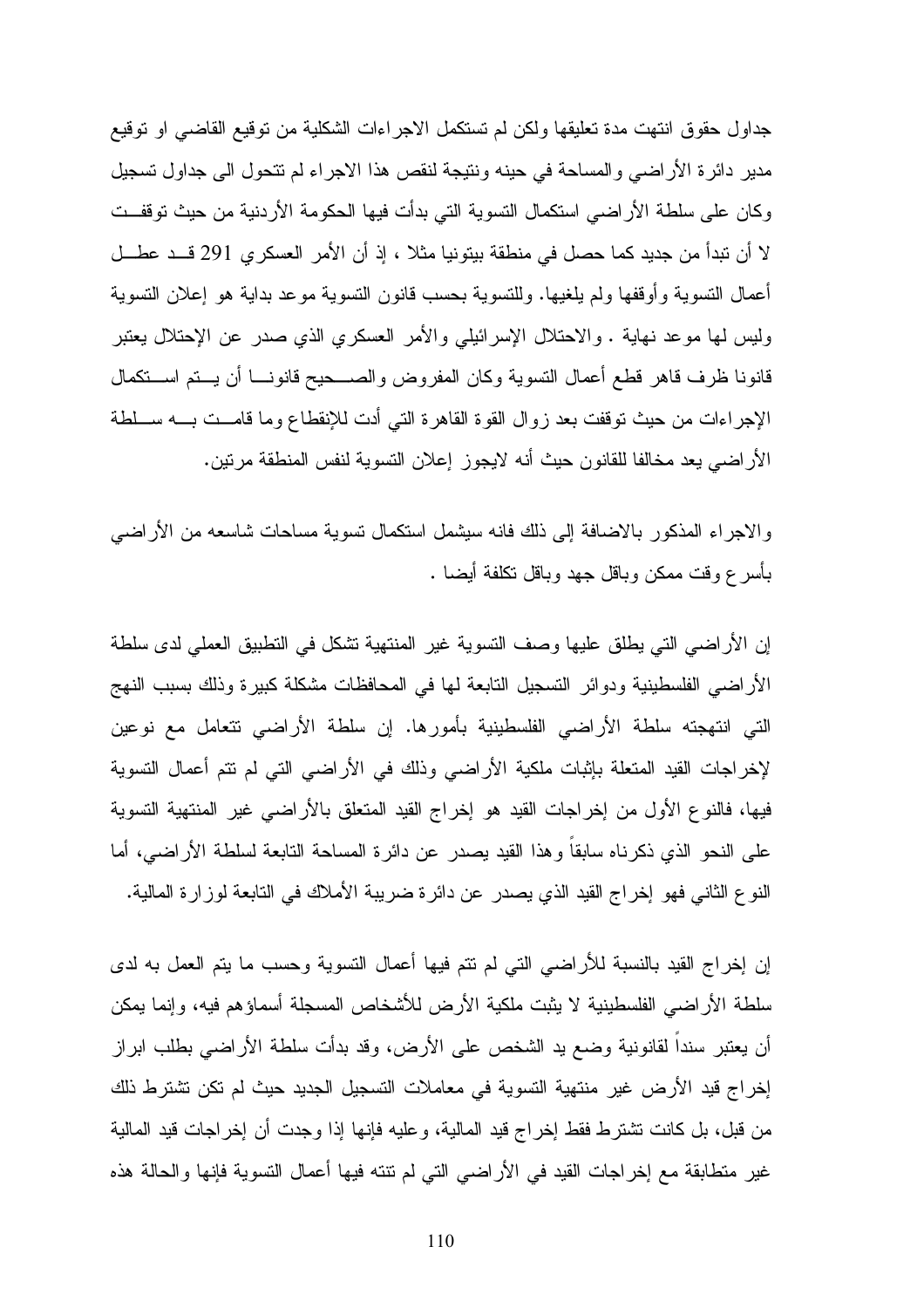لا تقوم بإتمام إجراءات التسجيل الجديد بحجة وجود التناقض بالرغم من أن قانون تسجيل الأموال التي لم يسبق تسجيلها لم يشترط إبراز أي قيد من القيود المذكورة ولم يطلب كذلك إثبات تسلسل الملكية كما هو معمول به في سلطة الأراضي بل اكتفى بإبراز مخطط موضح عليه الحدود وموافقة المجاورين لقطعة الأرض، وعدم وجود اعتراض على تسجيل الأرض باسم طالب التسجيل .

وخلاصة القول أن سلطة الأراضي بنهجها هذا تضع العراقيل أمام عملية التسجيل الجديد وكذلك أمام اتمام عملية التسوية في الأراضي التي لم تنته فيها التسوية .

#### القسم الثاني: انواع سجلات الأراضي

نتيجة لخضوع أراضي فلسطين للتسوية عبر ثلاث قوانين تمثل ثلاث حقب، تقسم الأراضي من حيث تسجيلها في دوائر التسجيل الى ثلاث أقسام :

#### القسم الأول:

الأراضي التي تم تسوية حقوق الملكية فيها وأفرزت الى أحواض وقطع كما بينا سابقا حسـب القانون الأردني المعمول به في الضفة الغربية ووحدة التسجيل "القطعة" والى قسائم وقطع حسب القانون الفلسطيني منذ زمن الانتداب المعمول به في قطاع غزة ووحدة التسـجيل "القسـيمة " وخصص لكل قطعة / قسيمة صحيفة عقارية من صحائف السجل العقاري، وأعطي لكل قطعة / قسيمة رقم متسلسل من رقم حوض / قطعة متسلسل ولا يتكرر، ثم نقلت الحقوق ودونـت مـن جدول الحقوق النهائي الناتج عن أعمال التسوية الى الصحائف العقارية .

وبعد اتمام التسجيل في سجلات الأراضي على ضوء أعمال التسوية تصبح دوائـر التسـجيل استنادا" الى قوانين وأنظمة التسجيل جاهزة لتلقي جميع أنواع معاملات التصرف المختلفة .

#### القسم الثاني :

الأراضي التي تمت بها أعمال تسوية تركية وانكليزية وتسمى" بالنظام القديم "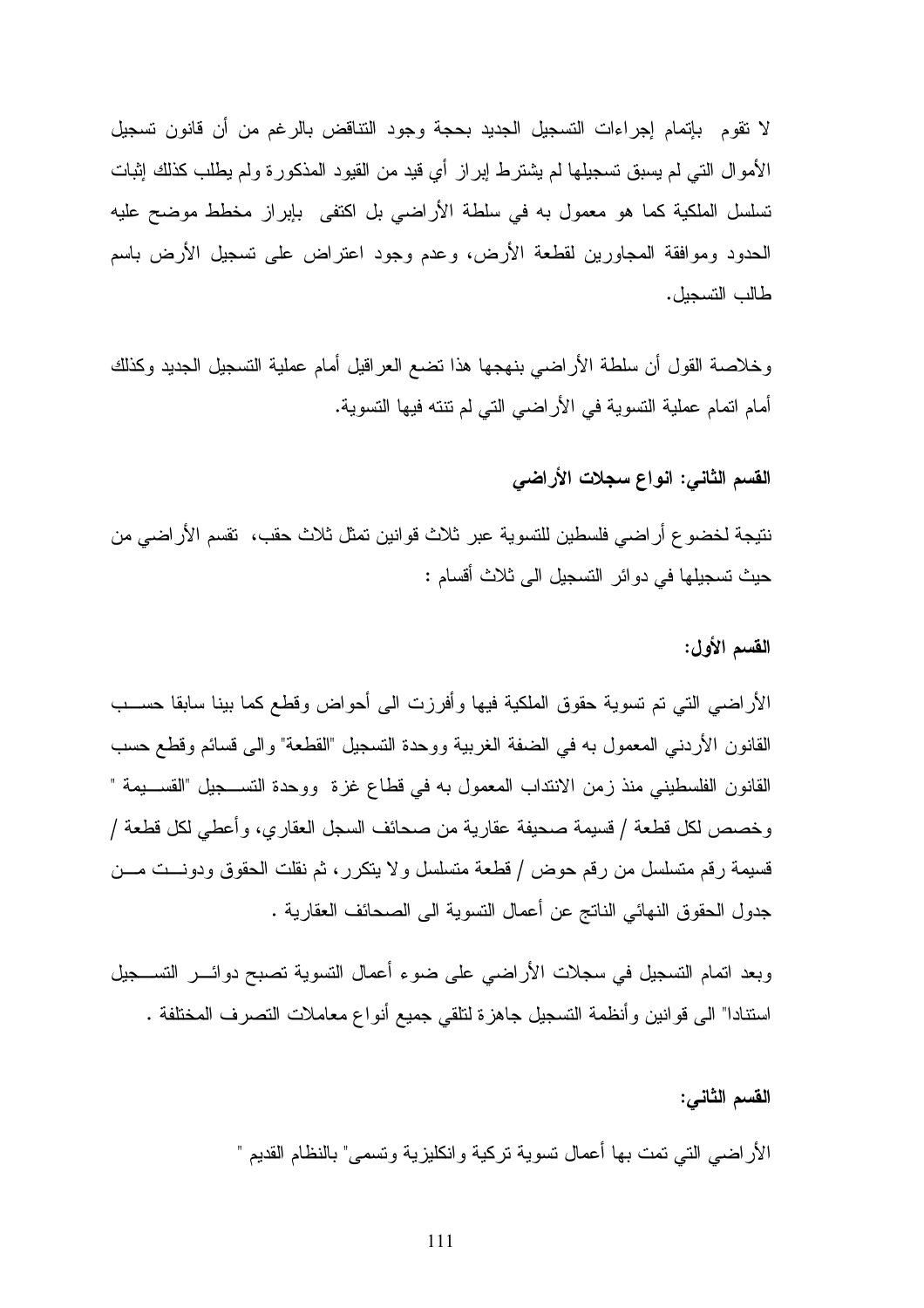وهي عبارة عن ثلاثة أنواع من السجلات :

السجلات التركية (العثمانية): ويحتوي السجل على أكثر من مدينـة أو قريـة بـل وأن نفـس الصحيفة من نفس السجل قد تحتوي على أكثر من قرية أو مدينة. ولا يستند الـى مخططـات مساحة .

السجل الإنكليزي: ويوجد حسب هذا النوع سجل خاص لكل قريـة أو مدينـة ويسـ تند الـى مخططات مساحة باستثناء المنقول من السجل التركي. ومن الجدير ذكره أن هذه السجلات لـم تترجم إلى العربية وتظهر المشكلة عندما نتحدث عن السجلات التركية المكتوبة باللغة التركيـة القديمة وذلك لندرة من يجيدون هذه اللغة .

<mark>السجل العربيي:</mark> وهو عبارة سجل يضم المعاملات التي تجري على السجلين التركي والإنكليزي مثل نقل الإرث او البيع .

القسم الثالث:

وهي السجلات التي نتجت عن معاملات التسجيل الجديد وهي شبيه بسجلات النظام القديم.

ويتضح مما سبق أن دوائر تسجيل الأراضي الموزعة في محافظـات الـوطن تسـجل جميـع التصرفات على الأرض التي أعدت لها سجلات عقارية سواء للأرض التي تمت تسوية الحقوق فيها حسب النظام الحديث أو الأراضي التي تم تسجيلها تسجيلا مجددا حسب النظام القديم وتتبع دوائر الأراضي في القيام بأعمالها الفنية مجموعة من القوانين والأنظمة والتعليمات المناطة بها .

بعد أن بينت في المبحثين الأول والثاني والثالث من هذا الفصل التسوية وتعريفها ومراحلهـا واجراءاتها والجانب الفني والجانب القانوني لاجراءات التسوية، وبعد أن قمت بالتفريق ما بـين الأراضي التي جرت فيها أعمال التسوية والاراضي التي لم تجر فيها أعمال التسوية والأراضي التي بدأت فيها أعمال التسوية ولم تنته، فإنني وفي المبحث الثالث من هذا الفصل سأقوم بتبيان أهمية التسوية في الحفاظ على الأرض .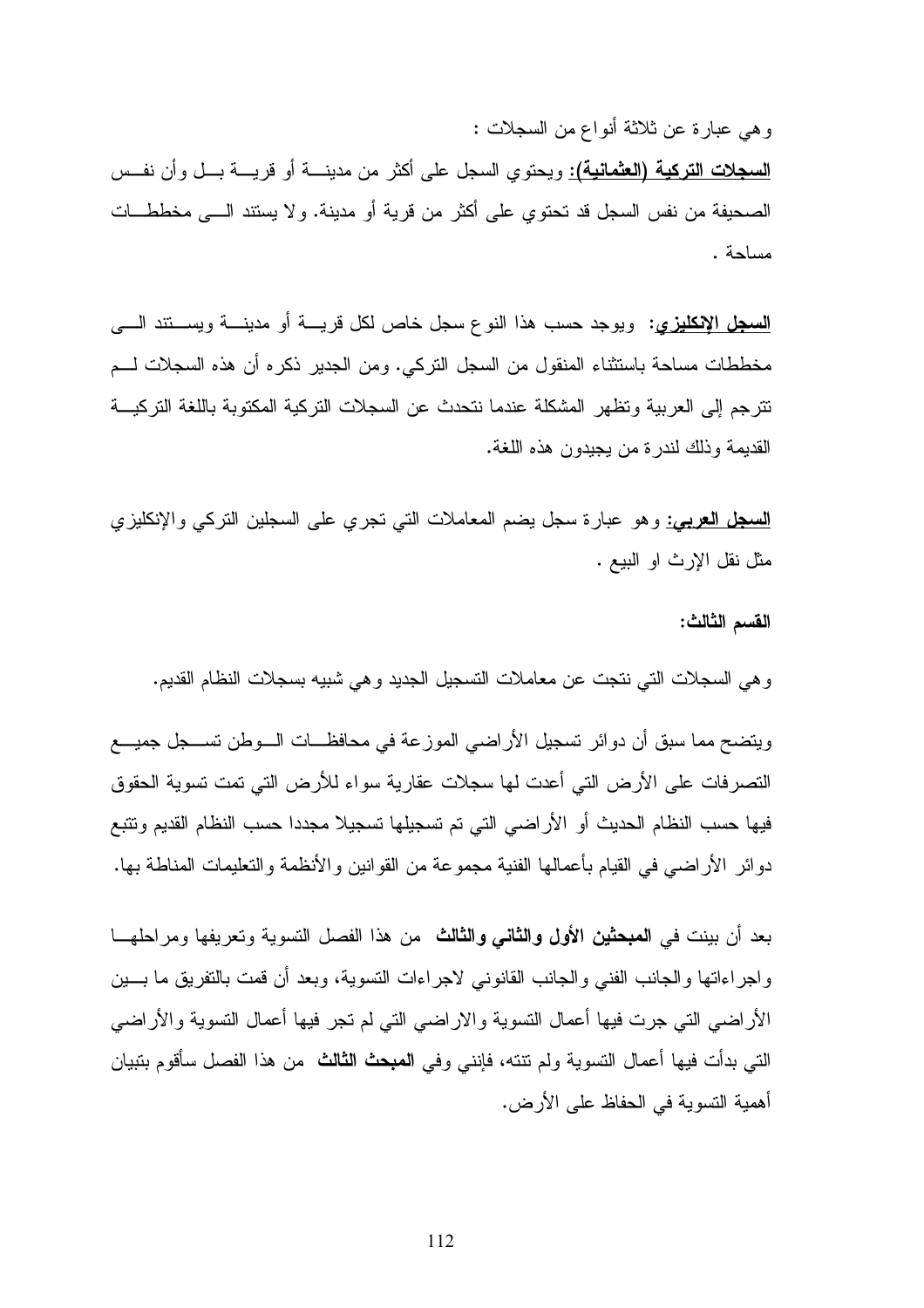#### المبحث الثالث :

أهمية التسوية ودور القوانين السابقة في التسوية والحفاظ على الأرض.

المطلب الأول: أهمية التسوية .

إجراء أعمال التسوية في الأراضي الفلسطينية له انعكاسات إيجابية على كافة نـواحي الحيـاة الاجتماعية والاقتصادية والقانونية وغيرها؛ الأمر الذي سيساهم في تقليل النزاعات بين أفـراد المجتمع الفلسطيني وبالتالي بقاء المجتمع أكثر تماسكا في مواجهة جميع التحديات والأخطـار، ووفق ما بينت في هذه الدراسة فان فلسطين وعلى مدار التاريخ تعرضت لهجمـة اسـتعمارية شرسة، بحيث تركت كل حقبة منها العديد من الإفرازات والتداعيات على الأرض الفلسطينية ، وذلك لكون أهداف المستعمر الأساسية هي نهب الأرض وتجريد ملكيتها لأصـحابها ، فعنـدما كانت تصدر قوانين الأراضي وخصوصا المتعلق منها بالتسوية يظهر للعيان بأن الهدف من ذلك هو حل الخلافات والنزاعات ما بين السكان وإعطاء كل ذي حق حقه، لكن لم يكن هناك اهتمام بالدوافع الخفية لتلك القوانين وخصوصا في عهد الإنتداب البريطاني، حيث كان الهدف من ذلك هو مسح الأراضي الفلسطينية وعمل إحصاء رسمي لها حتى تتضح الصورة للمستعمر حـول ملكية الأراضي وأنواعها حتى تتمكن من السيطرة على أراضي فلسطين وخصوصا فيما يتعلق بأراضي الدولة، ومن ذلك يتضح لنا بأن أهم عنصر من العناصر التي كانت الحركة الصهيونية توليها الاهتمام البالغ هي الأرض حتى تقوم دولة إسرائيل عليها وهو ما حصل بالفعل كما هـو معلوم للجميع، وبعد أن قامت الحركة الصهيونية باحتلال ما يزيد عـن %78 مـن أراضـي فلسطين في العام 1948؛ ومن ثم استكملت احتلال باقي فلسطين. وأوقفـت التسـوية لعلمهـا بأهميتها .

الأرض هي محور الصراع ما بين المستعمر وأصحاب الأرض الحقيقيين، والأرض الفلسطينية ونتيجة لإفرازات الحقب التاريخية السابقة أصبحت تقسم إلى العديد من الأقسام كما بينـ ت فـي الفصل الأول من هذه الدراسة فالقوانين سخرت لصالح المحتل ولطرد الفلسطينين وتجريدهم من أراضيهم بالتحايل والقوة، ومن هنا تتضح مدى أهمية التسوية .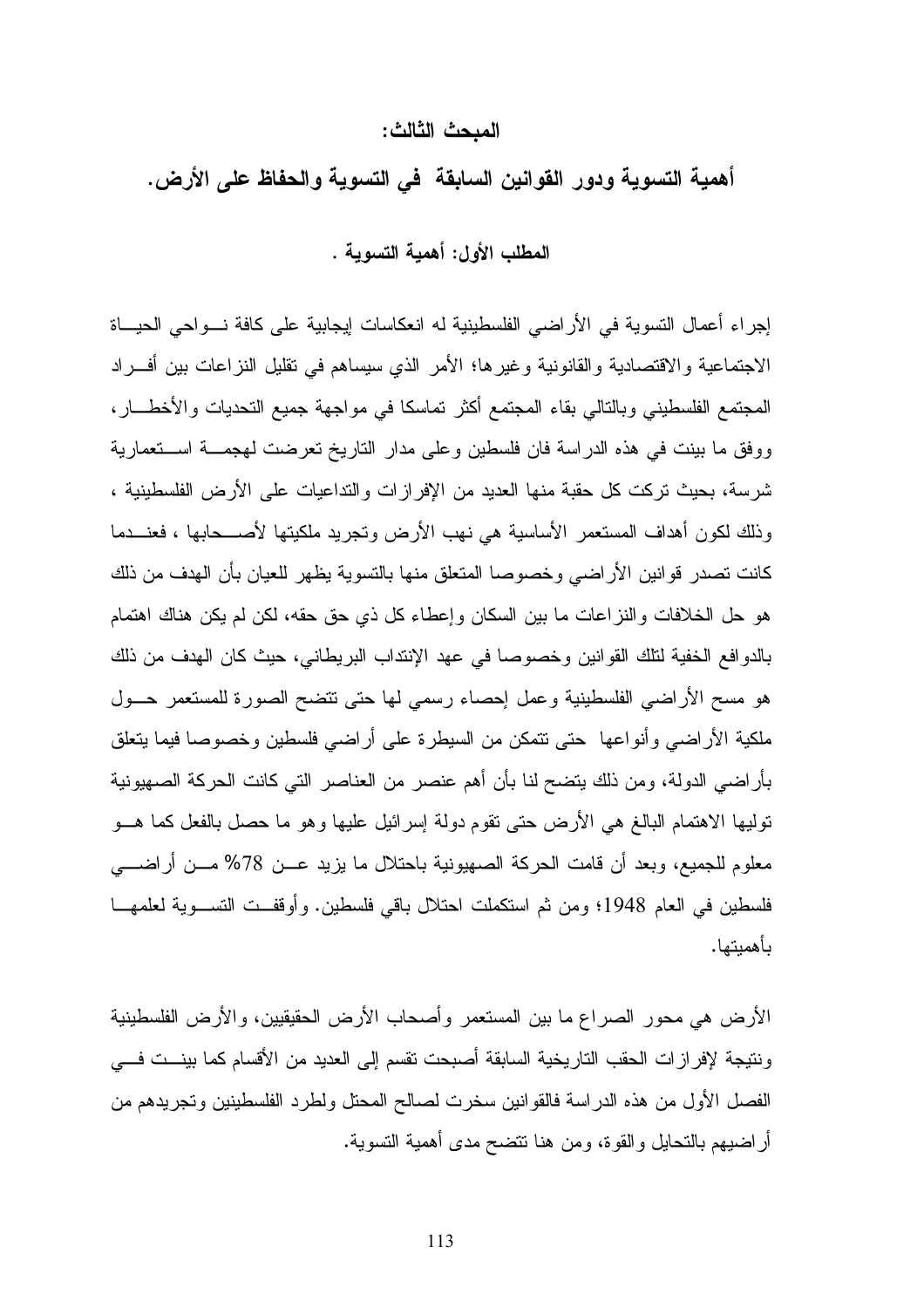باعتقادي إن أهم مشروع من الواجب على السلطة الفلسطينية القيـام بـه هـو عمـل خطـة استراتيجية شاملة لحماية الأرض الفلسطينية وذلك باجراء عمليـة التسـوية فيهـا وبتشـجيع الفلسطينين على القيام بالتسجيل الجديد وذلك من خلال تسهيل إجراءاته من خلال الالتزام بقانون تسجيل الأموال غير المنقولة التي لم يسبق تسجيلها والتعاون مع مجلس القضاء الأعلى كي يقوم بتفريغ قضاة لهذا النوع من المعاملات لضمان السرعة في إنجازها. ومن هنا تظهر لنا أهميـة إجراء أعمال التسوية ، فهي تحافظ على املالك الدولة وتحمي الملكيات الخاصة وكذلك تظهـر لنا أهمية التسوية في ضبط عملية تسريب الأراضي إلى العدو الصهيوني .

وإذا ما تم إجراء التسوية في الأراضي الفلسطينية فان لذلك العديد من النتائج الايجابيـة نـذكر منها :

- -1 توفر التسجيل السليم للأرض يشجع على الاستثمار في الأرض نفسها كما يرفع من قيمتها فحسب تقديرات للبنك الدولي إن سعر الأراضي يرتفع بحوالي الضعف حال تم تسجيلها
- -2 تسوية الأراضي توفر مصادر مالية مهمة للسلطة الوطنية الفلسطينية 1 وخاصة للبلـديات . فضرائب الاملاك ورسوم عمليات التسجيل من أهم مواردها المالية .
- -3 خفض نسبة المنازاعات العقارية. فالتقديرات تشير إلى إن حوالي ربع القضايا التي سجلت 2 لدى المحاكم الفلسطينية يعود سببها إلى منازعات حول الأراضي .

الفرع الاول: أهمية التسوية في ضبط عملية تسريب الأراضي إلى الصهاينة .

عندما قامت دولة إسرائيل ورثت كل الأراضي التي كانت مسجلة على اسم حكومة الانتداب أو على اسم المندوب السامي وهي كثيرة، واللافت للنظر ان أراضي الجمهور من مراعٍ وغابـات وغير ذلك سجلت على اسم المندوب السامي في حالة عدم وجود سلطة محلية في قرية معينـة، وتقريبا كل القرى العربية لم يكن لها سلطة محلية. إسرائيل استولت على تلك الأراضي رغم انه كان عليها ان ترجع تلك الأراضي للقرى العربية <sup>3</sup>.

<sup>1</sup> اصبحت بتاريخ 2012/11/29م دولة فلسطين بصفة مراقب باجماع الجمعية العموميه في الأمم المتحدة .

ورقه صادره عن معهد السياسات الاقتصاديه (ماس) ؛ طاوله مستديره (4) ؛ ملخص تنفيذي لجلسة طاوله مستديره (مشاكل وعقبات تسوية وتسجيل  $^2$ ملكية الأراضي في الضفة الغربية) ؛ ص 1 .

<sup>3</sup> ورقه للمحامي رفيق جبارين ؛ والمنشوره بتاريخ 2013/4/9 ؛ ص 2 .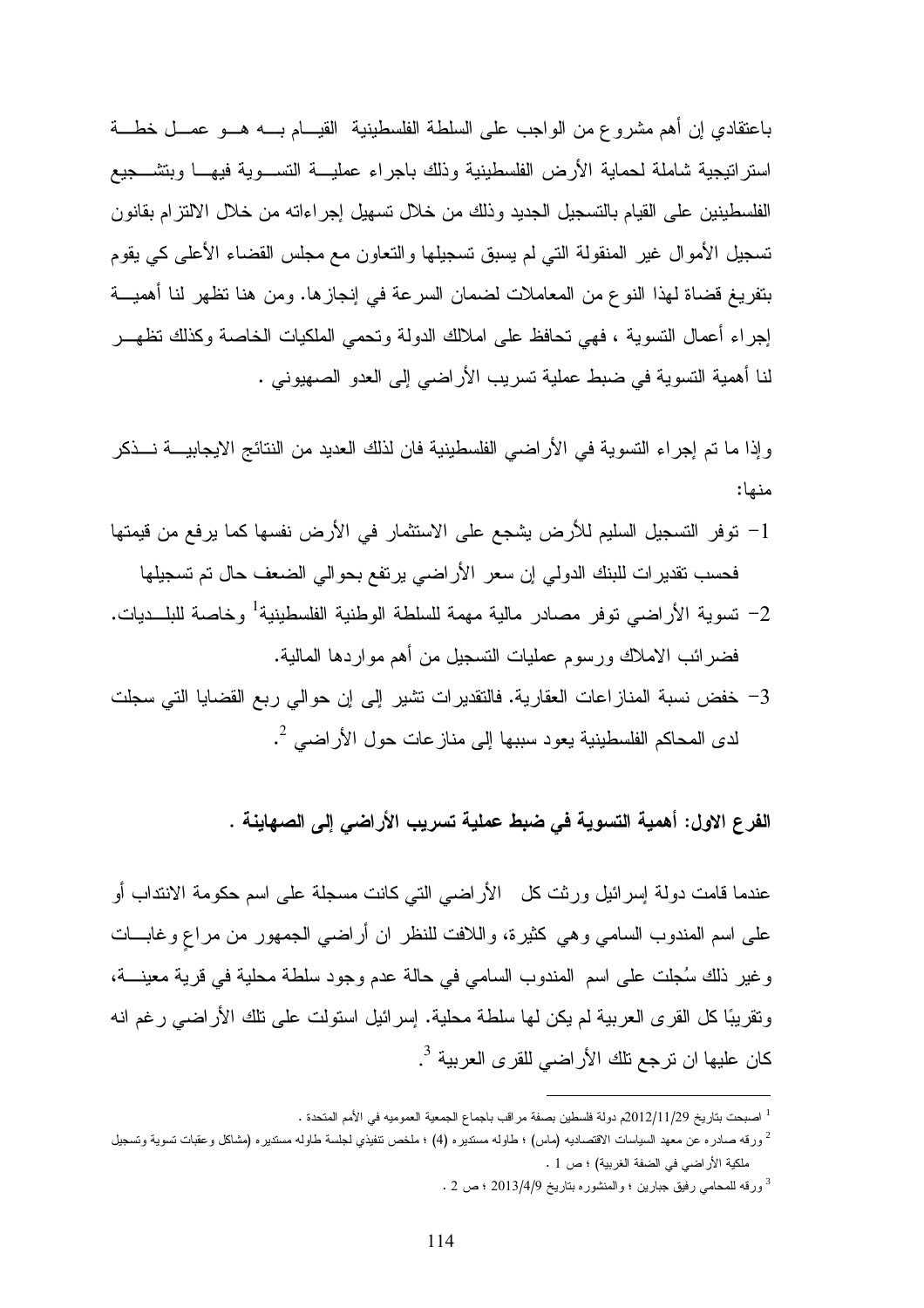وأطلق على الكثير من الفلسطينيين الذين بقوا في بلدهم عبارة "الغـائبين الحاضـرين "؛ لانهـم غادروا أو أجبروا على مغادرة أماكن اقامتهم الأصلية ، هذا على الرغم انهم ظلوا داخل حدود إسرائيل .

وصودر 40% من أراضي هؤلاء الذين ظلوا في البلد ، بوصفها أراضـــا متروكـــة ، كمــــا أن أراضي الوقف الإسلامي (وهي الأراضي المخصصة لأغراض دينية) ، والتي تبلغ مئات الاف من الدونمات ، قد اعتبرت هي الأخرى ارضا متروكة <sup>1</sup>.

- وبعد تأسيس إسرائيل سنة 1948 ترك الفلسطينيين الذين طردوا أو هربوا من الأرض التي كانت تقوم عليها إسرائيل قبل سنة 1967؛ أملاكا غير منقولة تقدر قيمتهـا ب 487؛ 383؛ 100 جنيها فلسطينيا؛ واشتملت هذه الاملاك على محاجر واسعه 40.000 دونـم مزروعـة بالكرمة ، و%95 من كروم الزيتون الموجودة في إسرائيل حاليا؛ وما يقرب من 100.000 دونم من بساتين الحمضيات، و $10.000$  من الدكاكين والمخازن والمشاغل  $^2$ .

يتبين لنا مما سبق بان إسرائيل استولت على جميع أملاك الفلسطينيين المهجرين سـواء كانـت منقولة مثل الأرض أو غير منقولة، بحيث أصبح الصهاينة هم الملاك للأرض المحتلة وما عليها وأصبح الفلسطينيين عبارة عن لاجئين في بلادهم وفي مختلف اصقاع الارض .

لكن السؤال الذي يطرح نفسه، بعد احتلال اليهود للأراضي الفلسطينية، هل كـان هنـاك دور لمحاكمهم في تشريع تصرفات اليهود غير القانونية؟ .

وأرى أن إسرائيل ومن تاريخ تأسيسها عملت بكل جهد مستطاع من أجل تشريع أعمالهـا فـي السيطرة على الأراضي الفلسطينية ، فهي تارة تقوم باستغلال القوانين الموروثة عـن الحقـب التاريخية السابقة ، وتارة أخرى وإن لم تخدم القوانين السابقة لمشاريعها التوسعية والعدوانيـة

<sup>1</sup> مرجع سابق لرجا شحاده في مؤلفه ( قانون المحتل – إسرائيل والضفه الغربية)؛ ص 45؛ الطبعة الأولى؛ الناشر: مؤسسة الدراسات الفلسطينية – جامعة الكويت .

<sup>2</sup> مرجع سابق لرجا شحاده في مؤلفه ( قانون المحتل – إسرائيل والضفه الغربية)؛ ص 45؛ الطبعة الأولى؛ الناشر: مؤسسة الدراسات الفلسطينية – جامعة الكويت .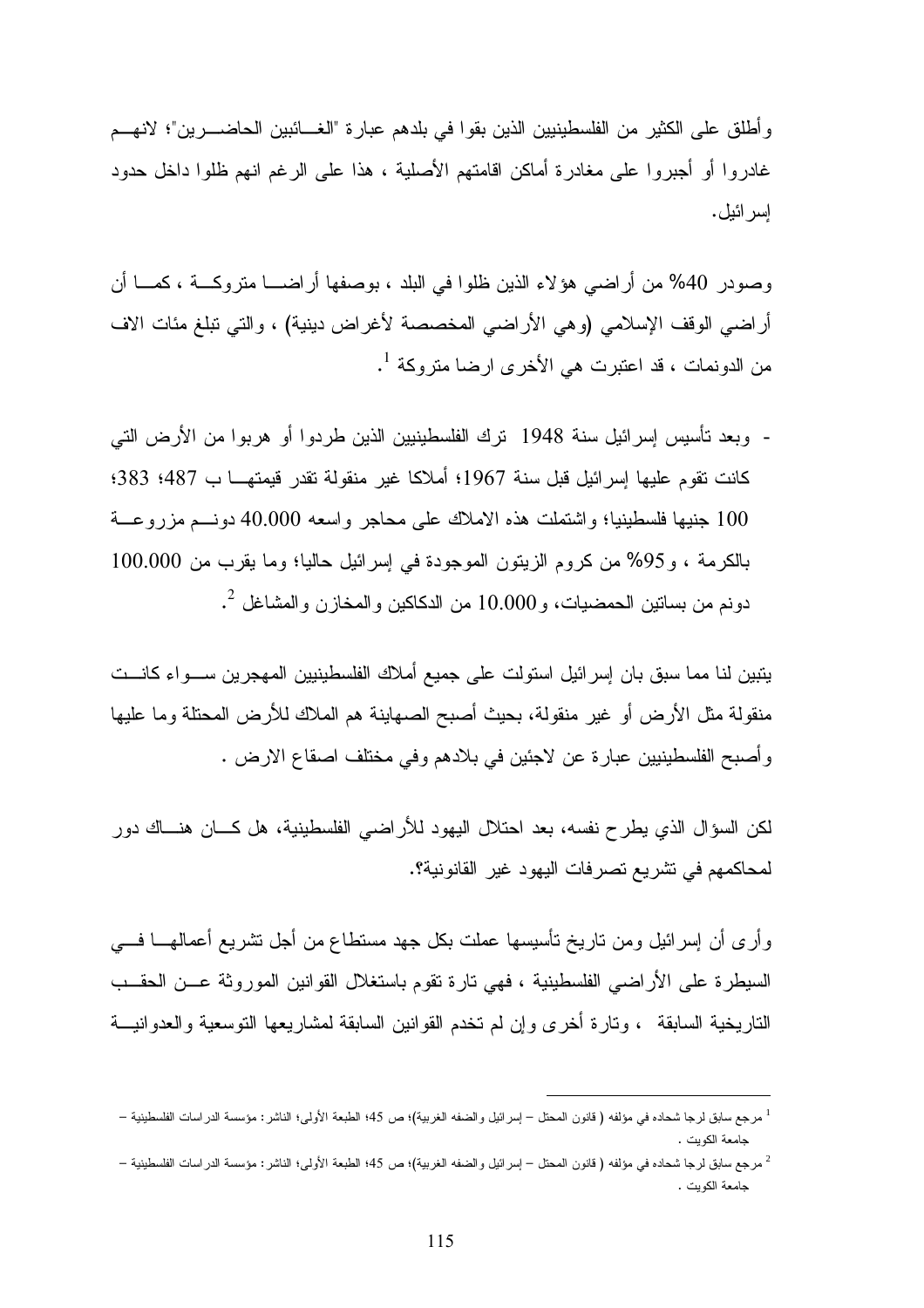تقوم بتشريع عملها وذلك من وجهة نظرها انطلاقا من سن قوانين والغاء أو تعديل قـوانين أو باللجوء إلى محاكمها لخدمة مصالحها .

المحاكم الإسرائيلية غيرت مفهوم المادة 78 للقانون العثماني بحيث أصبح هذا التغييـر يخـدم مصالح إسرائيل لمصادرة الأراضي العربية في الداخل.

بالنسبة لإحياء الأرض الموات اشترطت محاكم إسرائيل بأنه يستوجب على من أحيا الأرض ان يكون قد اعلم بذلك مأمور الأراضي الانتدابي البريطاني خلال شهرين من نشر قانون المـوات سنة 1921 في الجريدة الرسمية وإلا خسر الأرض حتى وان أحيا ارض المـوات قبـل سـنة ،1921 وهذا التعبير ناقض كليا ما كان معمولا به أيام الإنتداب البريطاني . التغيير المـذكور سبب خسارة أراض كثيرة لعرب الداخل، بالإضافة اشترطت محاكم إسرائيل بان قياس 2.5 كم تبدأ من حدود أقصى مسكن في القرية والذي بُني قبل سنة 1858، وليس بعد ذلك، وهذا الشرط قد صعب على المدعي بحقوقه في ارض الموات حيث ان البينة واثبات ادعائه يقع على كتفيـه كما ورد بقرارات المحاكم الإسرائيلية<sup>1</sup>.

تسوية الأراضي وتثبيت حقوق الملكية يمكن ان تلعب دورا مهما في لجم المساعي الصـهيونية المستديمة لمصادرة الأراضي والاستيلاء عليها سواء بالمصادرة المباشرة أو عبر عمليات البيع  $^2$  الاحتيالية  $^2$  .

من هنا يظهر لنا جليا أهمية إجراء التسوية في الأراضي الفلسـطينية وذلـك لحمايتهـا مـن الاستيطان اليهودي؛ إذ أنه وباجراء التسوية فانه سيفسح المجال أمام كل المتصرفين الفلسطينيين بالأراضي الأميرية إلى تسجيلها باسمائهم وبالتالي سد كل الثغرات أمام المحتل الصهيوني مـن الناحية القانونية من السيطرة على هذه الأرض، حيث أن الاستيطان الصهيوني يرتكـز علـى الأراضي التي تعود رقبتها للدولة وهي ما تعرف بالأراضي الأميريـة حيـث تقـوم بمنـع المواطنين من الوصول إليها بحجة أنها مناطق عسكرية مغلقة ومن ثم وبعد مرور مـده مـن

 $1$  ورقة عمل للمحامي رفيق جبارين؛ والمنشوره بتاريخ 2013/4/9؛ ص 2 .

<sup>2</sup> ورقه صادره عن معهد السياسات ألاقتصاديه (ماس)؛ طاوله مستديره (4)؛ ملخص تنفيذي لجلسة طاوله مستديره (مشاكل وعقبات تسوية وتسجيل ملكية الأراضي في الضفة الغربية)؛ ص 6 .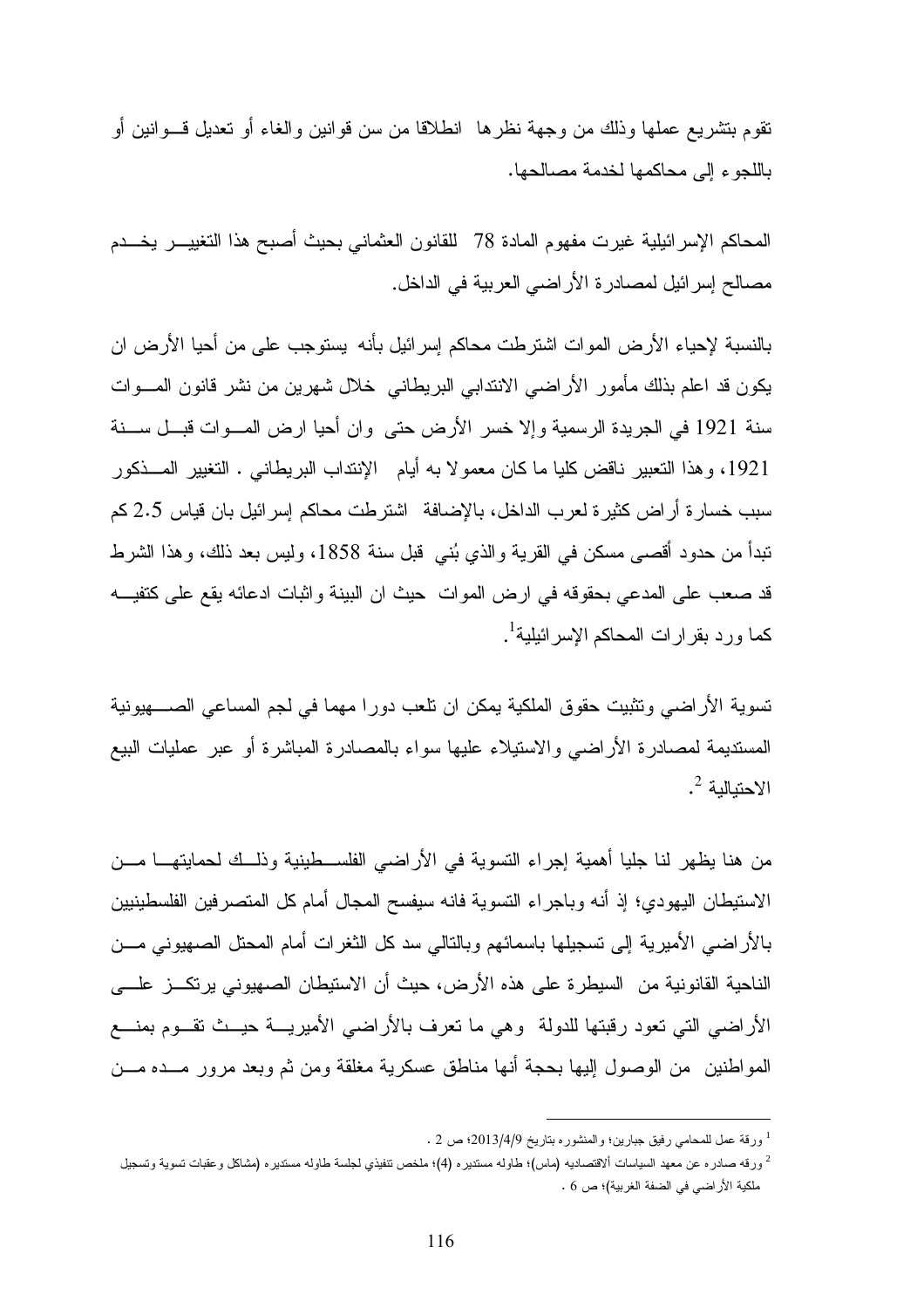الزمن وجراء عدم دخول أصحاب الأرض إليها تعتبر متروكة وتعود ملكيتها لحكومـة العـدو ومن هنا يجب أن تتضافر الجهود المجتمعية والقيادية في فلسطين من أجل صقل جميع الجهود في اتجاه حماية الأرض الفلسطينية ، وهو أمر ممكن وخصوصا بعد حصولنا على صفة دولـة مراقب في الأمم المتحدة في التاسع والعشرين من شهر نوفمبر من العام 2012 ، حيـث أنـه وبالإضافة إلى الجهد الداخلي الفلسطيني بإمكان القيادة الفلسطينية التوجه إلى جميـع الجهـات الدولية من أجل تجريم سيطرة إسرائيل على الأراضي الفلسطينية حتى يـتم الضـغط عليهـا للانسحاب منها باعتبارها أرضا تابعة للدولة الفلسطينية .

وإذا ما كانت تسوية الأراضي في فلسطين تحتاج إلى تمويل كبير وعدد كبير مـن المـوظفين والكفاءات؛ فلماذا لا يتم رصد جزء من أموال دولة فلسطين في الوقت الحالي على هذا الأمر، ومن ثم لماذا لا يتم عمل اجراءات قانونية وادارية سلسة وسهلة تشجع المـواطنين تسـجيل أراضيهم لدى دائرة التسجيل انطلاقا من قانون تسجيل الأموال التي لم يسبق تسجيلها عبر مـا يعرف (بالتسجيل المجدد) .

الاستيلاء على الأرض للمستعمرات الصهيونية بالشراء .

لا يمكن تقدير مساحة الأرض التي بيعت من اليهود في الضفة الغربية، لأن مثل هـذه الأرض تسجل في دائرة تسجيل الأراضي الخاصة في المقر العسكري. لكنها تقدر بنسبة مئوية صغيرة من الأرض المخصصة للمستوطنات<sup>1</sup>.

وكانت أغلبية الأراضي التي اشتراها الصهاينة خلال فترة الانتداب البريطاني قبل سنة 1948؛ تحت وصاية القيم على أملاك العدو الذي عينته الحكومة الأردنية. وعندما وقع الاحتلال سـنة 2 1967؛ قدرت مساحة الأرض التي كان يديرها القيم ب 30.000 دونم .

<sup>1</sup> رجا شحادة ( قانون المحتل – إسرائيل والضفه الغربية)؛ ص (49 و 50) ؛ الطبعة الأولى ؛ الناشر: مؤسسة الدراسات الفلسطينية – جامعة الكويت .

<sup>.</sup> رجا شحادة ( قانون المحتل – إسرائيل والضفه الغربية)؛ ص 50 .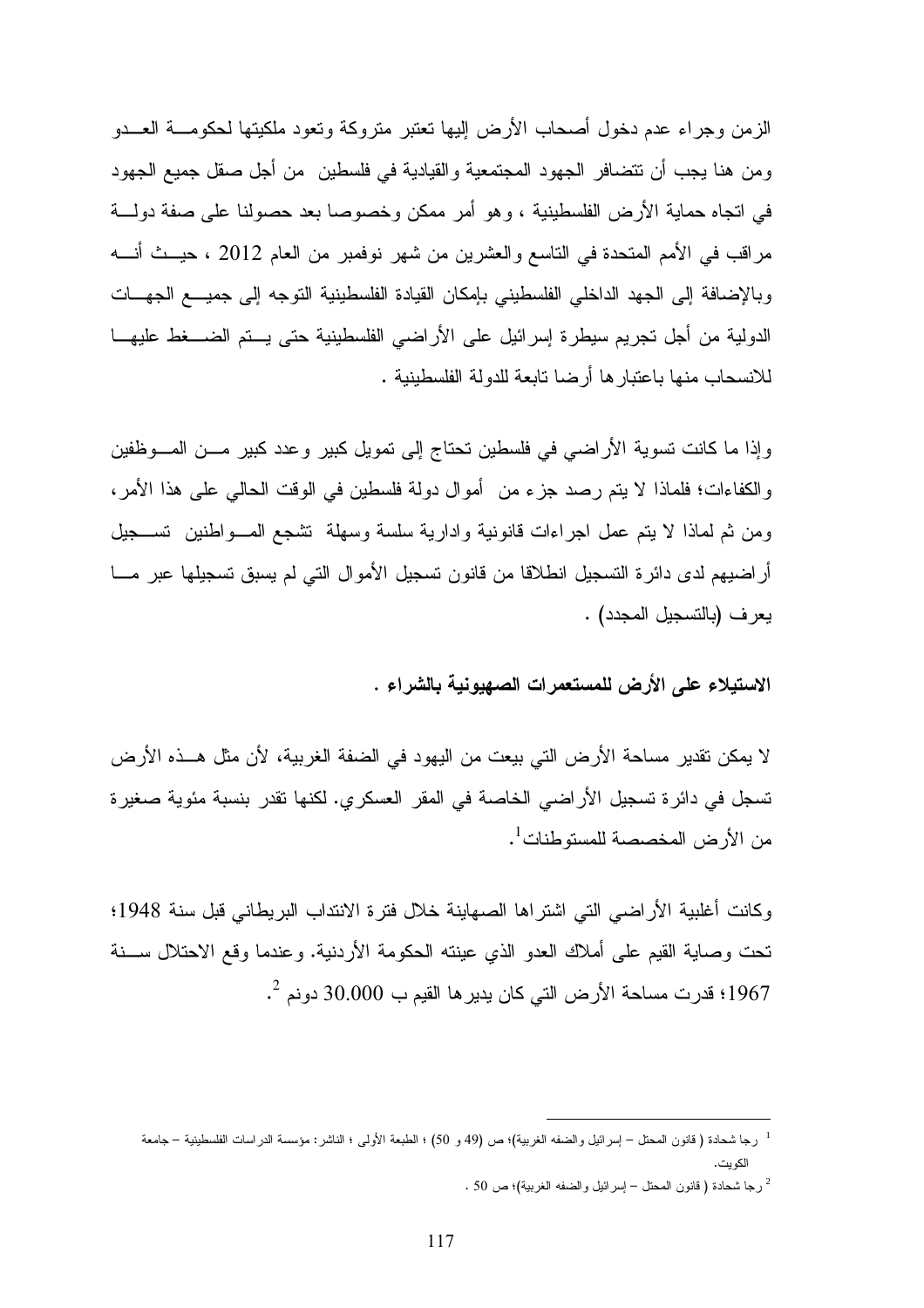وقد فرض القانون الأردني قيودا على شراء الأرض من غير الأردنبين<sup>1</sup>(الفلسطينيين) . ولم يكن مثل هذه البيوع ممكنا إلا بعد الحصول على إذن خاص من مجلس الوزراء. وقد سجل الصندوق القومي اليهودي عددا من الفروع في الضفة الغربية . وما له من أهميه خاصة هـو أن شـركة همينوتا – وهي فرع للصندوق القومي اليهودي – استطاعت؛ كونها شركة سـجلت محليـا أن تسجل أرضا باسمها في الضفة الغربية من دون الخضوع لأية قيود ، وبعد سنة 1979؛ رفـع القائد العسكري للضفة الغربية؛ الذي تولى جميع الصلاحيات التشريعية والتنفيذيـة بمقتضـى الأوامر العسكرية القيود على شراء الصهاينة أرضا في الضفة الغربية<sup>2</sup>.

بعد أن بينت أهمية التسوية والتسجيل الجديد في ضبط تسـريب الأراضـي إلـى الاحـتلال الصهيوني؛ فإنني وفي الفرع الثاني سأقوم ببحث أهمية التسوية في الحفاظ على ملكية الدولة .

الفرع الثاني : أهمية التسوية في ضبط املاك الدولة وحمايتها .

 $\overline{a}$ 

تعتبر الأراضي الحكومية أو أراضي الدولة أحد أهم الممتلكات واهم الموارد الطبيعيـة للدولـة حيث تُقاس درجة تطور الشعوب وتحضرها بمدى الاستخدام الأمثل والرشيد لأراضـيها . وقـد تعرضت الأراضي الحكومية في فلسطين خلال مراحلها التاريخية المختلفة لأشكال عديدة مـن التصرفات سواء القانونية أو غير القانونية. لا سيما الفترة الواقعة بعد قدوم السـلطة الوطنيـة الفلسطينية عام 1994م والإشكالية هنا في التصرفات غير القانونيـة التـي أدت إلـى توزيـع مساحات كبيرة جداً من الأراضي الحكومية دون الحصول على إذن من الجهة المختصة. ممـا أدى إلى حدوث أزمة في مساحة الأراضي الحكومية حيث ما بقي منها لا يفي بحاجة الشـعب

- -ا إن تكون الاملاك غير المنقوله في المدن والقرى؛
- ب إلا تزيد على ما تحتاج الجمعية إليه لاغراضها ؛

<sup>1</sup> إن الماده (1) من قانون ايجار وبيع الاموال غير المنقوله من الاجانب (المعدل) لسنة 1953؛ تحظر على الهيئات الشرعيه الاجنبيه امتلاك أو حيازة الأرض؛ إلا باذن من مجلس الوزراء. ولا بد من توافر ثلاثة شروط :

ج- إلا يكون الاستيلاء عليها لمجرد حيازتها أو الاتجار بها .

وتسمح الماده 8 ( 3) لمثل هذه الهيئات إن تستولي على املاك غير منقوله خارج المدن والقرى إذا تطلبت المصلحة العامة ذلك ؛ بشرط إن تتوافر الشروط الثلاثه التي ذكرناها .

رجا شحادة ( قانون المحتل – إسرائيل والضفه الغربية)؛ ص (50) الطبعة الأولى؛ الناشر : مؤسسة الدراسات الفلسطينية – جامعة الكويت -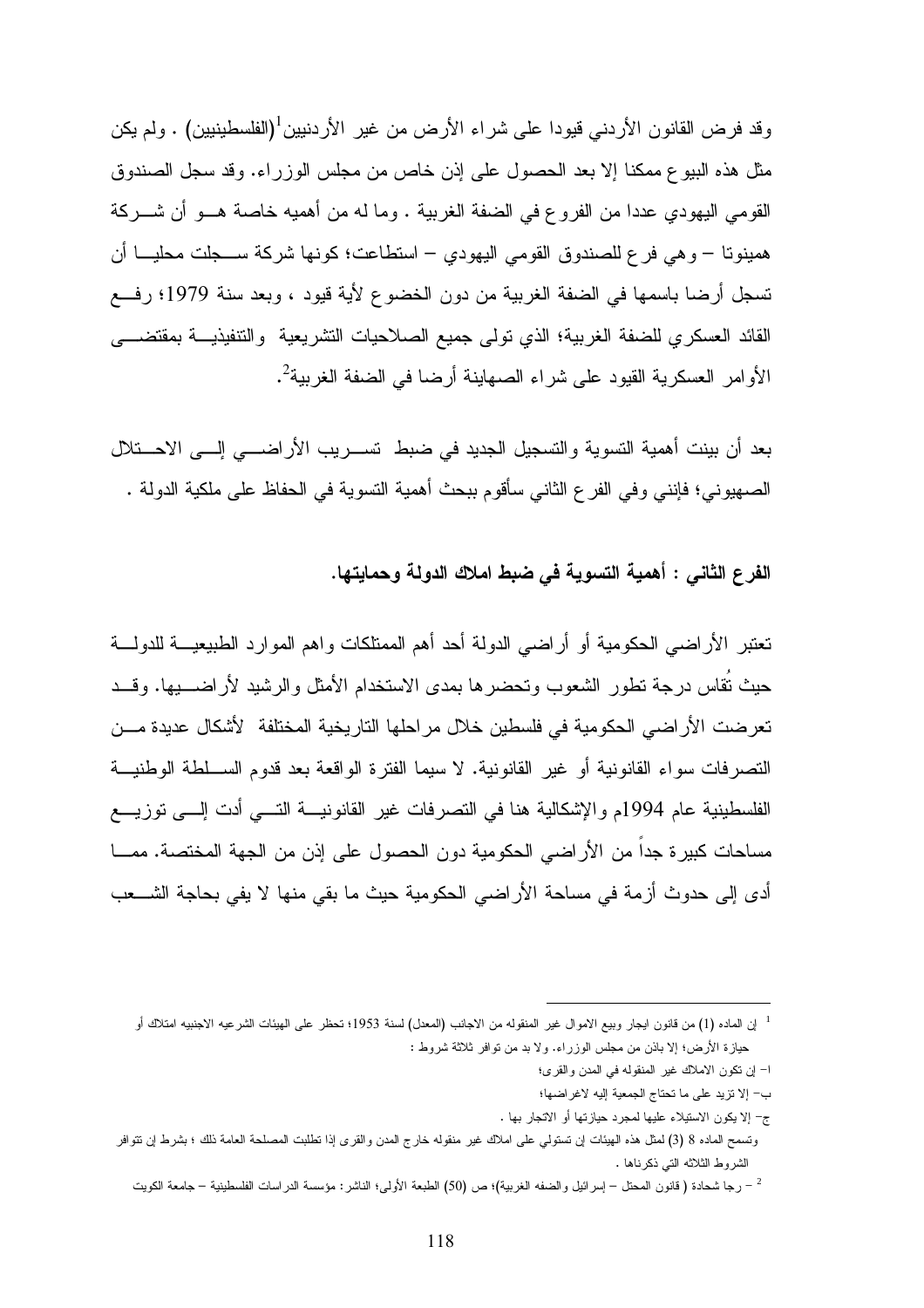لإقامة المرافق الصحية والتعليمية والسكنية وغيرها من المرافق العامة والمشـاريع التوسـيعية والنطويرية حيث انعكس ذلك بشكل سلبي على المواطن الفلسطيني<sup>1</sup>.

يقصد بالعقارات المملوكة ملكية عامة، العقارات التي ليست داخلة في الملك الفـردي ، والتـي 2 تكون لمصلحة العموم ومنافعهم .

والأموال العامة هي جميع العقارات والمنقولات العائدة ملكيتها للدولة أو الأشخاص الاعتبارية العامة ؛ والتي تكون مخصصة لمنفعة عامة بالفعل بمقتضى القانون أو النظام ، ولا يجوز فـي جميع الأحوال التصرف في هذه الاموال أو الحجز عليها أو تملكها بمرور الزمان <sup>3</sup>.

ويعتبر في حكم العقارات المملوكة ملكية عامة العقـارات المتروكـة والمحميـة ، فالعقـارات المتروكة والمحمية تعد من أملاك الدولة العامة ، وبالتالي فإنها غير قابله لبيعها أو الحجز عليها أو نملكها بمرور الزمان <sup>4</sup>.

وكما أسلفت سابقا في الفصل الأول من هذه الدراسه فان الأراضي في فلسطين تنقسـم إلـى العديد من الأنواع فهناك الأراضي المملوكـة والأراضـي الأميريـة والأراضـي الموقوفـة والأراضي المتروكة والأراضي الموات ، ولكل نوع من تلك الأراضي أحكامه ونظامه الخاص من حيث التصرف والتملك ، فالأراضي المملوكة وكما بينت تعود ملكيتها وحق التصرف بهـا إلى الأشخاص العاديين ، فالمالك يملك حق البيع والهبه والرهن وبكافة أشكال التصرف ، أمـا الأراضي الموقوفة ، فهي الأراضي المحبوسة لخدمة المشاريع الدينية ، أما الأراضي الأميرية فهي الأراضي التي تعود رقبتها إلى الدولة وحق التصرف فيها يكون لاشخاص عاديين ، وفيما يخص الأراضي المتروكة فهي الأراضي غير المستغلة تعود ملكيـة رقبتهـا إلـى الدولـة ، والأراضي الموات فهي الأراضي البعيدة عن العمران وغير المستغلة .

هدى نيسير الواء، ورقه حول الأراضي الحكوميه ومسؤولية الدولة ؛ ص 1.  $\,$ 

لدكتور لمحمد يوسف الزعبي؛ استاذ مشارك في كلية الحقوق؛ جامعة مؤته؛ دكتواره في القانون المدني؛ في مؤلفه اثر الحيازه في كسب ملكية – العقار بمرور الزمن؛ ص 470 .

<sup>3</sup> الماده 60 من القانون المدني الأردني .

<sup>&</sup>lt;sup>4</sup> لدكتور لمحمد يوسف الزعبي؛ استاذ مشارك في كلية الحقوق؛ جامعة مؤته؛ دكتواره في القانون المدني؛ في مؤلفه اثر الحيازه في كسب ملكية العقار بمرور الزمن ص 470 .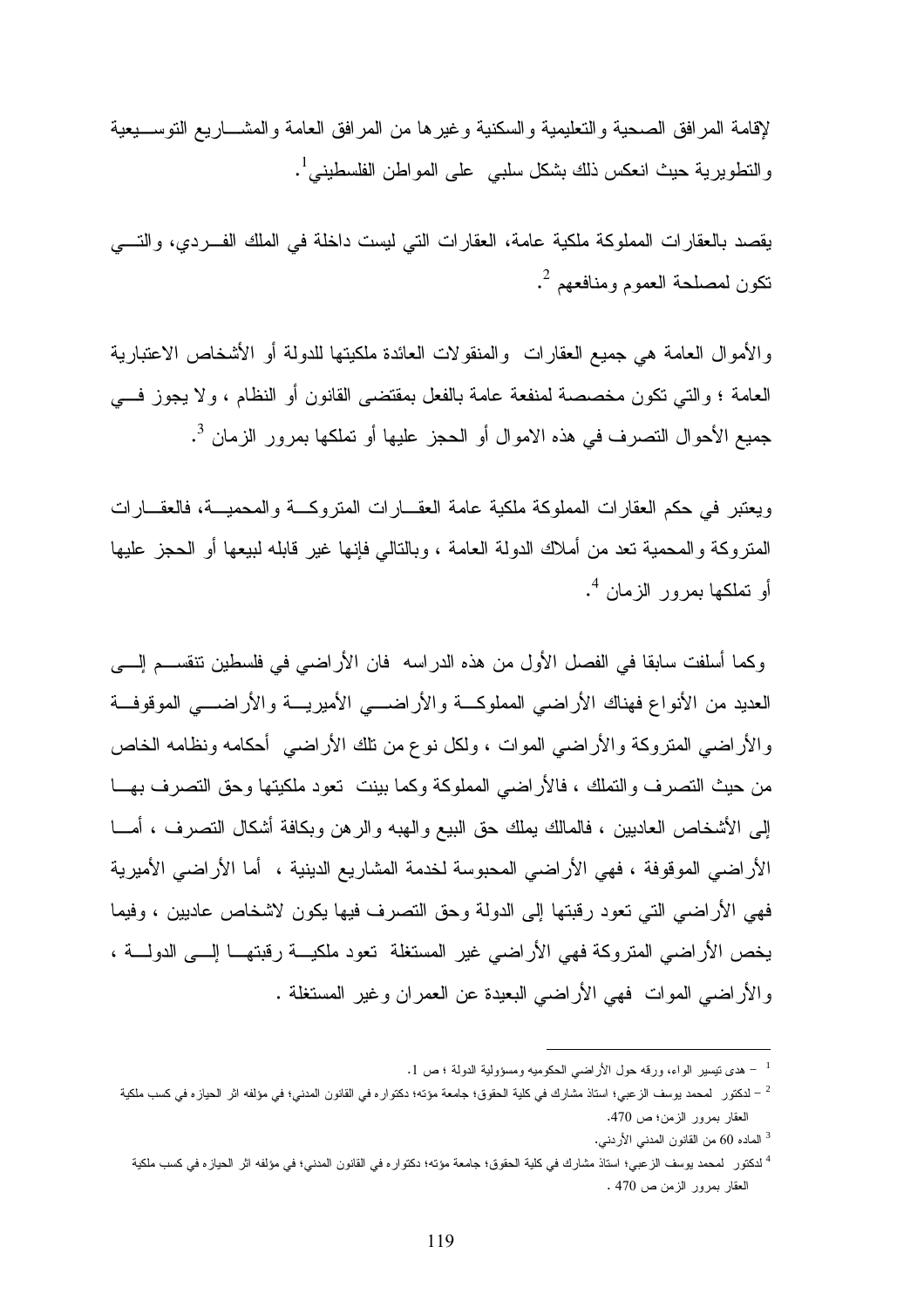الفرع الثالث: أهمية التسوية في حماية الملكية الخاصة .

 إن تسوية الأراضي والمياه تعني حل كافة الاشكاليات والخلافات ما بين الملاك أو المتصرفين ، وفي ذلك وحسب رأيي حماية للملكية الخاصة لكل مالك أو متصرف فـي فلسـطين ، فمجـرد الانتهاء من أعمال التسوية في أي منطقة فان الأراضي أو المياه و أي حق مرتبط بها تسـجل باسماء أصحابها لدى دائرة التسجيل بموجب سند تسجيل ناتج عن أعمال التسوية والذي يعـد قرينة رسمية لا يمكن الطعن فيها إلا بالتزوير، وبالتالي فان التسوية تحمي الملكية الخاصة لكل مواطن من أي اعتداء لوجود مستند رسمي بيد المالك وكون البيع أو الشراء في الأراضي التي تم تسويتها لا يكون صحيحا من الجانب القانوني إلا إذا تم من خلال دائرة التسـجيل ، بخـلاف الأراضي التي لم يتم تسويتها والتي تجري فيها البيوع في أغلب الأحيـان بموجـب وكـالات دورية، ولا يتم تثبيت هذه البيوعات أمام أي مرجع رسمي وبالتالي من الممكن أن يكون هناك بيع لقطعة أرض ما لأكثر من شخص طالما أنها لا تسجل بدائرة التسجيل الرسـمية ، والـذي يؤدي إلى وجود خلافات ما بين إفراد المجتمع .

أما القيد الناتج عن أعمال التسوية كما سبق وبينت فأنه يعد قيدا مطلقا، لا يجوز الطعن به أمام المحاكم النظامية والشرعية ولا يجوز الطعن بالسند الصادر بالاستناد لهذا القيد مـن أي جهـة كانت؛ كما إن القيد بسجل الأراضي الناتج عن عملية التسوية له قوة ثبوت مطلقه تعطي صاحبها قرينه قانونيه قاطعه على انه صاحب حق لا تقبل اثبات العكس ولا حتى عن طريـق الطعـن بالتزوير أو الغش؛ كما إن سند التسجيل الذي يحصل عليه الشخص ليؤيد حقه نتيجـة أعمـال التسوية؛ لا يجوز للمحاكم إن تسمع الدعوى للطعن بصحته من اجل ابطاله أو إصلاح خطا فيه؛ بل يجب عليها إن تعمل بما تضمنه هذا السند دون أي بينه أخرى غيره لدعمه أو تابيده <sup>1</sup>.

<sup>1</sup> الدكتور محمد الزعبي اثر الحيازه في كسب ملكية العقار بمرور الزمن ؛ ص 472 و 473 ؛ للدكتور محمد يوسف الزعبي – استاذ مشارك في كلية الح .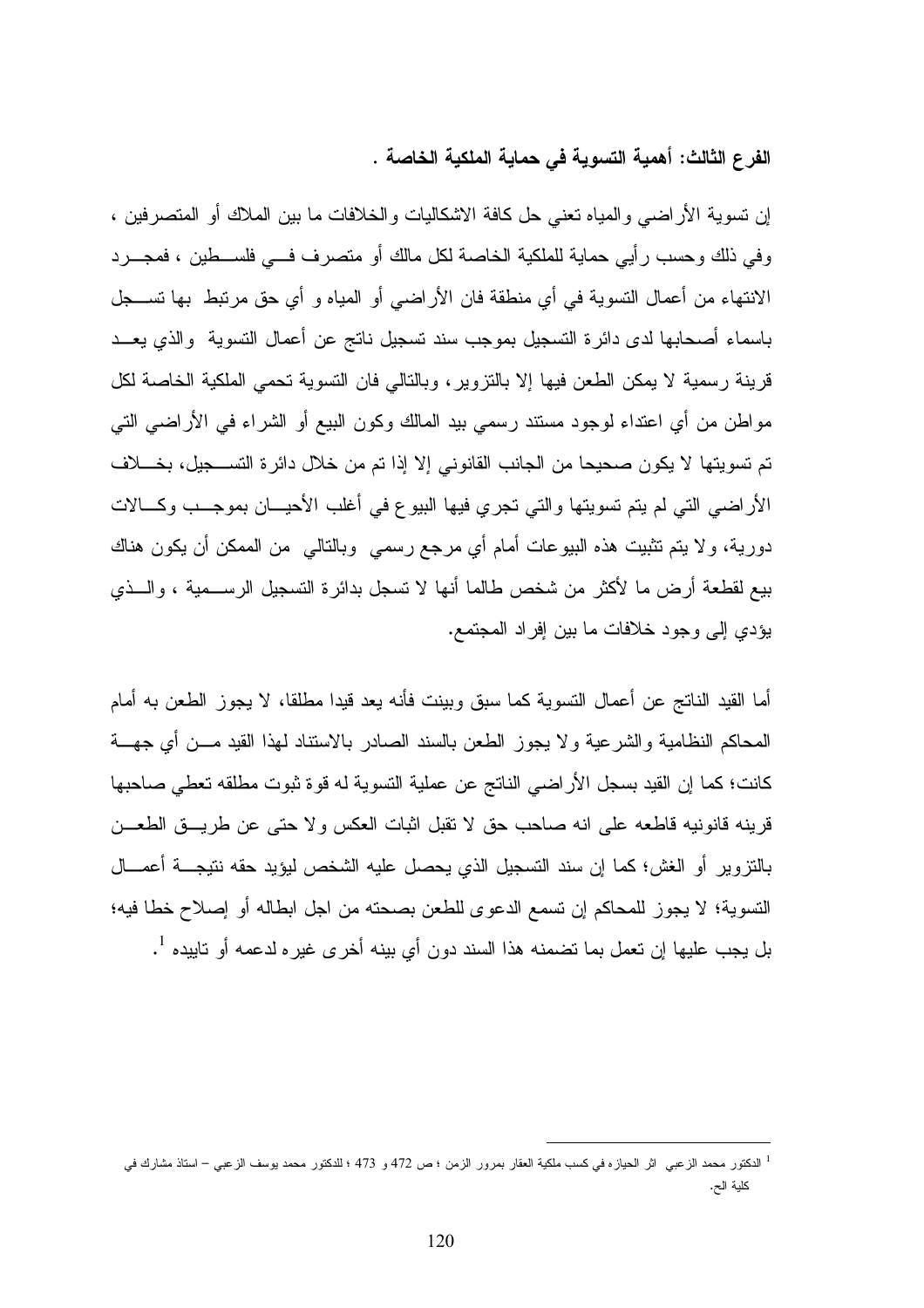كما أن مدة مرور الزمن لا تصلح بان تكون سببا لكسب الملكية في الأراضي التي تمت فيهـا أعمال التسوية<sup>1</sup>؛ ونص الماده الخامسة من قانون المعدل للاحكام المتعلقة بالاموال غير المنقوله يقرر مبدأ هاما من المبادئ التي يقوم عليها سجل الأراضي ، وهو مبدأ حظر التقادم ، ويعنـي هذا المبدأ عدم اكتساب الحقوق العينيه العقارية بمرور الزمن على عقارات تمت عليها أعمـال التسوية؛ ونتيجة لذلك فان الحائز لا يمكن إن يحتج على المالك أو المتصرف بـارض بمـرور  $^2$  ... الزمان لاكتساب حق عيني عليها إذا جرت عليها التسوية

وفيما يلي نص قرار لمحكمة النقض الاردنيه فيما يخص الدفع باكتساب الاموال غير المنقولـه في الأراضي التي تمت فيها التسوية؛ " 3 - اوضحت المادة الخامسة من القانون المعدل للاحكام المتعلقة بالاموال غير المنقولة انه على الرغم مما ورد في أي قانون آخر لا تسري مدة مرور الزمن على الاموال غير المنقولة التي تمت فيها التسوية، وقد منع هذا النص الاحتجاج بمـرور الزمن بنوعية المكسب والمسقط في الاراضي التي تمت فيها التسوية وقد ورد الـنص مطلقـا ويسري على اطلاقه في دعاوى البطلان التي تتناول العقود والتصرفات الباطلة الماسة بالحقوق الثابتة نتيجة اعمال التسوية ويكون الدفع بعدم سماع دعوى بطلان عقود البيع التي مر عليهـا أكثر من خمسة عشر عاماً في غير محله، وان حكم المادة (168/3) من القانون المدني يجبـه حكم المادة الخامسة من القانون المعدل للاحكام المتعلقة بالاموال غير المنقولة باعتبار ان هـذا القانون قانون خاص بينما القانون المدني قانون عام فاذا تعارض القانون العـام مـع القـانون الخاص يطبق الخاص وان كان القانون الخاص قد صدر قبل القانون العام فيكون الخاص استثناء من القانون العام وان صدر بعده فهو معدل له، وعليه وحيث ان التسوية قد تمت في الاراضـي موضوع الدعوى وان البيع الباطل تم بعد التسوية فلا يقبل الدفع بمرور أكثر من خمس عشـرة سنة على هذه العقود وان الدعوى غير مسموعة - ويكون عدم الاخذ بهذا الدفع والحكم ببطلان العقود في محله وموافقا للقانون..... " <sup>3</sup>.

<sup>1</sup> الماده الخامسة من قانون المعدل للاحكام المتعلقة للاموال غير المنقوله ؛ حيث نصت الماده المذكورة على انه " على رغم ما ورد في أي قانون أخر لا تسري مدة مرور الزمن على الاموال غير المنقوله التي تمت التسوية فيها " .

<sup>2</sup> للمزيد من الاستيضاح يرجى مراجعة مؤلف اثر الحيازه في كسب ملكية العقار بمرور الزمن ؛ ص 473 ؛ للدكتور محمد يوسف الزعبي – استاذ مشارك في كلية الحقوق – جامعة مؤته

<sup>3</sup> نقض حقوق رقم 99/910؛ سنة النشر 2002 .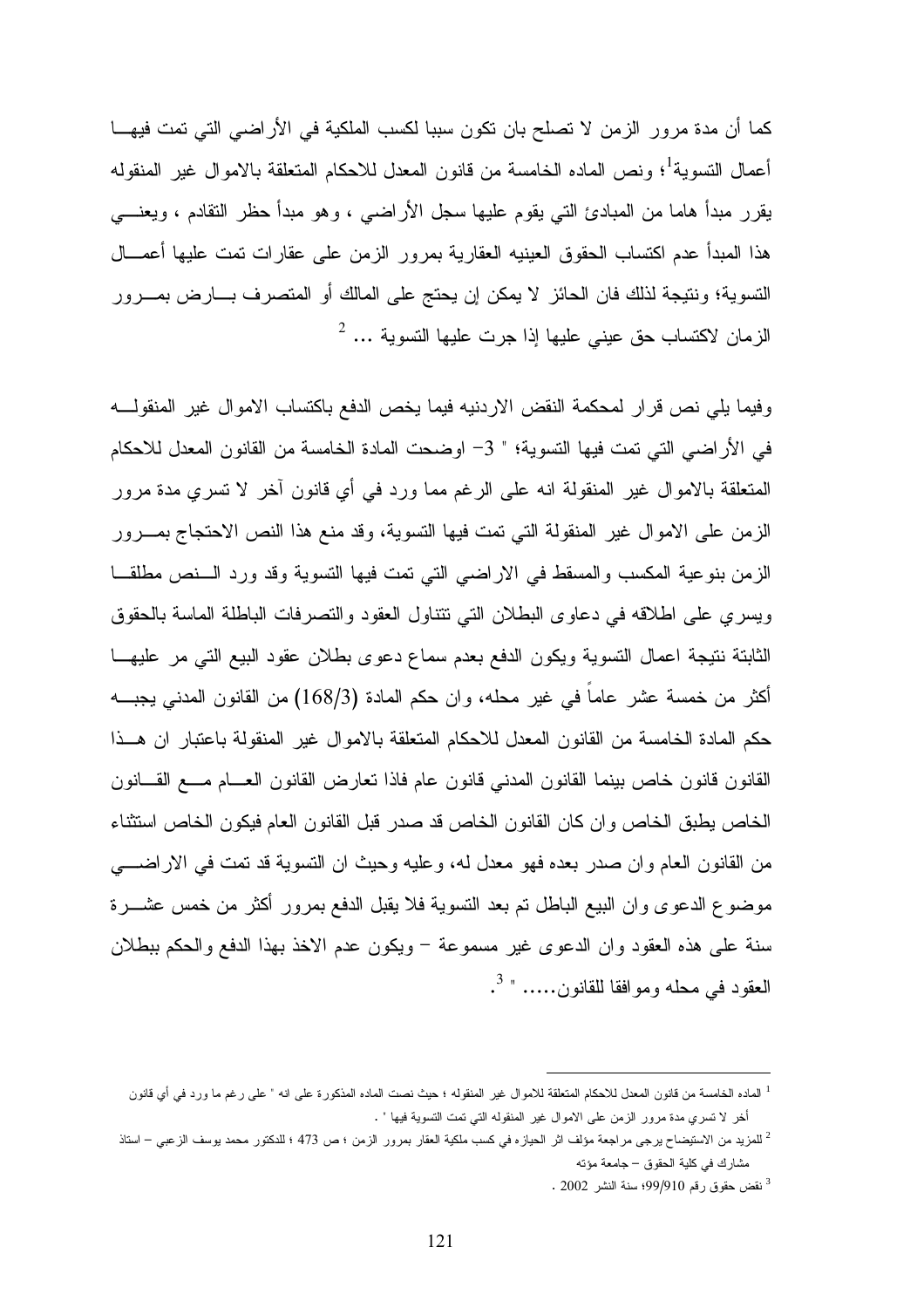يتبين مما سبق بيانه، أن التسوية هي عبارة عن حماية خاصة للمتلكات الخاصة للمواطنين فـي المجتمع، فمجرد صدور سند تسجيل باسم صاحب العقار فانه يعد قرينة قانونية ورسمية علـــى ذلك الملك ولا يقبل الطعن بأي طريقه كانت ولو كان الطعن بالتزوير، إلا في حـالات ضـيقة حددها القانون بالإضافة إلى ذلك فان النسوية لها مفعولها الخاص في حماية الاملاك العقاريـــة من اكتسابها من قبل الغير بداعي مرور الزمن ، وعلاوة على ما توفره التسوية مـن حمايـة خاصة لمن يمتلكها فان لها دور كبير في دفع عجلة الاقتصاد الوطني الى الامام وبشكل ايجابي وذلك لما توفره من ضمانات يمكن قبولها مثل رهن الأراضي من اجل الحصول على قرورض بنكيه وغير ذلك .

### الميري والأميري

يثور تساؤل مهم بين أوساط المشتغلين في القانون وهو: هل يوجد فرق بين تعبير (أميري) (و ميري)؟ وبالتالي هل يوجد فرق بين الأرض (الأميرية) والأرض (الميرية ؟)

للإجابة عن هذا السؤال فإننا نورد ما جاء على لسان الأب فيليب تلفاكس القانوني تحت عنوان (الميري والأميري الملك والمملوك ، ملاحظات قانونية في تمييز أراضي الأفراد من الأراضي الأميرية في فلسطين) (ملفات مطبعة سيدة فلسطين، 1936) حيث يقول: ولنأت بعد هذه المقدمات إلى مسألة خاصة اخترناها موضوع درسنا هذا. تستعمل إدارة فلسطين، أيام الإنتداب البريطاني، كلمة (miri (للدلالة على الإصطلاح "ميري" المستعمل في دفتر الطابو وللدلالة على الإصطلاح "أميري" المستعمل في قانون الأراضي العثماني فنشأ عن ذلك صعوبة عظمى للأراضي لأن جميع الأراضي المغلة موصوفة في شهادة التسجيل لحكومة فلسطين ومعينة بالاصطلاح "ميري" وقانون الأراضي على عكس ذلك لا يعنى بالأراضي التي يملكها الأفراد (مع أنها ميري) ويختص بالأراضي الأميرية وحدها 1 .

راجع في ذلك المادنين (1) و (7) من قانون الأراضـي.  $^1$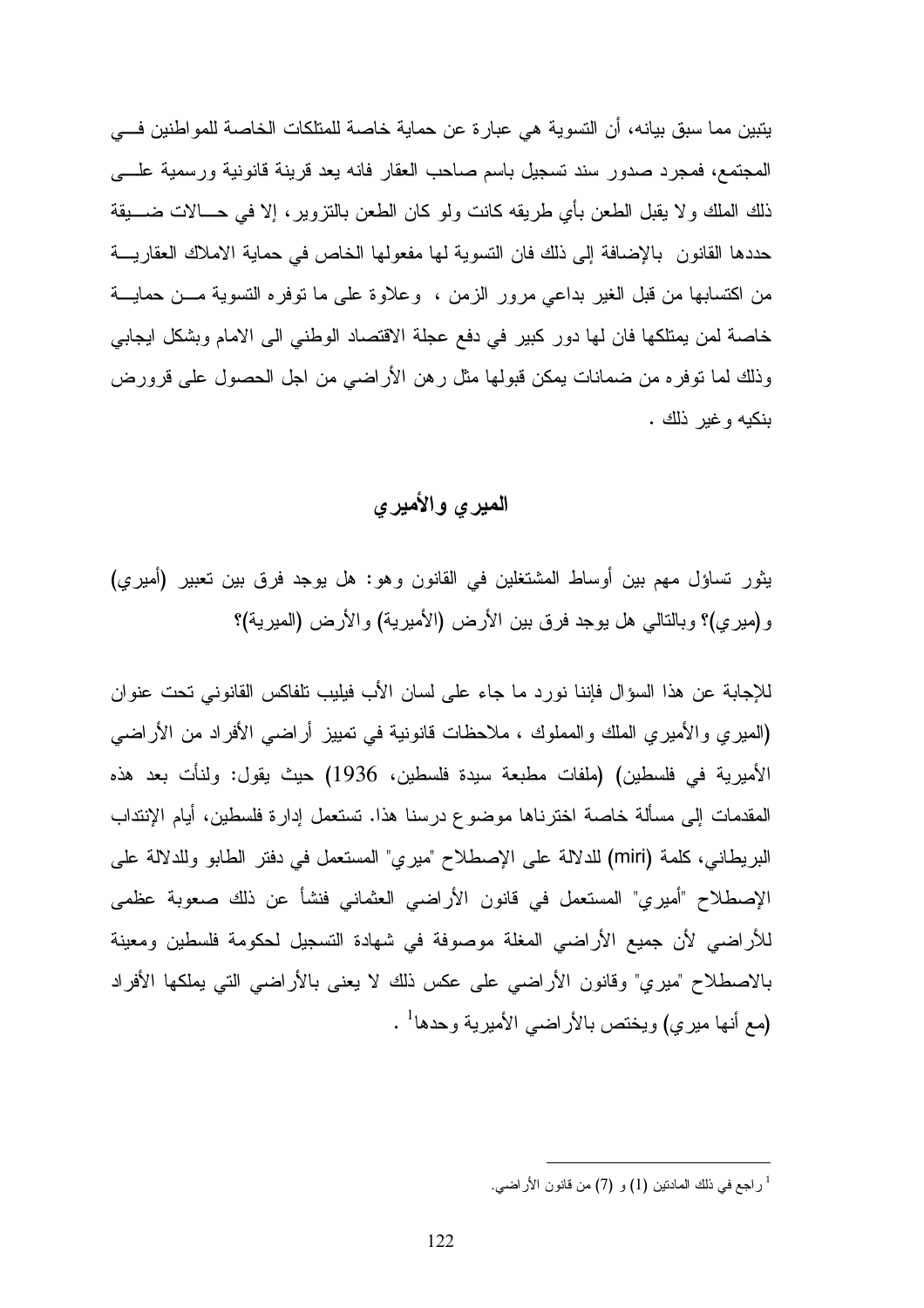وعلاوة على ذلك فقد سقطت الألف من لفظة أميري في بعض طبعات قانون الأراضي الحديثة التي قام بها بعض الأفراد وهذا الاسقاط عاون على ادغام الاصطلاح القانوني "اميري" في اصطلاح الطابو "مير ي"1 فوضعنا عندئذ نصب أعيننا المسائل التالية: ) أ هل الإصطلاحان "ميري "و" أميري" هما بمعنى واحد لغة؟ ب) هل كان الاصطلاحان "ميري "و" أميري" يدلان تاريخياً واصطلاحياً على معنى واحد؟ ت) هل كان الإصطلاحان "ميري "و" أميري" يدلان قانونياً على نفس المعنى؟ ث) هل للإصطلاح "أميري" المستعمل في قانون الأراضي العثماني نفس معنى الاصطلاح

"ميري" المستعمل في خانة "نوع الأرض" أم في خانة "أوصاف العقار" في شهادة تسجيل الطابو؟

ج) هل للإصطلاح "الميري" الوارد في قانون الأراضي العثماني نفس معنى الاصطلاح المستعمل في شهادة تسجيل الطابو خانة "نوع الأرض" أم في خانة "أوصاف العقار ؟" فها نحن - كما يقول الأب فيليب القانوني - نجيب بالتفصيل على كل سؤال من هذه الأسئلة . هل الإصطلاحان "ميري" و"أميري" هما بمعنى واحد لغة<sup>1</sup>؟

لا نزاع في عربية أصل هاتين اللفظتين، كما هو أمر كلمات كثيرة في اللغة التركية فميرة نسبة إلى ميرة أي غلة السنة، مؤونة السنة، أو الجيوش السنوية. جزء من الغلّة تخص الدولة كضريبة حكومية .

وأما "أميري" فنسبة إلى "أمير" ونحن نعلم أن سلاطين القسطنطينية قد احتفظوا بلقب خلفاء السلالات العربية - أي أمير المؤمنين - ولذا فكل ما اختص بالسلطان دعي "أميراً ". فالجو اب: أن الاصطلاحين "مير ياً " و "أمير ياً " ليسا بمعنى و احد لغة.

> والإجابة على السؤال التالي هو : هل كان الإصطلاحان "ميري "و" أميري" يدلان تاريخياً واصطلاحياً على معنى واحد؟

<sup>1</sup> الأب فيليب تلفاكيا القانوني ( ترجمة أبراهيم الياس عياد ) كتاب الميري والأميري – الملك والمملوك ، مطبعة سيدة فلسطين عام 1936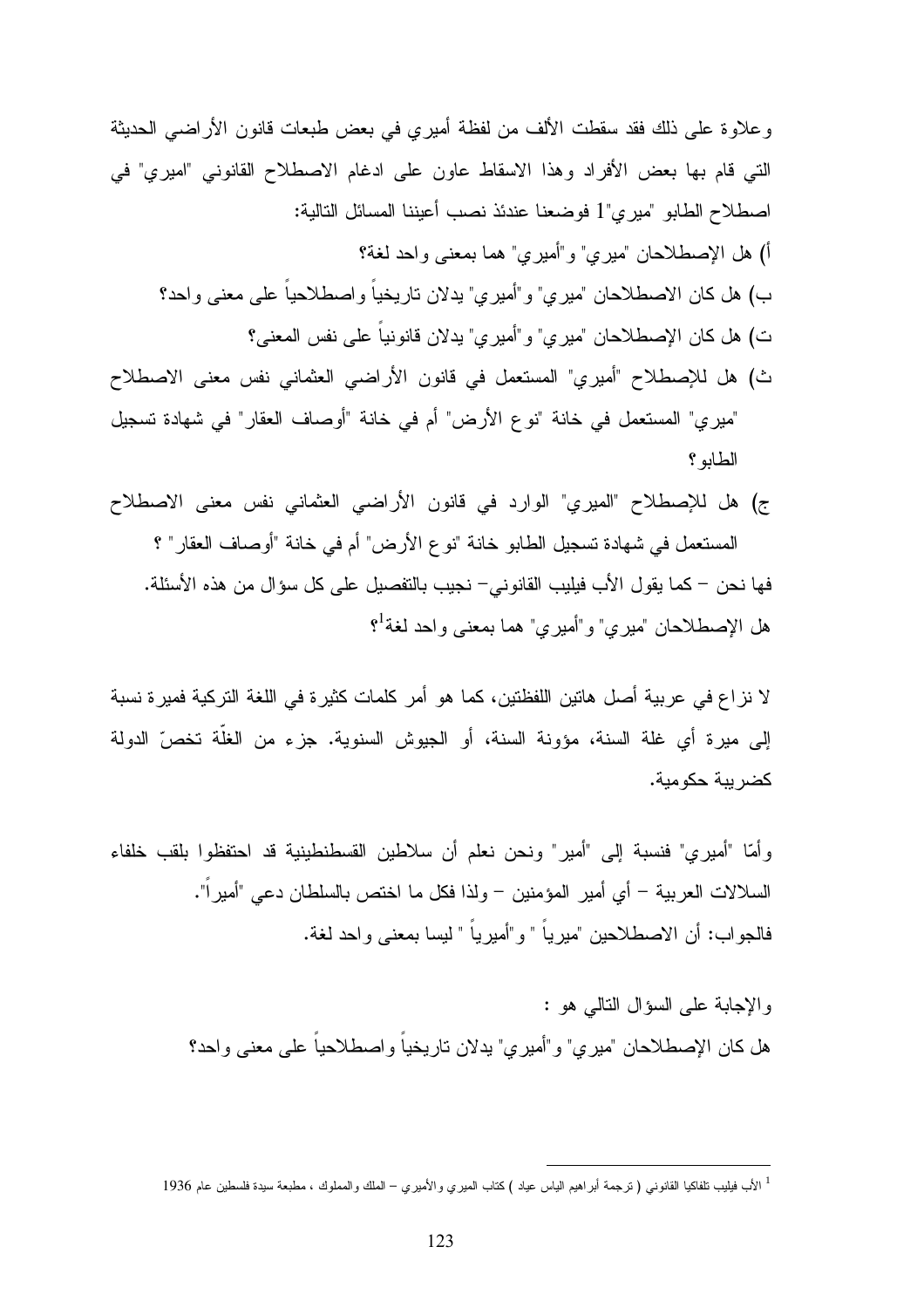لم يكن ممكناً استعمال هذين الاصطلاحين معاً دون تمييز، حتى لو أريد فعله تعمداً، ليس في الماضي فحسب بل اليوم أيضاً، لأن الاصطلاح "أميرياً " يختلف عن "ميري" في المعنى فنحن نقول مثلاً : إرادة أميرية وليس إرادة ميرية، كذلك مرسوماً أميرياً لا مرسوماً ميرياً، ونقول أيضاً سلطة أميرية ولا نقول سلطة ميرية الخ ...

بدأ الخلط والتشويش بين هذين الاصطلاحين في طبعات قانون الأراضي المتفرقة التي نشرها فئة من الأفراد ومفسري القانون .

فلدينا مثلاً طبعة سركيس الأرمني (وهو مصنف باللغة التركية في اسطنبول سنة 1340 1)هـ الذي يورد في المتن ميرية وفي الشرح أميرية، ولجهله أصول الكلمات لم يعن العناية الواجبة بألف أميرية مع أنه يشير دائماً بهمزة ء( ) يقحمها بين أراضي وميرية. وفي نص قانون الأراضي الأصلي تأتي لفظة "أميرية" 34 مرة، صفة بعد كلمة أراضٍ ودائماً بالألف. وفي طبعة عاطف بك (اسطنبول 1330) نجد كلمة أميرية مع الألف .

فإذا سقطت الألف أحياناً من بعض الطبعات كان ذلك اهمال مطبعي، أو لأن الطابع كان يعتبر الهمزة (ء) بين أراضي وميرية كافية للدلالة على الألف . وعلى كل حال فالأصل يجب أن يكون الطبعة النقدية المعمول عليها، لا الطبعات التي غيرت وبدلت. وما أحرانا بالوثوق بالطبعة التي تحمل "أميرية" في حين أن كلمة "ميري" وردت في القانون نفسه لا صفة لأرض بل موصوفاً كما ستراه. حيث أن لفظة أميري في دفاتر الطابو "الدائمة" تفقد معناها الأصلي المشار إليه في قانون الأراضي .

فالجواب: لم يكن الاصطلاحان "ميري "و" أميري" يدلان قانونياً على معنى واحد في قانون الأراضي العثماني؟ إذا أمعنا النظر في الطبعة الأصلية للقانون المذكور نجد لفظة أميرية 35 مرة وفي هذه المرات جميعها صفة لأراض، ما عدا مرة واحدة أتت صفة لمنافع (المادة الرابعة ).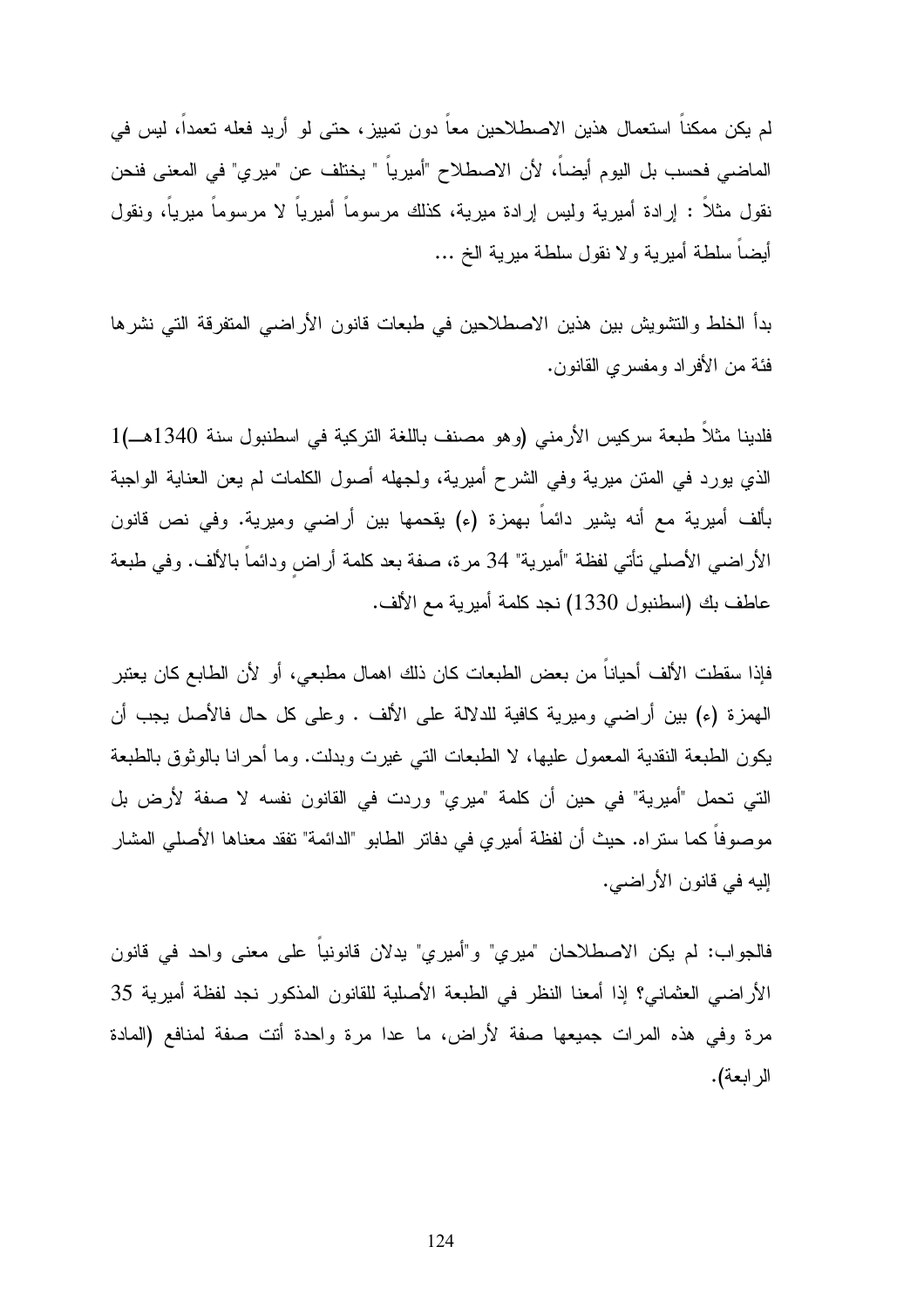وقد استعمل القانون بعكس ذلك لفظة "ميري" عشر مرات دائماً وحدها موصوفاً لا صفة ، فيقول: للميري - إلى جانب الميري - من جانب الميري .

فمعنى لفظة "الميري" المستعملة في المواضع العشرة المذكورة يختلف قانونياً اختلافاً بيناً عن معنى الصفة "أميرية" كما وردت في الأربع والثلاثين مرة مع لفظة أراض كما أشرنا. وها نحن ندعمها ببراهين لا تدع مجالاً للشك .

البرهان الأول: تنص المواد (28)، (30)، (89) على أن أعشار "الأرض الأميرية" وثمنها واجارتها تدفع "إلى جنب الميري" فمن البين الواضح أن "الميري" ليس شيئاً واحداً والأرض التي منها يؤخذ العشر والثمن والإيجارات .

كذلك المادة (61) تنص على أن التفويض يلتمس من جانب الميري، فلا يحتمل بأي حال من الأحوال أن تكون "الأرض الأميرية" التي تمنح التفويض .

وعلاوة على ذلك فالمادة (25) تحدثنا عن أرض الملك التي يؤخذ منها عشر الناتج ويدفع إلى الميري .

البرهان الثاني: إن لفظة "الميري" في المواضع العشرة المذكورة من قانون الأراضي تنطبق على قسم المالية المفوض إليه الإشراف على إدارة الضرائب والدخل ولا يختلف عن الصفة "أميرية" فحسب بل عن بيت المال أيضاً. فالمادة الرابعة تنص على أن رقبة الأراضي الأميرية تخص بيت المال، في حين أن ضريبة نقل هذه الأراضي تعود إلى جانب الميري: فالاختلاف والتمييز بين بيت المال والميري جلي لا يحتاج إلى إيضاح، والفرق بين بيت المال والميري وبين الأراضي الأميرية ليس بأقل وضوحاً .

البرهان الثالث: كانت الأراضي الأميرية تدفع ضرائب مكررة للدولة، لأنه ما عدا الأعشار والزيادات التي تؤخذ فيها ( 12 ونصف بالمائة) كانت تؤدي خمس الغلة أو ربعها إلى إدارة "مأمور السلطان" سنة فسنة لمصلحة الخزينة الخاصة. ولدينا عدة وصولات مسلمتها الخزينة المذكورة إلى الدخل الحاصل من قرية الحميدية (السجد) الداخلة ضمن أملاك الدولة. فهذا يدلنا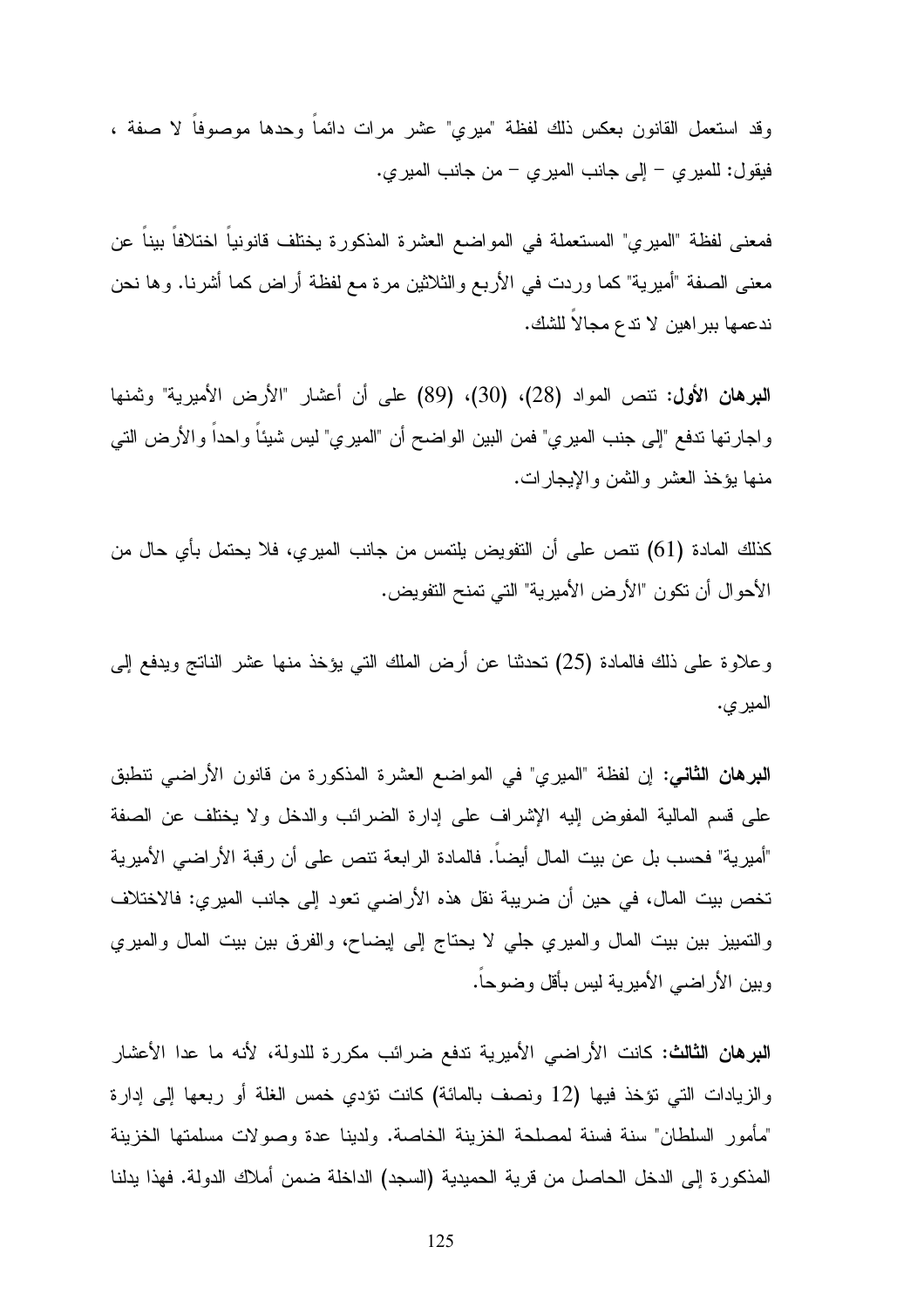على أن الأراضي الأميرية كانت تدار رأساً وليست كذلك الأراضي المملوكة الخاصة بالأفراد، مع أنها مسجلة في الطابو بين الأراضي ميري .

والأراضي الخاصة بالأفراد (المملوكة) إذا كانت مغلة (ميرياً) دفعت الأعشار مثل ضريبة فقط ( 12 ونصف بالمائة) وهي كذلك معينة (نوع الأرض في الطابو القديم بالاصطلاح (عشرلي) وفي الجديد منسقة في الأراضي الأميرية. والأراضي غير المغلة ما كانت تدفع أعشاراً .

فالاصطلاح "ميري" لا علاقة له إذن بالرقبة أي الملكية لأنه لا يدل على أن الأرض هي للأمير أو لا. بل وضع للدلالة على أن الأرض هل هي مغلة أو جدبة وبالتالي هل تدفع الضرائب إلى الميري أم لا .

البرهان الرابع: لنلاحظ أن القانون العثماني الأصلي لم يستعمل قط لفظة الميري صفة للأرض بل استعملها دائماً موصوفاً قائماً بنفسه مقابلة ببيت المال، وليس مقابلة بالأراضي المملوكة أو الموقوفة أو المتروكة أو الموات وفي خلاف ذلك قد وردت لفظة "أميرية" خاصة في المادة الأولى مقابلة بمملوكة وموثوقة ومتروكة وموات. فمن هنا نستدل على وجود أراض مملوكة من نوع ميري قانونياً، ولا توجد قانونياً أراضٍ أميرية مملوكة .

فالجواب: نستنتج مما تقدم أن الاصطلاحين ميرياً وأميرياً لا يدلان قانونياً على معنى واحد في قانون الأراضي العثماني .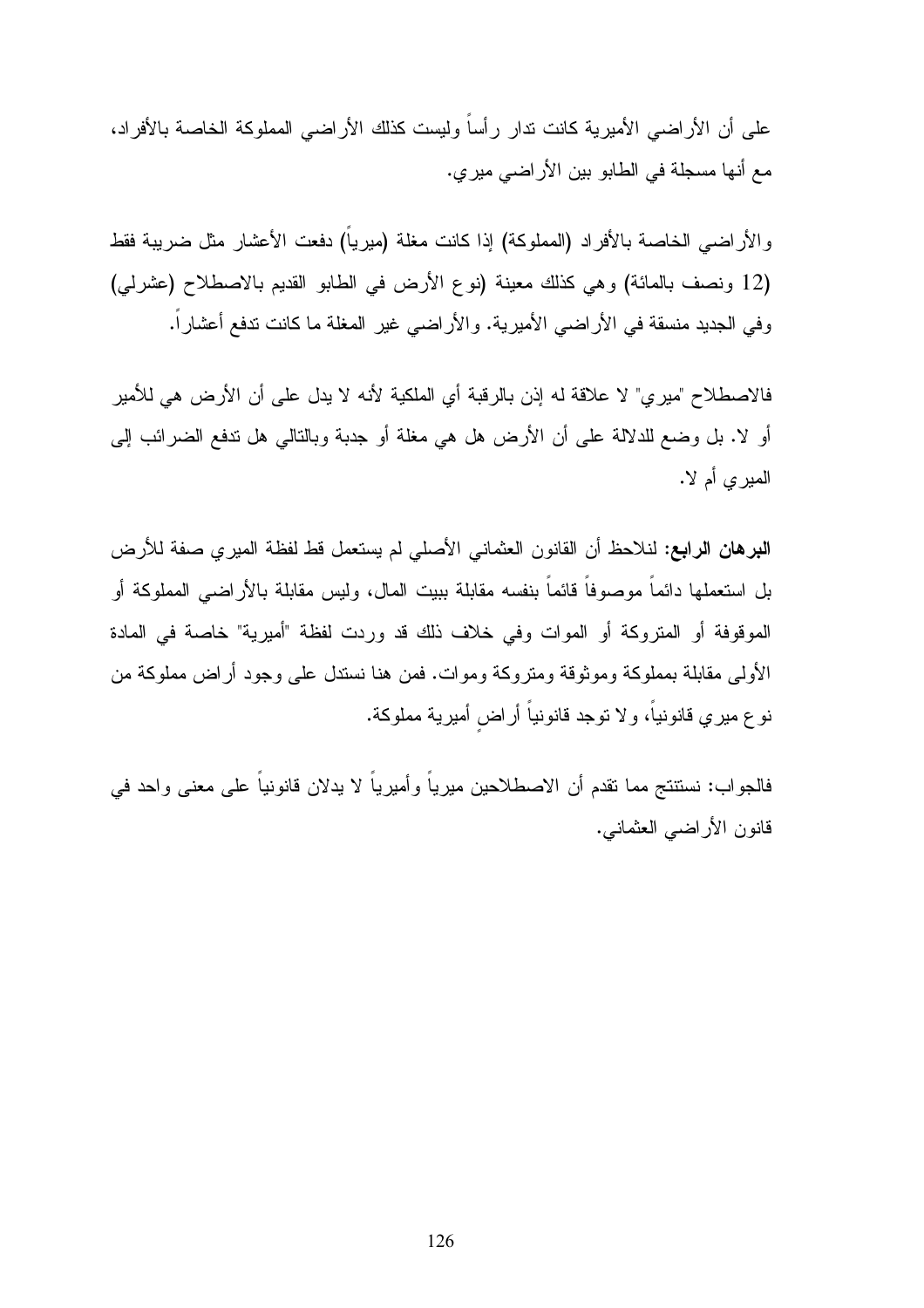على الرغم من التوغل الصهيوني بالسيطرة على الأراضي الفلسطينية لإقامة مستوطناته ، فأن الأمل ما زال قائما وسيبقى قائما أن أحسنا التعامل مع موضوع الأرض بـالطرق القانونيـة السليمة والمدروسة سلفا عبر التخطيط والعمل الجاد ووضع البرامج المسـتقبلية علـى المـدى القصير والمتوسط والبعيد الهادفة في المقام الأول على الحفاظ علـى مـا تبقـى مـن الأرض الفلسطينية والعمل على استرجاع الأراضي التي تم اغتصابها .

بعد أن أقرت الجمعية العمومية في الأمم المتحدة بتاريخ 29 / /11 2012 بالأغلبية الساحقة بحق الفلسطينيين بالدولة والتي اتخذت صفة دولة غير مراقب، وهي الصفة التي تعطي بداية الحيـاة لدولة فلسطين من الناحية القانونية النظرية الصرفة، و على دولة فلسطين بعد ذلك العمل الجـاد والدؤوب وبطريقة مدروسة وقانونية سليمة من أجل بث الحياة في الدولة الفلسطينية من الناحية الواقعية، ولا يكون ذلك وحسب رأيي إلا بعد أن تكون أولى أوليات دولتنـا الفلسـطينية هـي الأرض الفلسطينية ومحاربة الاستيطان الصهيوني بشتى الوسائل القانونية والمشروعة دوليـا، فالوسيلة والأداة لذلك قد وجدت من الناحية النظرية فصفة غير مراقب لدولة فلسطين تعطيهـا الصلاحيات الكاملة باللجوء إلى كافة المؤسسات الدولية والدخول فيها ورفع شكاوي قانونية على المحتل الصيهوني وكل من يمد له يد العون في سبيل إقامة مستوطناته .

بعد كل ما تقدم فأننا نصل الى النتائج التالية : أو لا – إن اختلاف القوانين الناظمة للعقارات في فلسطين والتي نتجت عــن حقــب تاريخيـــة مختلفة ما زالت سارية حتى اليوم، منها ما هو عثماني ومنها ما هـو انتـدابي وأوامـر عسكرية وأردني وفلسطيني، مع اختلاف النهج القانوني لكل حقبة من هذه الحقـب ، أدى إلى وجود إرباك قانوني في التعامل مع القضايا المتعلقة بالتصرف بالعقارات . ثانيا - اختلاف الوضع القانوني للعقارات في فلسطين، حيث أن هناك من العقارات مـا هـو خاضع لأعمال التسوية، ومنها ما زال غير مشمول بالتسوية، الأمر الذي يعني اخـتلاف في الإجراءات والقوانين التي تحكم التصرف بهذه العقارات .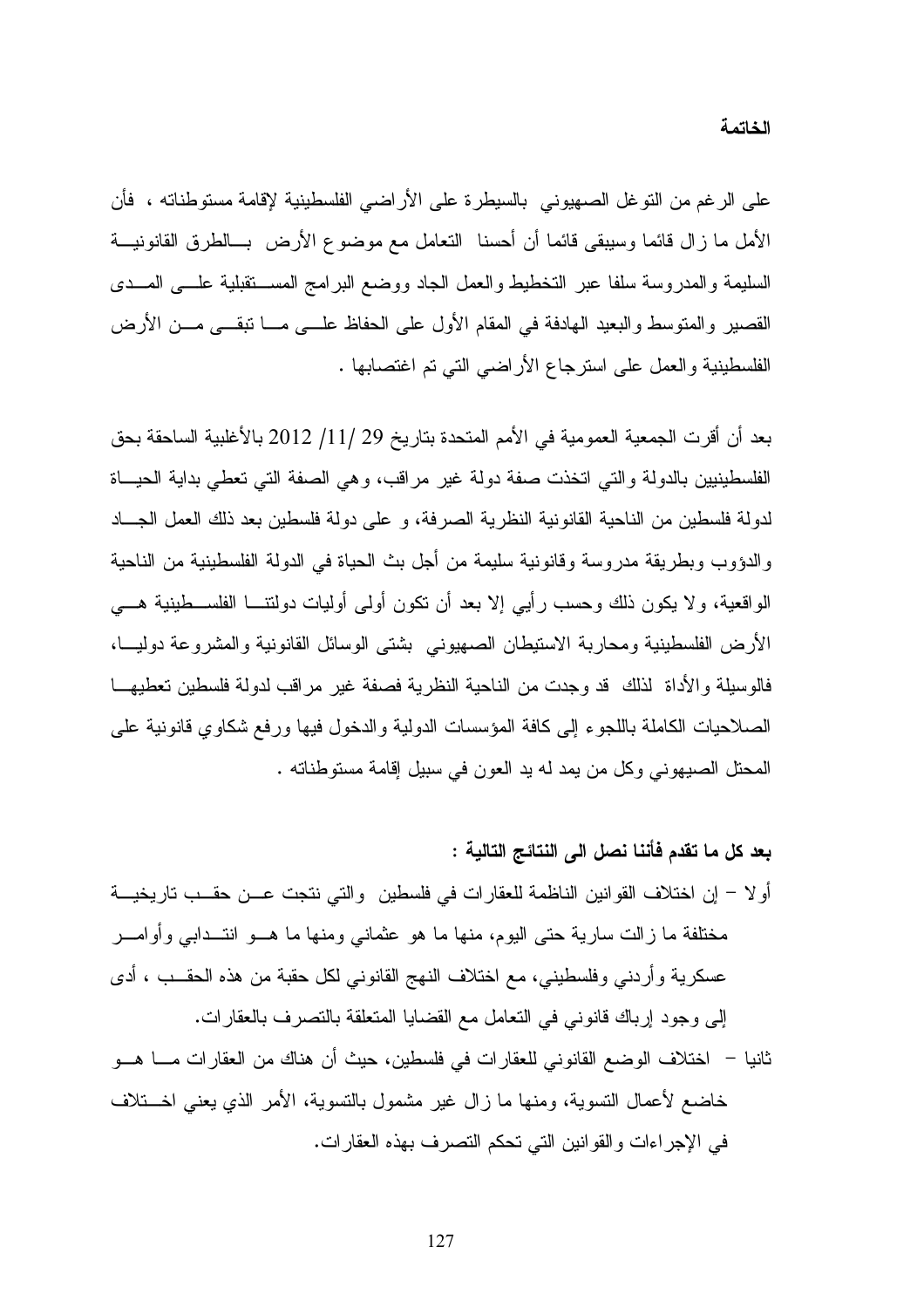ثالثا - لم يعمل المشرع الفلسطيني منذ قدوم السلطة الفلسطينية وحتى اليـوم علـى تحـديث القوانين الناظمة للعقارات في فلسطين، فمجمل هذه القوانين هي قوانين قديمة قد تحتاج في معظمها إلى إعادة تقييم، بحيث تتناسب مع الظروف الاقتصادية والاجتماعية والسياسـية السائدة حاليا .

## ولذا فأنني في نهاية بحثي المتواضع أوصي بما يلي :

- .1 العمل على توحيد قوانين الأراضي بكافة أنواعها ما بين شقي الوطن فـي قالـب قـوانين عصرية ومتطورة ، يكون الهدف الأساسي منها هو الحفاظ على الأرض الفلسطينية ، وهو الأمر الذي من الممكن أن يكون من ضمن الاستراتيجية الوطنية على المستوى المتوسط.
- .2 العمل على تفعيل أحكام قوانين الأراضي وبالأخص منها قانون تسوية الأراضي والمياه رقم 40 لسنة 1952 وذلك بعمل تسوية شاملة في كافة الأراضي الفلسطينية في مناطق (ألف و باء) وفي مناطق ج( ) بقدر الإمكانيات المتاحة ، وقانون تسجيل الأموال غير المنقولة التي لم يسبق تسجيلها رقم 6 لسنة 1964، وذلك بتشجيع وتوعيـــة المـــواطنين علـــي تســـجيل أراضيهم في سجلات الطابو، عبر العديد من الطرق منها:

-أ التوعية القانونية عبر وسائل الإعلام للمواطنين حول أهمية تسجيل أراضيهم .

- -ب عمل لقاءات قانونية تثقيفية للمواطنين في كافة المحافظات بشـكل دوري ومنـتظم . والتعاون مع مجلس القضاء الأعلى لتفريغ قضاة صلح للعمل فقط في اللجـان البدائيـة للتسجيل الجديد، لتسريع إتمام هذا النوع من المعاملات مما سيكون له كبير الأثر علـى إقبال المواطنين على تسجيل أراضيهم .
- .3 ضرورة العمل على تدريب فريق من الموظفين أو حتى المتطوعين لتعلم اللغة التركية ، لما في ذلك الأمر من أهمية لوجود عدد كبير من السجلات التركية لدى دوائـر الأرا ضـي ، ويكون ذلك عبر عمل تفاهمات ما بين دولة فلسطين وتركيا وذلك لتسهيل القيام بهذه المهمة على الوجه الأكمل .
- .4 العمل على تحديث السجلات التركية والإنكليزية من خلال عدة طرق من الممكن أن تكـون إحداها دعوة أصحاب الأراضي إلى ضرورة عمل مخططـات تصـحيح حـدود ومسـاحة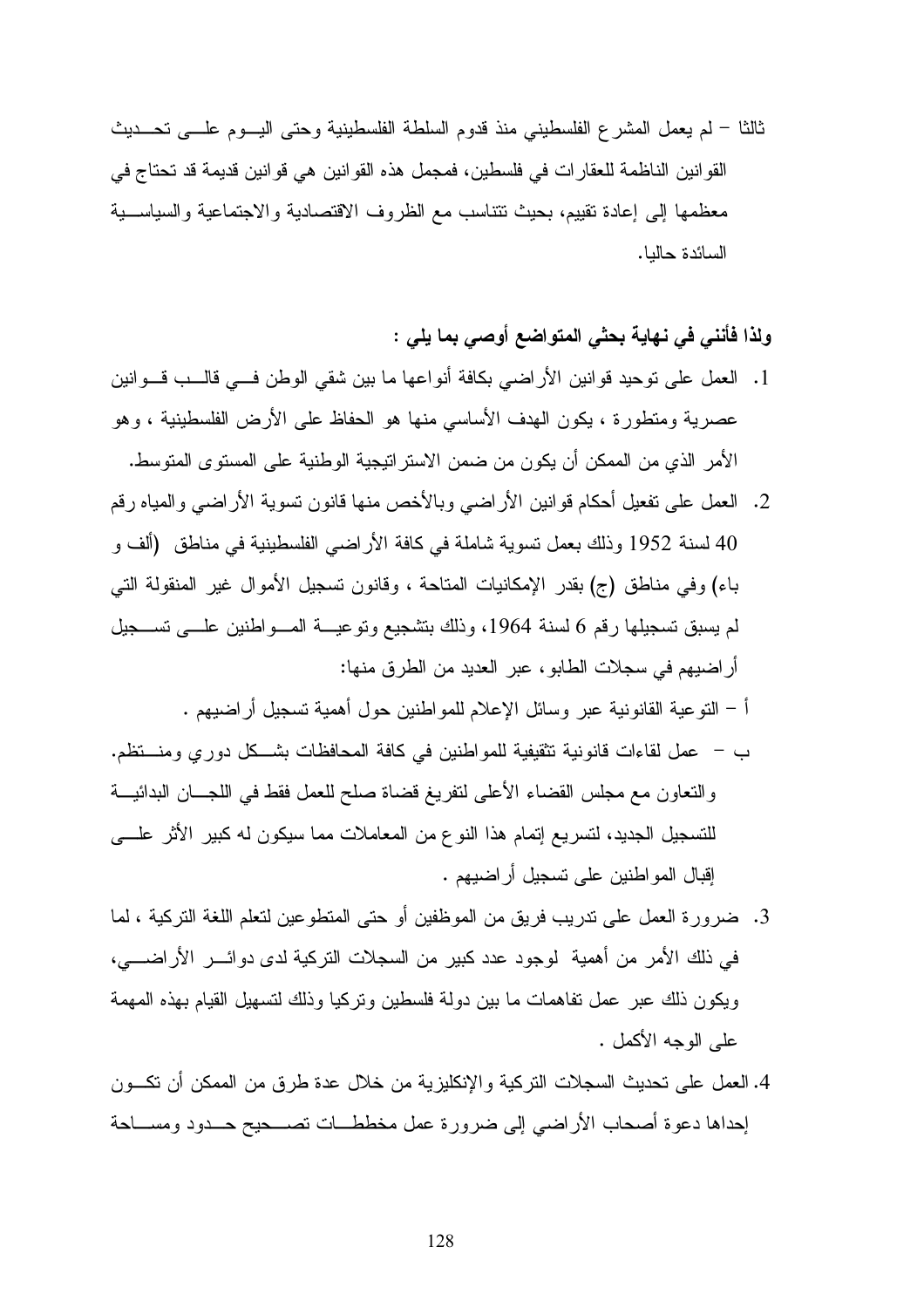ومراجعة دوائر التسجيل الواقعة أراضيهم ضمن اختصاصها لتحديث وتصـويب البيانـات الموجودة في هذه السجلات.

- .5 العمل على رفد سلطة الأراضي بإعداد من الموظفين وتدريبهم على أعمال التسـوية فـي أسرع وقت ممكن، حيث أن تسوية الأراضي تحتاج إلى موظفين أصحاب كفاءة عالية.
- .6 يجب أن تكون تسوية الأراضي والمياه من أولى أوليات الحكومة في الوقت الراهن، حيث أنه لا يوجد هناك أولى من تثبيت ملكية الأرض، والتي بدونها لا يمكـن أن تقـوم دولـة فلسطين من الناحية الواقعية.
- .7 وفقا لإحكام قانون الأراضي العثماني فأن الأراضي في فلسطين تقع على خمسة أنواع وهي الأراضي المملوكة والأراضي الأميرية والأراضـي الموقوفـة والأراضـي المتروكـة والأراضي الموات ، وقد كان لطريقة التقسيم المذكور الأثر البالغ فـي اسـتغلال العـدو الصهيوني لها في عملية استيلائه على الأرض الفلسطينية، وعليه فأنني أرى ضرورة تغيير طريقة تقسيم الأراضي المذكورة، بحيث تصبح الأراضي في فلسطين ثلاثة أنواع فقـط ، الأراضي العامة وهي المملوكة للدولة والأراضي الخاصة والمملوكة للأفراد والأراضـي الوقفية. حيث أن ملكية الرقبة لا يجوز بحال من الأحوال أن تنفك عن حـق التصـرف ، وذلك كما جاء في كتاب الدكتور مصطفى الزرقا المدخل الفقهي العام في الصفحة 177 – 178 "أن ملكية الأشياء ليست مقصودة لذاتها، وإنما الغاية منها هي المنفعة المرجـوة منها . فإذا تصورنا انفكاك ملكية الرقبة عن حق الانتفاع به بصورة دائمة فـذلك مـن العبث الذي ليس من شأن التشريع أن يقره" وطبعا هنا أنا أتفق مع الدكتور مصطفى فيما ذهب إليه، فما الجدوى من احتفاظ الدولة بحق الرقبة في الأرض الأميرية مجـردة عـن حقوق الاستغلال والتصرف، كما أن ملكية الرقبة هنا أصبحت مع مرور الـزمن مجـرد ملكية نظرية ، إذ أن المتصرف في الأراضي الأميريـة يسـتطيع أن يتصـرف بأرضـه تصرف المالك بملكه باستثناء الهبة والوقف.
- .8 البدء بإتمام التسوية الأردنية في المواقع التي لم تنتهي فيها من النقطة التي وصلت إليها . حيث أن قانون التسوية قد نص على ضرورة تحديد موعد لبدء أعمال التسوية ولم يـنص على موعد لنهايتها وأن الأمر العسكري الذي أوقف أعمال التسوية يعتبر قانونا نوع مـن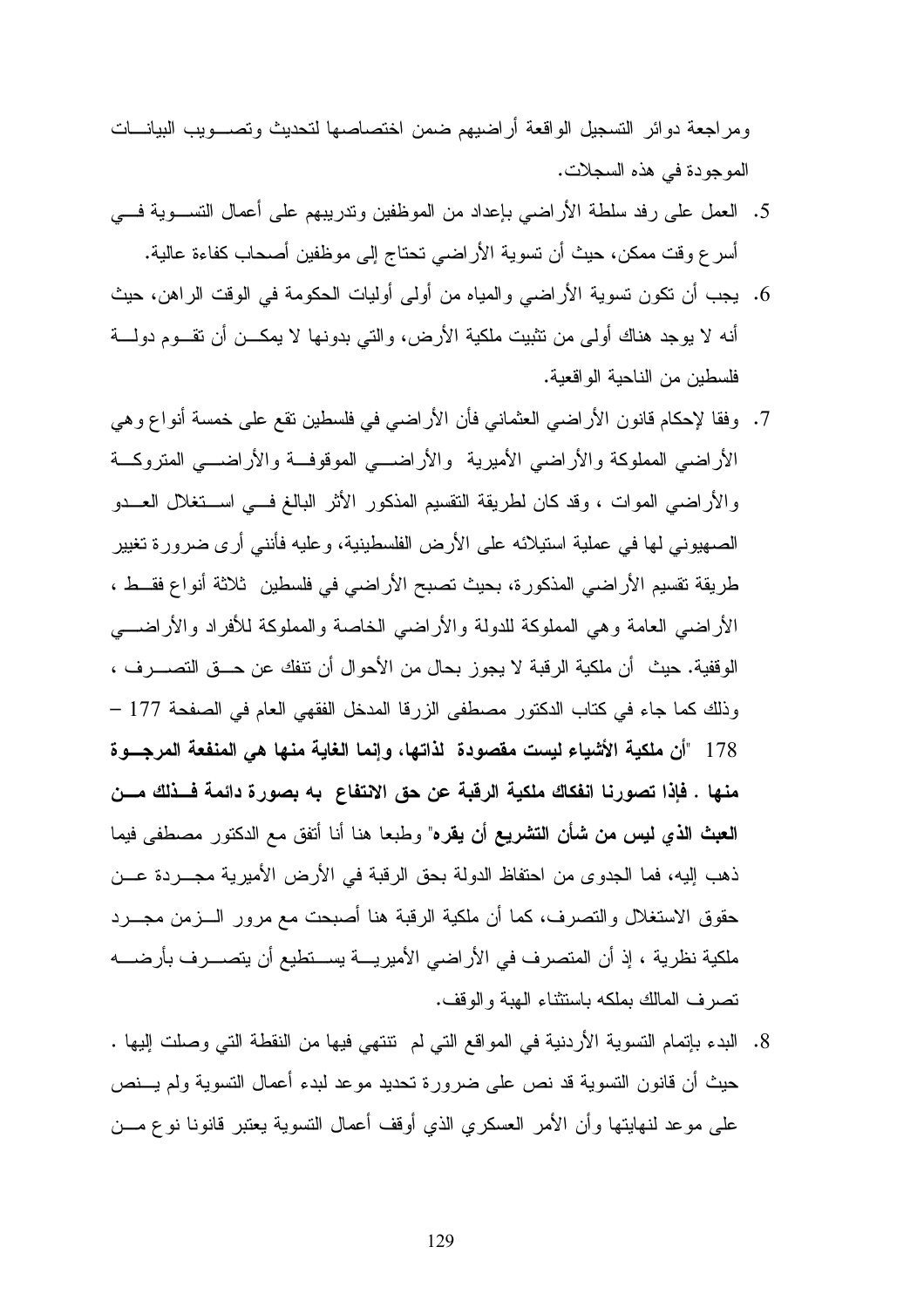القوة القاهرة التي أوقفت سير عملية التسوية وبالتالي يجب عند زوال القوة القاهرة المتابعة من حيث توقفت ، إذ أنه قانونا لا يجوز إعلان التسوية مرتين في نفس القطعة .

9. ضرورة العمل على أن تكون الأراضي الفلسطينية المصنفة (ج) حسب اتفاقيات أوسلو من أولى أوليات الحكومة الفلسطينية، وذلك بتسهيل البناء فيها وعمل مشاريع اقتصادية تجذب السكان إليها للعمل فيها، وخصوصا المشاريع الزراعية، والهدف من ذلك هـو أن العـدو الصهيوني يراهن على إفراغ تلك المناطق من أجل السيطرة عليها بداعي أنها خالية مـن السكان .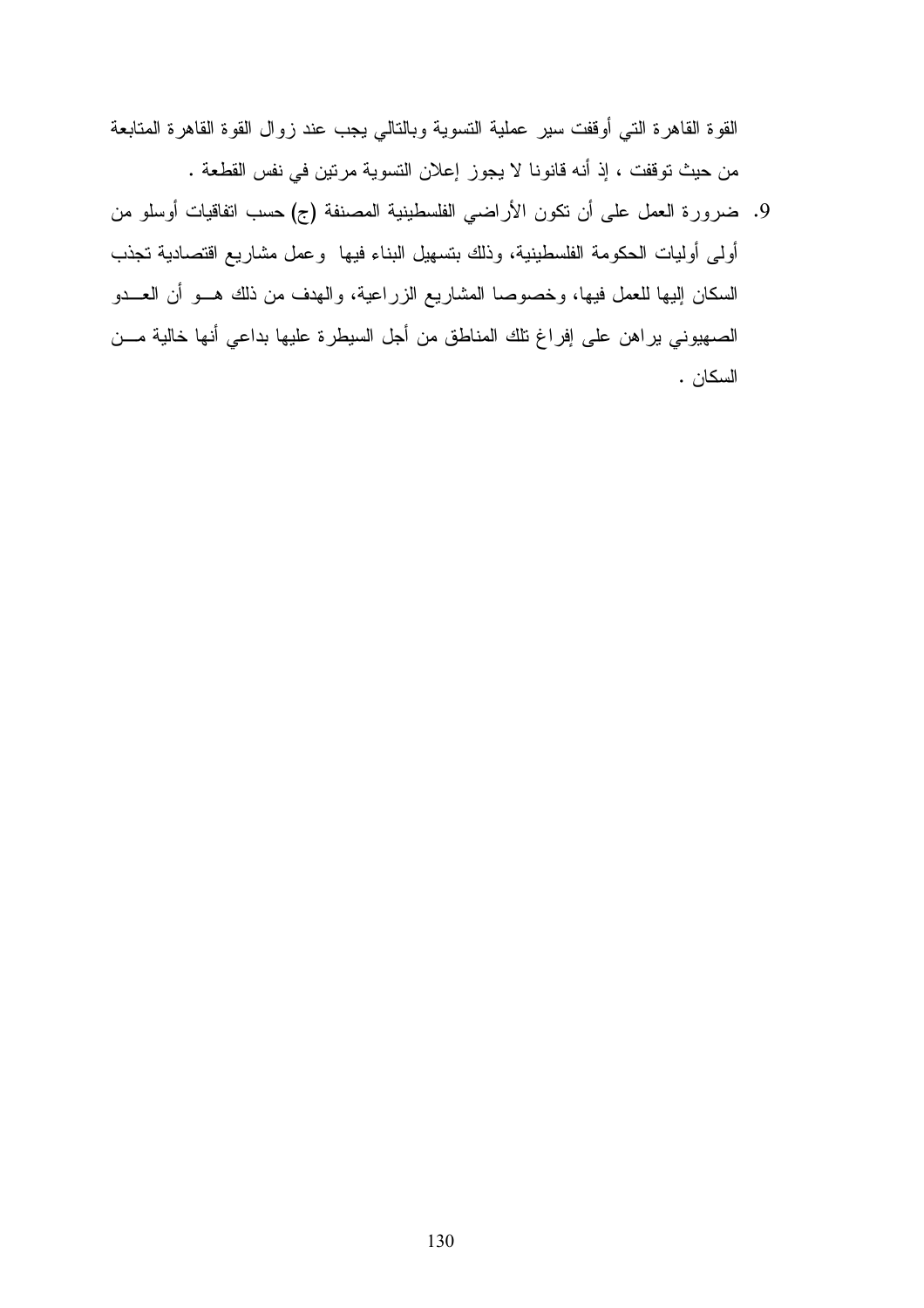قائمة المصادر والمراجع

المصادر

.1مجلة الأحكام العدلية. .2 قانون الأراضي العثماني. .3 قانون نظام الطابو سنة 1275 هـ .4 قانون إنتقال الأراضي لسنة 1920 .5 قانون نزع الملكية رقم 28 لسنة 1926 .6 . لوائح تعليمات بحق سندات الطابو. .7 قانون تسوية الأراضي والمياه لسنة 1928 ، وتعديلاته .8 قانون التصرف في في الأموال غير المنقولة رقم 49 لسنة 1953 . .9 نظام رقم 1 لتسجيل الأراضي لسنة 1953 . .10 سجلات محكمة القدس الشرعية، مركز الوثائق والمخطوطات، الجامعة الأردنية. .11 قانون الأراضي المحلولة والأراضي الموات . .12قانون تسوية الأراضي و المياه رقم 40 لسنة 1952 ، وتعديلاته. .13قانون تحديد الأراضي ومسحها وتثمينها رقم 42 لسنة 1953 .

.14قانون تسجيل الأموال غير المنقولة التي لم يسبق تسجيلها رقم 6 لسنة 1964 . .15الأوامر العسكرية

- .16 القانون المدني الأردني
- .17سائدة عجوة آلية انتقال الأراضي غير المسجلة في فلسطين دراسة مقارنة .18دائرة الأراضي والمساحة الأردنية، قسم التوثيق والتصوير – عمان الأردن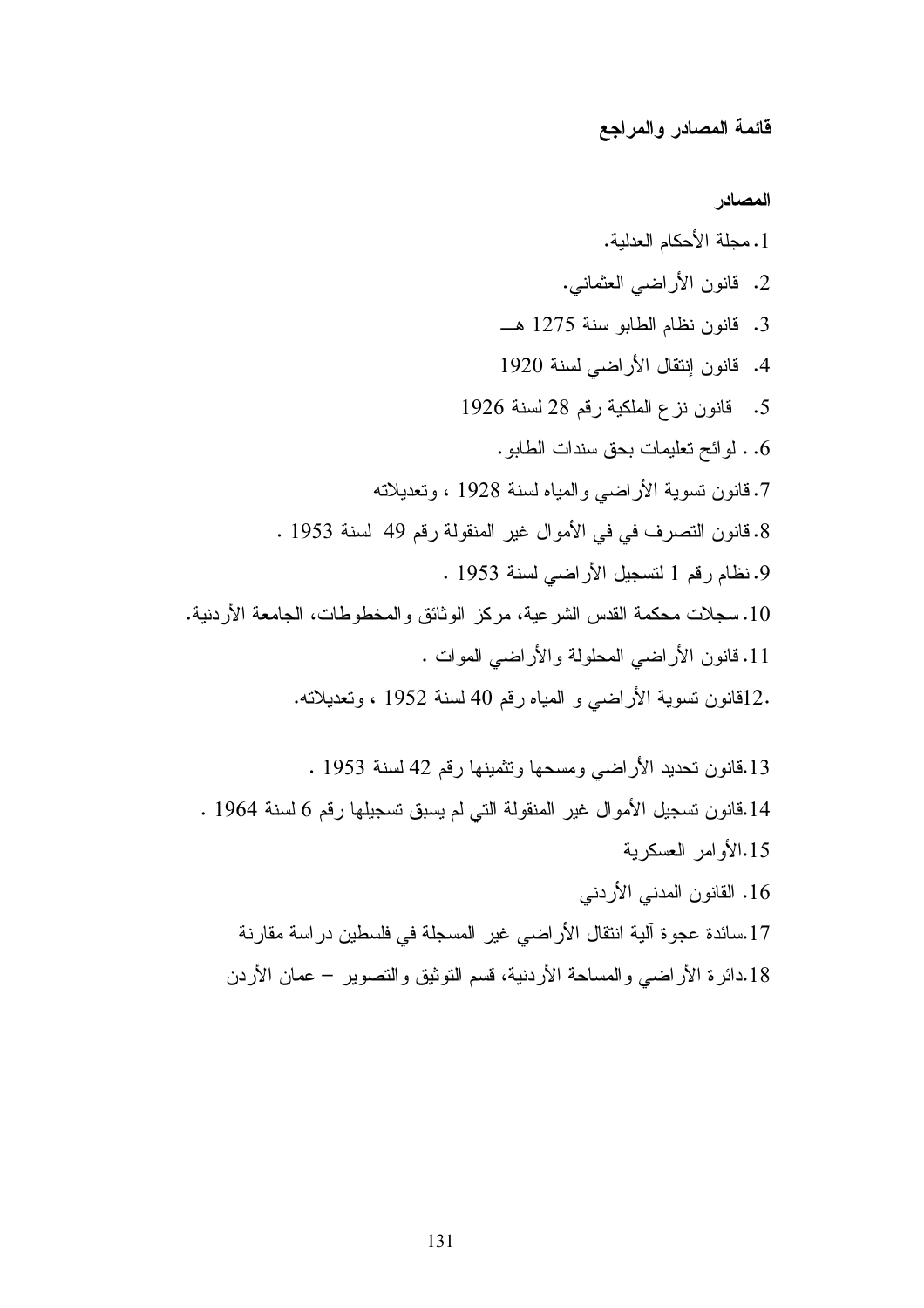المراجع :

- 1. الأب فيليب تلفاكيا "القانوني"؛ مؤلف الميري والأميري الملك والمملـوك؛ ملاحظـات قانونيه في تمييز أراضي الافراد في الأراضي الأميرية في فلسطين، نقلها إلـى العربيـة : إبراهيك الياس عياد؛ المطبعة: مطبعة سيدة فلسطين.
- .2 للمحامي إبراهيم ناجي أستاذ حقوق الأراضي في كلية الحقوق البغدادية سابقا حقـوق التصرف وشرح قانون الأراضي، الطبعة الثانية، مطبعة الفلاح – ببغـداد سـنة الطبعـة  $.1925 = 1343$  مـ
- .3 أحمد بن إسماعيل جودت، فهرسة وثائق الدولة العثمانية في أرشيف رئاسـة الـوزراء ا**لتركية**، استنبول سنة 1933، ترجمة عبد القادر الدنا، الجزء الأول، بيروت، 1308 هـــــــــــــــــــــــــــــــــ 1890 .م
	- .4 إدعيبس المر .
- 5. د . أمين مسعود أبو بكر **ملكية الأراضي في متصرفية القدس 1858 1918**، الطبعــة الأولى، الناشر مؤسسة عيد الحميد شومان ، عمان 1996 .
	- .6 جودت شهوان،
- .7 حمدي الوكيل، ملكية الأراضي الزراعية في مصر خلال القـرن التاسـع عشـر ، الهيئـة المصرية للكتاب، 2007 .
	- .8 خليل إبراهيم الخالد ومهدي محمد الأرزي
	- .9 خليل اينا ليجك، التاريخ الإقتصادي والإجتماعي للدولة العثمانية ، المجلد الأول .
		- .10 . د عبد العظيم عباس نصار، الأراضي الأميرية العراقية في وثائق عثمانية .
- .11 د . محمد الحزماوي، مؤلف ملكية الأراضي في فلسـطين (1918 1948)، مؤسسـة الأسوار – عكا .
- .12 د . محمد وحيد الدين سوار، الحقوق العينية الأصلية أسباب كسب الملكية والحقـوق المشتقة من حق الملكية – دراسة موازنة بالمدونات العربية، الناشر دار الثقافـة للنشـر والتوزيع – الطبعة الأولى عمان 1995 .
- .13 . د محمد يوسف الزعبي أثر الحيازة في كسب ملكية العقار بمرور الزمن . قيود سجل الأراضي الأردني نتيجة التسوية، العدد الثالث عشر، 1986 .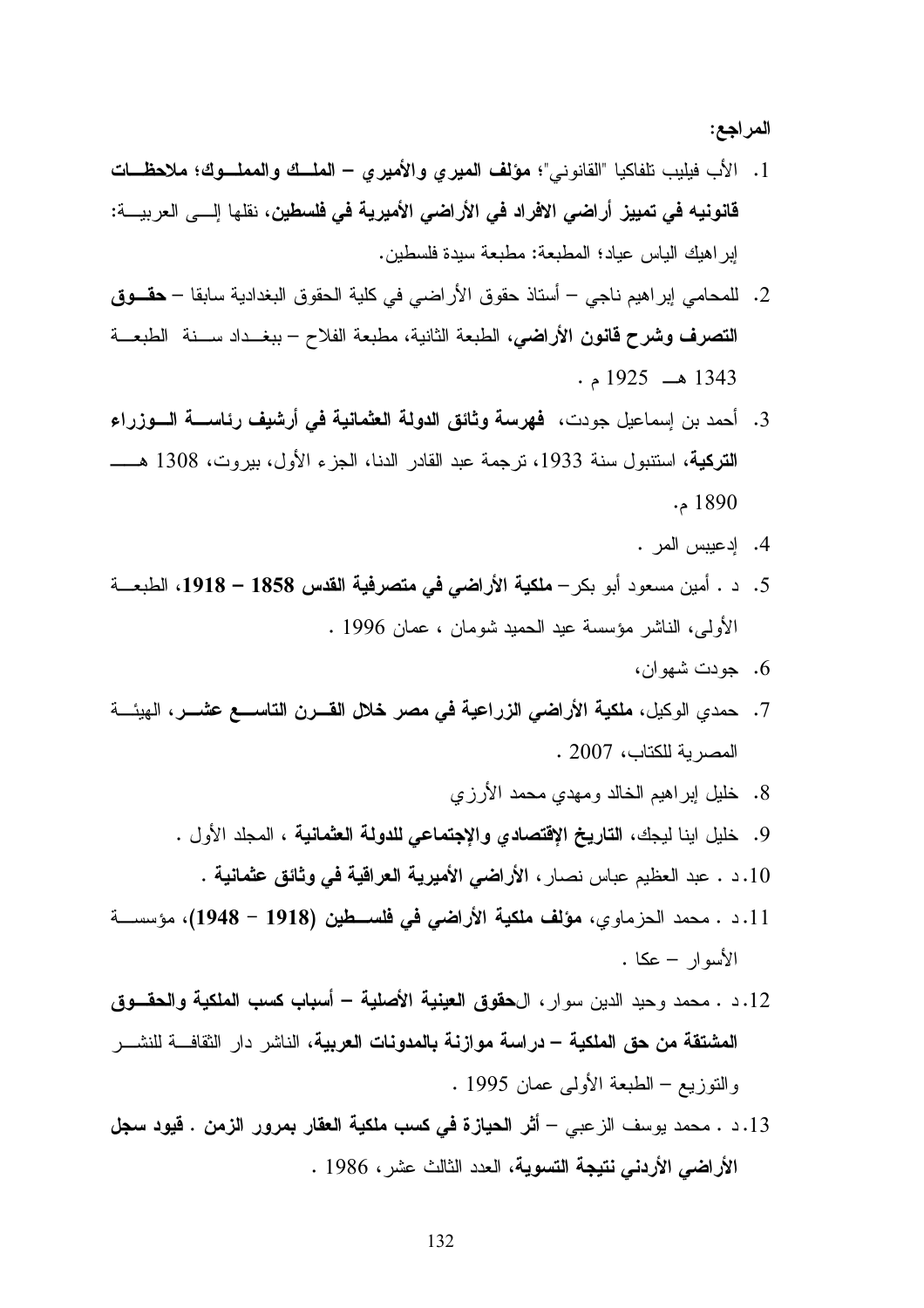- .14 دونالد كوترات، الدولة العثمانية 1700 ،1922 تعريـب أيمـن الأرمنـازي، مكتبـة العبيكات، الرياض 1422 هـ 1928 .م
- .15 رجا شحادة قانون المحتل إسرائيل والضفة الغربية، الطبعة الأولى الناشـر مؤسسـة الدراسات الفلسطينية – جامعة الكويت .

.16 شاكر الحنبلي موجز في أحكام الأراضي .

- .17 شاكر ناصر حيدر، أحكام الأراضي، ملخص محاضرات ألقيت على طلاب الصف المنتهي في كلية الحقوق ومعهد العلوم المالية، سنة 1363 هـ – 1944 م، مطبعة دار المعارف، بغداد .
	- .18 صابر موسى، نظام ملكية الأراضي في فلسطين 1917 1937 .
- .19 صلاح الدين الناهي، مقدمة الإقطاع ونظام الأراضي في العراق ، مطبعة دار المعرفة بغداد  $. 1955 - 1374$
- .20 عبد الرحمن البزاز، مذكرات في أحكام الأراضي في العراق، ملخص محاضـرات ألقيـت على طلاب الصف الرابع، كلية الحقوق لسنة 1940 – ،1941 مطبعة النقيض الأهليـة ، بغداد
	- .21 عبد العزيز الدوري، التكوين التاريخي للأمة العربية .
	- .22 عبد العزيز الشناوي، الدولة العثمانية، الجزء الأول، القاهرة، 1980 .
- .23 عبد العزيز عوض، الإدارة العثمانية في ولاية سوريا، 1864 1914 ، دار المعارف ، القاهرة .
- .24 للدكتور عبد العظيم عباس نصار؛ جامعة الكوفة / كلية التربية الأساسية في الأراضـي الأميرية العراقية في وثائق عثمانية ، ص 4 .
- .25 علاء الدين البياتي، شرح قانون تسوية الأراضي. و أحكام حقوق اللزمة مـن الأراضـي الأميرية، شركة النشر والطباعة العراقية، بغداد، 1372 هـ 1953 .م
- .26 الأستاذ علي السفاريني حق التصرف في الأراضي المملوكة للدولة كحق عيني متفـرع عن حق الملكية في مشروع القانون المدني الفلسطيني .

.27 كرد علي، خطط الشام الجزء الرابع .